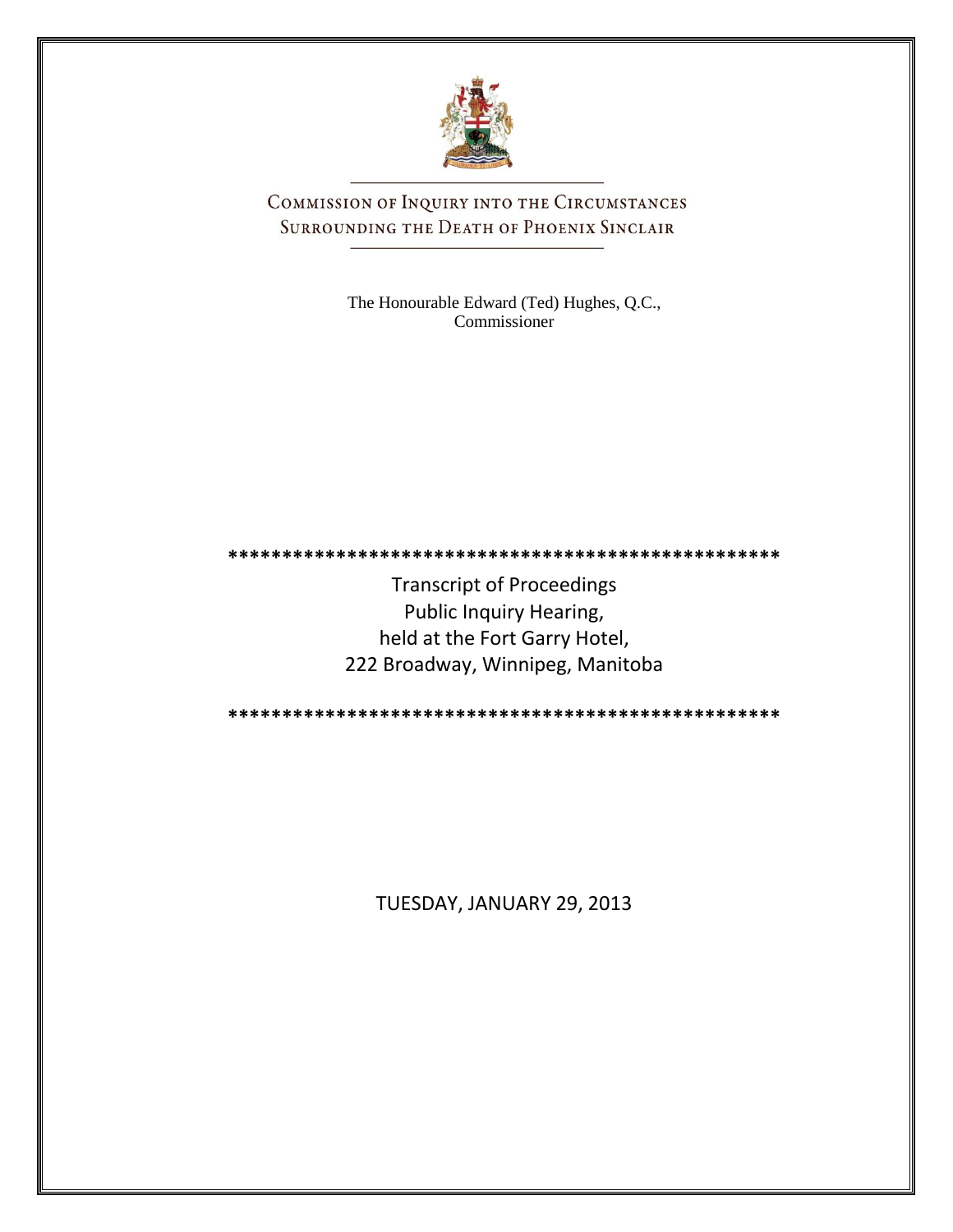## **APPEARANCES**

**MS. S. WALSH,** Commission Counsel **MR. D. OLSON,** Senior Associate Commission Counsel **MR. R. MASCARENHAS**, Associate Commission Counsel

**MR. G. MCKINNON** and **MR. S. PAUL,** for Department of Family Services and Labour, and for witnesses Mr. Patrick Harrison and Mr. Lance Barber

**MR. T. RAY,** for Manitoba Government and General Employees Union

**MR. K. SAXBERG,** for General Child and Family Services Authority, First Nations of Northern Manitoba Child and Family Services Authority, First Nations of Southern Manitoba Child and Family Services Authority and Child and Family All Nation Coordinated Response Network

**MR. H. KHAN,** for Intertribal Child and Family Services

**MR. J. GINDIN** and **MR. D. IRELAND,** for Mr. Nelson Draper Steve Sinclair**,** and Ms. Kimberly-Ann Edwards

**MR. N. SAUNDERS,** for Assembly of Manitoba Chiefs and Southern Chiefs Organization Inc.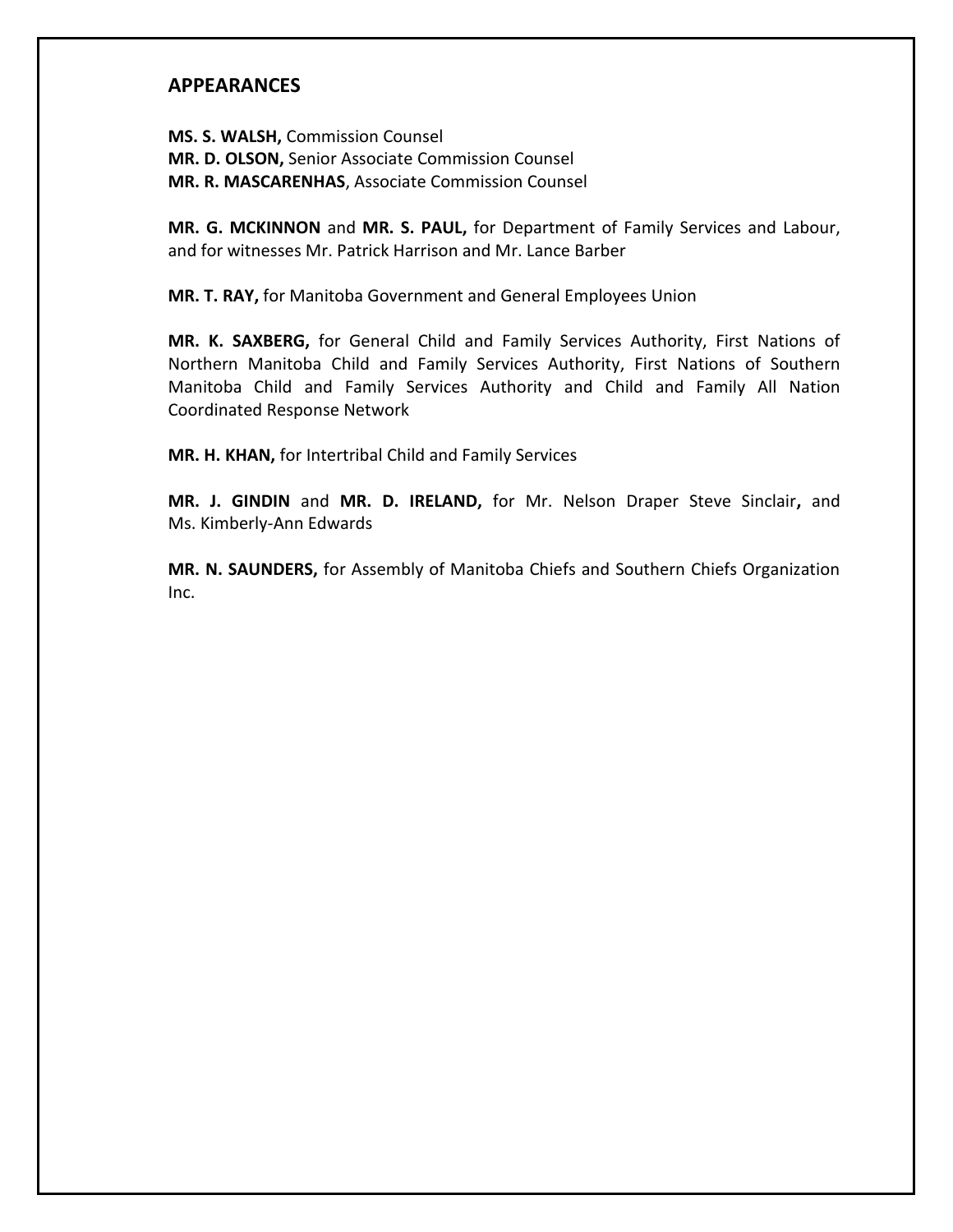# **INDEX**

## **Page**

## **WITNESSES**:

#### PATRICK WILLIAM HARRISON

| Direct Examination | (Olson)    |     |
|--------------------|------------|-----|
| Cross-Examination  | (Gindin)   | 84  |
| Cross-Examination  | (Ray)      | 101 |
| Cross-Examination  | (Saxberg)  | 115 |
| Re-Examination     | (McKinnon) | 139 |

JOHN LANCE DAVID BARBER

| Direct Examination | (Walsh)  | 143 |
|--------------------|----------|-----|
| Cross-Examination  | (Gindin) | 187 |
| Cross-Examination  | (Ray)    | 188 |
| Re-Examination     | (Walsh)  | 190 |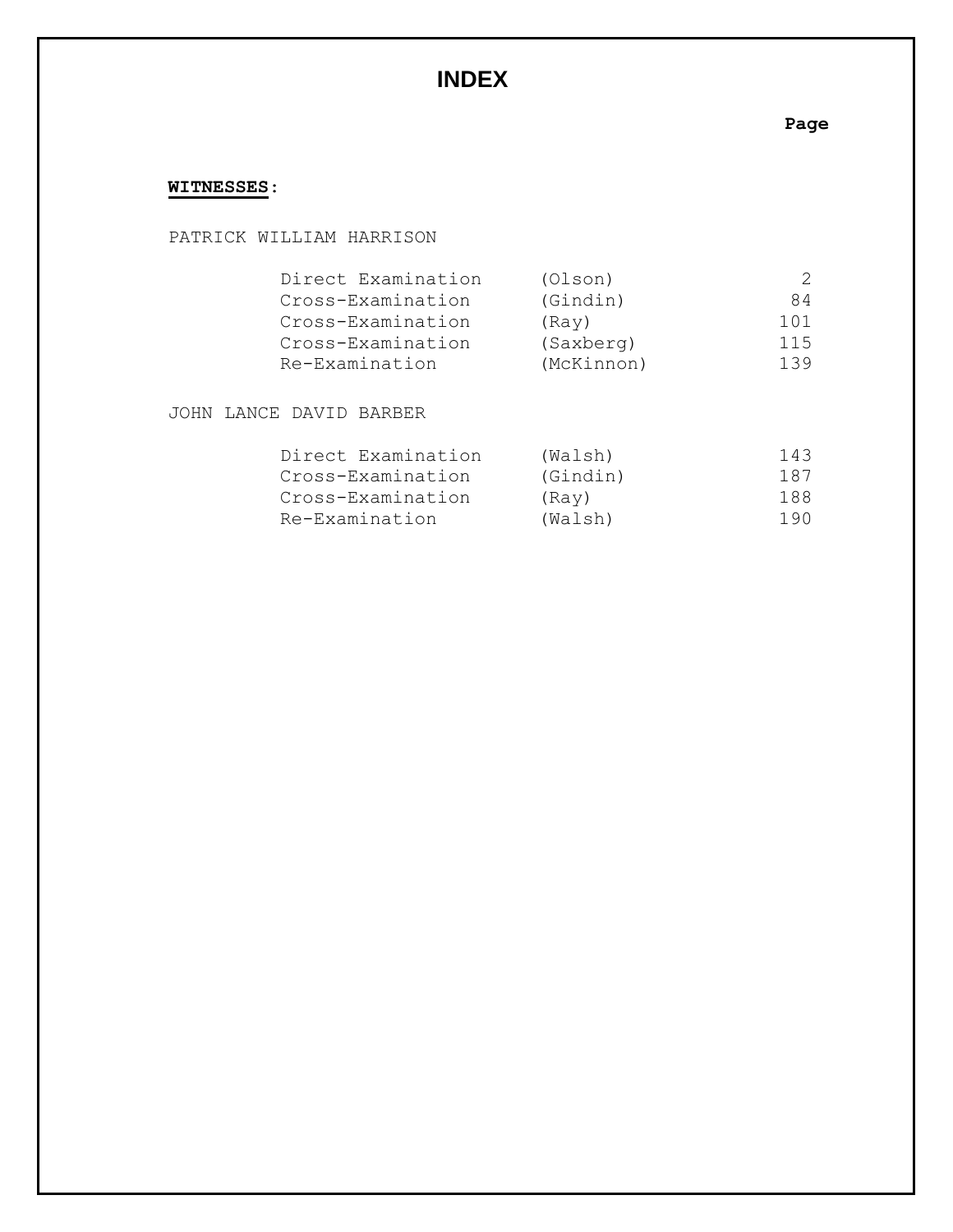PROCEEDINGS **FROCEEDINGS EXECUTES EXECUTES EXECUTES EXECUTES EXECUTES EXECUTES EXECUTES EXECUTES EXECUTES** 

1 JANUARY 29, 2013 2 PROCEEDINGS CONTINUED FROM JANUARY 28, 2013 3 4 MR. OLSON: We're ready to proceed? 5 THE COMMISSIONER: Yes, please. 6 THE CLERK: Would you stand for a moment, sir. 7 Is it your choice to swear on the Bible or affirm without 8 the Bible? 9 THE WITNESS: I'll swear on the Bible. 10 THE CLERK: All right. State your full name for 11 the court. 12 THE WITNESS: Patrick William Harrison. 13 THE CLERK: Spell me your first name. 14 THE WITNESS: P-A-T-R-I-C-K. 15 THE CLERK: And your middle name, please. 16 THE WITNESS: W-I-L-L-I-A-M. 17 THE CLERK: And your last name? 18 THE WITNESS: Harrison, H-A-R-R-I-S-O-N. 19 THE CLERK: Thank you. 20 21 **PATRICK WILLIAM HARRISON**, sworn, 22 testified as follows: 23 24 THE CLERK: Thank you. You may be seated. 25

```
- 1 -
```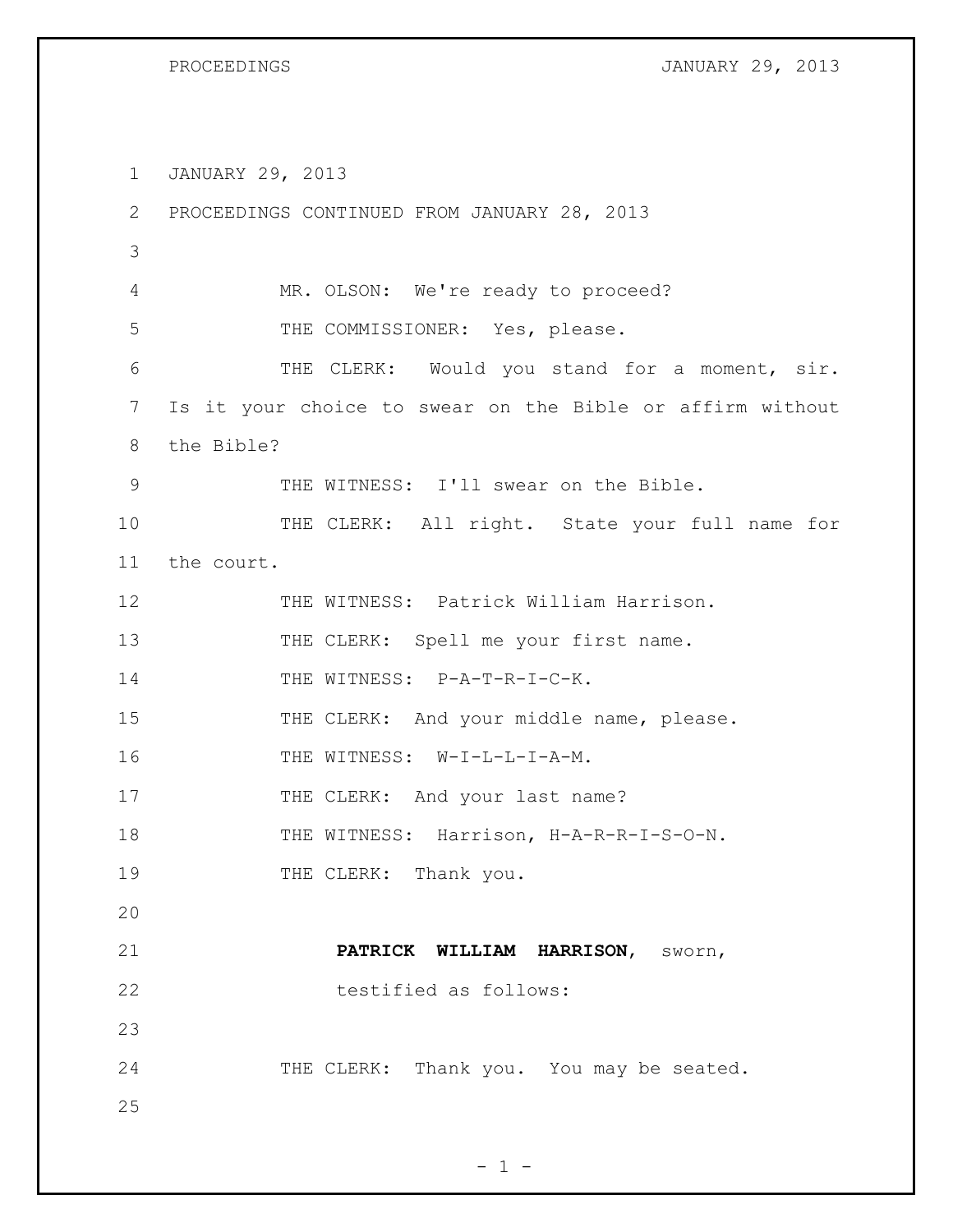DIRECT EXAMINATION BY MR. OLSON:

 Q Good morning, Mr. Harrison. A Good morning. Q Just want to start off going through your background a bit starting with your education. I understand you obtained a bachelor of social work in, was it 1980? A No, I obtained a master of social work in 1980. Q Okay. When did you get your bachelor? A I don't have a bachelor of social work. Q You don't, okay. And was, was your masters from the University of Manitoba? A Yes, it was. Q And aside from that you've received a certificate in non-profit organization management from the continuing education division of the management studies section of the University of Manitoba? A Yes, I did. Q That was in 1990? A I believe so, yes. Q Was there any other educational related to -- education related to child welfare work? A No. I have an honours degree in history from the University of Winnipeg and that may have some relevance

but --

 $- 2 -$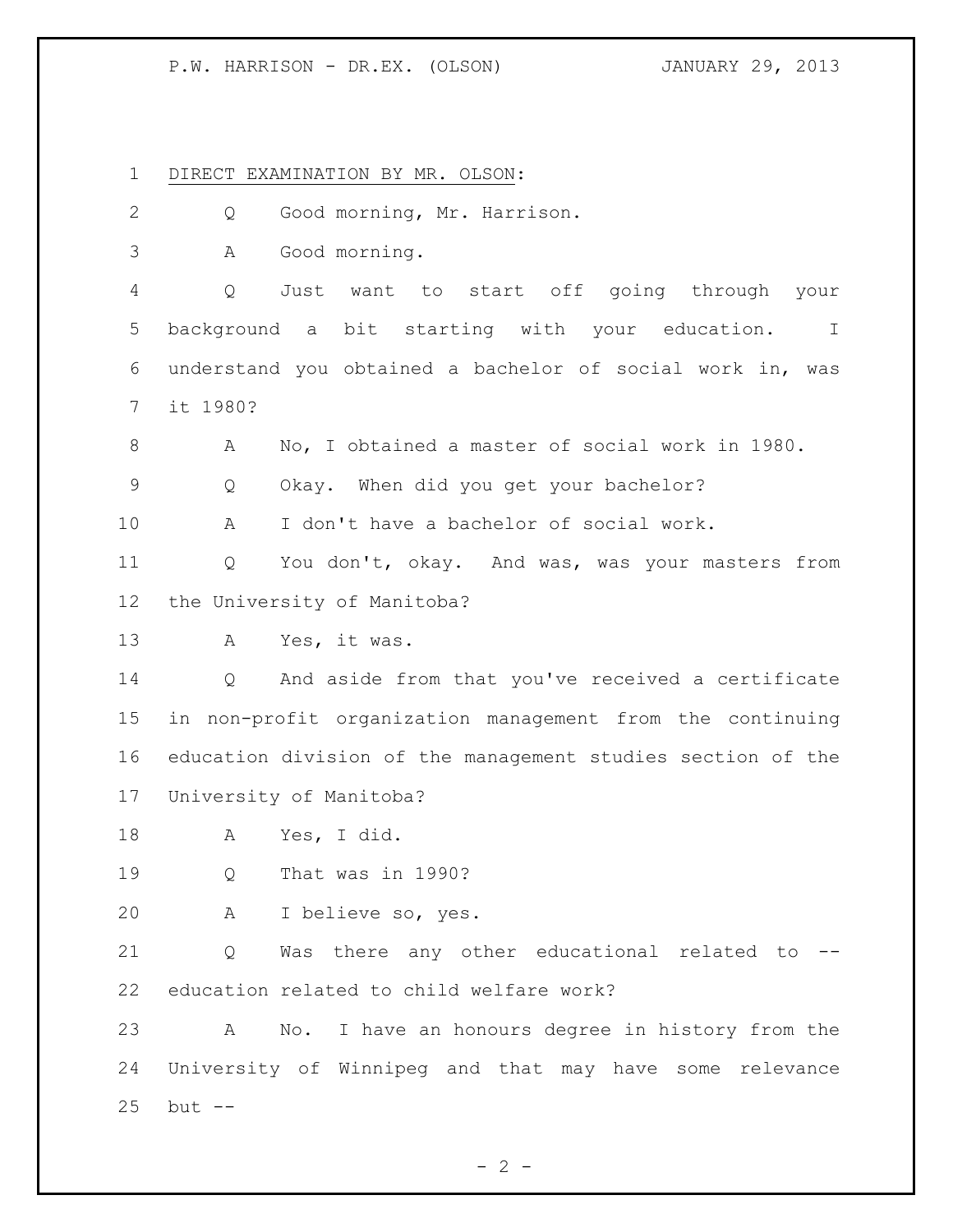Q Okay. A -- the ones you cited are most important. Q When did you start your career in the child welfare field? A I began in -- I appreciate you've allowed me to refer to my résumé. In 1980. Q Where was that? A That was at the former Children's Aid Society of Winnipeg. Q And what was your position there? 11 A I was an intake social worker there. Q For how long did you stay in that position? A I was there for approximately two years, two or three years. Q And where did you go after that? A I'm sorry? Q What was your -- what, what did you do after that? A Then I assumed responsibility as a family service supervisor, again, at the Children's Aid Society of Winnipeg. Q And for how long did you do that? A I did that for less than two years, and then the Children's Aid Society of Winnipeg was dissolved, so the, that position ended.

 $- 3 -$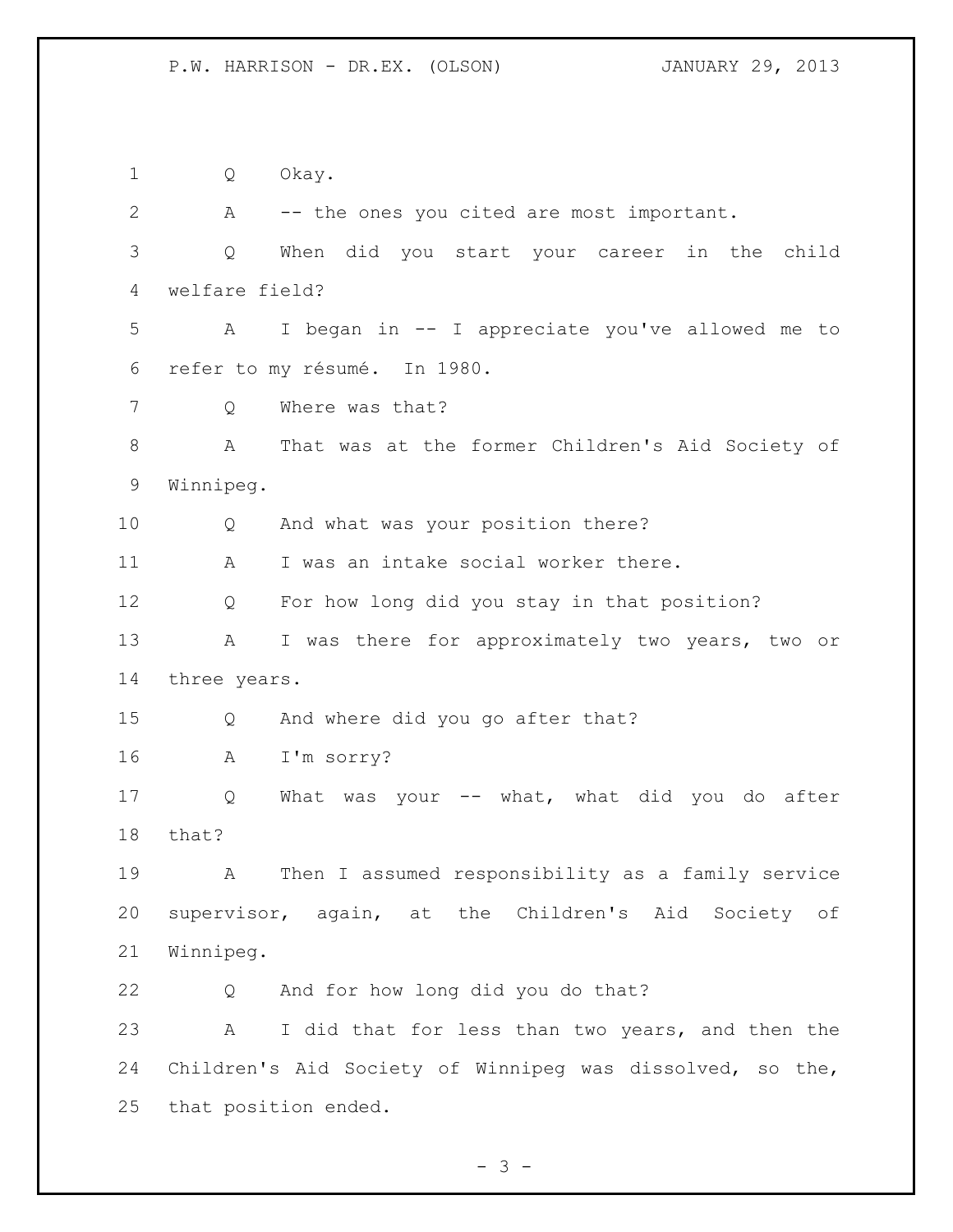Q And then did you transfer into a new position 2  $at --$  A I -- Q -- was it Northwest Child and Family Services? A I assumed a, an equivalent position at northwest, family service supervisor, yes. Q Is that basically a continuation of what you were doing previously? A Same general job description, different agency, different area of the city, but essentially the same work. Q Which area of the city were you servicing? A I was in the northwest. Northwest Child and Family Services. Our office was on Keewatin, which is in the western part of the North End. Q Okay. For how long did you stay in that position? 17 A I was there for 13 years, as I reflect on my résumé. Q Was it the same position for the full 13 years? A Yes, it was. Q And that would have taken you up to, what, 1999? A '98, if my reference is correct here. Then I changed positions at that time. Q What position did you take in 1998? A I became a director of services and supervised,

 $- 4 -$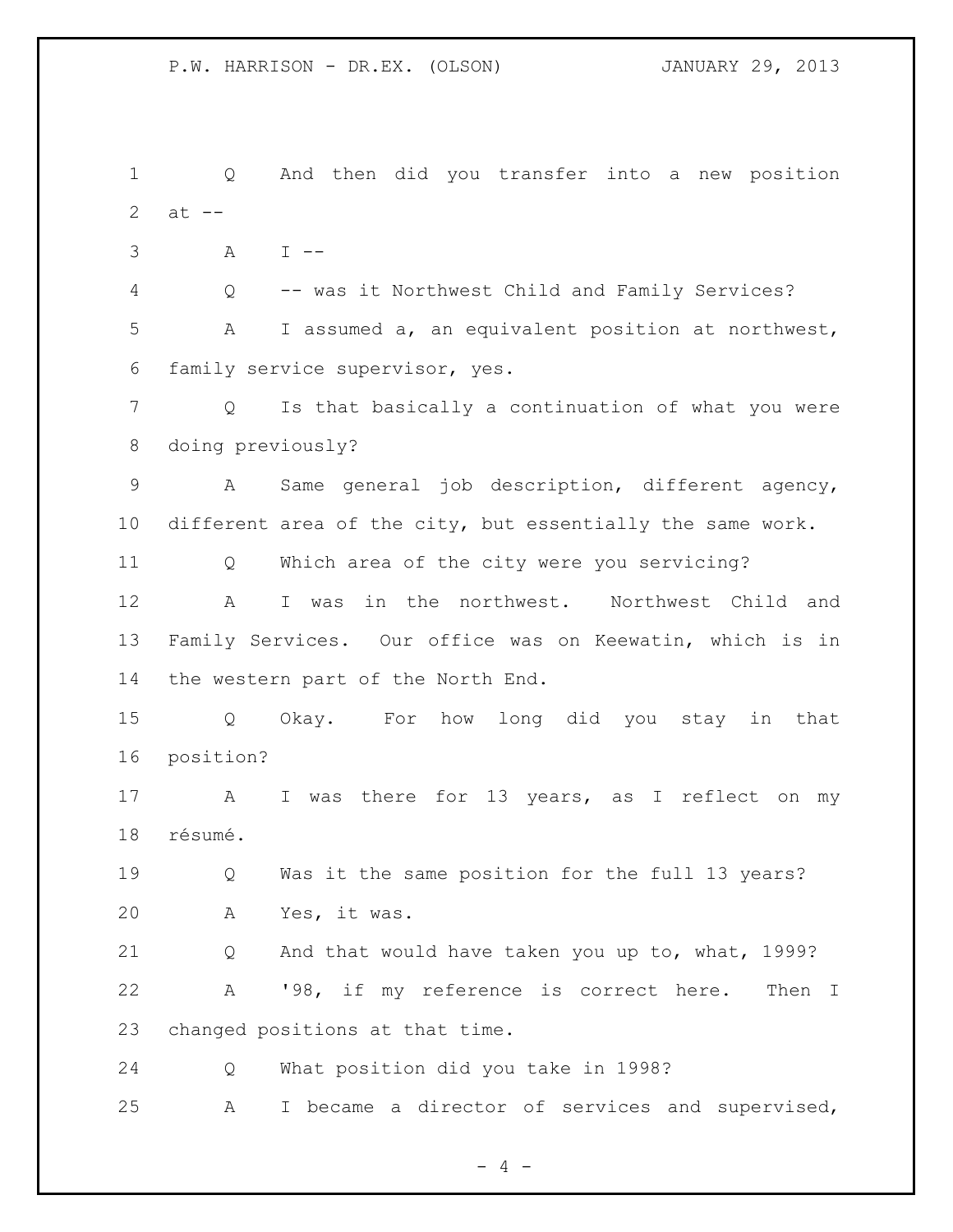supervisor at the Salter office. That was a, a very busy office in the heart of the North End. There were four supervisors there that were responsible to me. Q Was that part of Winnipeg Child and Family Services? A That was, at that point was Winnipeg Child and Family Services, northwest area, after the result of another reorganization. Q Would that have been a management position? A Yes. Q How many workers were you supervising? A Well, I supervised four supervisors and they, in turn, had, I would have to check, six or eight workers each. So it was an office of about 40 when you count all the staff. Q Right. Then I understand in 2003, think it was March 2003, you became a program manager? A No. In January of '99 I became a program manager with responsibility for permanency planning in Winnipeg Child and Family Services. Q For permanency planning? A Yes. Q And what's permanency planning? A That program was responsible for the children that we had in permanent care as well as adoption services,

 $- 5 -$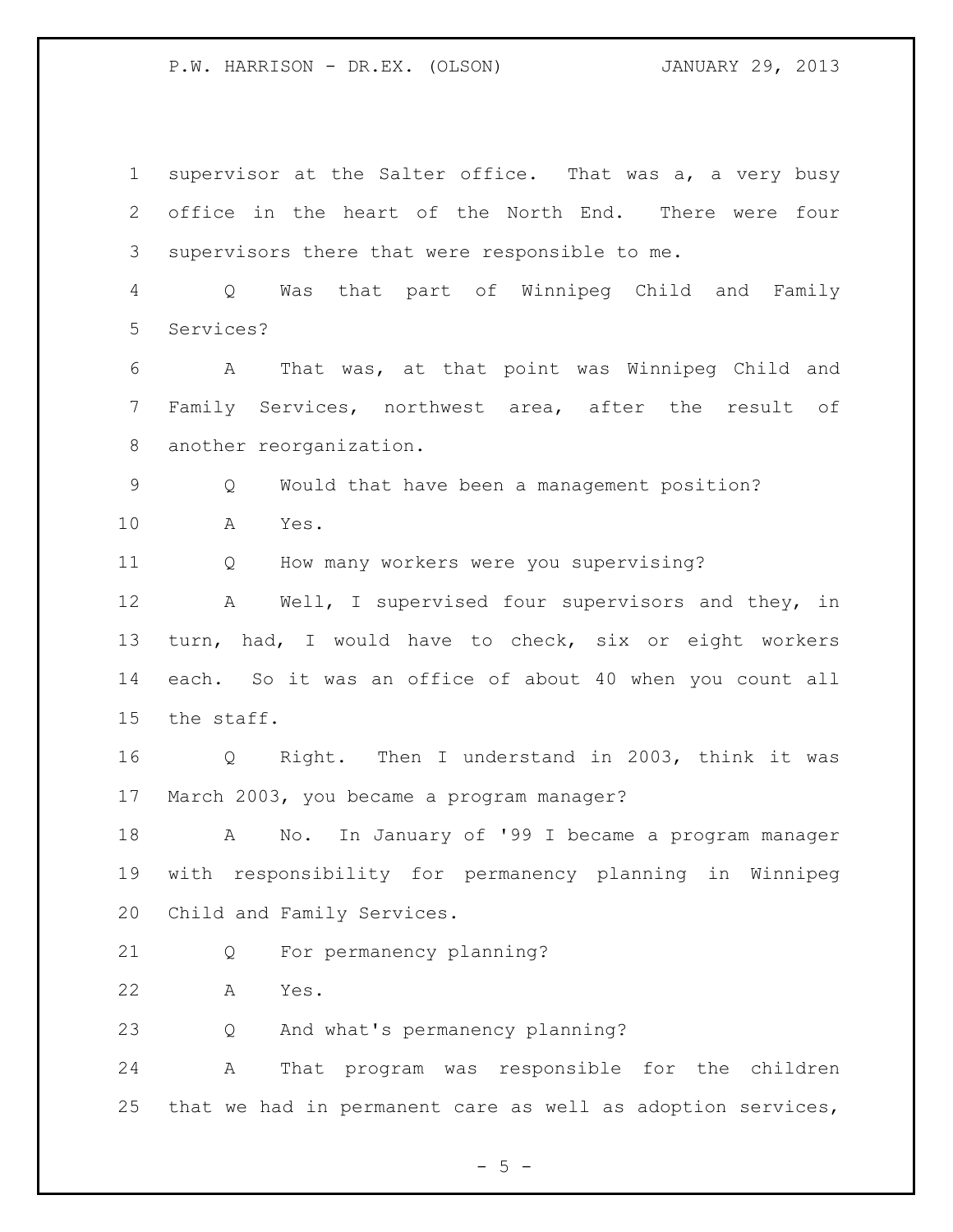with a hope that some of those children would be adopted and move out of agency care. Q Okay. When you say -- and you said you were a program manager at that unit or service? A I'm sorry? Q You said you said you're the program manager -- A Yes. 8 Q -- at that time? A Yes. Q What did that work involve? A Well, again, I was supervising supervisors. The, 12 the team had seven social worker -- seven supervisors, I should say, each managing a team of about seven or eight workers, so my responsibilities increased to approximately perhaps about 70 staff that I was responsible for, but I directly supervised the seven supervisors; was responsible for the program, the services and their work. Q Was that, would that program be throughout the City of Winnipeg? A That's right, yes. Q For how long did you hold that position? A Held that position for about four years. Q Following that, is that when you became the program manager at CFS for, where you're supervising Mr. Wilson and Berg?

 $- 6 -$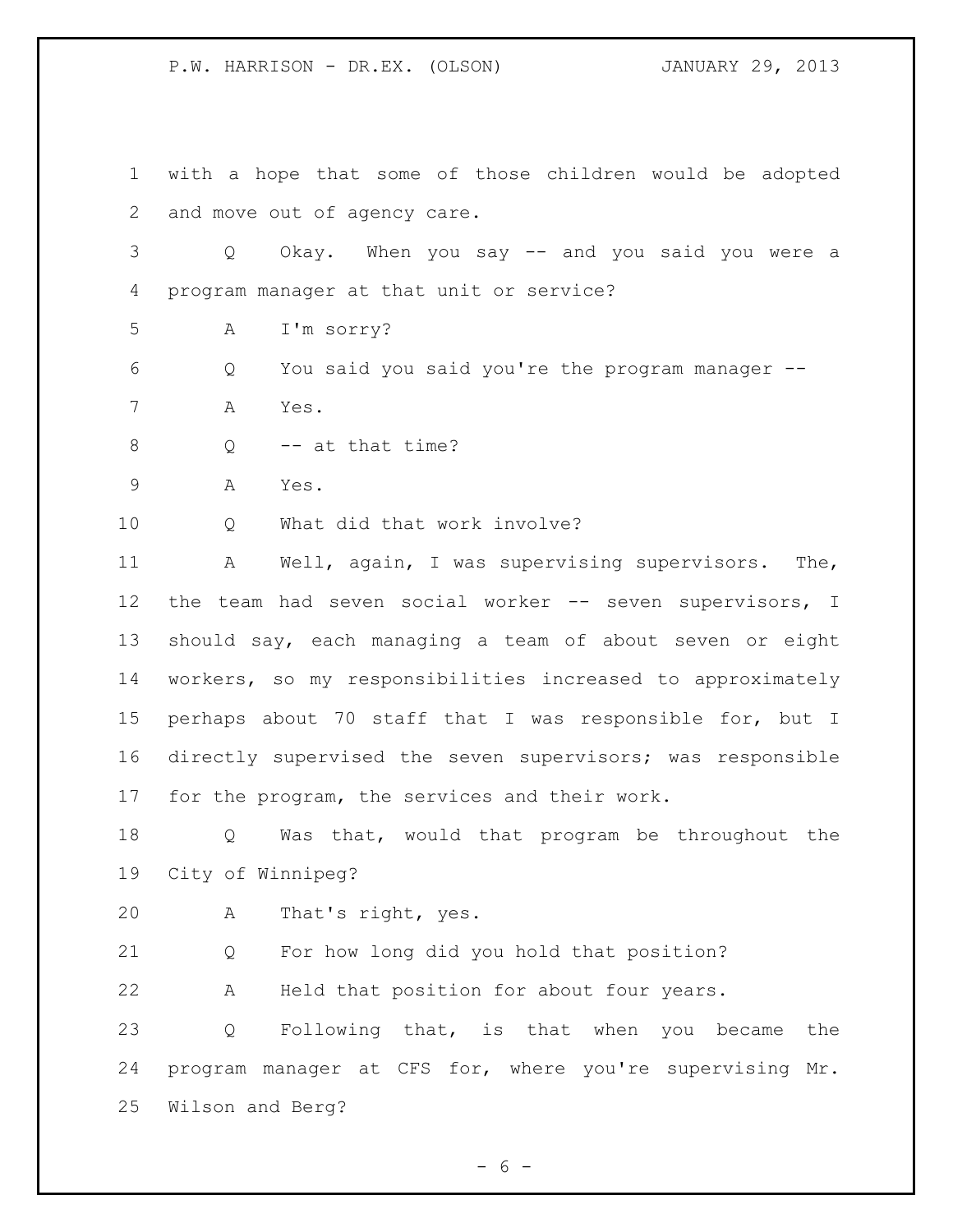A That's correct. I was the program manager responsible for intake and early intervention. Q For how long did you hold the, the position as a program manager? A That particular designation, I was there for about two years but I was at the intake service for a total of about four; as it changed, my title changed, the reporting responsibility changed, the governance changed within that period, as well. Q Okay. So just so you can nail it down, when did you start that position exactly? A Started that in March of 2003. 13 THE COMMISSIONER: And that was just with intake? 14 THE WITNESS: That was -- yes, that's right. BY MR. OLSON: Q Intake and early intervention? A Right. That would include some community programs, as well, which was part of the intake team at Portage Avenue. Q So from March 2003, and then you said you did that for two years? A Right. As I, I note here again, to July of 2005, so a little more than two years. Q July 2005. And then July 2005 something changed?

 $- 7 -$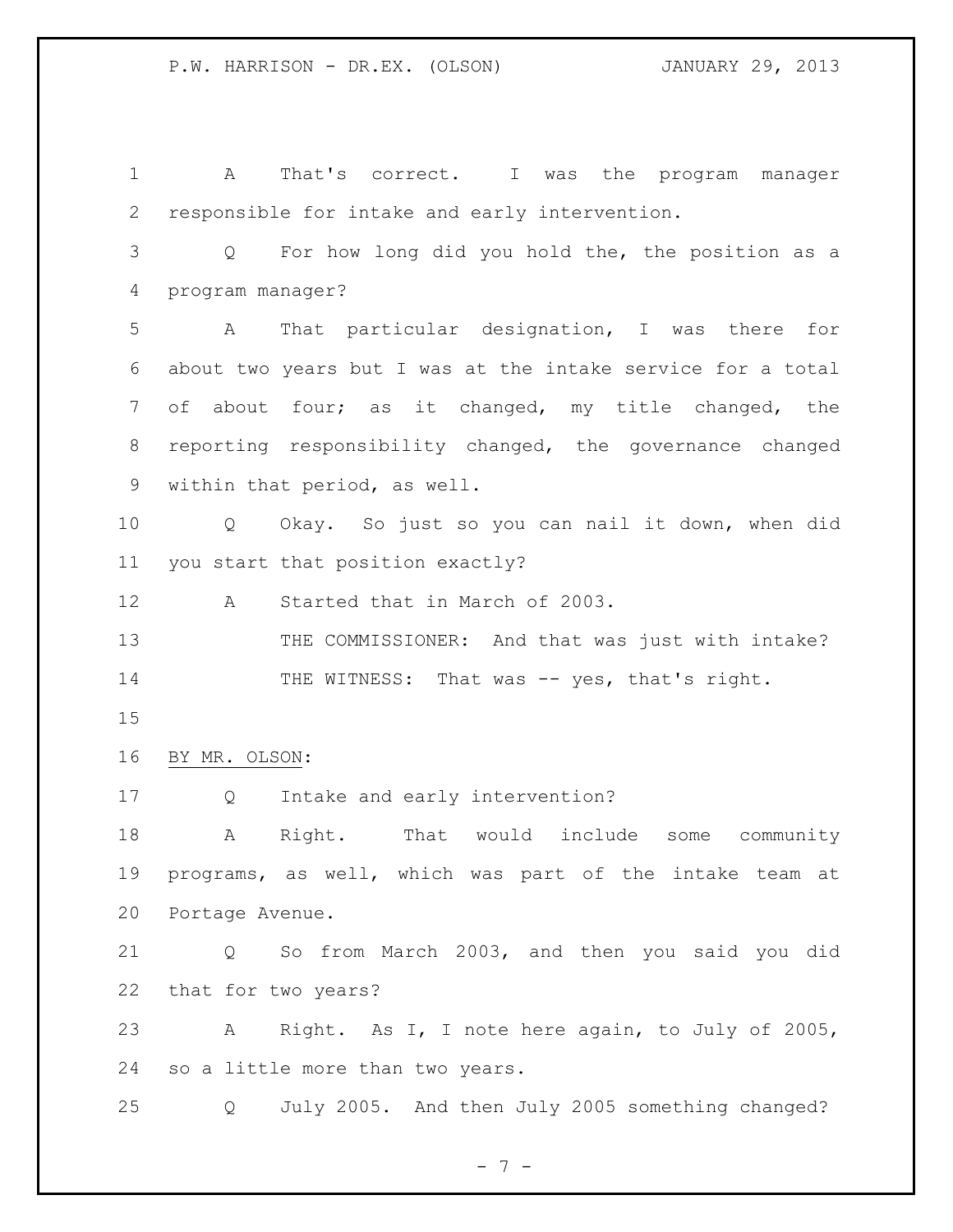A Correct. The devolution process was under way and I was hired as the first executive director of what was initially called the joint intake response unit. Q That's what we've heard be described as JIRU? A Correct. Q And, sorry, what was your position with JIRU? A I was the executive director. Q The executive director position is something different than a program manager, or was it, or was it a similar job? A Well, it was a similar, similar job. The reporting -- the governance, as I said, the reporting responsibilities were different but I was still responsible for intake function and related services. Q As program manager -- and that's the period I'm going to be mostly concerned with is that -- A Right. Q -- you understand that, from March 2003 until July 2005. A Right. Q Who were you reporting to at that time? A Initially, I was reporting to Linda Trigg. Q That -- we heard that Dr. Trigg was replaced at some point by Mr. Rodgers, Jay Rodgers? 25 A That's correct, yes. Within that -- it was

- 8 -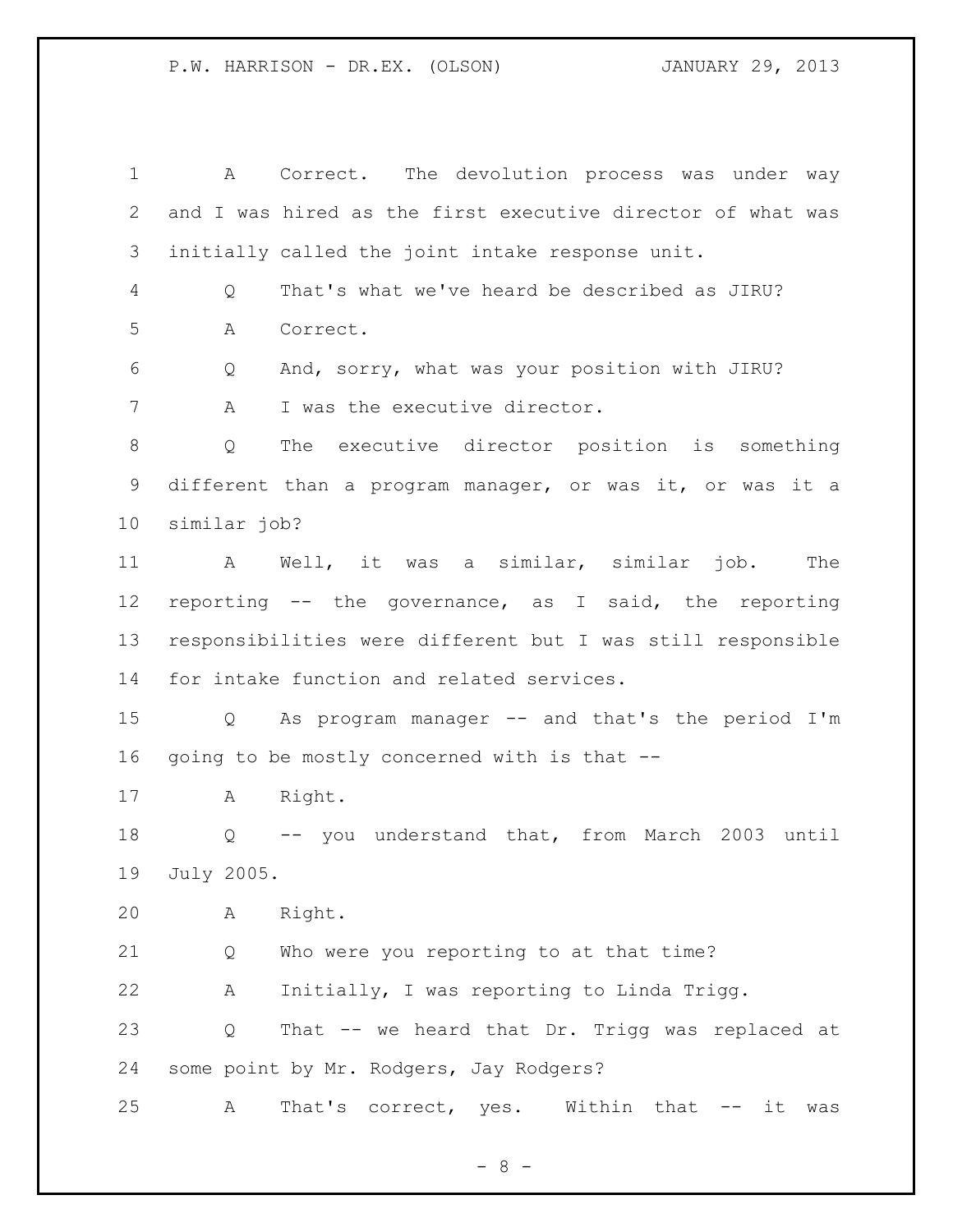within that timeframe, the 2003/2005 period.

 Q So at some point you started reporting to Mr. Rodgers?

A Yes, that's correct.

 Q Can you describe what the position as program manager was like during that period, again, starting in 2003?

 A Well, intake was and still is a very busy place. I would liken it to a emergency room of a hospital. There's much activity, many cases, many situations being reviewed. When I came into that position, I was asked to assume that position because there was concern that the intake function of the intake program was not well supported by senior management, there was not enough attention being paid to that. Our predecessor, Rhonda Warren, was there by herself and they felt that, that more support to that team was needed.

18 Q Just with respect to that, so before you came on it was Rhonda Warren who was doing your job?

 A She was the program manager for intake just before me, yes.

 Q Okay. And the structure when you came on, we heard it was you and then there were two assistant program managers underneath you?

A Right.

- 9 -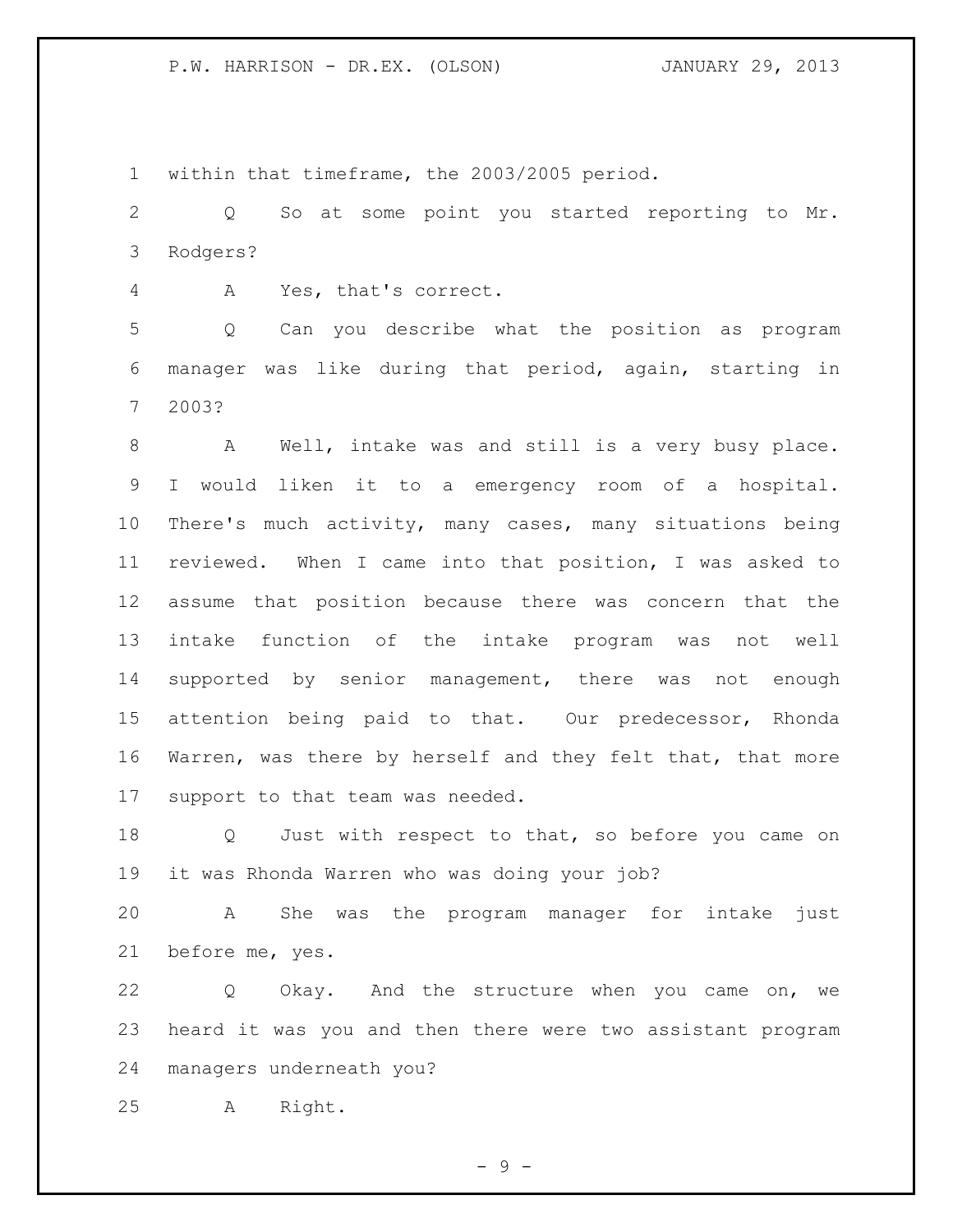Q That was a different structure than what existed previously?

A Yes.

 Q And you're saying previously Ms. Warren would have been doing the job of the three of you; is that ...

 A Yes. Quite an unreasonable load for her, and the decision was to increase that support.

Q Okay. That's why you were brought in?

A Yes. As well as my colleagues.

 Q So, and I interrupted you. You were explaining what the position was like at that time.

 A Well, as I say, it was very busy. We were going through a series of changes. For Winnipeg Child and Family Services that first event, a shift from a private agency to a branch of government, so that was a significant change for staff. There was anticipation of the devolution process where responsibility for intake would shift to one of the authorities and staff would be shifting as well. So it was a period of transition.

 Q We've heard evidence that the morale in the agency and in intake was fairly low at that time, it was problematic because of all these changes. Is that, was that your experience?

 A Well, there were a number of factors. The changes were certainly significant. That uncertainty I

 $- 10 -$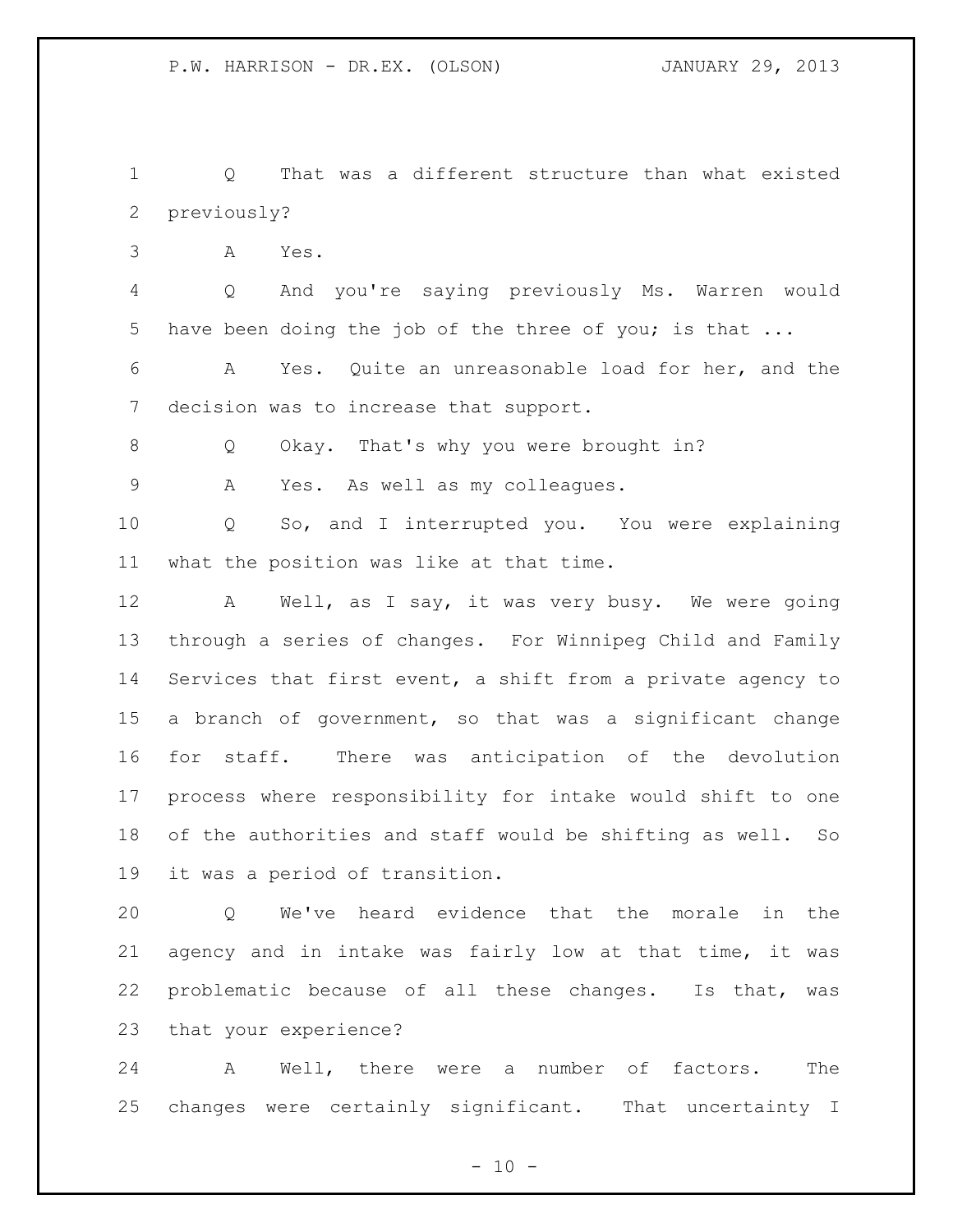think affected staff. I think staff were also feeling the effects of the fact that Rhonda had more responsibilities than could reasonable handle by one person. I don't think they felt that there was a strong connection to the management team because how thinly she was spread. So think the hope was that the three of us could, could improve that relationship.

 Q Do you, do you think that the new structure improved that, the way the units functioned and, and the workload in terms of ...

 A I think we had a better relationship with our supervisory group and with our line staff but the increasing pressure that people were experiencing as they anticipated devolution continued to impact staff.

 Q In terms of the quality of work in intake, was that affected, in your view, by all these changes occurring, changeover to government, change devolution process, change in structure?

 A I think that, I think that uncertainty affected staff, yes.

21 O How so?

 A Well, I think, if you're -- a well-running organization has stability at the top with consistent governance, consistent policies, predictability in terms of your job responsibilities, who you report to. I think

 $- 11 -$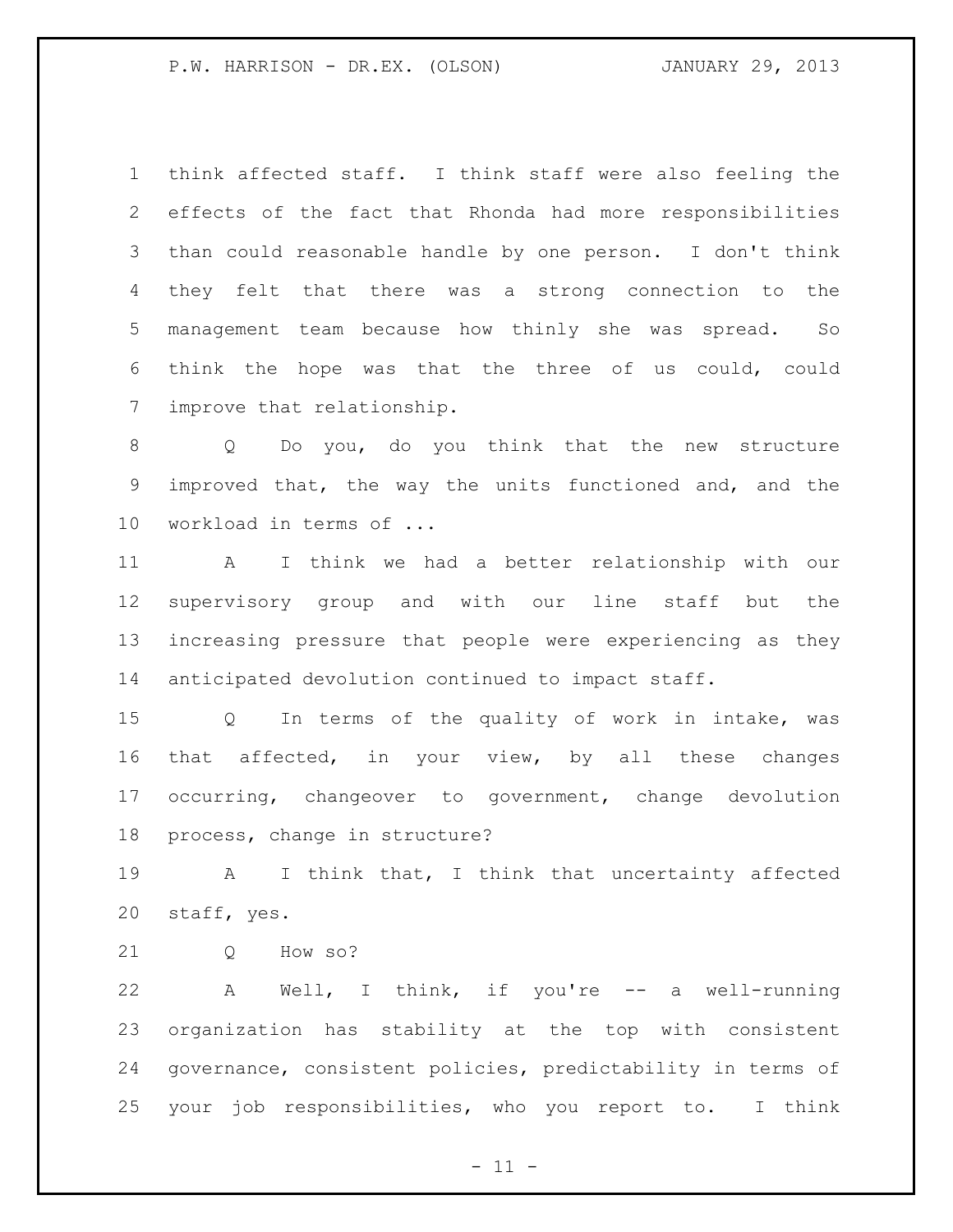that's how a strong organization is built. And at that point all of those things were changing for staff and that, that would have an effect.

 Q Would that -- did that create some confusion, in your view, in, in the agency and in, in intake?

A I think that would be fair to say.

 Q What impact would that have on the services being delivered to children?

 A Well, I think, again, as people are uncertain about their future, that, that has some impact. They're not sure where they're going to be, whether they're going to continue with that function, whether they will be asked to change, change responsibilities. They also anticipated, 14 in the latter part of that period that you refer to, that, that cases were going to be, were transferred, were going to be transferred to different organizations. There was a -- Winnipeg was less and less able to absorb those cases because they were transferring cases themselves to the new agencies so that all had an impact, I think, on staff as they were aware that, that these cases were moving.

 Q So wouldn't be clear where cases necessarily would end up in the future once they're open, is that ...

A Sorry?

 Q So are you saying it wouldn't be clear to the workers where the cases were going to end up after they

 $- 12 -$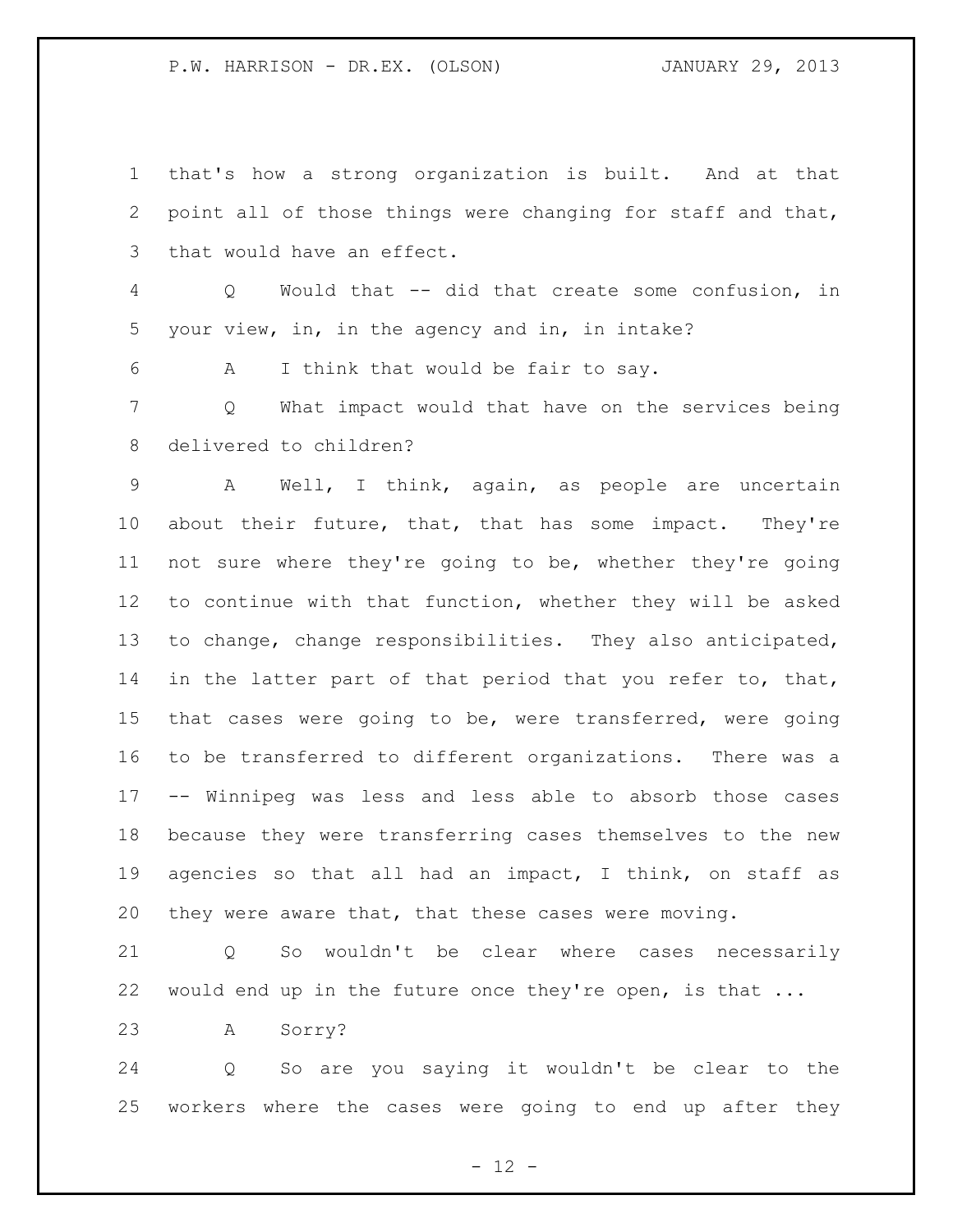were opened?

| 2  | Well, first of all, Winnipeg was, was trying to<br>A               |
|----|--------------------------------------------------------------------|
| 3  | manage a process where they were moving cases out to the           |
| 4  | other agencies. Again, this is in the latter part of this          |
| 5  | period, in 2005 period, and try to move cases from intake          |
| 6  | to Winnipeg. But Winnipeg had a reduced capacity to take           |
| 7  | those cases at that point in time because they were, in            |
| 8  | turn, transferring their cases to the new agencies.                |
| 9  | What was involved in transferring cases?<br>Q                      |
| 10 | Well, there's a -- all the cases had to be<br>$\mathbb{A}$         |
| 11 | summarized, recording brought up to date and put in a              |
| 12 | reasonable package for, for reception at the new agencies.         |
| 13 | It was anticipated that some cases would stay<br>$Q \qquad \qquad$ |
| 14 | with Winnipeg, though?                                             |
| 15 | Absolutely.<br>A                                                   |
| 16 | Did you -- was it necessary to prepare the<br>Q                    |
| 17 | transfer for those cases as well or to do a review of those        |
| 18 | cases?                                                             |
| 19 | That was, that was the intention because within<br>A               |
| 20 | Winnipeg there would be a staff shuffle within Winnipeg,           |
| 21 | some staff would be leaving to go to these new agencies,           |
| 22 | some staff would be remaining behind. Their duties within          |
| 23 | Winnipeg would change, possibly.                                   |

 Q So every case open at, at the family service level would have to be reviewed for this, this transfer, is

- 13 -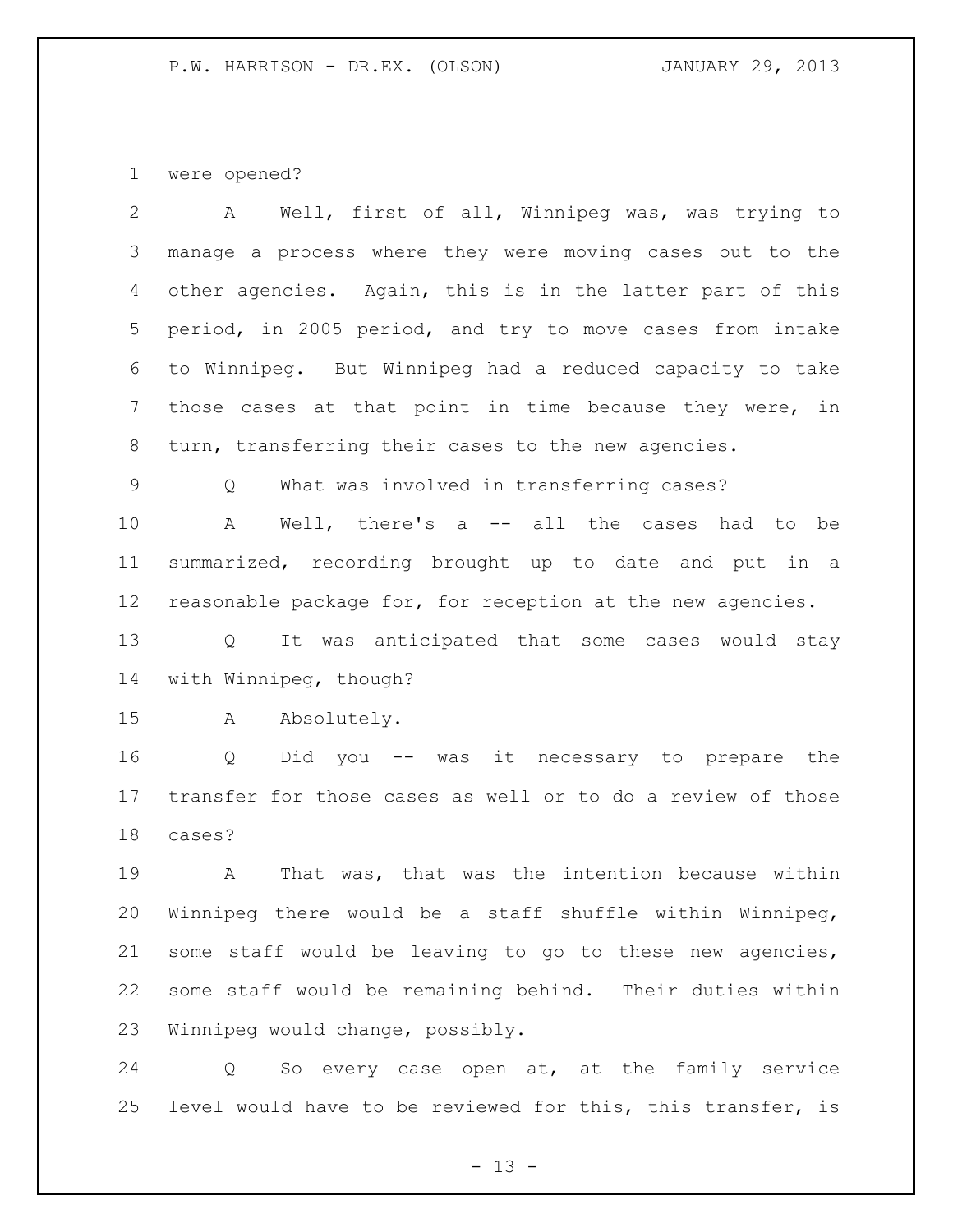that ...

A That's correct, yes.

3 Q What about cases that were in intake, would they have to be reviewed?

 A Well, it's the same process at intake. I mean, intake carried on. The demand for service doesn't cease so the cases continued to come in. But I think staff were aware that they had to -- as they always are, that they have to move the process along, the demand continues.

 Q How did that need to review these cases impact services at the time?

12 A Now you're talking about intake or ...

 Q I'm talking about at intake. How did, how did that, the fact that the authority determination process was occurring, how did that impact the workload at intake?

 A Well, the workload continues. The demand for intake services is pretty constant. We were receiving, I think through this period, about 15 or 16,000 requests for service per year. That continued unabated. What we had to manage was trying to assess them in a timely way, come to some conclusions and transfer as many cases as we possibly could, could be absorbed by Winnipeg and the other agencies who were beginning to receive cases as well.

 Q I take it that would impact the amount of time workers had to work on new intakes coming in?

 $- 14 -$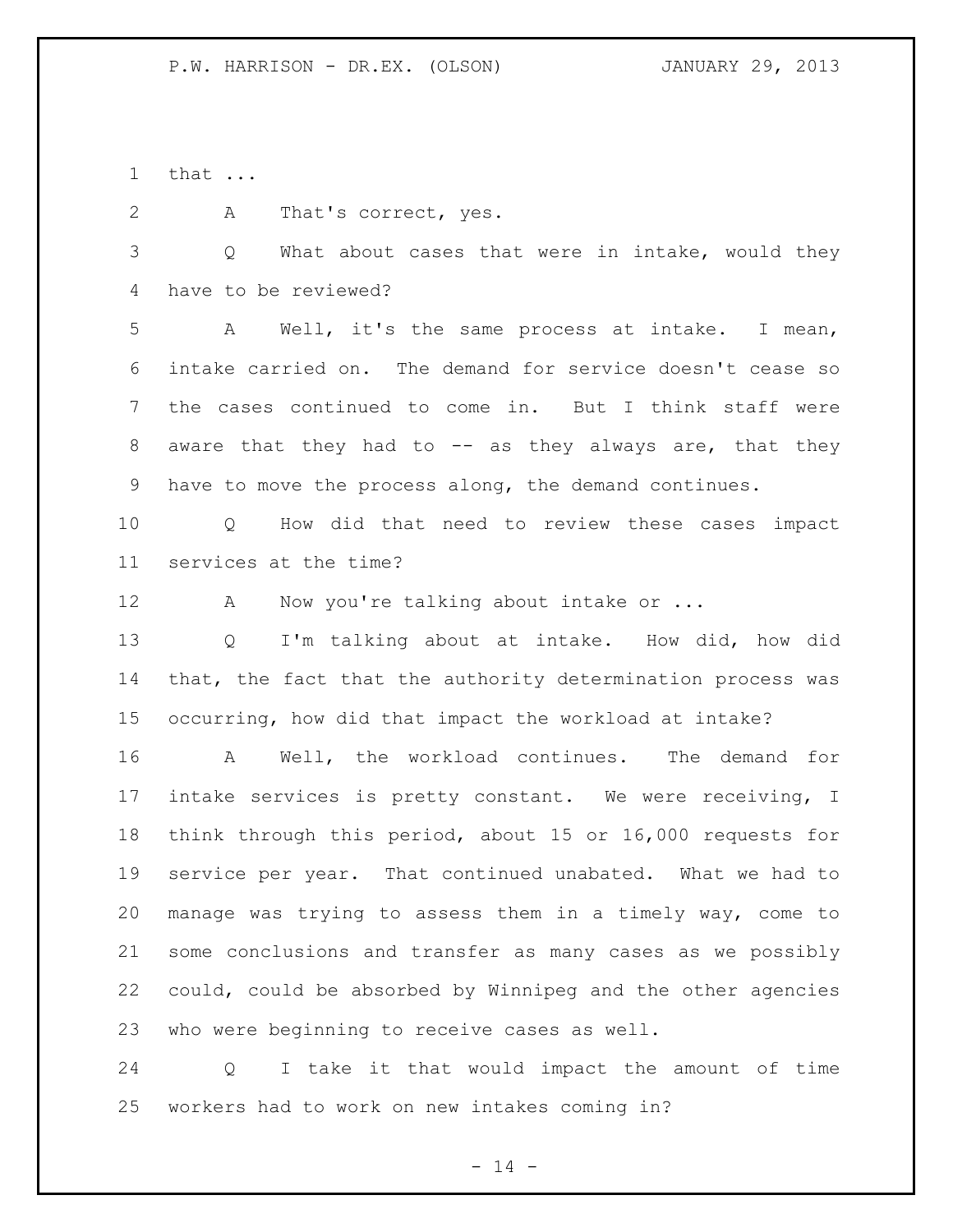1 A I expect it had some impact, yes. Q As program manager, what was your role within the organization? A My responsibilities were to hire the, hire the staff. I had responsibilities to make -- Q When, when you say "hire the staff", would that 7 include all staff, including the workers or ... A Well, I, I was -- first of all, I should make very clear that I, I was responsible for the entire service. Q Okay. A So I was responsible for the appropriate delivery of the intake service and early intervention services that we're able to provide. 15 THE COMMISSIONER: Are you talking about two o- three/two o-five period now? 17 THE WITNESS: Yes. Yes. BY MR. OLSON: Q So if we're looking at the quality of services over that time, you're ultimately responsible for the quality of those services? A I am, yes. So I was responsible for, make sure that we had the proper policies and programs in place, that we had the right personnel in place, that we had -- I

 $- 15 -$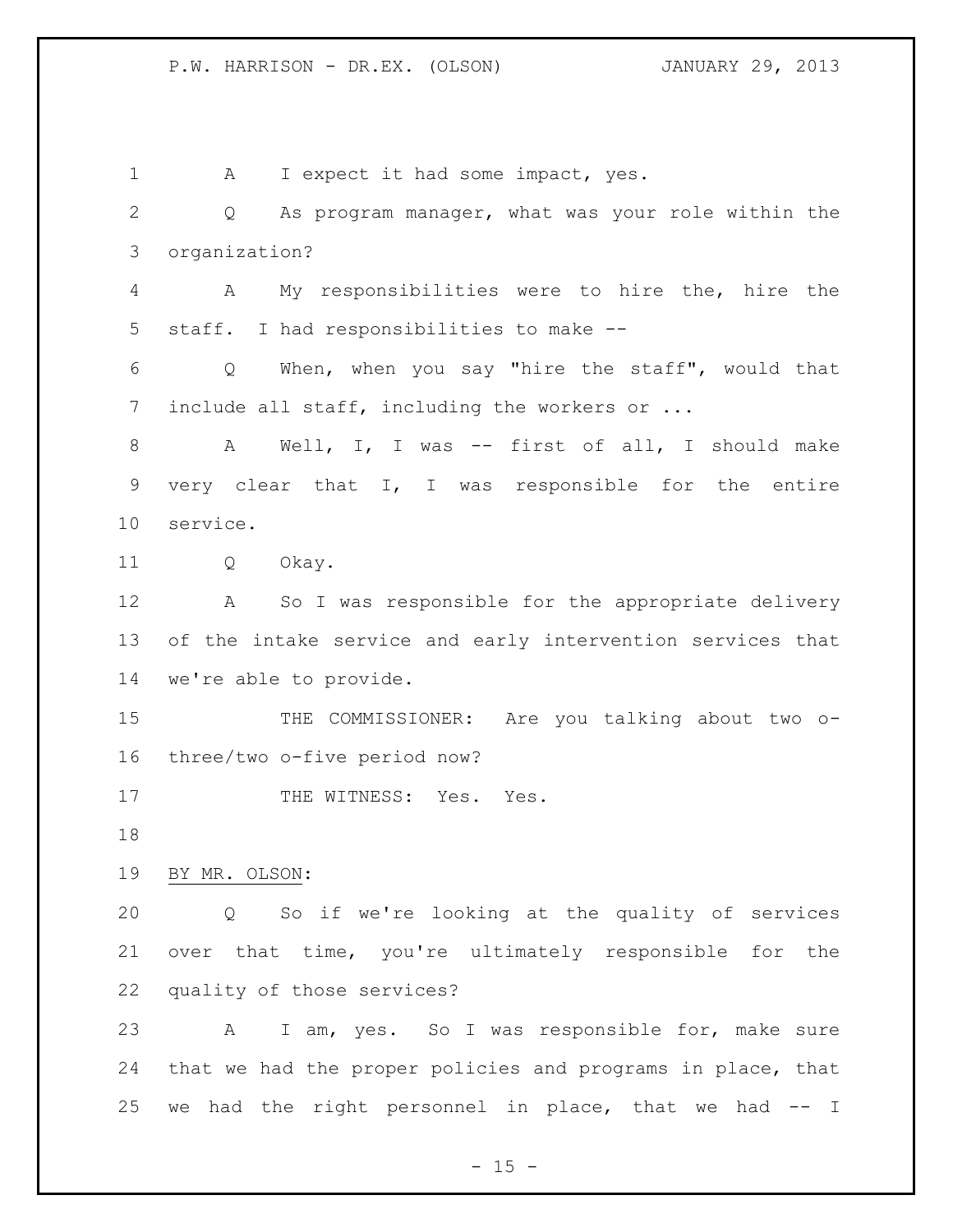spent, certainly, time looking at the significant cases that came to our attention. I had reporting responsibilities in that 2003/2005 period to senior management at Winnipeg Child and Family Services. Again, that was Linda Trigg and then latterly Jay Rodgers. And I would suggest, and maybe this has been understated through this inquiry process, that one of my significant responsibilities was to maintain a strong relationship with our community. So I spent a good deal of time speaking with community groups and organizations, particularly organizations that partner with us to address the, the social problems and issues that came to our attention. Q Can, can you give us some examples of which groups you're talking about and how that worked?

 A Sure. Examples would be the education system. We depend strongly on a partnership with the, with the schools. They are the ones who see kids. They often have better relationships, more significant relationships with children. That's an important partner organization.

Q Just before you go on from that.

21 A Sure.

 Q What would the, what would the interfacing with the educational system look like?

A Well, it was --

Q What would you do?

 $- 16 -$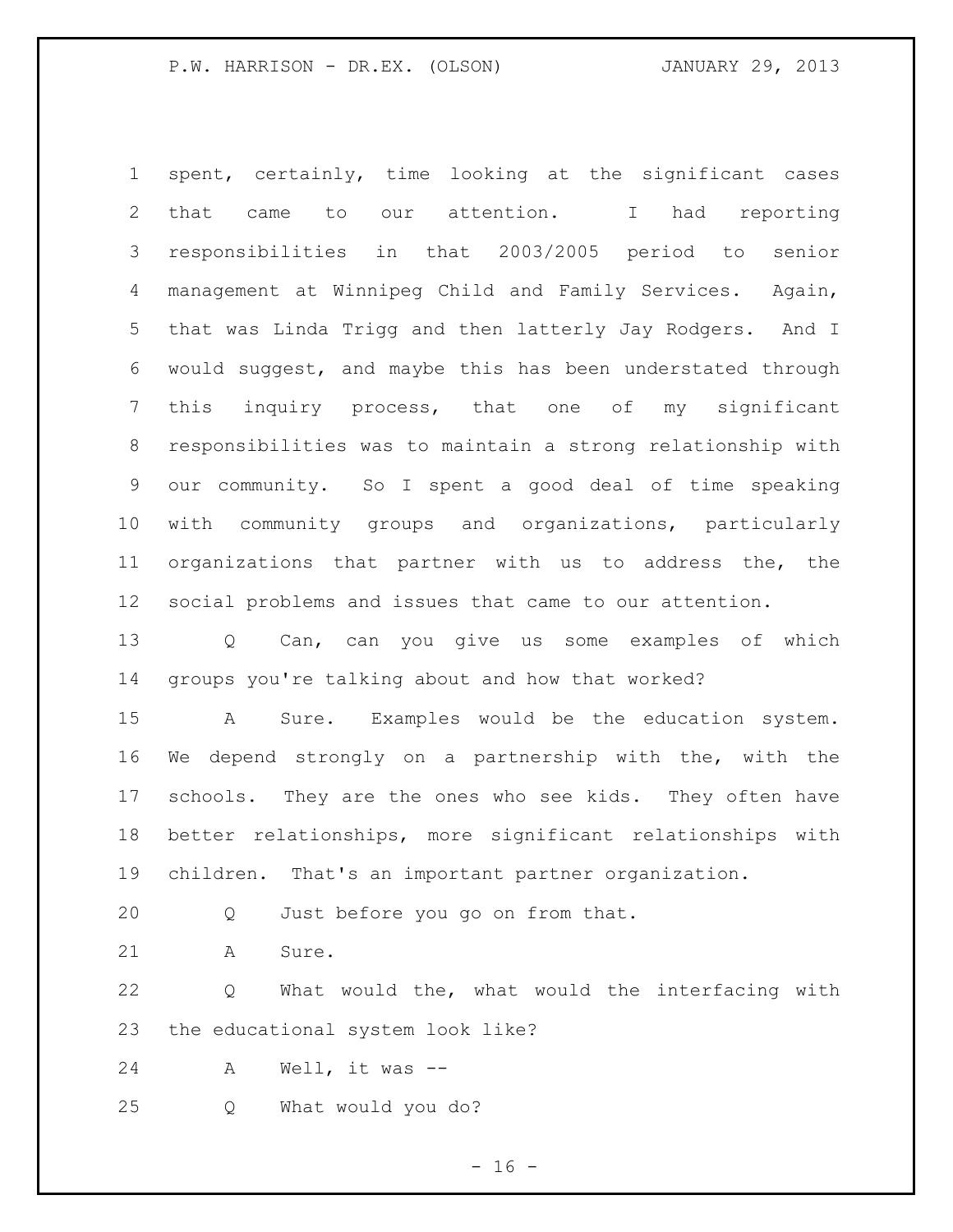A Sure. I mean, it was, it was an exchange of information. It was important that they understood what our mandate was, what the services that we could provide. It was important that we understood what the various school divisions and schools could provide to their students and, in turn, to us. And it was most important to have that kind of dialogue, and we had a familiarity with one another's programs and services and that we could dialogue that and hopefully provide better outcomes for the families and children that we had in common.

 Q How, how, how was that done? How was the dialogue created or --

A Well --

Q -- was it created?

 A I, I often spoke to school divisions, to, to large groups of principals, guidance counsellors, social workers in the child guidance clinic, often would speak to them. Sometimes that was a large group, a group of two or three hundred people. Sometimes would be a small group at a school. I also encouraged our intakes supervisors, as they had the opportunity, and their opportunities were very limited, to establish those same kind of relations in the area that they were responsible for, the geographic area that they were responsible for. As you recall, the second tier intake was geographically, the work was geographically

 $- 17 -$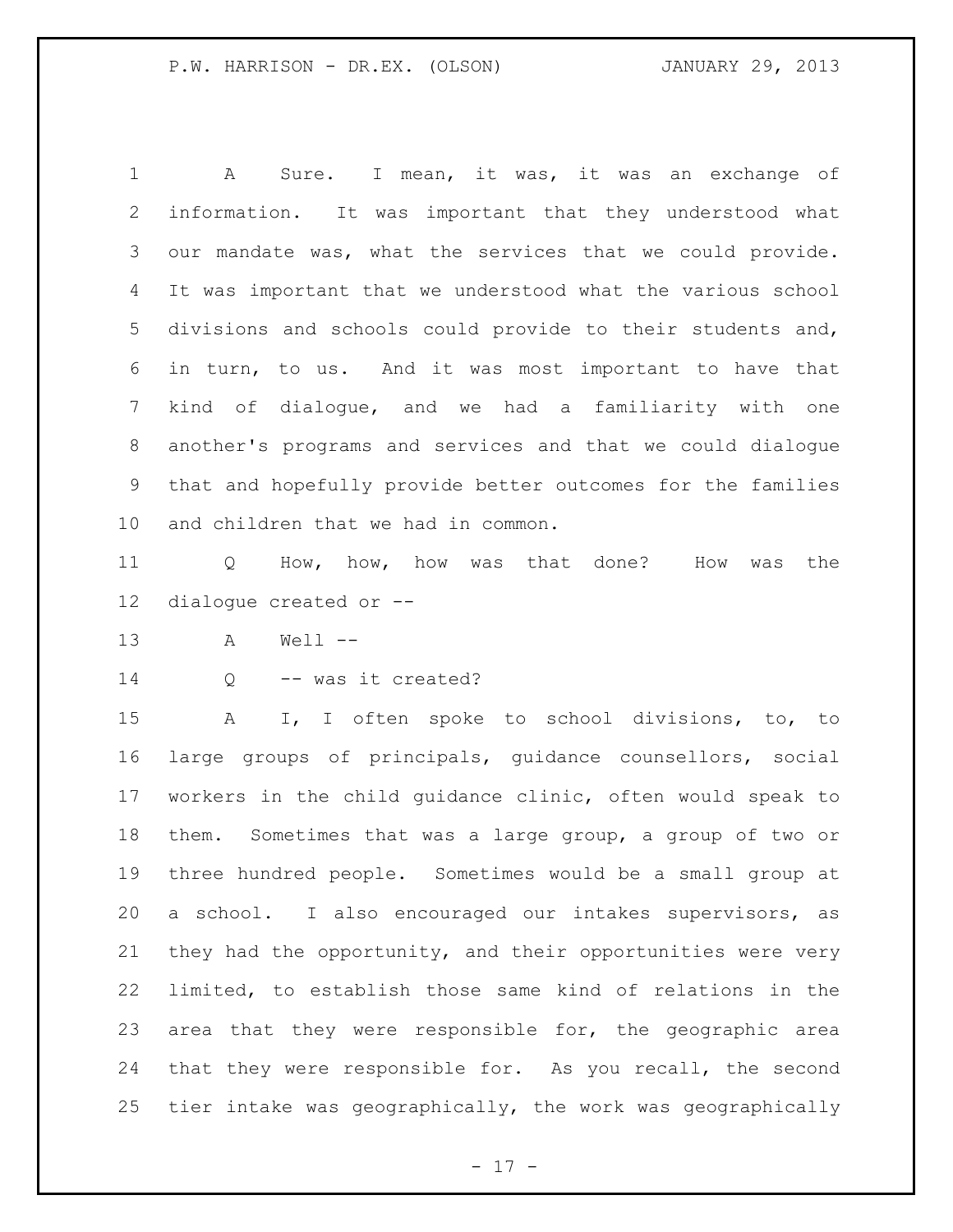designated, so if you were responsible for the North End hopefully you would have some contact with schools in that area.

 Q Is that something you expected of the assistant program managers and the intake supervisors?

 A As, as best they could. Again, I'm, I can't understate how busy they were with day-to-day cases but as they had opportunities to form those relationships, that was very important.

 Q You mentioned the education system. What about other community resources (inaudible)?

 A Sure. I mean there's, there's, there's literally hundreds so it's hard to, impossible to list them all. Public Health, another key partner that we worked with. Employment and Income Assistance, Probation Services, many of the individual agencies that are out there to support families, whether it's the Ma Mawi centre, Native Women's Transition Centre. There were many organizations, like sort of more stand-alone organizations that work with families.

 Q Was this interfacing with community services essential to your role as program manager?

23 A Absolutely. Absolutely.

Q Why was that?

A Well, we -- this job is very big. Our

 $- 18 -$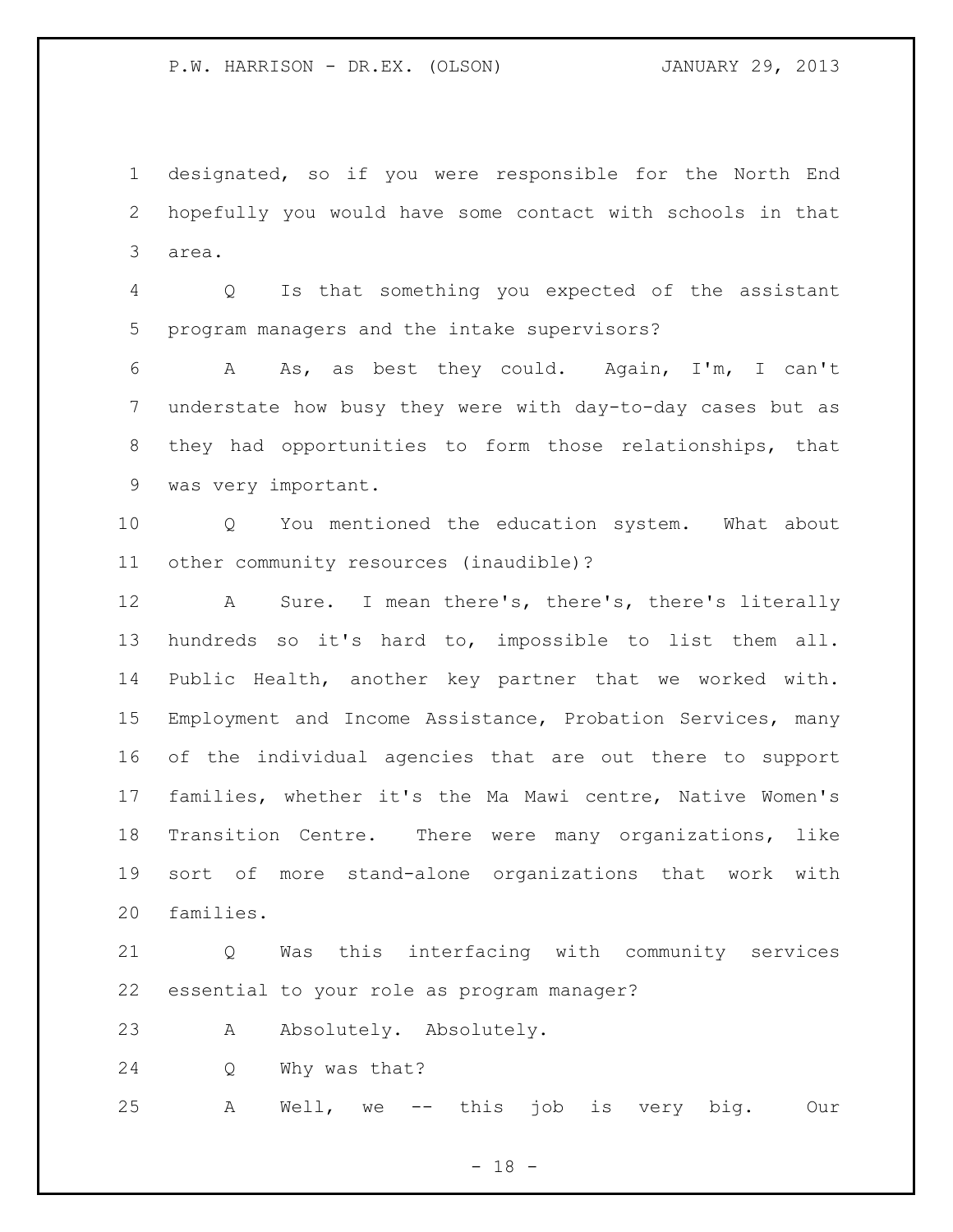responsibilities to families and children are, are very broad, very onerous. We can't possibly do this job unless we have those partnerships, it's impossible.

 Q You said you were reporting to Ms. Trigg and then Mr. Rodgers. What, what was the reporting process?

 A I met regularly with them. I participated -- so they would, they would meet with me individually to review issues and processes and progress at intake. I remember Jay in particular would come over to 835 Portage Avenue to meet with me individually on a regular basis. I also participated in the senior management meetings at Winnipeg Child and Family Services which would include Jay or Linda as the chair, and then other program managers with other responsibilities.

 Q What was the purpose of these senior management meetings?

17 A Well, purpose was, again, to -- very similar to mine, is to look at our policies, our programs, whether 19 they were delivering the services they were intended to; to look at, again, personnel issues; to look at human resource issues; to consider case themes rather than -- more so than individual cases, because that would be very difficult given the numbers that we were dealing with, but to look at, examine those, consider those and see if we had the proper programs in place.

 $- 19 -$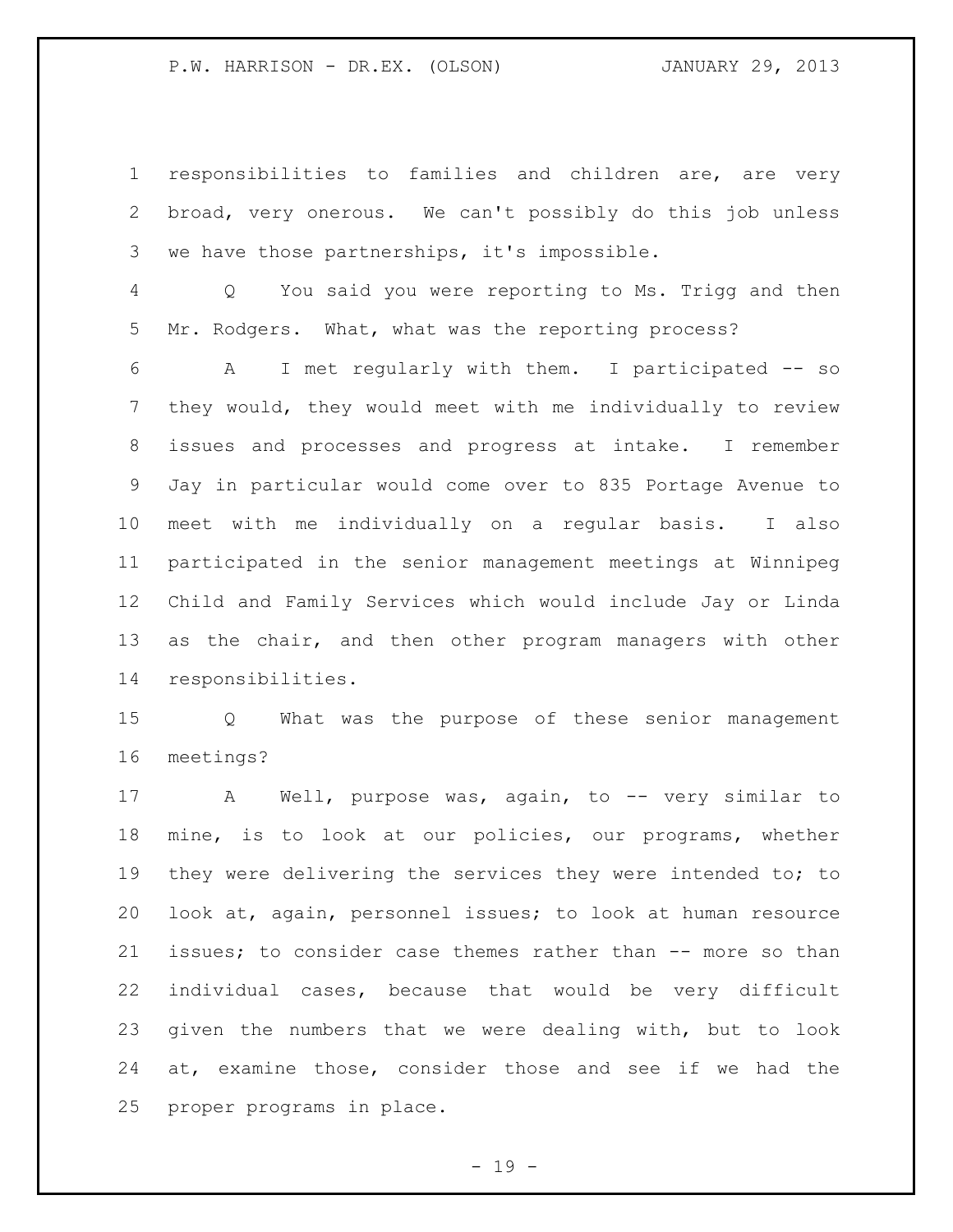Q Is it -- am I correct that you wouldn't have looked at individual cases in your role, or rarely would, rarely would you look at individual cases?

 A Well, I don't know about rarely, but not to the same degree as the other folks on the, on the organizational chart. Certainly, cases came to my attention by staff, by Rob and by Dan and by other supervisors. I was involved in case discussions. And then, of course, we'd receive calls from, from the community asking to speak to the director or somebody in a more senior position to express concern about action or lack of action on a case.

 Q You were describing your, the functions that you had as program manager and you talked about interfacing with the community.

A Right.

 Q What, what were the other functions that you had?

 A Well, I, I think I listed them as best as I can recollect. Again, it was to, to look at the policies and programs that we had.

Q Okay.

 A To make sure that they were delivering the service that we intended them to serve.

Q Okay. I'll stop you there. How --

 $- 20 -$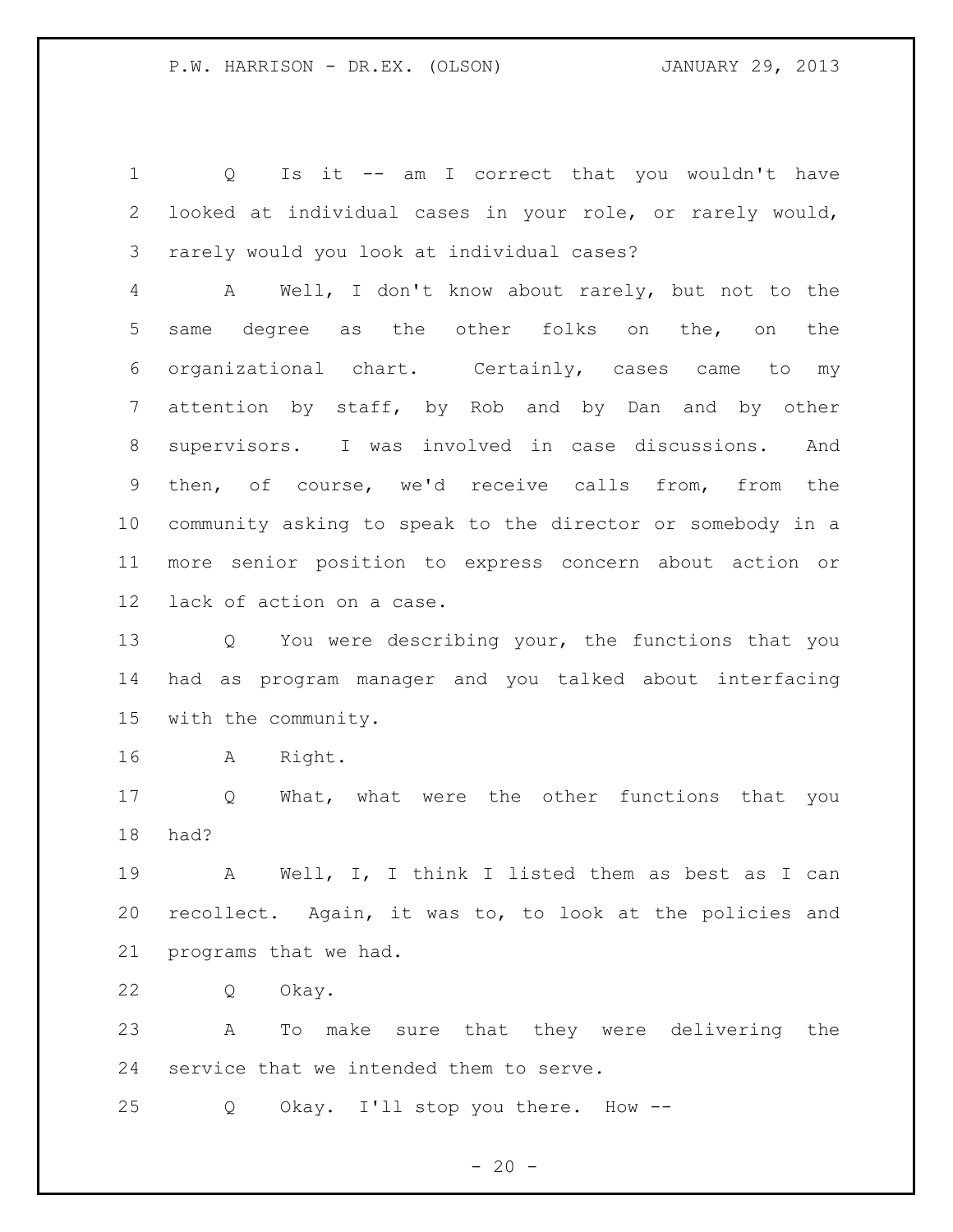A Sure.

| $\mathbf{2}$    | -- how did you do that?<br>$Q \qquad \qquad$                   |
|-----------------|----------------------------------------------------------------|
| 3               | Well, we had -- one thing that we were fortunate<br>A          |
| 4               | to have is that Rhonda left a, an intake manual that she       |
| 5               | developed that I believe you have a copy of there. That is     |
| 6               | a very helpful -- that was our, I think our foundation         |
| 7               | document for our purposes as we were operating the intake      |
| 8               | service. That was developed, and so we used that as our        |
| 9               | reference.                                                     |
| 10              | Q Okay. Maybe what I can do is, just so we have                |
| 11              | the reference --                                               |
| 12 <sup>°</sup> | $\mathbf{A}$<br>Sure.                                          |
| 13              | -- I'll just have that pulled up onto the<br>$Q \qquad \qquad$ |
| 14              | monitor.                                                       |
| 15              | THE COMMISSIONER: Did you say who developed that               |
| 16              | manual?                                                        |
| 17              | THE WITNESS: Did I say who did?                                |
| 18              | THE COMMISSIONER: Yes.                                         |
| 19              | THE WITNESS: Yes, it was Rhonda Warren.                        |
| 20              | THE COMMISSIONER: Rhonda Warren.                               |
| 21              | I believe that document is from<br>THE<br>WITNESS:             |
| 22              | 2001.                                                          |
| 23              | That would be, it's Commission<br>OLSON:<br>MR.                |
| 24              | disclosure 992, starting at page 19625.                        |
| 25              |                                                                |

- 21 -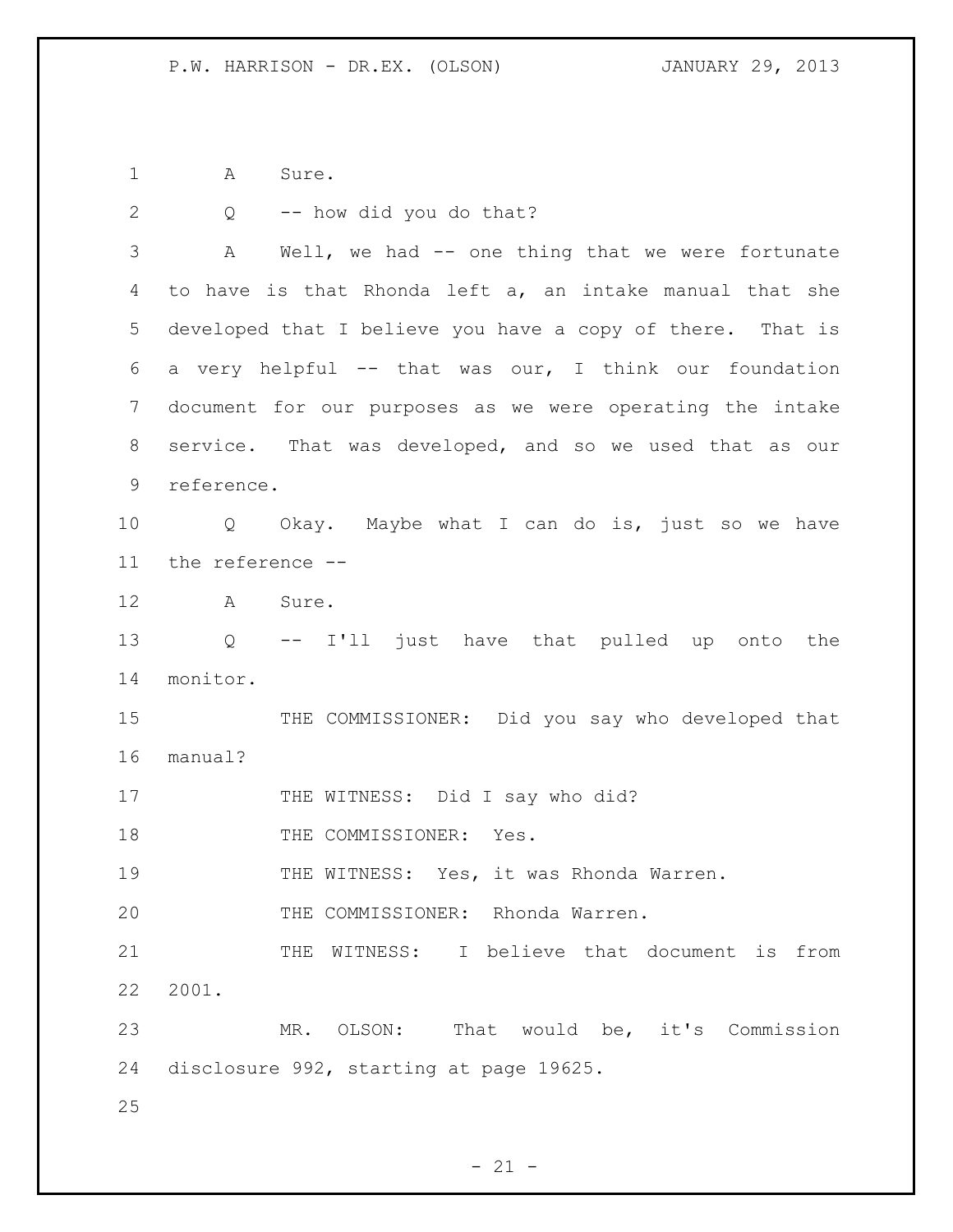BY MR. OLSON:

 Q Is, is this document you're referring to? A Yes, that's the document. Q So this document pre-dates your, your role as program manager? A That's correct, yes. We inherited it. Q Okay. Was there -- did you do any updating of the document while you were in that position? A No. We -- first of all, I thought it was -- I reviewed it, obviously, recently and thought it was a very reasonable document for the time. It was like a good description, over 60 pages with appendices of what we needed to do so we didn't update it, I guess particularly, that I can recall. There were no further edits. Also, we were very mindful that the intake program would change with devolution and that was, that was made clear to us, that there would be a revision, a review and perhaps a revision as a different authority assumed responsibility for intake, that they would want to review the whole thing. So it didn't seem to be a worthy effort at that time because it was going to be changing.

 Q Aside from this document, the intake program manual, were there any other policies or guides that, that govern practice at intake?

A That's the one that's the most significant one

 $- 22 -$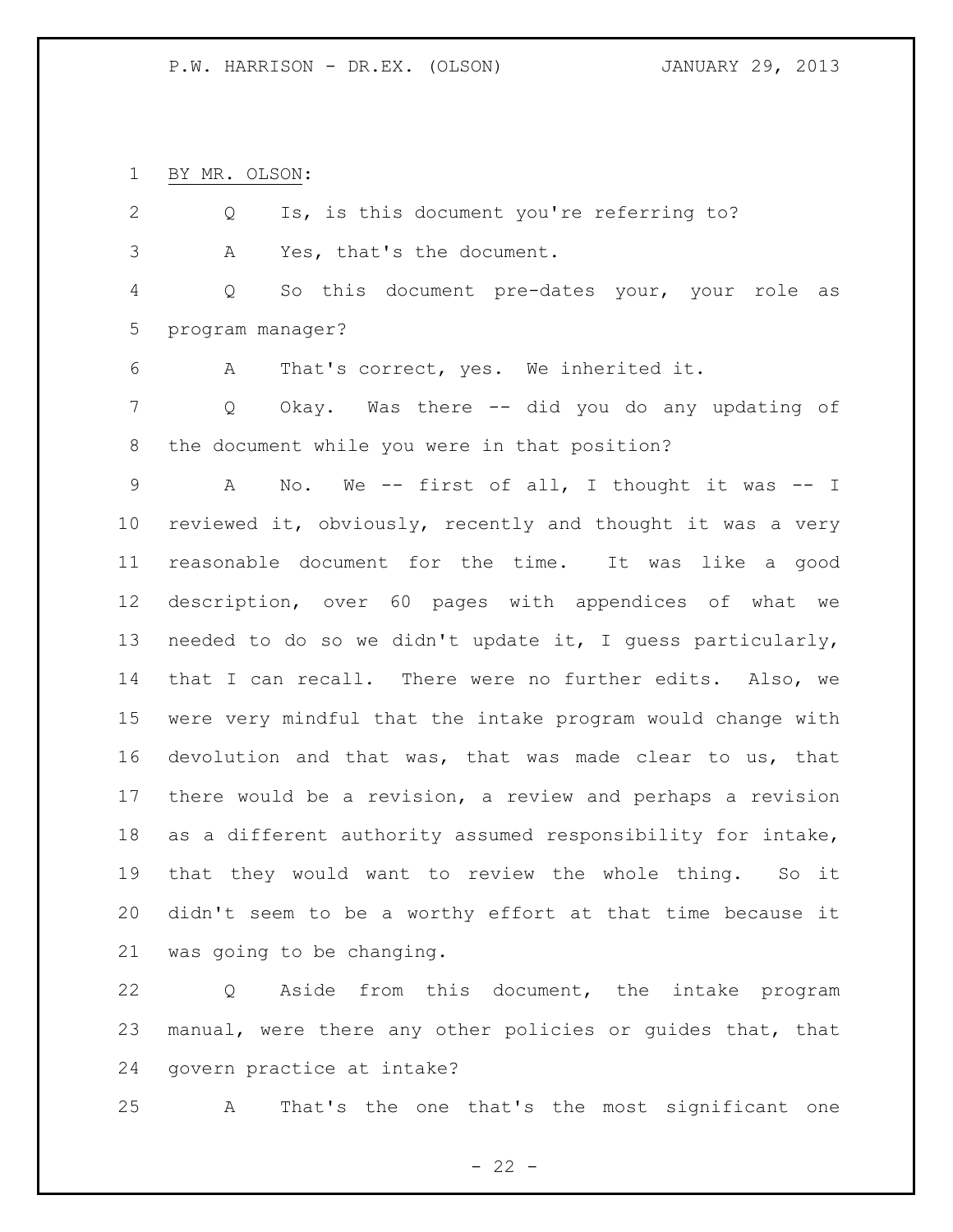for us. Through this process, the intake module, of course, emerged and helped, and that was, that was put into play, as was the authority determination protocol as a, as a second or third document and policy that was put into place. Those were the, the ones that I remember particularly.

 Q But in terms of day-to-day practice in intake, whether it's CRU or tier two or after-hours unit, workers would, could look to this program manual to --

A That would --

 Q -- determine how to react to situations and what they should be doing?

A That would be their principal reference to.

 Q Did -- we heard a lot of workers say they didn't have a great deal of training, particularly on standards. Is -- was there any training on, on what's contained in this manual, any formal training for workers?

18 A Well, I would think that all workers, certainly their supervisors and, and hopefully it was disbursed widely and available, that they would have had a copy of that or easy access to that, and that would have been their reference document. The standards I think were available to each supervisor but I think we felt that that document provided more detail and more direct -- more direction, appropriate direction to staff than the, the standards

 $- 23 -$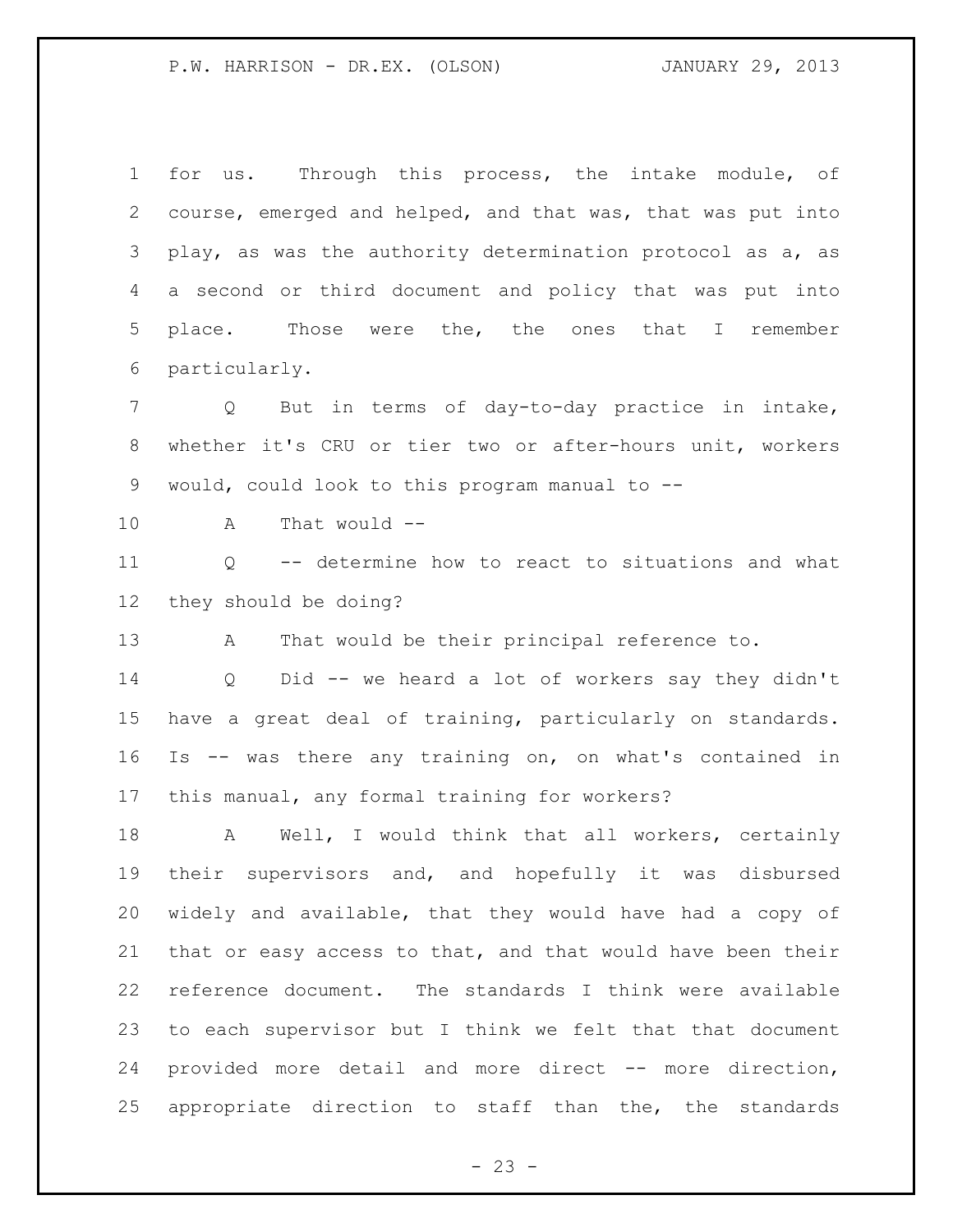which were, which were in some disarray.

 Q Okay. Aside from having reference to this document, what, what else would you expect to govern social workers' individual practice? A Well, I think -- well, Linda made reference the other day to a very large manual, which I believe was there, but the size made it a bit daunting for day-to-day reference. Certainly most of the staff there were degreed social workers with bachelors and masters of social work, and their best practices as they would have been trained at the faculty of social work would have applied as well. Q We, we heard, and I think it was Dr. Trigg, talk about clinical judgment. A Right. Q Is that something that you would expect the workers to come to the intake unit with? 17 A Yes, they should -- as I say, they've, they've gone through a social worker process, a three or four-year process. They should have developed those skills, not fully, that, that generally occurs with further work experience, but they would have a beginning understanding of that. Q Workers, a lot of workers said that they came

 right out of university with their bachelor of social work --

 $- 24 -$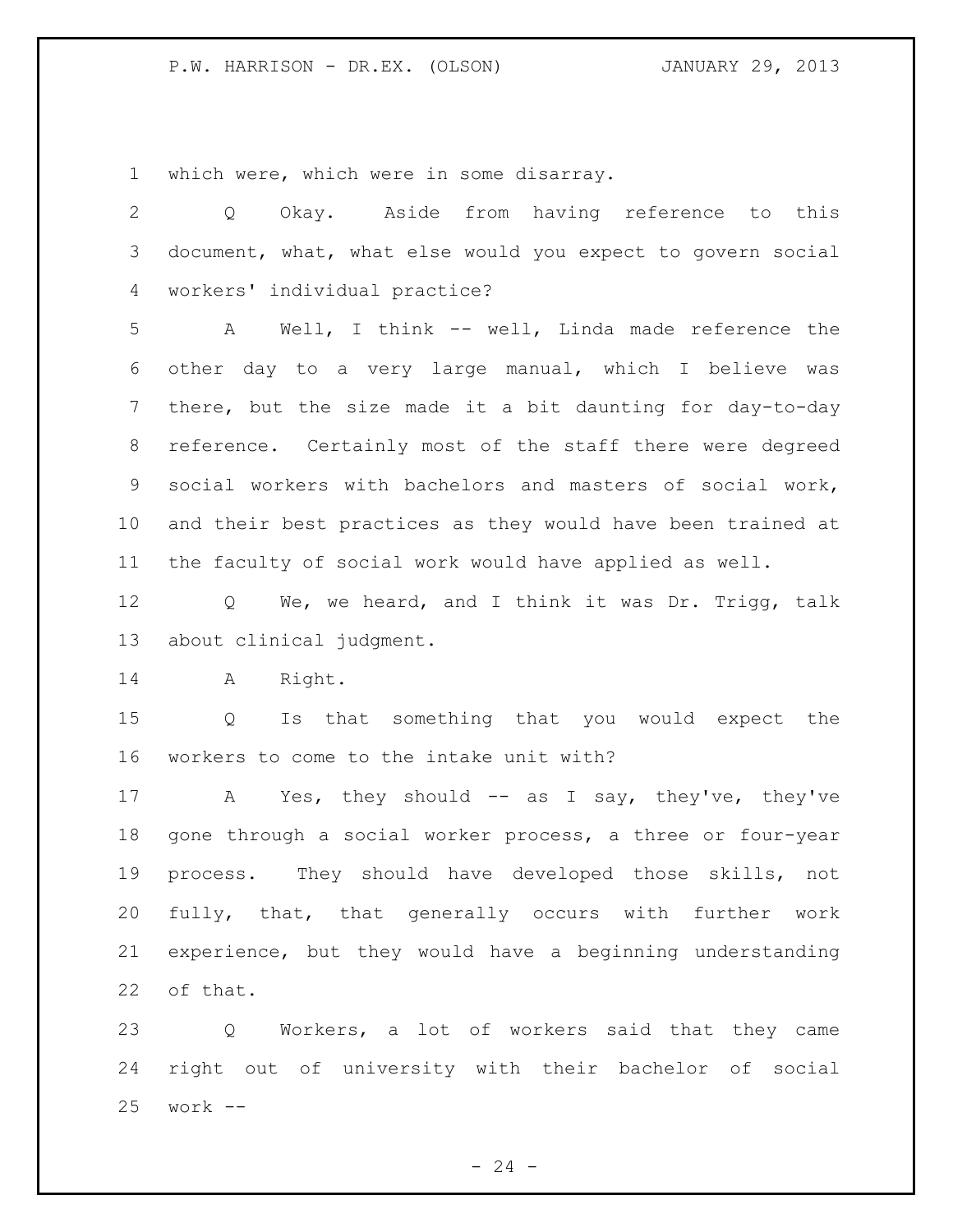1 A Right.

 Q -- and started immediately with, you know, caseload of many files, and that would be more for family services, but imagine the same thing with intake; you're given a number of calls to deal with initially? A Well, first of all, the intake staff was generally a more experienced staff. I think that's how it was structured, that we needed people who had some experience in child welfare, who had seen different situations and were not daunted by them, could, could respond to them appropriately. So we had a more experienced staff. 13 Q And when you say that, it's because they came out of maybe Family Services or some other area? A They could have come from that service, they could have been at intake for a very long time. Some of our staff have been here, been there 10, 15 years doing intake. If we had new staff join us, and occasionally there would be a new grad join the intake team, I would have expected the supervisor would have provided a mentoring situation for that, for that new staff and, and some, and some consultation with senior workers to help

them adjust to the demands of the job.

 Q Who reported to you during this period of time, 2003 to 2005?

 $- 25 -$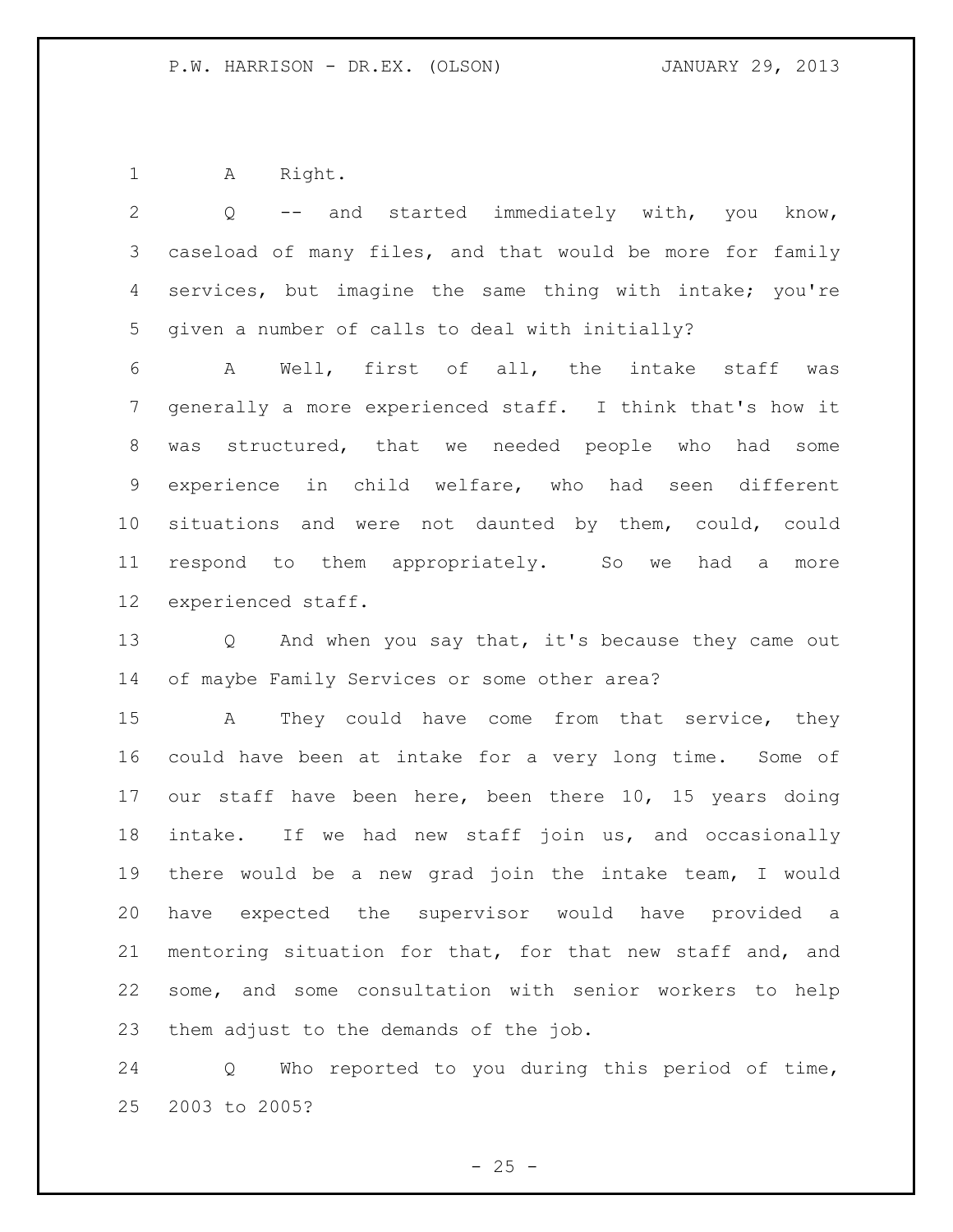A That would be Dan Berg and Rob Wilson.

 Q What did the reporting by them look like? Can you describe it for us?

 A Well, on a formal basis, Rob, Dan and I met with the, the supervisory group as a large management team. We had regular meetings, and that was, I think, something that we tried to establish to make sure that they understood they were an important part of the management group, the management group wasn't just Rob, Dan and I, it included all the supervisors, so that all of us could participate in discussions about our programs and the challenges. So that 12 was one, one venue. Then Rob, Dan and I met, the three of us, regularly and I also met with them individually on a regular basis. So that, that would have been the formal process. And then again, because this is a busy place with cases and situations developing every day through the day, we would talk often through the day, and our offices weren't separated by much. I'm sure I saw Rob and Dan many times each day.

 Q I'd assume there'd be certain issues of concerns and problems that would come up regularly at these meetings?

A Right.

 Q What, what were those? Can you give us some of the more significant ones?

 $- 26 -$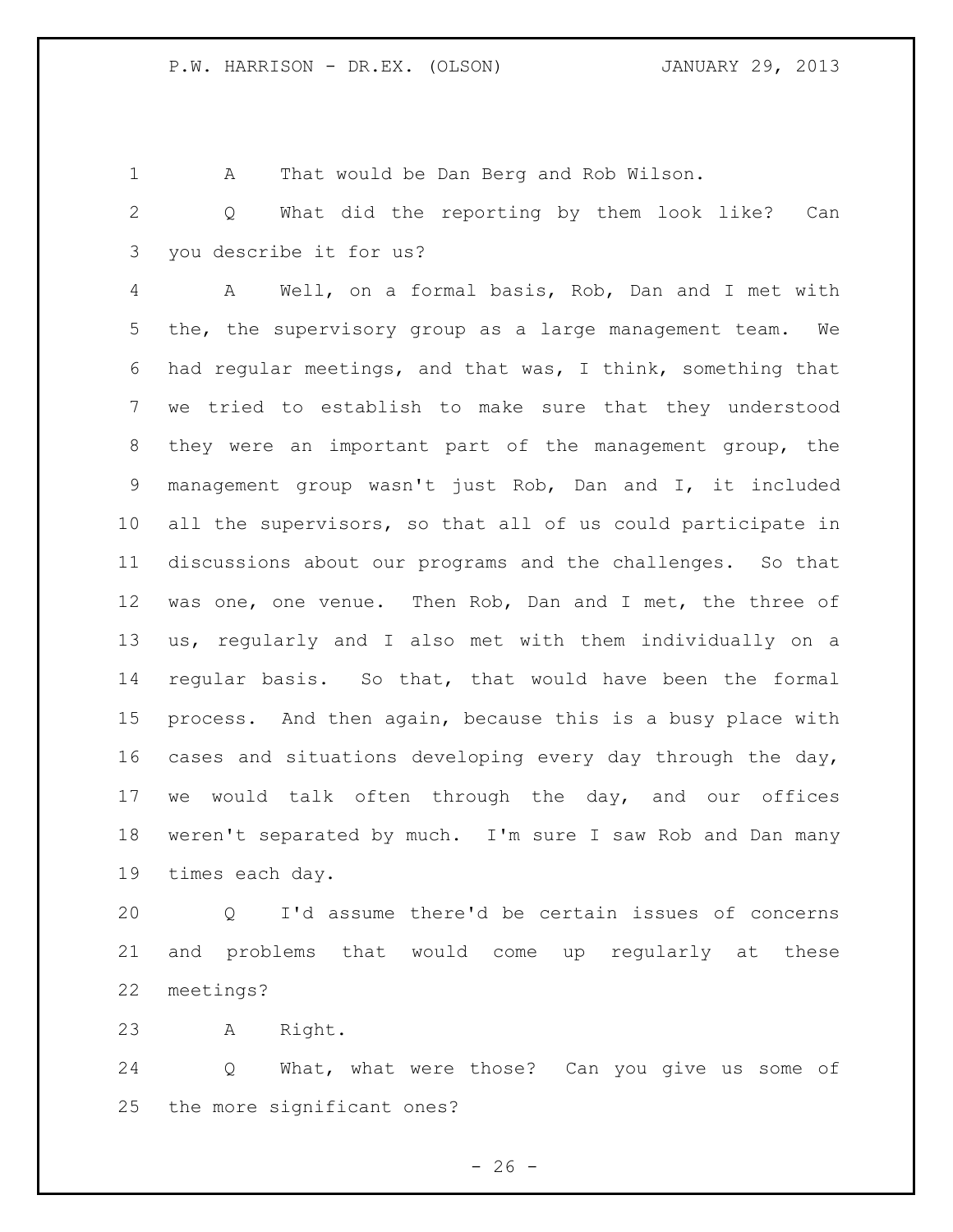A Well, as I said, just the trend, the changing environment was a, was a major issue. Referred to that already. Perhaps I need to go over that again.

Q Right.

 A The workload, which was very significant then and continues to be today to my understanding, it's, the demand for services is very high, so the absolute numbers that we were dealing with. In general terms, I think to the challenge of dealing with a high risk population is something that we're always managing. A significant portion of our caseload are high risk families with difficult histories and many other, many other issues that we had to monitor and assess and try to make some plans for.

 Q In terms of workload, was it part of your job to address how that workload was being distributed or how it was being handled?

18 A I would be aware of that. That would probably be something that Dan and Rob had more involvement with because they were the ones directly supervising the supervisors. I believe there were 12 of them. I, I should note that, that I had responsibility for one team, the after-hours team, so I had a small responsibility. They had much larger responsibilities to the supervisors involved in the day-to-day work so they would have been

 $- 27 -$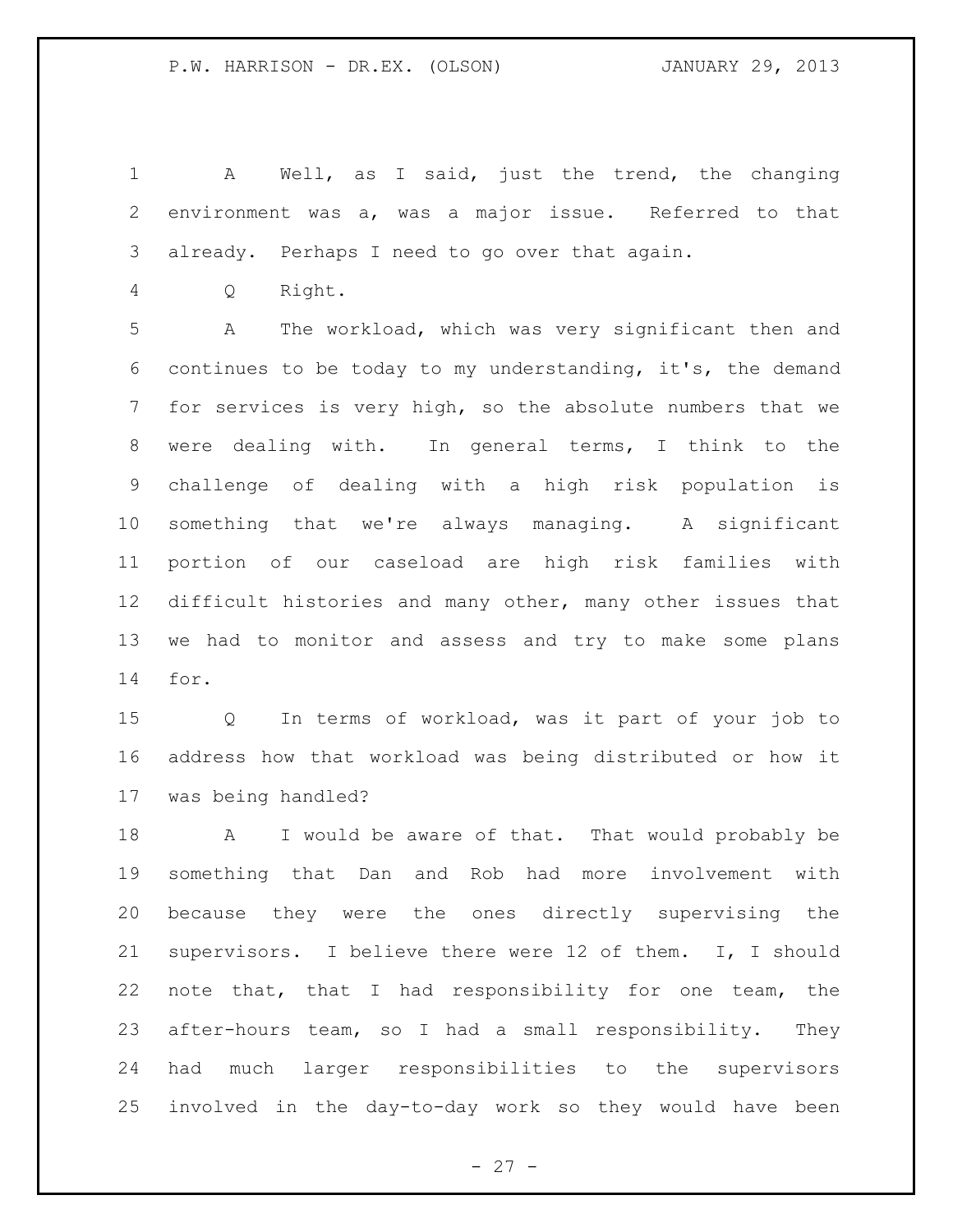trying to make those adjustments, depending upon the, where the stress point was at that time.

 Q So just want to make sure I understand you. Are you saying that it wouldn't be your, wouldn't be part of your position to address the workload issues?

 A No, I maybe not fairly described it. I mean, I needed to be aware and was very much aware of the, of the workload challenges. I think your question is more about the day-to-day workload stresses and, and they were trying to address that and rebalance that and adjust that within their teams. But I was keenly aware of the, of the workload stressors upon the whole organization.

 Q Was there anything particularly unusual about the workload in intake during that period of time?

- A Maybe you could --
- Q Was it --

 A -- describe a little bit of what "unusual" is. It's --

 Q Is it higher than -- we've, we've heard that in child welfare the workload is always high.

A Yes.

 Q Was it higher than you would have expected? A No, I, I've, I've said, as you've seen I've had many years of service with Child and Family Services, the workload has always been high and often beyond our

 $- 28 -$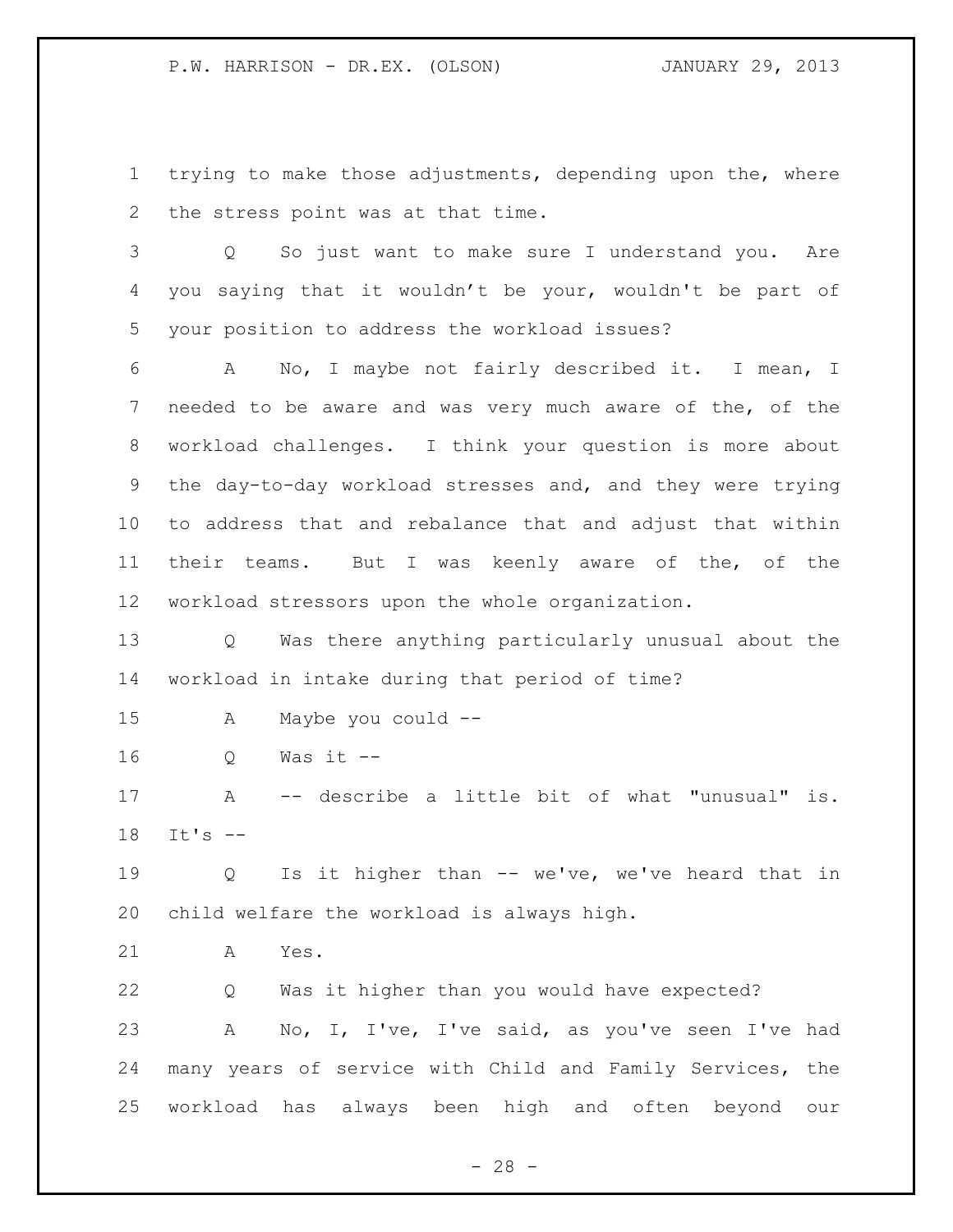capacity. This was true here. I think what made it more difficult, there was not the raw numbers. It was the Same number coming in perhaps, was still the 15,000 annual 4 referrals. But what was more challenging was the, the work environment, changing dynamics --

Q Changes.

7 A -- within that environment.

 Q Okay. Terms of the problems that families were having that would bring them into contact with the system, was -- had that also changed? Was that also in transition at the time?

 A That's a, that's a good question. I think that over the years that we've seen more families in more difficulties, more kids in more challenging situations than when I first began in, many years ago in 1980. I think we've seen a, there's a serious segment of our community that is in very, very deep distress and, and the kids are, too. And so we see that. And I think, I think we should be greatly concerned about, about those families. So that's a gradual process I think that has occurred over these past 30 years. So to try and define it, a period, say '03 to '05 was that worse, I think it was becoming more challenging but it's, it would be hard to describe it more specifically than that.

Q We've seen in this file that there were a number

- 29 -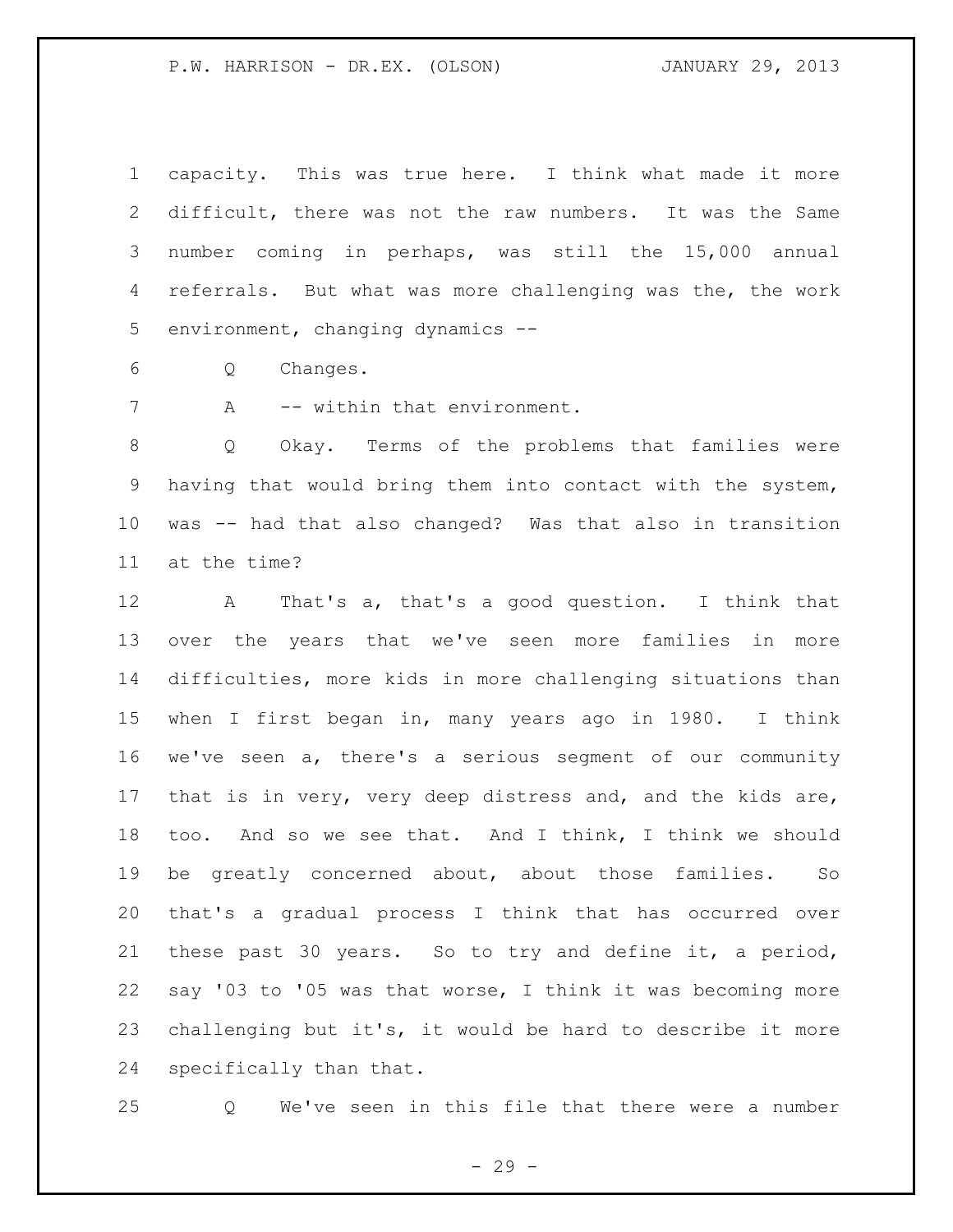of intakes and file closings and number of different workers touching the file.

A Right.

 Q Which seems to be a function of the intake process.

A Yes.

 Q Was that an issue in terms of clients who were using the system being concerned about not having any continuity of service? Is that something that you had to address, deal with?

 A That's, that's, that's always been a serious question at intake and an issue we struggled with for many years. We have changed the intake format over the years and had a single point of contact. Then we've gone to a more specialized service where you have, as you've noted, CRU and intake and abuse intake and family enhancement programs and community programs and so on, after-hours programs, so we have a very sort of fractured service. And yes, it's quite true that families may meet four or five workers in the intake process, depending on what happens to them.

 On balance, over the years, I think we've decided that that's has, while it has some challenges, particularly for, for families, that that's probably worked better than the single point of having one person carry the whole

 $- 30 -$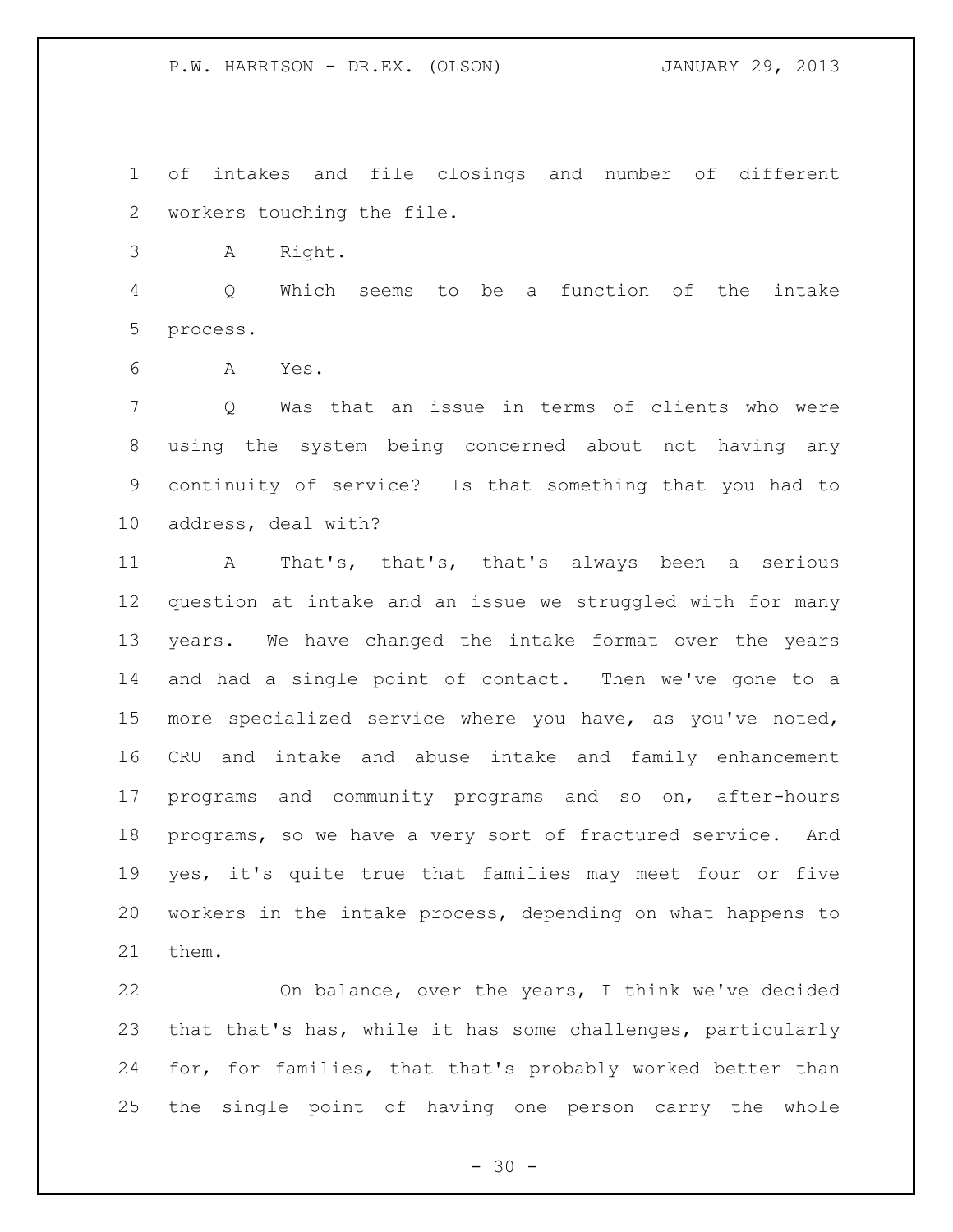process through.

2 Q We've heard that -- or you said, actually, earlier today that intake service is similar to, you called it, like emergency department in hospital. A Right. Q Is -- and report writers have said that services were provided on a sort of a crisis response. Is that, was 8 that your -- when you look at the files, do you agree with that assessment? A Well, I want to be careful about the words that are used. It's, it's, it is an intake service. It's the point of first contact for families in our communities, whether they're calling about themselves or they're calling about another family that they're concerned about. So we

 are the first stop. I think that crisis is over-rated in our service because I think you need to be thoughtful about what you do before you start acting. There are certainly situations where a urgent response is required and you need to make that response, but in most situations you have time to reflect upon it, even if it's for a half an hour, and gather more information before you get involved and respond.

 I think the, the urgency becomes in the need to keep the process moving because the, the cases come in in such great volume that you, you can't pause too long. You

 $- 31 -$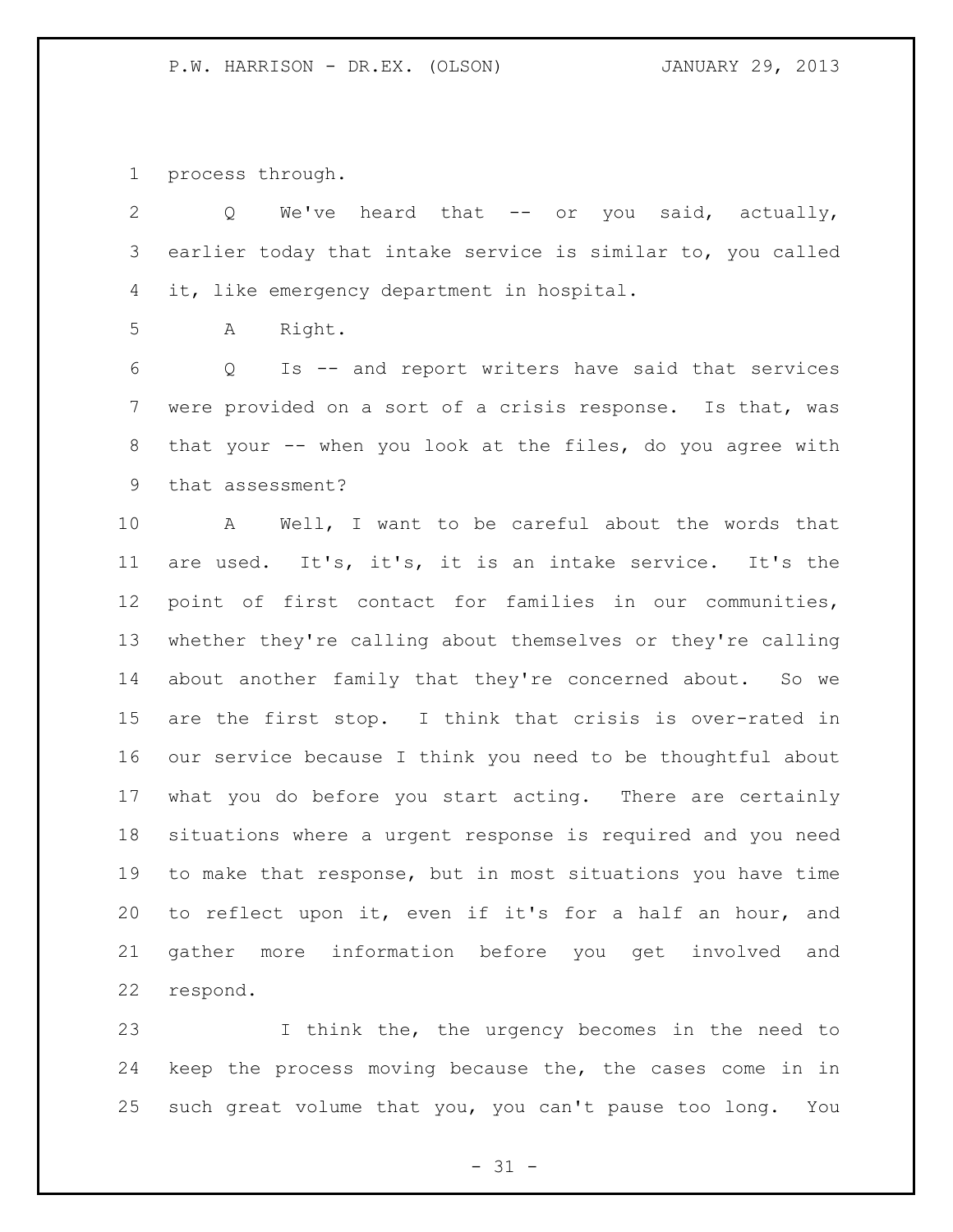have to move the case along because there's more coming in. So that's where the process needs to be compressed so that you can assemble all the information in a timely way, move it along and get ready for the next call or client that will walk in.

 Q In terms of when a workers get, gets a new referred, for example, in CRU --

8 A Um-hum.

 Q -- we've heard that some workers would just look at the last closing summary and not, not the whole file because there just wouldn't be the time to do that. With that sort of approach, it seems you might miss some of the important things that may otherwise be in the file. Was that -- I mean, is that a problem that was in your mind at the time?

 A Well, that's a risk. I mean, certainly the workers, we would expect the workers to review the file record. Some of the file records, unfortunately, a very voluminous and that, that's a challenge, so you're often referencing -- or summaries that are, that are there simply for efficiency: you don't have time to read several hundred pages on each file that comes in so you'd rely on summaries, highlights, whatever, but they surely should look at the past history.

Q Was it your expectation that workers would look

 $- 32 -$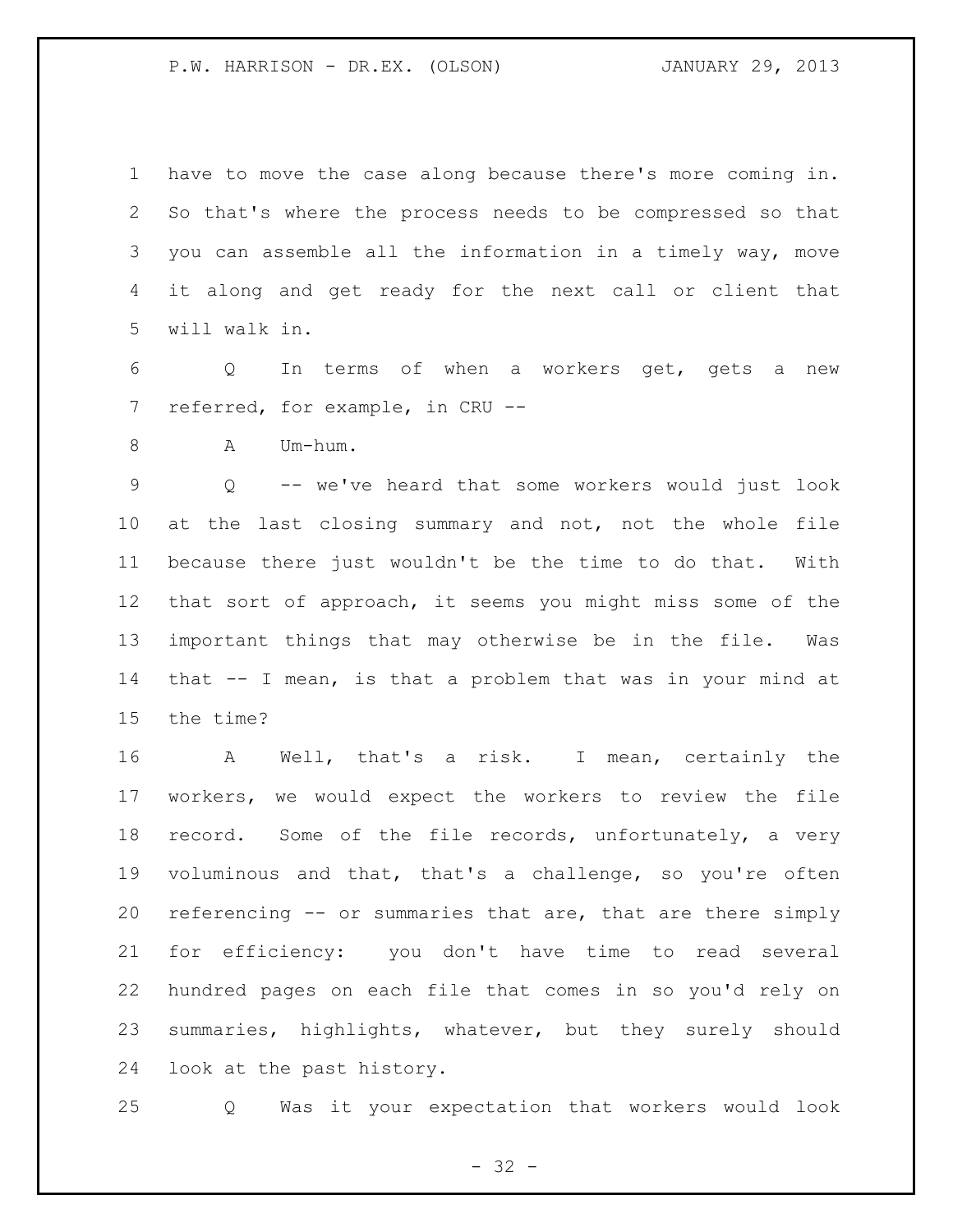at past history?

A Absolutely.

Q And that's despite time constraints?

 A That's right. And as I say, they may have to find some more efficient ways to, to do that, as I say, look at our case summary rather than, than the pages of, of, of dictation that had accumulated over the years.

 Q During your tenure, did, did any worker, either directly or indirectly, make known to you that they were having difficulty complying with best practice because of workload or workload pressures?

12 A That was a constant thing that we would hear.

Q How did you address that?

 A Well, we tried to provide support and direction to staff to try to manage it, provide supervisory supports so they didn't feel alone as they had to make those difficult decisions. So we tried to manage it within. It helped staff deal with the demand as best they could. But my responsibility as the, as the program manager and later, as the director, was to make sure that the people that I reported to, whether it was Linda Trigg or Jay Rodgers, or later in the process to other, other governing bodies or persons that -- of this, of this challenge here, and they were well aware of that.

Q So the challenge was well known?

- 33 -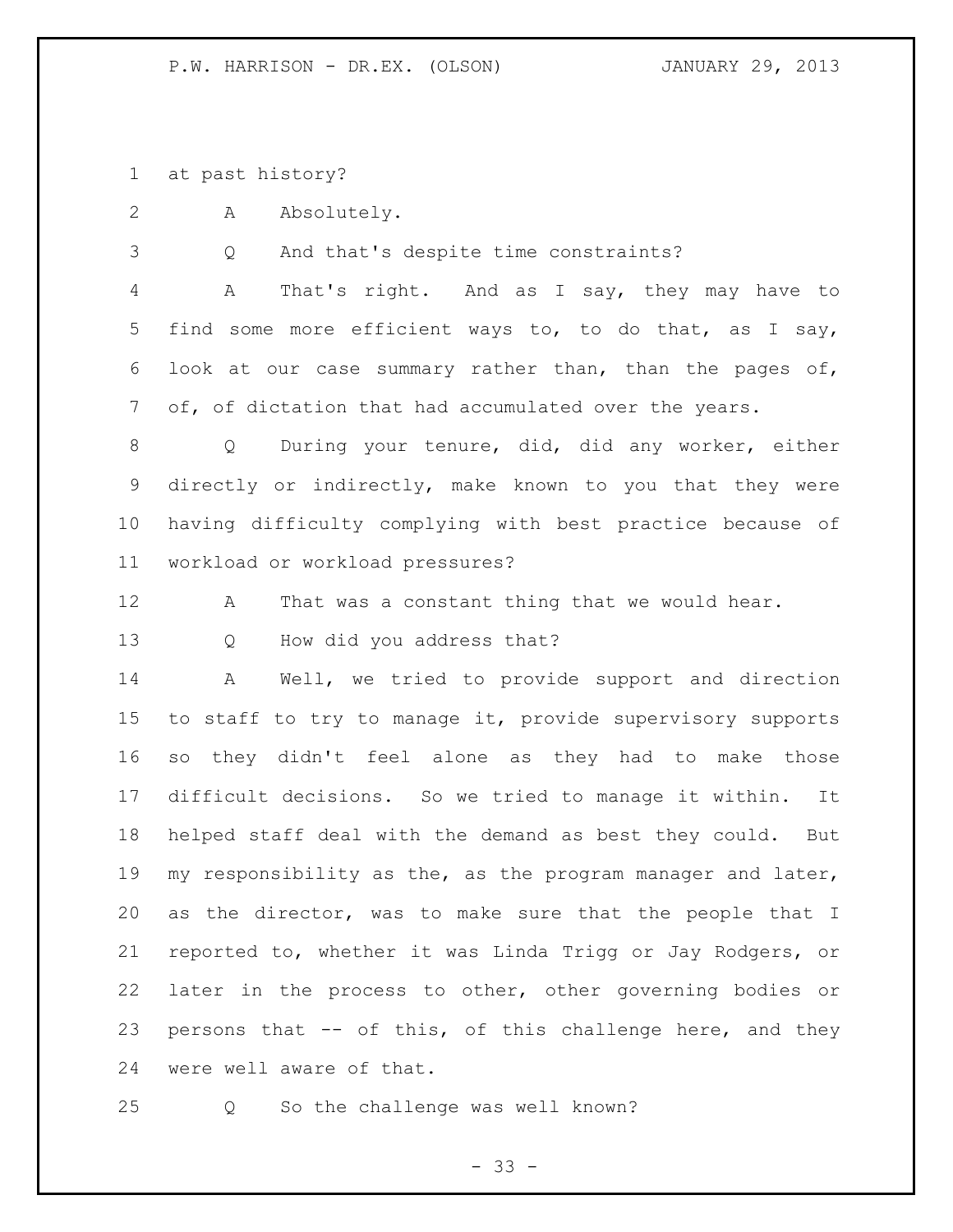1 A Absolutely.

 Q And you tried to do certain things to address it? A Right. Internally, we tried to do some things internally, within a very limited scope.

 Q Right. In your view, was -- were, were the measures you to took to address it successful?

 A We had, we had some success. We tried to, we tried to rebalance caseloads. On the odd time we would have, be able to bring in other staff, but there was no wave of new, new employees coming in so it was -- there were -- we had, were able to make some small adjustments. So were we successful? I think we managed. I think as Mr. Wilson said yesterday, we were able to manage. Was it optimal? Was it best practice all the time? I would say no.

16 Q We've heard supervisors say, you know, there wasn't always time to have active supervision or to comply with the standards, workers didn't have time to look through the files to do a full history. Why not just have -- bring more workers on?

 A Well, first of all, we weren't funded to bring more workers on. I think Linda described yesterday the situation, at least in 2003, and I don't think it had changed significantly when Jay Rodgers joined us later that, in the period. There was a limit to that. And that

- 34 -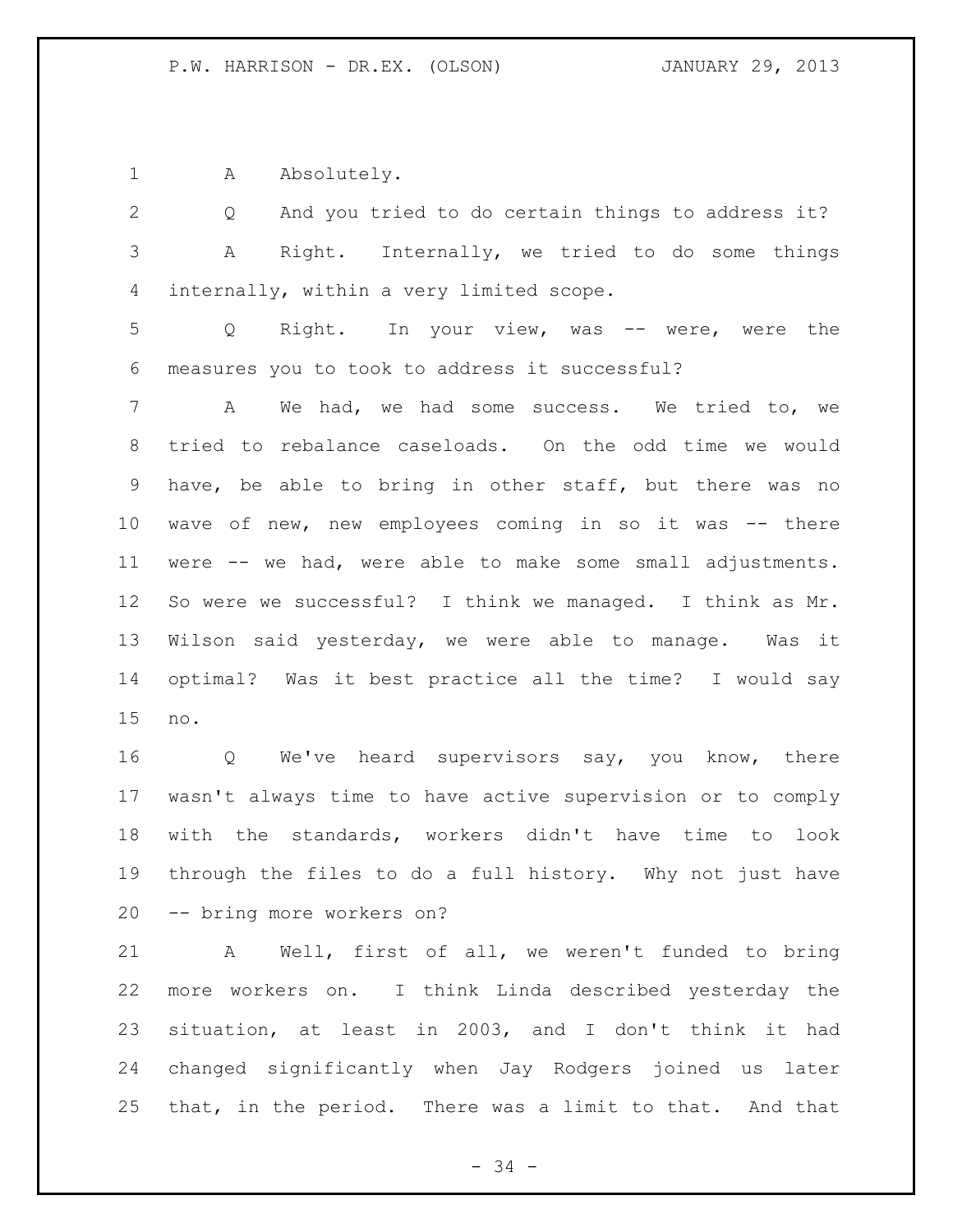was not just at intake, that would have been across Winnipeg Child and Family Services, because I was aware that challenges they were facing. I don't want to suggest that this was an intake problem. This was a systemic problem where the workload for, for all staff was, was, was too high.

 Q So you're saying it was essentially a budgetary issue, there just weren't funds to hire new workers?

 A I think sometimes the problems that we have in this community overwhelm our ability to respond.

 Q Did -- in your view, did the workload pressures put children at risk?

 A Well, I should, I should be clear that children are at risk. We are managing risk; that's what we do. That's what the Child and Family Service system, one of the principal responsibilities is to manage, manage and mitigate risk, so there's always children at risk, there always are, there always will be. Your question is did we, did we manage; is that, is that your question?

 Q Well, the question was did, did the workload pressures place children at risk?

 A They increased the challenge managing the risk. 23 THE COMMISSIONER: They increased what? 24 THE WITNESS: The challenge of managing the risk.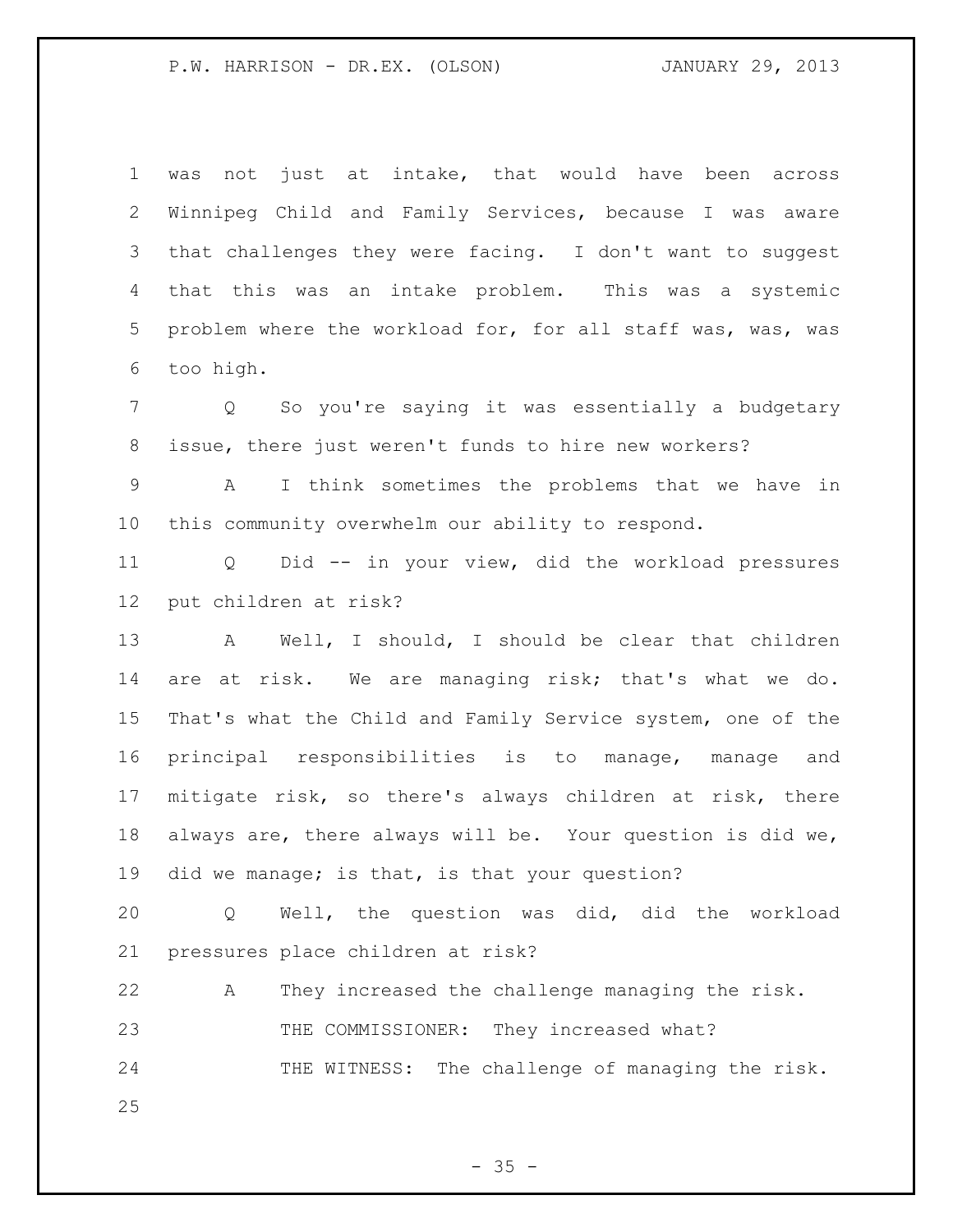BY MR. OLSON:

 Q Can you explain that a little bit, what you mean by that?

 A Well, again, we are dealing with a, often very high-risk population with many, many challenges. If there are more cases than you can manage, then you're going to perhaps complete assessments that are short of best practice, transfers. Files may be closed instead of opened because family service can't absorb the cases anymore either because they have too many high risk cases. So you're always managing that, and the caseload impacts, the heavy caseload impacts that.

 Q In your view during your tenure as a program manager, did CFS do a good job in managing the risk to children?

 A I think overall we managed the risk as best it could be expected under those circumstances. Was it perfect? No.

 Q Just want to ask you about note-taking and record-keeping.

21 A Sure.

 Q Assume you're aware of the, the policies with respect to supervisors keeping notes and workers keeping notes?

A Right.

 $- 36 -$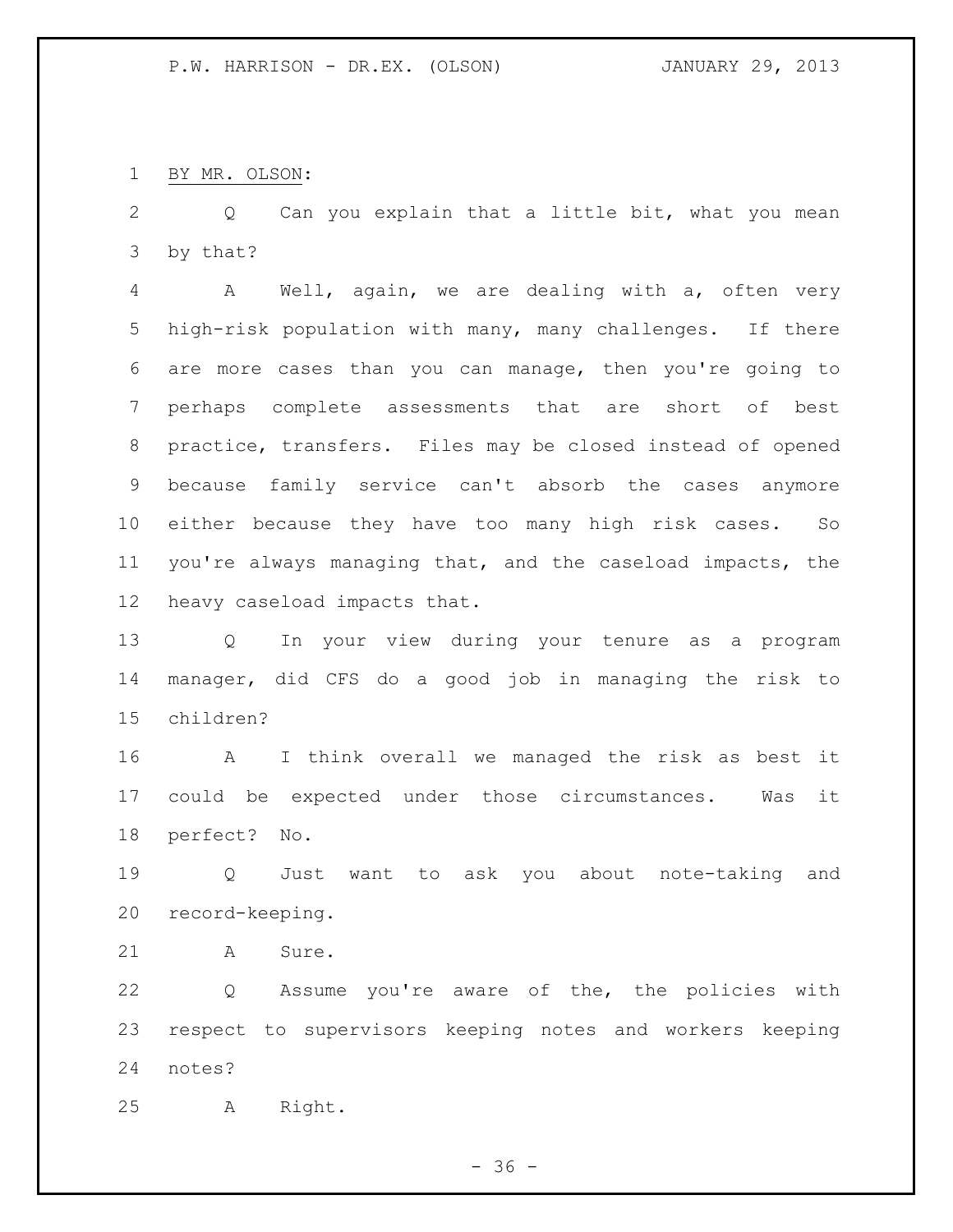Q Those, that policy, we looked at the, the document earlier, the program manual, seems to require notes to be kept and to be preserved. Is, is that your understanding of what the policy required?

 A Well, I think, I think we need to look a little more deeply at that. We expected our staff to complete full summaries with full narratives on their involvement with a family.

 Q And when you're saying the staff, are you talking about the individual workers?

A Yes. I'm talking --

Q Okay.

13 A -- about the CRU staff, the intake staff, all of them. We expected them to keep a full record of what they 15 observed, the facts that they had gathered, the, the 16 actions that they had taken, the recommendations that they were making. We expected a full report on that. Did we expect them to keep every scrap of paper that they may have jotted things down, phone number on a, on a napkin, a little notebook that they may have taken out as they visited families? I didn't have that expectation because I think that's, that's redundant. The -- we expected a full report, include all that information there.

 It's also not in the worker's best interest to not include that. I can't understand why they would not

- 37 -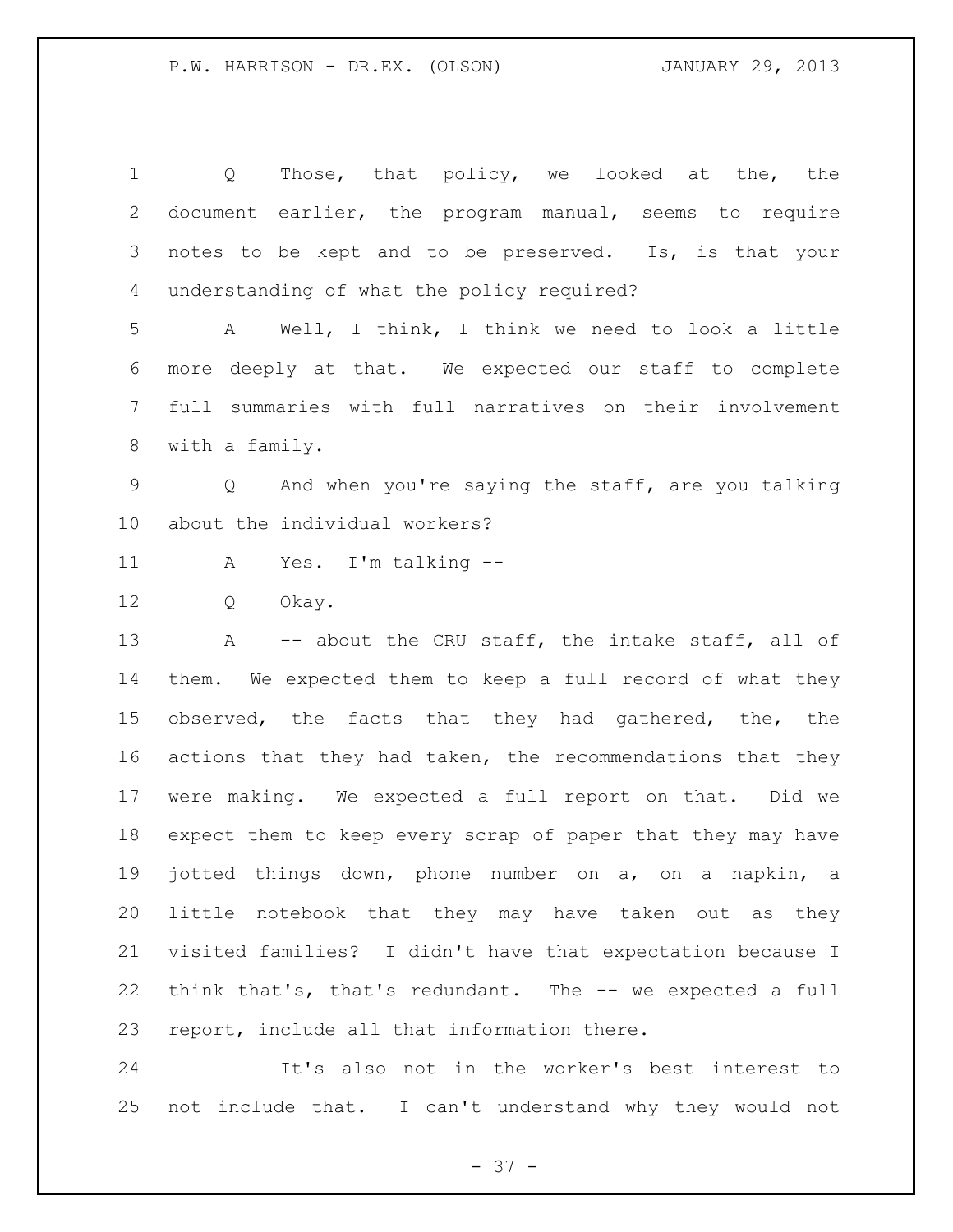include stuff in summary because that was their task, was to complete a full summary with all the relevant data.

 Q I take it you've had a chance to review the various documents with respect to this matter, closing summaries, transfer summaries, those, those types of documents?

 A I've -- what I've reviewed for this process was the, the reviews, the external reviews, the three, four, five reviews that were done on this matter, and I reviewed those documents.

 Q When we've heard, for example, Mr. Zalevich testified that he may has asked certain questions of Ms. Kematch --

A Right.

 Q -- but there's no record of them in his, in his notes, is that -- would you expect things like that to be recorded by workers?

 A I think that, that would have been very helpful to record the contact, because it sounds like the, the total contact was rather brief, so it wouldn't have been difficult to include all of the, the conversation.

 THE COMMISSIONER: I understand you say it would be helpful. The question was whether you would expect the recording to have occurred.

25 THE WITNESS: It should have, it should have

 $- 38 -$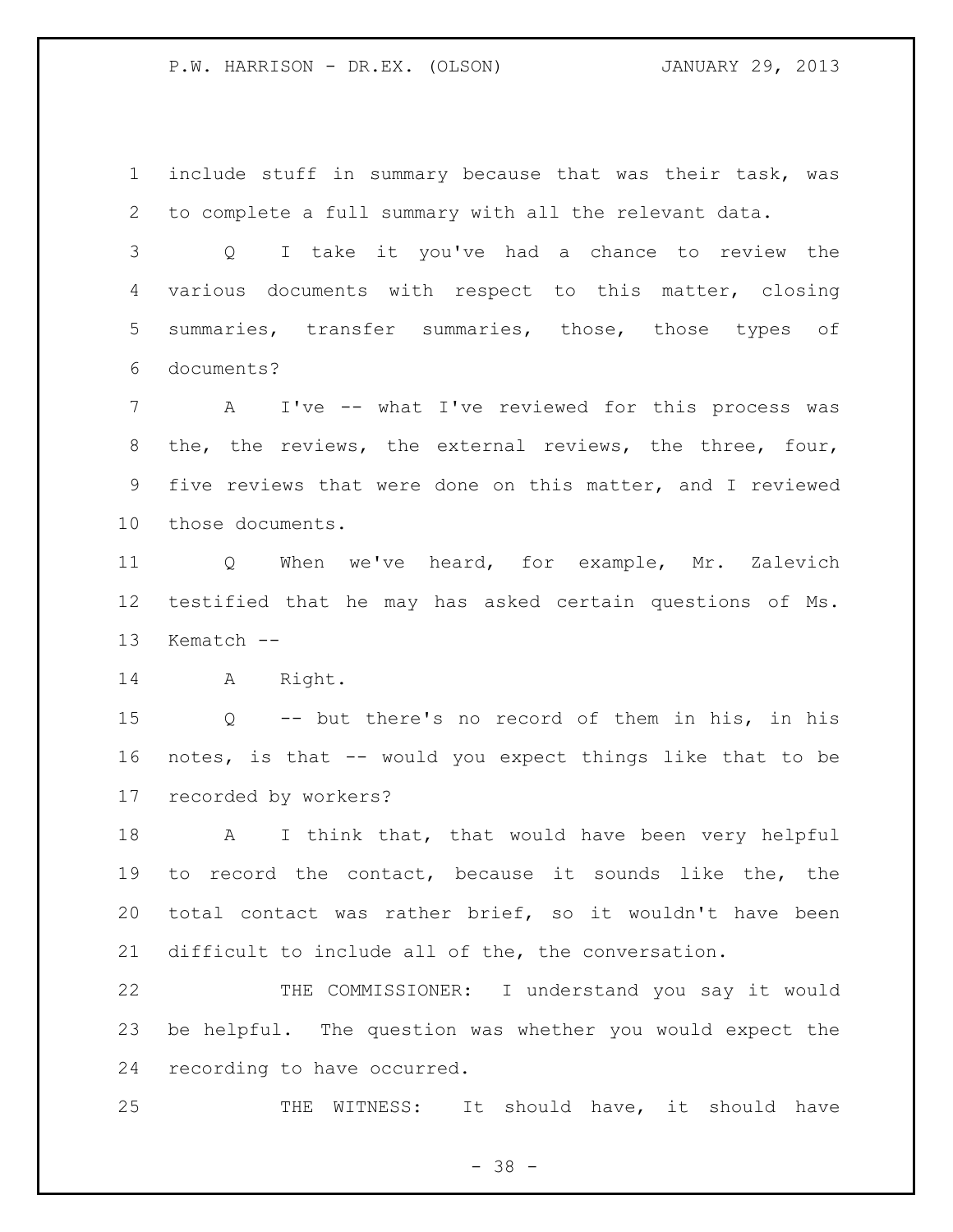reflected the totality of the conversation, not necessarily verbatim but the totality of it. BY MR. OLSON: Q So it should be comprehensive? A Yes. Q And complete? 8 A Yes. Q And if someone looks at it down the road at a public inquiry or somewhere else, they should know what actually happened of significance during the involvement of the worker? 13 A That would be the best practice. Q How is it that workers would have been aware of that as best practice? A Well, I think that the intake manual you refer to suggests that that's, that's what required, that a complete report, comprehensive report, including all relevant data, would be included. Q And that was to be conveyed, I think you said, by supervisors? A Yes. 23 O To the workers? A Yes. Q We've heard from some supervisors who said they,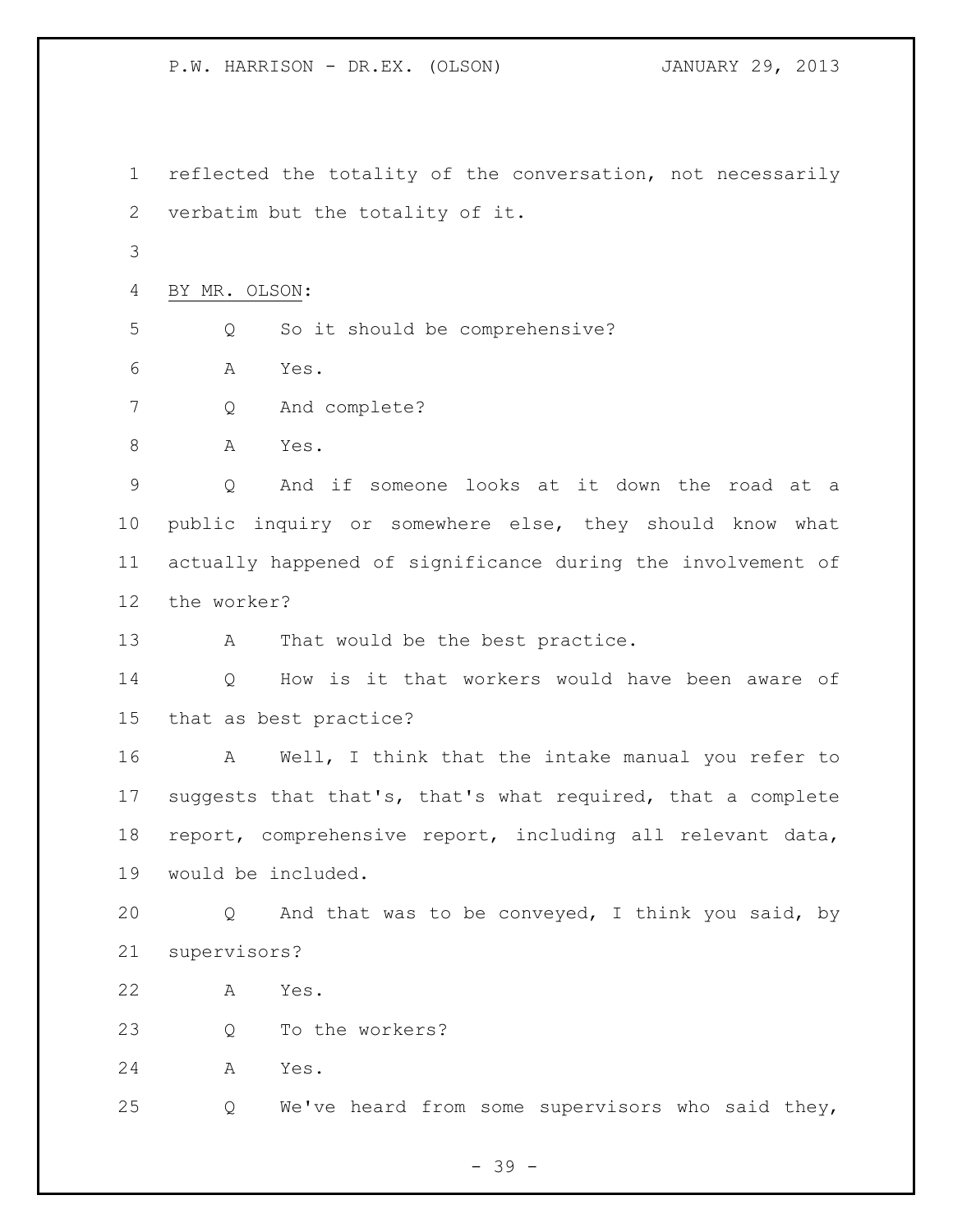they've shredded their own notes. A Right. Q Some that were case specific. A Right. Q And that doesn't seem to be in compliance with the policy. Were you -- A Which policy? Which policy? Q The intake program description and procedures. A Could you, could you make reference to that? Q Certainly. A Specific, or specific references to, I'm, I'm sure clear. Q Let's go to page 209 -- sorry, 29040. Sorry, and I made reference to the wrong policy. I should have been referring to the supervision policy. That's Commission disclosure 1634. A Right. Q Page 29040. It's in the screen in front of you. Is this a policy that supervisors at intake were expected to comply with? A This was a supervision policy written for Winnipeg Child and Family Services as a general guideline to all supervisors within, within the agency. I think that it would be applied differently whether you're a family service supervisor as opposed to an intake supervisor, as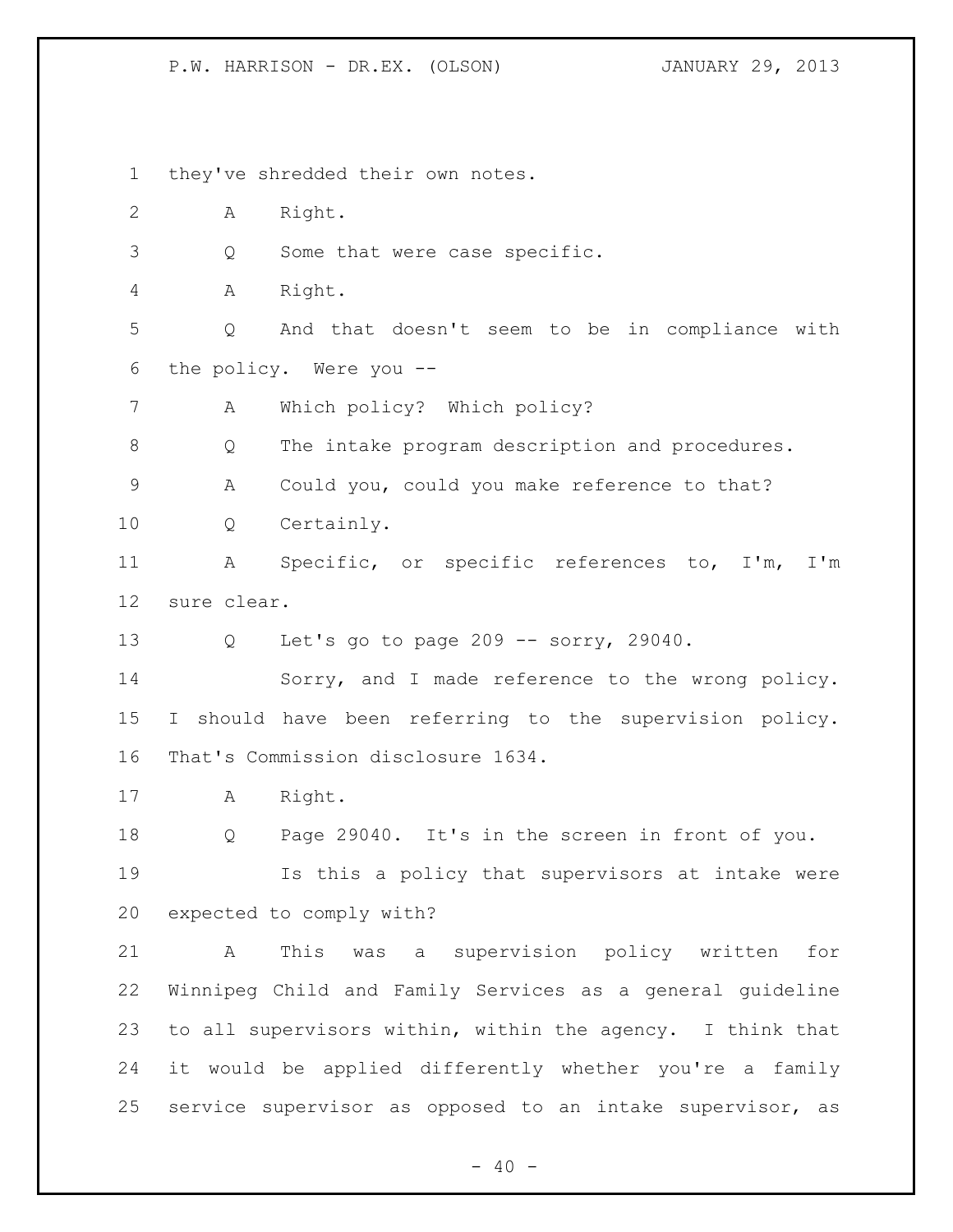opposed to a foster care supervisor. There would be different ways to apply this. But the, this was designed to establish the principle that supervision, as it says, is critical to the delivery of service.

 Q Right. In terms of supervisors keeping their notes, preserving their notes, would that apply to the intake supervisors?

 A Well, I guess that's where I'd like to draw the distinction between family services an intake. In family services, because I've supervised both, both programs, in family services you have a stable caseload with a record that accumulates over months and years so it's very reasonable to have a, have a running description of your, of your conversations about the Smith family because you've been dealing with the Smiths for many months and sometimes many years. So the record accumulates in the supervisor's notebook as they continue to talk about that case.

18 At intake, the cases are changing constantly. It's unreasonable to have notes on all the cases, even on most or even some of the cases, because, for example, at CRU the caseload changes every 24/48 hours so you're not going to be able to record that. What you're probably 23 going to have at intake, at CRU and intake, is a conversation about a case. And if there's a major decision, it would probably be recorded by the worker in

 $- 41 -$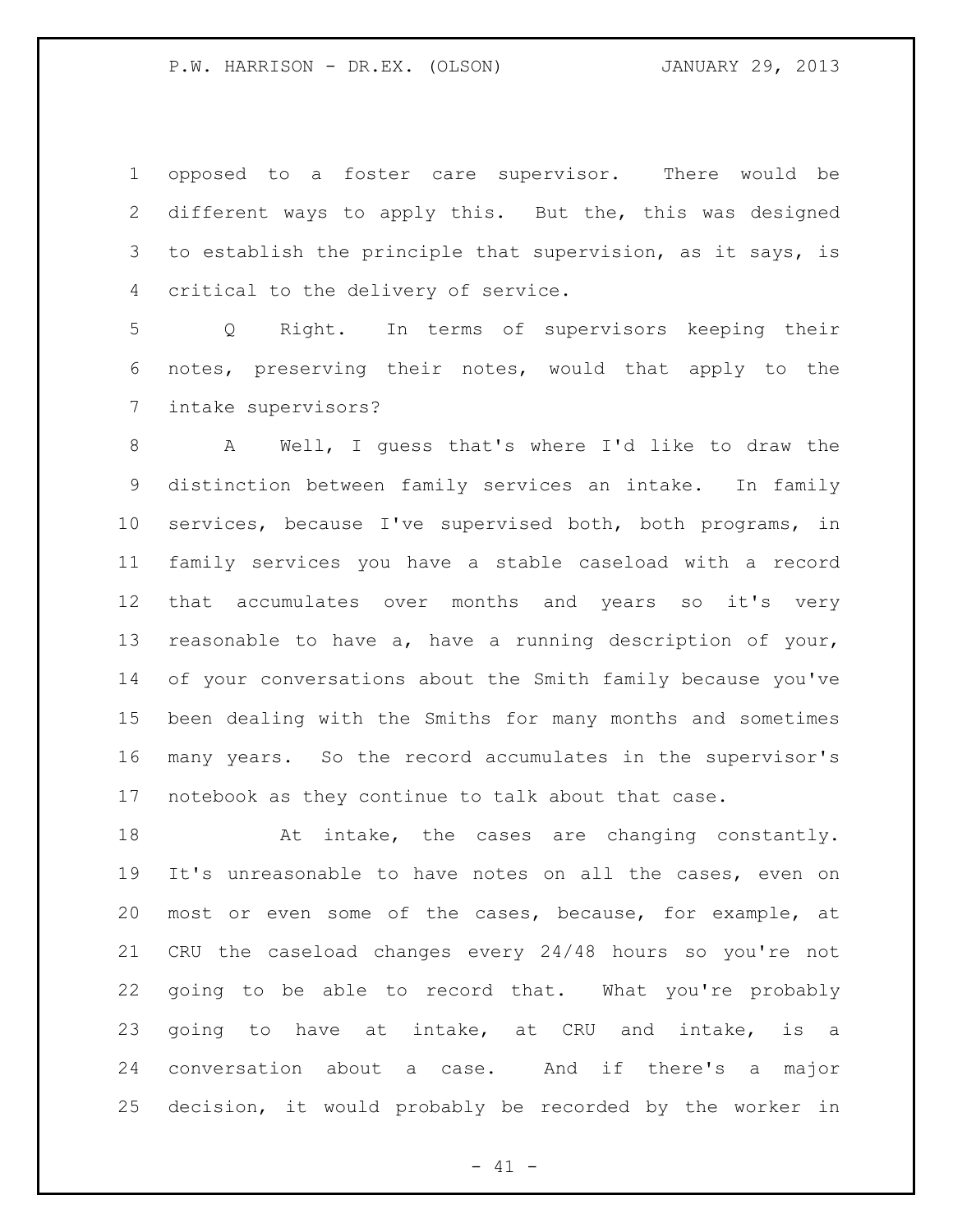their notes that we did confirm with supervisor that I was going to do this or that or that this would be the plan. But for the supervisor to maintain that up-to-date record on all of the cases that are passing across his or her desk is not reasonable.

 Q Wouldn't it be important for a supervisor to at least keep notes of their supervision sessions with workers?

 A They would keep some notes, and I think probably at intake those notes would reflect themes, work behaviour issues, case themes, that they would keep those, they would keep notes about that with perhaps a very brief reference to the Smith file, as an example of a case, but without much detail because again it's, that file is moving on very quickly.

 Q What about maintaining a record, though, of what a worker, what advice a worker was given and how a worker responded? Wouldn't, wouldn't it be important to do that? A I would hope that the worker would maintain that as the one keeping the, the, a record of the conversation. Again, the supervisor has a supervision session was, which I think we were trying to encourage would occur monthly is only one of the venues where that kind of conversation would occur. There would be, hopefully, monthly supervision if they could maintain that, but there would be

 $- 42 -$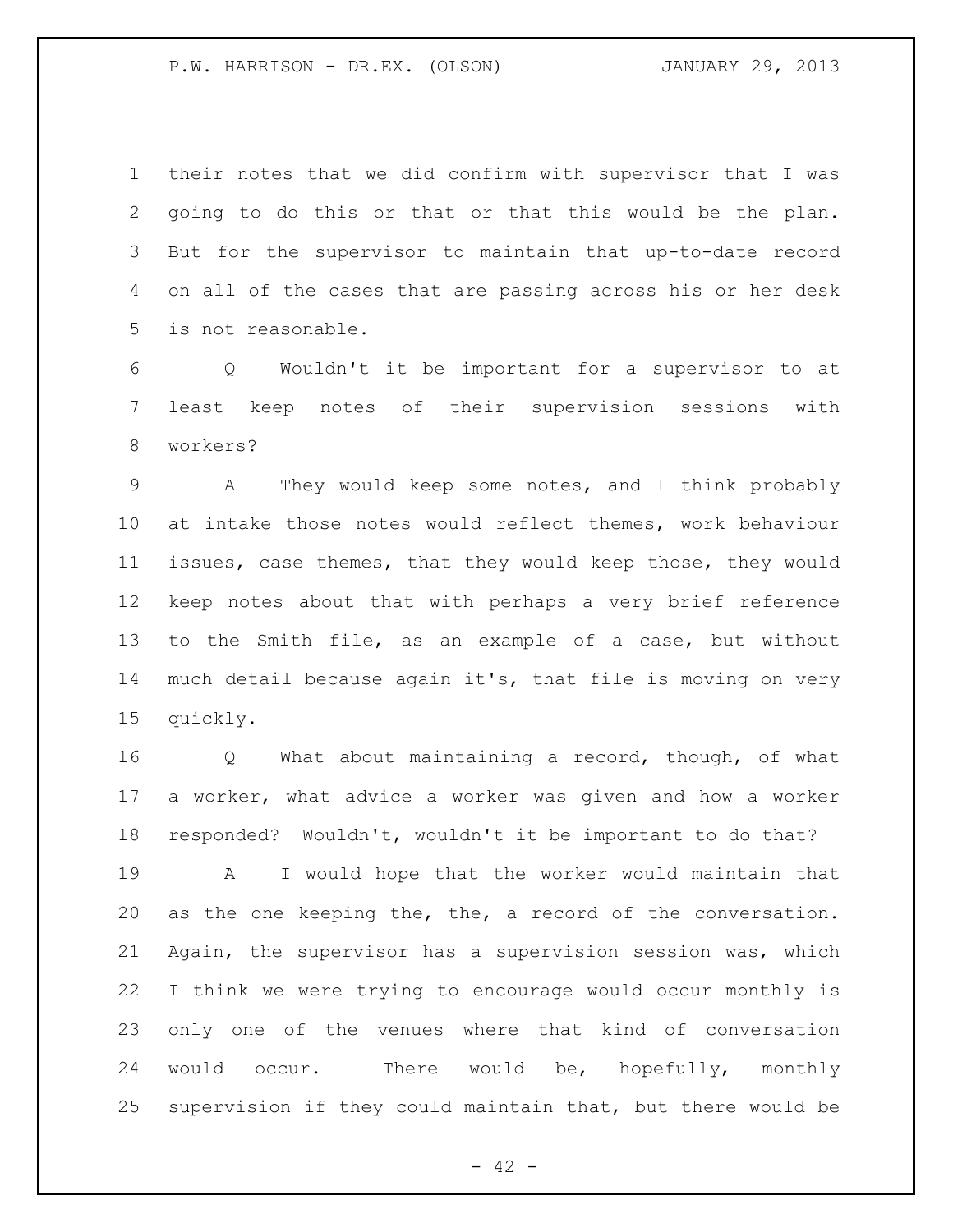minute-by-minute conversations as people popped into the office, said, I'm going to do this. There were hallway conversations, there were quick conversations in cubicles. And I guess that's where I liken it to an emergency department; you're having conversations all the time throughout the building. Are all those conversations recorded? No. Is it realistic? No.

 Q In your view, what was the role of CRU during that period of time?

 A The role of CRU was to take the initial call, assess, gather the demographics, find out who is -- which family we are talking about, understand the, the reason 13 for the call, assess the urgency of it, try to determine what other collateral organizations might have been involved, whether it was the education system or the EIA system, others who might know this family. Determine the validity of the call, whether we feel that the caller has true understanding of the case. And then, make a determination as to whether -- what kind of response is needed, whether an urgent response is needed because the child is in immediate danger or, as we've seen through this inquiry process, whether the, the response can be delayed by 48 hours or five days or whatever the, the timeframe.

Q That was CRU's task, was to determine what the

 $- 43 -$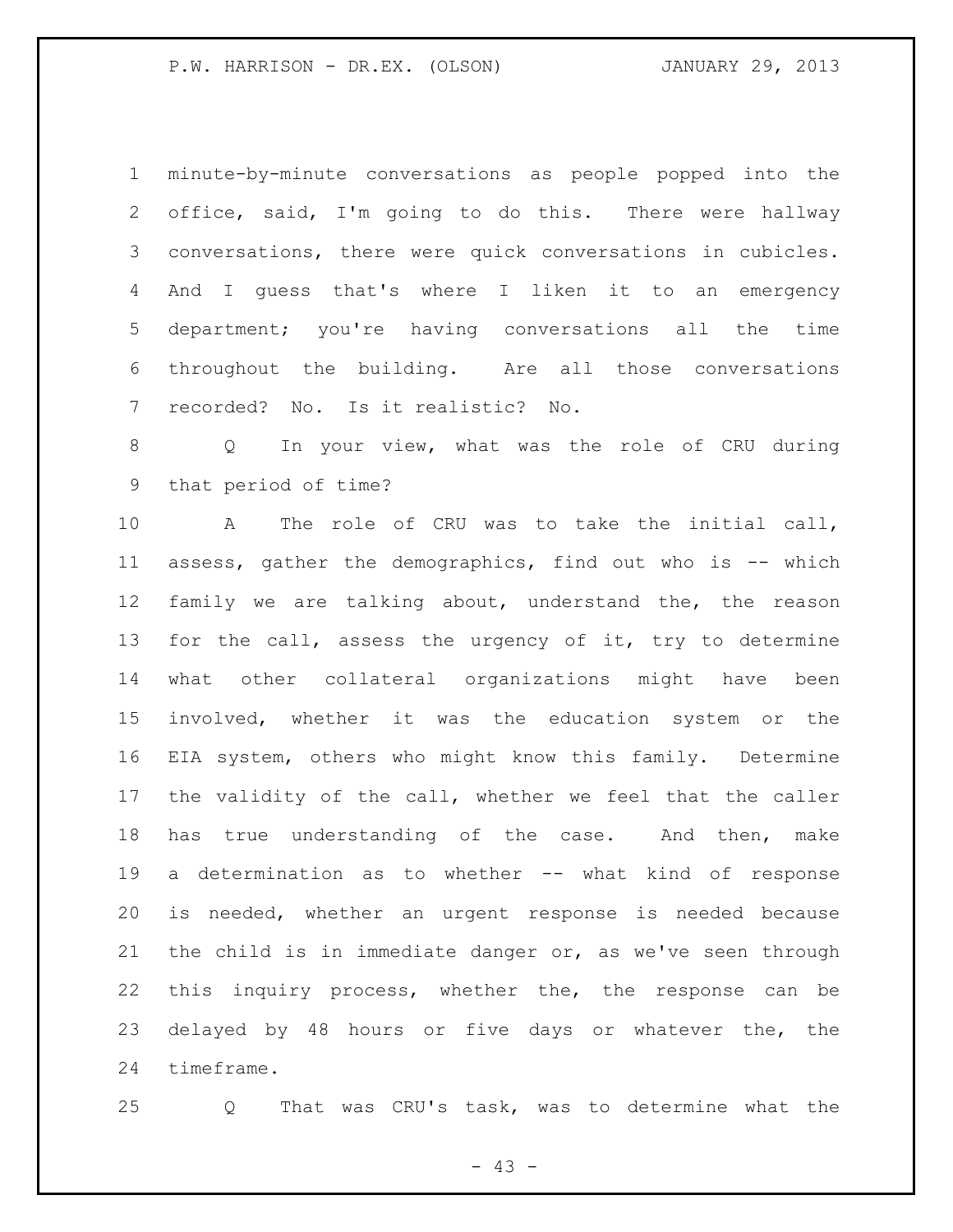1 response time should be on the file?

| $\mathbf{2}$  | That was one of their responsibilities.<br>A                  |
|---------------|---------------------------------------------------------------|
| $\mathcal{S}$ | One of their, one of the responsibilities.<br>When<br>Q       |
| 4             | it comes to collecting the demographic information, what,     |
| 5             | what was the expectation of a CRU worker?                     |
| 6             | The CRU worker should have a good understanding<br>A          |
| 7             | of, of all the people who are in the home, the, the adults,   |
| 8             | all the children, as best they can collect that. That         |
| 9             | would be the expectation. Whether they were able to           |
| 10            | achieve that, sometimes the caller is only aware that there   |
| 11            | was child, because they, they only see the child, they        |
| 12            | didn't know who the adults were, they didn't know if there    |
| 13            | were other children; so the worker would have to pay --       |
| 14            | make additional efforts to try and figure out who is in       |
| 15            | that home.                                                    |
| 16            | Q Would it be appropriate for a worker to say, you            |
| 17            | know, I'm just a CRU worker, I would expect intake to get     |
| 18            | all the more detailed demographic information?                |
| 19            | No, I think at that point it would have been,<br>$\mathbf{A}$ |
| 20            | again, best practice to, to obtain all of the information     |
| 21            | if you could. Unfortunately some of that, some of that        |
| 22            | information-gathering may take a very long time because the   |
| 23            | caller may only know the house, not know who's, who's         |
| 24            | there, so sometimes it takes a long time to, to gather that   |
| 25            | information. But ideally, and in most cases, they would       |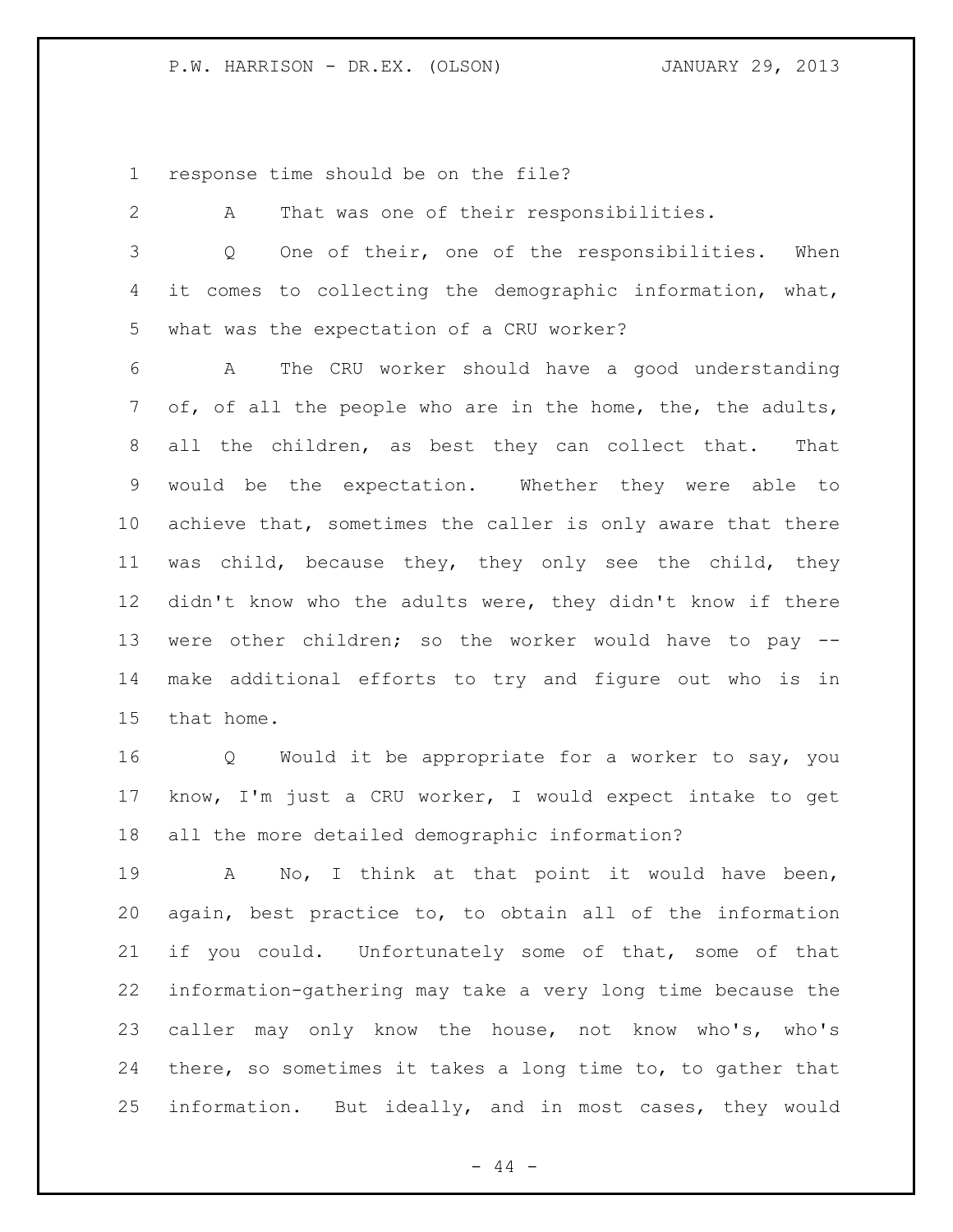gather it all.

 Q Does the fact that it may take a long time to get certain information, you know, some digging would have to 4 be done or CFSIS checks, or whatever, would that negate the need to do that at CRU?

A I'm sorry, would that ...

 Q Negate the need to do, do that at CRU because it was going to take some time to get the information? Does it then not still fall on the CRU worker to get that information if they can?

 A It still falls, I think, on the CRU worker. But then you have to, you're always juggling caseload. If this, if it is taking several weeks to gather all that information because the information simply isn't easily available, and I think, as you've heard, you may go out to house, nobody is there; you go out repeatedly, the building is locked, there's nobody there, we can't figure out who is there. It may take a longer period. I think probably some 19 CRU workers kept that case to try and figure that out, some 20 send it up. That would maybe vary from worker to worker, and particularly on the environment at the moment. If they're completely overwhelmed they might try and move it faster incomplete because they're, they're running out of time, more cases are coming in the front door.

25 THE COMMISSIONER: Do you accept anonymous calls?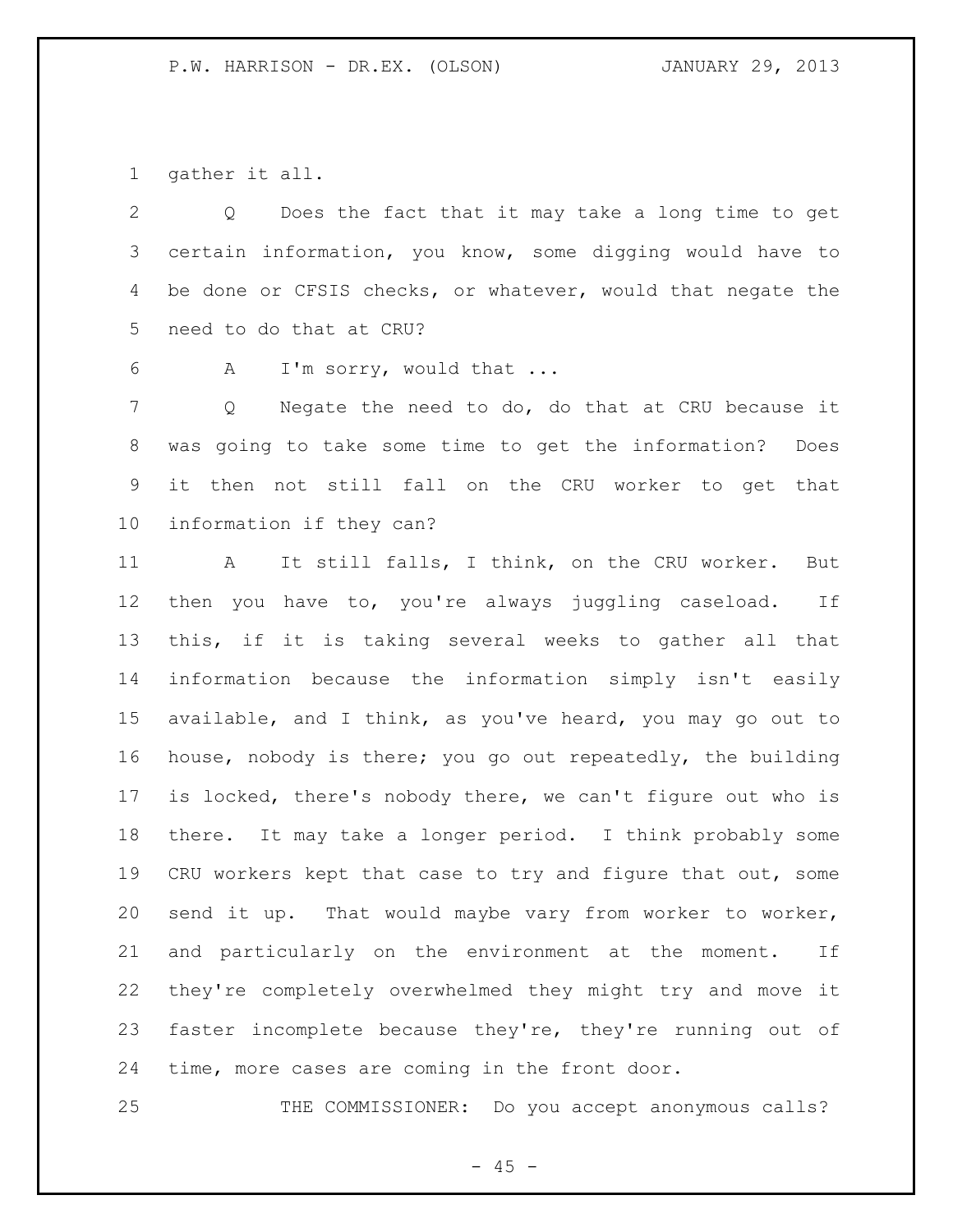1 THE WITNESS: Absolutely, yes.

 THE COMMISSIONER: And, and take it from there. THE WITNESS: No, we, we take all calls and take them all seriously, and the Act guarantees that a caller's anonymity is valued and they -- that's not disclosed. So if somebody calls, we assume it's serious. It's always helpful to find out who it is. You get some perspective as to why they're calling. Maybe it's an aggrieved ex-spouse and you might look at that a little more critically than a school teacher who is a bit more independent. So you -- but you look at it all. But anonymous calls are, are just fine, we take them as -- 13 THE COMMISSIONER: And --14 THE WITNESS: -- as equally legitimate. 15 THE COMMISSIONER: And determine whether they are

worthy of following up?

17 THE WITNESS: Yeah. And I think we would, we would follow up on most of them unless there's some obvious reason why not. We, because we generally don't know whether it's true or not so you probably have to investigate further. But if it's the fifth call about the family that month we might look at it a bit differently (inaudible) so would depend.

24 THE COMMISSIONER: Thank you.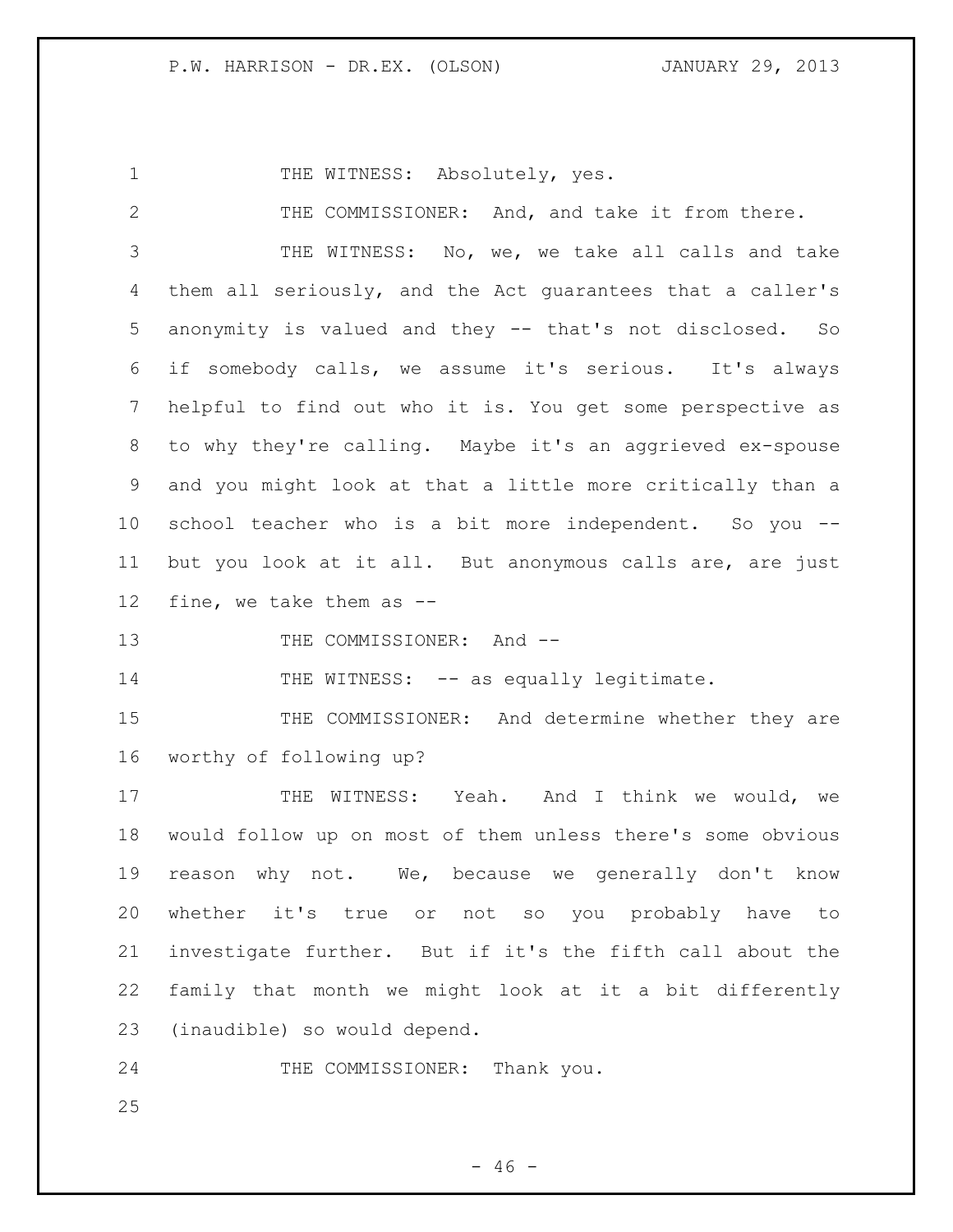BY MR. OLSON:

| $\mathbf{2}$   | When it comes to calls coming in anonymously,<br>Q                  |
|----------------|---------------------------------------------------------------------|
| 3              | we've, we heard the call that came in from the foster               |
| 4              | parent being concerned about Samantha Kematch potentially           |
| 5              | abusing Phoenix and locking her in the bedroom.                     |
| 6              | A Right.                                                            |
| $\overline{7}$ | That was described, I believe, as a soft abuse<br>$Q \qquad \qquad$ |
| 8              | referral. Is -- what's your take on that? Is there such a           |
| 9              | thing as a soft abuse call?                                         |
| 10             | A Well, I don't recall hearing that particular                      |
| 11             | adjective described.                                                |
| 12             | Q Or vague or non-specific?                                         |
| 13             | Right. That, those would be the terms that I've<br>A                |
| 14             | commonly be familiar with.                                          |
| 15             | Q And what does that mean in terms of how you deal                  |
| 16             | with a call like that, what the expectation would be for            |
| 17             | dealing with a call like that?                                      |
| 18             | A Well, I think if it's not specific, obviously                     |
| 19             | we're trying to get as much information about who, who is           |
| 20             | calling, why are they calling, what do they actually know,          |
| 21             | how do they know that, what's the nature of, of this                |
| 22             | so-called abuse, do they have any information about that.           |
| 23             | We would try to pursue all that and try to get more clarity         |
| 24             | as to what the, what the true allegation is. If it was a            |
| 25             | call with a confirmed indication of abuse by, for example,          |

- 47 -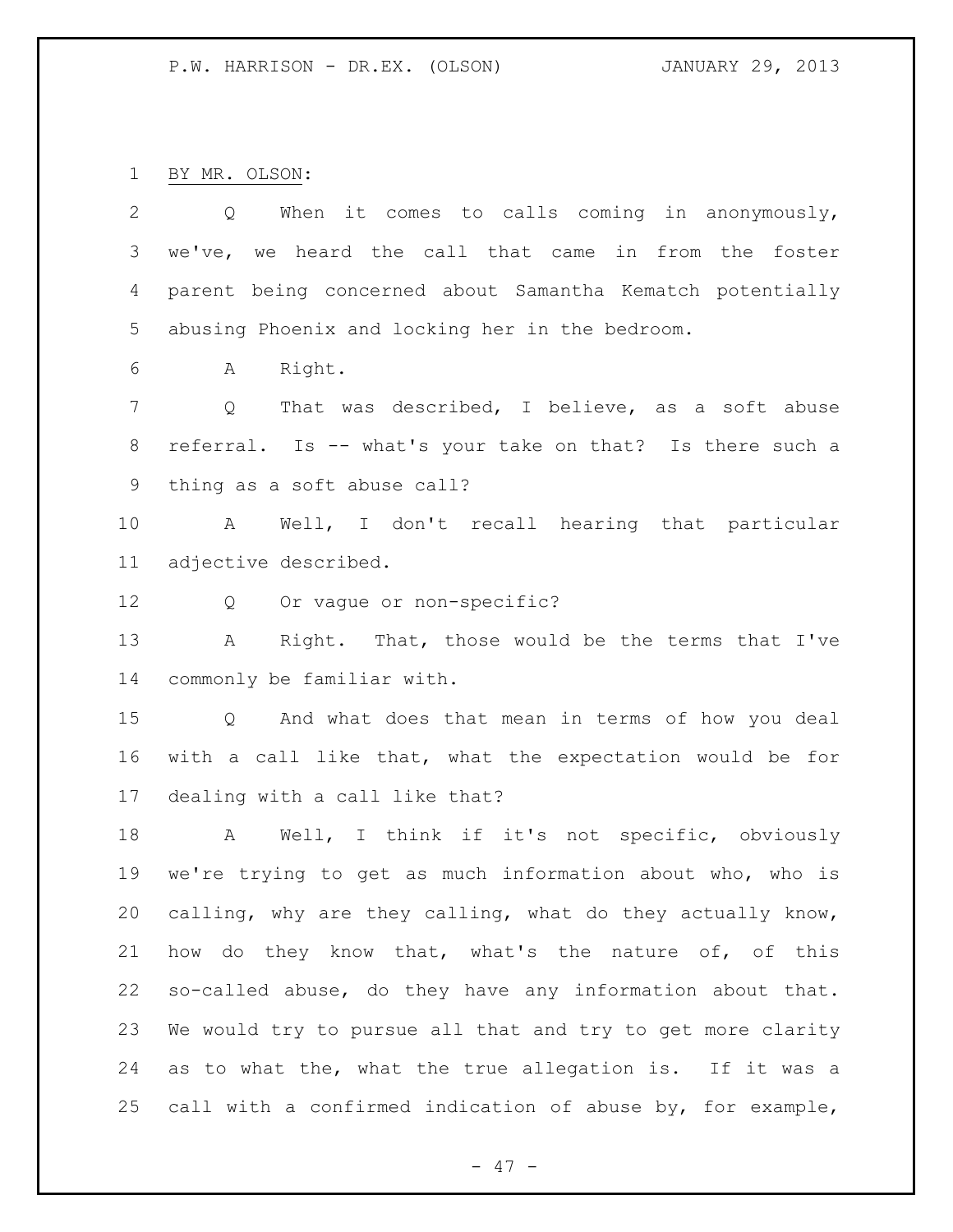a school teacher who has a child in their office with a black eye, we would respond to that immediately because 3 it's validated by independent party, there's an identifiable injury, and we would respond immediately to that.

 If it's a vague, to use your term, or non- specific allegation, then we would want to try and find out more information before we would just rush out, try and find out who is this about, which family, who is in this family and, and then, with as much information as we can and in as timely way we can, go out and try to confirm that.

 Q But it would be important to obtain as much information as you could?

A Yes.

 Q Including who was in the family, what was the family's history?

18 A Right.

 Q What kind of contact had the family had with CFS previously?

A Right.

 Q Those would all be important factors in determining the response?

 A Yes. In either, in either situation. In a more -- in a confirmed view situation, a little more vague

 $- 48 -$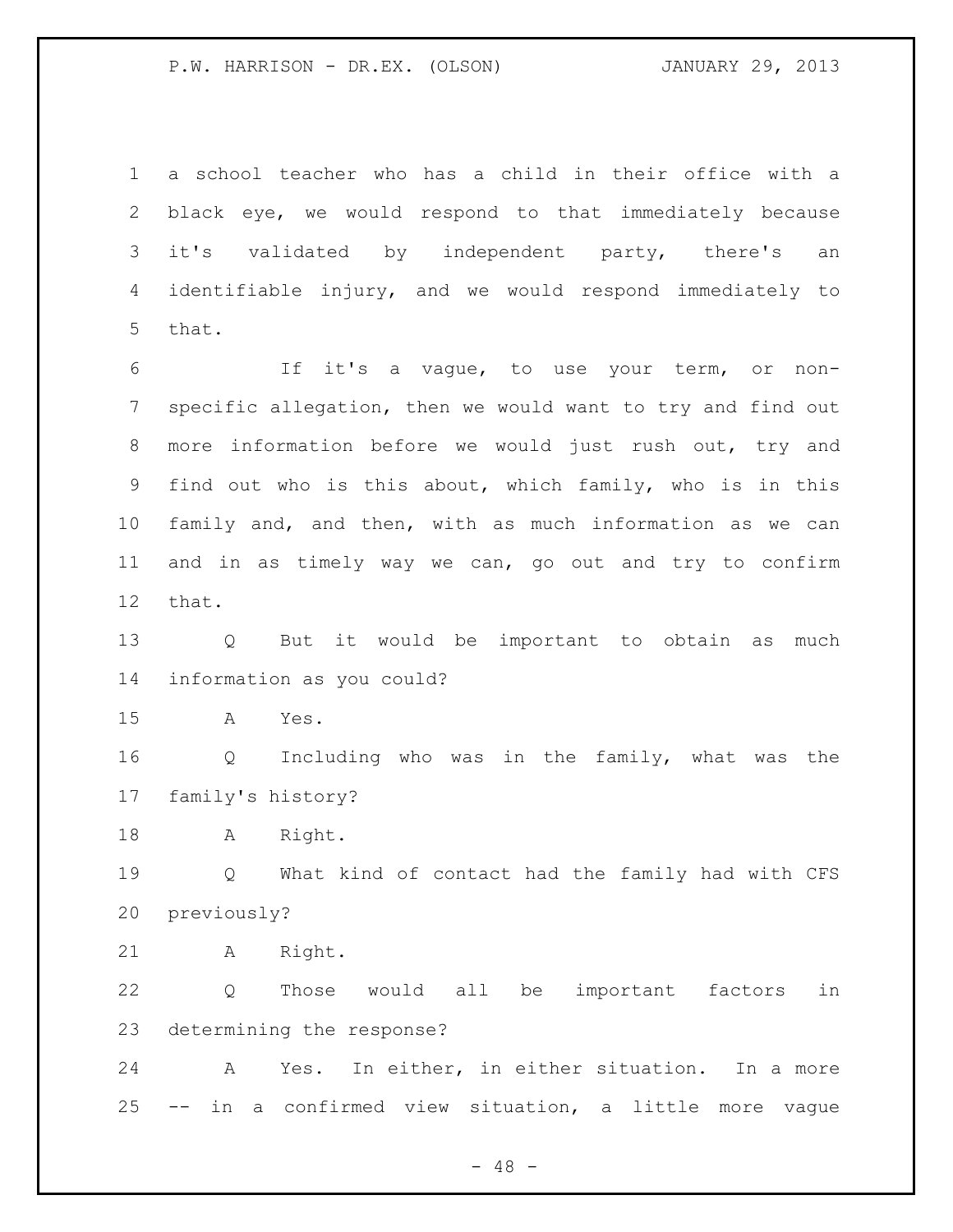allegation.

 Q And, call like that, I understand that there -- that it wasn't unusual to have vague calls coming in concerning abuse, that was something that happened fairly frequently?

 A We got all kinds of calls, about abuse, about neglect that were, that were vague and not, not very specific.

 Q Would the fact that many calls like that came in or they became a matter of routine, mean that they would be treated any less seriously?

 A No, they're still serious because we don't know the detail. It could be very serious, are we just getting a bit of, sort of tip of the iceberg, or it could be something that's not, not true at all. So we, without confirming that, be difficult to proceed.

 Q All right. All you know is there's a concern there?

A There's a concern.

 Q And whatever the file shows in terms of history, 21 who's in the home ...

 A We'd, we'd know that and then we'd have to investigate further.

 Q Okay. Just want to go back to the intake program description and procedures, page 19634.

- 49 -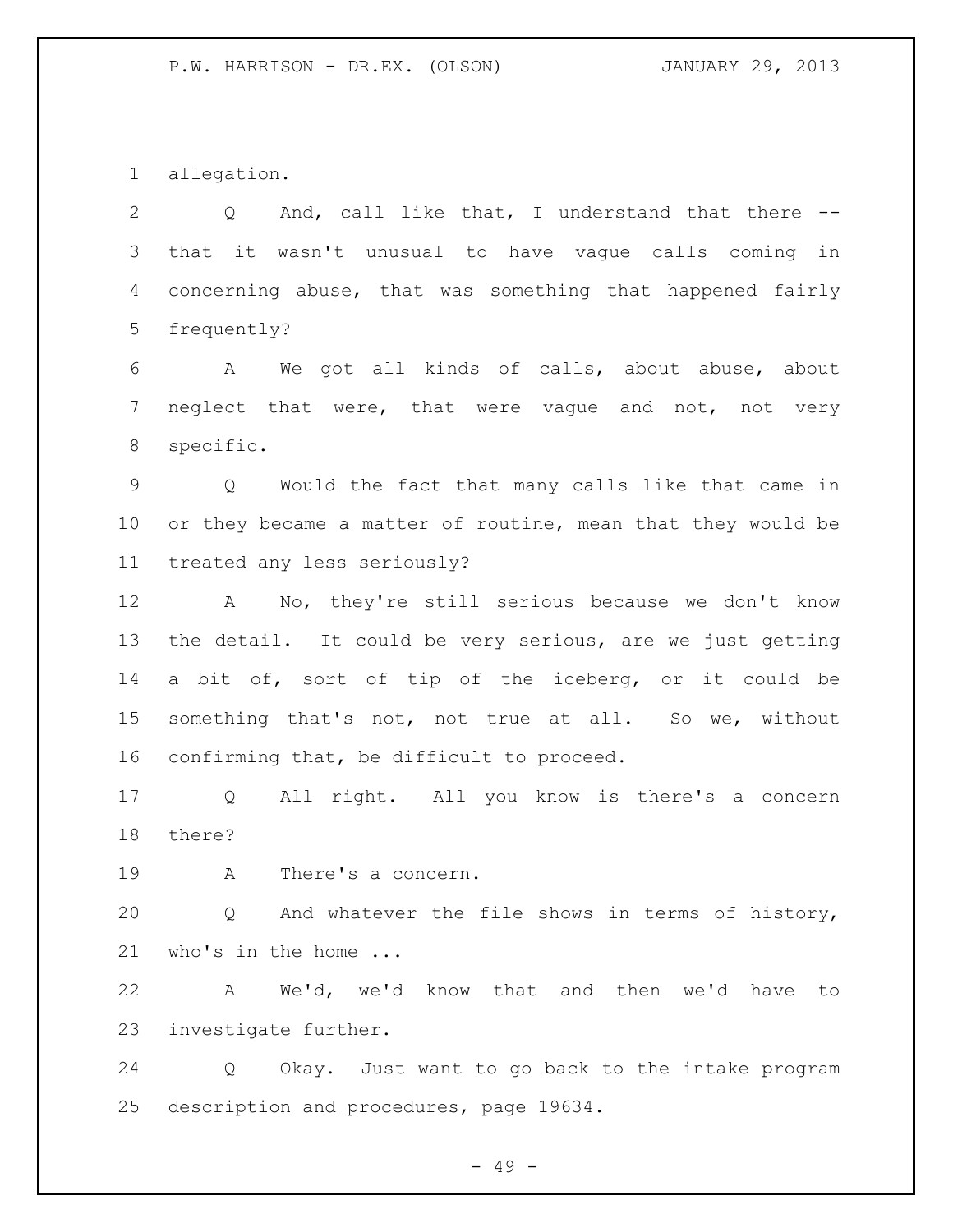If you got, could you scroll to the bottom of the page, right there, under "Recording Outline: Closings - CRU", would this be the process that workers and their supervisors in CRU would be expected to follow during the time you were program manager? A And you're, you're referring to the section "Recording Outline: Closings - CRU"? 8 Q Yeah, Recording Outline --9 A (a), (b), (c)? 10 Q (a), (b), (c). A Is there, is there, is there more or is that the full section? Q That's the full section. A Okay. Can I just take a moment to just read that? Q Please. A Okay. Sorry, your question? Q Was this, was this the policy or procedure that workers were to follow, workers and their supervisors were to following when considering a case closing at CRU? A Yes. Q When -- under (a), where it says: "Cases warranting no response or no further response after AHU or

 $-50 -$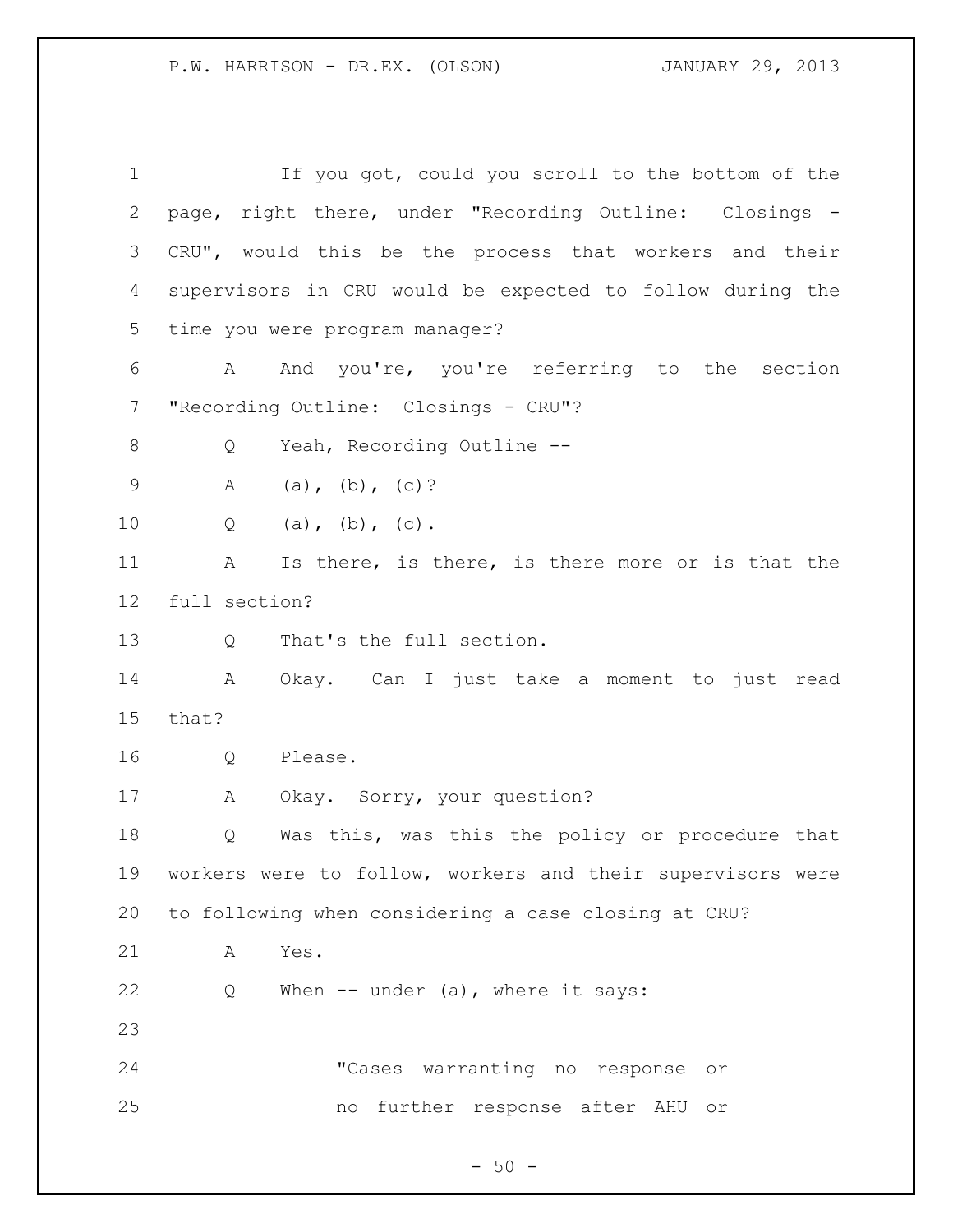CRU intervention may be closed. If there is a previous case history, a file review shall be conducted prior to closing." A Right. Q What was that? What, what does that mean? How, how did you interpret that? A Well, I would understand that if the CRU worker received, excuse me, a referral, that they would have gathered all the information, as much demographics as possible, would have reviewed the history, if there is any, and would have determined that there was no current child welfare/child protection concerns, there's no current child at risk, and they would, with -- having gathered all that information, would, would recommend that the file be closed. Q So the worker gathers information, recommends the file be closed? A Right. Q Where it says if there's a previous case history a file review shall be conducted prior to closing. A Right. Q Was it -- who was responsible for doing that case, case -- sorry, file review?

 $- 51 -$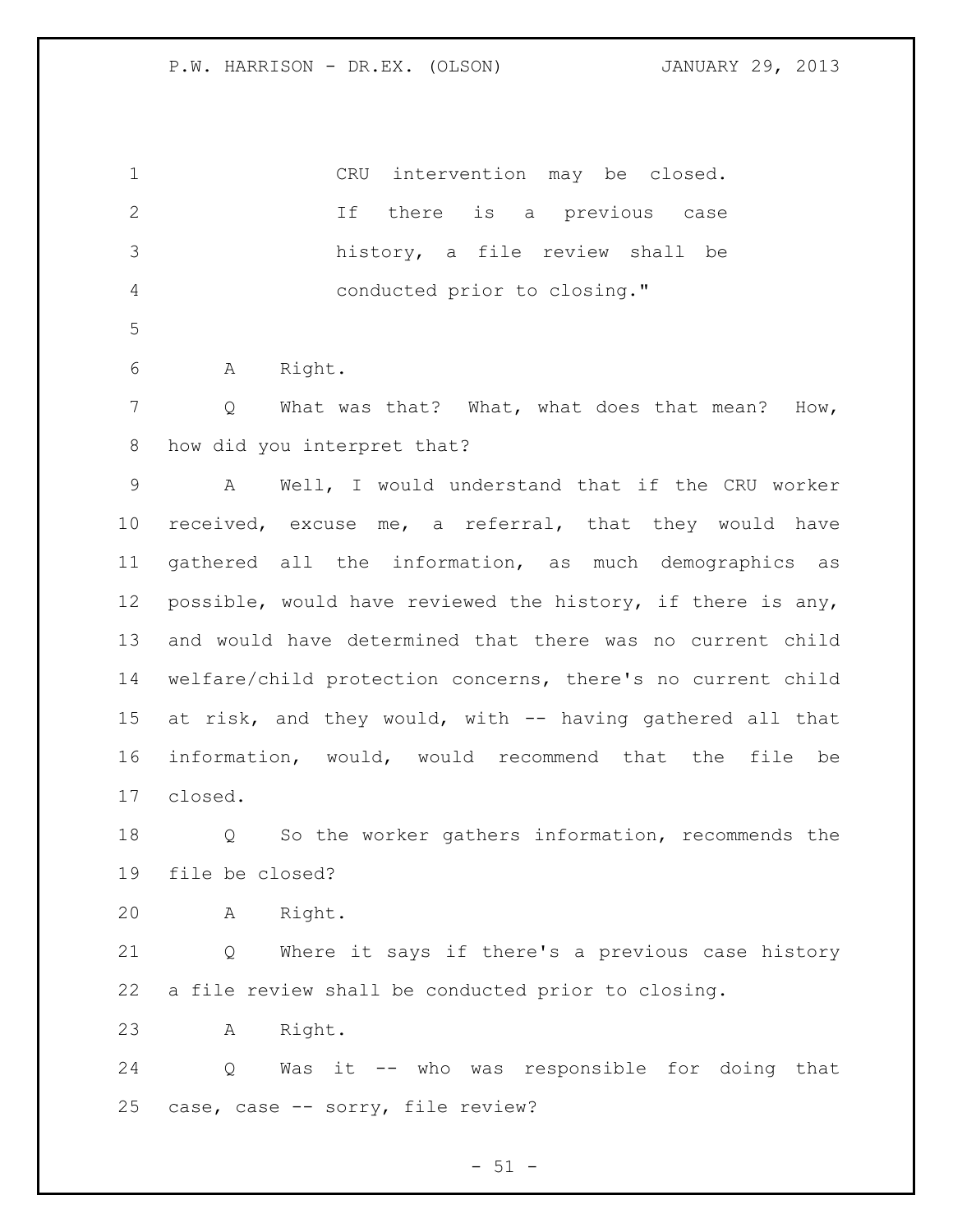A The, the worker would have been responsible for, for doing that file review.

 Q At what point in time was the worker responsible for doing that?

 A Well, ideally, as I said earlier, I think if you had an opportunity to take, take the call, gather what you can through the initial referral and then pause to look at any additional information that would have been available on on, on the --

10 O On CFSIS?

 A On, on CFSIS, on the fire record. You take that information, you look at the history and then you decide how you proceed, which might involve further interview with the family, it might involve a closing at that point, although more commonly it would involve a further investigation directly with the family.

 Q When it comes to actually closing a case, what's the ultimate consideration that should be made or determined before the case is actually closed?

 A That's the current issues of interest that we are satisfied that there is no child at risk at that point.

THE COMMISSIONER: Satisfied what?

 THE WITNESS: That there is no child at risk at that point or in danger. And often if there is no opportunity to engage the family or they are followed by

 $-52 -$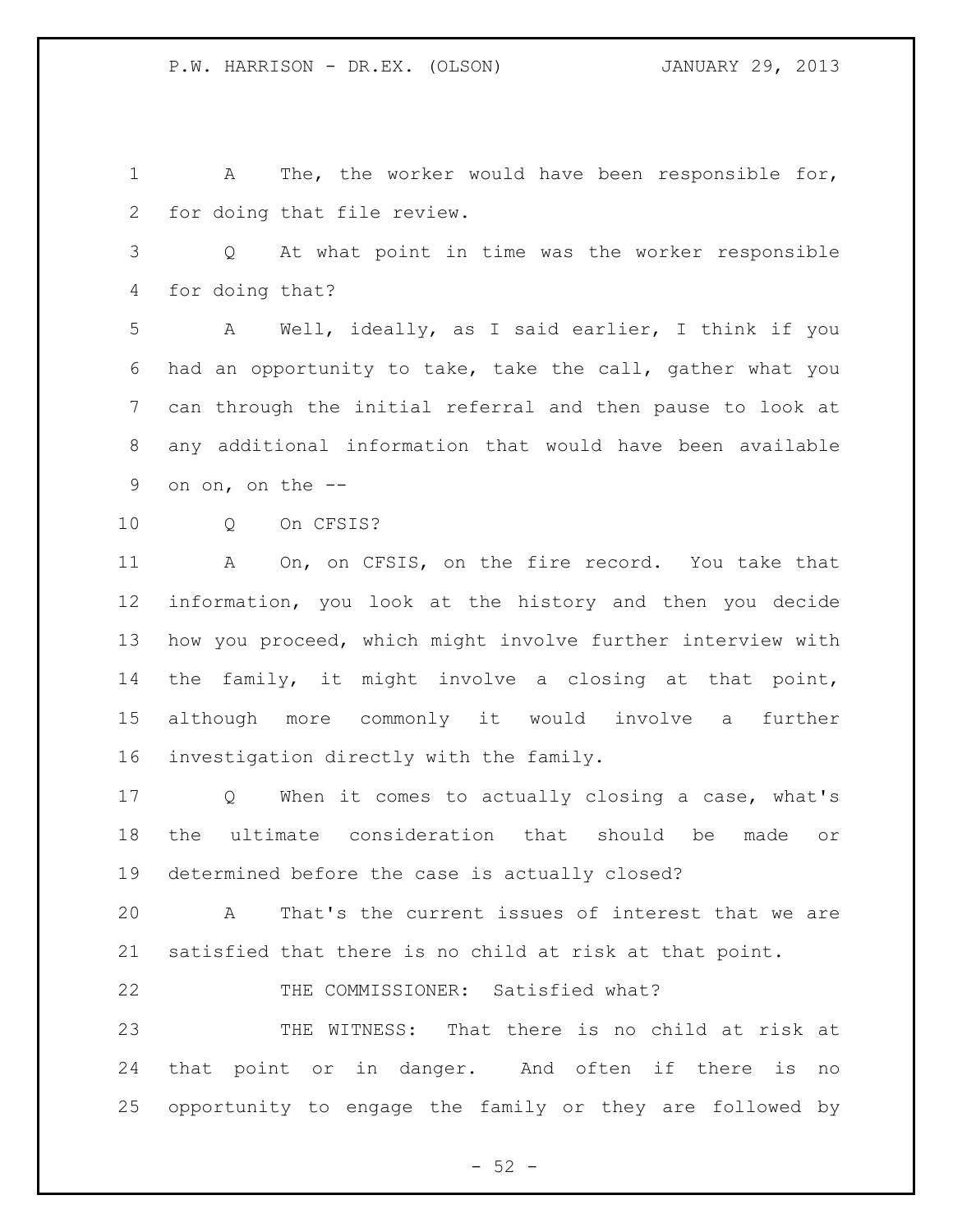P.W. HARRISON - DR.EX. (OLSON) JANUARY 29, 2013 another system, that would be an element that you would consider. BY MR. OLSON: Q Those are the things you would expect a worker and a supervisor to have in mind when they're looking at closing a case? 8 A Right. Q (c) here on this page. It says: 11 The Mall cases opened to Intake, Abuse or any other unit shall remain 13 with that unit for assessment, 14 intervention or closing. Cases shall not be returned to the CRU except when the receiving unit cannot reasonably respond in the 18 time frame required to ensure safety. Such a return shall be negotiated between receiving unit 21 supervisor and the CRU supervisor. Once cases are opened to an Intake or Abuse Unit they shall not be returned for the sole purpose of

further information gathering."

 $-53 -$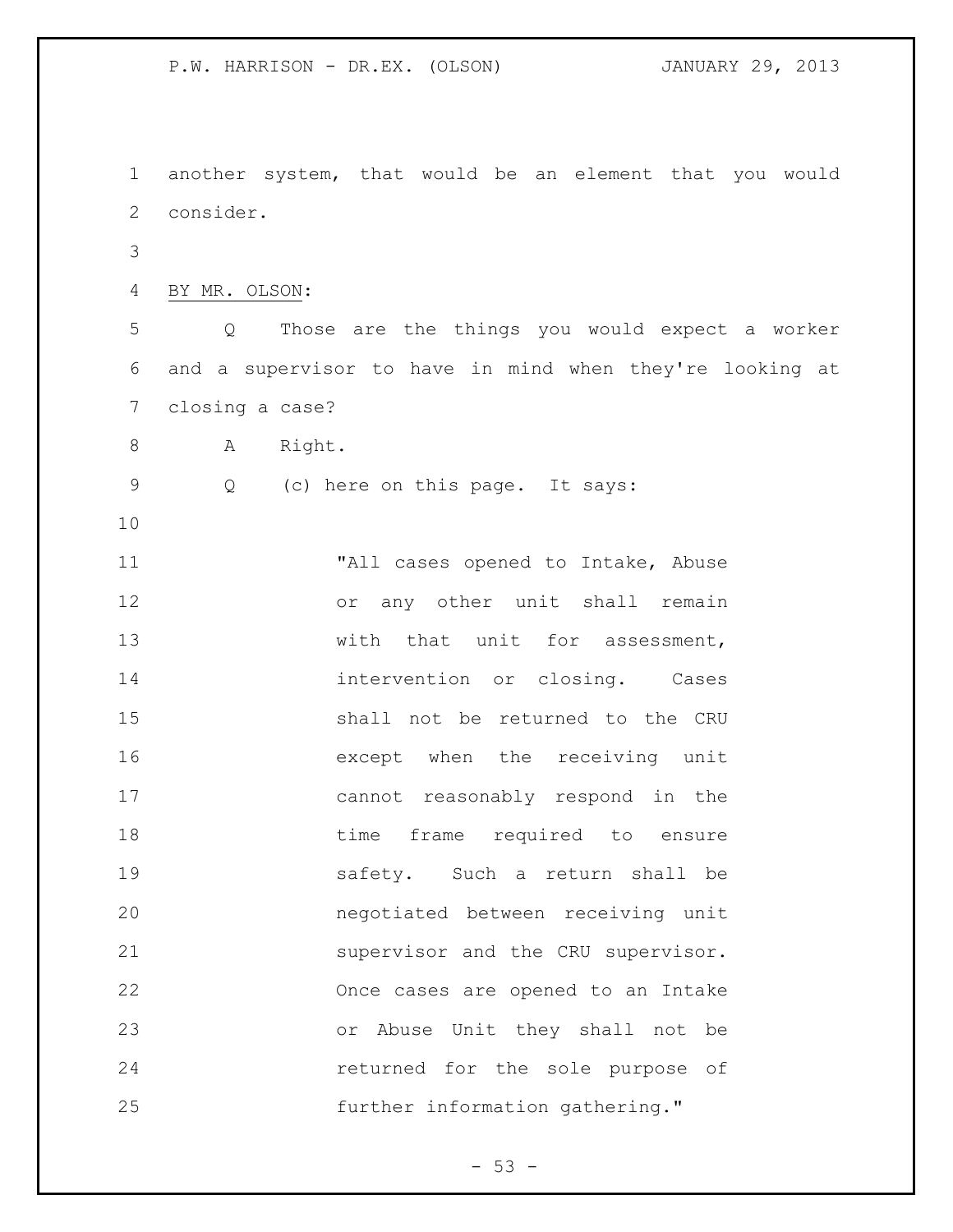We've, we've heard that some cases, cases would be sent to intake from CRU and they'd come back down to CRU. Is that what this provision is speaking to? I know this pre-dates your tenure as program manager.

 A No, I think that's the intention of the, of the point (c) there, section (c).

 Q Was that something you were aware of as, as program manager, that there was issue about cases going up to intake, being sent back down?

 A I was aware that that would happen on occasion. I, I had understood that most of the cases pass from CRU to intake without debate but there was some movement back and forth for a variety of reasons. Not back and forth, but there was discussion that occurred.

 Q Was it always a case that when cases came back down from intake it was due to a conflict or intake refusing a file?

 A Well, I, I think conflict isn't perhaps the right term. There's, there's discussion about whether it's possible to gather more information at CRU. There would be probably discussion about workload, that who, who is in the best position at that moment to respond, to gather more information or to take the next steps. Sometimes I think it might come down because one intake unit might be feeling quite overwhelmed, can you do a little bit more. So

 $-54 -$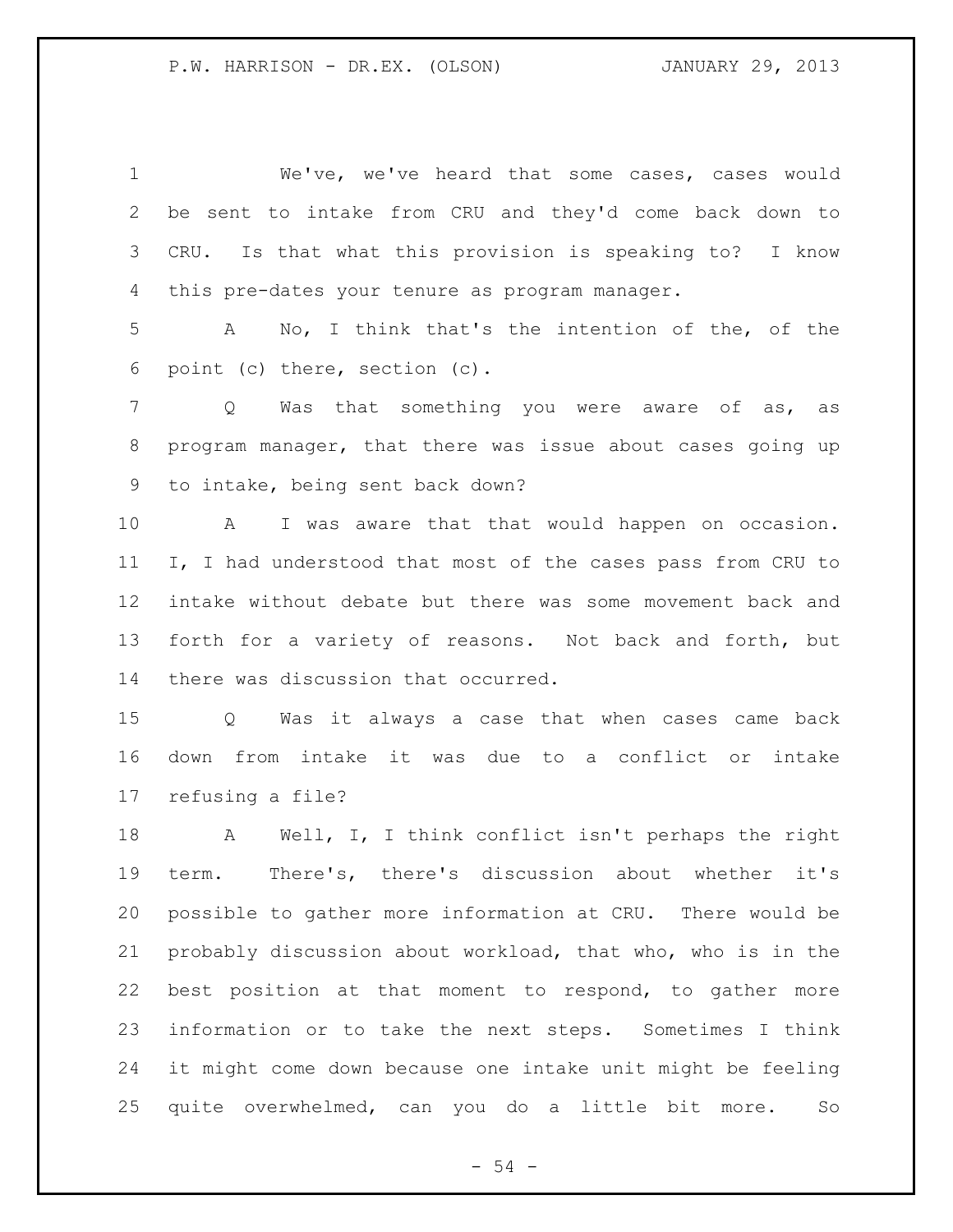there'd be some useful discussion. The important thing was to resolve it and, and make the inquiry, whether it was CRU or intake, carry on with our process.

 Q The file's going up to intake, if it's being referred to intake from CRU --

A Right.

 Q -- seems to me that would indicate that CRU has determined that there is some risk and further investigation is required.

A That's a reasonable assumption, yes.

 Q In that case, would it -- would there be -- if a case comes, is sent back down from intake to CRU, would it be reasonable to assume the expectation would be to close the file if ...

 A No, it would be different for each situation. Would be sent down for -- I mean, there's all kinds of reasons it could be returned: We need more demographic information, please try and make another visit, could you check on this part, is public health involved, I mean just a wide range of reasons it could be returned.

 Q In terms of that processing occurring, when you say it did occur, files being sent back down, would it be documented somewhere as to what happened or why it happened?

A I, I wouldn't expect that it would be documented.

 $- 55 -$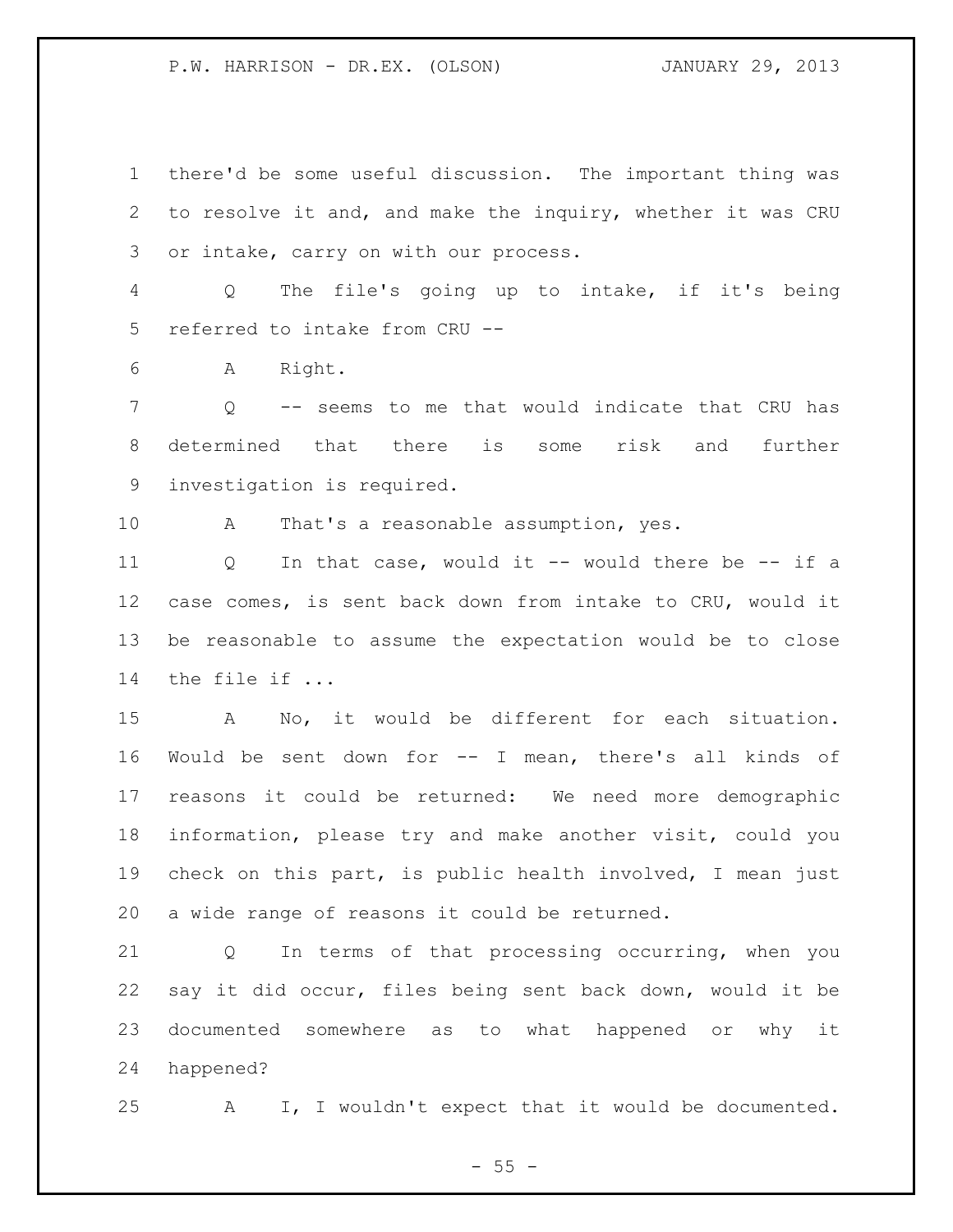It would be a conversation. We have two CRU supervisors at this point, we have four intake supervisors, they are separated by a very short physical distance. They are colleagues, they know one another, I would hope they would simply have a discussion and resolve it. I don't think that would necessarily be documented. The important thing was just resolve it, settle who's going to deal with this and, let's go.

 Q In your experience, was, was it typically a contentious issue when that happened or was it more of a negotiated --

- A I think --
- 13 Q -- agreement?

 A -- I, I think most of them were negotiated agreement. There's some give and take. If there was some further discussion needed, I think that's, that point that perhaps Dan Berg or Rob Wilson would have become involved to try and mediate and resolve it and do so in a timely way because the important thing is somebody needs to respond to this call, make some further investigation, and it needs to be done.

 Q Just want to ask you about safety assessments. If we -- you go to the next page of this document, 19635. It's (inaudible) "Safety Assessment". Can you explain what this is?

 $-56 -$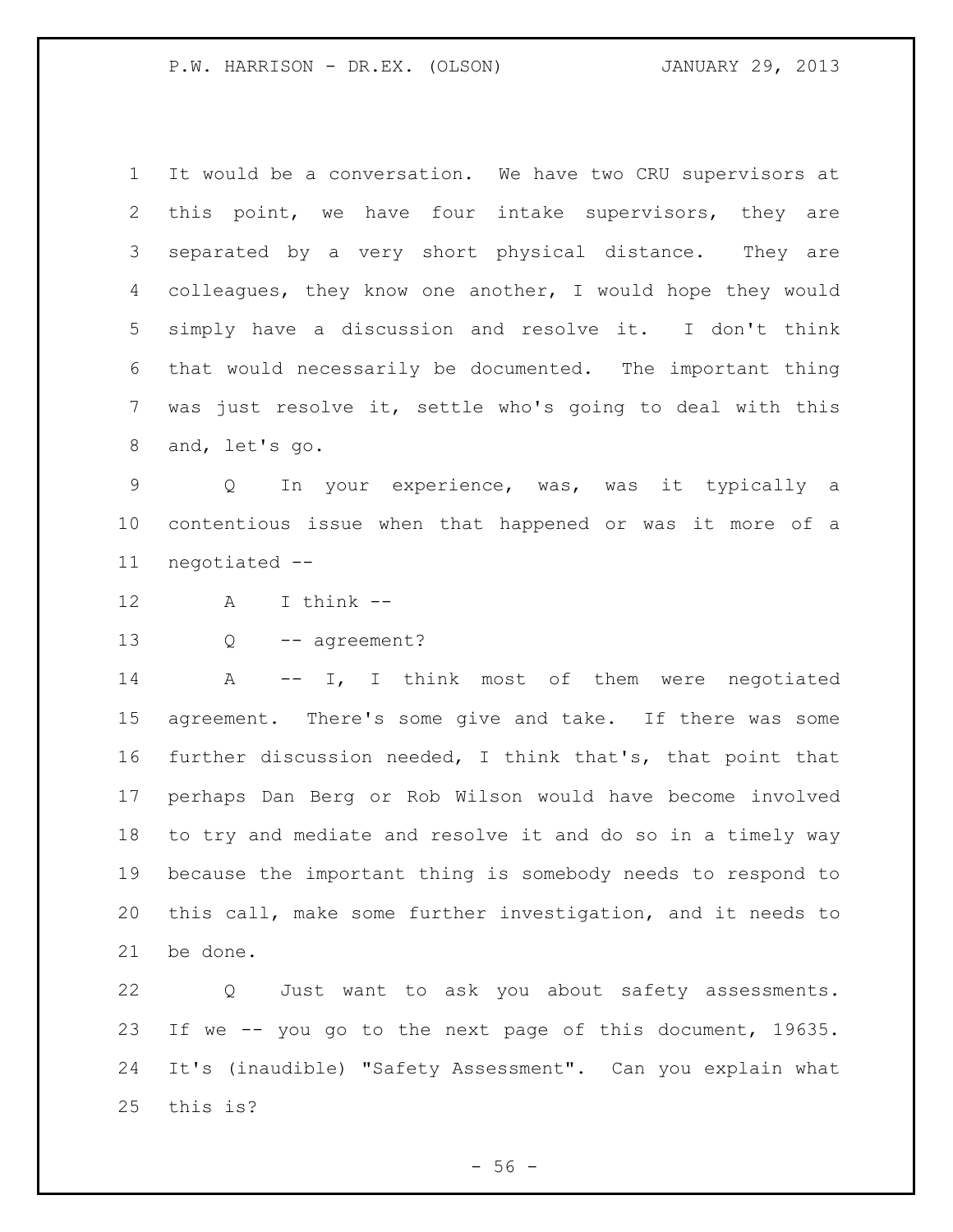A Believe this is, of course, in the intake manual and provides some direction to CRU workers and to after- hours workers, who are the crisis response folks, that these are issues that they should look at, they should attend to if at all possible. Q So when a CRU worker is filling one of their roles of determining what the response time is, should they have in, in mind these factors that are listed on, on 19635 and 19636? A Yes, these would be the, this would be a list of, of things that they should be considering. Q And (m) on this list is: "Child(ren) is vulnerable because 15 of age or other factors ..." What was the significance of that (inaudible) -- A Could you just maybe -- sorry. Could I just ask that to be scrolled down? Q Oh, sorry. Can ... A (m)? Q (m). A Right. Q What was the significance of age as a risk factor?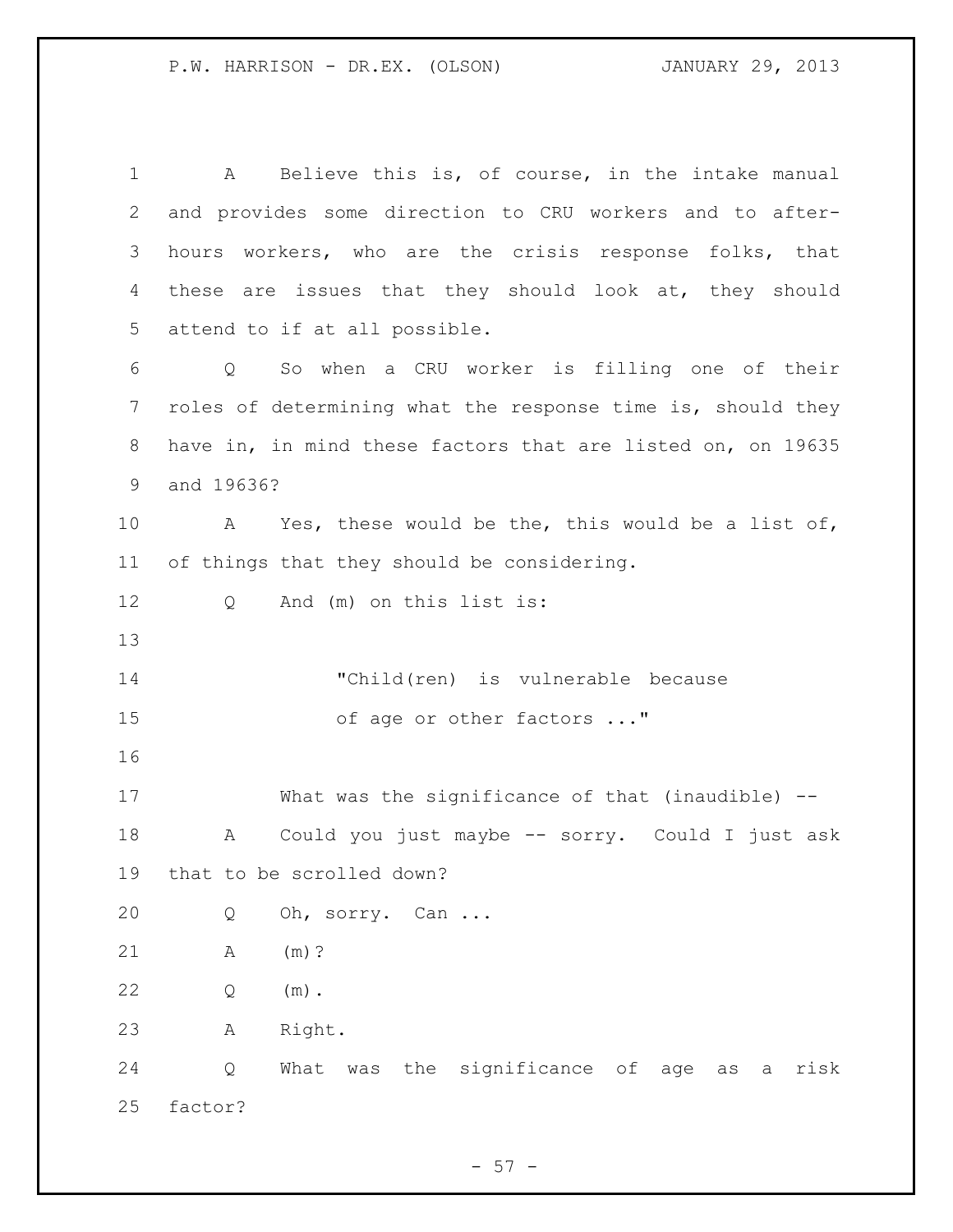1 A Age is a factor because children of a younger age, particularly at preschool, are not visible in the community. There are no other eyes on them. They're not in school, they're not in daycare often. Also, as younger children they don't have the same voice as an older child. Adolescents tell us loudly and clearly when they're having difficulty often; two and three-year-olds don't. Their young age, because they're just growing and developing, they are maybe a bit more fragile, depending on the age. Obviously, a baby is more vulnerable than a teenager to an, a physical assault, for example. So age is, is a significant factor. Q So that's one of the significant factors to consider in the overall context of the concern? A Yes. Q In, in this case we know, speaking of the non- specific abuse allegation -- A Right. Q -- locking in a room, we know that Phoenix, at the time, was at this vulnerable age. A Yes. Q And with an abuse allegation like the one made where it wasn't specific, and with the specific of locking a child in the room, what would you expect to be done in that scenario?

 $-58 -$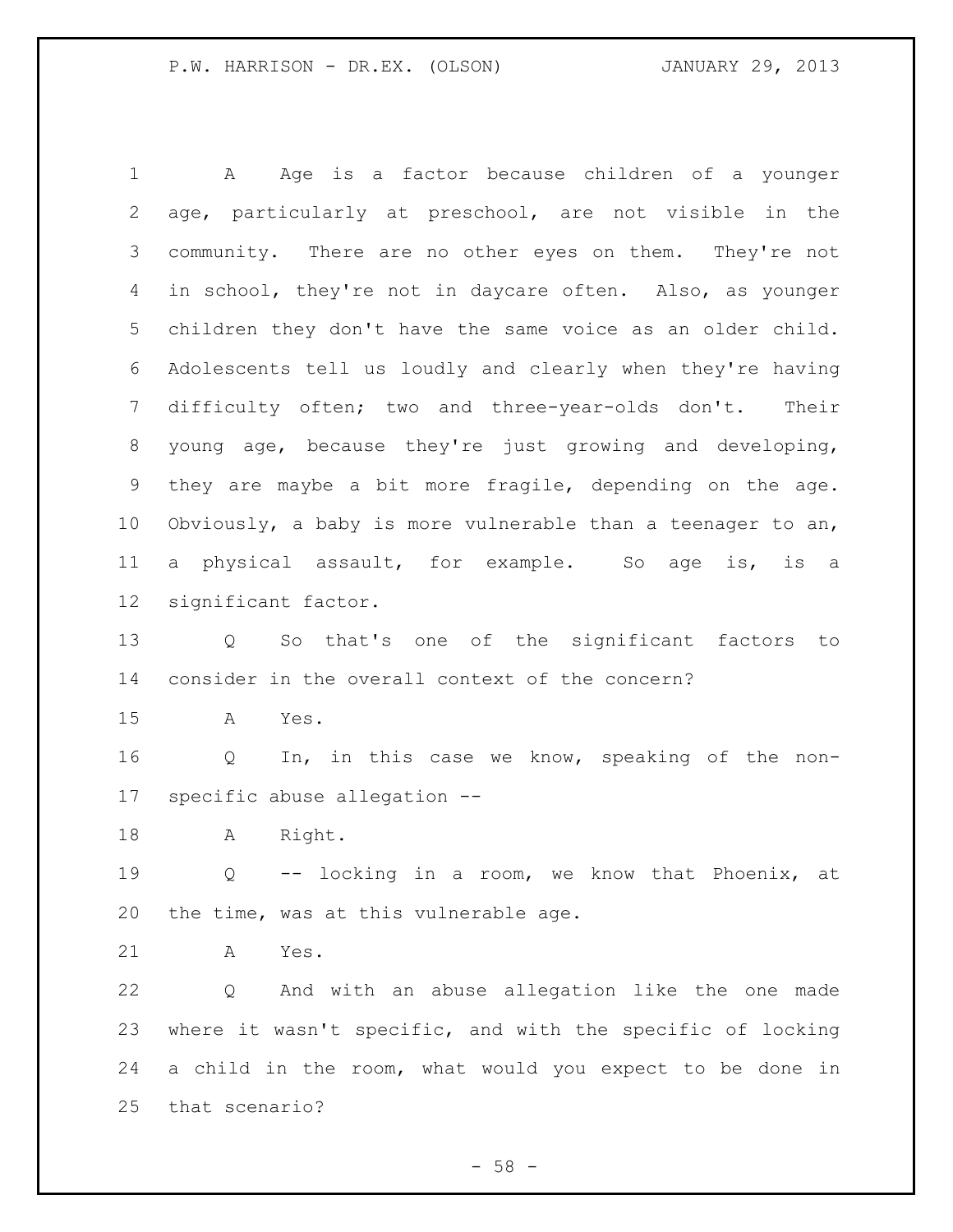A Well, I would expect that they would, again, gather all the demographics, the history of the -- as best they could find it, if that information was available, about who was in the home, any history that they would have, gather that information in advance of going out so you know what you're, you're entering, and then go out and if -- usually meet the parents or the care-giver first because that's the only way you're going to get access to the child is through them. Sometimes we will, we'll go and see the children first, but if with young children like this at home, you have to start with the parents and that's, that becomes a bit problematic as you're, you have to move through them to see the children. Q Right. But you're talking about ultimately seeing the children? A But ultimately, best practice would be to see, to see the children, the child, the children, all the children, actually. Q Would it be reasonable in a case like that, and I think you know the facts of this particular case -- A Yes. Q -- was it reasonable not to see Phoenix, in your view? A It would have been best practice to see Phoenix.

- 59 -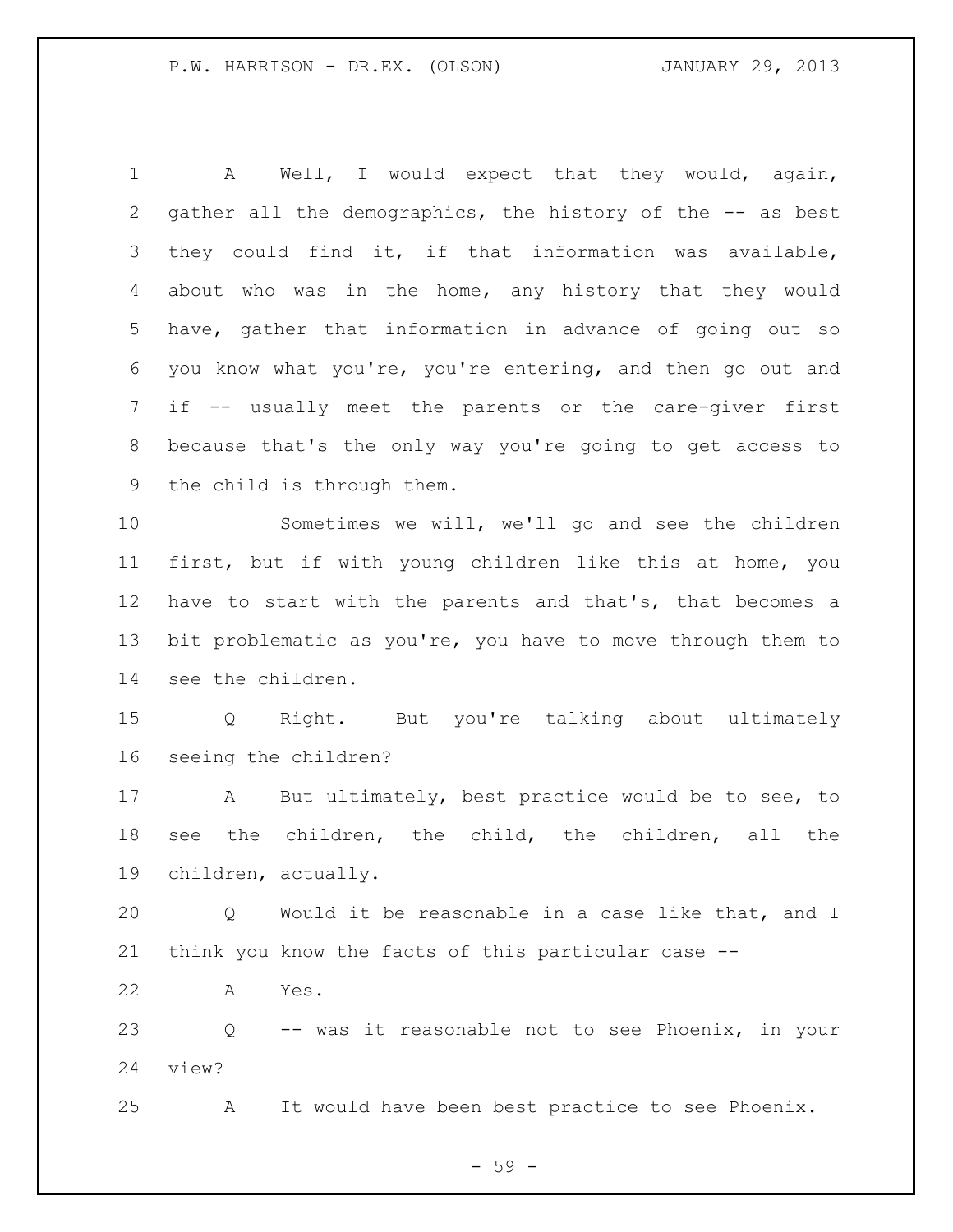Q But, but was it reasonable not to see her? There's a difference between it would have been best practice and what actually happened.

 A No, well, I'm not sure the distinction but, but I'll, I'll certainly agree that, that Phoenix should have been seen.

 Q Okay. It's, it's important to see a child, specially a young child, when there's an abuse allegation made to determine whether or not there's anything to it, right?

11 A That would be, that would be important, yes.

 Q When, when a worker does see a child, and I'm talking generally, but when there's an abuse allegation like this, what things should the worker be looking for?

 A Well, seeing -- if, if you're just talking about seeing a child, that's a limited assessment because you're, you often have only a few minutes to see the child and you're restricted by what you can see, so the child may appear to be healthy, unmarked, playing with toys, engaged in a, normal activities. That's some reassurance that the child may be safe but that's not a guarantee because you're not, you only have those few minutes and you're not able to look at the child fully, you're not undressing children, you're not looking at the totality of the situation. If you have a conversation with them, if they're an age for

 $- 60 -$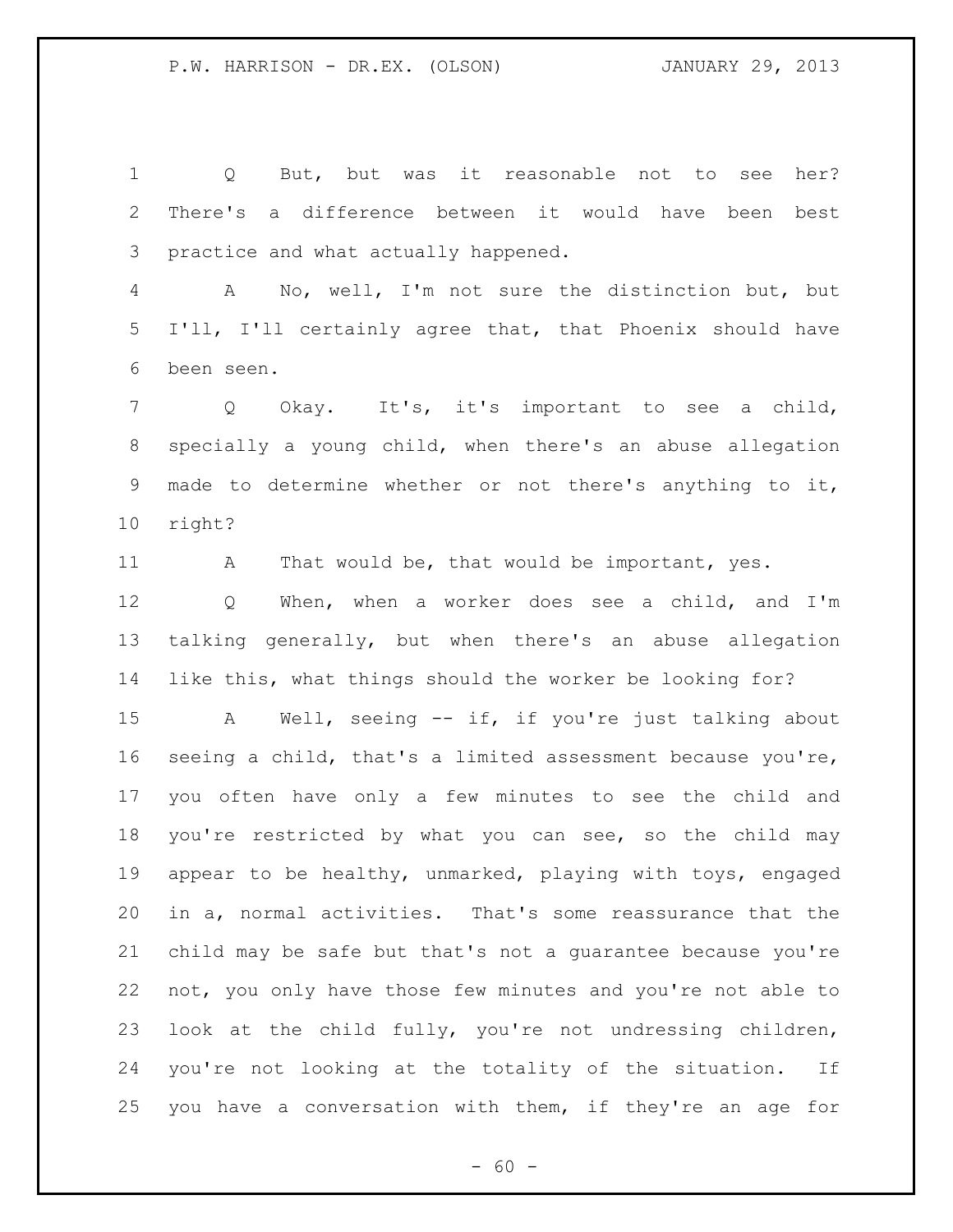that conversation, that's very limited as, again, because it's under the supervision of the parent who's there present. You don't have an -- it's rare that you have an opportunity to see a child apart from the parent, so that conversation would be limited. So seeing a child is helpful but it's not going to be definitive and you may have difficulty proceeding further. Q Right. So it doesn't necessarily tell you that there was abuse or not. A No. Q You may see physical marks. 12 A And you may not. Q You may not. It may be abuse of a sexual nature so you can't tell on looking at the child? A That's right. Q But the child may appear withdrawn or, or usually quiet, shy? A Well, then you have to evaluate that. Some children are withdrawn and shy. You have to be careful that you don't come to conclusions based on a two-minute visual inspection of the child. Q Would it help to have a recording of contact the child has had with the agency and, and what the child was like at each contact or what was observed about the child at each contact so that when you go out on a call like this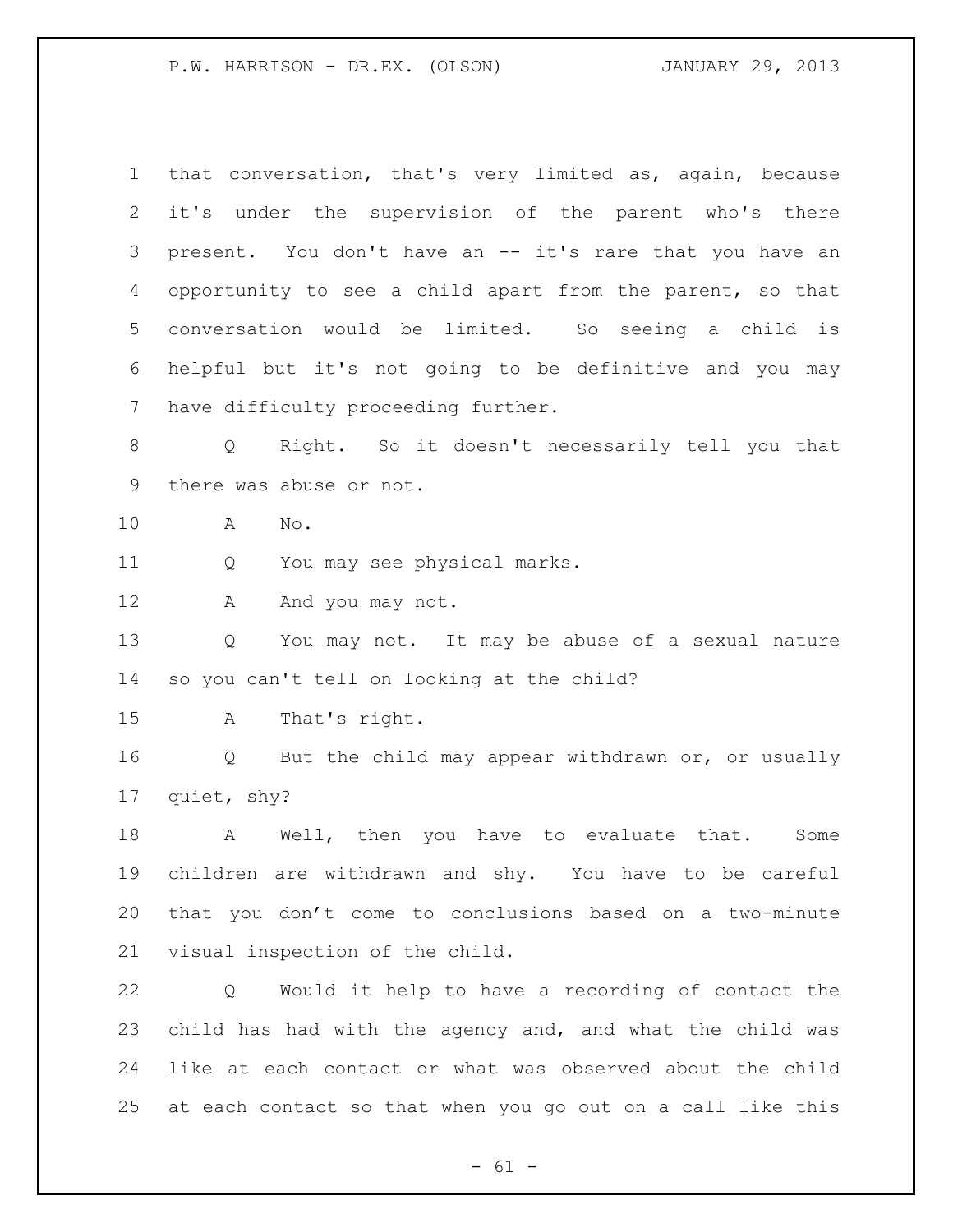you can -- you have a base line?

A Sure.

 Q Say this is what the child was like before and this is the child now?

 A Absolutely. In these kind of cases where there's a lot of serious concerns, elements that suggest risk, that absolutely you would want to have that accumulated record so you can see, yes, this has validity because there had been previous injuries or previous concerns, or no, the child has been seen regularly or intermittently over the years and seems to be in good health. That would be helpful to have.

 Q One of the things that's apparent when, when one reviews the various recordings in this file is there is not a lot of information about Phoenix Sinclair herself. Most of --

A Yeah.

 Q -- the recordings are centred on what's happening with the parents or --

A Right.

 Q -- what's, you know, a drinking problem or alcoholism or whatever. Is -- in your view would it, would it have been better to have more information about the child throughout the file?

A Well, workers are always trying to balance that.

 $- 62 -$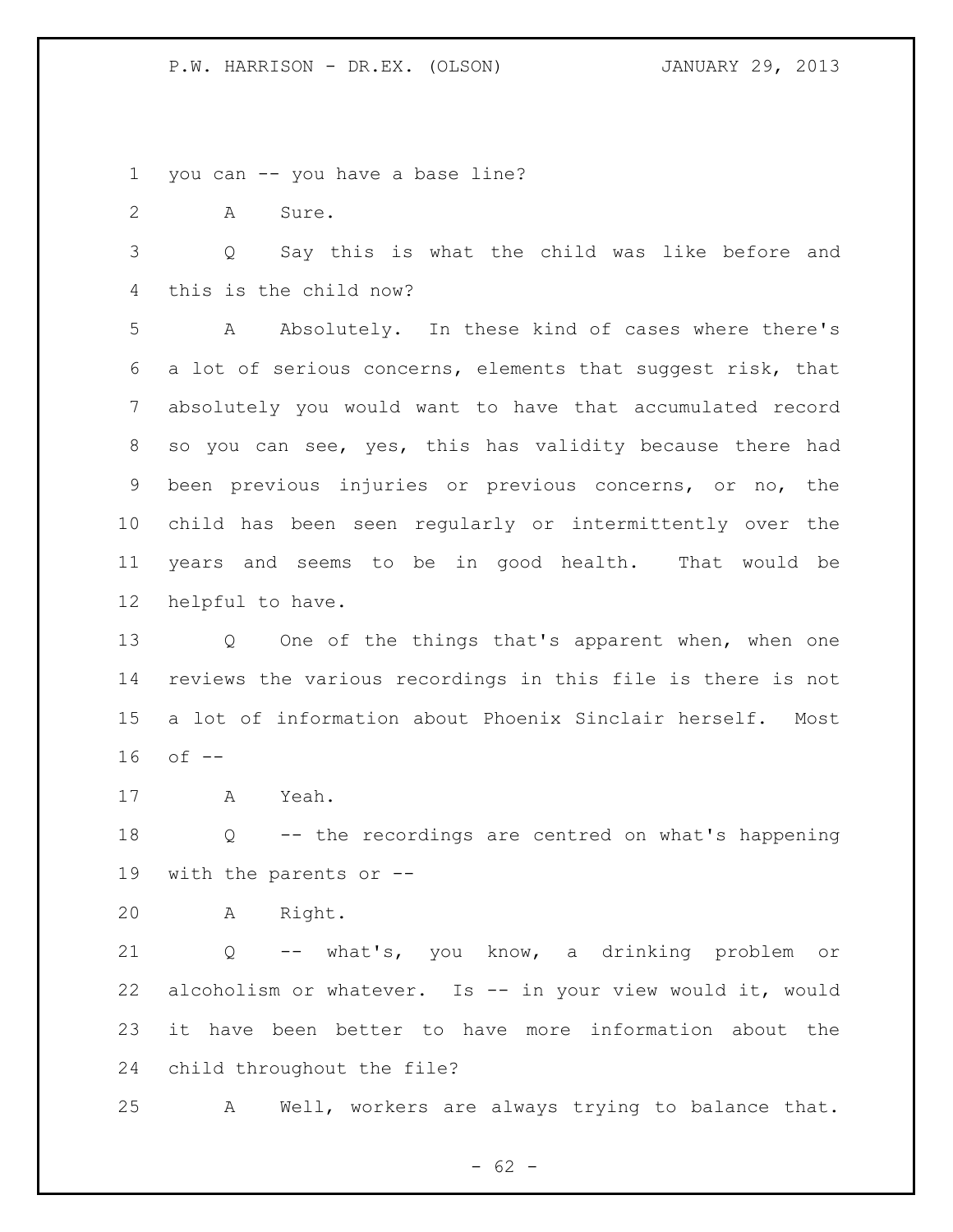I mean, our point of engagement is usually with the parents because they're the, they're the people responsible. 3 They're the people often who need to make the changes, so 4 the emphasis is on the parents and try, to try to work with them. But yes, it would be helpful to have more comments, more observations about the child. But usually the dialogue is with the parents and discussion is with them to start.

 Q I know it's just about time for the break, I just have one or two more questions I wanted to ask in this area.

 Just when it comes to risk assessments there was some evidence suggesting that risk assessments by CRU workers, or safety assessments, or whatever you want to call them at --

A Right.

Q -- this point in time, CFS.

18 A Safety assessments here.

 Q Were being tailored in part to respond to the capabilities of intake. So for example, if, if it wasn't felt that intake could get to a file within a certain amount of time, the response time might be adjusted to reflect that. Is that an issue you were familiar with?

 A Well, again, the, the teams are trying to juggle workload demands and so on. I think it's just important

- 63 -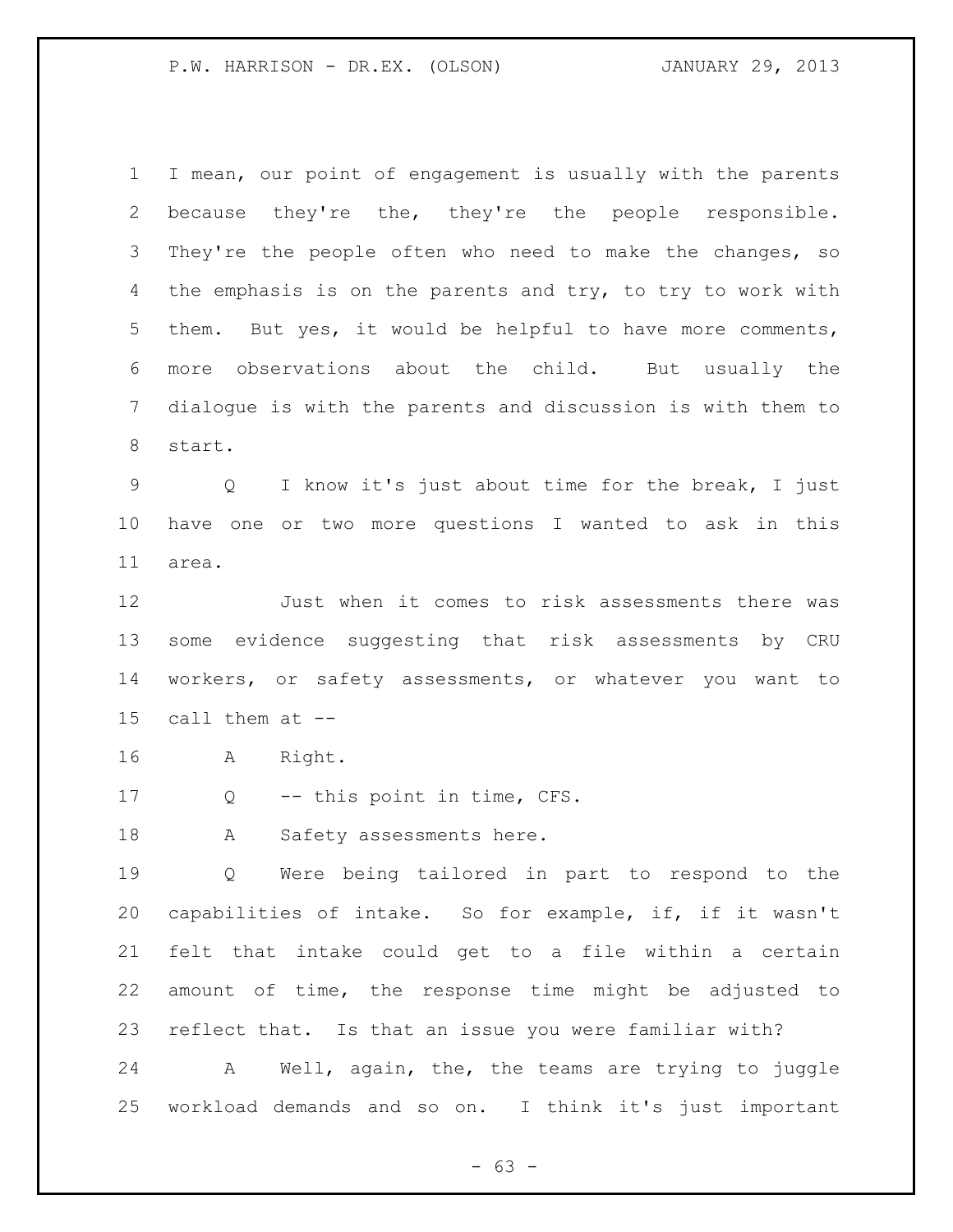that somebody, somebody was able to see the child, whether it was CRU or whether it was intake. Who saw them I don't think was important, let's still take that independent comprehensive as best we can view of what's happening in this family with this child.

 Q So the important thing is that someone gets out there to see the child and find out what's happening?

A To see the family and the child, yes.

 Q That would be key for any of these types of files?

11 A Right.

 Q But in certain cases it would be important to 13 make sure that, based on the assessment of risk, her safety, someone gets out there fairly quickly?

 A Well, again, I don't want the crisis to be over, over-emphasized because there are, there are crisis situations absolutely that we need to respond to, but again, I think you try to be thoughtful about how you're responding: do you have the information? What's the best time and place and way to intervene with the family? You need to think about all that before you just immediately rush out and, and make a quick assessment.

 MR. OLSON: Would this be an appropriate time to break?

THE COMMISSIONER: Yes. We'll take a 15-minute

- 64 -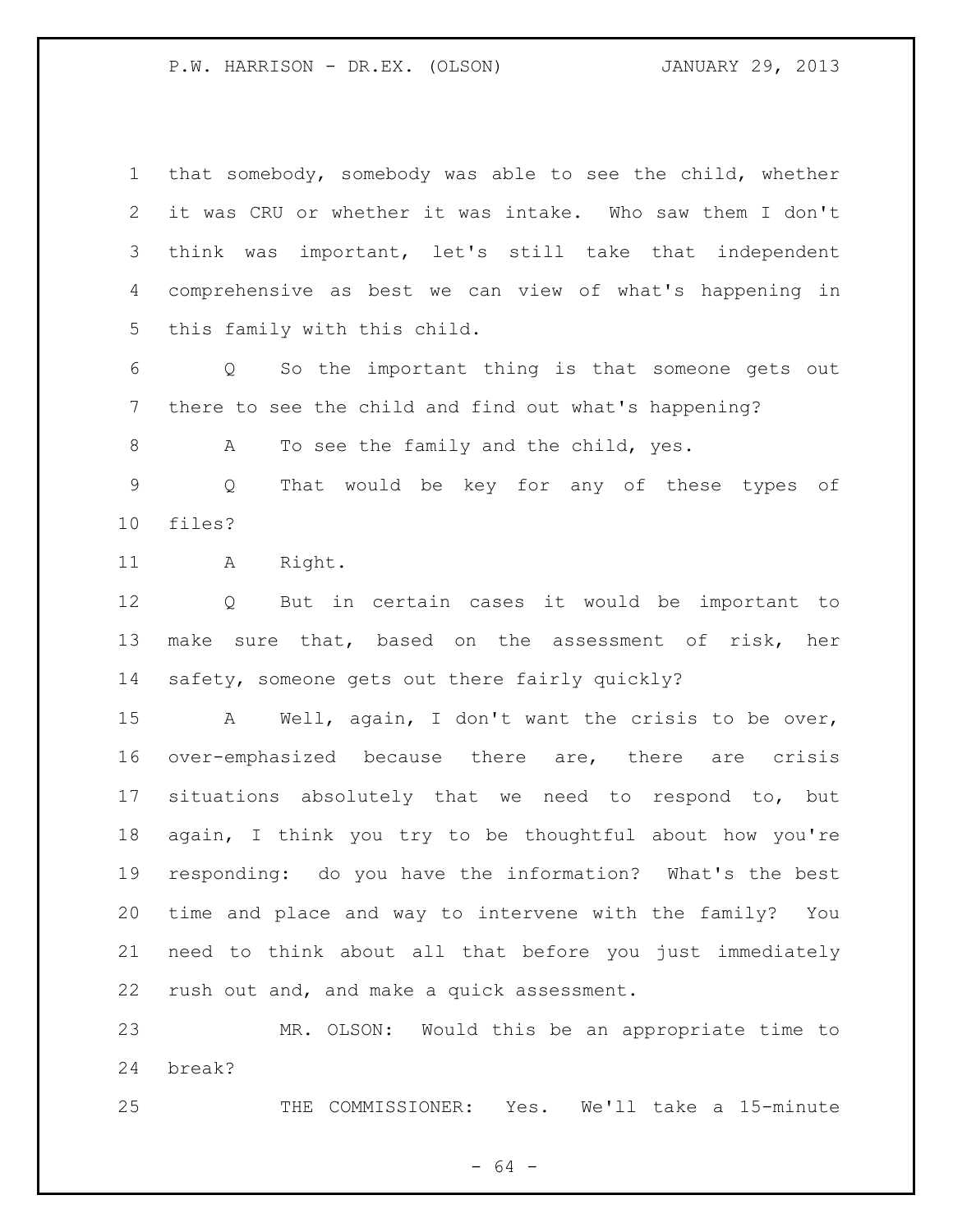mid-morning break. (BRIEF RECESS) THE COMMISSIONER: Mr. Olson, when we adjourn, if you find, if you think you're going to need more than the 15 minutes, let us know. 8 MR. OLSON: Certainly. THE COMMISSIONER: We'll certainly allow that but everybody was waiting, and just let us know if you think you need more time. MR. OLSON: Certainly. I, I apologize. 13 THE COMMISSIONER: I understand. MR. OLSON: Though it should shorten my questioning considerably -- 16 THE COMMISSIONER: Well, that --17 MR. OLSON: -- so save some time. 18 THE COMMISSIONER: -- (inaudible). Fair enough. BY MR. OLSON: Q Was there any sort of an auditing program at the intake level while you were program manager? A In the past, Winnipeg Child and Family Services had a, a Q.A. program that did review programs. In the 25 period that you're referring to, though, that, that program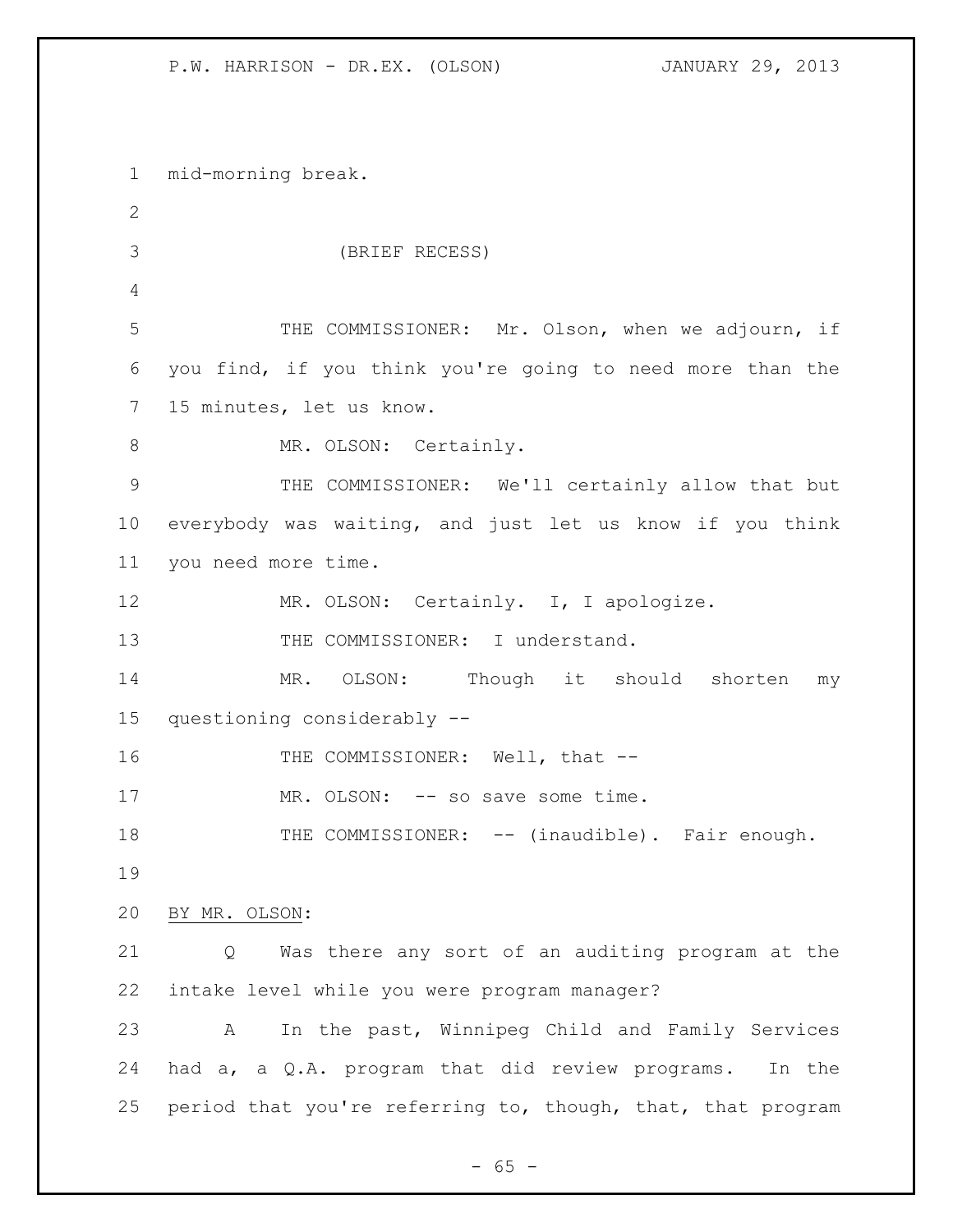had been -- resources had been redirected so any auditing or Q.A. function rested with myself and Dan Berg and Rob Wilson. THE CLERK: I'm sorry, I didn't understand what you said. Something (inaudible). THE WITNESS: Q.A. 7 THE CLERK: Q.A. 8 THE WITNESS: Quality assurance. 9 THE CLERK: Yeah. 10 THE WITNESS: Sorry. 11 THE CLERK: No, that's okay (inaudible). BY MR. OLSON: Q So that any quality assurance rested with yourself, Mr. Berg and Mr. Wilson? A Correct. Q Can you tell us what, if any, quality assurance was being done during that time by any, any of you? A It wasn't in the formal way that I think it really -- it wasn't, it wasn't being done in the formal way that it probably should have been done. We were, as again, I would suggest, a transition period so we were just looking at our program descriptions and trying to assess them so (inaudible) by themes, by case by case, but really just trying to keep the intake process flowing. There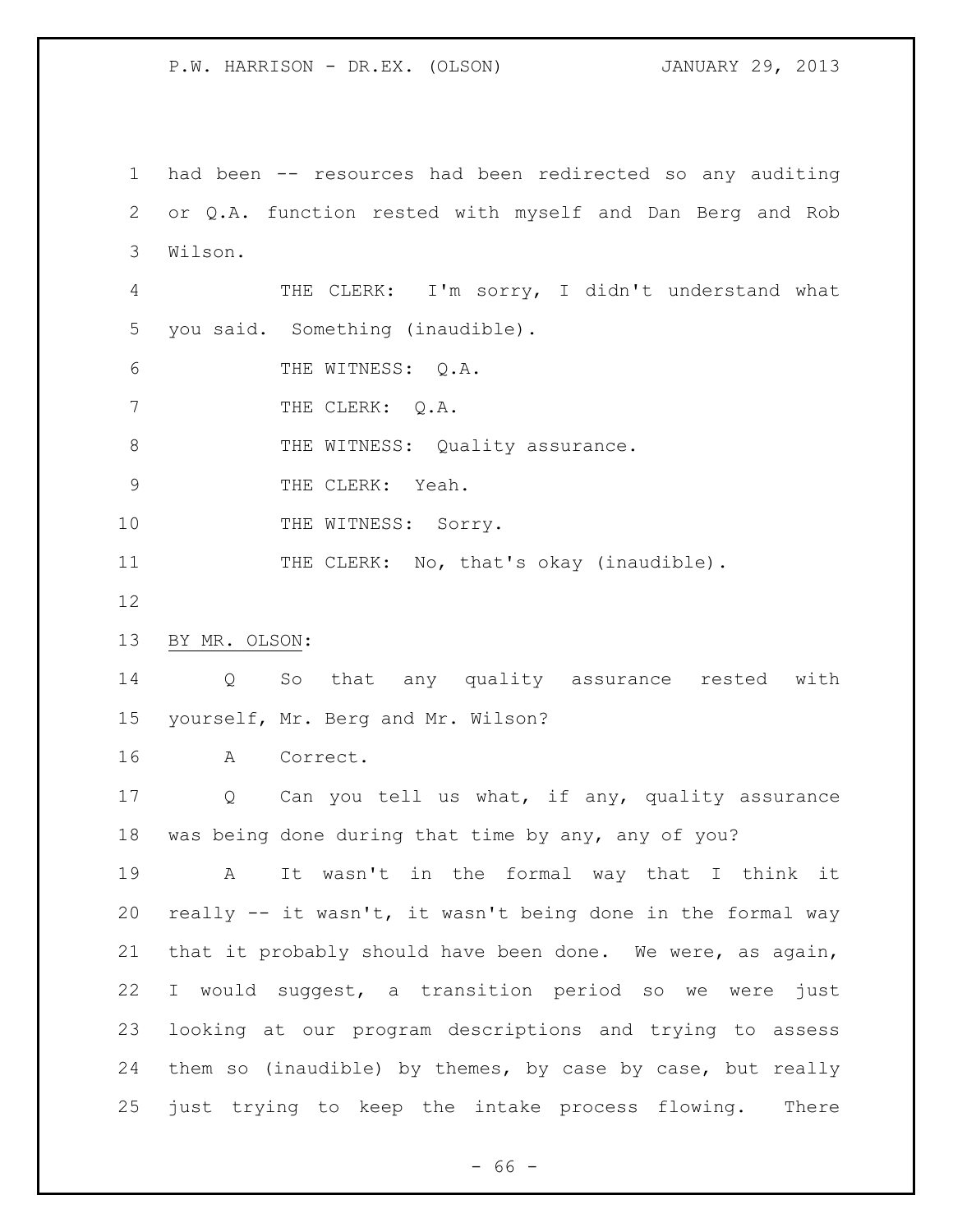wasn't really a proper case audit or quality assurance program. It was on a case-by-case basis as they came to our attention. Q So you would have liked to have had some sort of a formal Q.A. program if possible? A That would, that would have been ideal. It was very helpful in the past and in the circumstances at that point, in the transition that we were in, that wasn't going to happen. Q Was it possible for you to monitor, as program manager, the quality of the work being done without any sort of quality assurance program in place? 13 A It was obviously more difficult. I had, as I described at the outset, many other functions, many other things to attend to. Really, stabilizing and reassuring the staff complement was one of our primary duties. Staff had felt, I think, somewhat alone and unsupported because of the unfair workload on Rhonda Warren, so that was where most of our attention spent. So quality assurance really occurred on, as cases were brought to our attention by, as I said earlier, by outside callers, by high profile cases that may have come to our attention. Q When you came on as program manager, was your impression that the staff felt like they didn't have

support for management at the intake level?

- 67 -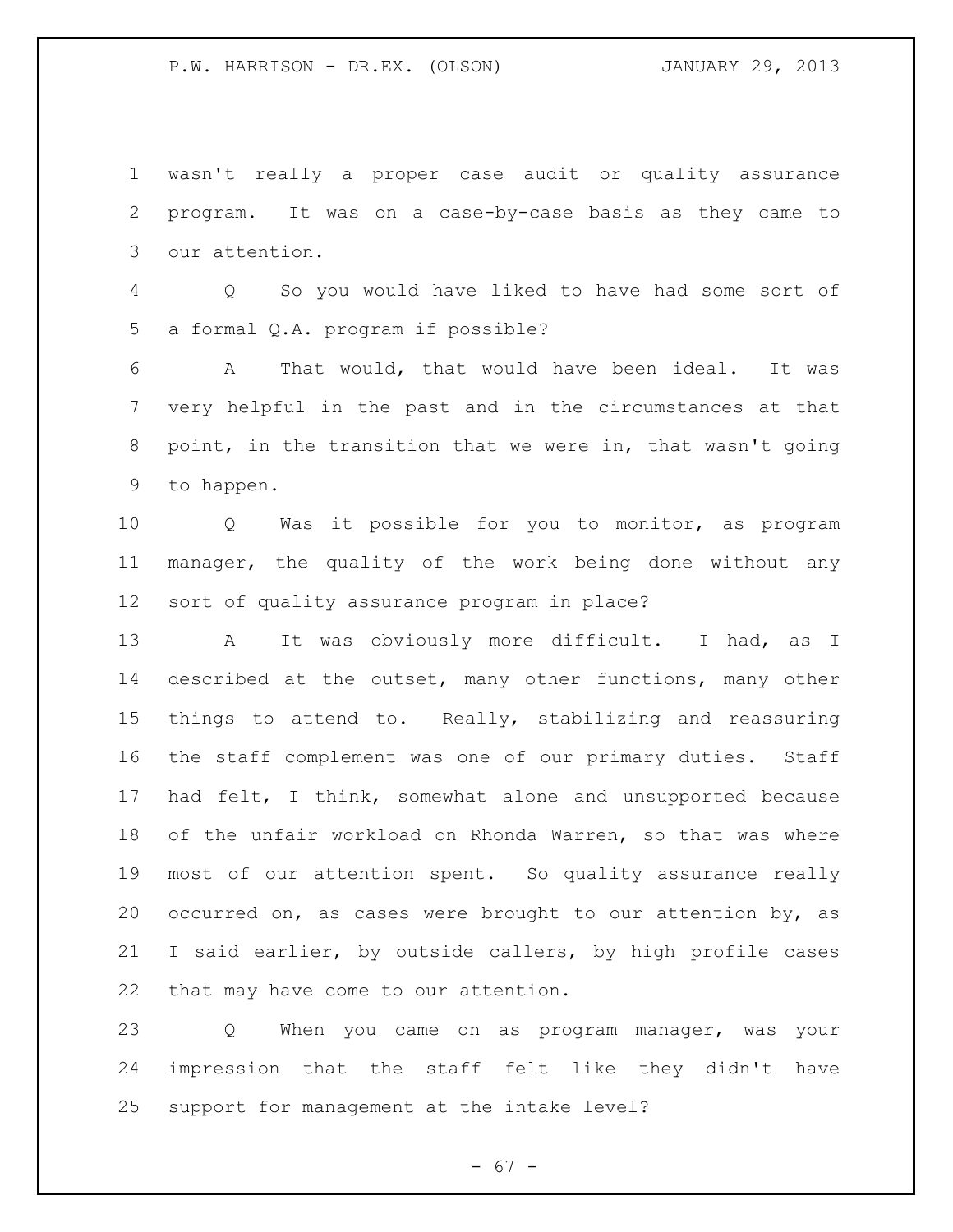A I think that's, that's fair, but I want to be also fair and say that Rhonda Warren had a, an overwhelming task, she was responsible for what I believe was 12 teams, 12 different supervisors as well as trying to establish policies and programs. She did the latter function quite well, thus the manual we have here, but it was -- one person could not accomplish that. The three of us struggled. I have no idea how she could have functioned in that environment. Q Just too much for one person to do? A Correct. Q Wanted to ask you about some of the evidence we've heard from Ms. De Gale in terms of problems with her report being altered. A Right. Q Safety assessment being altered. A Um-hum. Q Is that something you had any knowledge of? A Direct knowledge of that, what she's made reference to? No. Q Right. A I have no knowledge of that. Q So at the time you didn't have any knowledge of it? A No.

 $- 68 -$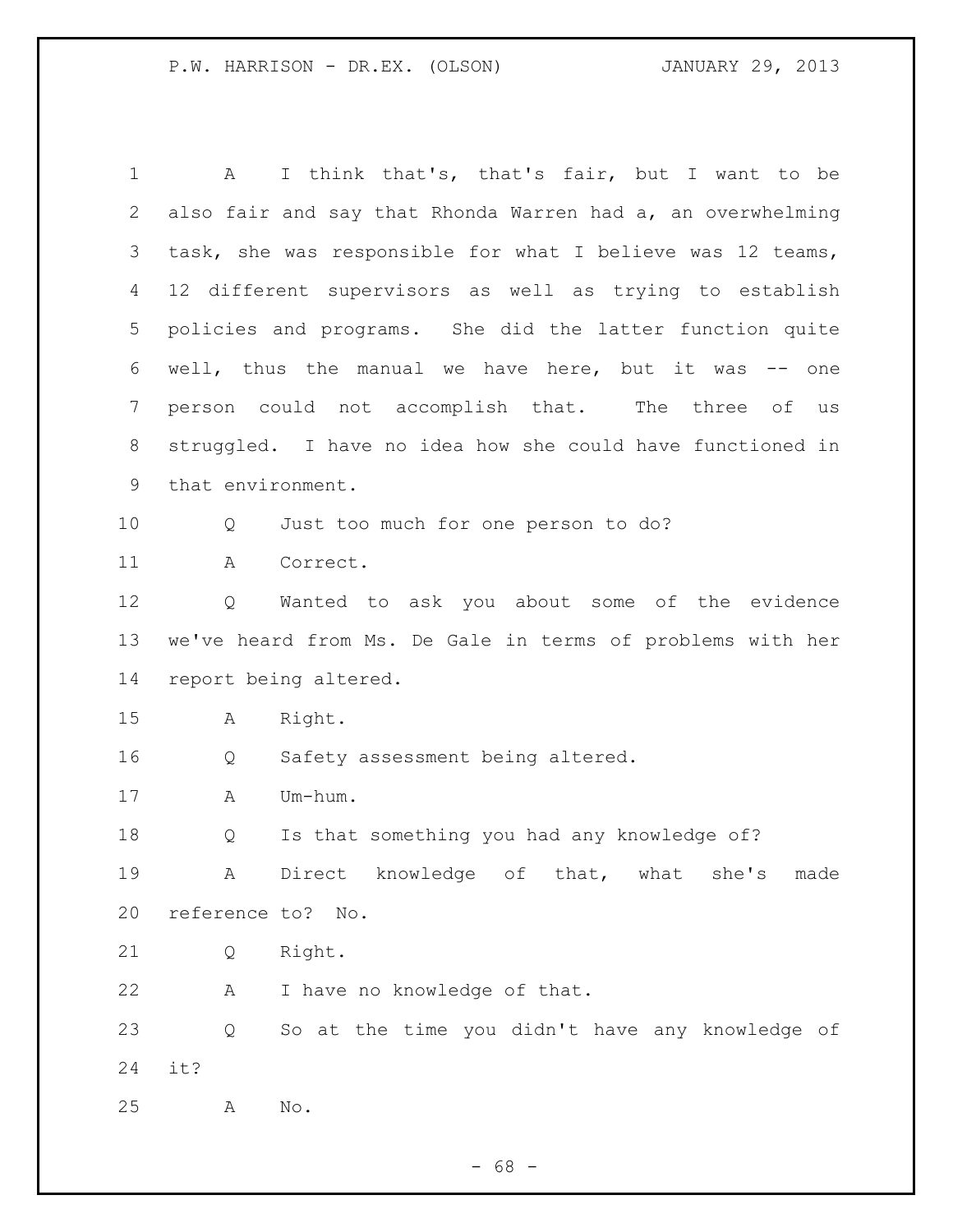Q Have you had, have you -- do you have any knowledge of it now?

 A Well, only from what I've read, what we've previously discussed. But that's from, from third, third party.

 Q Was that issue brought to your attention prior to any involvement you had with the inquiry process?

8 A No, it was not.

Q No. You could put page 36943 on the monitor.

 This would be the CRU report of Shelly Wiebe, now Shelly Willox. Are you familiar with this particular involvement?

 A I am -- excuse me, I am now. I was not at the time but through this process I've become aware of this report, this intake contact.

 Q One of the things that is apparent is that there was contact with the public health nurse.

A Yes.

 Q And the public health nurse felt constrained, we've heard, due to privacy legislation, from sharing information with Ms. Wiebe. First of all, that sharing of information, is that, that something you mentioned earlier as, as being important, you know, interfacing with Public health. Was that one of the issues that would come up when you were looking into or dealing with interfacing with the

- 69 -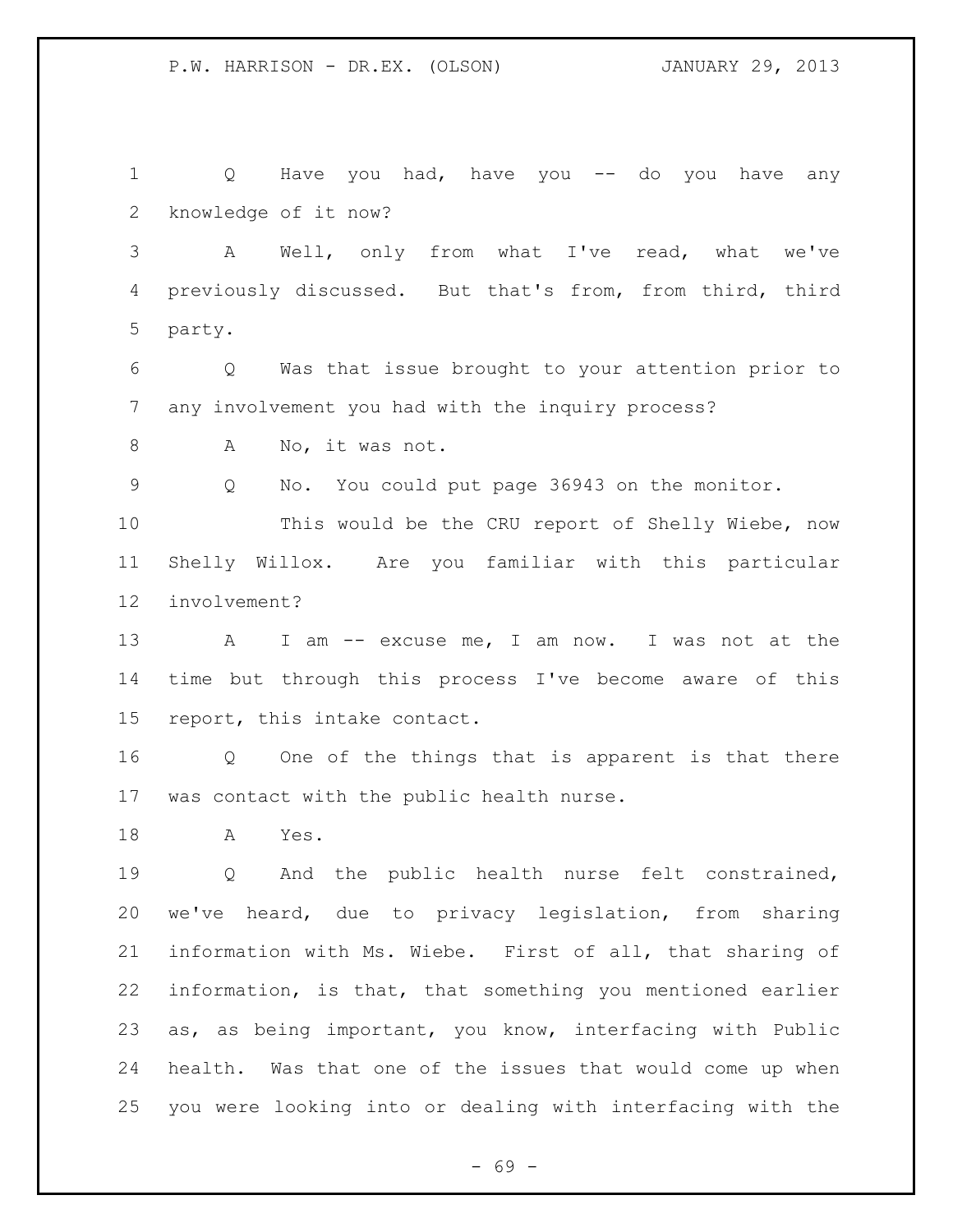community?

 A The PHIA/FIPPA restrictions that they would be under?

Q Right.

 A That was certainly something that would often come up. I think we always tried to make it clear, as one of the purposes of my, my meetings in the community, was to emphasize that child welfare considerations would trump PHIA and FIPPA and that information should be shared.

 Q In this case, you saw what happened with the information-sharing process. It doesn't seem like it worked very well.

A Not at that point.

 Q Based on the information that Ms. Wiebe had at the time, that is, the public health nurse saying, I can't tell you anything, I do recognize my obligations to report child welfare concerns but I can't tell you anything --

18 A Right.

 Q -- was that information sufficient for, in your view, for Ms. Wiebe to rely on in terms of someone having seen the children?

 A I -- well, I, I don't know what Ms. Wiebe understood through that.

 MR. MCKINNON: I, I just want to make sure I understand the question because I think that the witness

 $- 70 -$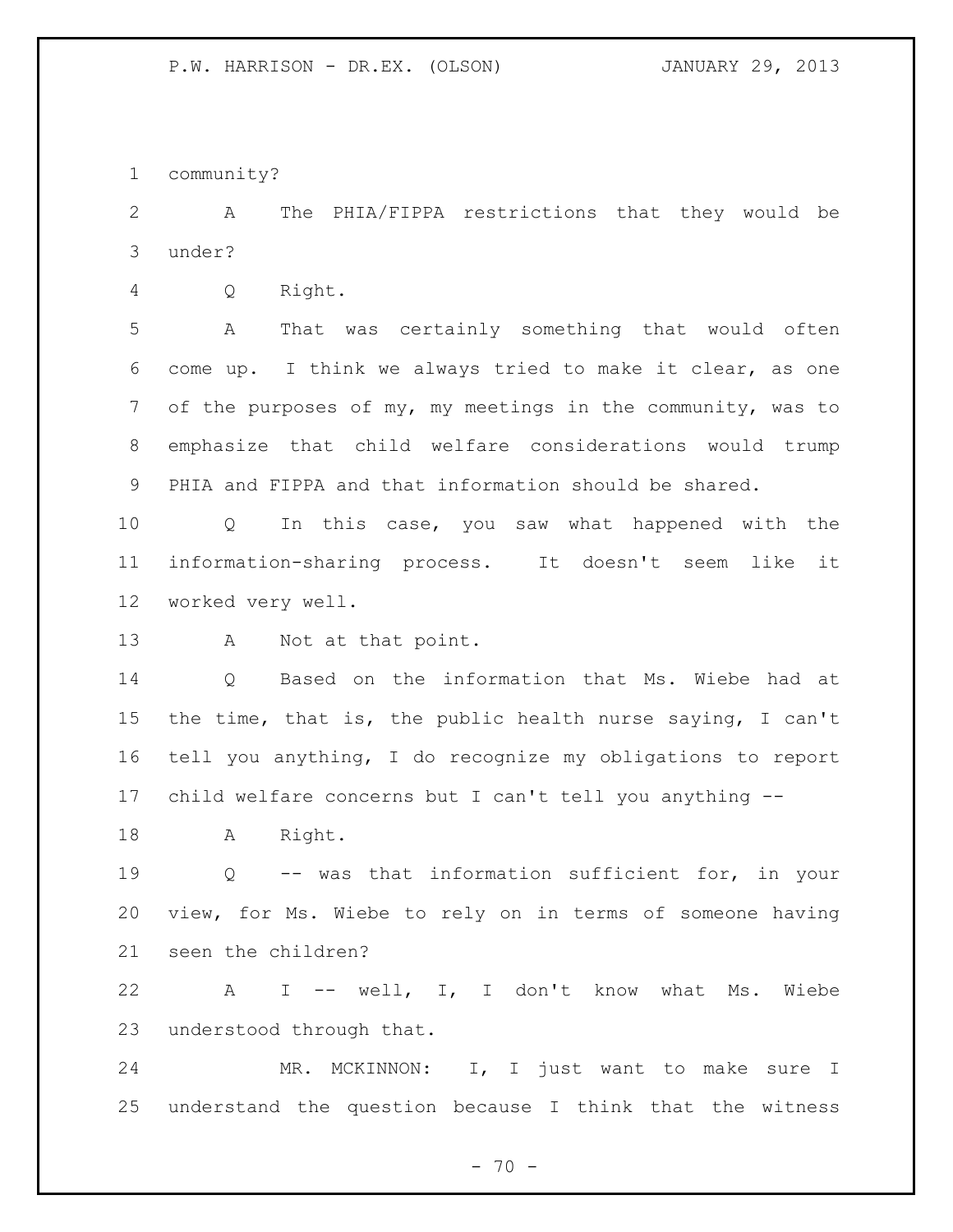| 1              | may need a lot more background information if you're asking |
|----------------|-------------------------------------------------------------|
| 2              | him, as a manager, whether the worker's work<br>was         |
| 3              | sufficient. I think most of his information is either from  |
| 4              | reading the reports, and I don't know if he's read the case |
| 5              | file cover to cover to be able to comment on that narrow    |
| 6              | question, unless you want to put some more facts to him and |
| $\overline{7}$ | ask him to assume them to be true.                          |
| $\,8\,$        |                                                             |
| $\mathsf 9$    | BY MR. OLSON:                                               |
| 10             | But the facts that, that I would put to you would<br>Q      |
| 11             | be about what Ms. Wiebe recorded in her summary. If you     |
| 12             | want to go and scroll down, please. Keep going.             |
| 13             | (Inaudible).                                                |
| 14             | You see where, it's about second-last paragraph             |
| 15             | you see on the page:                                        |
| 16             |                                                             |
| 17             | On December 3, 2004 at 1:15                                 |
| 18             |                                                             |
| 19             | If you want to just read from that point.                   |
| 20             | Um-hum.<br>A                                                |
| 21             | THE WITNESS: Carry -- can move it on.                       |
| 22             | MR. OLSON: Scroll the page down, please.                    |
| 23             | THE WITNESS: Can carry on.                                  |
| 24             | MR. OLSON: Can you scroll down further, please.             |
| 25             | THE WITNESS: Carry on.                                      |

- 71 -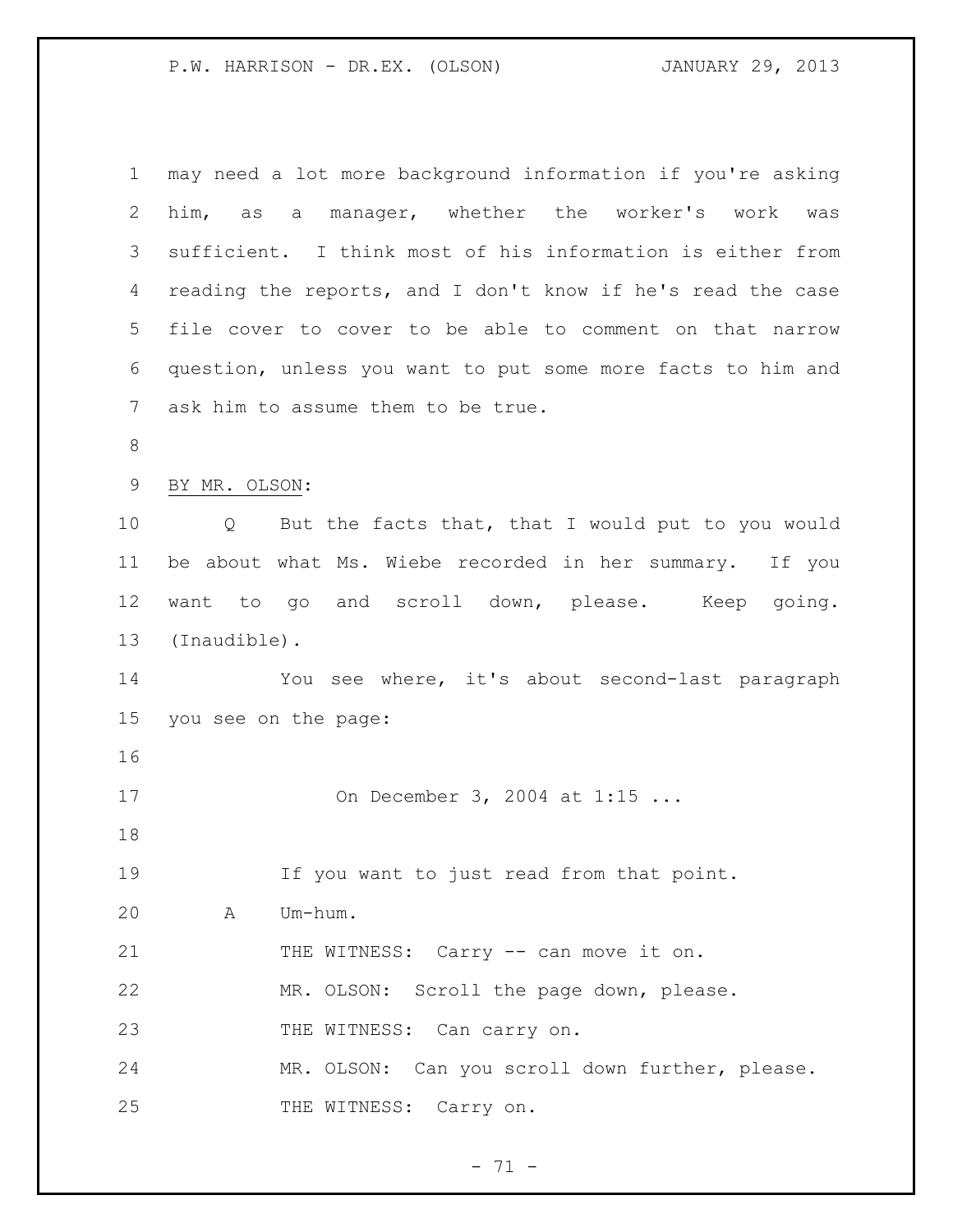MR. OLSON: Scroll down again. 2 THE WITNESS: Okay. BY MR. OLSON: Q So you've read the background facts of the contact with the public health nurse, and here we have Ms. Wiebe who's attempting -- 8 THE COMMISSIONER: Let's hear your question before I hear Mr. Ray. BY MR. OLSON: Q ... who is attempting to determine the safety of the children in the home. That's why she's going out, right -- A Yes. Q -- or that's why she's making contact? A Yes. Q So she speaks with the public health nurse who isn't able to directly provide her with any information, and based on that she determines that there's no known risk. Was that, in your view, appropriate? THE COMMISSIONER: Now, have you got a problem with that, Mr. Ray? MR. RAY: I guess the only problem that I have, Mr. Commissioner, is that in addition to what's recorded in

 $- 72 -$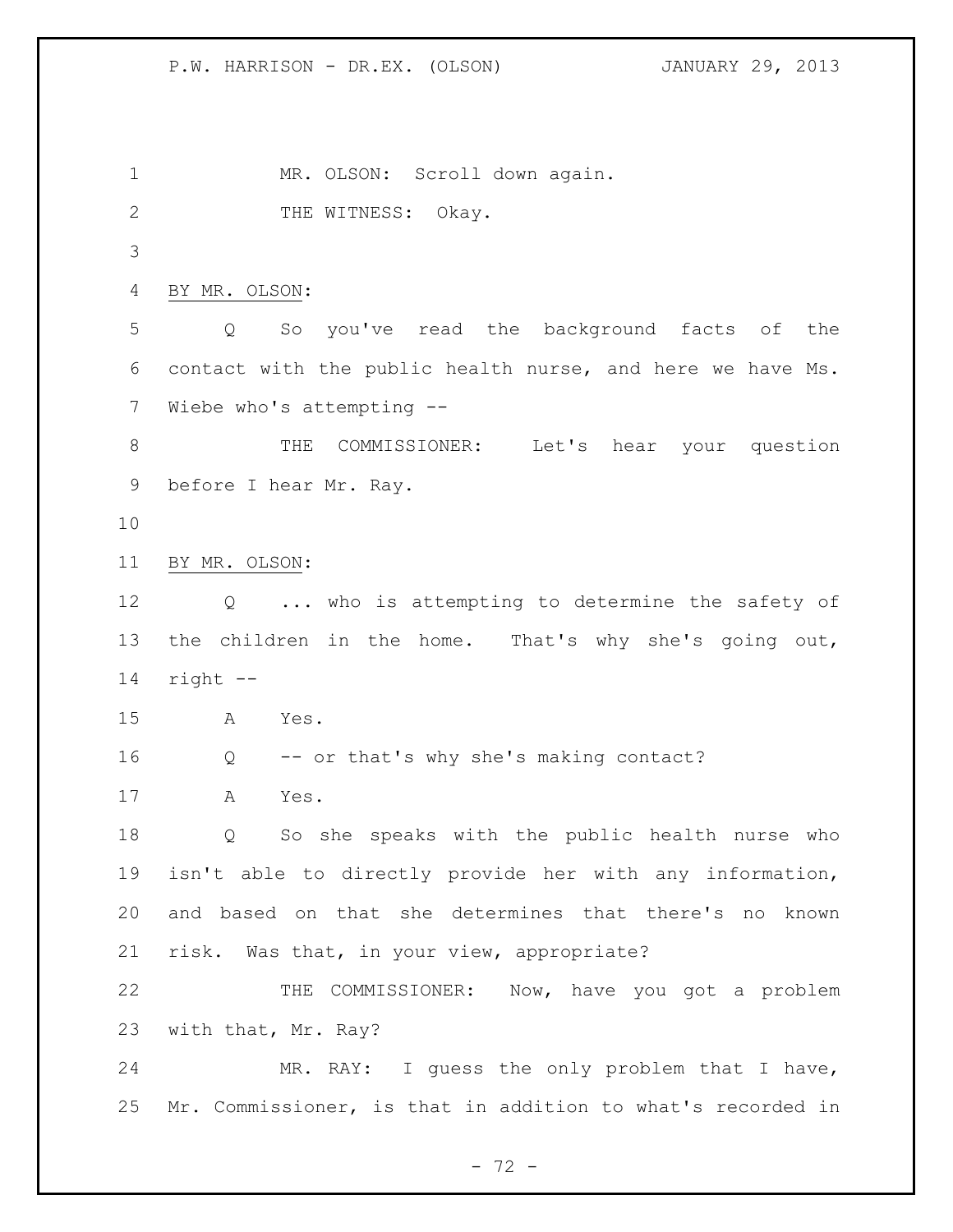the report of Ms. Wiebe, Ms. Wiebe testified and, and elaborated somewhat on what's contained in her recording, and this witness doesn't, obviously, get that context in simply reviewing what Ms. Wiebe has written in her report. So ...

 THE COMMISSIONER: You mean on the preceding pages?

 MR. RAY: Correct. Ms. Wiebe expanded in her -- when she gave evidence she expanded in terms of this is the discussion that she had with the public health nurse, and I don't think all of her discussion that she had with the public health nurse is, is necessarily entirely recorded in, in the document that's just been put to the witness. So I don't think there's a foundation for the question because the witness has not heard Ms. Wiebe's evidence.

17 THE COMMISSIONER: Oh, I think this summarizes it in the -- the meat of it. I agree with you she expanded on it more, but I think the import of, of what she understood the exchange to be is recorded here.

 MR. RAY: In that case, with your comment, Mr. Commissioner, perhaps the best way for me to deal with it would be to put additional evidence to this witness in, in my opportunity to examine the witness.

25 THE COMMISSIONER: If you want to, if you want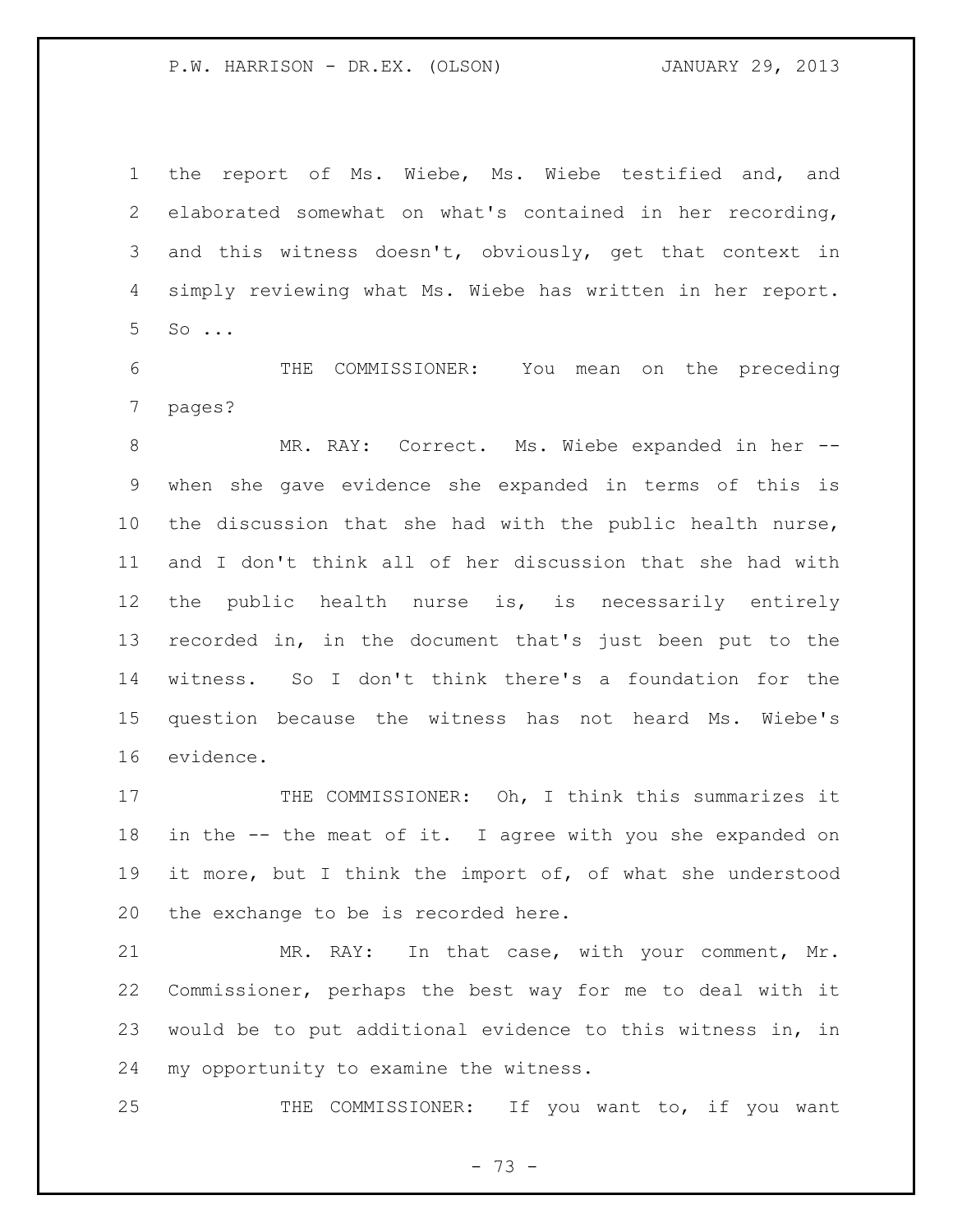to, you'll have that opportunity.

 MR. RAY: Thank you. THE COMMISSIONER: Now, would you repeat your question for me. MR. OLSON: It may be a difficult task. THE COMMISSIONER: Or, or did you want the reporter, want the reporter to read it back? MR. OLSON: I think I can, I think I can repeat it. BY MR. OLSON: Q Would the reliance on the public health nurse in this circumstance be acceptable and (inaudible)? Was that acceptable in determining that it was safe to close the file; no risk, no known risk at this point? 16 A Again, I don't know all the information that Shelly had that led her to that decision. However, if I look at some of the information, which I understand is a call from the social worker at the Health Sciences Centre as well as public health nurse, I believe that's what's contained in this, in this report. I believe the worker from the Health Sciences Centre said that there was satisfactory pre -- then continuous pre-natal care and that all seemed well. I don't know if I'm fairly summarizing, I hope I am. And that the public health nurse, by inference,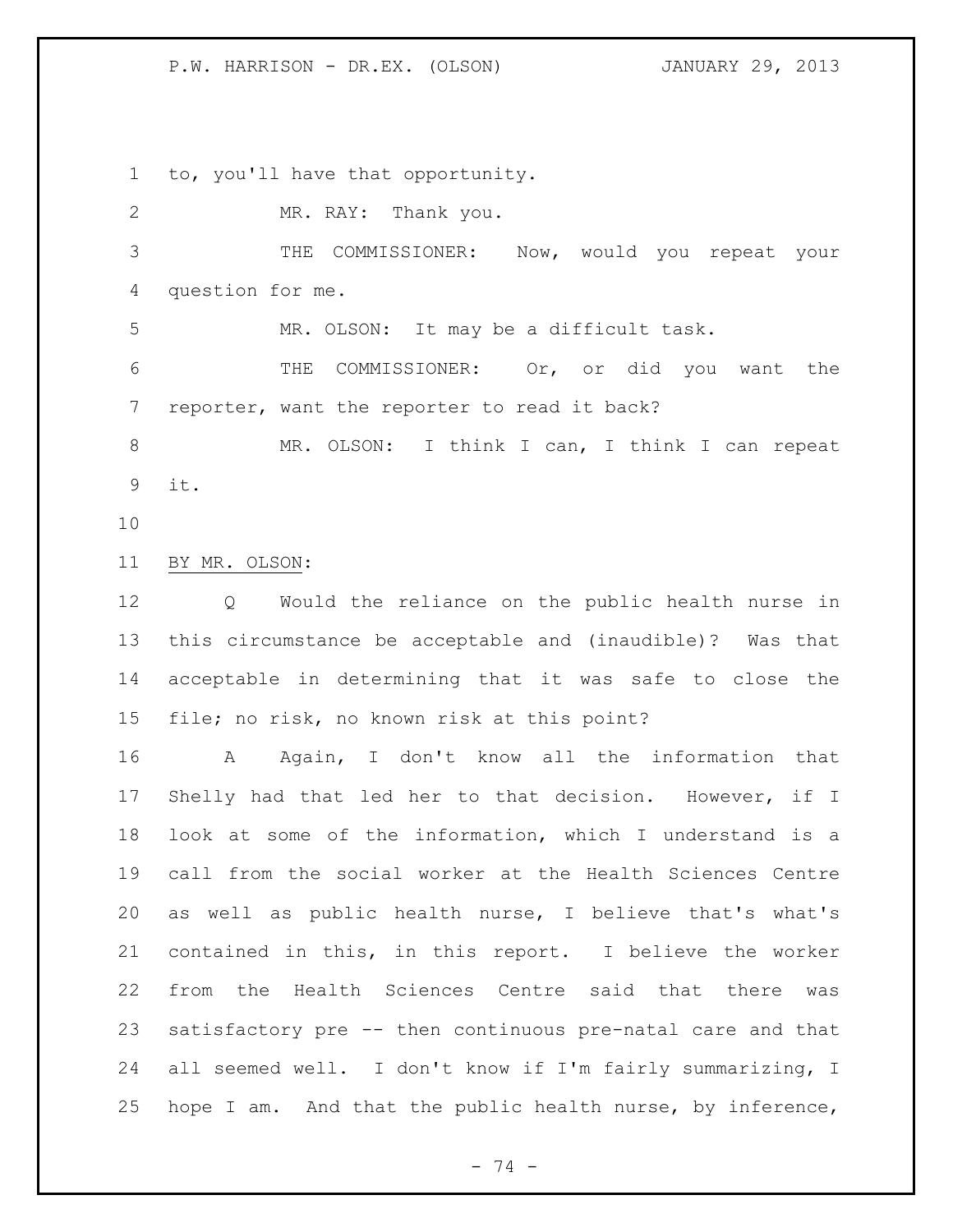is not aware of any difficulties. The fact that she did not report anything I assume Shelly may be referring, well, then there's nothing to report. And I know Mary Wu and I know that she's, has been a key partner for us for many years. Personally I know her and was confident that she would report that, so that's how I'm drawing that conclusion. THE COMMISSIONER: Did you get an answer? MR. OLSON: No, I'm not sure what the conclusion was. I have (inaudible) -- 11 THE COMMISSIONER: No, I'm not --12 THE WITNESS: I'm, I'm saying that I don't -- you asked if, was it sufficient to close the case, and I'm saying I don't know what else she had. I, I can see that the health, health services folks, the public health and the worker at the hospital are saying things seem to be fine or not something that we need to draw to your attention. But I don't know what other material she had that, that led her to close the file. THE COMMISSIONER: Well, based on what you read there -- 22 THE WITNESS: Right. 23 THE COMMISSIONER: -- are you able to answer the question? THE WITNESS: Seems to me that, that you could

- 75 -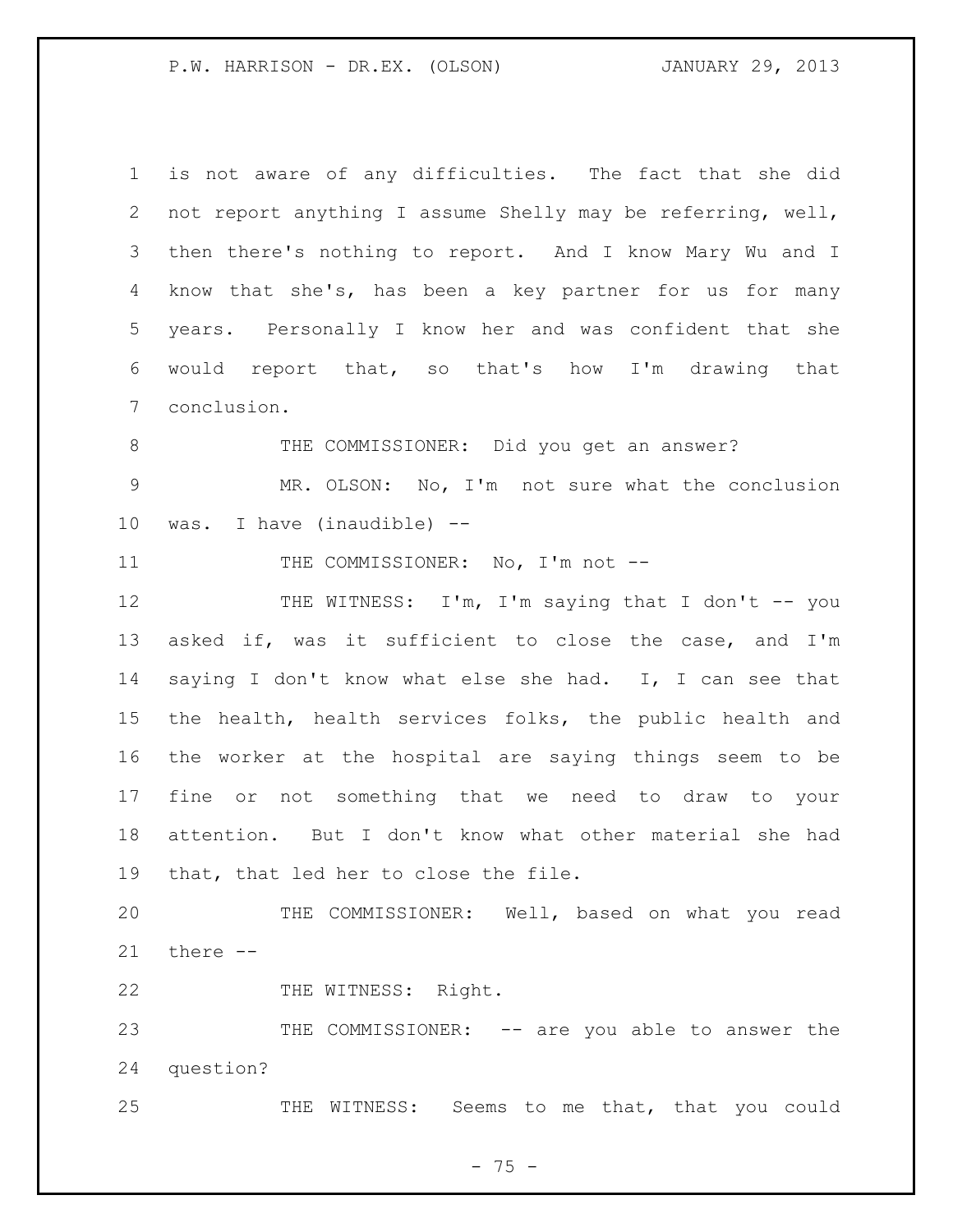| $\mathbf 1$     | to that conclusion, but that doesn't answer the<br>come     |
|-----------------|-------------------------------------------------------------|
| 2               | question is it a full assessment. She hasn't seen anybody,  |
| 3               | she hasn't -- I don't know how much she's read of the past  |
| 4               | history, how much information she had there.=, but based on |
| 5               | what I've seen here, I could see how you could come to that |
| 6               | conclusion at that point, but it's limited information.     |
| 7               |                                                             |
| 8               | BY MR. OLSON:                                               |
| 9               | In 1999 standards there's, there's reference to<br>Q        |
| 10              | being able to have reference to a reliable source of        |
| 11              | information, gives couple of examples, rather than seeing a |
| 12 <sup>°</sup> | children in -- child in a protection file.                  |
| 13              | Right, right.<br>Α                                          |
| 14              | You're aware of that standard?<br>Q                         |
| 15              | Α<br>Yes.                                                   |
| 16              | Q<br>Would this be that kind of circumstance where you      |
| 17              | don't know what the public health nurse saw in terms of did |
| 18              | see both children, did she see one, what kind of<br>she     |
| 19              | assessment she was doing, what does she know about the      |
| 20              |                                                             |
|                 | children, what does she know about the background. Would    |
| 21              | this be the sort of circumstance where that standard would  |
| 22              | be met by talking with the public health nurse?             |
| 23              | Well, surely. Sometimes, particularly with these<br>A       |
| 24              | kind of cases where you have unco-operative clients that    |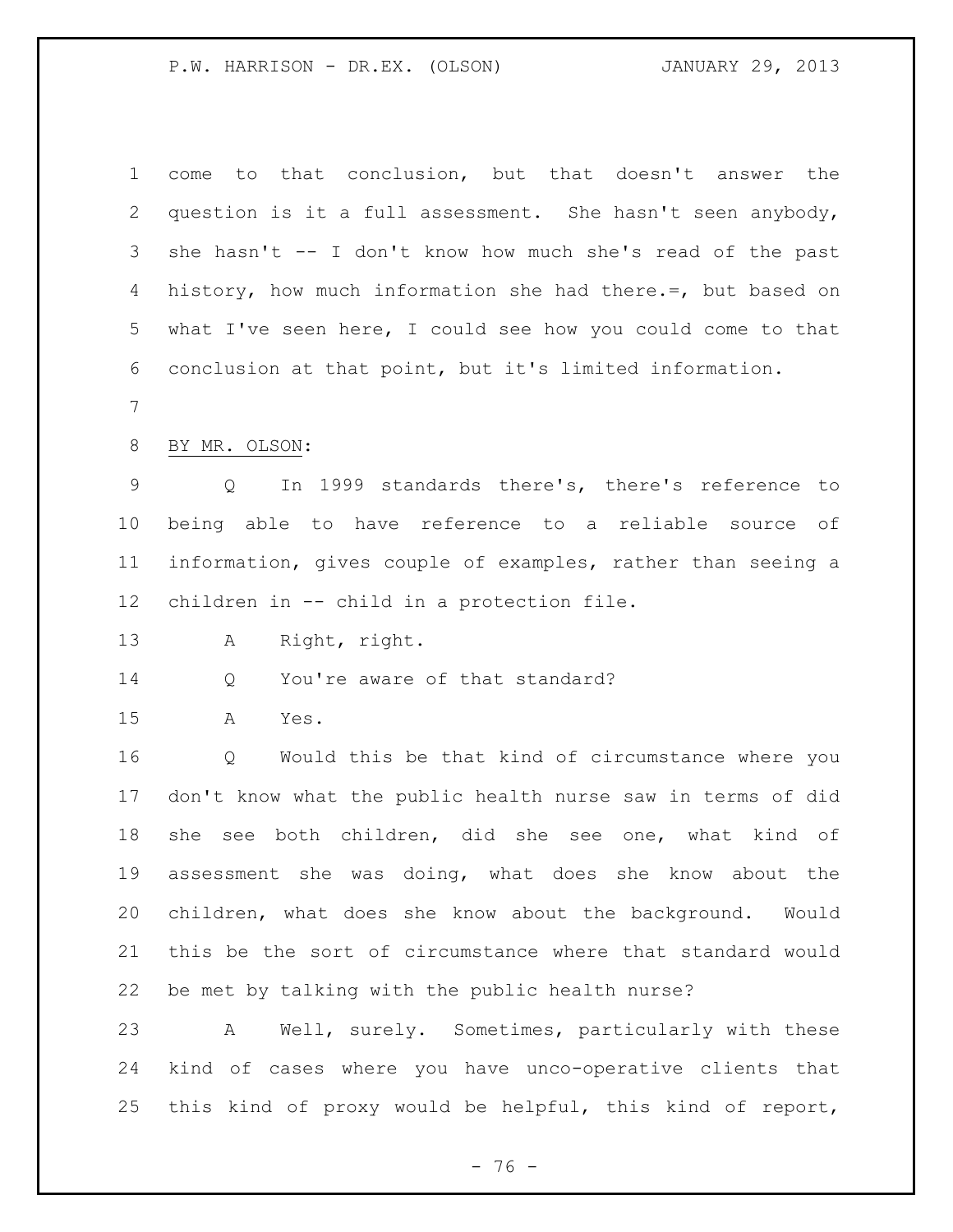from a party who, who knows Samantha and had, presumably, some opportunity to engage her might, might lead you to that, that decision to close the case. In hindsight.

 Q Okay. Just in terms of the standard, though, when you're looking at the standard itself, and if you're measuring what happened here with what the standard will permit, does it, does it accord with the standard in terms of what was done? And again, this is in your view.

 A Well, it accords with the standard. But again, as we've talked about through this, we need as much information as we can to come to that conclusion from that, from -- this doesn't speak to history, this speaks to her experience delivering this, this child and then perhaps a visit from the health nurse. Doesn't talk about the history.

Q Right. And --

A So ...

 Q -- we, we know that there was a lengthy history with Ms. Kematch.

A Right.

21 0 Concerns over --

 A What Shelly knew, what the public health department, what the folks at the Health Sciences Centre knew, I don't know.

Q Okay. Workload was, was a significant issue

- 77 -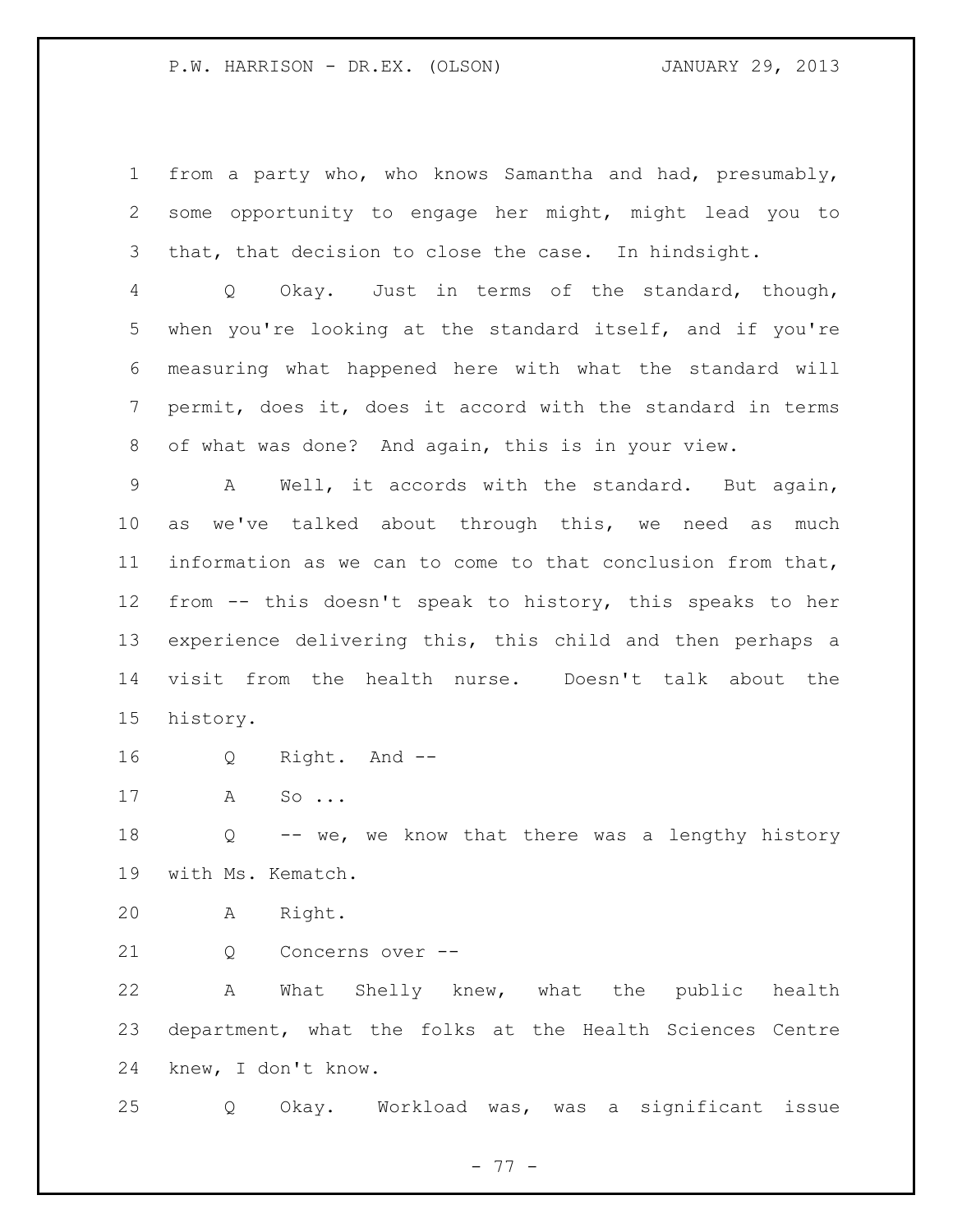between 2003 to 2005; that's something you said? A Yes. Q Remained an issue up until 2007? A Well, that was when my time ended but -- Q Right. A -- it was an issue through my time -- Q So for your whole period of time, it was an issue? A Yes. Q Did things improve? A In ... Q Up till 2007? A Into 2006, 2007, did workload improve? No, I would, I would suggest things became more complicated. Q Yeah. Post-2007 you were still involved with the system but in a different capacity? A Yes. Q Were you able to, are you able to comment on workload? A That's -- no, that's not reasonable. I'm not familiar with -- Q Okay. A -- ANCR at this time. Q Fair enough. But you did say it was, it got worse up until 2007 when you left?

- 78 -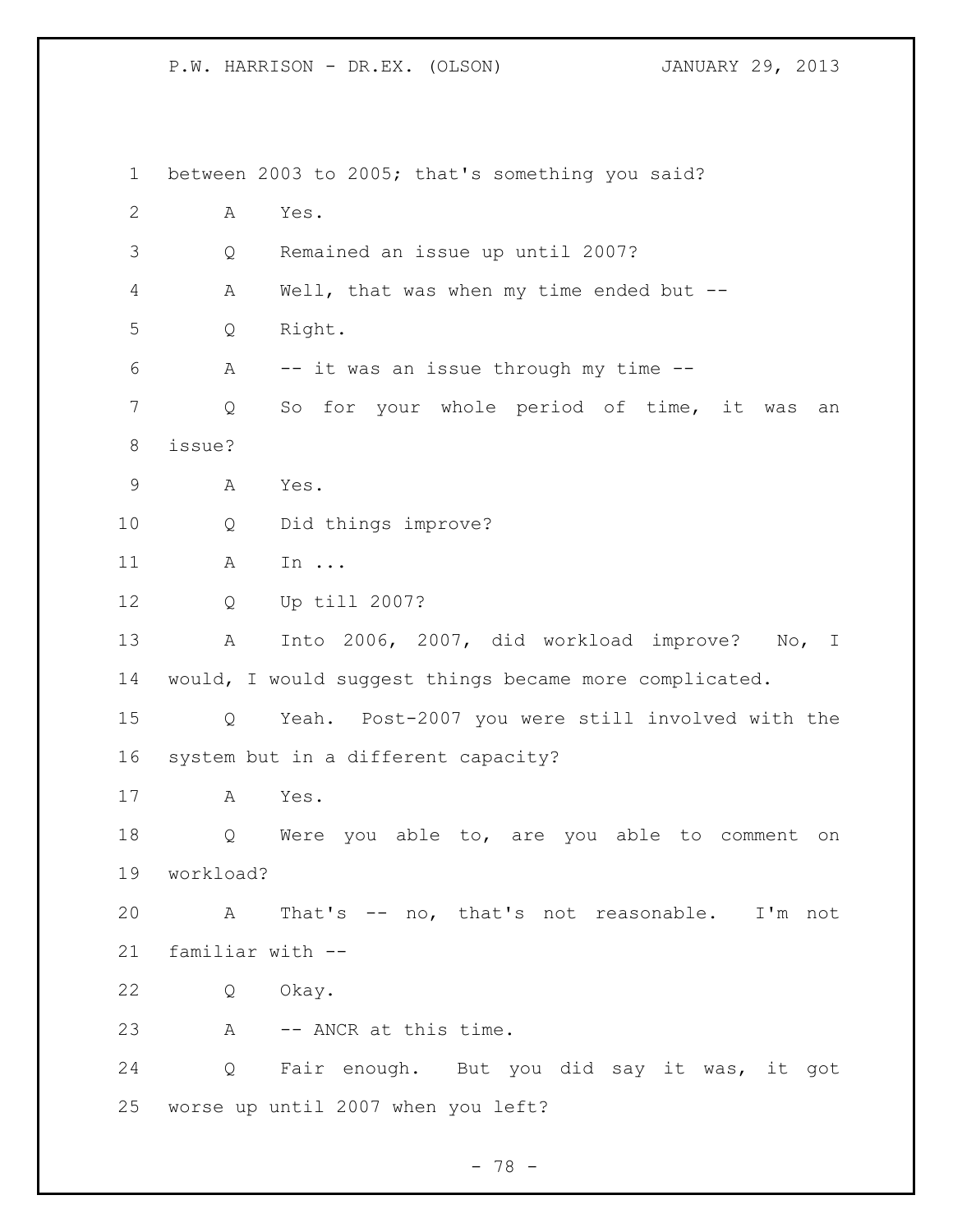A Between 2005 and 2007, the demand for service continued, it's pretty constant, but the, the circumstances at JIRU and ANCR became more complicated and the changes continued and really accelerated, which made, made things more difficult.

 Q Are you saying was partly function of the additional changes that were being made that impacted workload negatively?

A Yes.

10 0 When the change was made from the structure where you were the program manager to assistant program managers to the model that was at JIRU --

A Right.

14 Q -- what was the reason for that change?

 A Well, there was a different governance structure in place. The responsibility for intake, the intake function, shifted to one of the authorities. It was the southern authority that took responsibility for that, and they, they hired myself and I, in turn, hired six other program managers to, to oversee the, the operation.

 Q So was, was it just a change in sort of the governance of the, the system itself, intake system?

 A It was a change in the governance, as I say, to the southern authority, to the -- a board. Of course, should have mentioned that. There's a board, an interim

- 79 -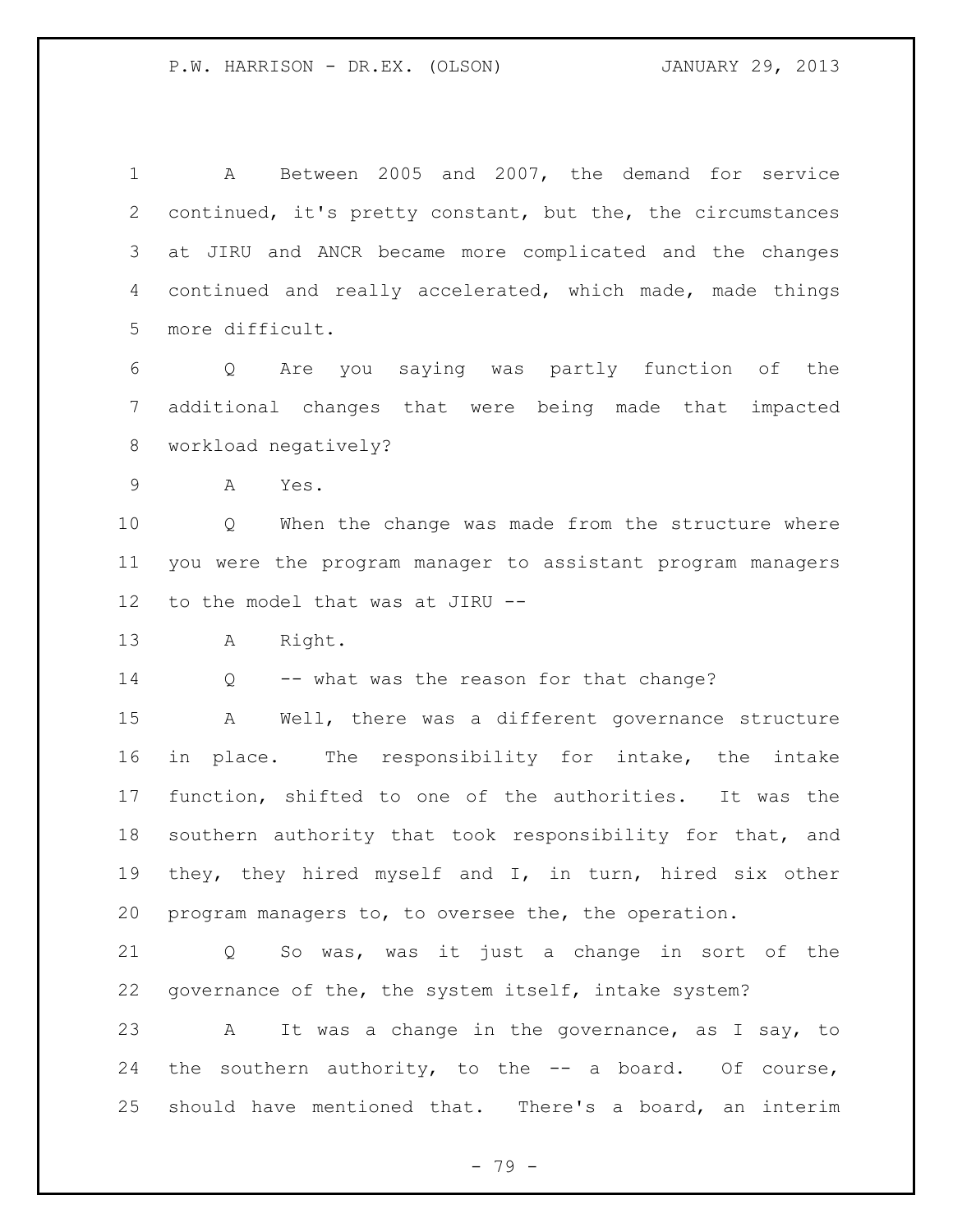board and then a longer-standing board that took responsibility for, for ANCR. But I think the biggest 3 challenge was the constant -- and that was, that was a new 4 relationship that we had to work on, but I think the bigger challenge was the constant turnover of staff. Because I think, as you know, the staff was composed of temporary -- permanent loanees from Winnipeg Child and Family Services and temporary staff, and the temporary staff left at a, at a constant rate as they were called back to Winnipeg and we, we hired new staff. So there was a significant turnover of staff during that period.

12 Q You're aware of the reports that were commissioned following Phoenix's death?

A Yes, I am.

 Q And we've been giving witnesses an opportunity to comment on any of the findings in the reports. I don't intend on putting the reports to you specifically but I do want to make sure you have the opportunity to comment on anything you feel you need to. And you may wish not to, it's just you have an opportunity to do that now, if you wish.

 A I don't know if I have, have a lot to say. I would just comment that obviously considerable effort was undertaken to have a number of reports done and then that 25 they were gathered together in summary format, and I

 $- 80 -$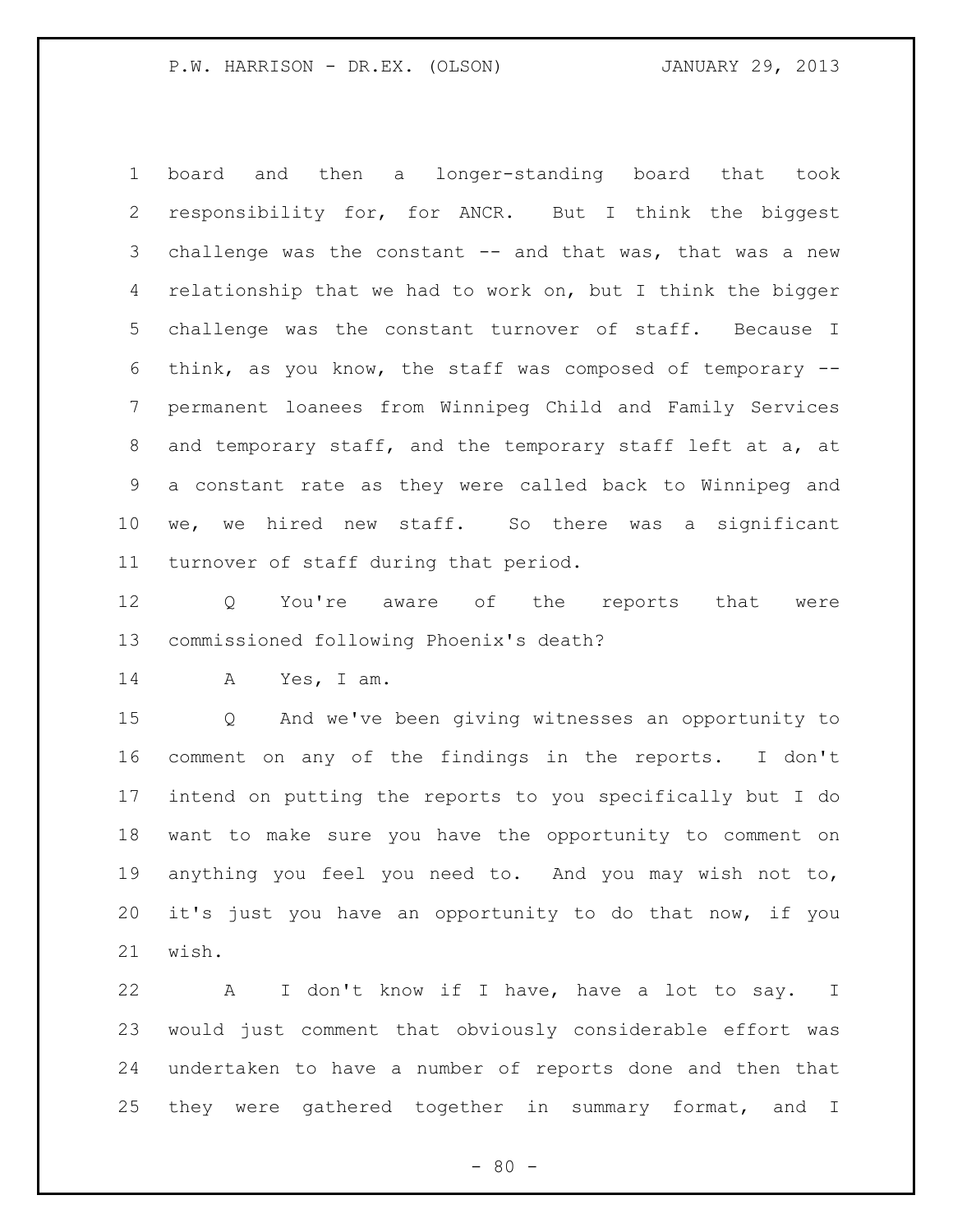believe we ended up with 300 plus recommendations as how the system could be improved. Personally, that I, for my benefit, I thought that the report by Mr. Koster was the most valuable for me as an independent person from outside our system with a strong background in child welfare. So his independent analysis and the way he completed his report I thought was, from my point of view, the most helpful, but there are plenty of recommendations from his reports and the other reports that were gathered and have helped us move forward over the, the intervening period here that have taken us to today. Q Were you in any way involved in (inaudible) -- THE COMMISSIONER: We'll stay put till further warning. Has anyone reason to believe it's a fire alarm? Well, carry on. 17 THE WITNESS: Sorry. THE COMMISSIONER: Hope I'm not endangering you all. BY MR. OLSON: Q Were you involved in any way in Mr. Koster's report in -- A Yes. Q You were. Okay. What was your involvement?

- 81 -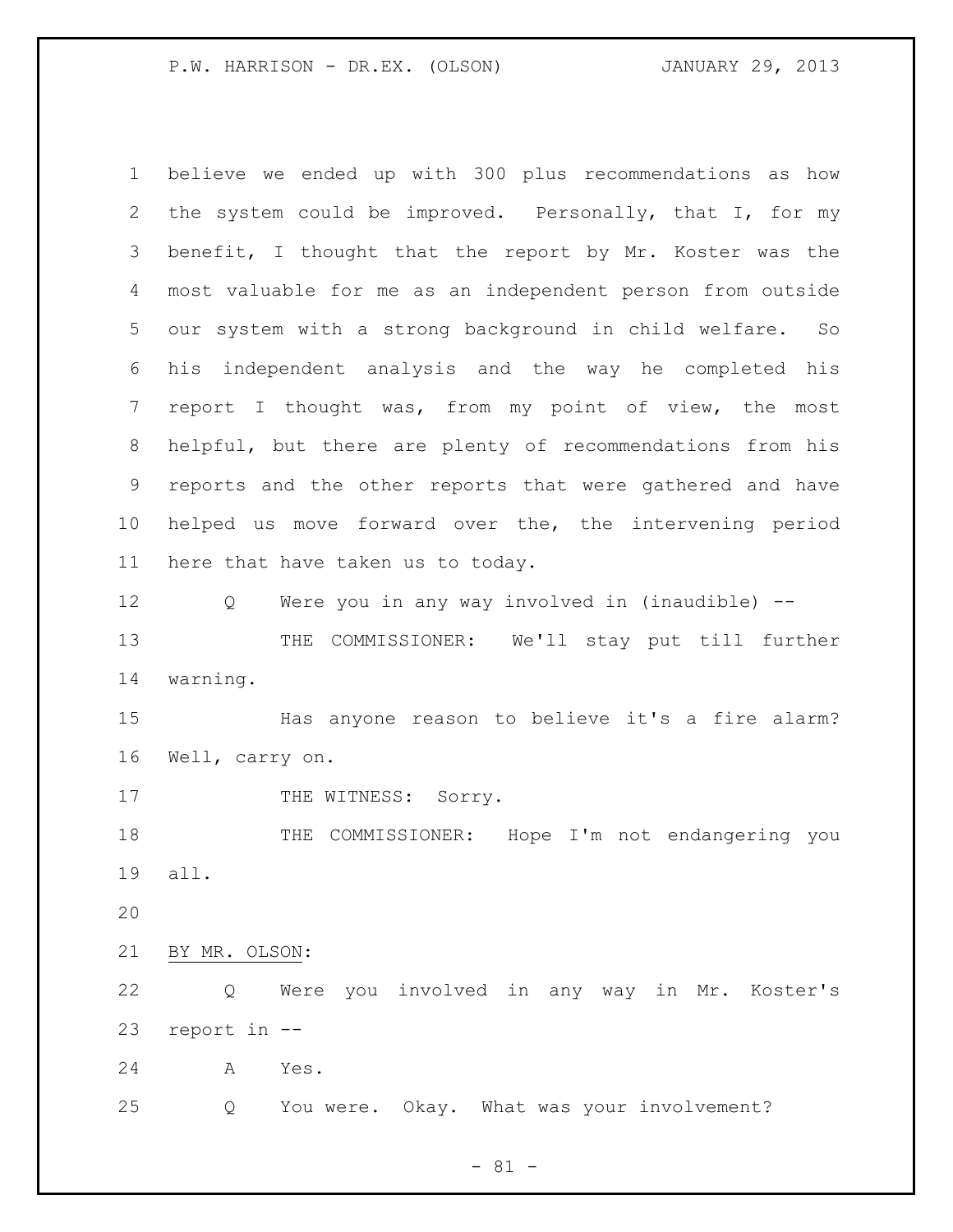A Well, my involvement was that we were, I guess, one of the hosts while he was in town from Ontario and he spent a considerable amount of time with all of us at ANCR, 4 interviewing myself, the other folks there, staff, variety of people.

 Q We heard that none of the workers that were interviewed or the supervisors were provided with actual copies of the reports or Mr. Koster's notes, in cases where he took notes. Were you aware of that?

A You mean the final report?

 Q Right. Or even any, any report. They, they, they hadn't received any.

 A Well, as I understand the process, those reports were not written for ANCR or for myself or for the staff there, they were written for more senior people in government and at the various authorities so they were the 17 recipients of that report. Eventually, I think others were involved. To be honest, I can't remember when I received a copy of the report and I don't know when or if the staff received copies of the report.

 Q Okay. So the reports weren't generated for the purpose of sharing them with the workers or supervisors?

A No, or myself.

 Q Or yourself. Okay. When it comes to the recommendations and the findings of the various report

- 82 -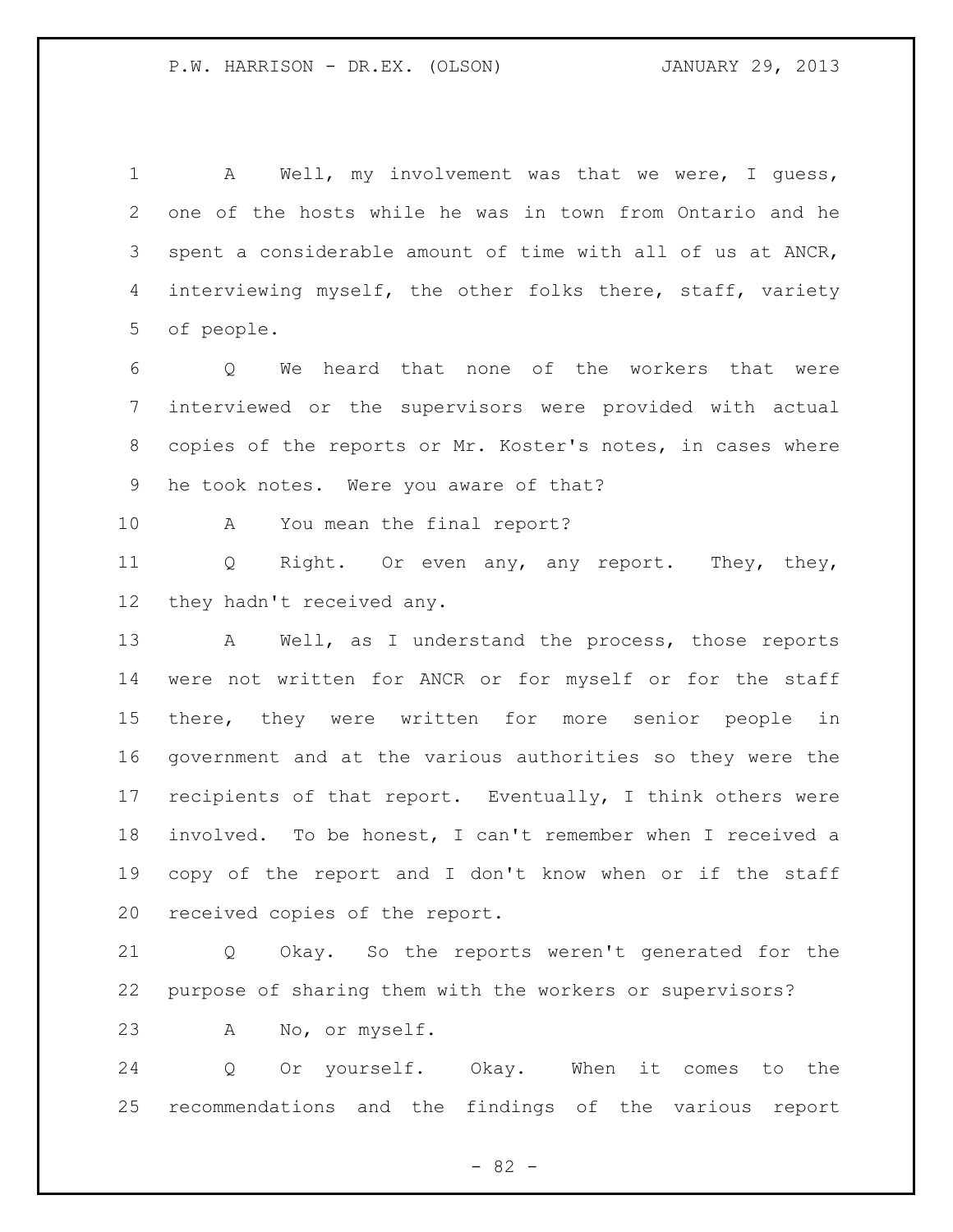writers, do you think it would have had a value to have those reports shared with the workers and the supervisors?

 A Yes. Yes, I do. I know our current practice, because of, regrettably children who we have involvement with die and I know the Office of the children's Advocate does review them and their process has now been to involve with the agencies and to review them with senior management and ultimately with staff, and that's been a helpful process for us. If that had been in, in, in effect for this, that would have been helpful, I think.

 Q Just finally, were, were any workers or supervisors or anyone in the chain of command made aware of the criticisms, and I'm talking as far as you know, that, that were made with respect to the work they did in the various reports?

16 A Again, I, I honestly don't recall when these reports became available to management. I believe these reports arrived in the fall of 2006 and I was gone by 2007, so I don't recall whether that was in that period of subsequent, so I don't, I don't know.

 MR. OLSON: Okay. Thank you, Mr. Harrison. Those are my questions.

 THE COMMISSIONER: Thank you, Mr. Olson. Mr. Gindin.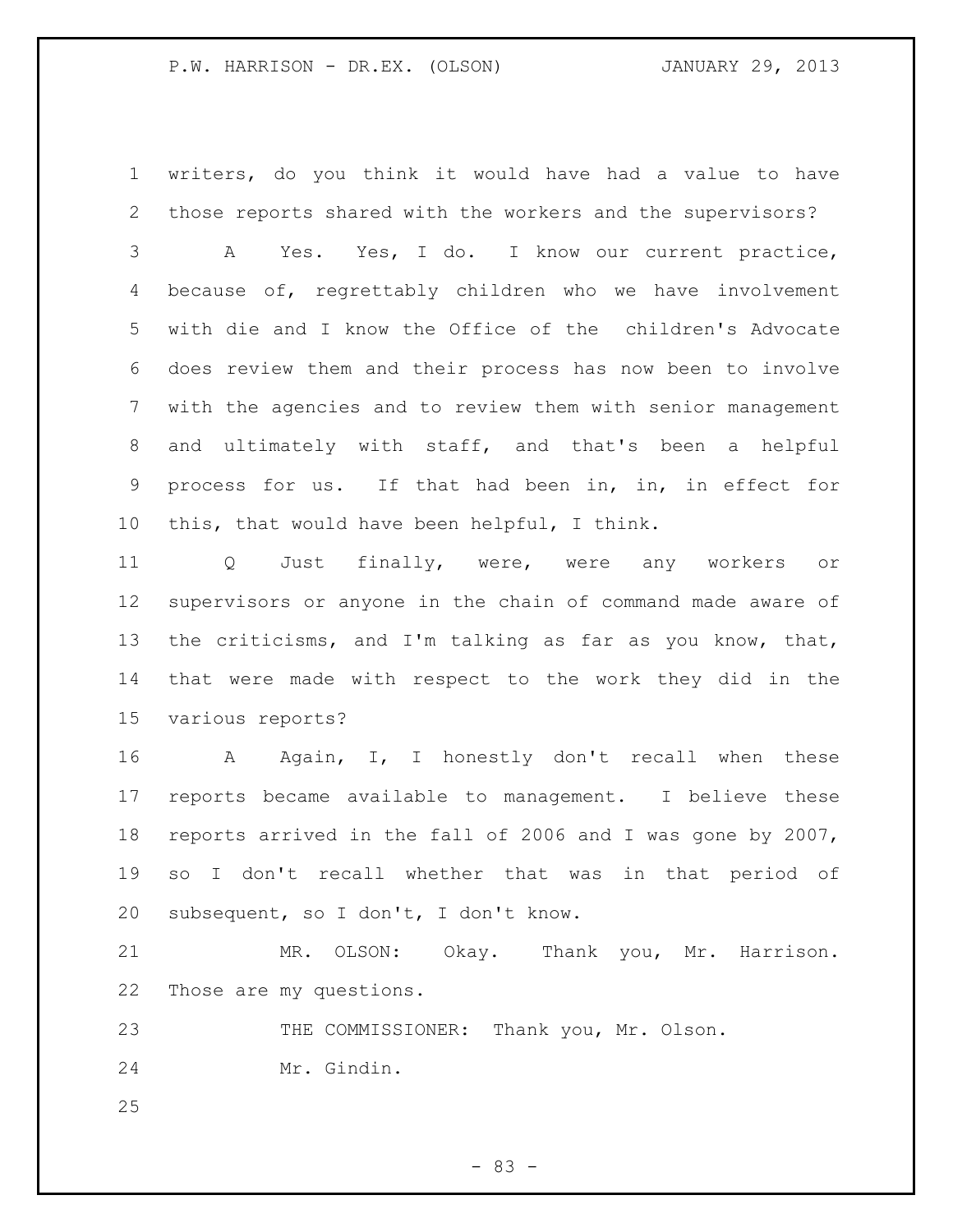CROSS-EXAMINATION BY MR. GINDIN: Q Mr. Harrison, for the record, Jeff Gindin. I'm appearing for Kim Edwards and Steve Sinclair. A Good morning. Q I have some questions for you. You were talking this morning about, you were describing your role. A Yes. Q Going through some of your responsibilities. And one of the first ones you mentioned was hiring staff. A Right. Q Right. Did that also include firing staff if it became necessary? 13 A Absolutely. Q And if -- we've heard, for example, that the nature of the beast really is that important judgment calls have to be made from time to time and that different people might have come to different decisions based on the same circumstances. You'd agree with that? A Are you referring to social workers making -- Q Yes. 21 A -- assessments about families? Q Yeah. A Yes. Q And if, if there were some judgment calls that were questionable, would that come to your attention in

- 84 -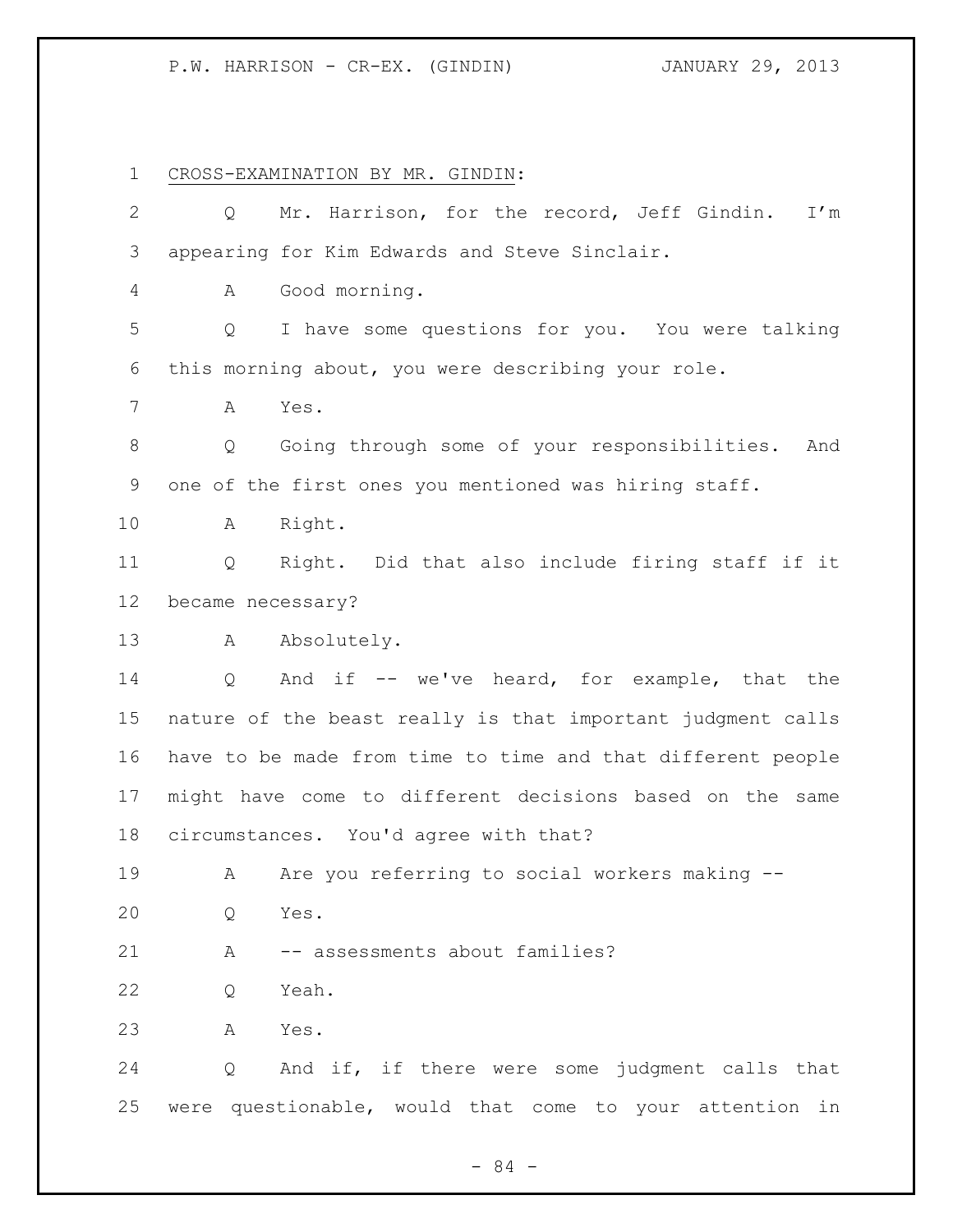your role?

| $\overline{2}$ | there were concerns about the worker's<br>If<br>A             |
|----------------|---------------------------------------------------------------|
| 3              | decision-making that were addressed first<br>with the         |
| 4              | supervisor, because they would be the person who would        |
| 5              | review that, if there was -- if he or she had concerns they   |
| 6              | would have been brought to the attention of the assistant     |
| 7              | program manager, Mr. Berg and Mr. Wilson, and ultimately it   |
| 8              | could have been brought to me.                                |
| 9              | So there were several --<br>Q                                 |
| 10             | A<br>But it would go through that process.                    |
| 11             | Q<br>Yeah. There were several levels it would have to         |
| 12             | go through --                                                 |
| 13             | Α<br>Yes.                                                     |
| 14             | -- to get to you. Okay.<br>Q                                  |
| 15             | And did that happen on occasion?                              |
| 16             | On occasion?<br>A                                             |
| 17             | Yeah.<br>Q                                                    |
| 18             | We certainly talked about cases where we were<br>Α            |
| 19             | trying to decide what the best approach would be to the       |
| 20             | family, what the best plan would be, perhaps whether the      |
| 21             | case needed further investigation or a transfer. I would      |
| 22             | be involved in, in cases like that.                           |
| 23             | What I was asking was, did it come to your<br>Q               |
| 24             | attention on occasion that judgment calls were being          |
| 25             | questioned by some of the workers, generally speaking?<br>Not |
|                |                                                               |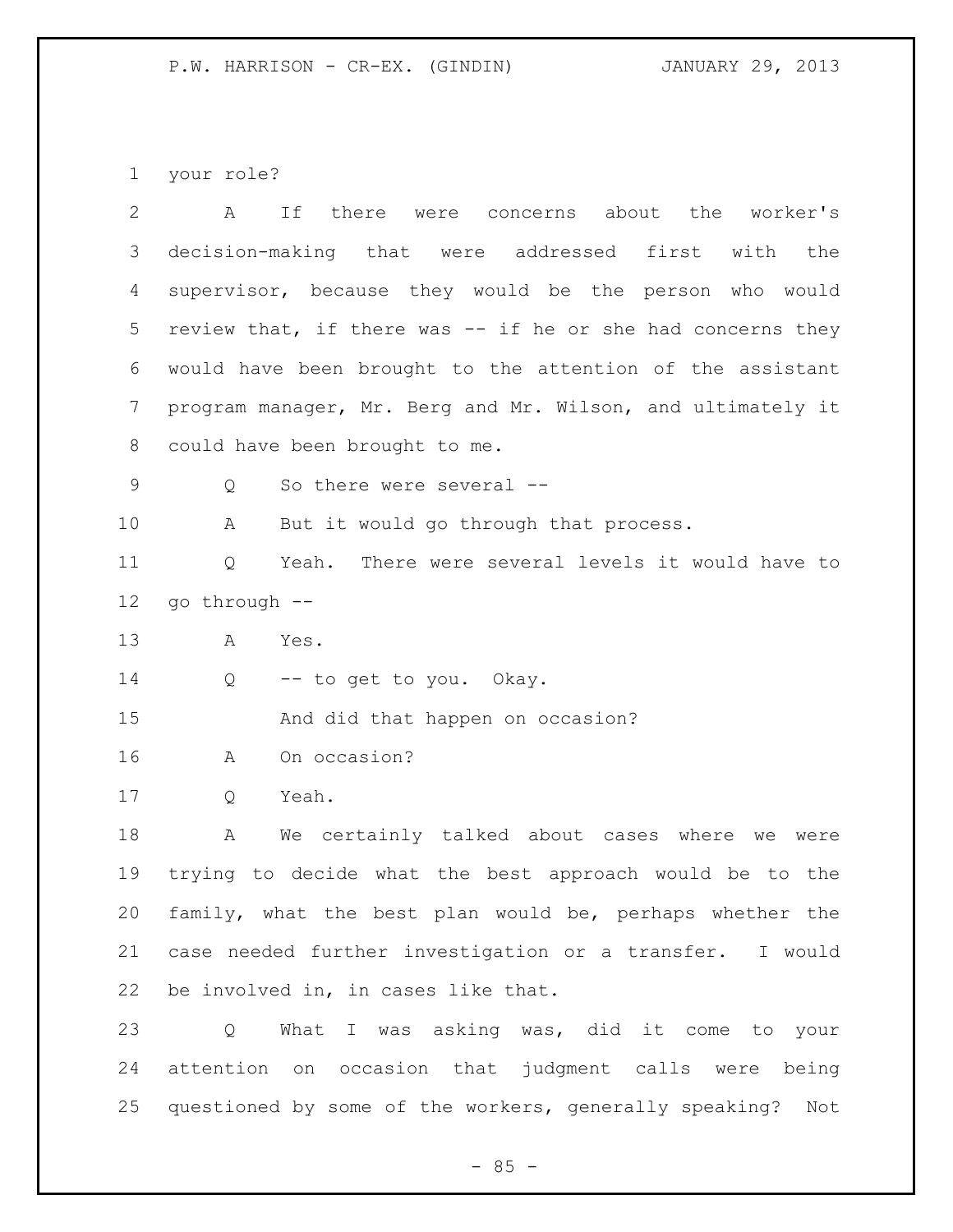just this case, I'm just asking you a general question. Do you recall that coming to your attention on occasion? A Whether -- make sure I understand the question. Whether judgment calls by workers ... Q That were perhaps being called into question ... A Would they come to my attention? Q Yeah. A On occasion, yes. It would more be in the format of what's the right thing to do, is this -- 10 0 You mean about --11 A -- the right approach. 12 O You mean about the worker --13 A About -- no -- Q -- having made a bad judgment call? A It could be that. More often it would be about the case: what do we do. The, the answers were not always clear as to how to proceed with a case. It's not the nature of the business. Q And in the course of discussing on occasion the performance of workers or supervisors -- 21 A Sure. Q -- did you ever have to look at performance reviews to be able to assess how a particular worker was performing? Was that within your scope? A The performance -- I understand again your

 $-86 -$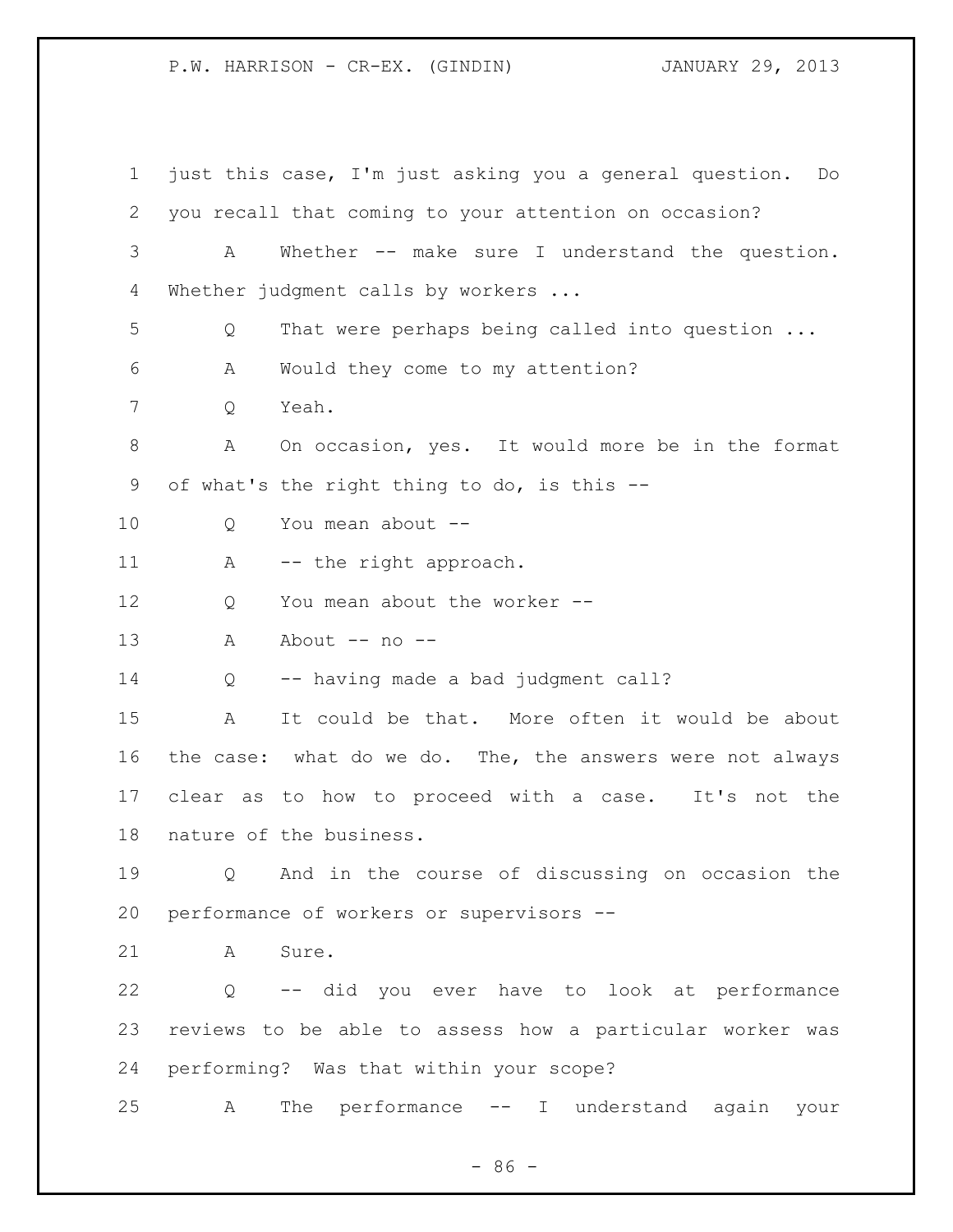question. The performance reviews would have been undertaken by the supervisor. Q Um-hum. A That would have, in turn, been perhaps reviewed by the assistant program manager. I don't recall those performance reviews coming to my attention. Q Okay. But if there was such an issue, it would, it would first be dealt with by a supervisor? A Yes. Q And then the supervisor of the supervisor? A Yes. Q And then it might get to you? A Yes. Q All right. You also said that part of your function was to see that proper policies were in place, and I'm just using your words. A Yes. Q What did you mean when you said "proper"? A Policy -- be mindful of my responsibilities as running an intake system, that staff had sufficient program descriptions and policies that would allow them to do their work. Q Okay. But when you say proper policies, are you referring to policies that make sense, policies that are in accordance with standards or policies in accordance with

- 87 -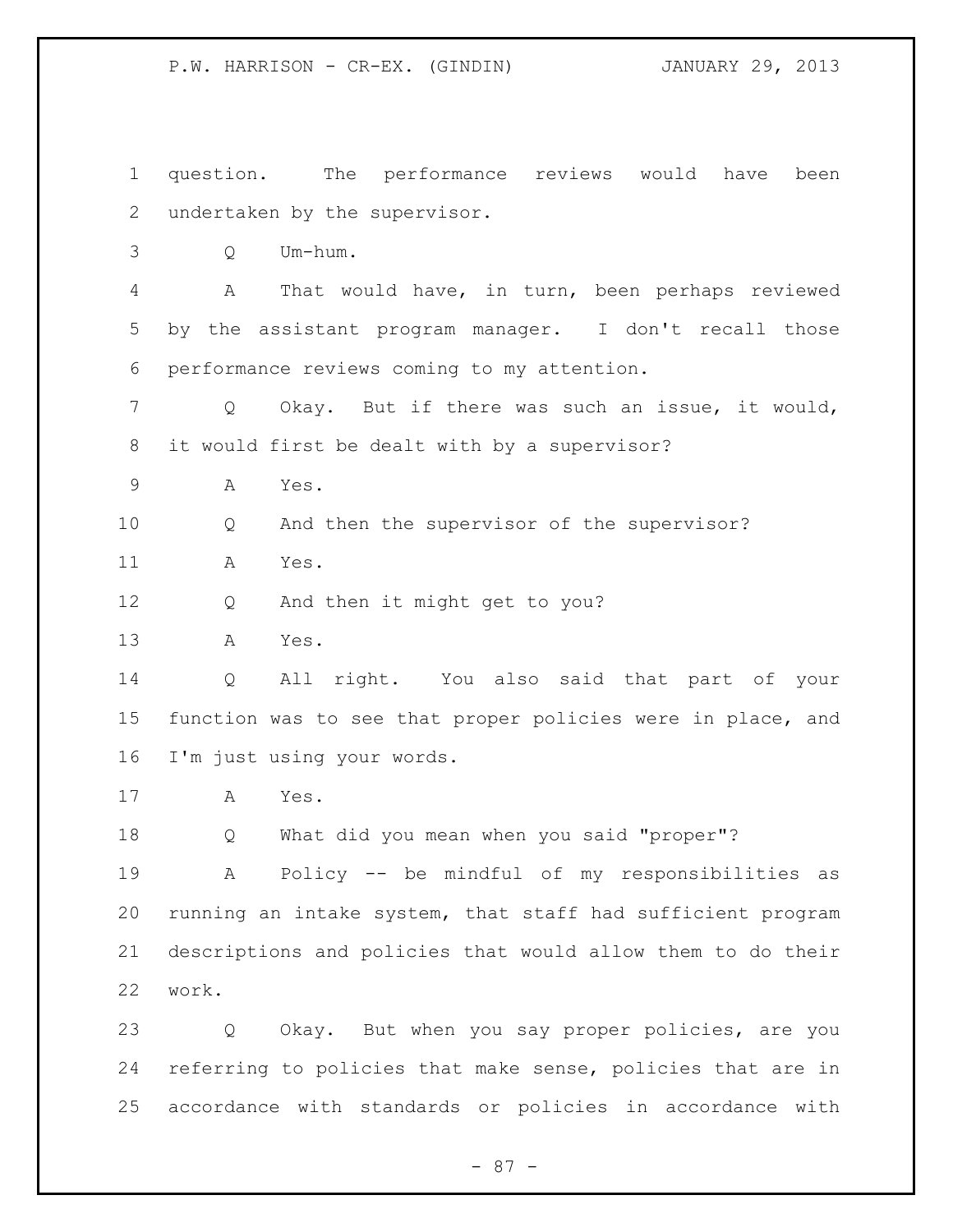the best practice? What did you mean?

| 2               | our situation at that point, they were<br>Α<br>In                    |
|-----------------|----------------------------------------------------------------------|
| 3               | policies that would have allowed us to continue the intake           |
| 4               | function under the circumstances that we were working in.            |
| 5               | So you're talking about policies that would make<br>Q                |
| 6               | the process easier to follow?                                        |
| 7               | The process clear to follow<br>and, and better<br>А                  |
| 8               | assessments and better conclusions, yes.                             |
| 9               | All the while considering the best interests of<br>$Q \qquad \qquad$ |
| 10 <sub>o</sub> | the children who may be at risk, right?                              |
| 11              | Of course.<br>A                                                      |
| 12              | Yeah. And part of your responsibility would also<br>Q                |
| 13              | to make sure these policies that were deemed to be<br>be             |
| 14              | proper were, in fact, working well or as best as could be            |
| 15              | expected?                                                            |
| 16              | Yes.<br>A                                                            |
| 17              | In describing workload, you used the phrase,<br>Q<br>it              |
| 18              |                                                                      |
|                 | was often beyond our capacity.                                       |
| 19              | Α<br>Yes.                                                            |
| 20              | And what would be the effect when workload was<br>Q                  |
| 21              | beyond your capacity? How would that translate into                  |
| 22              | services that were provided or not provided?                         |
| 23              | Well, workers would have to make some decisions<br>A                 |
| 24              | about families that they could engage, families that they            |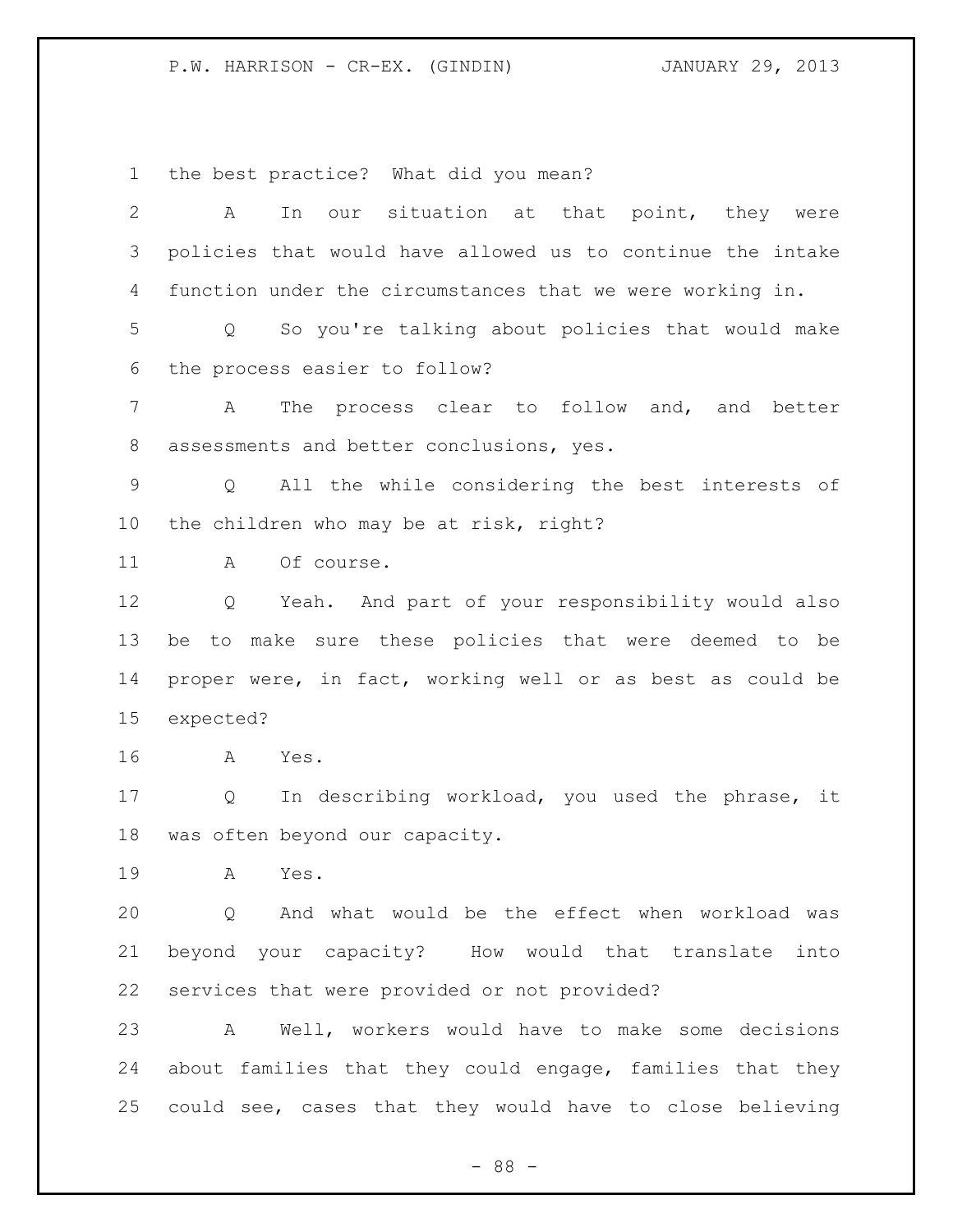that, at this point in time, the child was safe. Q Um-hum. They would have to prioritize is what you're saying? A They would have to prioritize, yes. Q And just casually mention that deciding a file should be closed -- A Right. Q -- for example, but files should not be closed if they weren't sure the child was safe, right? A They shouldn't be closed if they were concerned that there was a current risk to the child. Q Yeah. And if they couldn't tell or didn't know, then some other action other than closing the file should be undertaken, right? A That would be an option. I do want to emphasize, in this business we are never absolutely sure, we can never guarantee child safety. The families that we deal with are very fluid, the situations change. What's safe today may 19 not be safe tomorrow, so you're running that -- you're having to consider that. Q And of course, a file being closed is a very serious thing because there's no monitoring of the situation once the file is closed? A We're not active with the file anymore, no. But other, other organizations may be.

- 89 -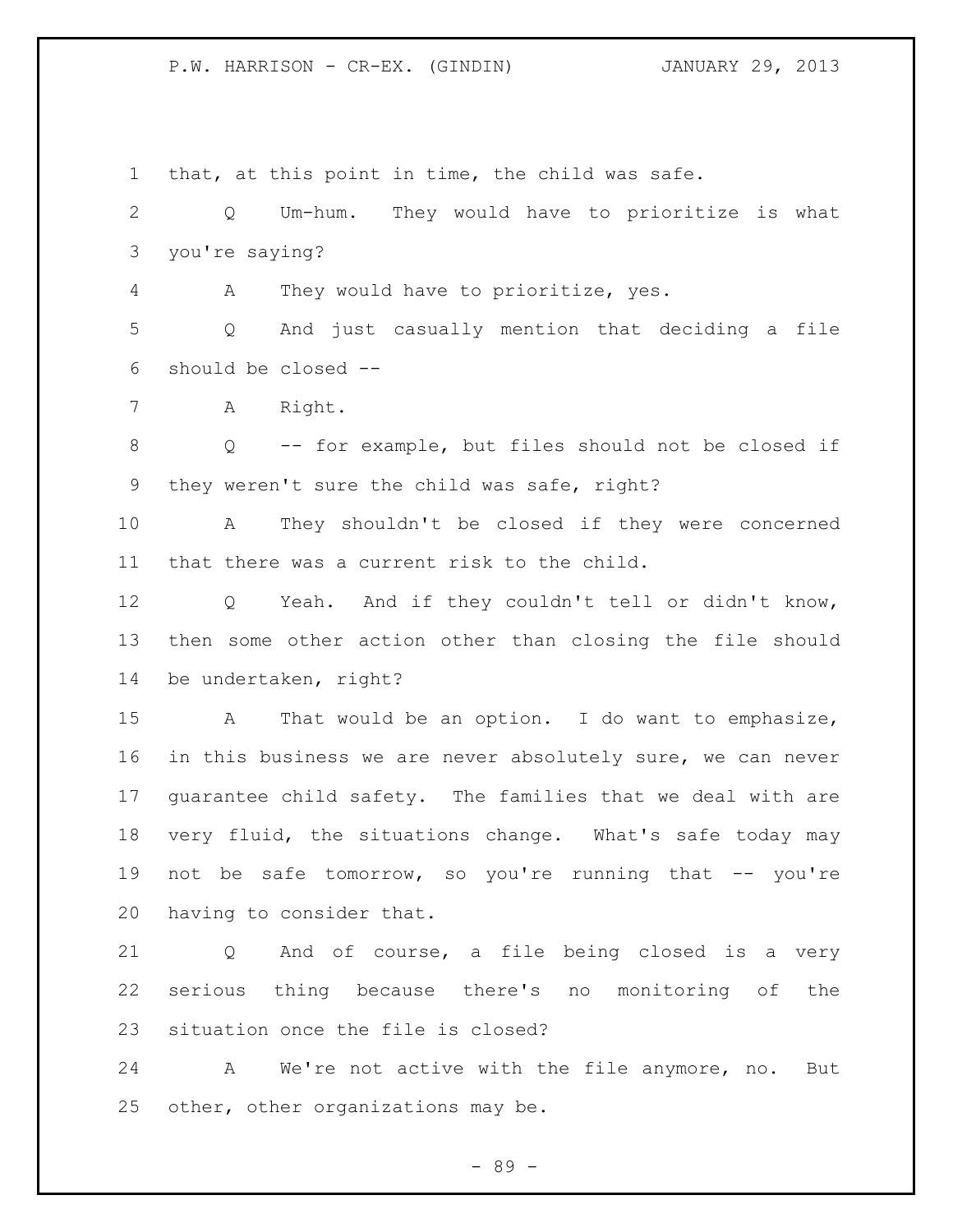| 1            | Q                 | Which you may or may not know about?                        |
|--------------|-------------------|-------------------------------------------------------------|
| $\mathbf{2}$ | Α                 | That's right. Hopefully we do know about it if              |
| 3            | there are any.    |                                                             |
| 4            | Q                 | You were discussing the decisions that have to be           |
| 5            |                   | made, and I think you were talking about CRU and the need   |
| 6            |                   | to be thoughtful before making decisions. You recall that?  |
| 7            | Α                 | Yes.                                                        |
| 8            | Q                 | And you indicated that there's, there's always              |
| 9            |                   | time to analyze, consider and to assess and hopefully to    |
| 10           |                   | arrive at a decision, right?                                |
| 11           | А                 | I believe, I believe I said there should be time.           |
| 12           | Q                 | Okay.                                                       |
| 13           | Α                 | There's not always time.                                    |
| 14           | Q                 | Ideally, there should be?                                   |
| 15           | Α                 | Ideally.                                                    |
| 16           | Q                 | And when, when anyone makes a decision to close a           |
| 17           |                   | file because it's such a dramatic decision, you would hope  |
| 18           |                   | they would have the time to consider it fully so as to make |
| 19           |                   | the best judgment possible?                                 |
| 20           | A                 | I'd hope so.                                                |
| 21           | $Q \qquad \qquad$ | But you did indicate there was some pressure to             |
| 22           |                   | keep things rolling because there's always something else   |
| 23           | coming in?        |                                                             |
| 24           | A                 | Correct.                                                    |
| 25           | Q                 | And in terms of what should be read in terms of             |

- 90 -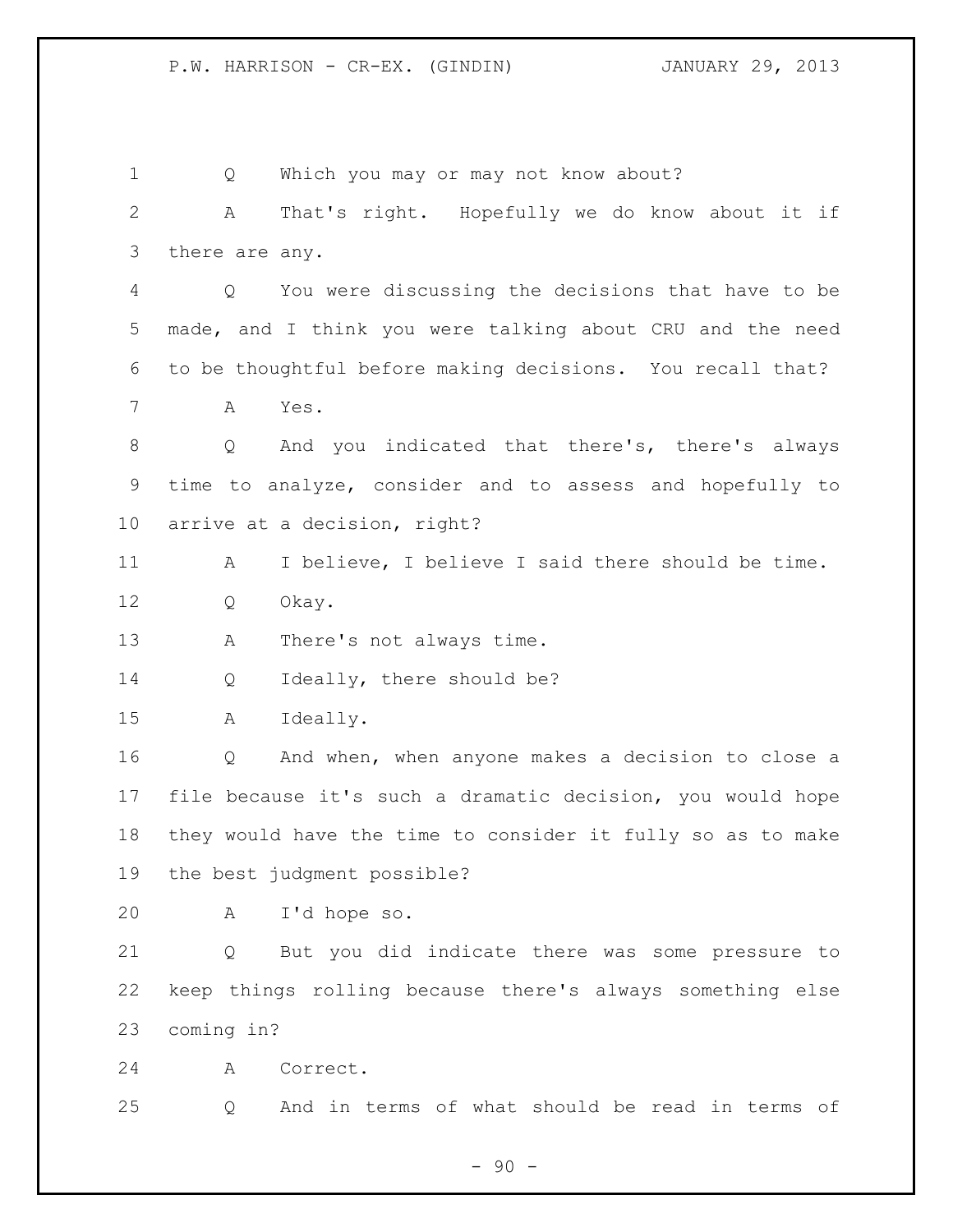history, you indicated that you expected workers to read as much as they could; the more they could read, the better?

A Yes.

 Q Right. And if they're suffering through some time restraints, they may have to read summaries and, but certainly the more they can read the better?

A Correct.

 Q You were also discussing note-taking in general, and you would agree that's a very important thing to do. In this work, you appreciate that a lot of what happens could easily end up in court?

A Not a lot.

Q Not a lot?

 A I think that's overstated. The work that we do is mostly accurate and not end up in court. A small, a percentage of it does but it's, it's in the minority.

 Q But you never know which one will, which case will end up in the court?

A I guess the potential is there.

 Q Yeah. We know that, for example, there, there's Child Abuse Registry applications that end up in court, right?

A Yes.

 Q Child protection hearings end up in court? A Yeah.

 $-91 -$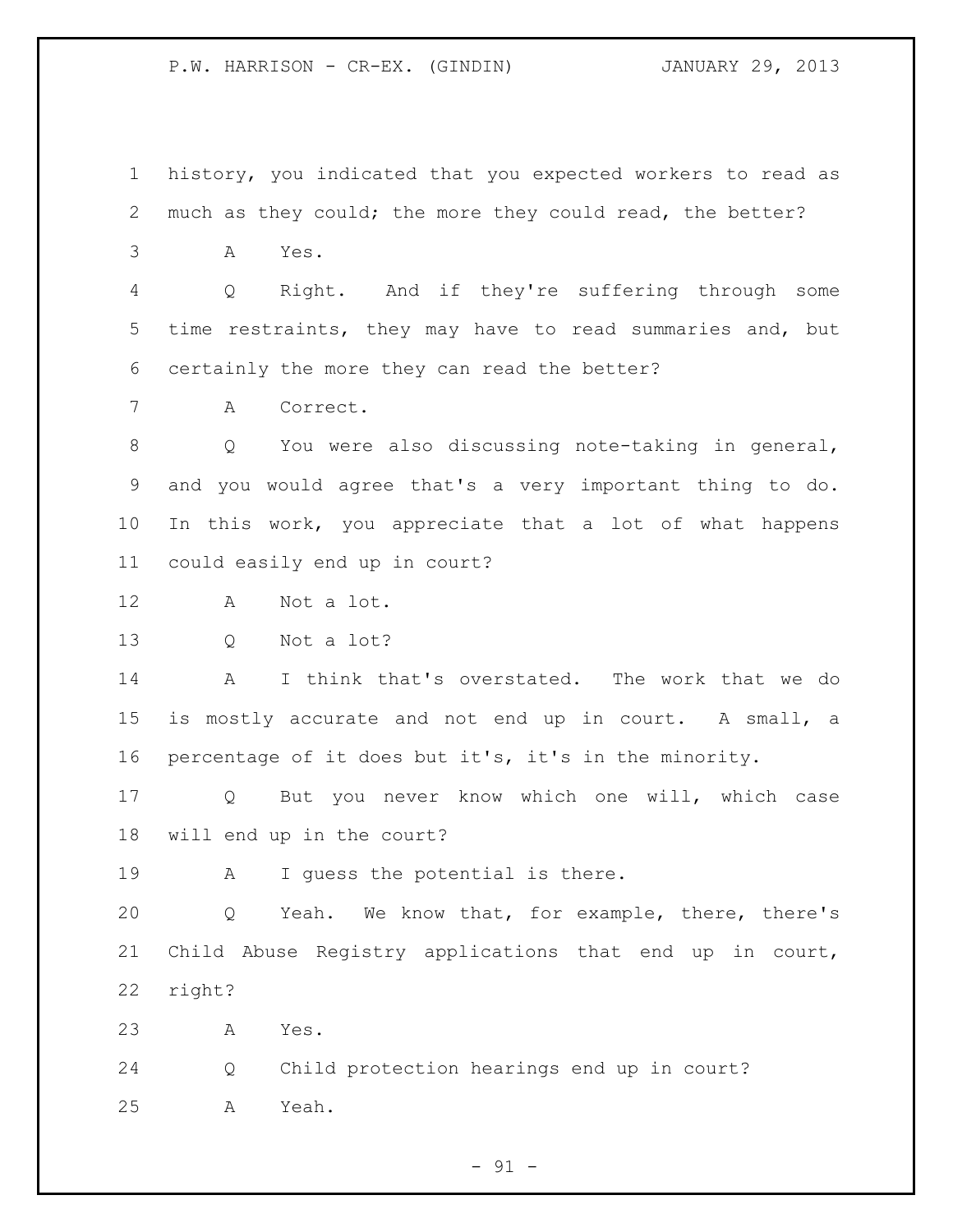Q Custody matters may end up in court?

A Um-hum.

 Q Inquests, inquiries like we have here. So that's one of the reasons why things should be recorded properly in case you ever have to recall information and decisions have to be made about what's been done, right?

A That's one of the reasons. That's --

Q Yeah.

 A -- not the first reason but that's one of the reasons, yes.

 Q Another reason, another reason would be for the next worker who comes into a file --

A Yes.

 Q -- so that they know everything that happens so there's a proper history?

16 A Yes. We have an accumulated record, yes.

Q Yeah. And that's very important, of course?

A Yes.

 Q When you were talking about notes you said that sometimes it's a little more difficult to take notes in CRU because they have very limited and short contact sometimes with a matter and there's a lot of things going through?

A Yes.

 Q Right. In this case, and I don't want to get too specific, there are two involvements we've heard about

 $-92 -$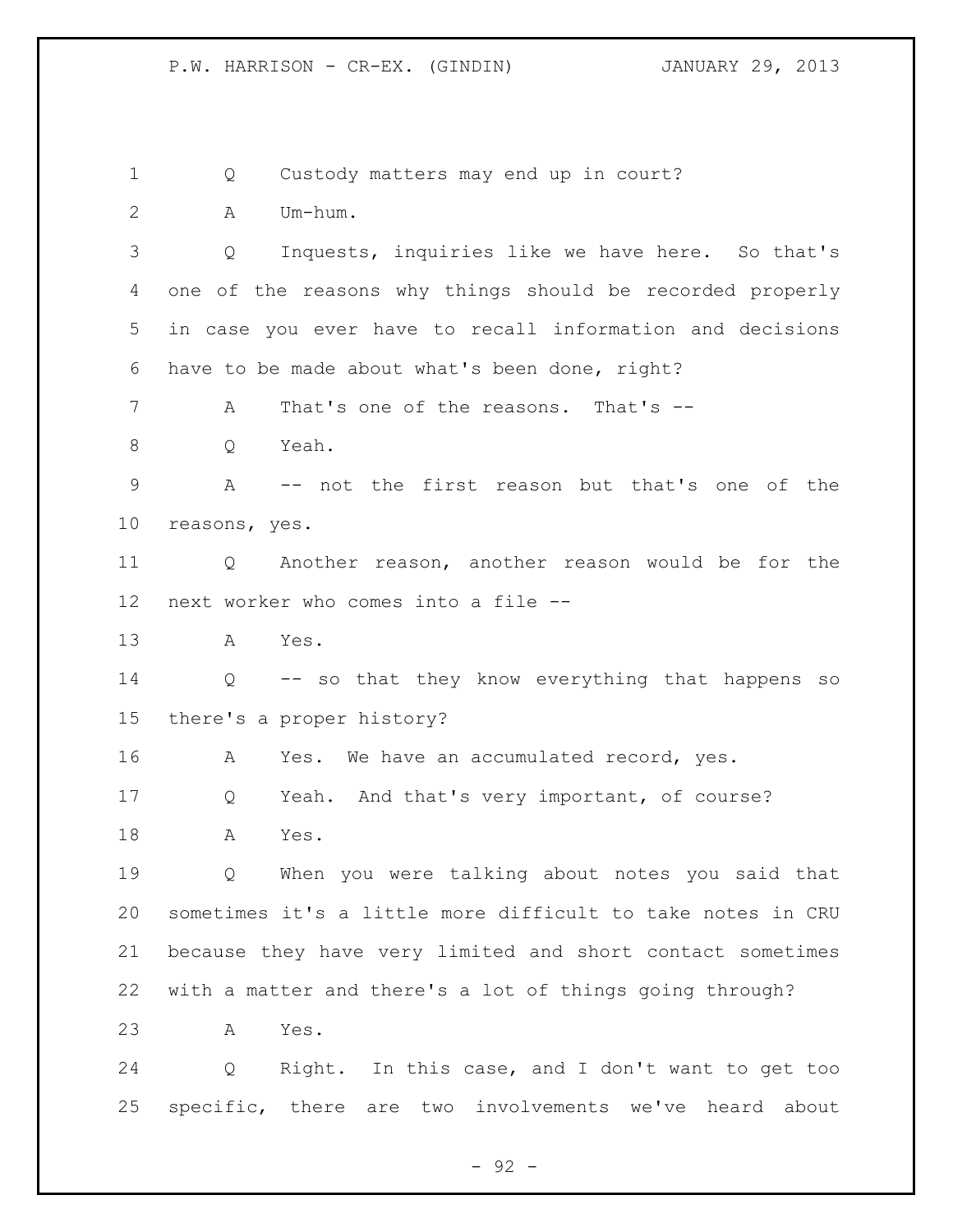where CRU was involved, one from December 1st to the 7th of 2004 --

A Um-hum.

 Q -- which is almost a week, so that in that kind of a case there's more than the usual involvement, correct? A Not necessarily. They may have had difficulty contacting people. The delay is often because we can't find people, phone calls haven't been returned. Doesn't mean there's been more contact.

Q But there --

 A It just means it's been open longer. There's a difference.

 Q And therefore, more opportunity to record the things that are going on because it apparently is with them for longer.

 A Mean a more accumulation on that particular work road --

Q Yeah.

A -- for that particular worker's workload, yes.

 Q And you've heard about the issue that we've been discussing here about a couple of involvements at least where a file was sent over to intake, returned and there's no real notes about what discussions took place, why it was returned, things of that nature. We're left to speculate, obviously. And you'd agree it would be better if we had

 $-93 -$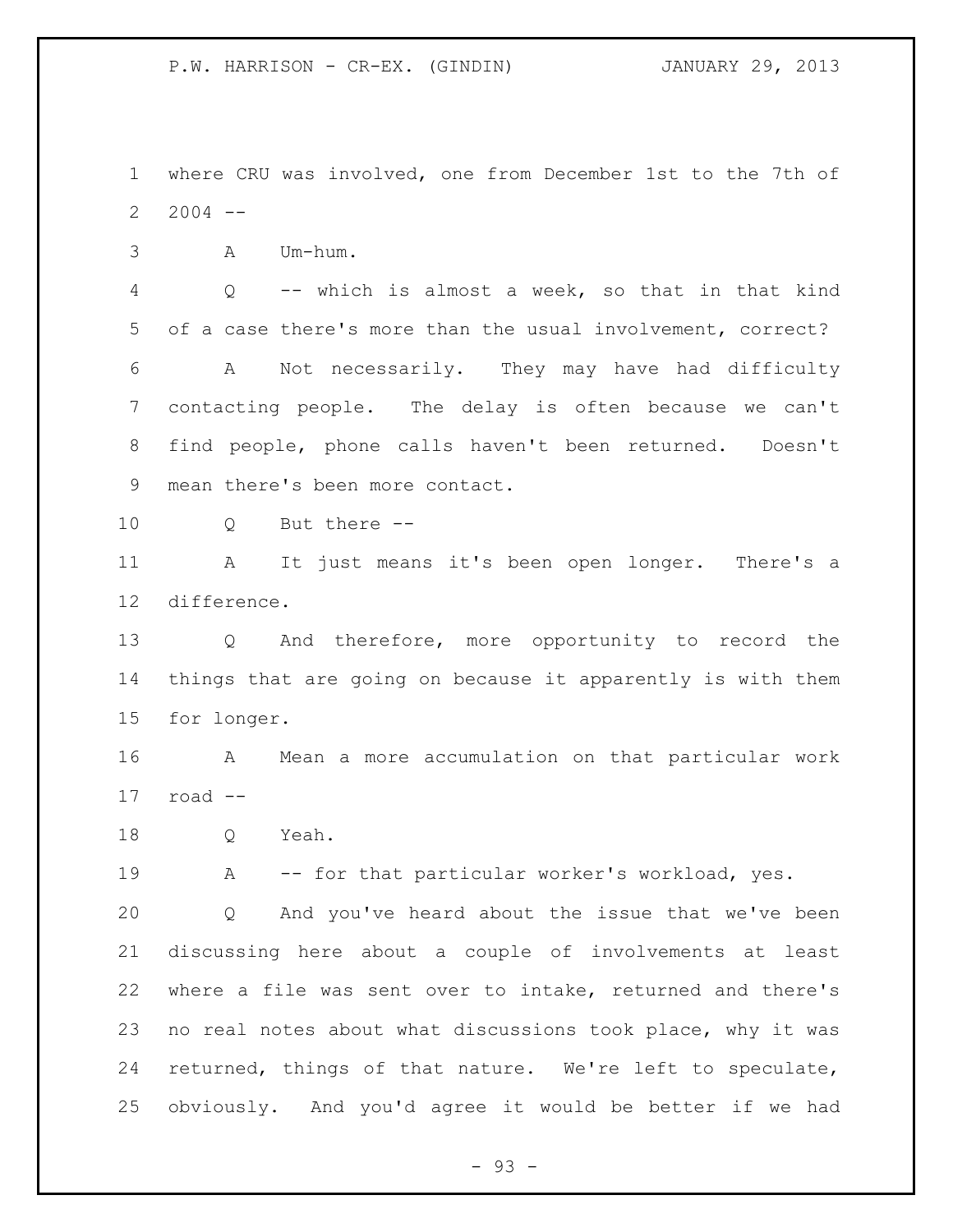some notes or some material to look at that could help us?

- A With the benefit of hindsight --
- Q Yeah.

 A -- that would be better. In most cases that would not be occurring because those conversations occur all the time with people in hallways as cases are exchanged back and forth. Those conversations may not always be recorded. In this case, yes, it would have been helpful.

 Q You did say that files being rejected and returned occur only on occasion?

 A That's my understanding. Most cases went through.

 Q I'm talking about those matters that occur fairly rarely and aren't the norm. In those matters would it not be wise to have some notation as to why they were rejected and returned? We're not talking about every single day, every single call, but we're talking about some fairly rare situations.

 A I'm not sure that I think that that record should be maintained in all situations.

 Q Even though it is, doesn't happen all the time? A People are -- the folks at intake are a team, two at CRU, four at intake, as I said. They need to decide who's going to go. You come to a conclusion and you act upon it. I'm not sure that the debate on this, why I could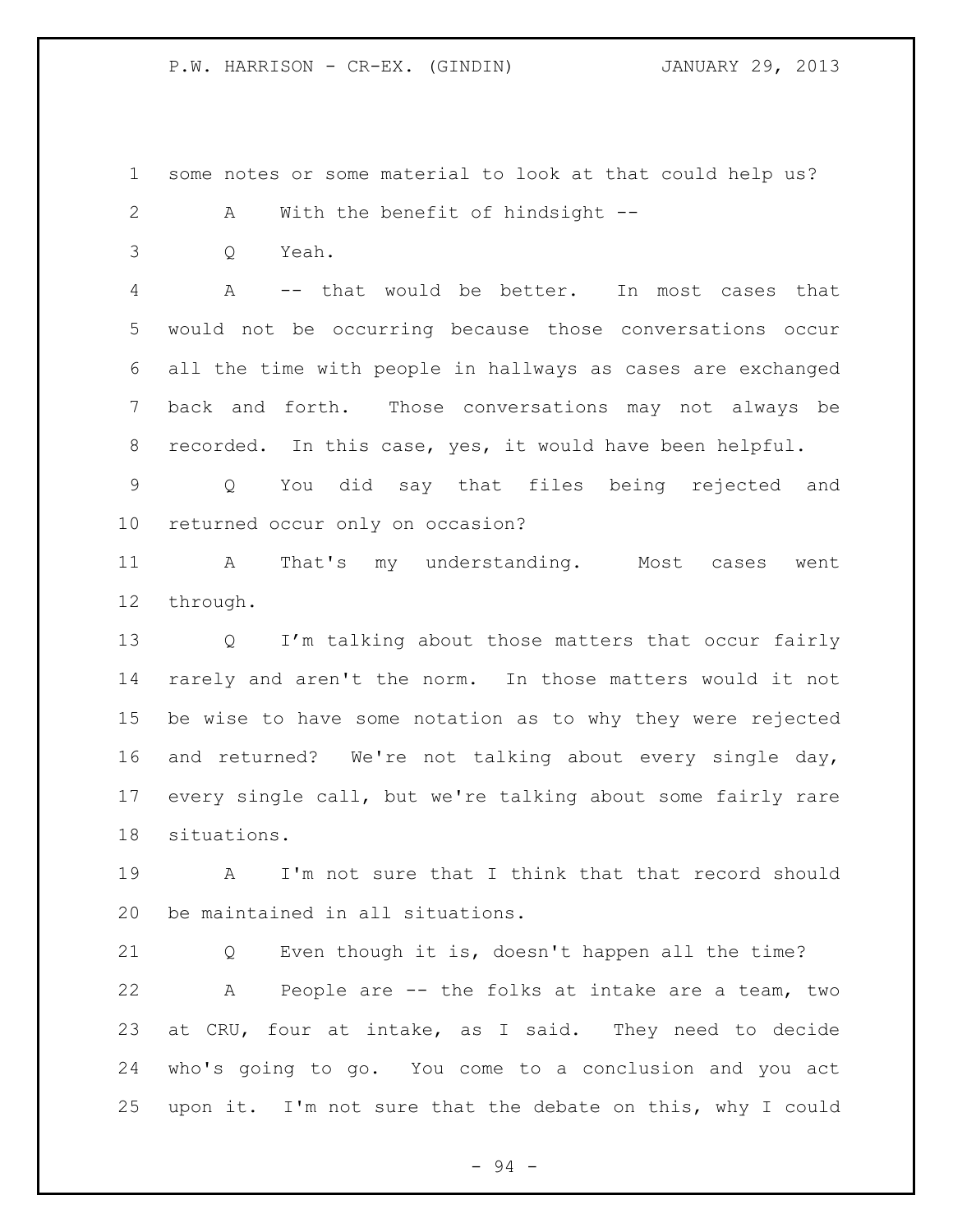do this, why you could do that, I think in all organizations these kinds of discussions occur, who's going to handle this situation, whether it's social work or law or whatever, people have the discussions. I don't think they write down those discussions all the time. Q No -- 7 A I'm not sure that it's necessary. Q Yeah. A As long as the end result was that somebody went and saw the child -- Q Um-hum. 12 A -- and made, made a decision. Q And of course, if no one saw the child in the end 14 and the issue then becomes, well, why not and why was it returned. That might be useful information to know, as we've been trying to find out? A If the case, if the case is closed, then that decision is, rests with the supervisor and the worker who made that decision. Q Right. A Not with the worker and supervisor who didn't accept the transfer further up the, the chain. Q So the supervisor who decided to close it you say perhaps should have recorded the question of why it came back?

 $-95 -$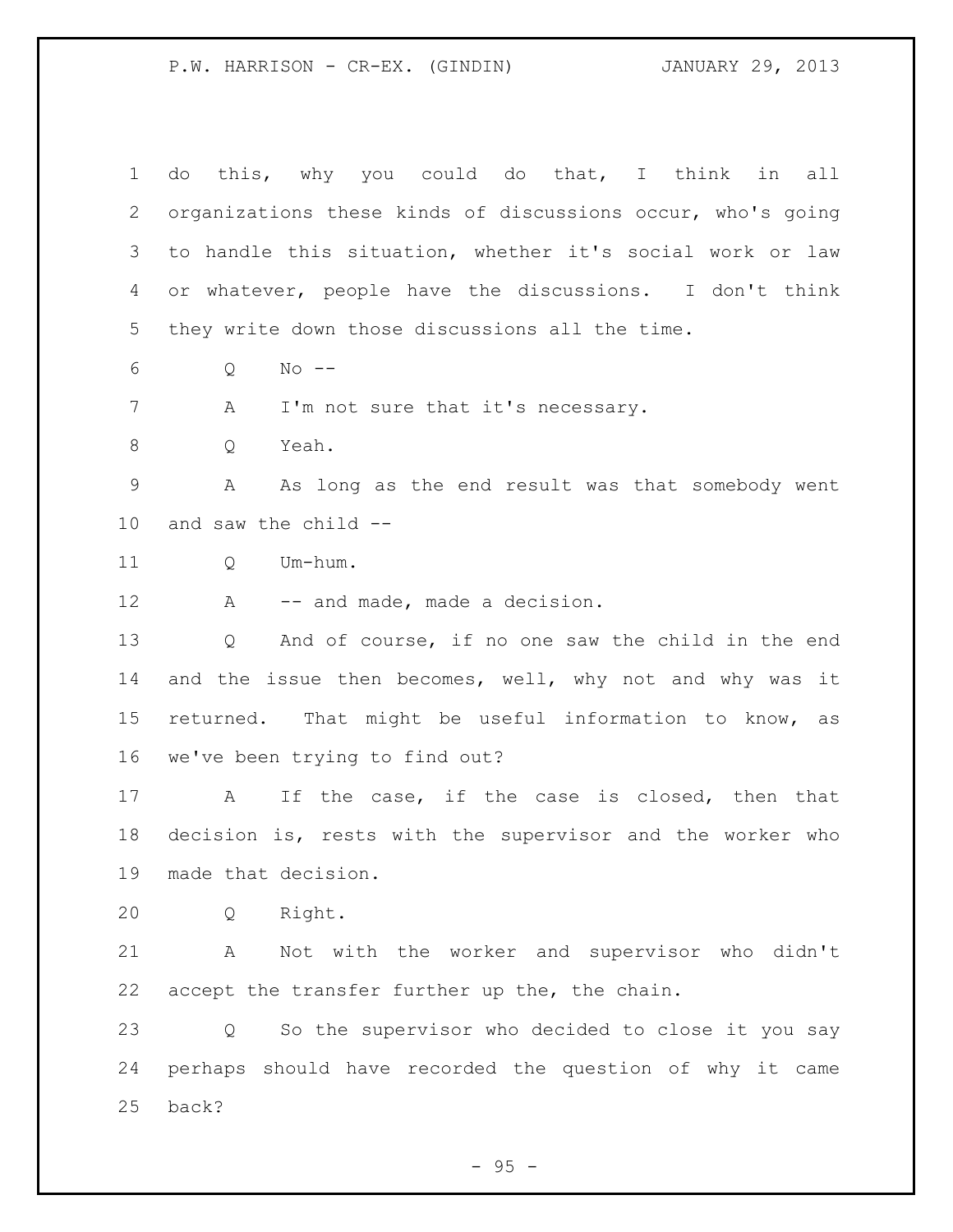1 A Should or should not have?

- Q Should have.
- A I didn't say that.

 Q Well, I'm asking you if you agree. I thought you said right now that the responsibility to record or make notes might, might have been with the supervisor who was closing the file.

 A Yes. Supervisor closed the file. Again, I'm talking theoretically, not specifically the case. The supervisor and the worker who close a file take responsibility for that decision to close it. If they continue to feel that this demands more service that could be provided at intake, then that should be brought back to intake again.

Q Right.

 A Brought back to assistant program manager and they should review that again.

Q Yeah.

 A But they're responsible for the decision to close the case.

 Q Right. And they certainly have the authority? A Yes.

23 Q And power to send it back again?

A Yes.

Q If they felt that way?

- 96 -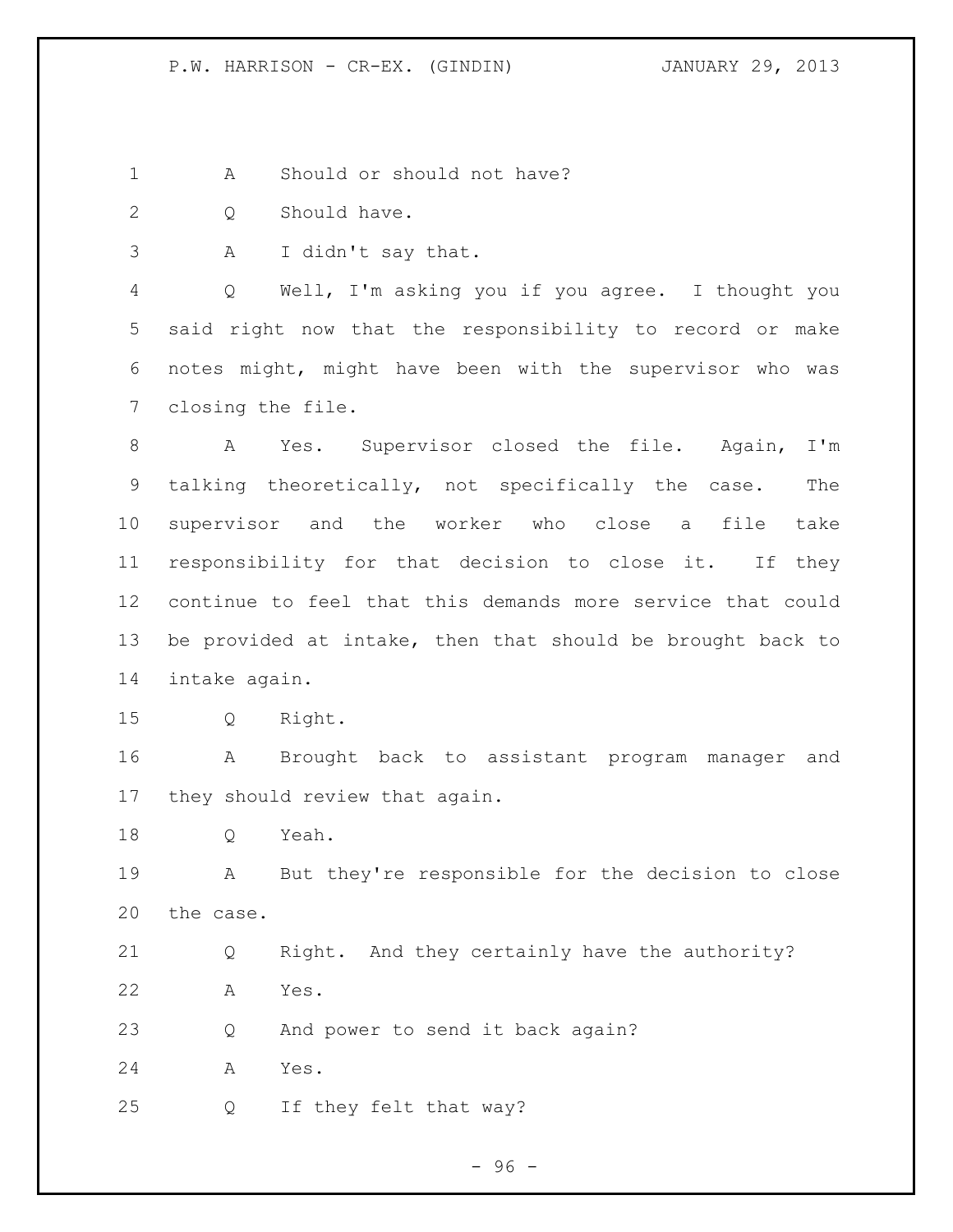A Yes.

 Q They certainly don't have to simply accept any recommendation a worker gives them? A No. Q No. All right. So if a referral comes in and it's something that is somewhat vague, as in the phrase we used before, soft referral perhaps, I think you indicated that you'd want to find out more information, obviously? 9 A About the case before --10 O Yeah. 11 A -- proceeding or while you're proceeding, yes. Q And if a decision was actually made to go out to the home in order to get as much information as you could,

 then I take it that if you are left without adequate information the file should not be closed?

 A Sorry, who's not left with accurate information, the supervisor or the worker?

18 Q All of them.

A Well ...

Q I'll be more specific --

A Okay.

 Q -- you're checking out an allegation that Phoenix was abused or locked in her bedroom.

A Right.

Q We know there's a situation like that.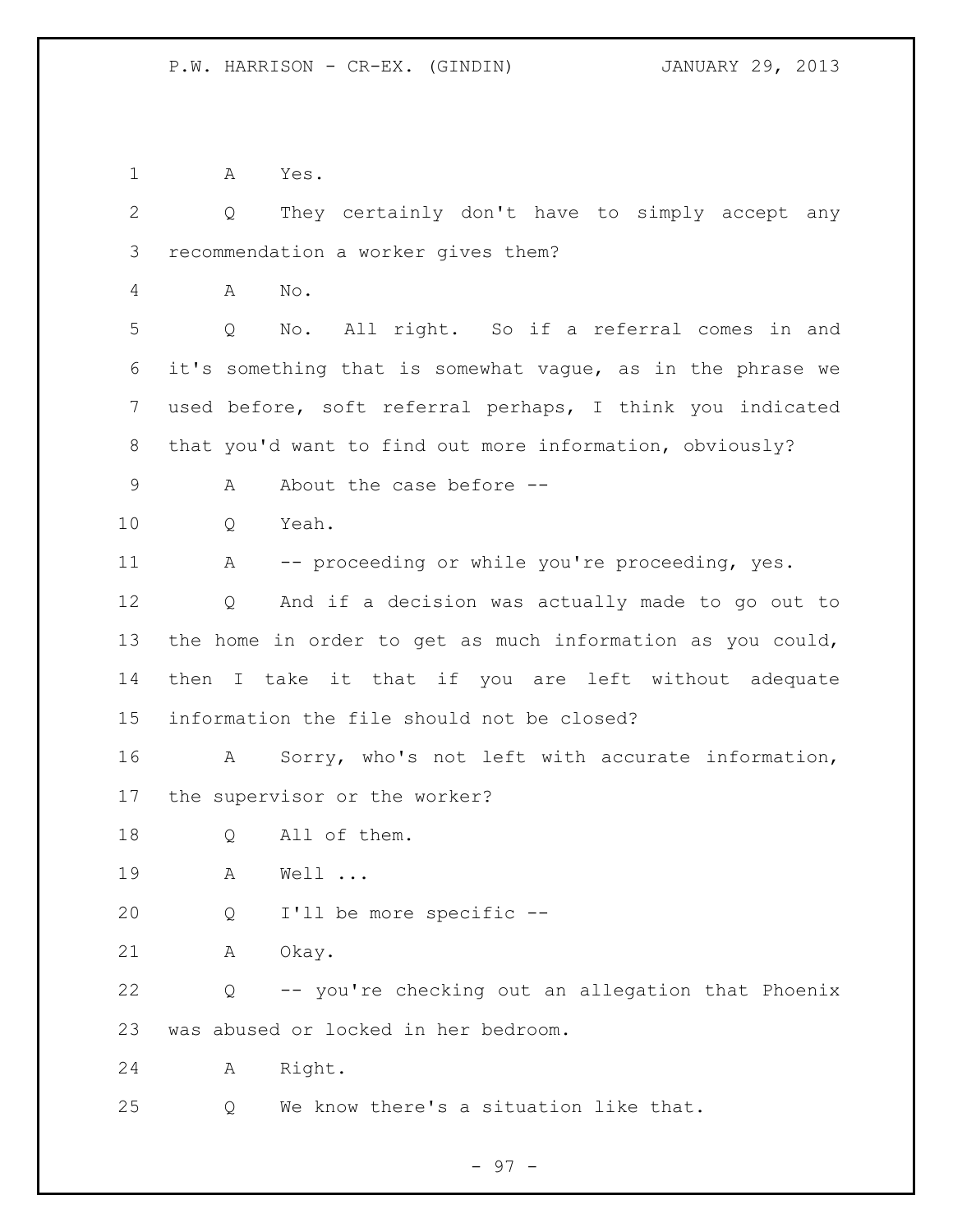A Yes.

 Q This is a situation where you've agreed that the child should be seen but wasn't, right? A I agree. Q And so you're left in a situation that you can't be assured that the child is safe because you haven't seen the child. That might be a situation where perhaps more information is required or more effort being made to actually see the child? A That was one of the options they could have pursued, yes. Q You indicated, when talking about closing files in general, and this is a quote: The worker or the supervisor must be satisfied that no child is at risk or is in danger. You stand by that? A Is at current risk, I believe I said. Q Yeah. A Yes, correct. Q And if one, if someone can't be satisfied of that, of the current risk, then you agree that the file likely shouldn't be closed yet? A They should, they should pursue more information,

yes.

 Q And one of the options, you said yourself, is that sometimes another visit is required?

- 98 -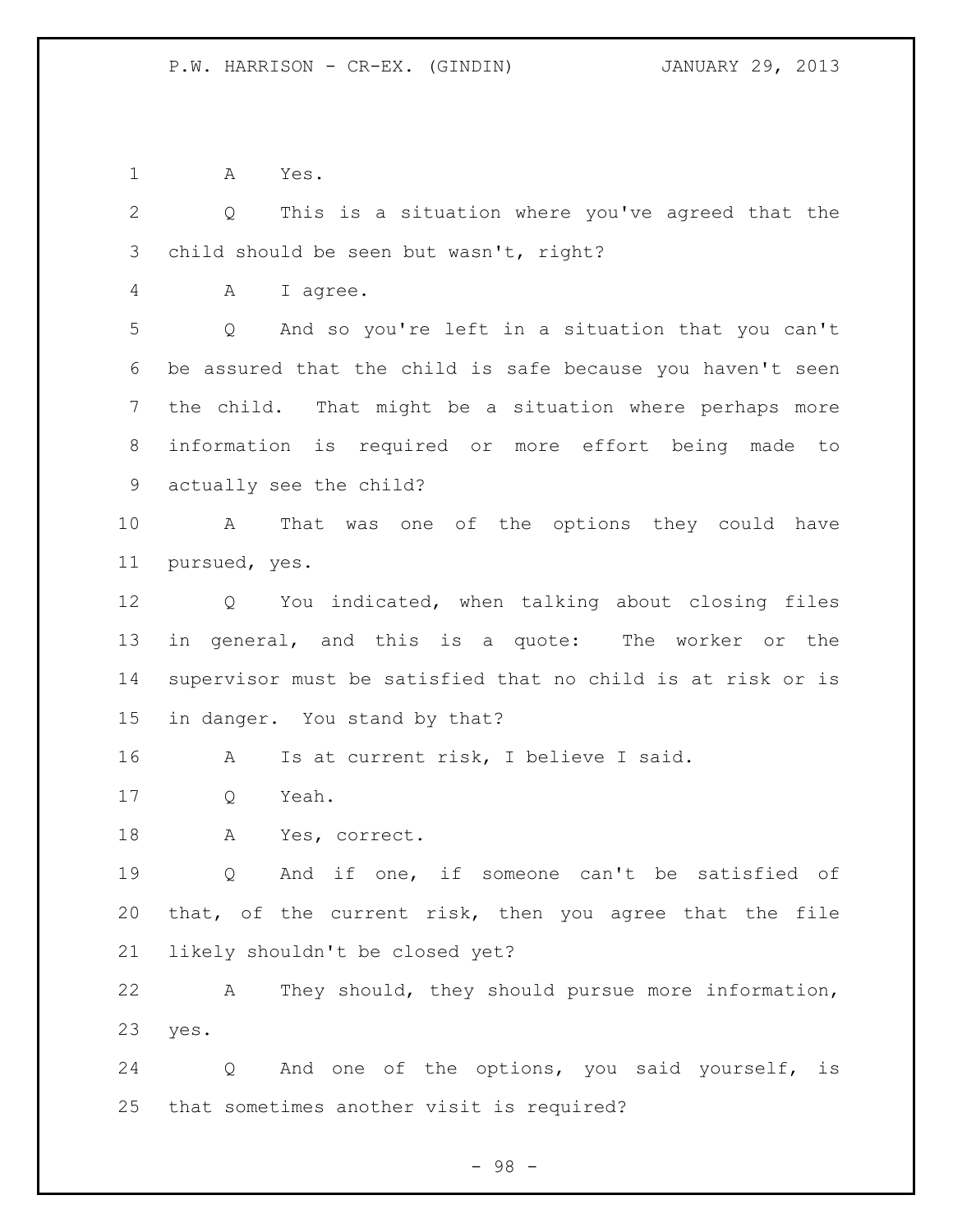1 A I'm not sure if I said that but I would agree. Q Yeah. We were talking about the importance of seeing the child, obviously, when it's an allegation that is made, and I think you said that, and you agreed that Phoenix should have been seen; that would have been the ideal situation --

A Correct.

Q --correct?

A Um-hum.

 Q And then you indicated that if you saw the child, if a worker saw the child, even when your child may appear healthy or unmarked, that's generally still not enough; there's more to it than that? Not that simple?

 A I said that that would be of some help but that is not as, as much -- that doesn't necessarily assure you that, that the child has not been abused. You only can see what you can see in that two-minute period, you can only see how the child presents in that very small window.

 Q So seeing the child is very important. But even when you see the child, there's still sometimes more to be done?

 A There's sometimes more questions and they're not -- have not been answered. And then the question for the worker is how much further do you produce it -- do you intrude on that family.

- 99 -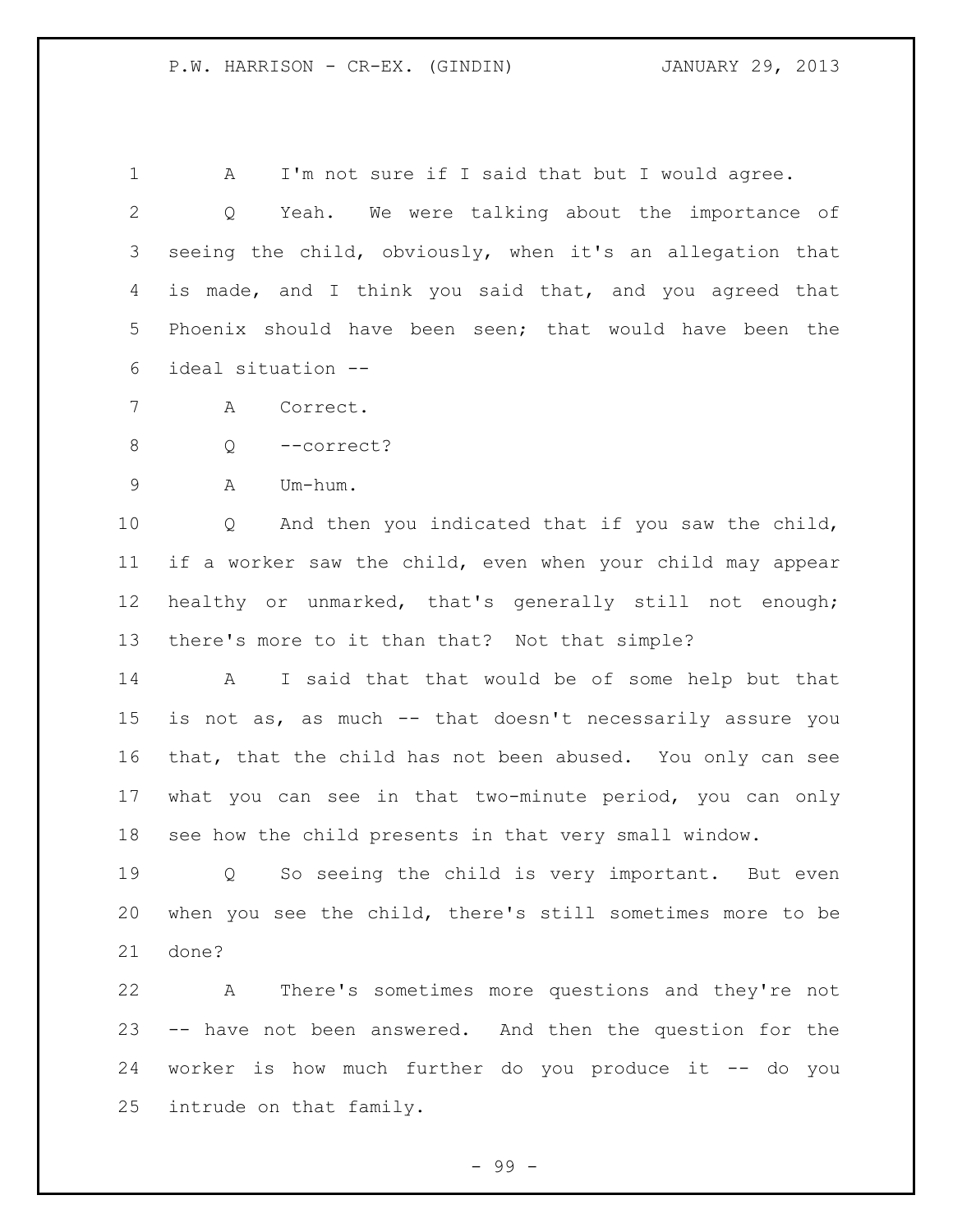Q Um-hum. So if what the worker sees is another child instead, as in the March '05 incident -- A Right, right. Q -- where we know that Samantha wouldn't let them in and was out in the hallway -- A Um-hum. Q -- and brought out another child that appeared healthy. Even simply that other child appearing healthy in a very brief period of time doesn't really tell you even that much about that child necessarily? 11 A About the child that was presented at the door? Q Yeah. 13 A No. It's, it's -- the child looks healthy, (inaudible). But that doesn't, isn't a full evaluation of that child's situation. Q And certainly it's not evaluation of the child you haven't seen? A It's -- no, it's not an evaluation of the other child. Q And the issue of who sees the child, and there was some discussion, should be intake, should be CRU and sometimes -- A Um-hum. Q -- there's some issue about who should see the, the child, the fact is that the important thing is not who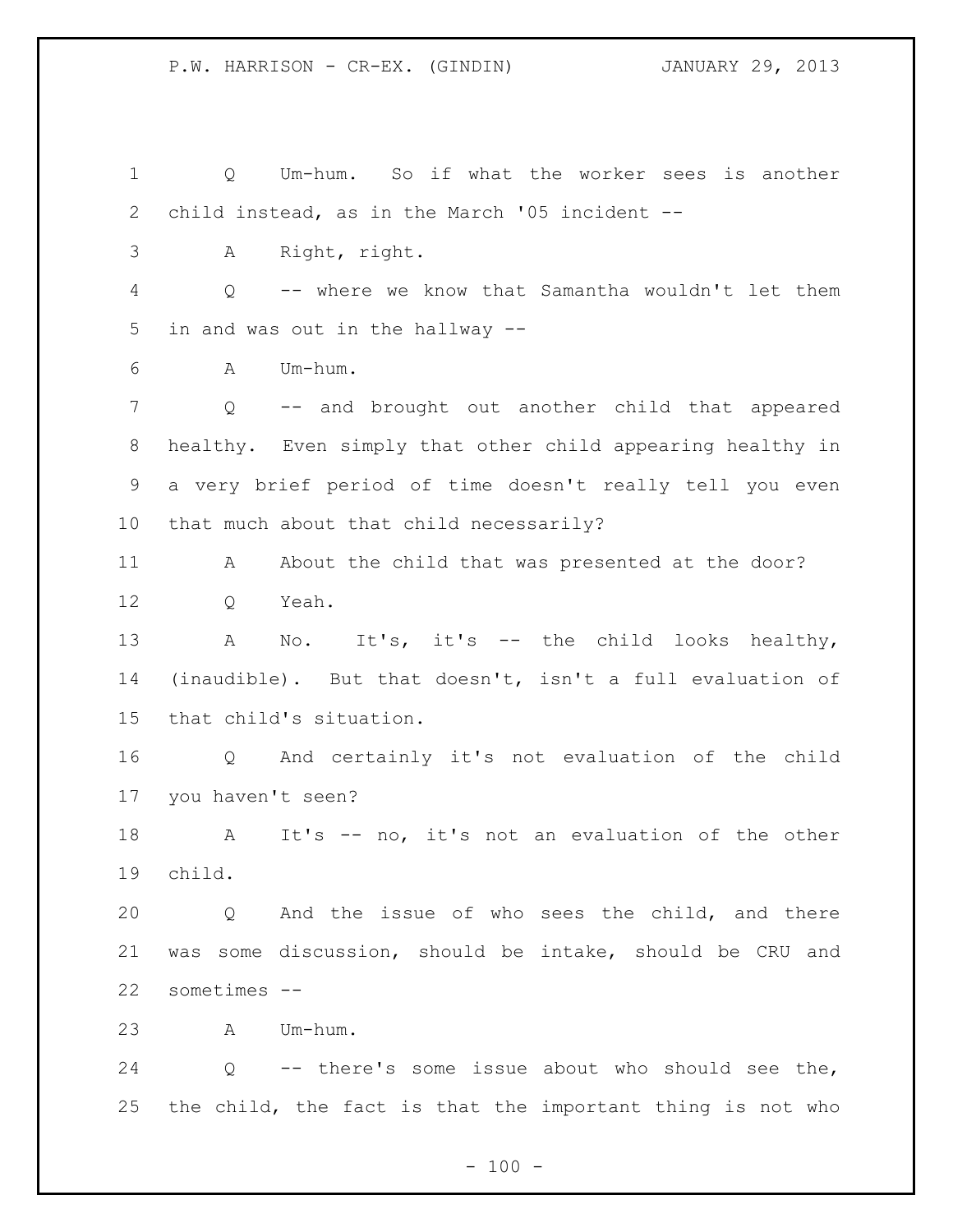P.W. HARRISON - CR-EX. (RAY) JANUARY 29, 2013

sees the child but that the child is seen?

A Absolutely.

 MR. GINDIN: Those are my questions. Thank you. THE COMMISSIONER: All right. We've got 20 minutes or so before lunch break. Who would like to come forward? Mr. Ray.

## 8 CROSS-EXAMINATION BY MR. RAY:

 Q Morning, Mr. Harrison. My name is Trevor Ray, for the record. I represent the MGEU as well as a number of the social workers that were involved in this file through various points. I have a few questions for you.

 One question I'd like to ask you is an area just being put to you or suggested to you by Mr. Gindin, his last area of questioning. And I interpreted what he was suggesting was that if a worker comes to the door on a vague or a soft allegation of, of concerns and that worker actually sees the child about whom the reference is made, that there's no assurance that the child, even though the child appears fine over the course of a two to three-minute investigation, there's no assurance that the child is, in fact, fine. And if something more is to be done in every circumstance, such as the one that was referred related to Phoenix, isn't that going to effectively require a full-blown abuse investigation in every unconfirmed or vague

 $- 101 -$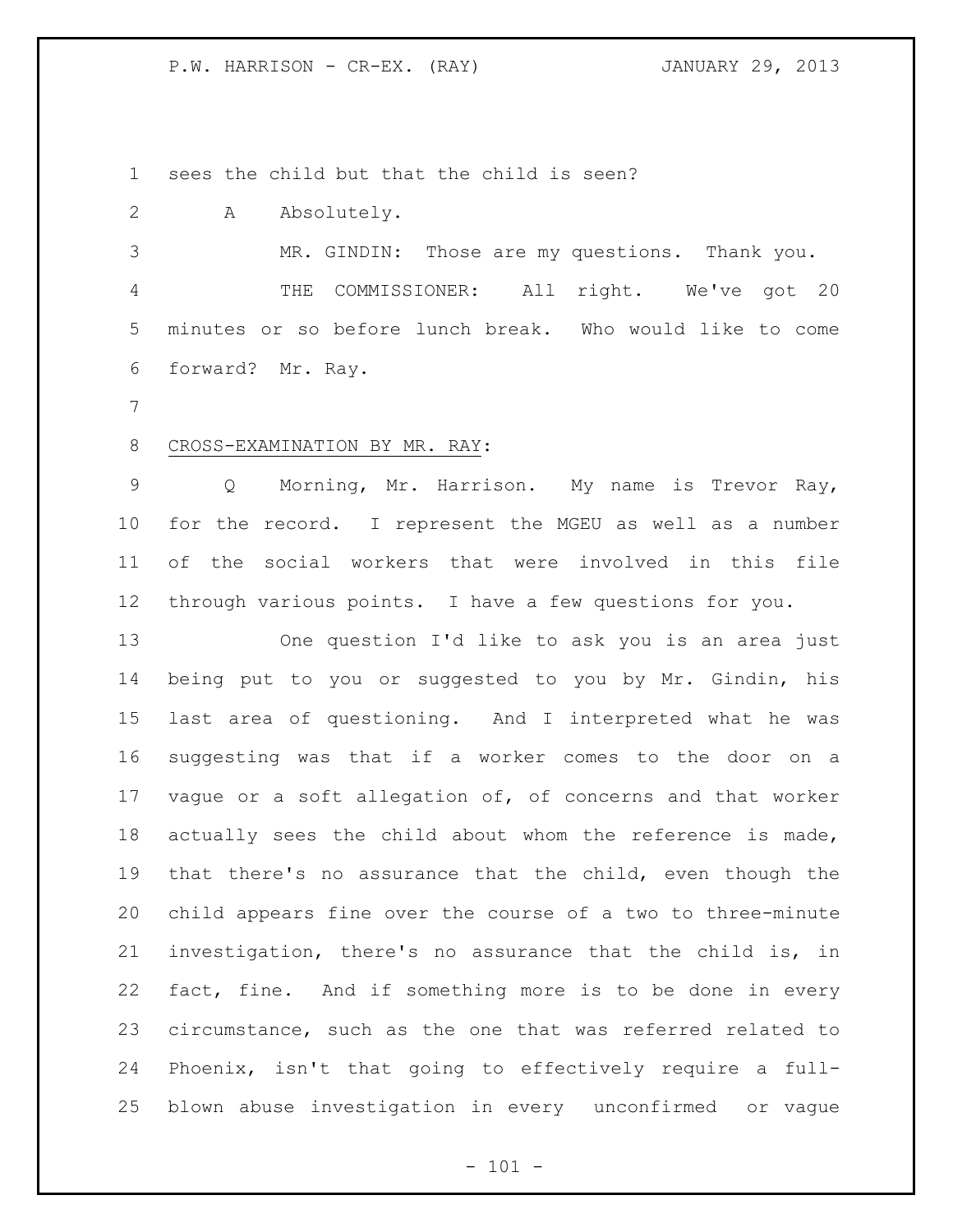allegation and isn't that going to require an amazingly huge amount of resources for CFS to conduct those types of thorough investigations?

 My, my understanding of an abuse investigation is you take the child out of the home, you take them to the doctor, the doctor investigates; I mean it is, it is a huge, huge process. That's my understanding of what, what 8 Mr. Gindin was suggesting.

 A Well, I think I, I think I understand your point and, and I agree that, that a further investigation is a further intrusion into the, into the family's life. First 12 of all, if we were to do that, we would, we sometimes might require police intervention to enter the home because I think in this particular situation, Ms. Kematch said she wouldn't allow us further into the home, so we would have to determine whether we were going to get police to actually assist us to enter the home, then we would have to decide, if we can't visibly see anything, do we have grounds to remove the child and take the child to the hospital to be more fully evaluated. We'd have to make all -- the worker would have to make all those decisions.

 And I think we also have to be mindful that as we intrude further into family's lives the, the less likely family is to engage with us or other helping systems as we become more intrusive, more aggressive in our

 $- 102 -$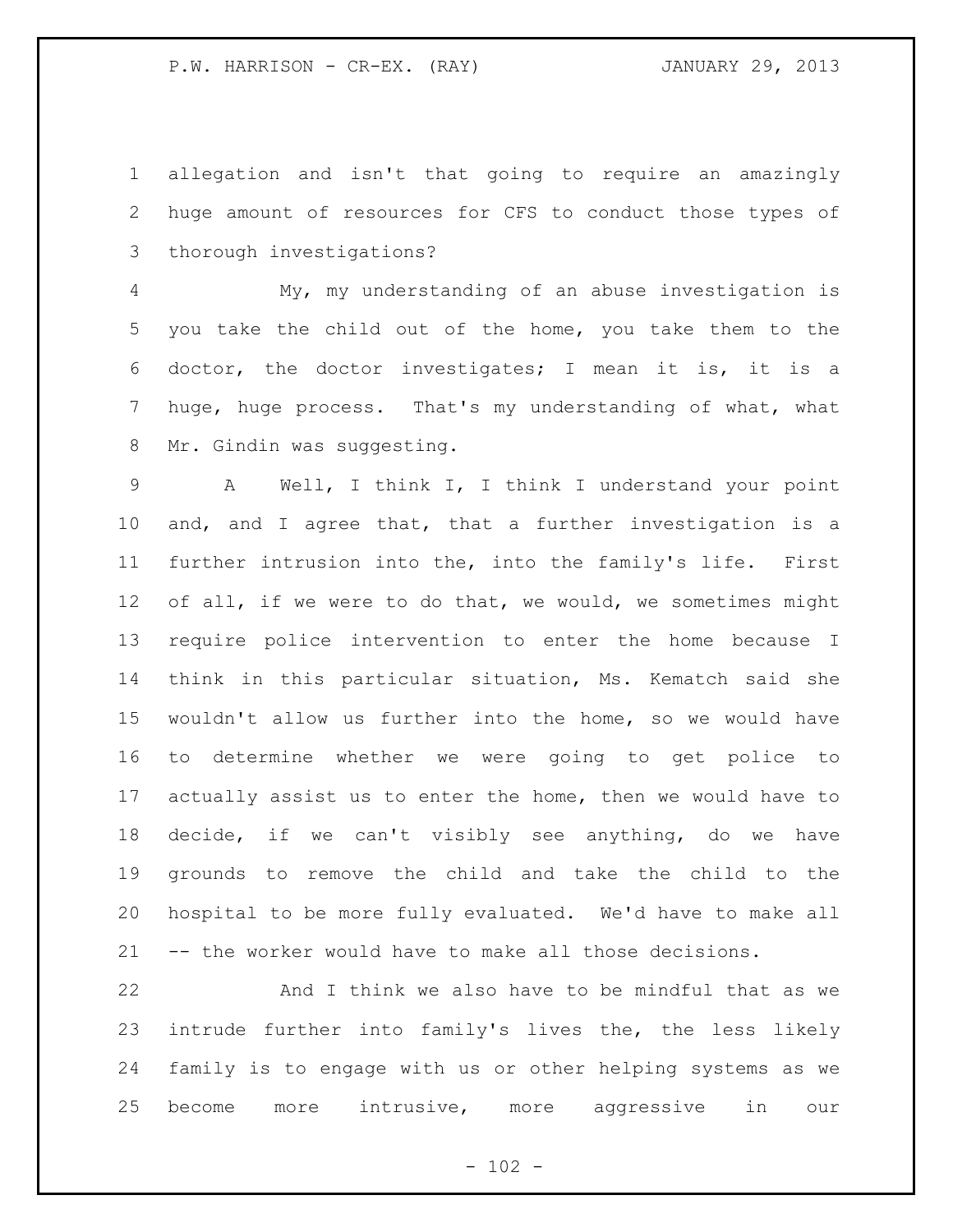P.W. HARRISON - CR-EX. (RAY) JANUARY 29, 2013

investigation, and there's consequences to that.

 So yes, to answer your question, yes, require much more, much more investigation. Well, it's not just an investigation -- a commitment of time and money and resources and so on. It's -- you have to measure the impact you're having on the family, whether they -- we can legally have the right to take all those steps without any evidence of any abuse. Q And certainly you would agree with me that that would be far greater a role than is anticipated or mandated by CRU at the time it existed when this case was investigated? 13 A Well, more than CRU -- Q Or intake. A -- would, would -- or, but no, intake could take that step. I mean, they have a responsibility. They can handle a case for 30 days, 60 days, 90 days. That could have -- some of that could have been -- some of those steps you suggest could have been accomplished within that period. They decided not to. Q But for, for those steps to be taken in every single case as presented like Phoenix's case, I'm suggesting to you that you'd need far greater resources

than were in existence at the time, correct?

A Yes, that's fair.

 $- 103 -$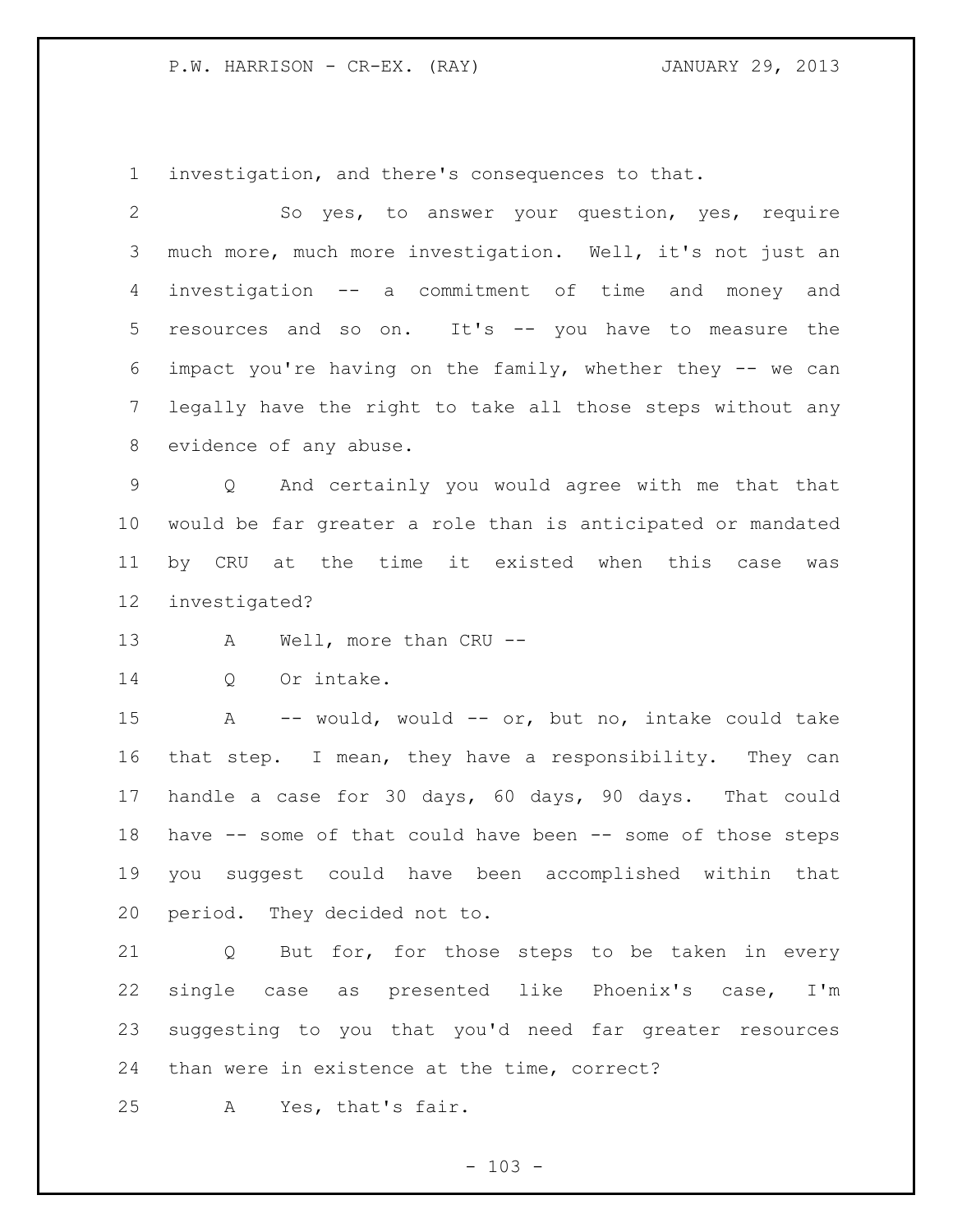Q Mr. Harrison, I believe you were here for the evidence of Mr. Berg and Mr. Wilson and Mr. -- and, excuse me, and Dr. Trigg? A For some of it, not all of it, but ... Q And I'm just paraphrasing their evidence, but generally, all three of them agreed that best practice is something that workers strive for but it's not always achievable. Would you agree with that? A Yes, I would agree. Q And a number of factors impede best practice, don't they, such as workload constraints? And you'd agree with that? 13 A I would agree. Q You'd agree with a lack of supervision or clinical supervision would impact an ability to achieve best practice? A I'm not sure, I'm not sure I'd agree with that. I believe that was Linda Trigg's observation but I'm, I'm not sure that I fully agree that that, that would be important in these situations or critical need situations. Q Critical. But it would, would potentially have an impact if a, if a social worker was not receiving the necessary supervision that it could empower their best practice? A Yes.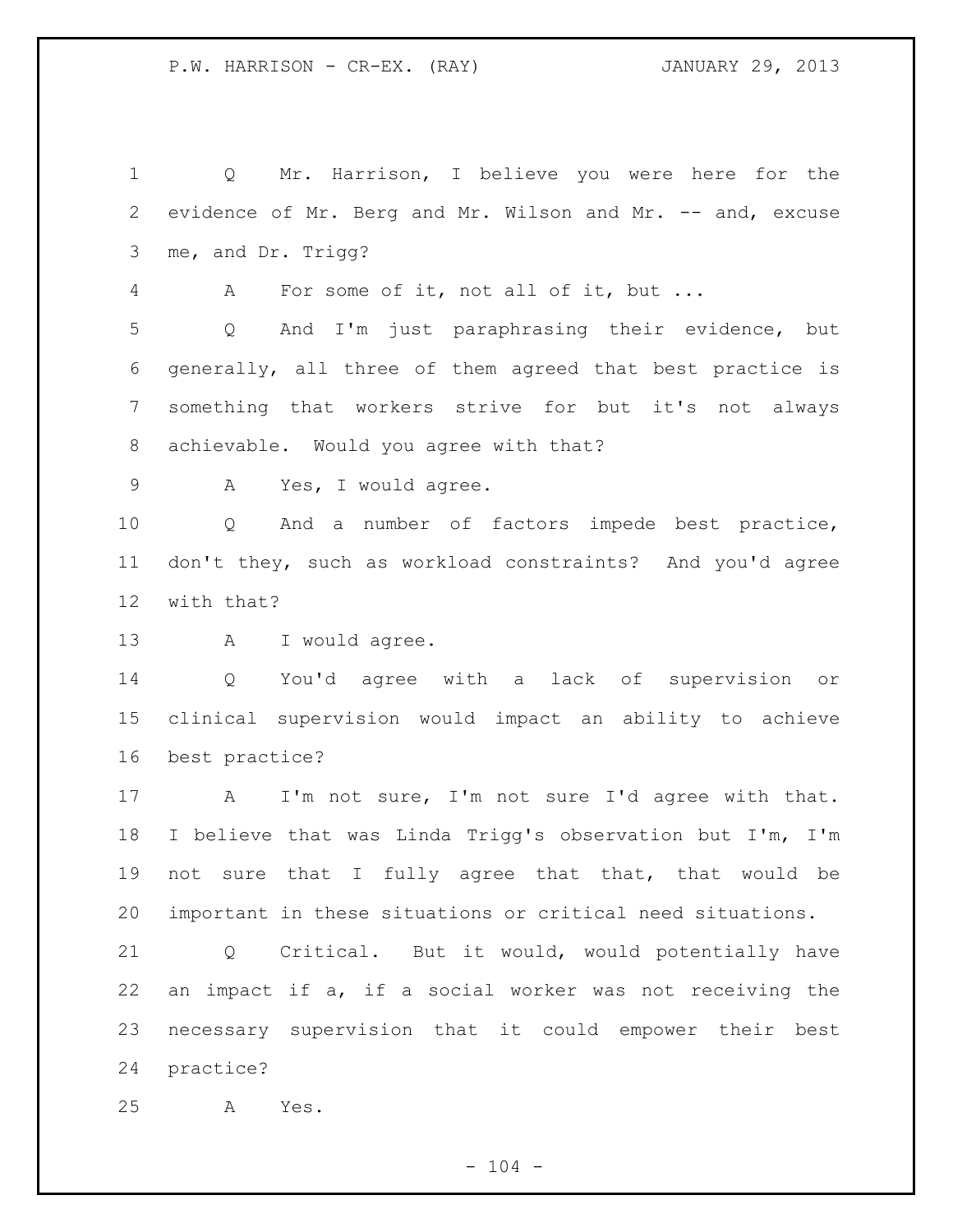P.W. HARRISON - CR-EX. (RAY) JANUARY 29, 2013

 Q And you'd agree with me that lack of training and lack of ongoing training would impede best practice?

A Theoretically, yes.

 Q And not only appropriate workloads but appropriate caseloads would impede best practice?

A Absolutely.

 Q And job training and continued education are things that would impede best practice if not provided, a lack of?

 A Those would, those would be of great assistance, and lack of them may impede, may impede that, yes.

 Q Would you agree that positive public profiles and the ability to work with collaterals or the clients in certain circumstances would impede best practice if that was not achievable?

 A Yeah, particularly, we have good, generally had good relations with our collaterals. I think they understand our mandate. But working with unco-operative resistant clients makes things extremely difficult. That's our most challenging cases.

 Q You, your evidence you have mentioned, in, in response to a question about what governed social workers, and one of your answers was that they may be governed by or assisted by the best practices as, as trained in the faculty of social work.

 $- 105 -$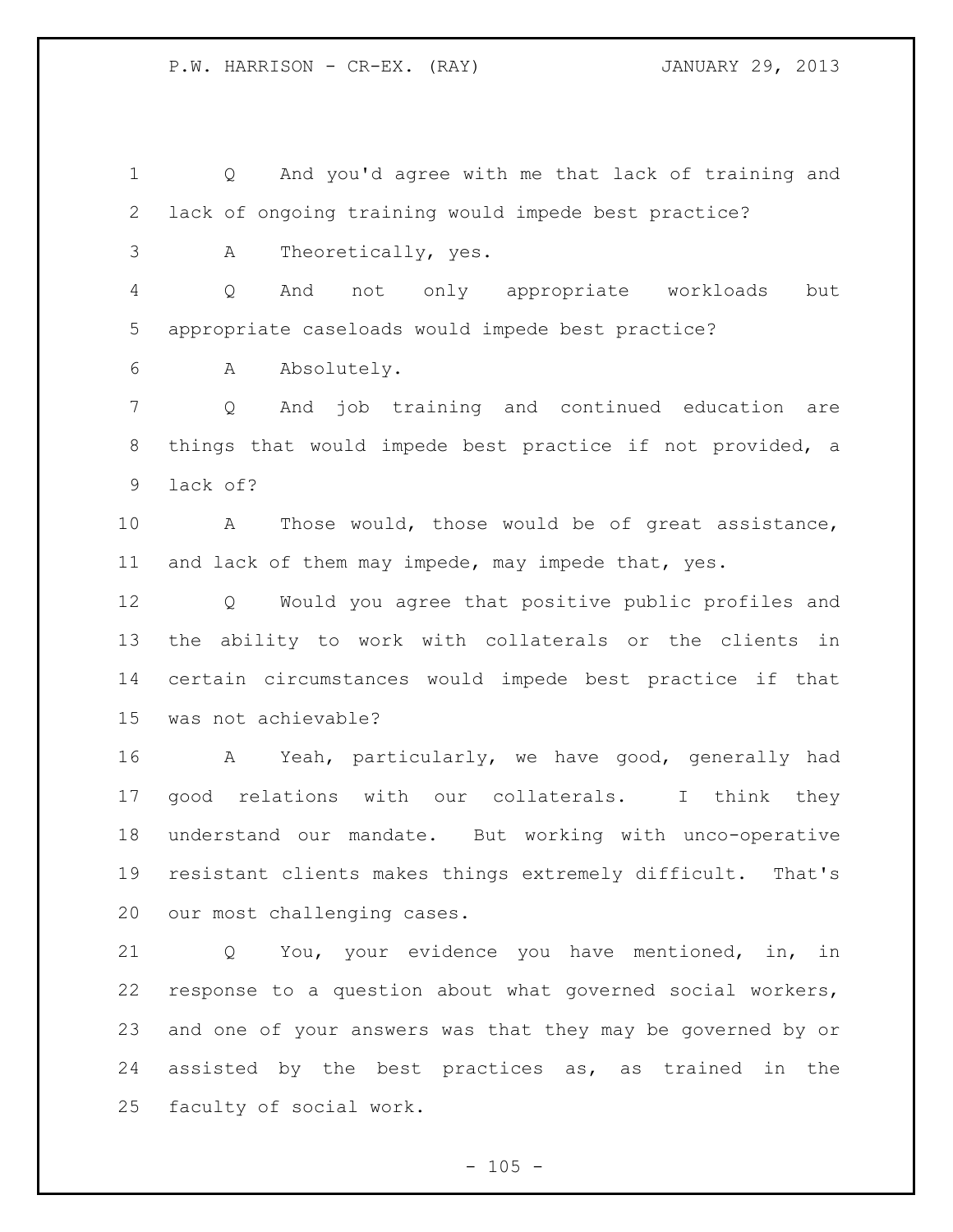1 A Right.

 Q Are you aware, sir, that not all social workers who graduate from, graduated at that time from the faculty of social work received child welfare or child protection course work?

A I'm aware of that, yes.

 Q And you're, you're also aware that not all people that were hired by the agency leading up to that point in time, some of them did not even have a bachelor of social work degree?

 A My understanding is that most of the work force did have a masters or a bachelor of social work. Some others had degrees that were designated as equivalent, particularly a human ecology degree was something we found very helpful, and there was some equivalency acknowledged to them.

 Q But certainly those people would not receive any bachelor of social work training as provided by the, the program, the University of Manitoba?

 A No. If they weren't in the bachelor of social work program, no.

 Q And if they, if they didn't receive that training initially upon being hired by the agency, then they would be at somewhat of a disadvantage as compared to other people that had a bachelor of social work degree?

 $- 106 -$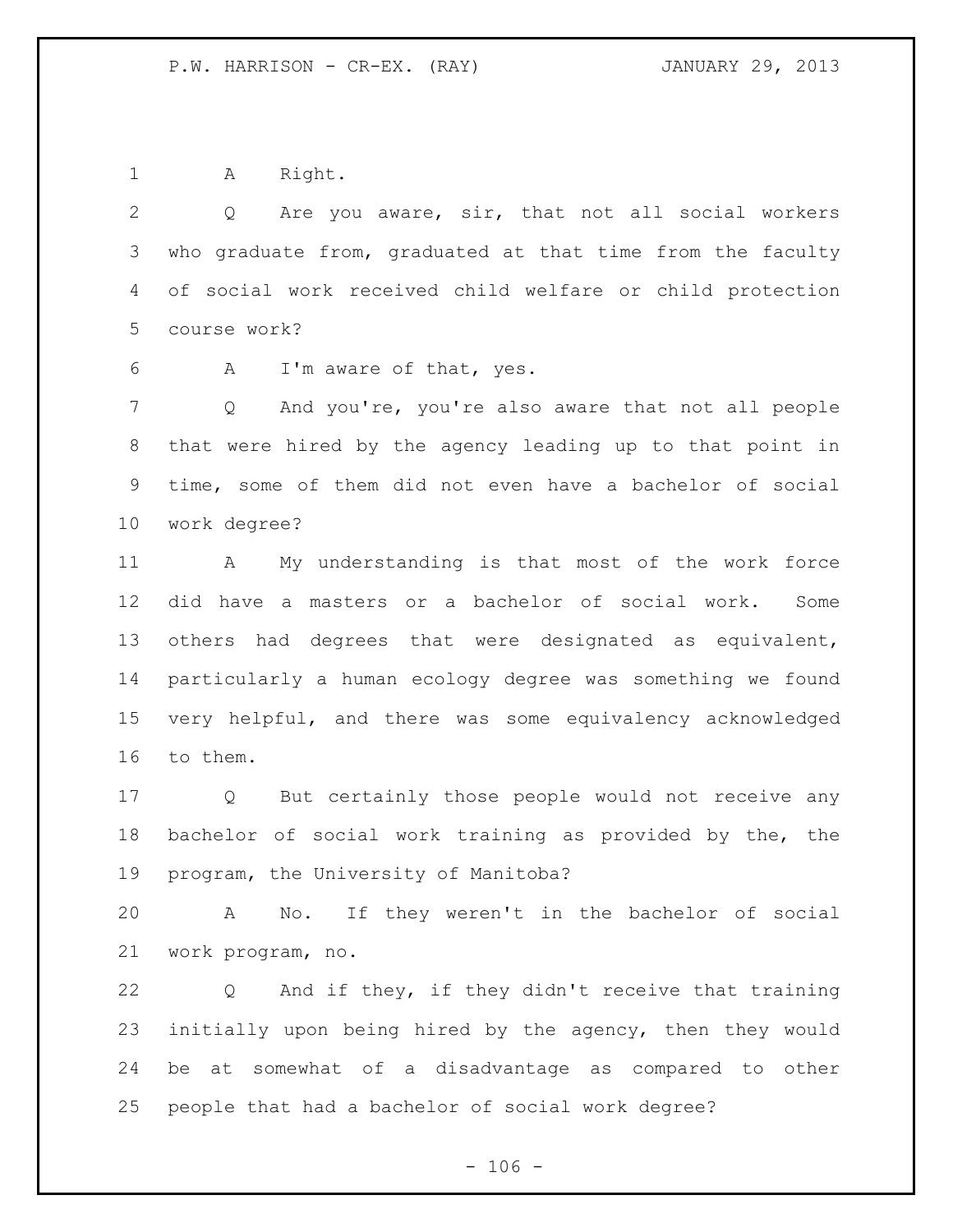A They would have a different education. I don't know if they'd be at a disadvantage. Again, they were given equivalency, so they might be stronger in other areas, weaker in others.

 Q Sir, I -- you recall at one point I had interjected in a question being put to you by Mr. Olson as it related to the conversation that occurred between Ms. Wiebe and the public health nurse.

A Right.

 Q And you reviewed the report and I accept your comments in term -- basically was that you don't know, based on the report, what other information Ms. Wiebe had through her conversations with the public health nurse?

A Right.

 Q Are you aware, sir, that the public health nurse recorded in her chart notes that Ms. Wiebe was inquiring whether there were concerns and she recorded that there were no child protection concerns in her chart notes?

 A Was I aware that those notes were in the public health nurse's record?

21 0 She --

22 A Am I aware of that?

23 Q She recorded that there, that there were no --she had no concerns --

A Okay.

 $- 107 -$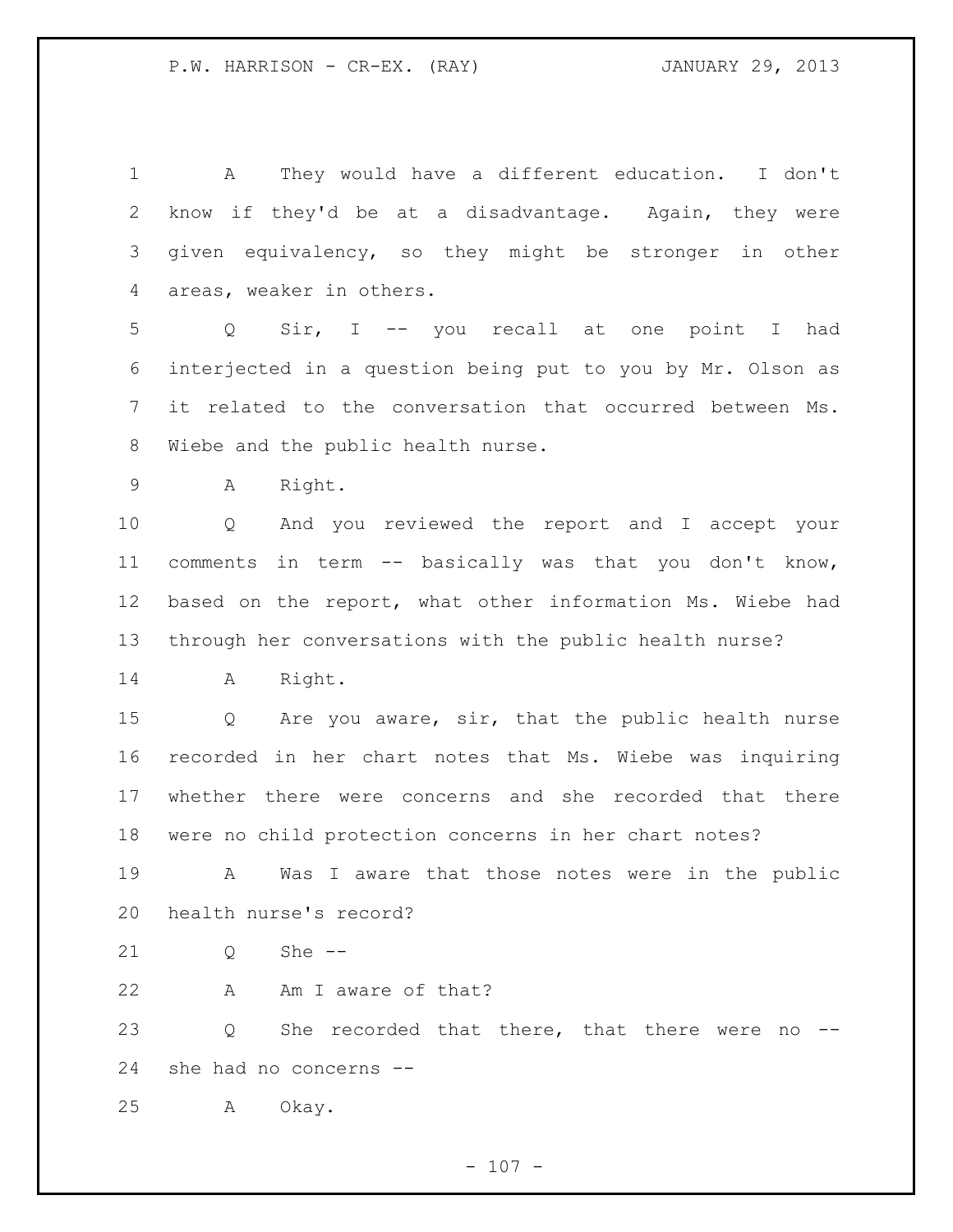1 Q -- in her chart notes.

2 A I was, I was not aware of that but ... Q And are you aware of the fact that Ms., Ms. Wu, I'm sorry, testified that she was attempting to convey to Ms. Wiebe in a, in a read-between-the-lines sort of way that she is aware of her obligations as a public health nurse to report child safety concerns and that she was trying to convey that to Ms. Wiebe in a, in a way without coming out and breaching perhaps PHIA or FIPPA requirements. Are you aware of that? A I'm, I'm not aware of that specifically but that's what I inferred by my reading of the, the record here and my knowledge of Mary Wu personally. Q And would you agree with me, sir, that it would be a reasonable interpretation, based on the information I've just told you and based on your knowledge of Ms. Wu and Ms. Wiebe, and that it would be a reasonable interpretation of Ms. Wiebe to conclude that the public health nurse was attempting to convey to her that there were, in fact, no concerns as Ms. Wiebe was inquiring about?

 A I, I understand that's what she was trying to convey from the perhaps limited perspective that she had, yes.

Q But, but you'd agree with me that it would be

 $- 108 -$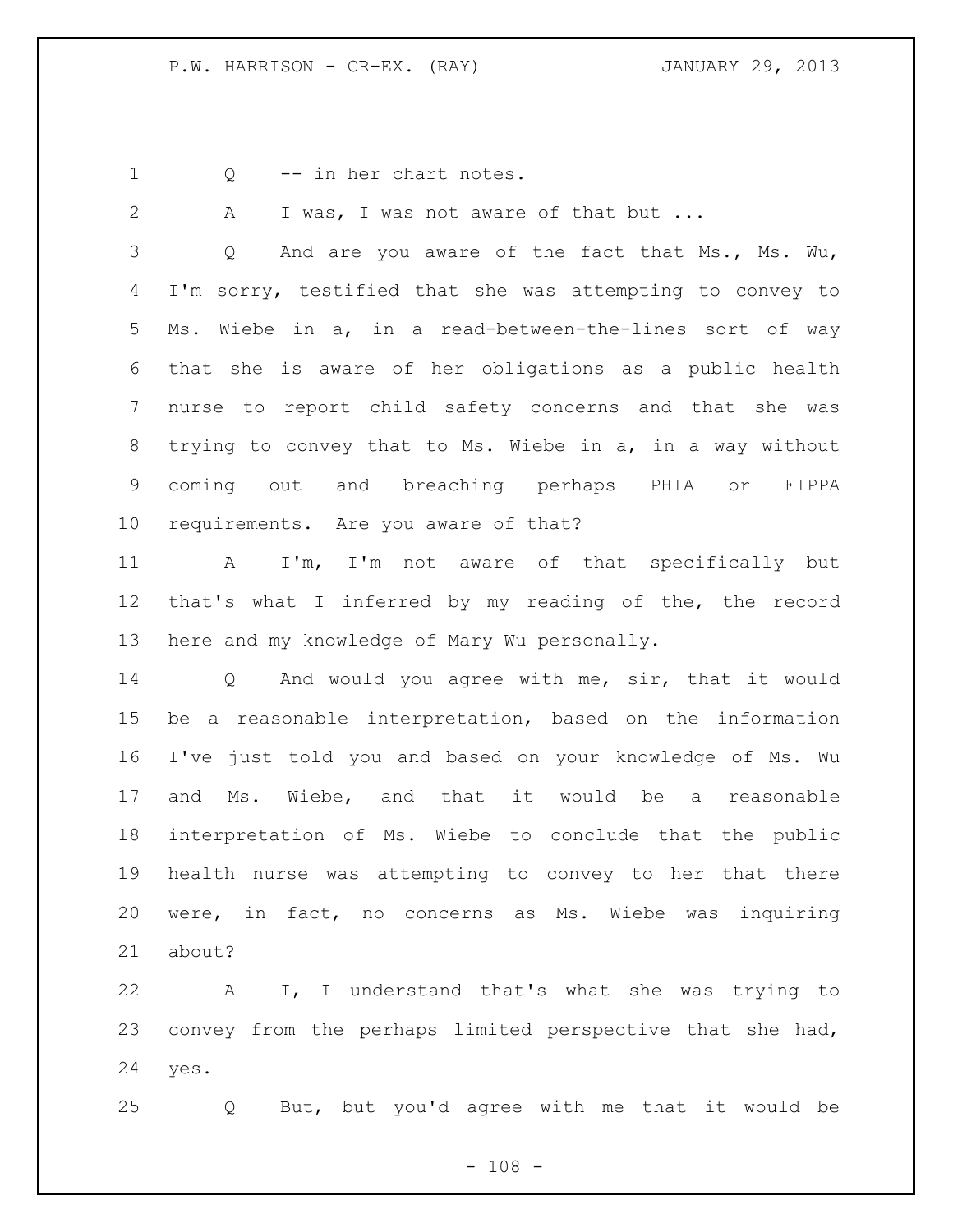reasonable of Ms. Wiebe to conclude, based on her conversations and based on what Ms. Wu was telling her, that in Ms. Wiebe's view there were no child protection concerns for Ms. Wu to report? A I think it would be reasonable for her to conclude that that was what the public health nurse was advising her. 8 Q That was my point, yes. A Okay. Q And in particular, we know that this referral did not, was not based on the fact that anyone had any actual child protection concerns, it was, it was a new, birth of a new baby to a woman who had a history of involvement. The presenting problem was not because the, the source of referral had any child protection concerns? 16 A I do understand that and I agree, yes. Q And you'd agree with me that that would support Ms. Wiebe's, further support Ms. Wiebe's conclusion in that regard?

A Yes. Yes.

 Q Would you agree with me that that involvement with Ms. Wiebe, sir, is, is one of those cases that would, would be fairly low on the priority scale in terms of a, a 24 file that needed to be dealt with in a very unurgent basis; it wouldn't, it would not be an urgent matter to deal with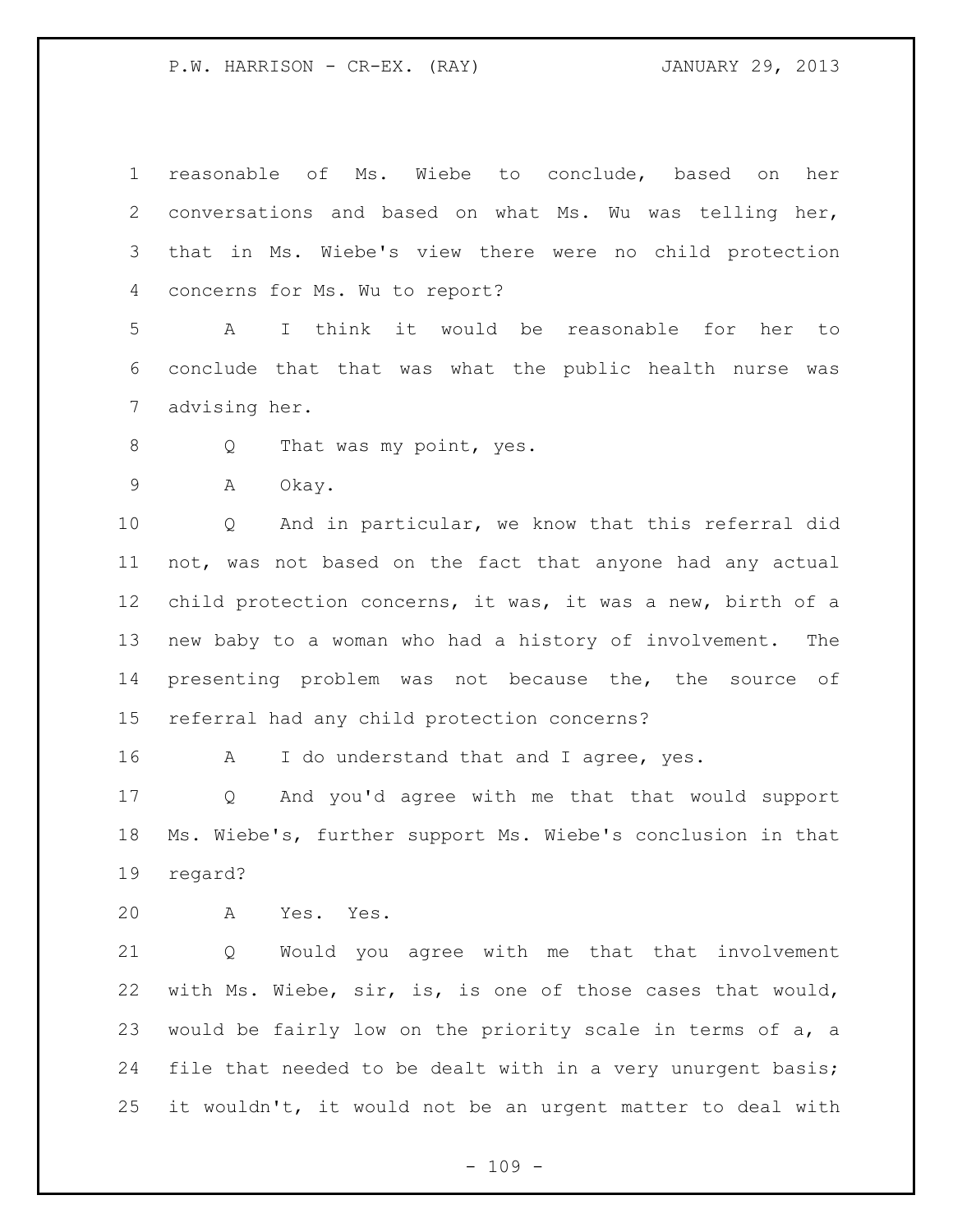from a social worker perspective?

| 2  | THE COMMISSIONER: Yes, Mr. McKinnon.                        |
|----|-------------------------------------------------------------|
| 3  | MR. MCKINNON: Just raise -- rise on that one. I             |
| 4  | don't know that this witness has the context. I mean, he's  |
| 5  | been very clear that he's just dealing with that one piece  |
| 6  | of paper. I don't know if he knows whether it's an urgent   |
| 7  | or a not-urgent matter, but what inferences he can draw     |
| 8  | from that one piece of paper or that one report. But I      |
| 9  | don't know if the witness has enough information to know    |
| 10 | what went on before that to comment on its urgency.         |
| 11 | MR. RAY: That's fair comment, Mr. Commissioner,             |
| 12 | I can rephrase.                                             |
| 13 |                                                             |
| 14 | BY MR. RAY:                                                 |
|    |                                                             |
| 15 | The, the report that you've read, you'd agree<br>Q          |
| 16 | with me that -- that was put to you by my friend, you'd     |
| 17 | agree with me that CRU deals with far greater, deals with   |
| 18 | matters that have far greater urgency and, and far greater  |
| 19 | severity than what was conveyed by the source of referral?  |
| 20 | Yes. There are, there are more urgent matters.<br>A         |
| 21 | If I understand, just to make sure I do understand what the |
| 22 | referral was about, that, that there was an indication in   |
| 23 | the hospital that a new baby had arrived to a mother with   |
| 24 | a, a difficult history and we might be interested in that.  |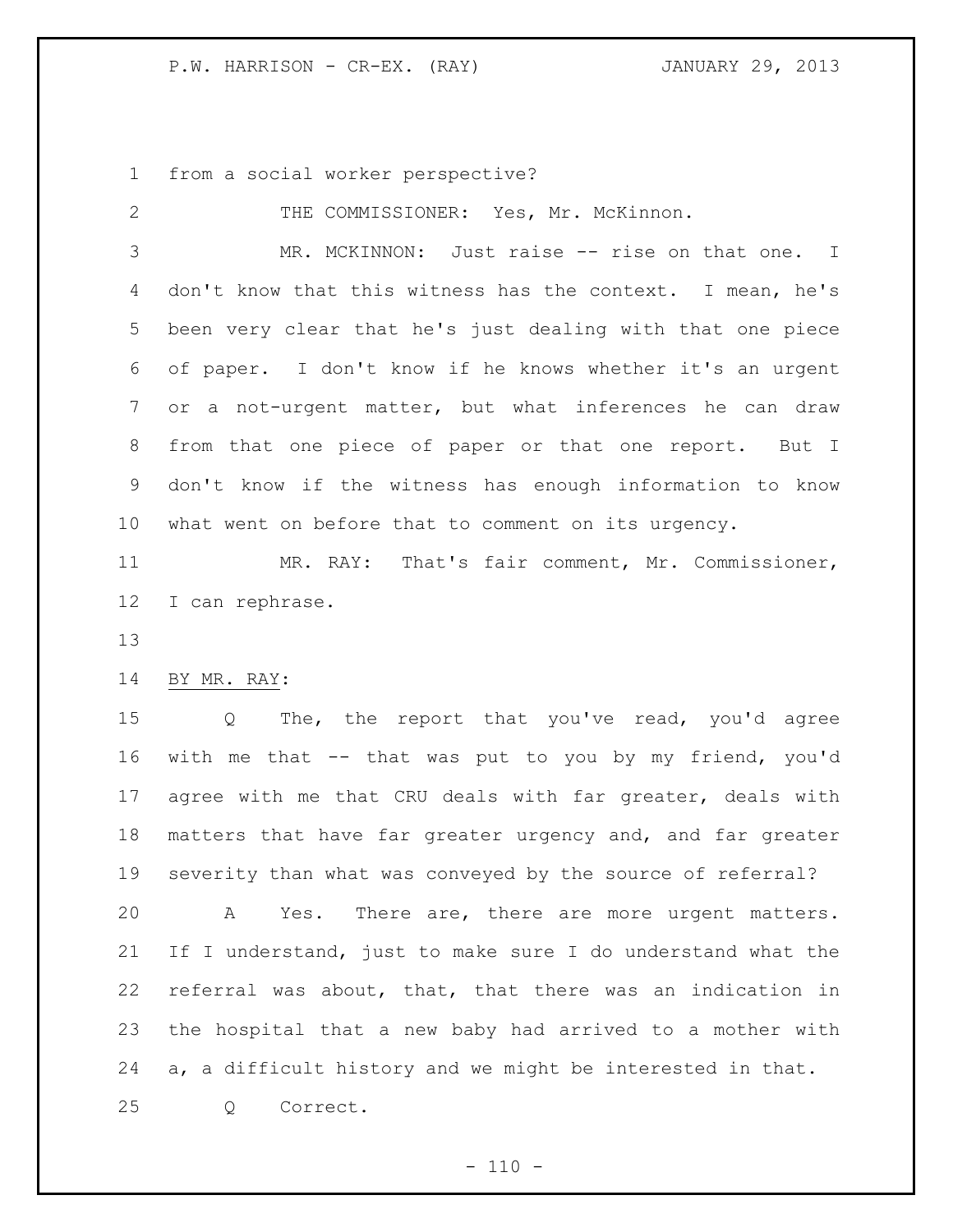THE COMMISSIONER: So what would that mean insofar as this case was concerned?

 THE WITNESS: Well, I think that would mean that Ms. Wiebe would be wanting to look at the history, which we would have --

THE COMMISSIONER: Ms. Wiebe would what?

 THE WITNESS: Would want to consider the history, the record that we had, any other information that might have been accumulated on a record, any other information from other parties, and she would add that to what the hospital was reporting, what the public health nurse was reporting and then decide whether she wanted to investigate further or close the matter at this point until there was a better opportunity to become involved.

## BY MR. RAY:

 Q And my point, sir, is that based on your knowledge of the types of cases that CRU handled, it's very possible that Ms. Wiebe had -- and I don't want to use the term "important" because I think all -- everyone agrees that all cases are important, but Ms. Wiebe very possibly had more urgent matters to be dealing with than this particular one.

24 MR. MCKINNON: I really think, Mr. Chair -- or Mr. Commissioner, I don't know how this witness can comment

- 111 -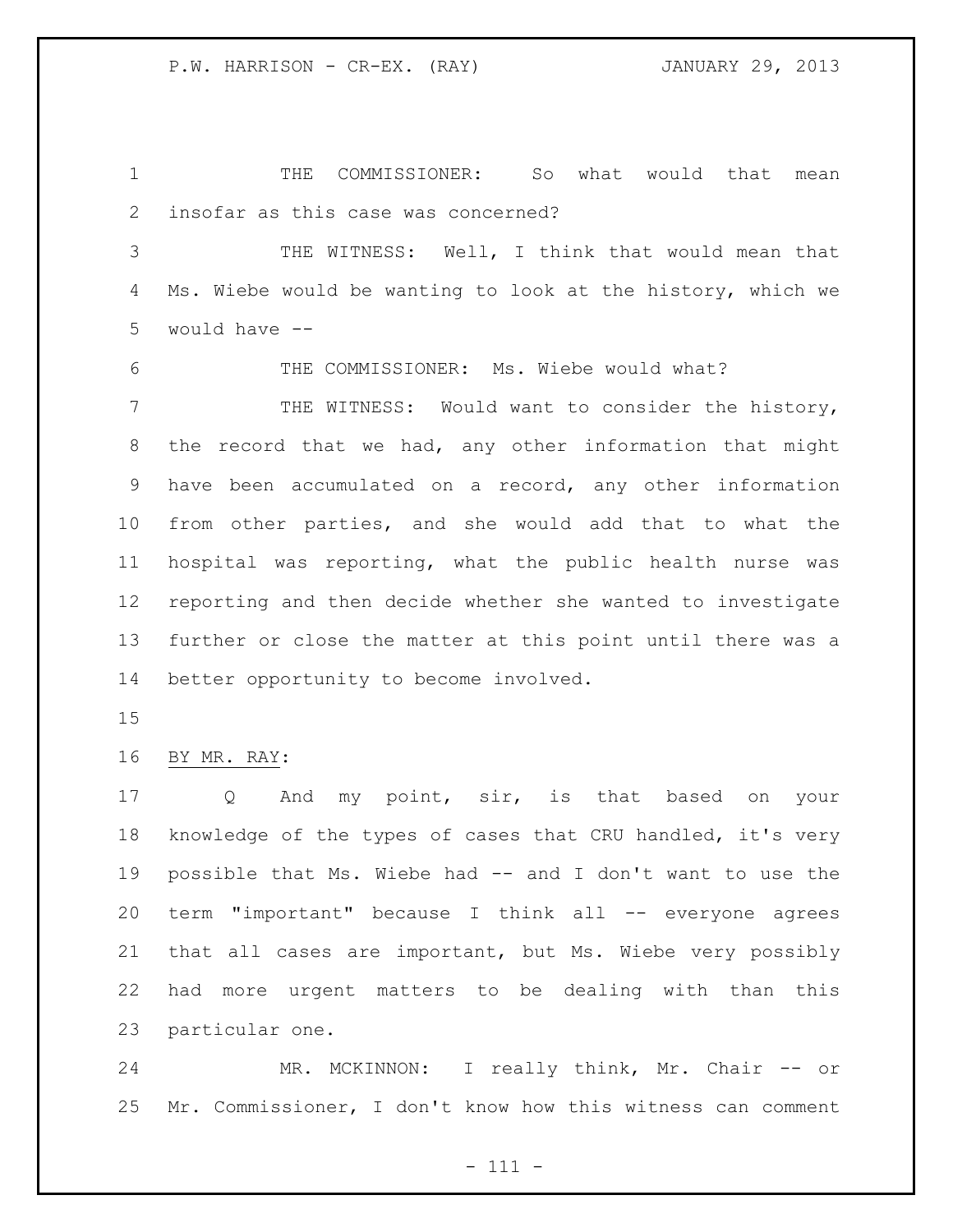1 on what  $-$  THE COMMISSIONER: I don't know how you can speculate -- 4 MR. MCKINNON: -- other cases ... THE COMMISSIONER: Not unless he knows more about Ms. Wiebe's workload at that particular time. I don't see how he can answer that question. MR. RAY: Well, he is aware of the types of cases that CRU dealt with. I think he has stated that -- THE COMMISSIONER: Let me ask him this. 11 MR. RAY: Sure. THE COMMISSIONER: Are you aware of what else Wiebe had on her plate to deal with at that time? 14 THE WITNESS: At that time? 15 THE COMMISSIONER: Yes. 16 THE WITNESS: No, I don't know that. 17 THE COMMISSIONER: All right. Based upon that, go ahead and ask your question. BY MR. RAY: Q Based on the types of cases CRU dealt with on a regular basis, is it -- and taking those types of cases into consideration, is it conceivable that Ms. Wiebe was dealing with a case that was, was greater urgency than the type of case she was dealing with in this case?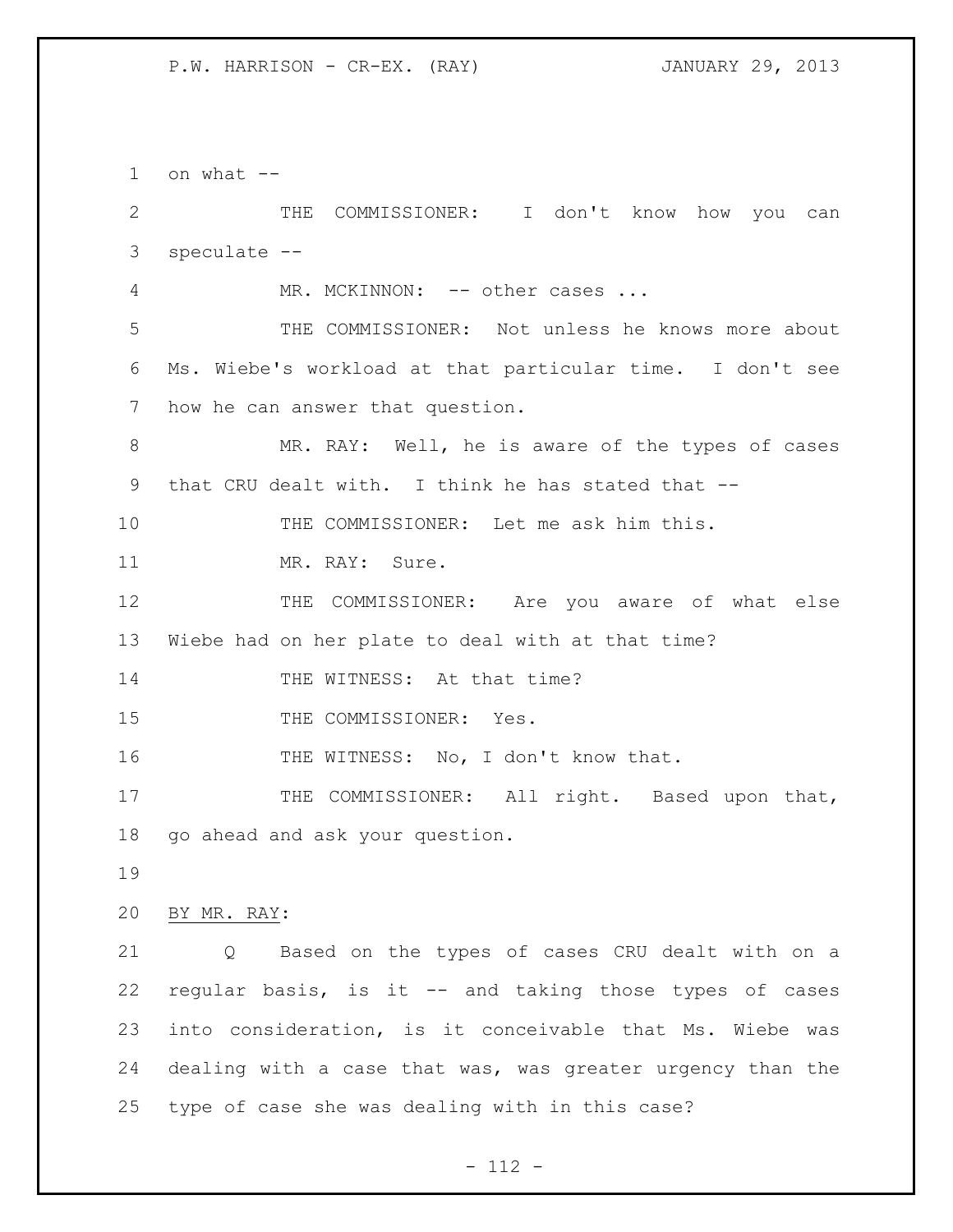A I think through these proceedings we've tried to make clear that there is a range of cases that CRU 3 receives. There are some that are, demand urgent attention because a child is at immediate risk. This report did not suggest it was a child at immediate risk at that moment, so it would be, it would be lower down on the list. How to rank what happened that day, I have no idea. MR. RAY: And I appreciate your comments in that regard, sir, thank you. I'm just double-checking my notes, Mr. Commissioner. 12 THE COMMISSIONER: That's fair. That's fine. MR. RAY: I think I'm almost completed, but just give me a moment. 15 THE COMMISSIONER: That's fine. MR. RAY: Thank you, Mr. Commissioner, thank you Mr. Harrison, those are my questions. 18 THE COMMISSIONER: Thank you, Mr. Ray. All right. Let's get an idea how much longer we'll be with this witness this afternoon. Mr. Saxberg, will you have questions? MR. SAXBERG: Yes. (Inaudible) 10 minutes. 23 THE COMMISSIONER: Ten minutes. Fair enough. And Mr. Khan, no? MR. KHAN: No, sir.

- 113 -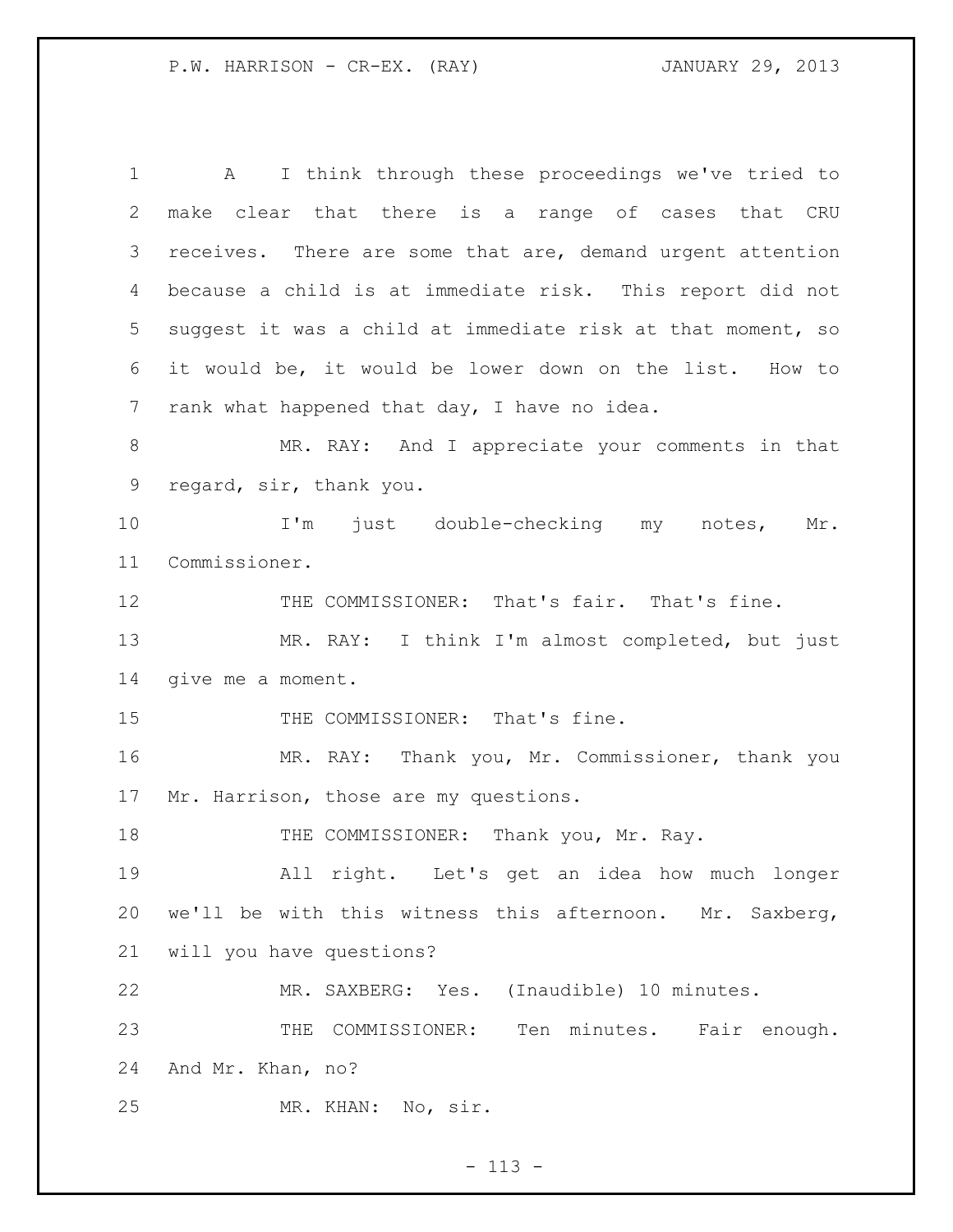P.W. HARRISON JANUARY 29, 2013

1 THE COMMISSIONER: All right. Mr. McKinnon? MR. MCKINNON: I only have one question on re- exam. THE COMMISSIONER: Well, I guess you'll have another witness available for us, will you? MR. OLSON: Yes, we will. 7 THE COMMISSIONER: All right. We'll adjourn now till two o'clock and then Mr. Saxberg will ask his questions. (LUNCHEON RECESS) 13 THE COMMISSIONER: Mr. Saxberg, please. MR. SAXBERG: Thank you, Mr. Commissioner. Just one quick housekeeping matter -- 16 THE COMMISSIONER: Yes. 17 MR. SAXBERG: -- if I may. Yesterday we referred to a policy manual that was at CD1656. There's also another version of it at CD1657. And I'd just like, for the record, that all of the pages from those two disclosures be deemed to have been referred to in this proceeding so that I can speak to them during closing argument. And those page numbers are 30361 to 32018. THE COMMISSIONER: Commission counsel, is there any problem there?

 $- 114 -$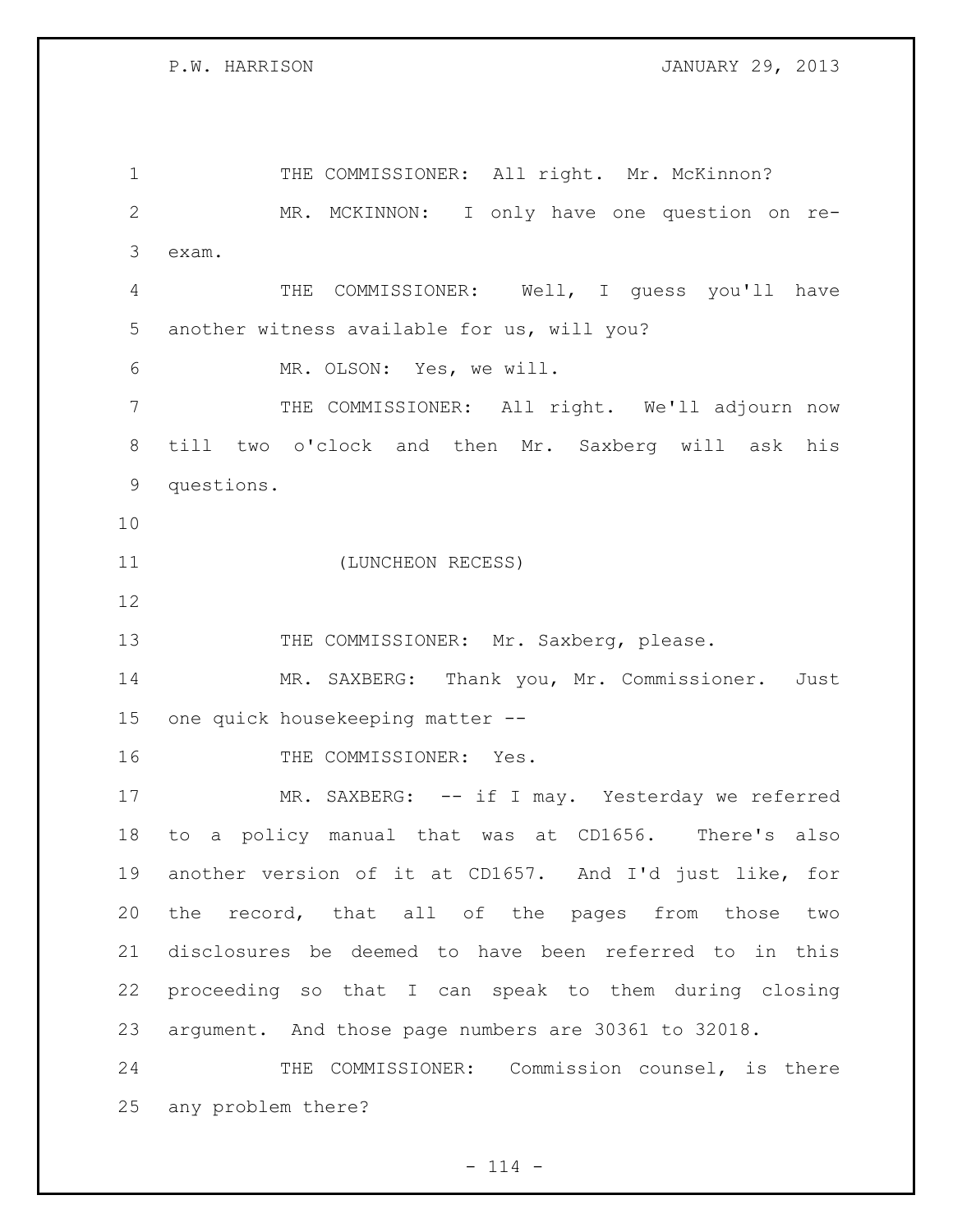1 MR. OLSON: No, that's fine.

2 THE COMMISSIONER: All right.

## CROSS-EXAMINATION BY MR. SAXBERG:

 Q Good afternoon, Mr. Harrison. My name is Kris Saxberg and I act for the general authority, the northern authority, the southern authority, ANCR and Dan Berg, Rob Wilson among other individual witnesses. Good afternoon.

9 A Afternoon.

 Q Just a quick minor clarification. When you became the executive director of JIRU in 2005, JIRU's interim board consisted of the four CEOs from the authorities, correct?

A That's, that's correct.

 Q But in terms of your day-to-day reporting of your activities during that transition period, you were reporting to the general authority?

 A Yes, that's, that's true. I'm trying to remember. It was a bit of a tangled web because I was reporting to the general authority and switched to the southern authority, there was some uncertainty there.

 Q Yeah. My understanding is that the southern authority switch occurred when ANCR came online.

A That's right, in 2007.

Q Right.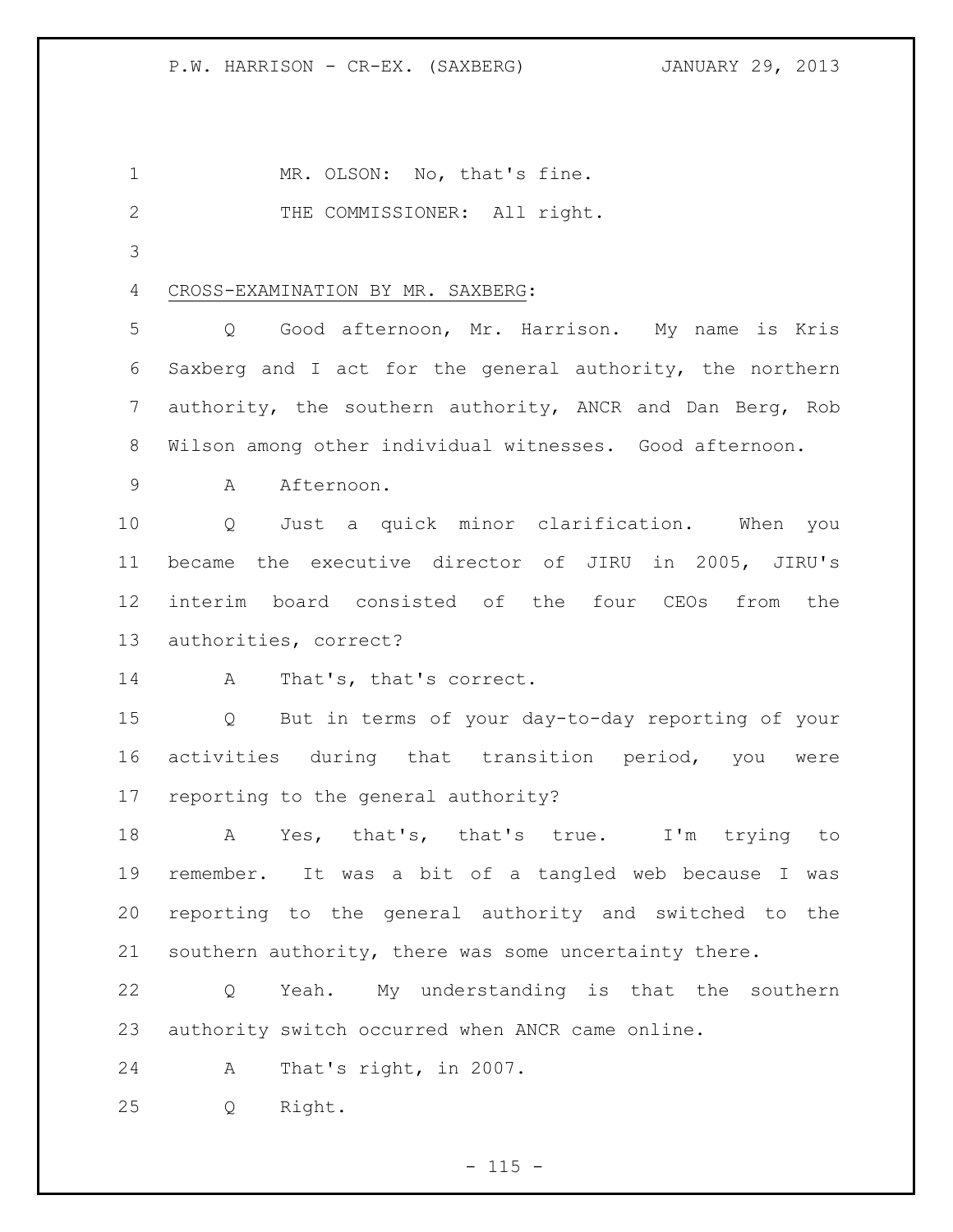A Yes.

 Q And, and then at that point you went back to Winnipeg CFS?

A Yes, that's correct.

 Q So during that period where you had indicated that workload issues continued and that there was some complication, that was between 2005 and 2007; that was prior to ANCR going online, correct?

A Yes, that's correct.

 Q And, and of course, prior to the southern authority then taking over as the, as the authority for that function within CFS, correct?

13 A Right. Although I was at ANCR and the southern authority for a period of about seven or eight months.

 Q Okay. Now, if we could call up page 44741. That's from CD2113. These are CRU yearly statistics. I take it you're familiar with this document and these statistics?

A I am.

 Q And, and you yourself had referenced that the total requests for service per year for the intake function, which I'm, when I say the intake function I'm speaking of CRU, after-hours, tier two and abuse along with early intervention, was -- if you could pan back again to the right side of the document -- 16,313. You'd referenced

 $- 116 -$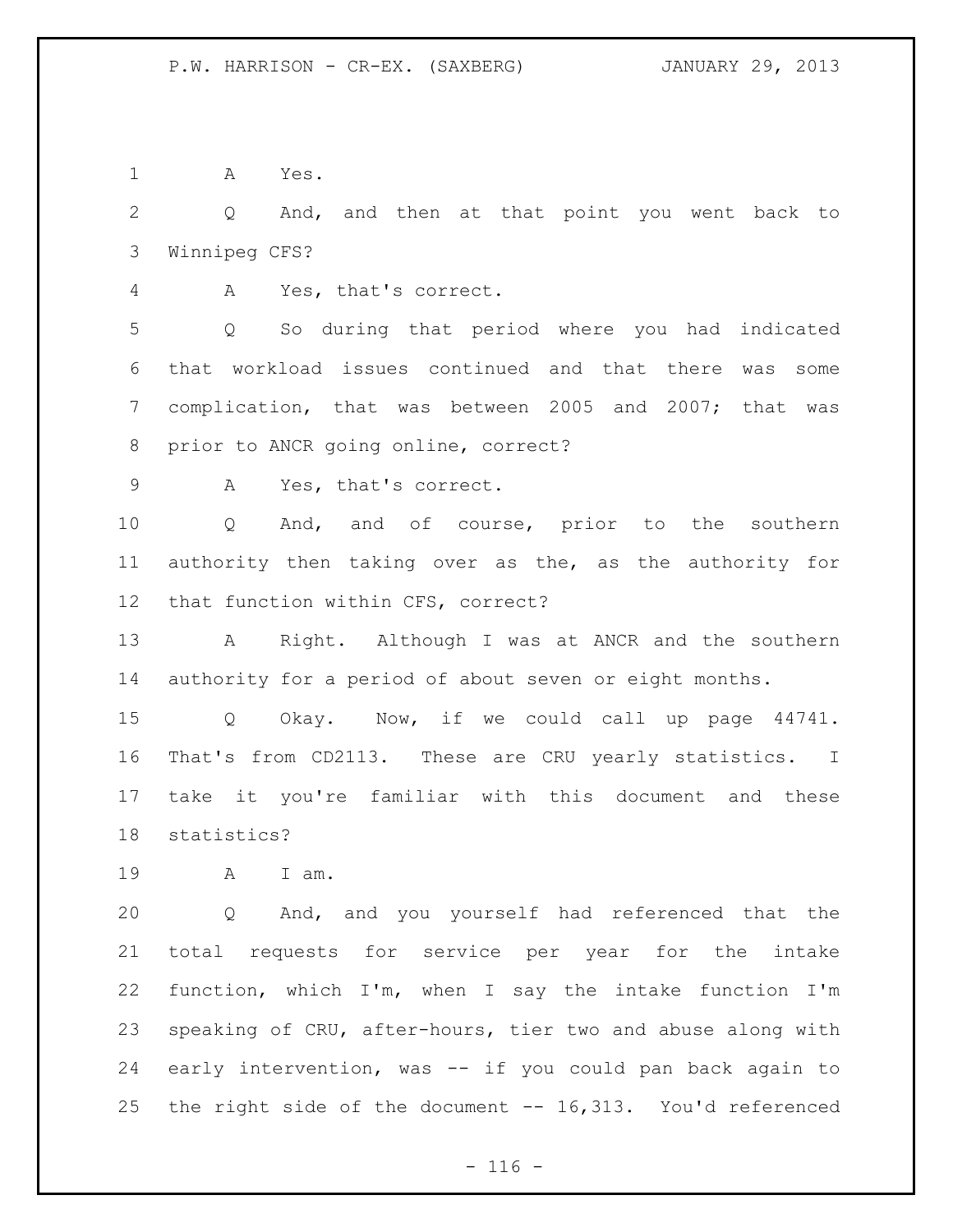between 15,000 and 16,000, but that's the source of your information?

A That's correct, yes.

 Q And so that is that there were, in 2004, as recorded here, 16,313 requests for service, right?

 A That's -- I'm sure that document is accurate, yes.

 Q And if we could scroll down to the bottom of this document, please. And then we'll have to scroll over to the left first. Yes, thank you.

 There's a heading that says "Subtotal Open File & Transfer to Service Unit", and then there's a heading that says "Open & Close File". Do you see that?

A Yes.

 Q And if we scroll back to the final year end tallies, again to the right side of the document.

 The numbers that we have for matters that are referred to intake units is 5,235 and the number of files that were opened and then closed for that year, 2004, is 1,875. Do you see that?

A Yes.

 Q And so is it fair to say, just using approximate numbers here and, that it looks, if you add those two numbers together it's approximately 7,000 and approximately 2,000 of the 7,000 are matters that CRU has dealt with on a

 $- 117 -$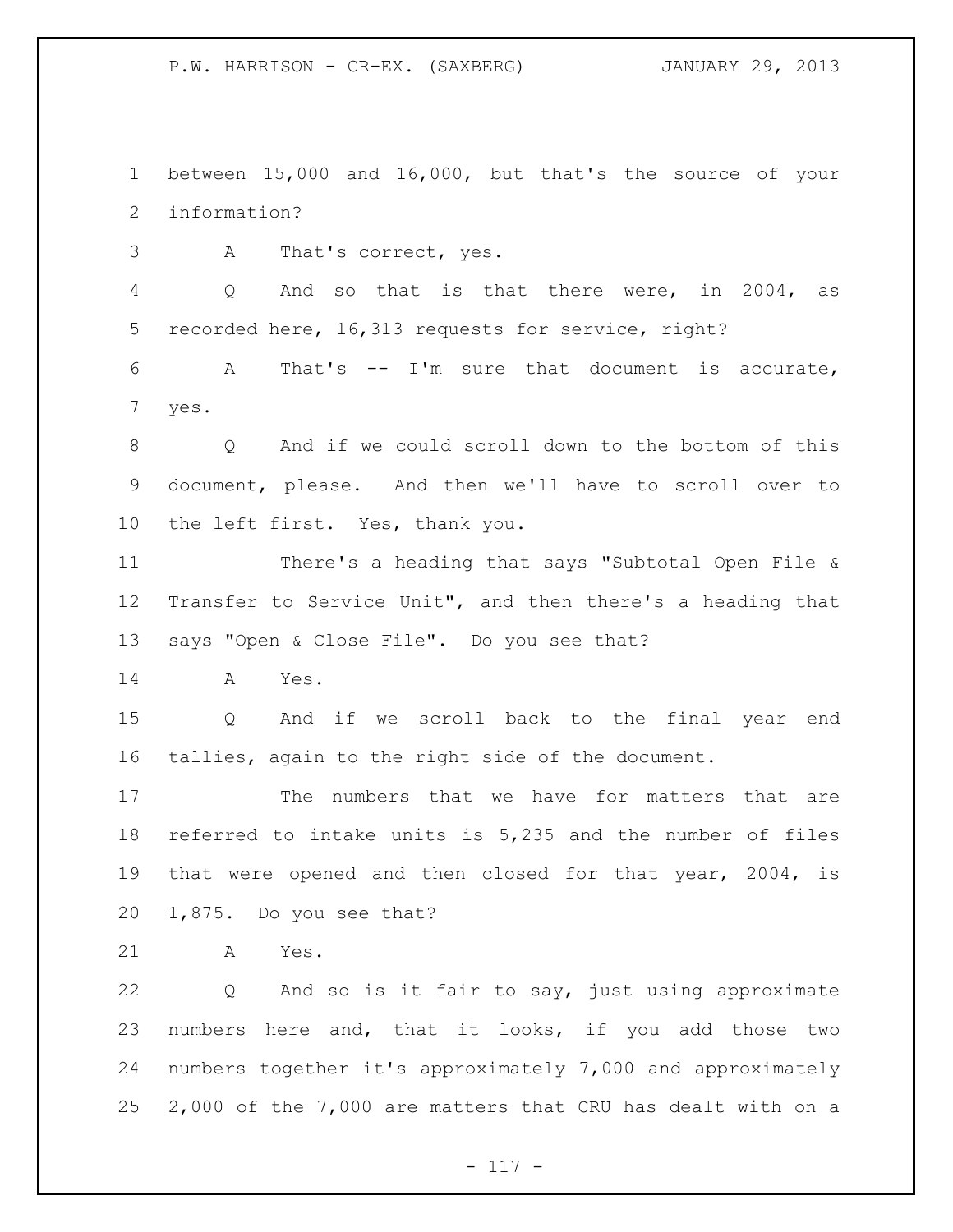short-term basis and closed in 2004, correct? A I believe that's right. Unfortunately, the, the screen only shows half. Maybe if this -- I -- my vision is still okay, I can -- if you shrink it down maybe I can see the whole -- Q Yeah. Is -- 7 A -- form at one time. 8 Q -- it not possible ... A Okay. So you're saying CRU, their total there is eighteen, what, eighteen seventy-five? Q Yeah, for the amount of files that are opened by CRU and then closed -- A Right. Q -- don't make it on. And then the number of files that are opened and make it to the next level, to intake, is five thousand -- A Yes. Q -- two hundred and thirty-five? A Yes, yeah. Q So, so when I add those two together I'm just indicating that approximately two out of every seven files was opened by CRU, dealt with on a short-term basis and then closed? A Right, correct. Q And keeping that in mind, then, if we could turn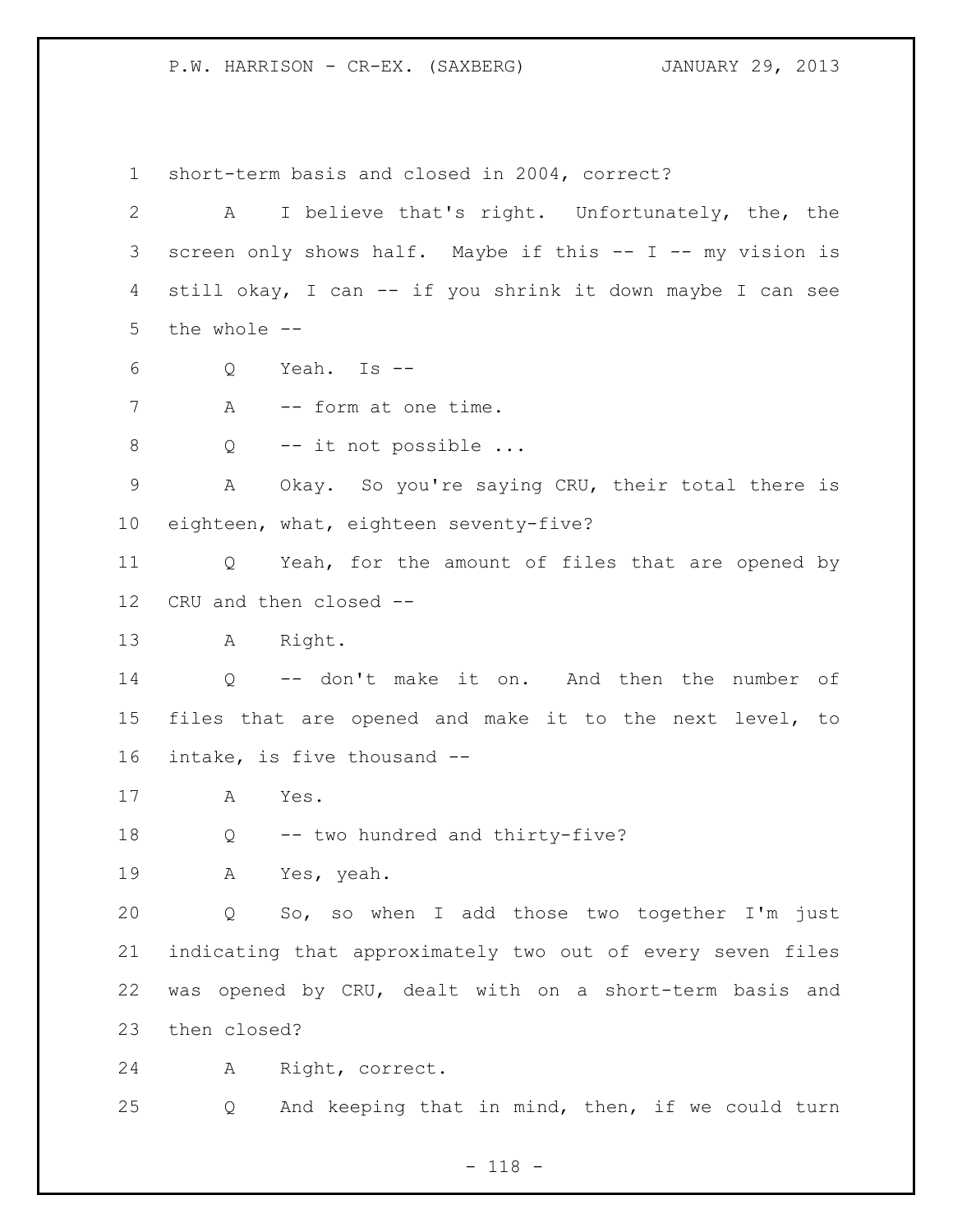to the intake manual and page 19634. That's CD992.

A Did you say 634?

 Q I think I said 19634, yes. Now, this was a document that you discussed earlier this morning in your testimony and you indicated, these are the rules that relate to provision of services under you in intake generally, and specifically here at CRU?

8 A Right.

 Q In this section we're looking at, the manual, which you said was the guide --

11 A Right.

 Q -- to the work being done and how it was to be done, this is the section that deals with closings at CRU, 14 and I want to draw your attention to item number (b), which says, quote:

 "Generally speaking, if a matter may be resolved and the case closed with limited further intervention (a few phone calls or a field) the case may be kept by 22 the CRU beyond 48 hours to facilitate the case disposal."

You see that?

 $- 119 -$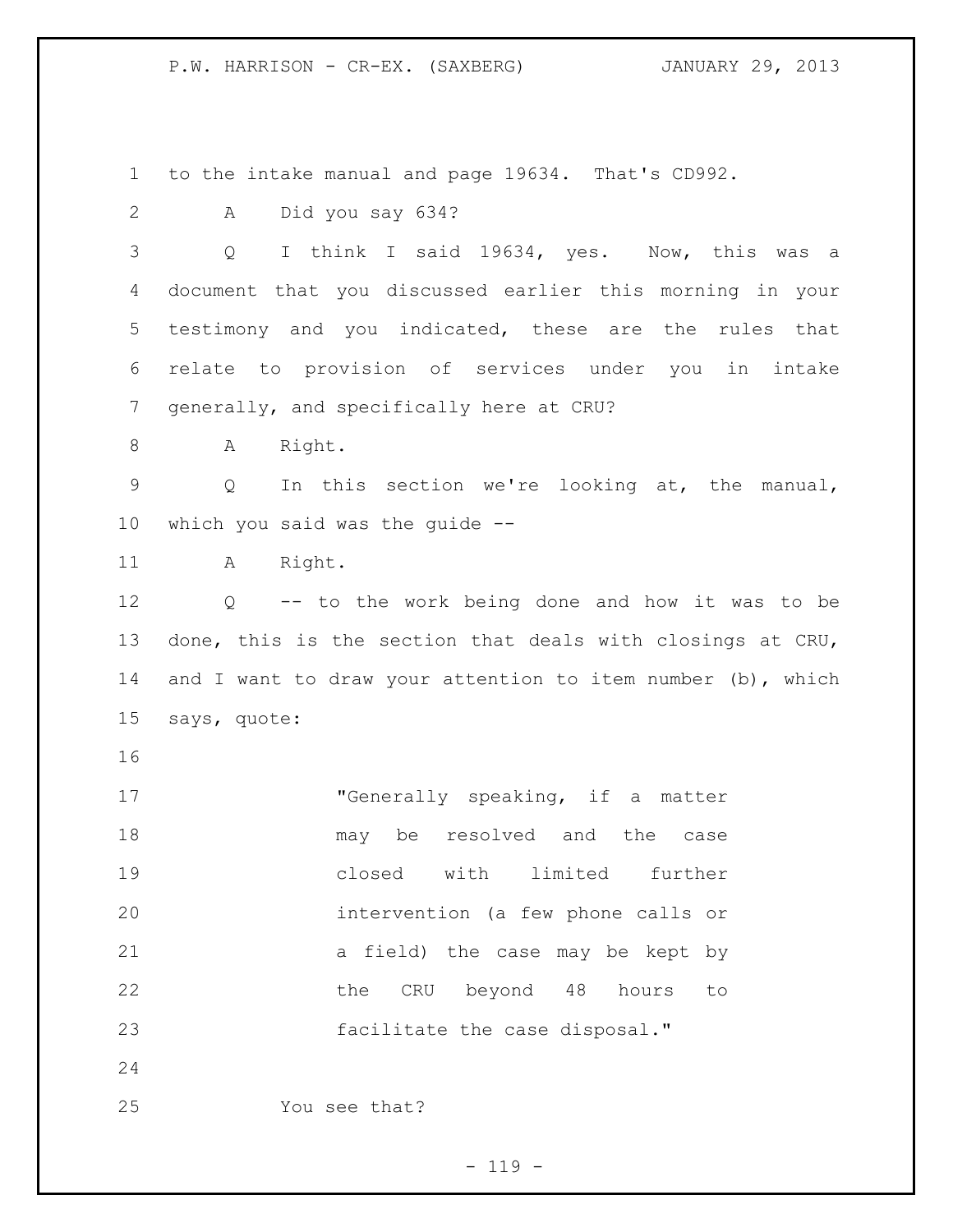A Yes.

| $\overline{2}$  | Now, that's quite clearly contemplating that of<br>Q        |
|-----------------|-------------------------------------------------------------|
| 3               | those two out of seven files that CRU is dealing with, they |
| 4               | can be closed, they can be kept for more than 48 hours      |
| $5\overline{)}$ | first of all; it's contemplating that, correct?             |
| 6               | Α<br>Yes.                                                   |
| 7               | Then they can be disposed of or closed, it says<br>Q        |
| 8               | here, with a few phone calls, firstly?                      |
| 9               | Right.<br>Α                                                 |
| 10              | So this specifically does not require that with<br>Q        |
| 11              | respect to those two out of seven files that every matter,  |
| 12              | all of the children have to be seen?                        |
| 13              | This statement?<br>A                                        |
| 14              | Yes, yes, this rule, this policy.<br>Q                      |
| 15              | Well, a quideline. I think you've called it a<br>A          |
| 16              | rule and a guideline. I would suggest it's a guideline.     |
| 17              | Okay.<br>Q                                                  |
| 18              | And if you're suggesting that that means -- that<br>A       |
| 19              | suggests that children don't have to<br>be<br>that<br>seen, |
| 20              | statement?                                                  |
| 21              | Q It's that there's no rule requiring that they be          |
| 22              | seen, which is different than saying -- that, that this     |
| 23              | contemplates files being closed with a few phone calls.     |
| 24              | Stop there first. Do you agree with that?                   |
| 25              | Yes, that's possible.<br>Α                                  |

- 120 -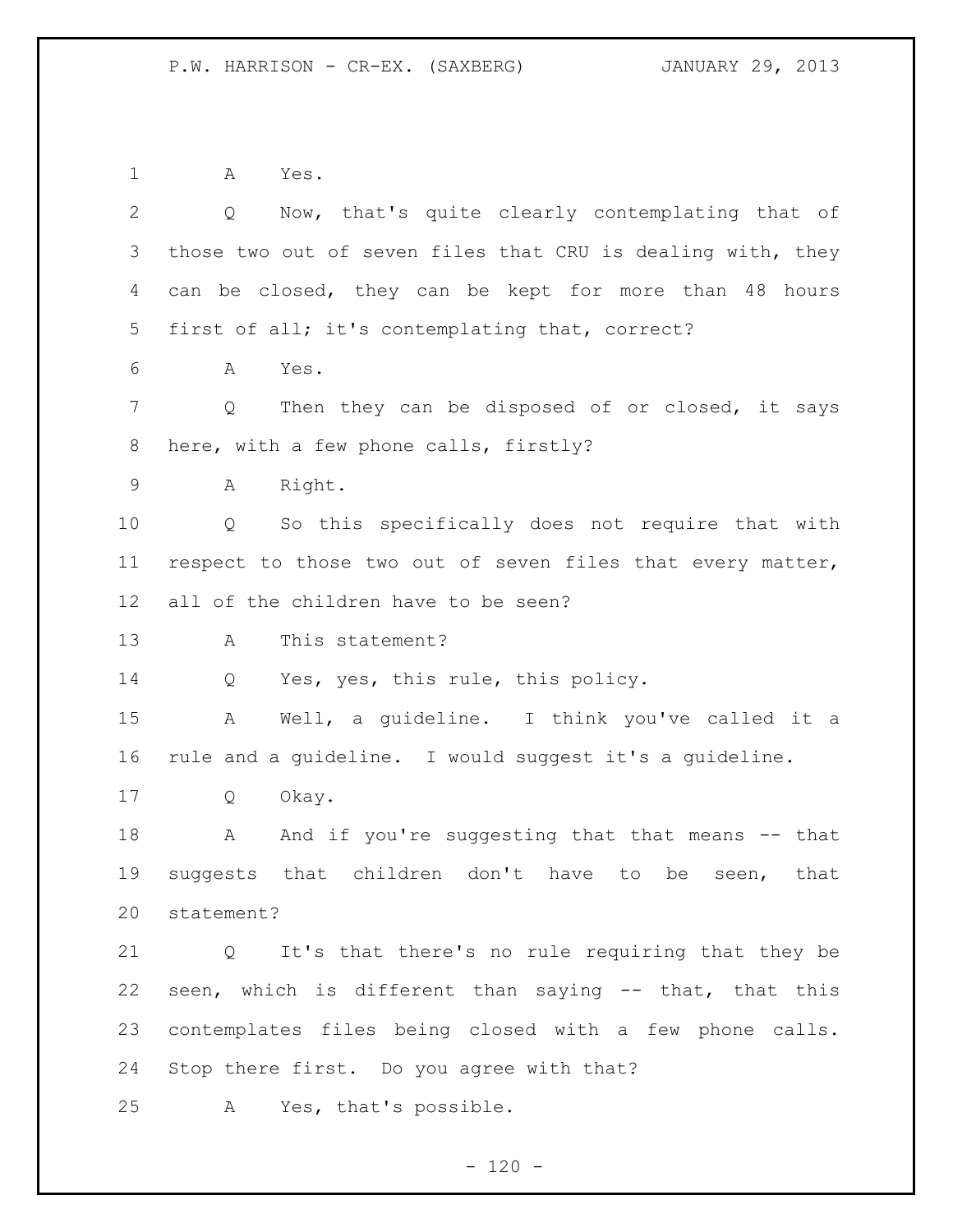Q And then it also contemplates files being closed with a field?

A Yes.

 Q And, and just making the obvious point, it doesn't say in there that with respect, before any file is closed out of those, that CRU is dealing with, that all of the children have to be seen?

8 A It doesn't say that, no.

 Q And if we could then go to the next document, which is a February 3rd minute from 2004. It's at page 20260.

 Now, this is a, a document that the Commission is familiar with that's been put to several witnesses, including the witnesses listed as being present for this CRU joint meeting minute, which included Shelly Wiebe, Diana Verrier, Diva Faria, Chris Zalevich and Bill Leskiw, who latterly are the individuals involved in the two last CRU involvements which have been the subject of this Commission's consideration this past few weeks.

 Would you have been aware of, of these, of minutes of meetings such as this at your time?

 A I, I could have been. These particular ones I don't recall. They were completed for the benefit of the staff who attended and perhaps the assistant program manager. They may have come to my attention. I, I don't

- 121 -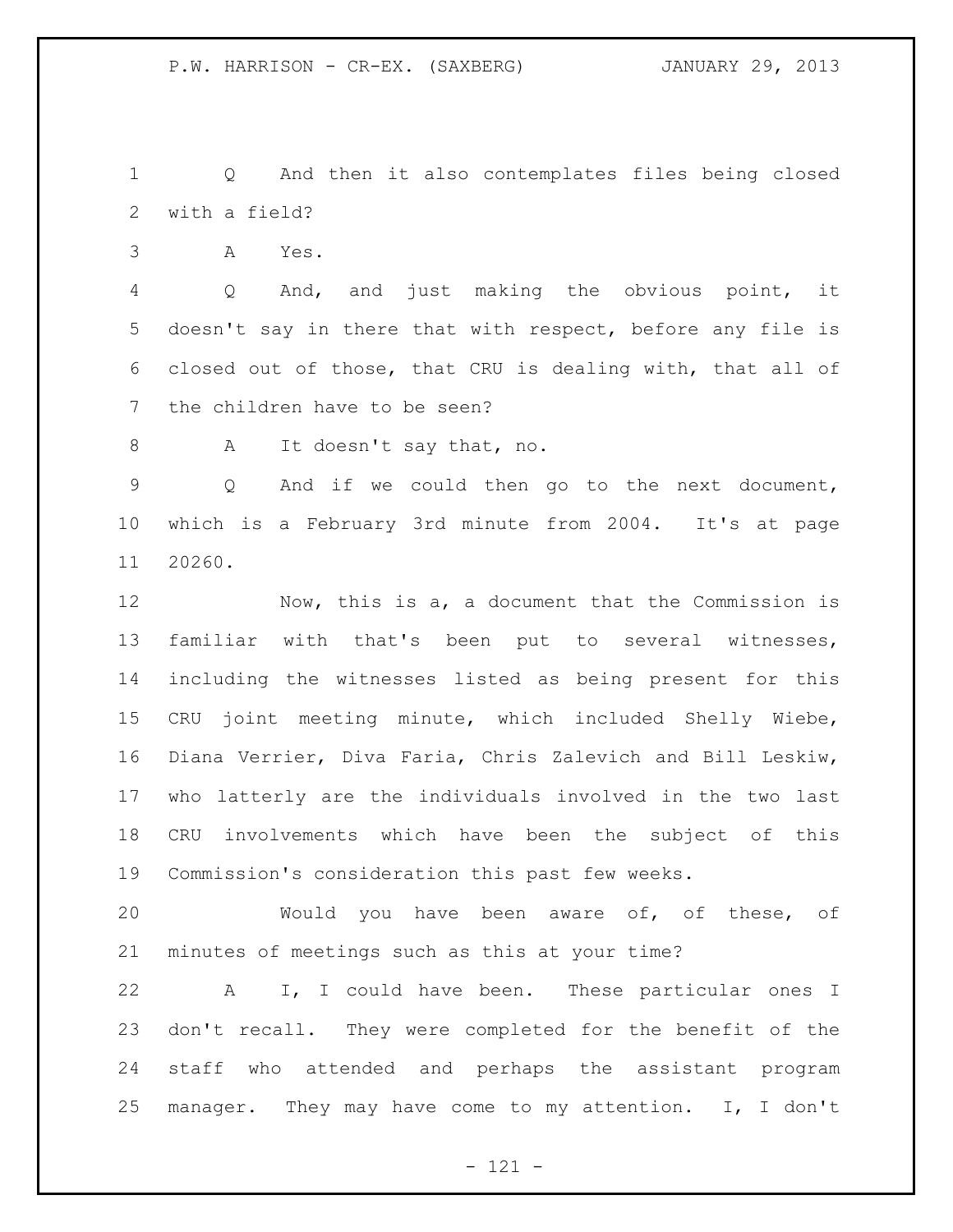recall whether they were brought to my attention -- Q Okay. And if we -- A -- as a rule. Q Sorry. A No. Q If we could turn to the next page. Item number 13 says: "Assessments - There were concern raised about assessments being made over the phone that should be done by a field to the home. As much as is possible, when there is a concern about a child in the 15 home, the home and the child 16 should be seen by a worker. If 17 the decision is made to complete an assessment via telephone or through a collateral this should be reviewed and approved by the Supervisor." Do you agree that that was the policy and the practice that, that CRU was striving for in terms of its investigations?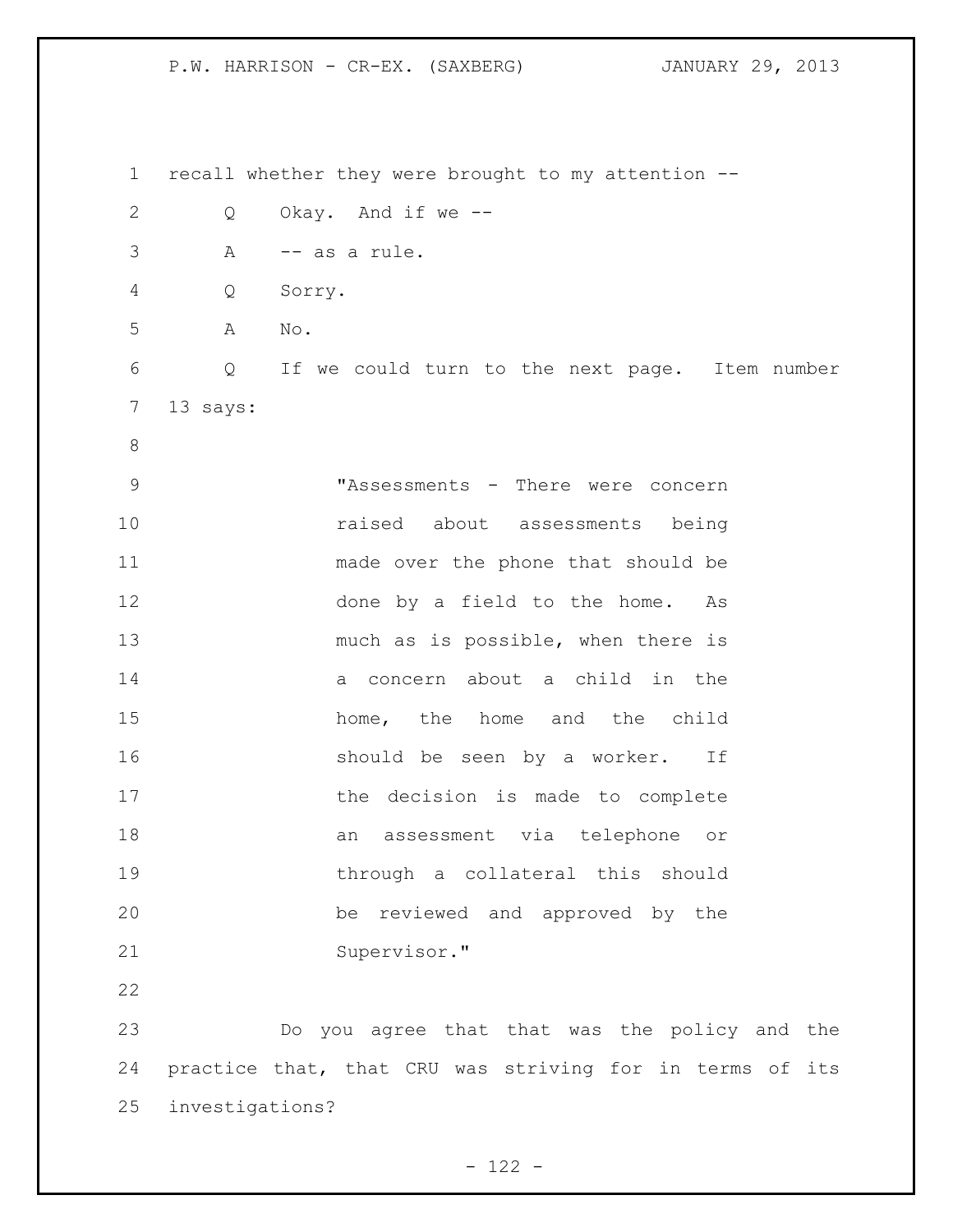A That they were striving to make sure that the home and the child were seen by the worker, that they were striving for that?

Q Yeah. That as much as is possible --

A Yes. Yes.

 Q -- when there is a concern, see the home, see the child?

 A Yes. That would be -- that describes what the goal should be as best, as best as can be done.

 Q Right. And it's -- and were you aware of the issue that they're talking about here being made that some assessments were being made just over the phone and here they're saying, as much as possible, get out to the home rather than just making a phone call, get out to the home and see the child. Were you aware of that concern?

 A Not specifically. It's a pretty general statement. I mean, you might assess situation with a teenager in dispute with a parent over the telephone, which would be quite different than assessing a pre-school child.

Q Right.

 A So it's a, a very general statement. It's hard to comment on them; and I don't recall this particular document specifically.

 Q My information is that there was concern by the supervisors that there were too many assessments being done

- 123 -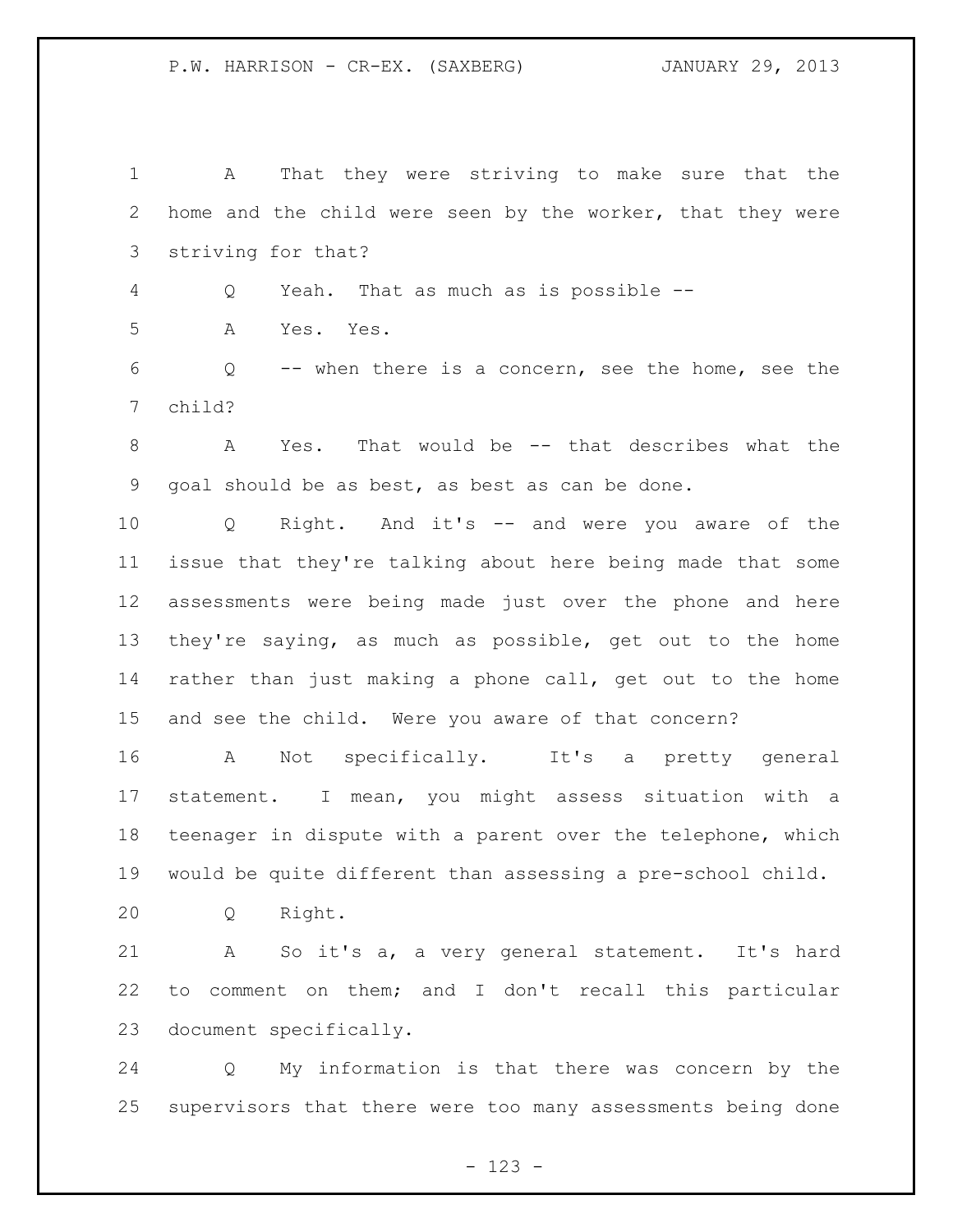over the phone and they wanted to make sure their workers were going to err on the side of getting out to the home and getting, and seeing the child and that that was the directive supervisors were giving to their workers. A Okay. Q Does that sound right? A That sounds reasonable. Q And we know, though, that in many cases, out of that two files for every seven files that we've said that were just dealt with at CRU and then closed, we know that, that on many occasions before the files closed, there -- the file would have been closed without all of the children being seen? 14 A Yes, I'm sure that's true. Q So if we -- when we were looking at that CRU statistic -- 17 MR. OLSON: I --18 THE COMMISSIONER: Yes. MR. OLSON: -- I just -- I don't believe that has been the evidence so far. MR. SAXBERG: I'm asking him. He's giving the evidence. MR. OLSON: Well, the way I understood it, you -- Mr. Saxberg was putting it to the witness. THE COMMISSIONER: He's giving evidence that he's

 $- 124 -$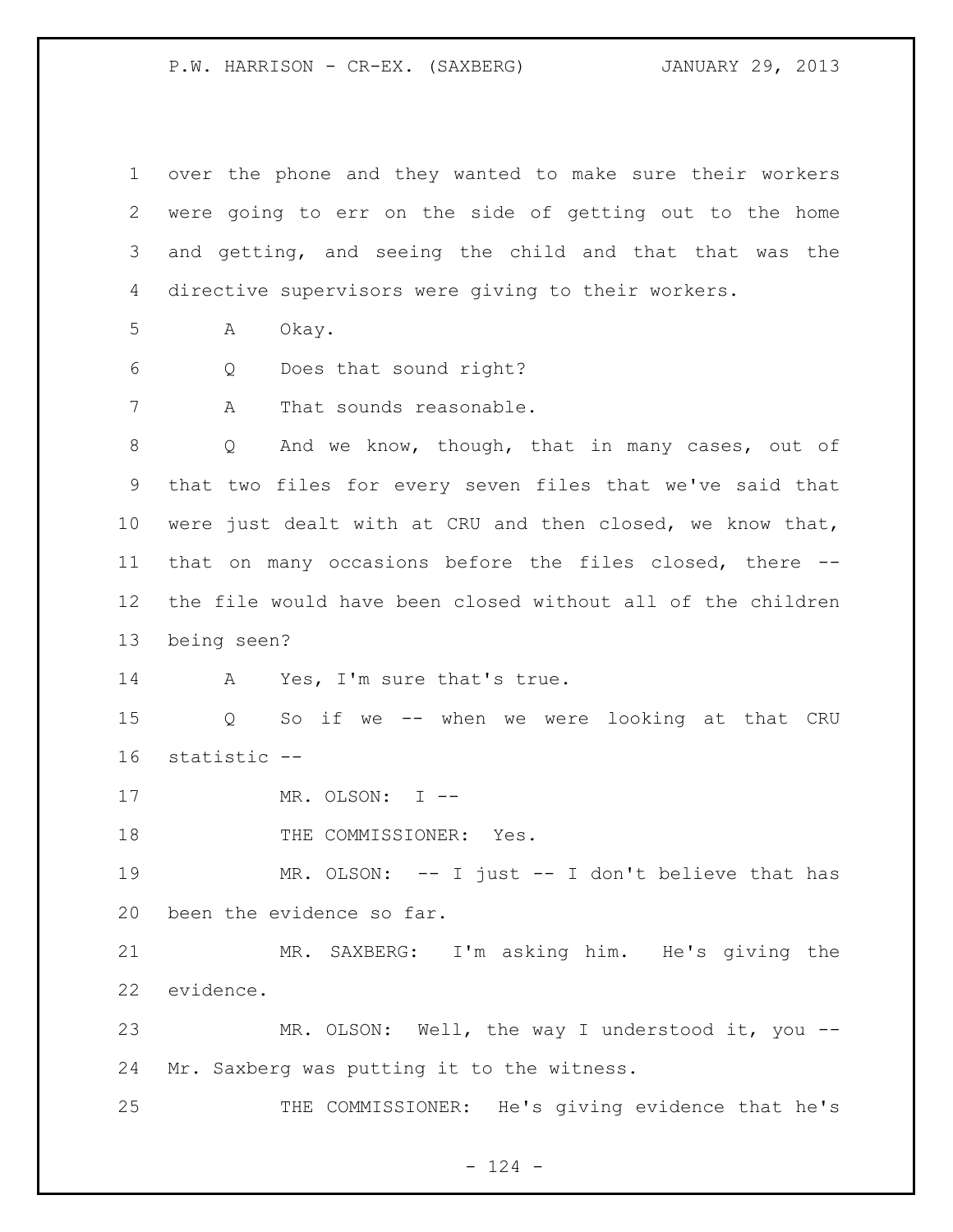never seen -- he's not familiar with this document you're questioning him on.

 MR. MCKINNON: Yeah, I think that the way the question was put is, is Mr. Saxberg said, we know that files were being closed without all the children being seen, implying we heard evidence to that effect. I'm not sure we have heard evidence to that effect.

THE COMMISSIONER: Mr. Olson thinks not.

9 MR. MCKINNON: Yeah. So I --

10 MR. SAXBERG: But I --

11 MR. MCKINNON: -- think it would be better if he rephrased that question.

13 MR. SAXBERG: Sure. I wasn't --

 THE COMMISSIONER: All right. You let me know if you have a concern about its appropriateness.

MR. OLSON: I will.

 MR. SAXBERG: Let's go at it this way. If we could call back up that CRU statistic that we'd looked at earlier, which was page 44741.

BY MR. SAXBERG:

 Q I'm -- the number under number 3, open and close files that we spoke of before, eighteen seventy-five. Those were files that have been opened at CRU and closed by CRU after some short-term service?

 $- 125 -$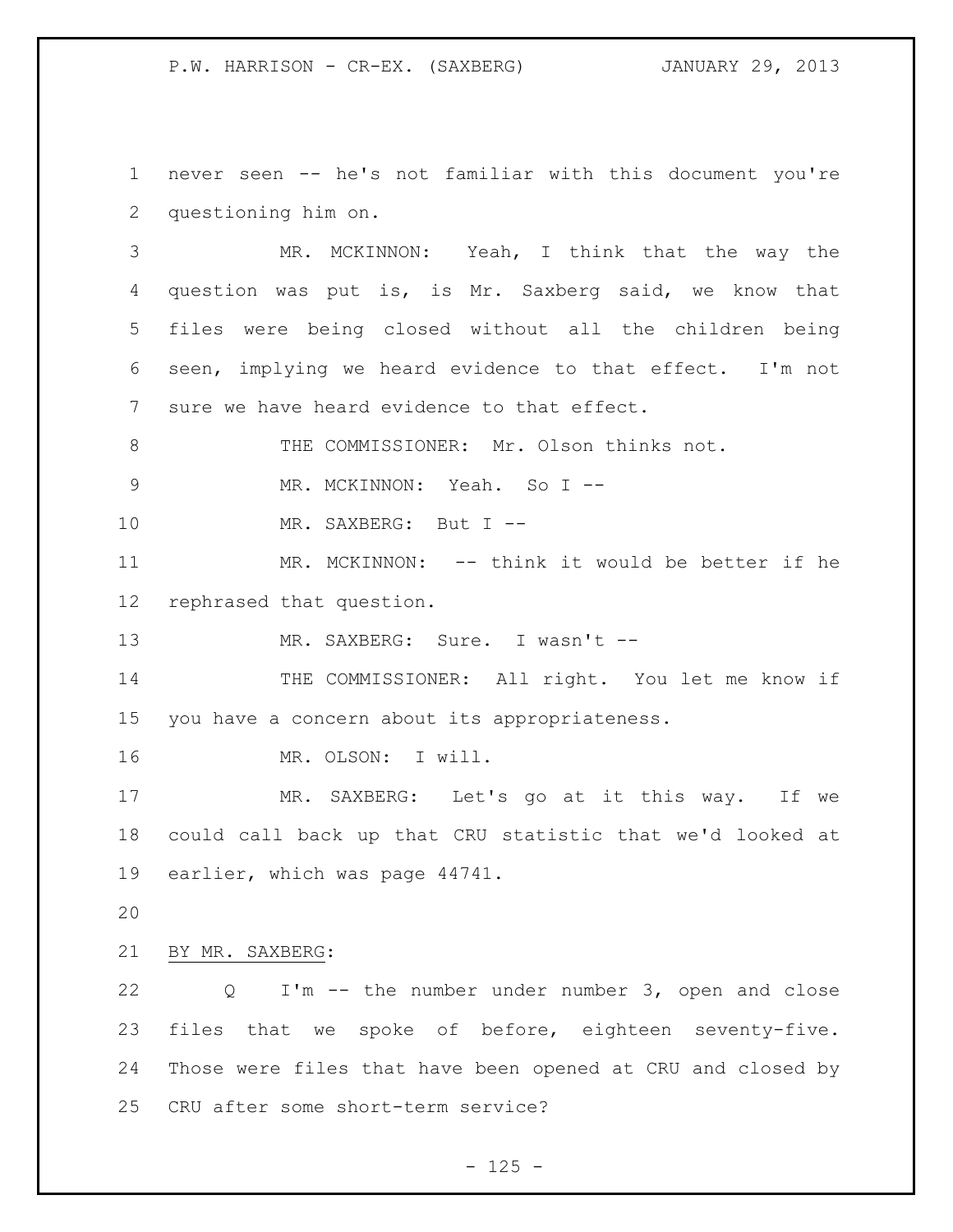A Yes.

 Q And I'm not putting to you what anyone else has said in this proceeding, although others have said it, but I'm just asking for your evidence here. Of those 1875 cases in 2004 that are dealt with by CRU and then closed by CRU, many of those cases would have been closed without all of the children being seen, correct?

 A I would agree that that has happened. You've used the term "many". I don't know what the number would be, but there, there would have been cases closed. The number, I have no idea.

 Q Right. And that would have been in compliance with the policy that we looked at in the intake manual that provided that cases could be closed at CRU with a few phone calls or perhaps a field, correct?

A Yes.

 Q So, and you cited one example of parent/teen conflict, which would be one of the more, which would be one of those examples of files where all of the children in the home may not have been seen before the file is closed, correct?

A That could be an example, yes.

 Q And there'd be all kinds of other examples. But there's a discretion that the worker and the supervisor have with respect to whether or not all of the children in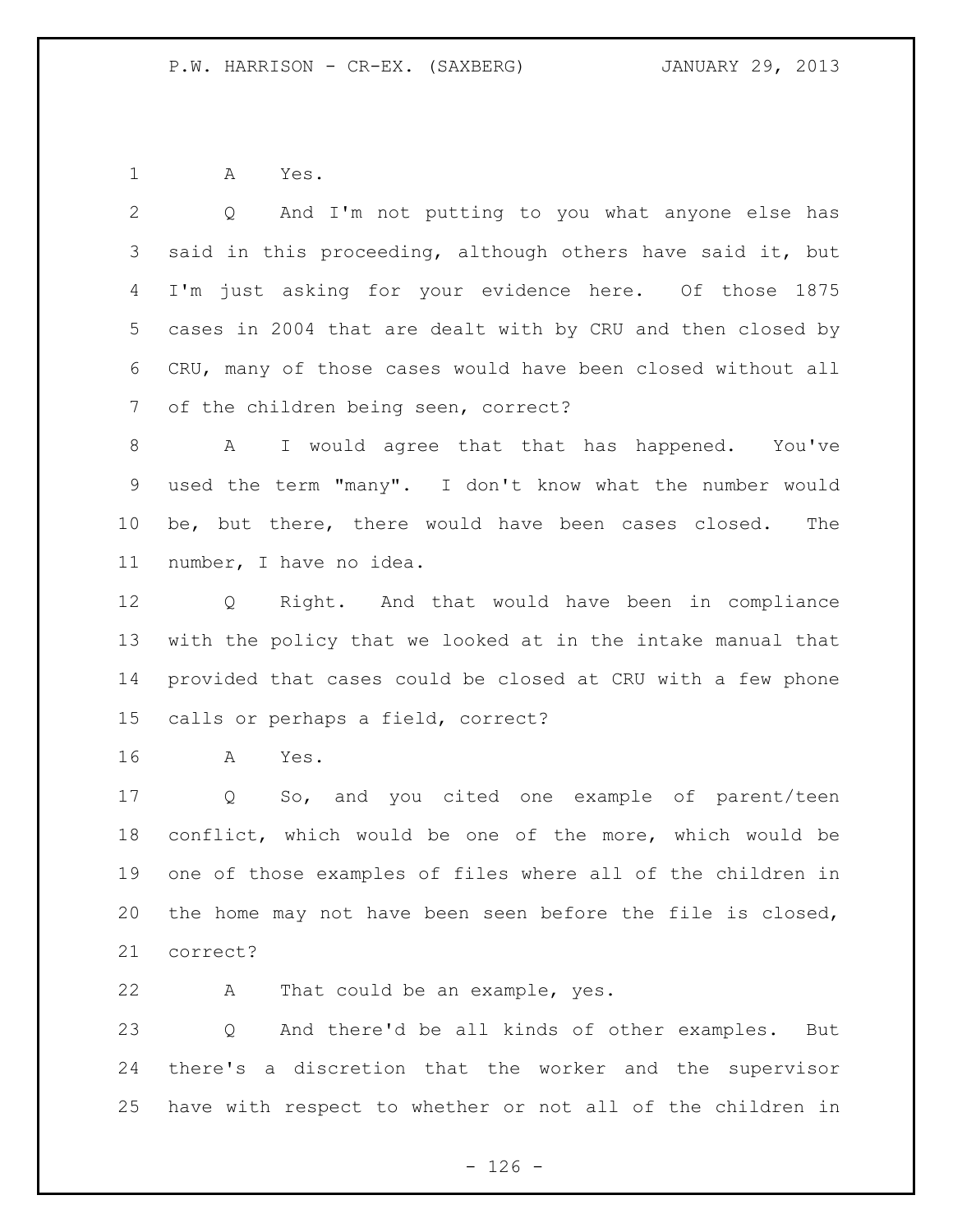the home, they strove for that objective to see all the children in the home before closing a file but they would have a discretion as to whether it was necessary in any particular occasion before closing the file, correct? A Yes, that's fair, that's correct. Q And that was completely in line with the policy and practices at CRU at the time? A Yes. Q And so you were asked if it was reasonable to close the file in this case without seeing Phoenix. 11 THE COMMISSIONER: In which case? BY MR. SAXBERG: Q In this case, without seeing Phoenix on the March 2005 matter. You're right. Sorry. Thank you for that clarification. 17 A In the March, the March contact? Q Yes. A Okay. Q You were asked that question. You recall being asked the question? A Yes. Q And your answer was, you didn't directly -- this is my opinion -- A Okay.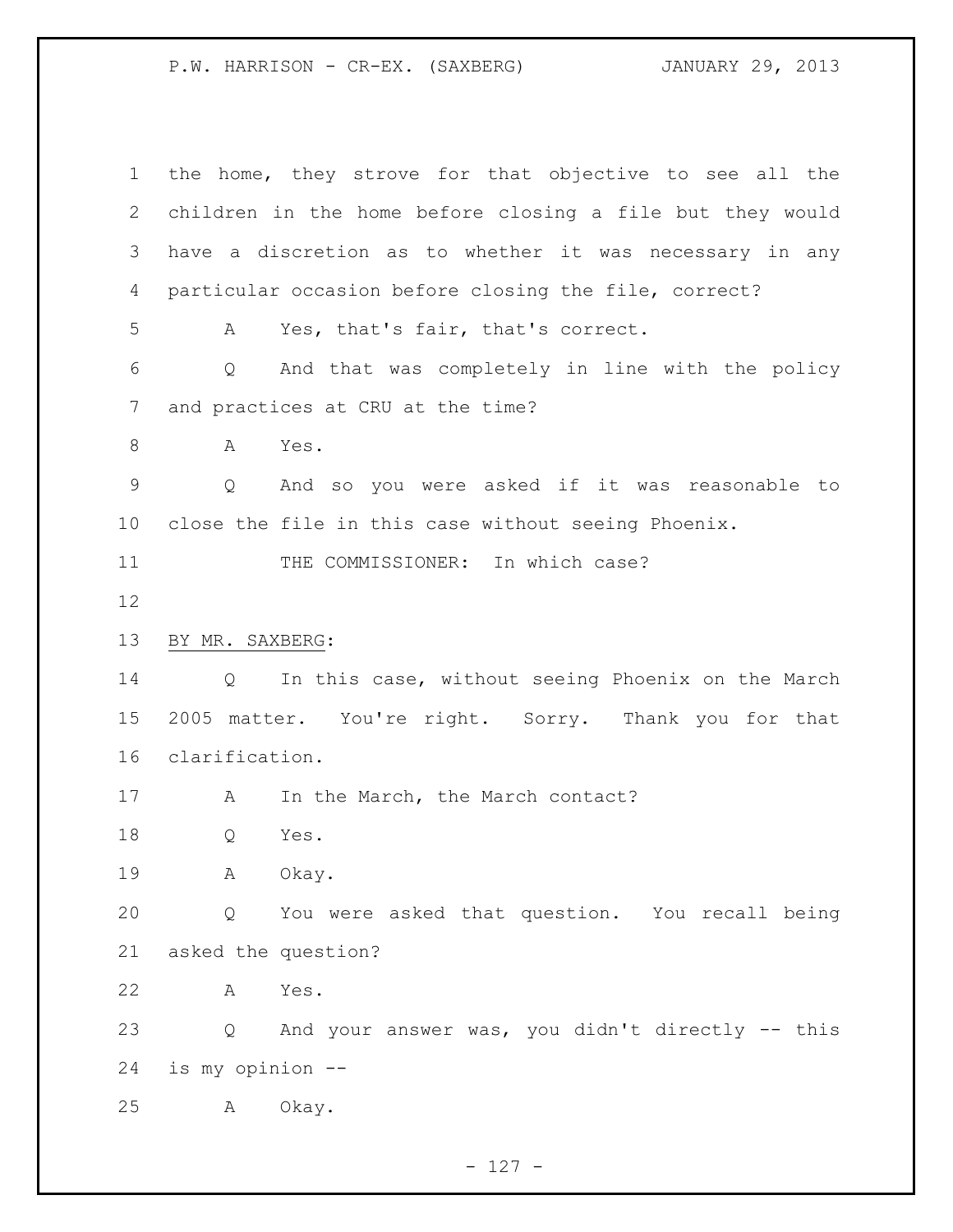Q -- you didn't directly answer the question. You said, though, Phoenix should have been seen --

A Yes.

 Q -- in your view, and you said that would have been important to see Phoenix --

A Yes.

 Q -- correct? We know that today there's a specific provincial foundational standard which would require, if these events occurred today, that Phoenix had been seen. That would have been a minimum requirement if that happened today, correct?

A Okay, yes.

Q You're aware of that?

14 A I, I, I am aware of that. I'm not doing intake so this is where I'm not as familiar with current practice at intake, but I believe that's to be true.

 Q And, but would you agree, though, that back in 2005, in March, given the guidelines from the intake manual that were in place and the practices that were in place at the time, that it was a reasonable option to close the file at that time based on the information, other information that had been gathered without seeing Phoenix?

23 A Are you talking specifically about this case or are you talking in general?

Q I'm talking -- well, I'm talking in general

- 128 -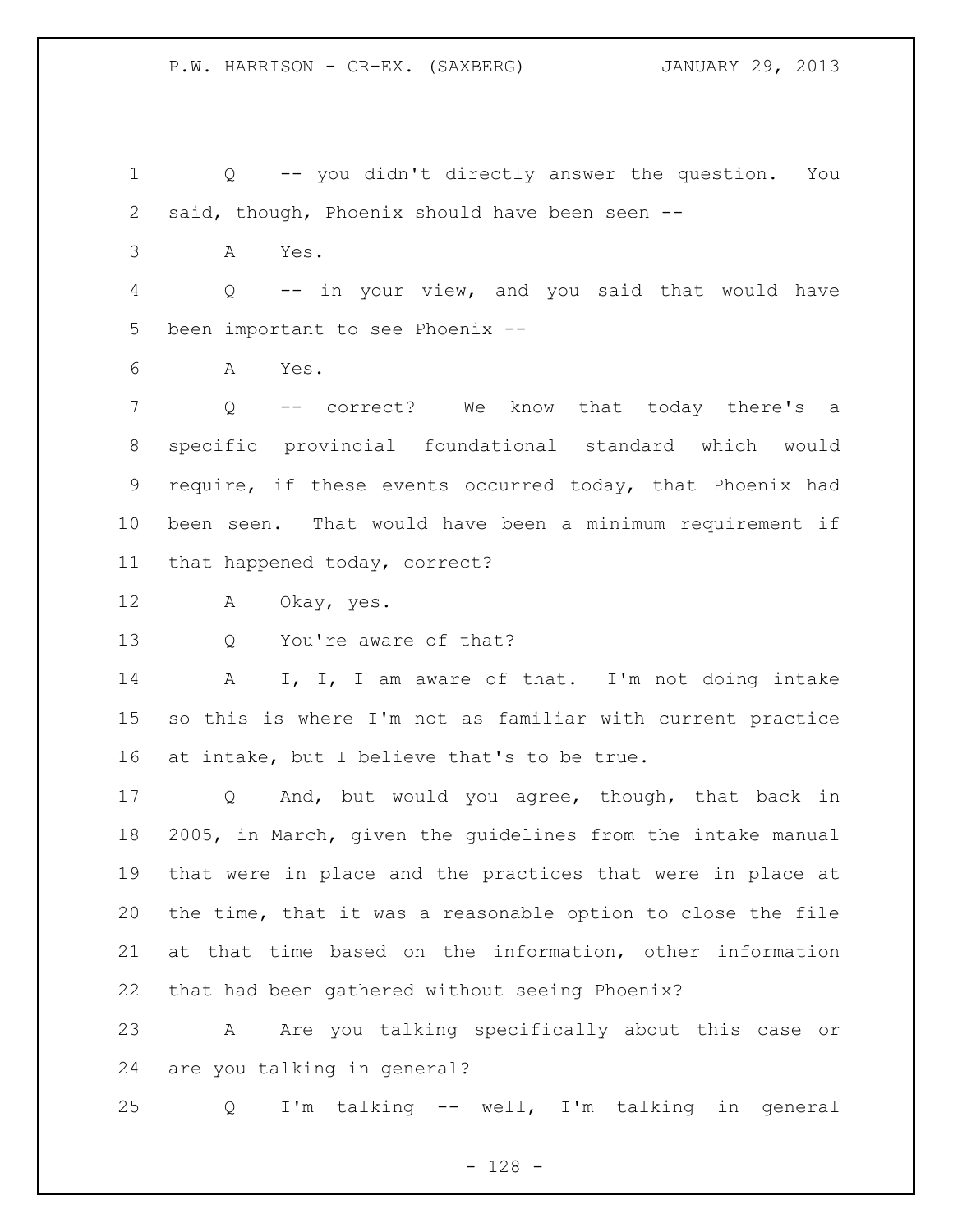firstly, about that it's reasonable to close a file based on the guidelines from the manual, without seeing a child. You've already agreed to that.

 A In 2004. Are you talking about the intake manual at that time?

Q Yes.

 A Yes, it would have been reasonable to close some files without seeing all of the children.

 Q Right. And in this case, I'm not going to ask you about the specific Phoenix Sinclair case on this point because I think you'll agree you'd need to know all of the information that was available to the workers and to the supervisor before they made that decision to close the file without seeing Phoenix on that specific occasion, correct?

A Right.

 Q You would need to know everything that they knew at the time they made their decision, correct?

A Right.

 Q And you're not going to sit, you wouldn't sit up here and back-seat quarterback or second-guess, in hindsight, a decision that they made because you don't have that information that they had available, correct?

THE COMMISSIONER: Well, he's already --

24 THE WITNESS: Well --

THE COMMISSIONER: -- he's already expressed an

 $- 129 -$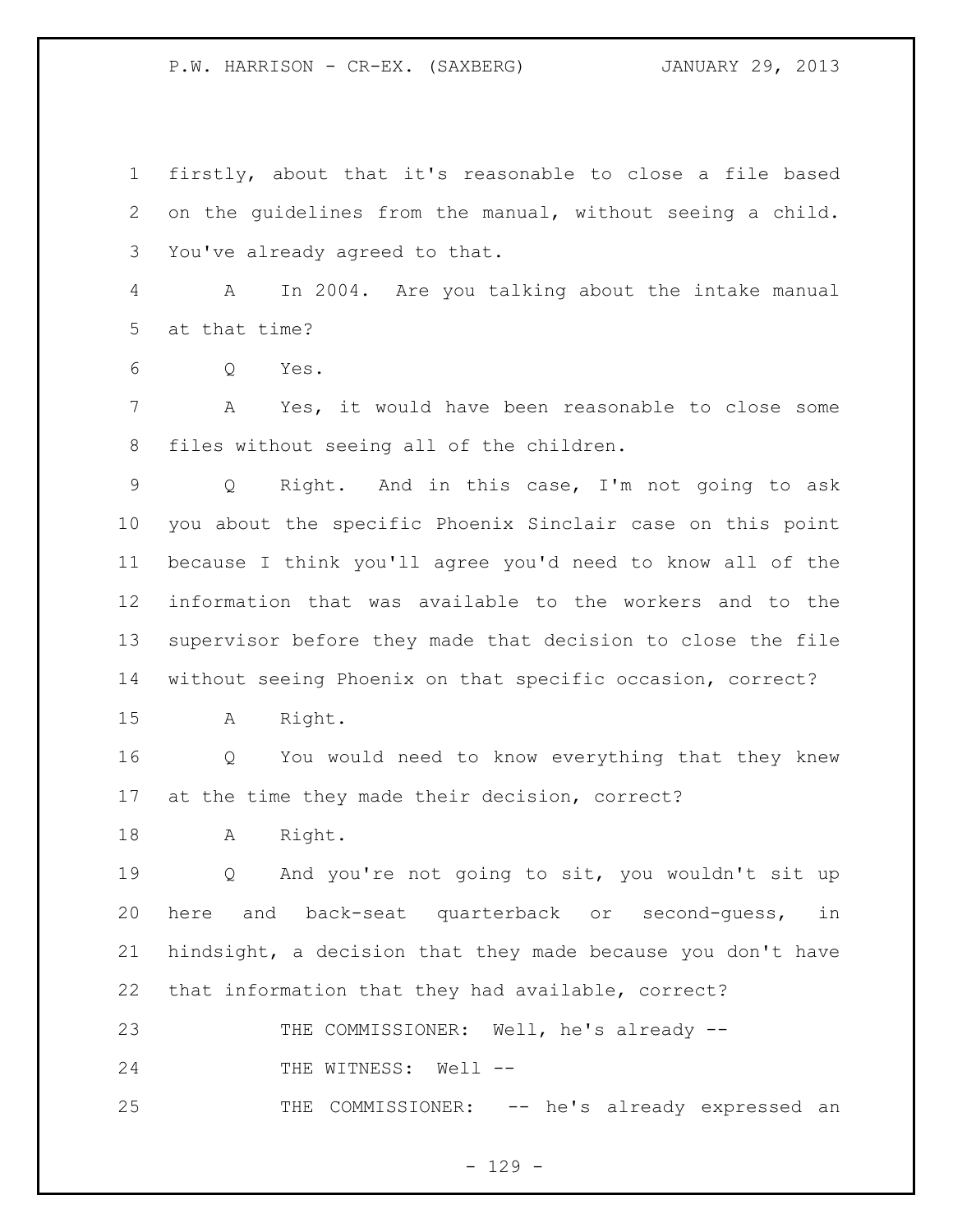opinion, hasn't he, based upon what he said this morning, you just repeated to him that Phoenix should have been seen, it was important to have done so? MR. SAXBERG: And I'm challenging that, I guess -- THE COMMISSIONER: Oh. 7 MR. SAXBERG: -- by saying that it's not reasonable to reach that opinion without knowing all the facts. 10 THE COMMISSIONER: Oh, if you want to challenge that, fine, go ahead. MR. SAXBERG: Yes. 13 THE WITNESS: Well, in fact, if that's what 14 you're doing, I would refer to my earlier answer that, yes, that Phoenix should have been seen. BY MR. SAXBERG: Q And, and what I'm saying is that, that you're 19 only basing that on what you've read in the reports that, that came out after Phoenix's death? A I've made mention that I've, I've seen all of the reports. I mentioned, too, that Mr. Koster's report was particularly striking, and I believe he made that, drew that conclusion as well. Q Yeah. And it certainly would have been best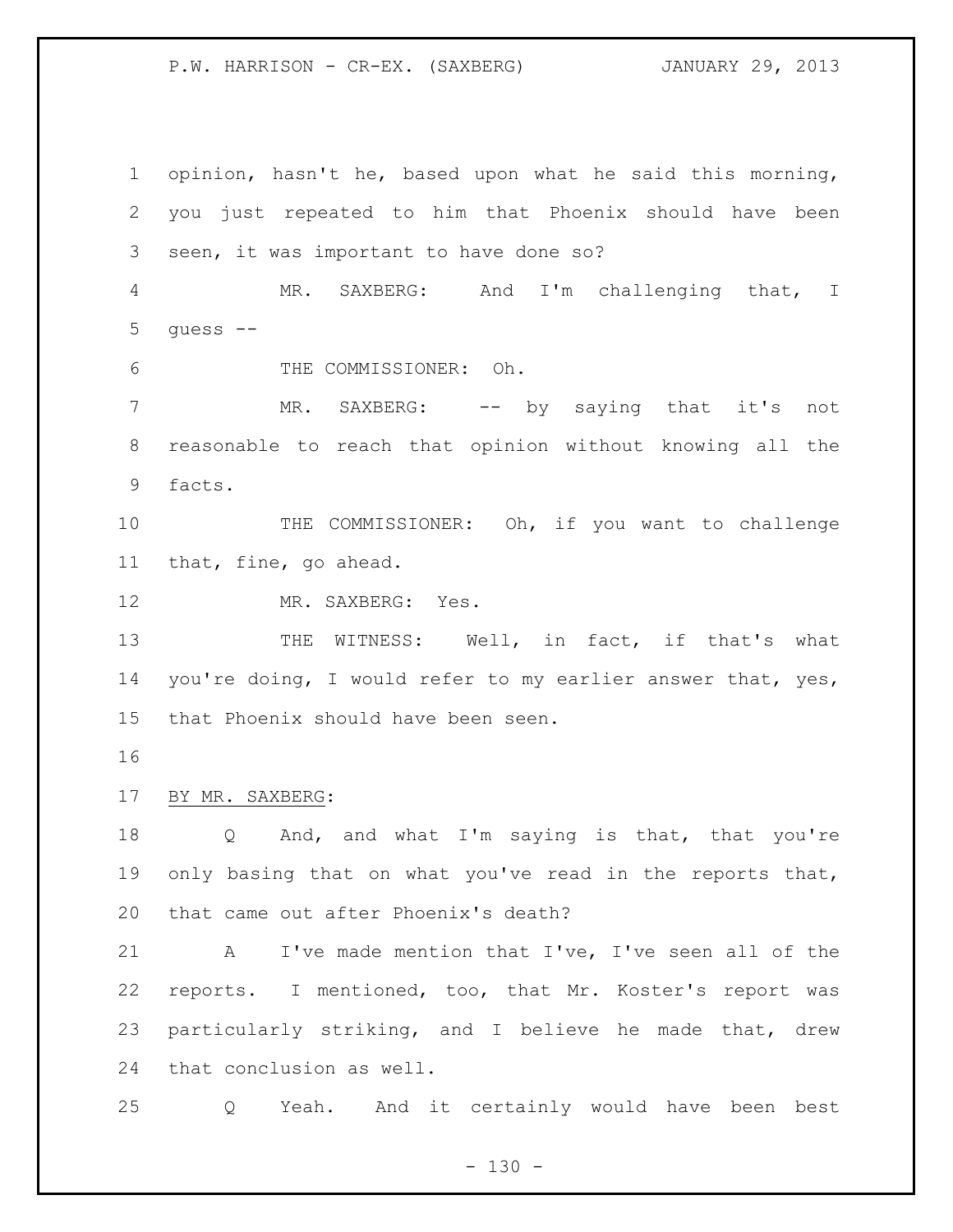practice to have seen Phoenix. That, that's one thing you're saying?

A Absolutely.

 Q What I'm saying is that it was generally permitted to close a file at CRU without seeing all of the children, and you've agreed to that?

A Yes.

 Q And what I'm saying is that in this particular case, to know if it was the appropriate decision at the time made by the supervisor and the two workers, you'd really need to know everything that they knew at the time they made that decision, to be fair in deciding whether it was a reasonable decision, not the correct decision but a reasonable decision to make at the time. Would you agree with that?

 A You've, you've made statements and linked them 17 and I'm not sure that that's reasonable.

Q Okay.

 A You've suggested that can cases be closed without seeing all the children; I said yes. Was it the best practice in this specific case? And the answer is no.

 Q Yes. And I think we're -- I think all the witnesses are on the same page --

A Okay.

Q -- on that point. My -- I, I'm asking about the

- 131 -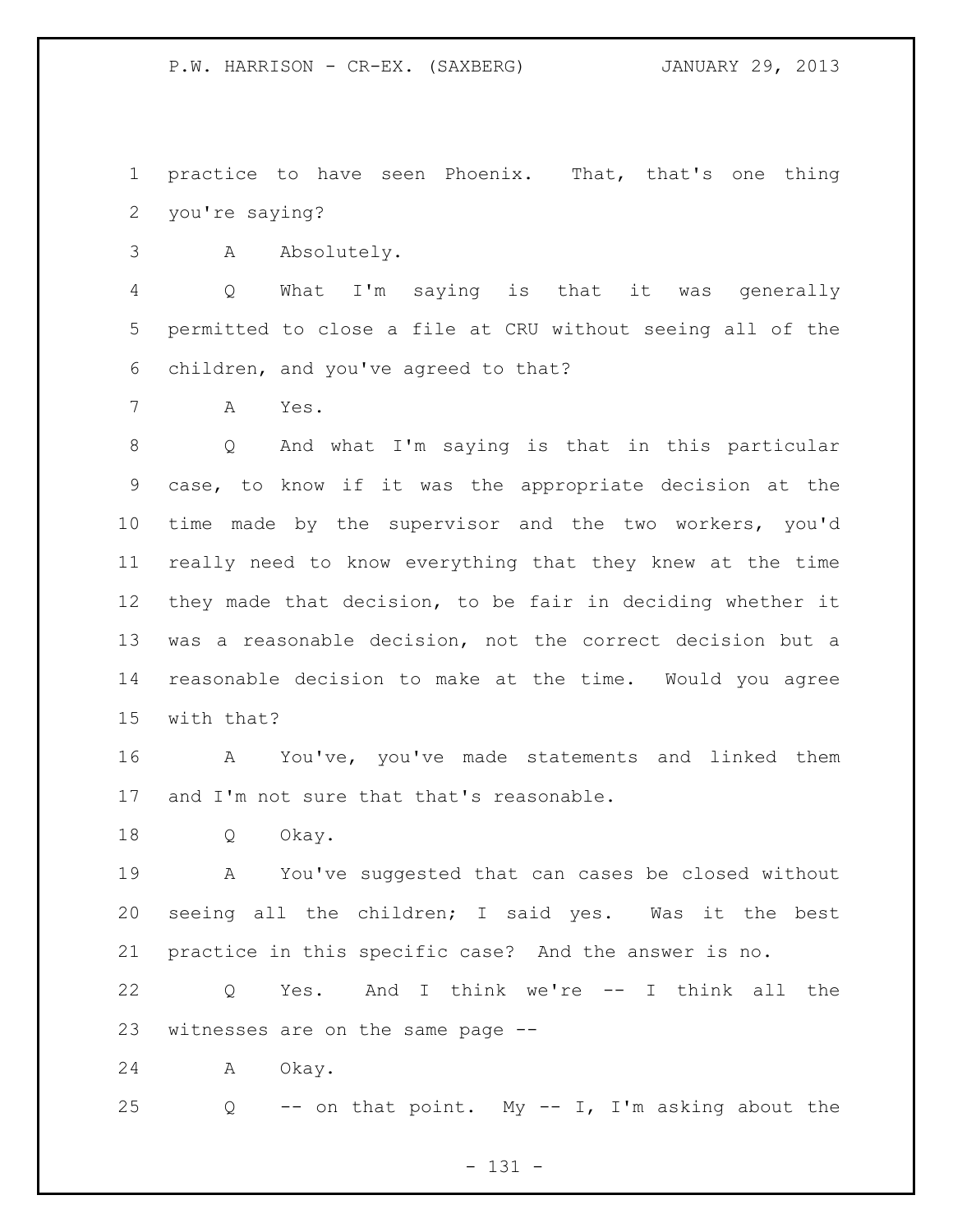closing of the file and whether the closing of the file was a reasonable decision, and I'm suggesting that you wouldn't know whether it was a reasonable decision unless you knew all of the surrounding information that was available to the supervisor and the workers. Would you agree with that?

 A I don't think there was a lot of material to consider and I think I have a good working knowledge of the information they can -- that they had at that time that they drew that conclusion, that they decided to close it. I think I understand what the facts were that drew them to that. I would say that they should have seen them. There, as we've discussed here, many other factors, the workload demands, the fact we're working with a high risk population where files are closed with the hope that nothing happens. I mean, there's lots of different elements here. I'm not sure that I'm prepared to agree to what you've said.

17 Q Let me, let me try one more time.

18 A Okay.

19 0 If -- notwithstanding that it may not be best -- that it wasn't best practice to not see Phoenix, given the other information available to the workers and the supervisor, will you concede that it may still have been a reasonable decision that they made at the time, given whatever workloads and matters they're dealing with that day, and other information, to decide to close the file?

- 132 -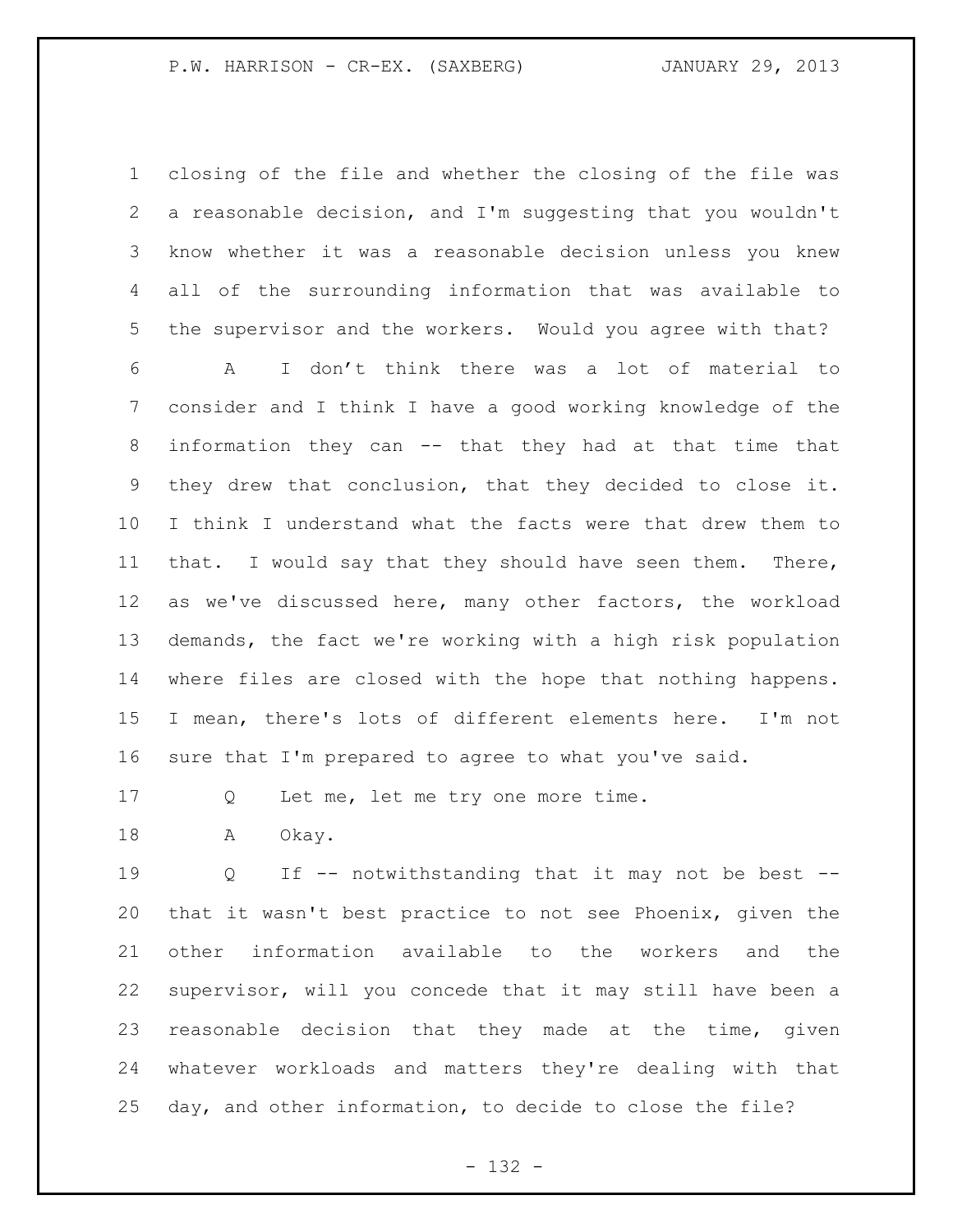A They made an error by closing the case. That error is magnified by the results, the extraordinary results of this case. But if they had seen this case things might have been different, they might have been exactly the same. I don't know.

 Q Okay. Now, in terms of the referral that they were dealing with, then, in March of 2005, we've heard it be referred to as, as vague, another description used was soft, and that's because it was a referral in which the word "abuse" was used but there was no indicia or information about the abuse itself. Would you agree with that?

 A That's correct. That's what was lacking in the referral.

 Q So the word is used but there's no information that would lead a CFS worker to conclude that it's an abuse referral?

 A Right. And there's also no information that would conclude it's not abuse, not an abuse referral.

 Q That's right. And so subsequent investigation is warranted, correct?

A Yes.

Q And that includes phone calls, correct?

24 A Well, phone calls, home visits, file -- is a whole  $--$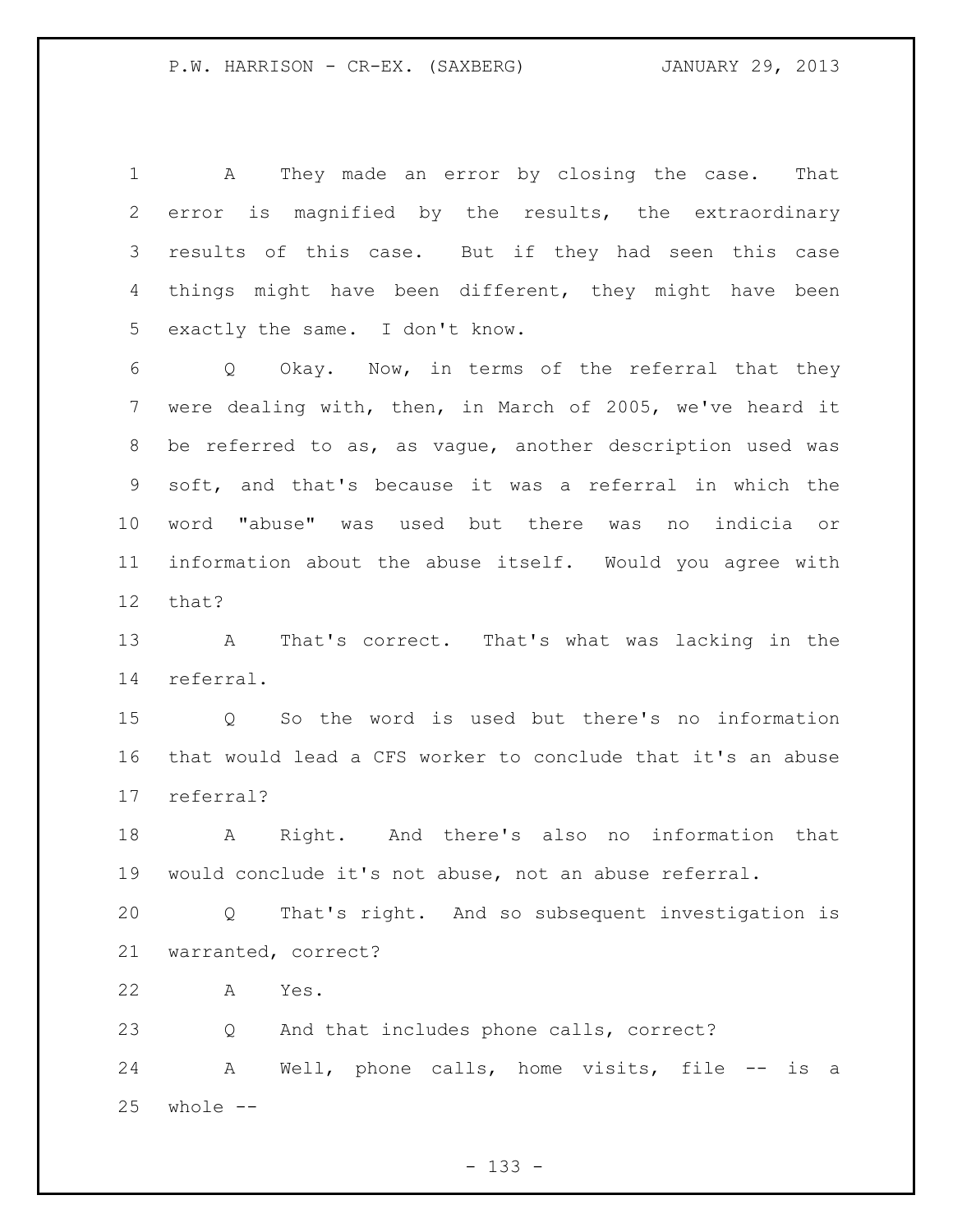1 Q The whole, the whole assortment?

| $\overline{2}$ | The whole range of information-gathering.<br>A              |
|----------------|-------------------------------------------------------------|
| 3              | And there's a discretion in how far you go in<br>Q          |
| 4              | every case before you, you make your conclusion as to       |
| 5              | whether or not that unspecified allegation is something     |
| 6              | that should be further investigated at intake or should be  |
| 7              | closed, correct?                                            |
| 8              | A<br>Correct.                                               |
| $\mathsf 9$    | And there's no, specific guideline on how much<br>Q         |
| 10             | work you do to flesh out whether that unspecified           |
| 11             | allegation of abuse is actually an allegation of abuse or   |
| 12             | something else, or nothing, correct?                        |
| 13             | It was not specific, and that was left to the<br>A          |
| 14             | worker's judgment at that time --                           |
| 15             | Right.<br>Q                                                 |
| 16             | -- it was not a specific.<br>A                              |
| 17             | Okay. It's left to the judgment.<br>Q                       |
| 18             | And would you agree that in terms of if you need            |
| 19             | to flesh out, if you need to find out what this allegation  |
| 20             | is because you just have the word "abuse" being thrown      |
| 21             | $out$ --                                                    |
| 22             | Right.<br>A                                                 |
| 23             | -- but no examples of, of what is being intended<br>Q       |
| 24             | to be communicated, would you agree that the best source to |
| 25             | flesh out that referral is going to be the person who made  |
|                |                                                             |

- 134 -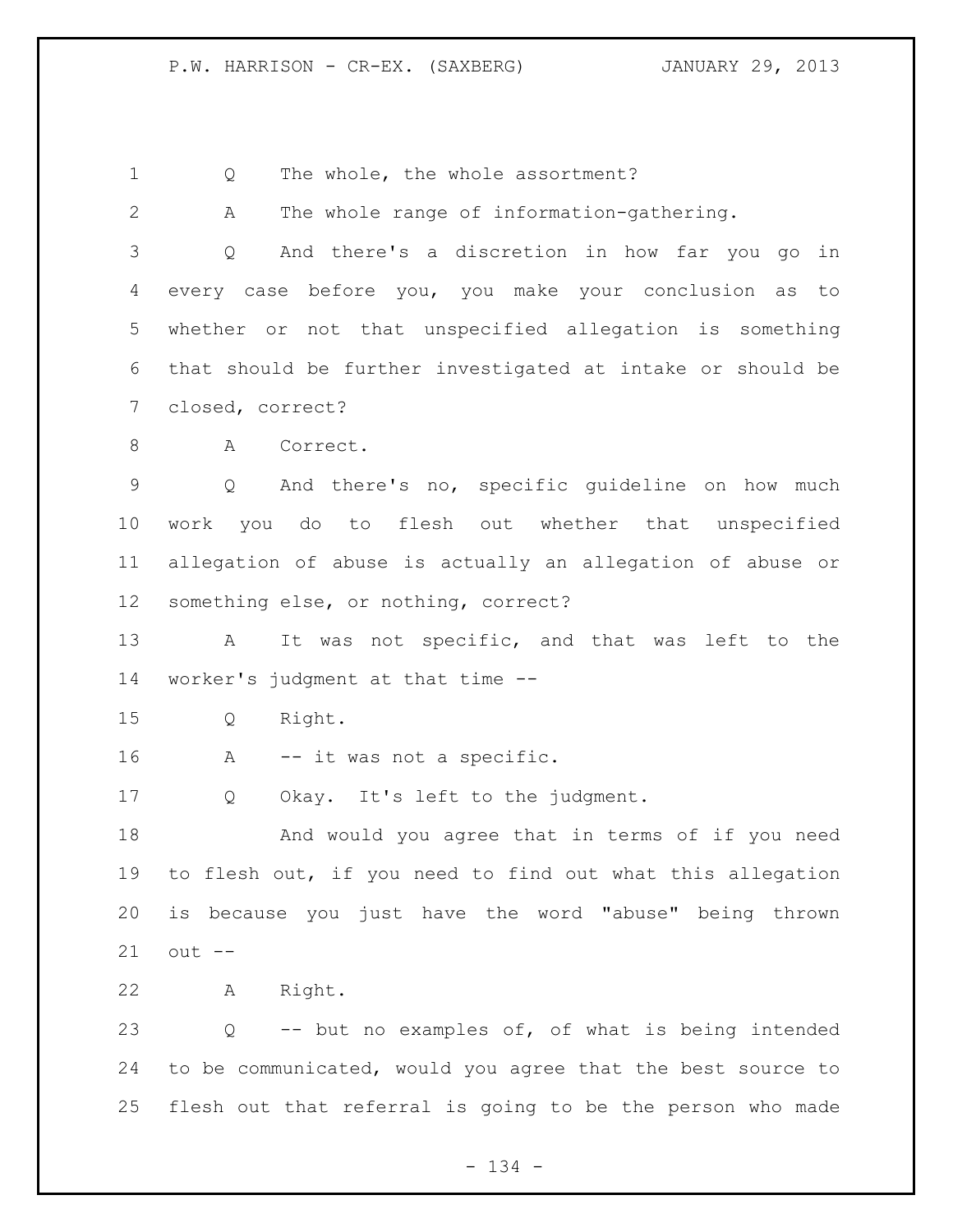the referral, the person with the information? A That would be one source. It would depend on 3 what that person knows, what they have observed, what 4 they've seen. They, they, they would be a source. There might be much better sources than that; we didn't know. Q But would you not agree that if you want more information on what the concern is, you're going to talk to the person who has the concern? A That would be helpful to speak to that person, yes. Q Okay. And you are aware that in this case that person was not prepared to speak to CFS? 13 A I am aware. Q And that that was made crystal clear -- A Yes. Q -- during the after-hours report -- A Yes. Q -- that they would not speak to CFS? A Right. Q So did that not hamper the ability of the workers to find out more about this amorphous referral of abuse? A That, that absolutely made the case more difficult to handle. We had very limited information from a source that we could not discuss this with further. Q Right. And so what the investigators are left

 $- 135 -$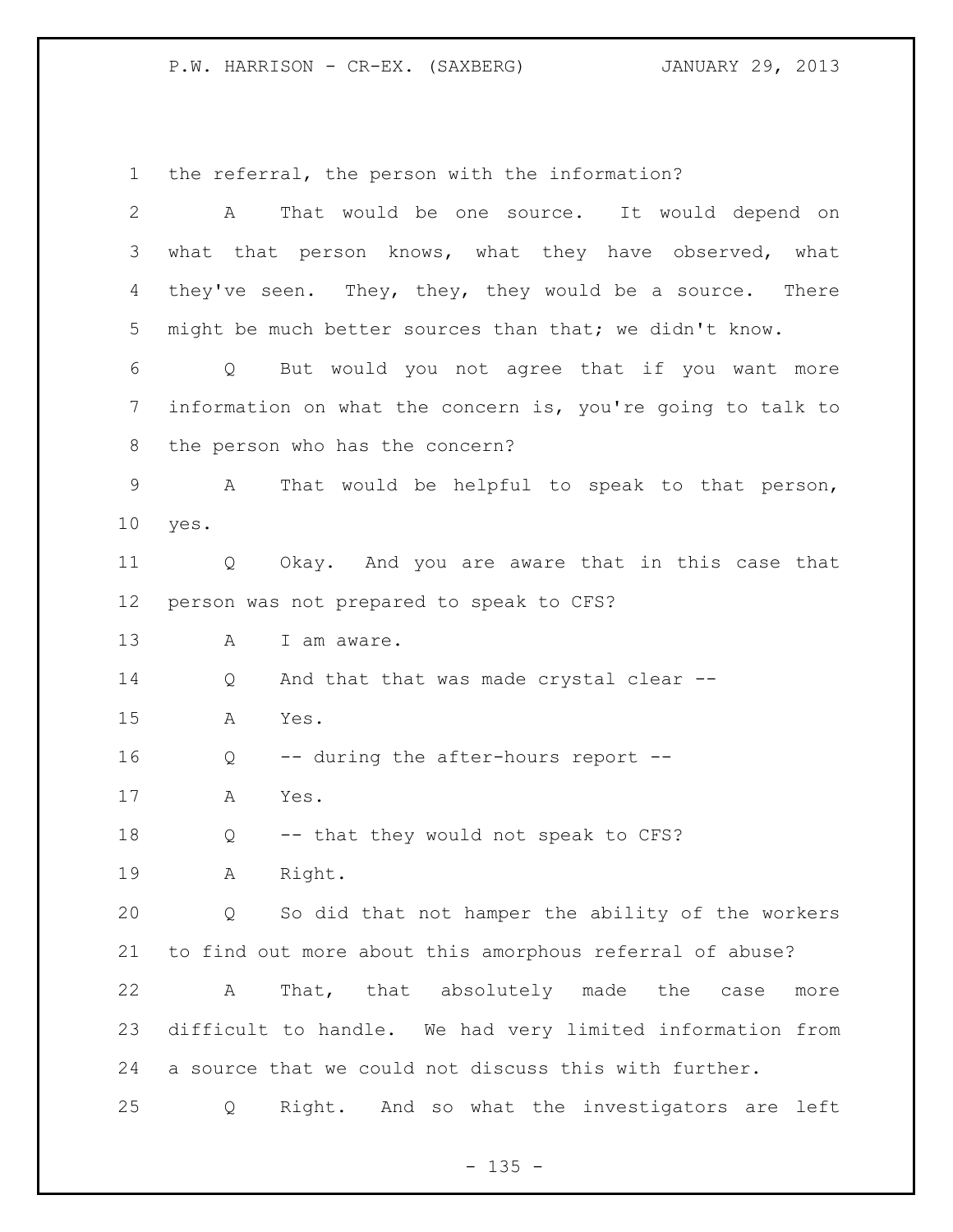with is they have to talk to the parent, is one of the things they have to do --

A Yes.

 Q -- they field to the home to talk to the parent. And you've indicated talking to the parent isn't something that you can't give a lot of weight to their answers, it's going to be self-serving information, correct?

8 A Of course.

 Q So, so -- and then you've also indicated that seeing Phoenix obviously would have been best practice but it may not have shed anymore light on the situation, correct?

 A Right. But that would have been one more step you could take to add to the, to the store of information that you have, not that it would be definitive --

Q Right.

17 A -- one way or the other, but that, that could have been helpful.

 Q So you've indicated that the ultimate decision, then, in March to close the file, your view, your opinion is that it was an error?

A Yes.

 Q Can you put that, in terms of order of magnitude, you've worked, you were, you were the person at the head of this organization in terms of the intake function, you're

- 136 -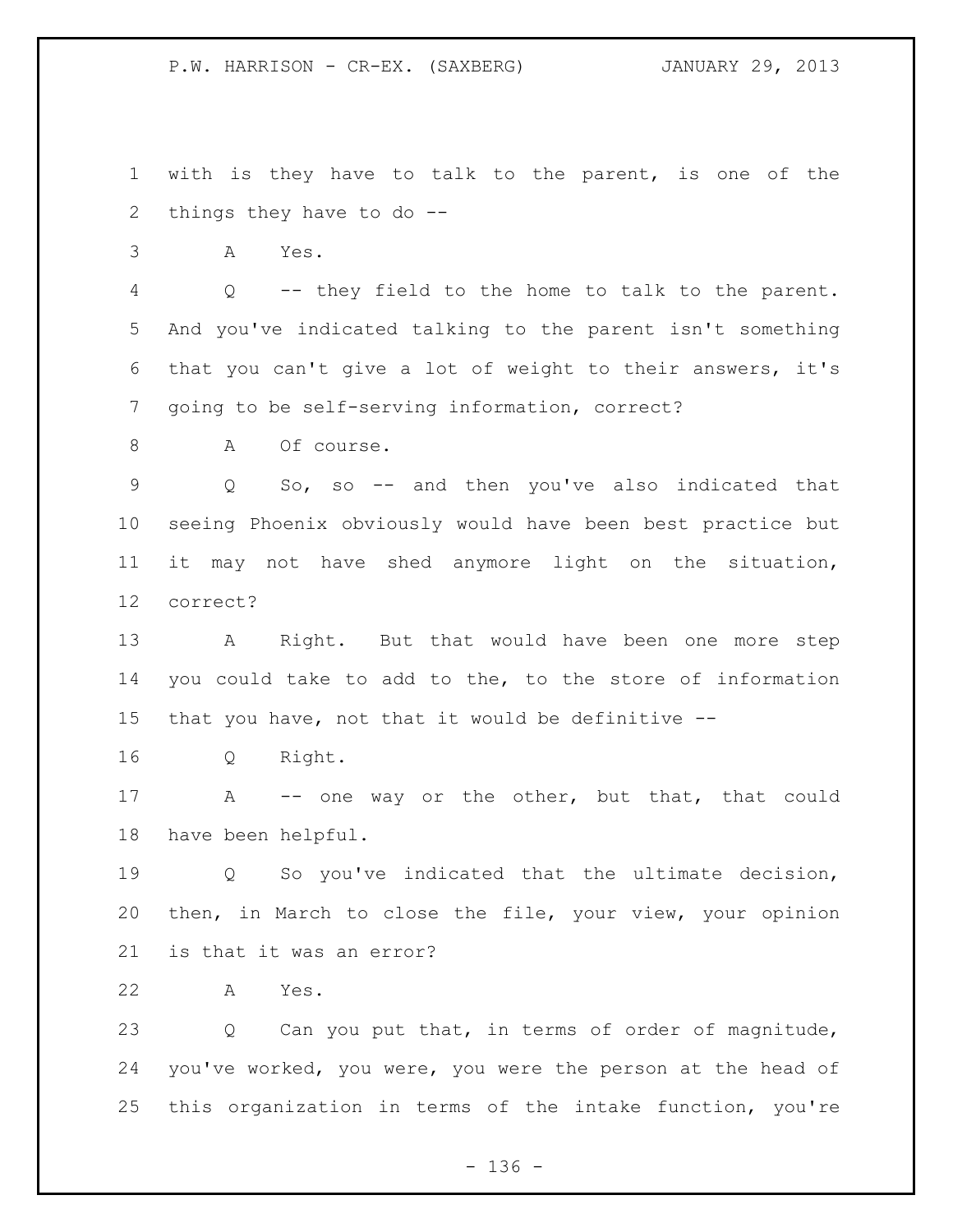at the top -- A Yes. Q -- of the, of the ladder? A Yeah. Q And you surely have, have -- it's come to your attention work that's been done by workers under you and, and errors that they've made, correct? A Yes. Q I mean, they've all made errors, right? People make errors. 11 A Absolutely. Q And when you're dealing with 16,313 requests for service, there's going to be a few errors in there? A Um-hum. Yes. Q Yes? A Yes. Q And in terms of magnitude of this error, I had said that it was reasonable to close the file. That was what I was asserting to you and you disagreed, but in terms of the level of error here, how would you describe it? A Well, that's an evaluation I guess we're making in hindsight, and we -- CRU intake, the entire intake operation would be measuring high risk cases all the time and trying to assess the risk, the current risk, the future risk, our opportunity to involve it with, with families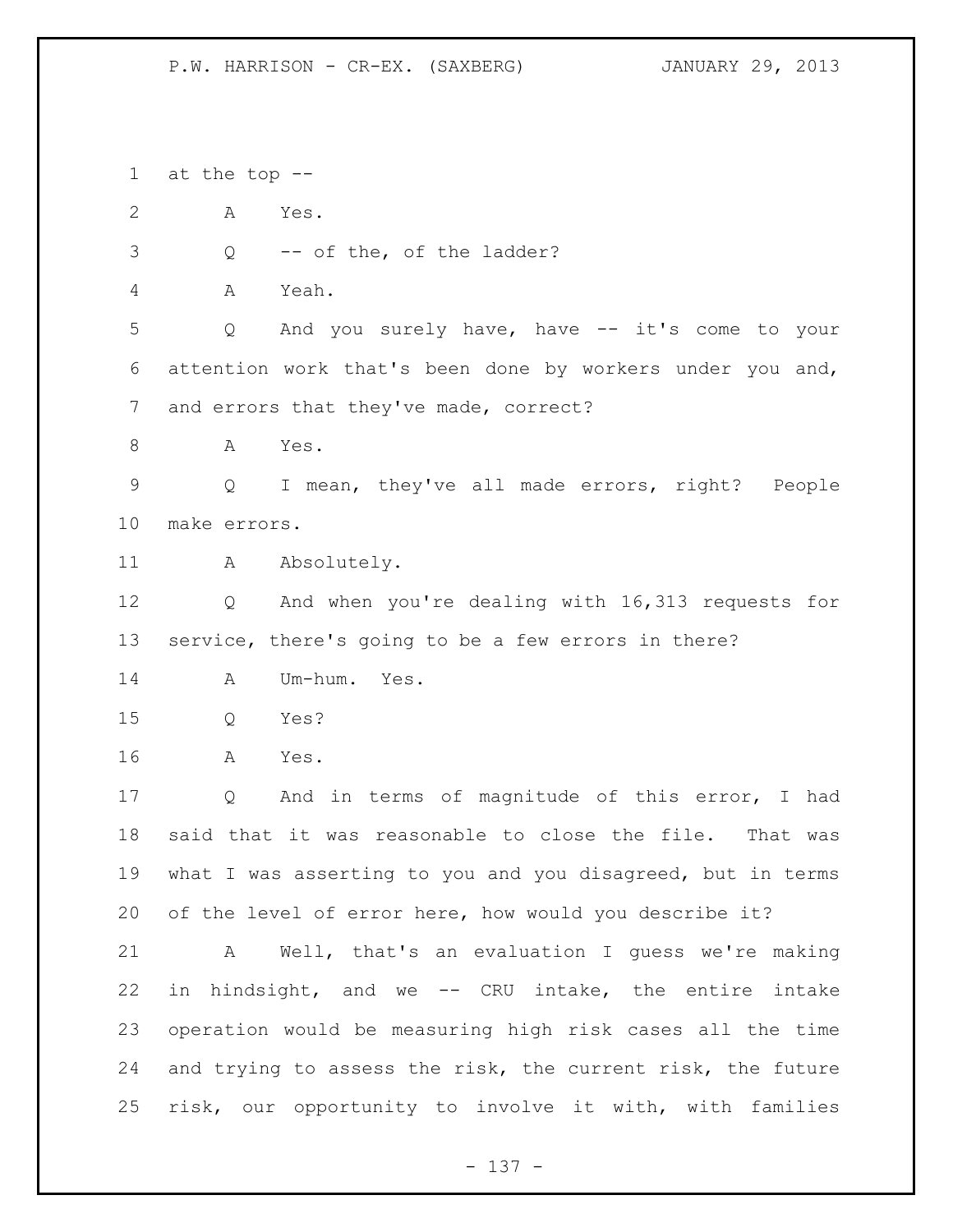that really don't want to talk to us and are not willing to engage with us in any transformative behaviour. So those kinds of decisions were made and this case is one of the most serious I've seen because of the result.

Q Right.

 A So to rate it on a scale, I'm not sure that that's a reasonable question.

 I just -- it has many similarities to other cases. What we're concerned about here is the result of that decision.

 Q In this case, the -- would you agree that the error is magnified to an extraordinary degree because of the magnitude of the tragedy that occurred afterwards?

A I would agree.

 Q But the error in itself isn't something that, that was unique in terms of errors that workers would make at that period of time, given the --

 A Well, I'm -- you're characterizing them as errors. I think workers were making decisions about high risk families. Some families we could engage with, some families we had leverage because their children were in care, and we have some families who we didn't have a current situation to deal with. And decisions were made to close some of those cases. And fortunately most, most of those families carried on, not necessarily with a good

- 138 -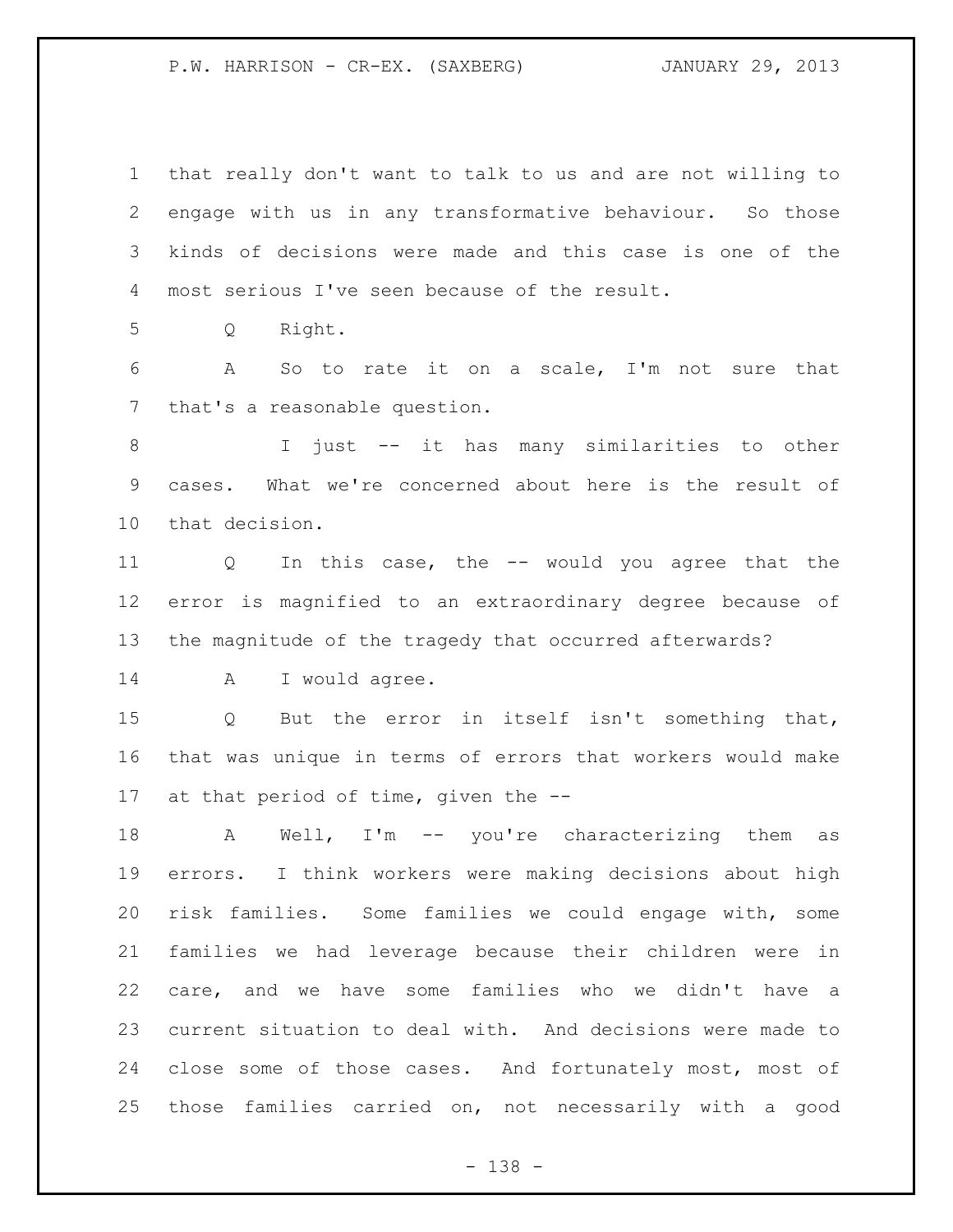result, but carried on. In this case, that's not what happened.

 MR. SAXBERG: Thank you for that answer, and I think that's fair and as far as you can go.

Those are all my questions.

6 THE COMMISSIONER: Thank you, Mr. Saxberg.

7 MR. SAXBERG: Thank you.

8 THE COMMISSIONER: Mr. McKinnon.

 MR. MCKINNON: Thank you, Mr. Commissioner. I just have one question for the witness, and it arises out of a question that you asked, Mr. Commissioner. You asked the witness -- take me a minute to find my notes. You asked Mr. Harrison about the extent to which the intake program that you were managing responded to anonymous calls, and I want to just explore that a little bit with you because I think the evidence that we've heard at this inquiry, there's two distinct concepts that I want to try to separate a little bit and I'm going to ask you if you can help us.

## RE-EXAMINATION BY MR. MCKINNON:

 Q One is what I'll refer to as an anonymous call where someone calls intake, presumably gets through to CRU, and refuses to give up their name and is truly an anonymous caller. And they say, my, my neighbour or someone down the

- 139 -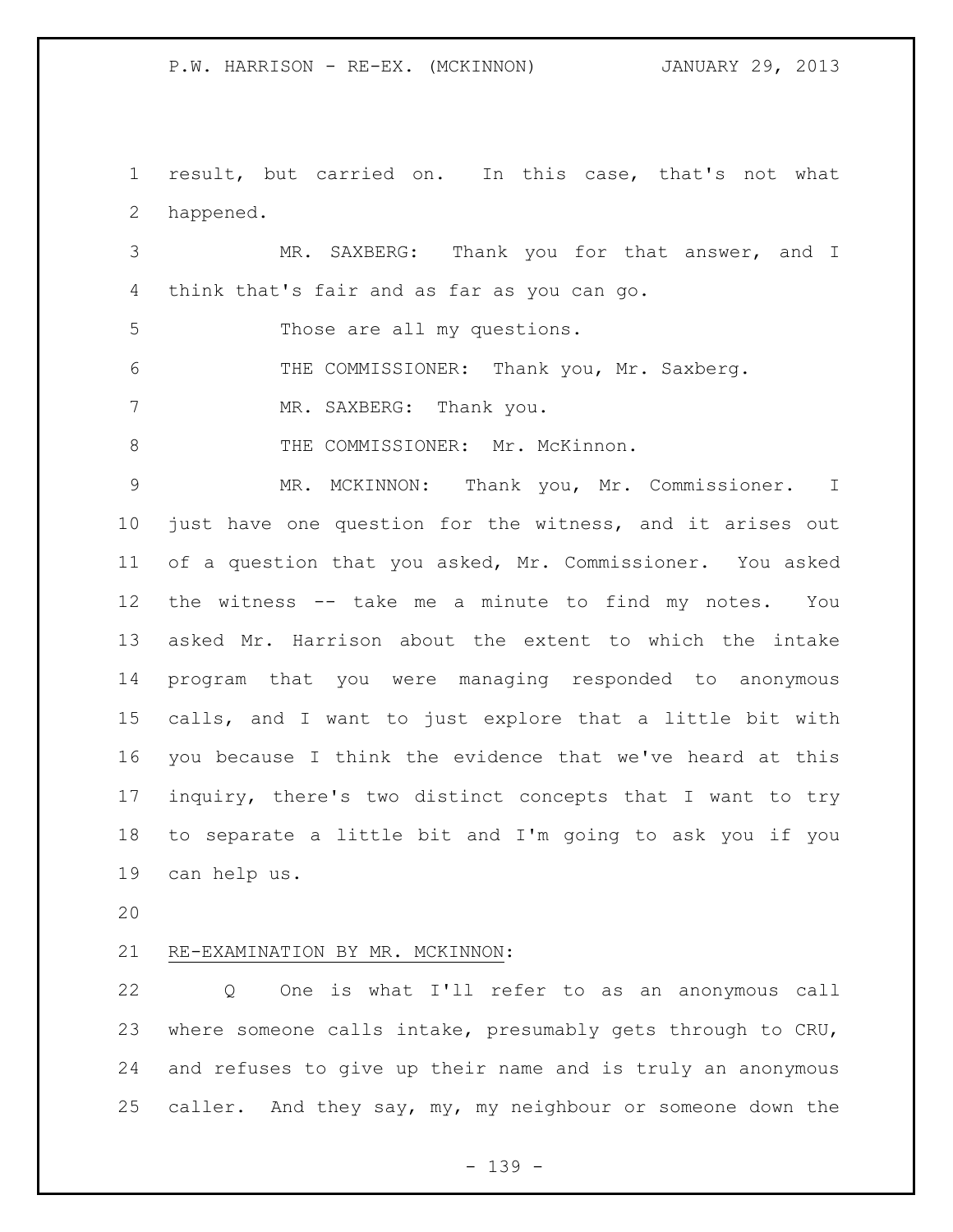P.W. HARRISON - RE-EX. (MCKINNON) JANUARY 29, 2013

 street or someone I know of, I saw something in the playground, I don't want to give you my name. That's a truly anonymous call and as I understand your evidence, Winnipeg CFS would respond to that?

 A Yes, we would acknowledge that call and explore it further.

 Q And then we have a situation that arose here where the caller wasn't anonymous, the caller disclosed their name and disclosed their, their identity and indicated they were calling on behalf of a third party. Again, is, is it the practice of Winnipeg CFS to follow up when someone is calling on behalf of a third party?

A Yes.

 Q Yes. And in this case, to make it even more confusing, the third party then said, I want to maintain the name of that third party as confidential or anonymous or refused to provide to Winnipeg CFS the name of the third party who had the information. So I'm drawing that distinction again, correct?

A I'm sorry, what -- and what's your question?

 Q So the question is this, you would follow up on that, that kind of anonymous phone call as well, where the caller identifies themselves and say they have information from a third party who wishes to remain anonymous, Winnipeg CFS would follow up on that as well?

 $- 140 -$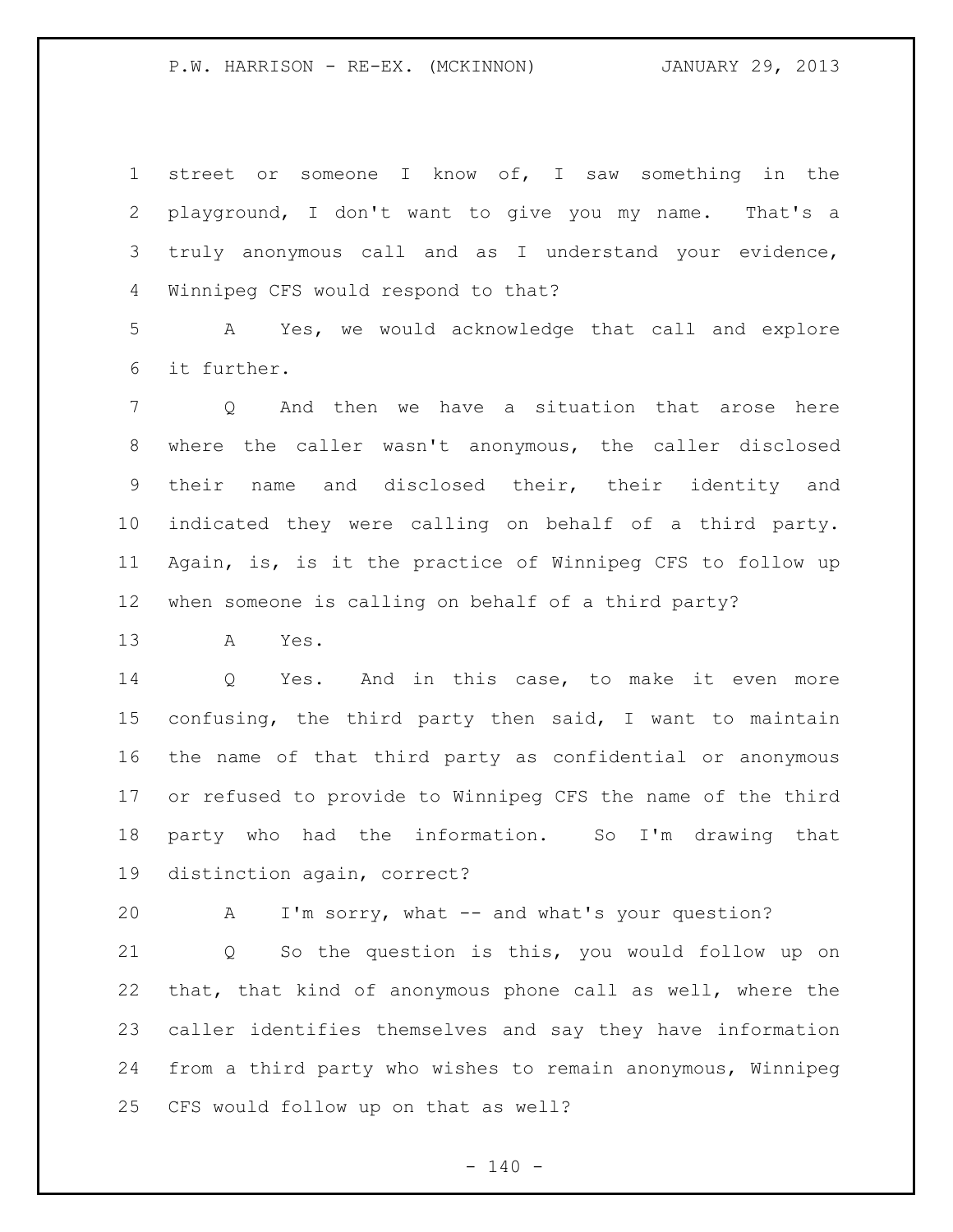A Yes. If your, if your point is that all of those calls would be treated with equal seriousness, I would agree.

 Q Okay. And that is my point. And then, and then just one more point. Would you expect your worker, your CFS worker, who is receiving information from a source that they know the name of and who is withholding the name of the anonymous person who has the actual information, would you expect your CFS worker to try to get the name and contact information for the individual who has the actual knowledge?

 A Yes. I think the more information we have about the referral source the better. Those sources are protected under the Act so we try to re-assure folks. But we treat them all equally because we really have no way, until we explore further, the validity of the thing. But you also try to assess who are these people and what -- do they have any other motives to call.

 Q And in this case the anonymous caller, we've heard, perhaps didn't give as fulsome an explanation as to what her suspicions were to the person who phoned, so shouldn't say the anonymous caller. The person who wanted to remain anonymous with the information may not have given a full explanation to the person who phoned Winnipeg CFS so that can create a problem?

- 141 -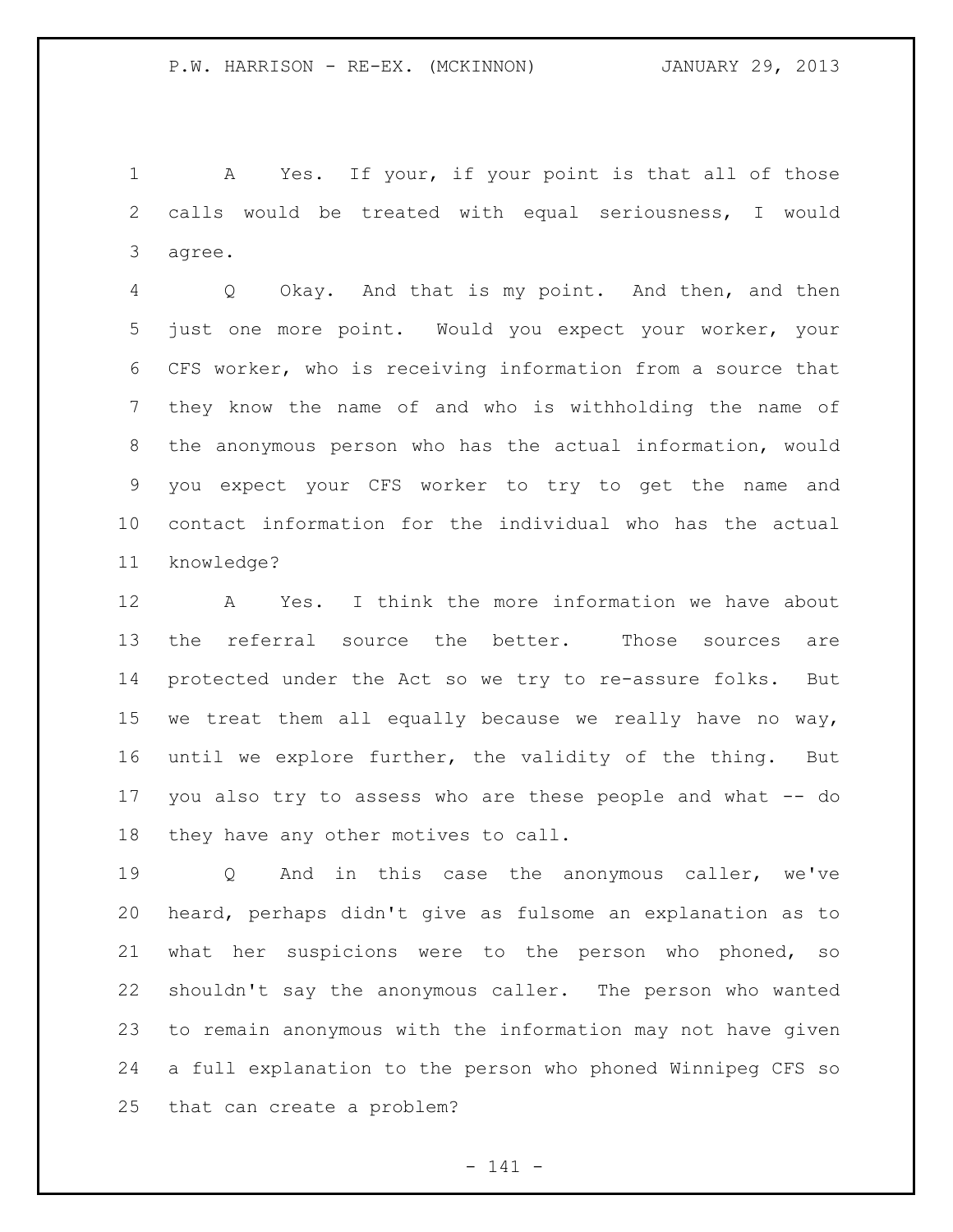A That's possible that would have been, made it more difficult to sort that out, yes. MR. MCKINNON: Thank you. Those are just the only points I wanted to clarify. THE COMMISSIONER: Thank you, Mr. McKinnon. Mr. Olson? MR. OLSON: I've no additional questions. 8 THE COMMISSIONER: Thank you. All right, witness. Thank you very much. You've completed your time here. 11 THE WITNESS: Thank you. 12 THE COMMISSIONER: You can leave the stand. (WITNESS EXCUSED) 16 THE COMMISSIONER: Ms. Walsh. MS. WALSH: Our next witness will be Mr. Barber. If we could call him to the stand, please. THE CLERK: Is it your choice to swear on the Bible or affirm without the Bible? THE WITNESS: I'll swear on the Bible. THE CLERK: All right. State your full name to the court, please. 24 THE WITNESS: John Lance David Barber. 25 THE CLERK: And spell me your first name?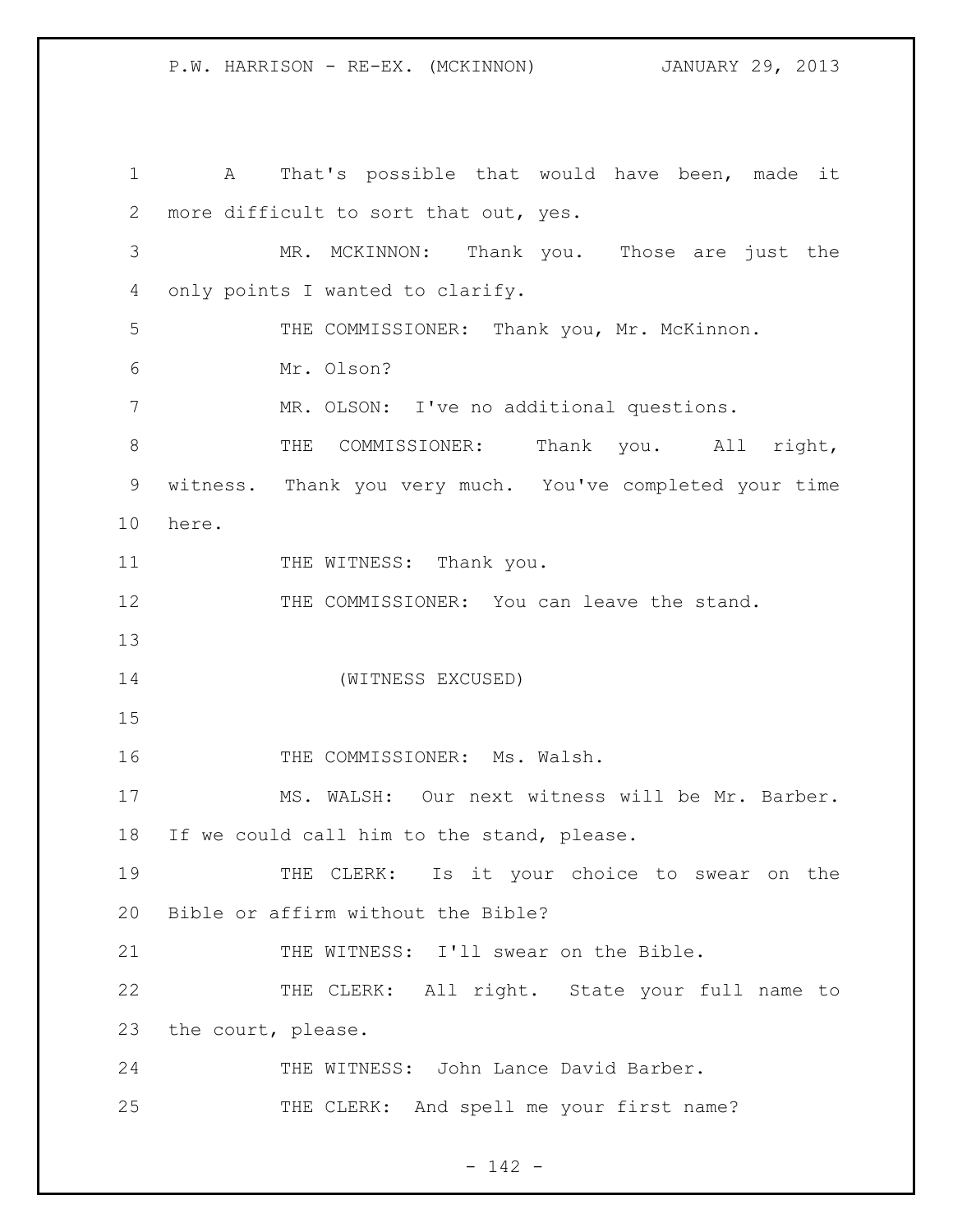1 THE WITNESS: L-A-N-C-E. 2 THE CLERK: John? 3 THE WITNESS: John. 4 THE CLERK: Lance? 5 THE WITNESS: I go by Lance, yeah. David, D-A-V-6 I-D. 7 THE CLERK: And your last name? 8 THE WITNESS: Barber, like in haircut. 9 THE CLERK: B-A-R-B-E-R? 10 THE WITNESS: Correct. 11 THE CLERK: Thank you. 12 13 **JOHN LANCE DAVID BARBER**, sworn, 14 testified as follows: 15 16 THE CLERK: Thank you. 17 18 DIRECT EXAMINATION BY MS. WALSH: 19 Q Mr. Barber, you were the chief executive officer 20 of the agency, Winnipeg Child and Family Services, from 21 1997 to July of 2001? 22 A Correct. 23 Q And in terms of services delivered to Phoenix 24 Sinclair and her family, you were only there for one year 25 of the period in which those services were delivered?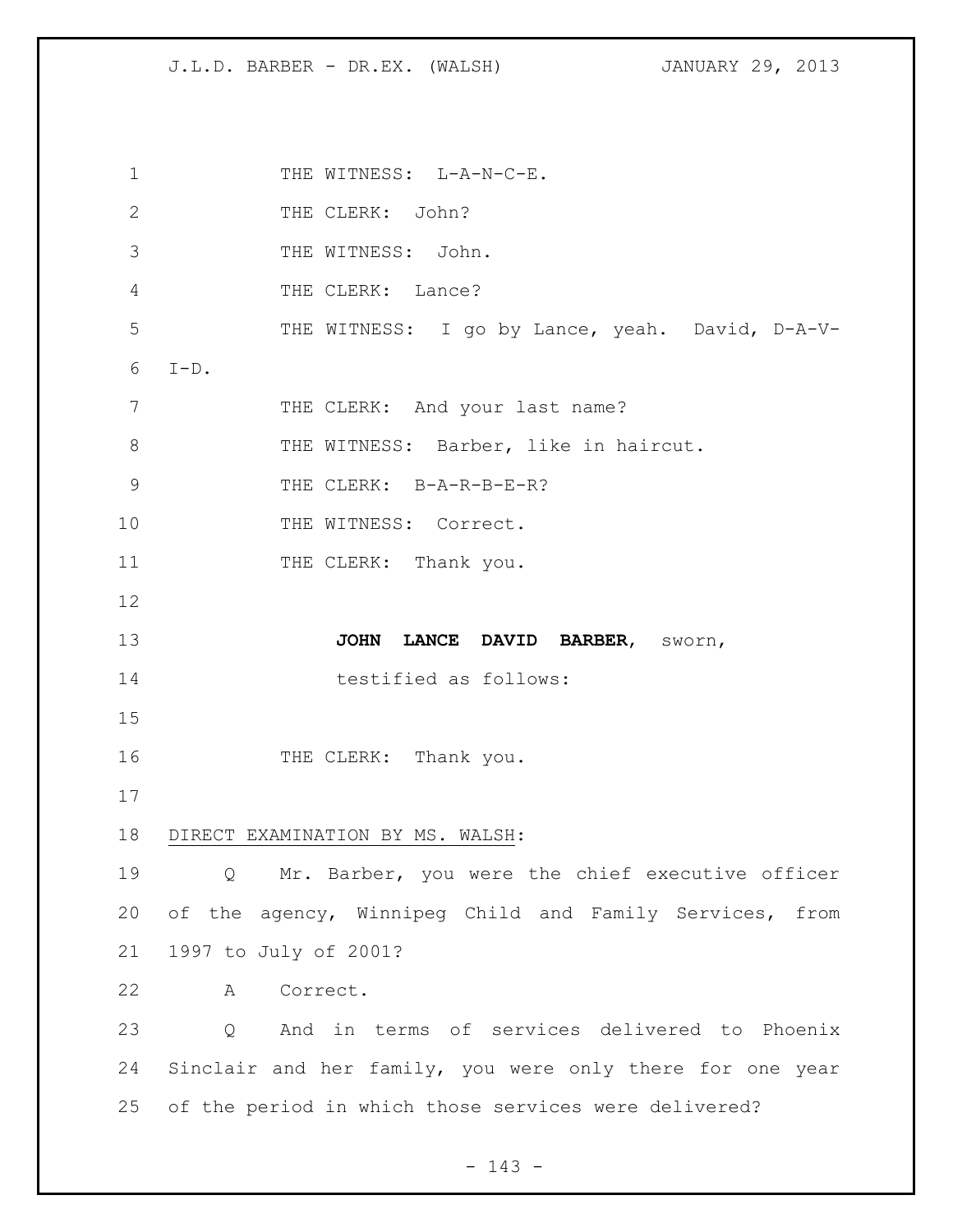A Correct. Q You were at the head of the agency, however, during what was a period of transition and so for that reason, it's important for the Commissioner to hear your evidence about your tenure as CEO to put matters -- to give some context to matters. 7 A Okay. Q Now, like Dr. Trigg, you do not have a social work background; is that correct? A That's correct. Q You have a bachelor of science and you have your masters in business administration? A Correct. Q You got your masters in business administration from the University of Manitoba? A Yes, I did. Q When was that? A I graduated in 1985. Q And where are you currently employed? A I'm the director of surgery at St. Boniface General Hospital. Q Now, when you say you're the director of surgery, you're not a physician? A No, I'm not. Q What was the mandate of Winnipeg Child and Family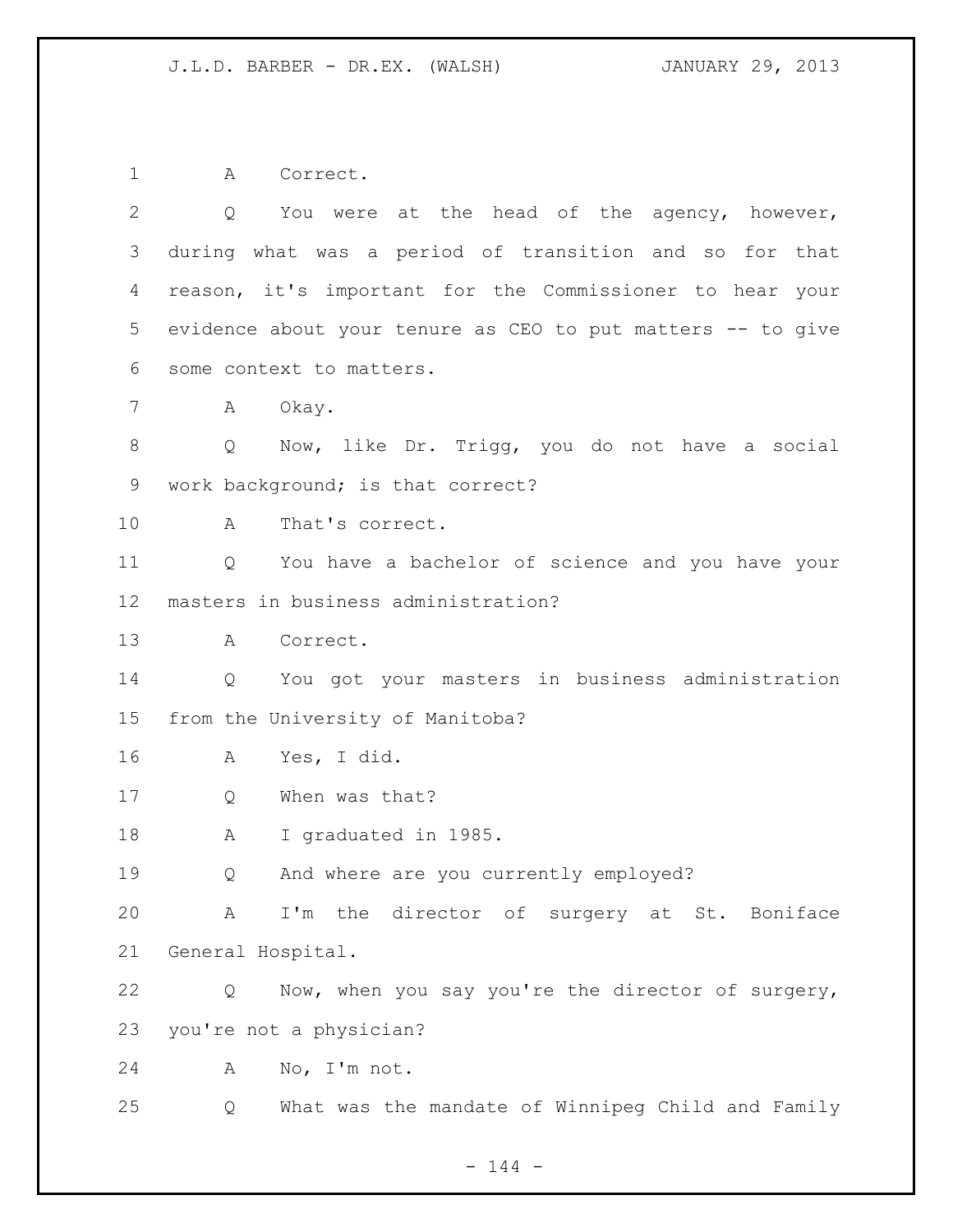Services from 1997 to 2001?

 A We were mandated through legislation to preserve and work with families and within the community to protect children from abuse and neglect. Q How would you describe your role and responsibilities while you were CEO? A When I came into Child and Family Services there were a number of issues that I was brought in specifically to, to deal with. I was involved in the implementation of a number of recommendations that came out of a report by Prairie Research. I had the opportunity to work on improving, and I'd say repairing, the, the external image of the, of the agency in, in the public's eye. I had to deal with issues of staff engagement, numbers of children in short term hotel placement, create a different relationship with First Nation mandated agencies and aboriginal and Métis collaterals, to understand the business at a, a level commensurate with, with a CEO and to 19 identify other opportunities to engage the agency in a, in a different fashion with the foster network that we relied on so heavily and with our volunteer network. So that's the world I came into.

 Q We'll come back to, to some of those areas. At the time that you were CEO did you report to a board?

 $- 145 -$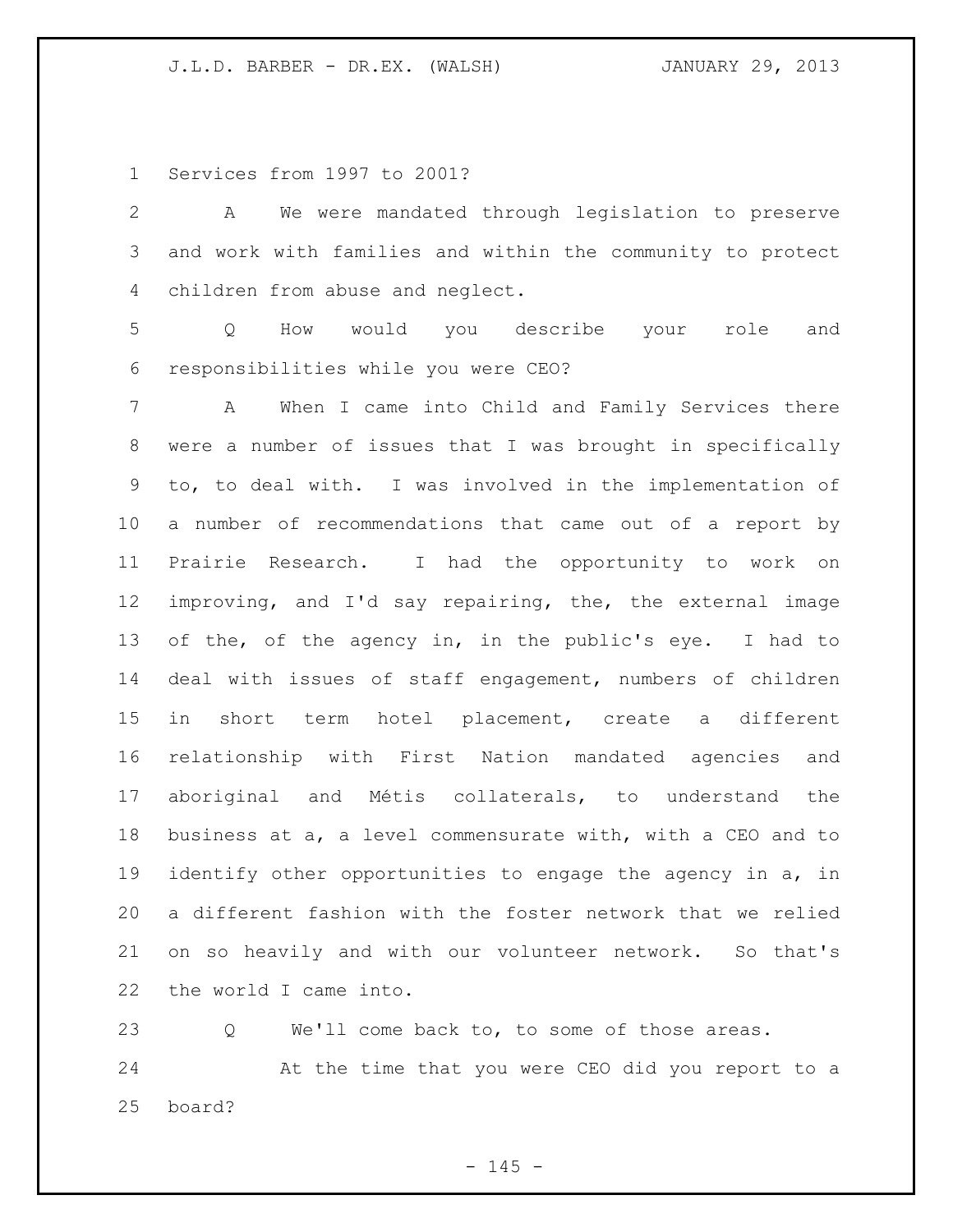A Correct.

| And how was that board appointed and comprised?<br>Q                   |
|------------------------------------------------------------------------|
| board was comprised of a<br>Α<br>The<br>number of                      |
| individuals appointed I believe through Order in Council by            |
| government of the day, and there were also four<br>the                 |
| individuals on that board, one for each of the geographic              |
| areas, and they were elected to the board by their -- by               |
| the community in which they resided.                                   |
| So was a community-based board --<br>Q                                 |
| Α<br>Correct.                                                          |
| -- in that sense?<br>Q                                                 |
| Α<br>Was a non-profit private corporation<br>funded                    |
| through the province.                                                  |
| In your view was there a significance to having a<br>$Q \qquad \qquad$ |
| community-based board?                                                 |
| I believed it was very significant. It connected<br>A                  |
| us to the community in a, in a very different way.<br>It made          |
| us more responsive to the needs of the community. We very              |
| often took the board on tours of our various offices.<br>$\perp$       |
| believe we had 40 or more offices across the City of                   |
| Winnipeg and rural eastern. Many times the board would                 |
| come to see a particular aspect of, of our work and we very            |
| often held board meetings in one of the various offices in             |
|                                                                        |
|                                                                        |

Q Did the fact that you did not have a social work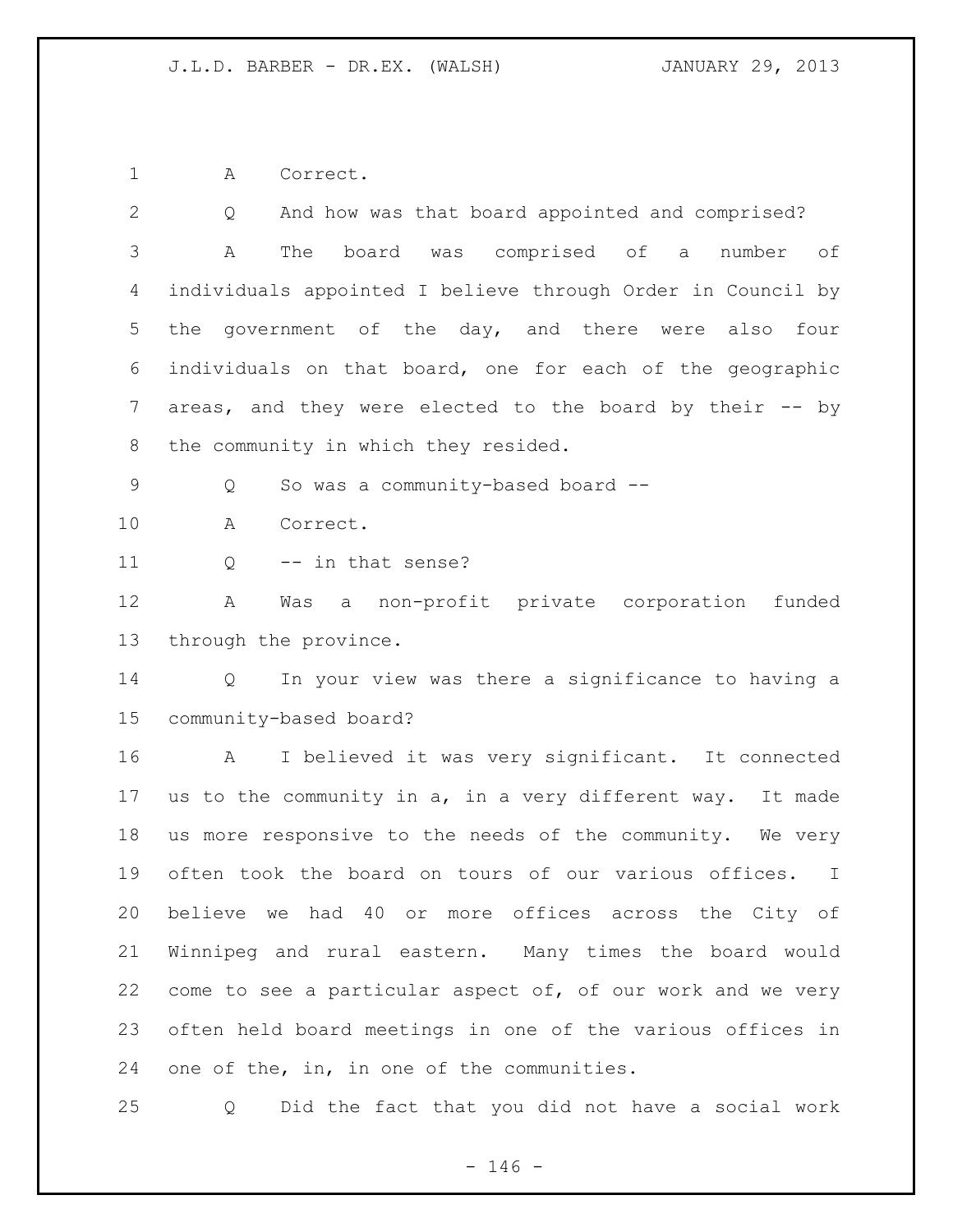background present any challenges for you as a CEO?

 A I needed to understand the business from a strategic level but I don't believe it hampered me. I was hired for my leadership and change management skills. I was not hired to be a social worker and manage cases and, and et cetera.

 MS. WALSH: Want to take a look at the organizational structure. If we can pull up page 29579. Can you make that more legible?

 MS. WALSH: You have that, Mr. Commissioner? 11 THE COMMISSIONER: Yes.

BY MS. WALSH:

 Q Can you just describe for us what this chart shows in terms of, of the organizational structure?

 A Yes. That would have been the structure that I came into when I arrived at the agency in '97, and it was the result of the reconsolidation of six separate agencies in 1991 back into one corporate structure. It was divided amongst four different geographies which, each of which had an area director and then it had a central infrastructure of human resources and payroll and et cetera.

 Q So that's a geographically-based organizational structure?

A Correct.

- 147 -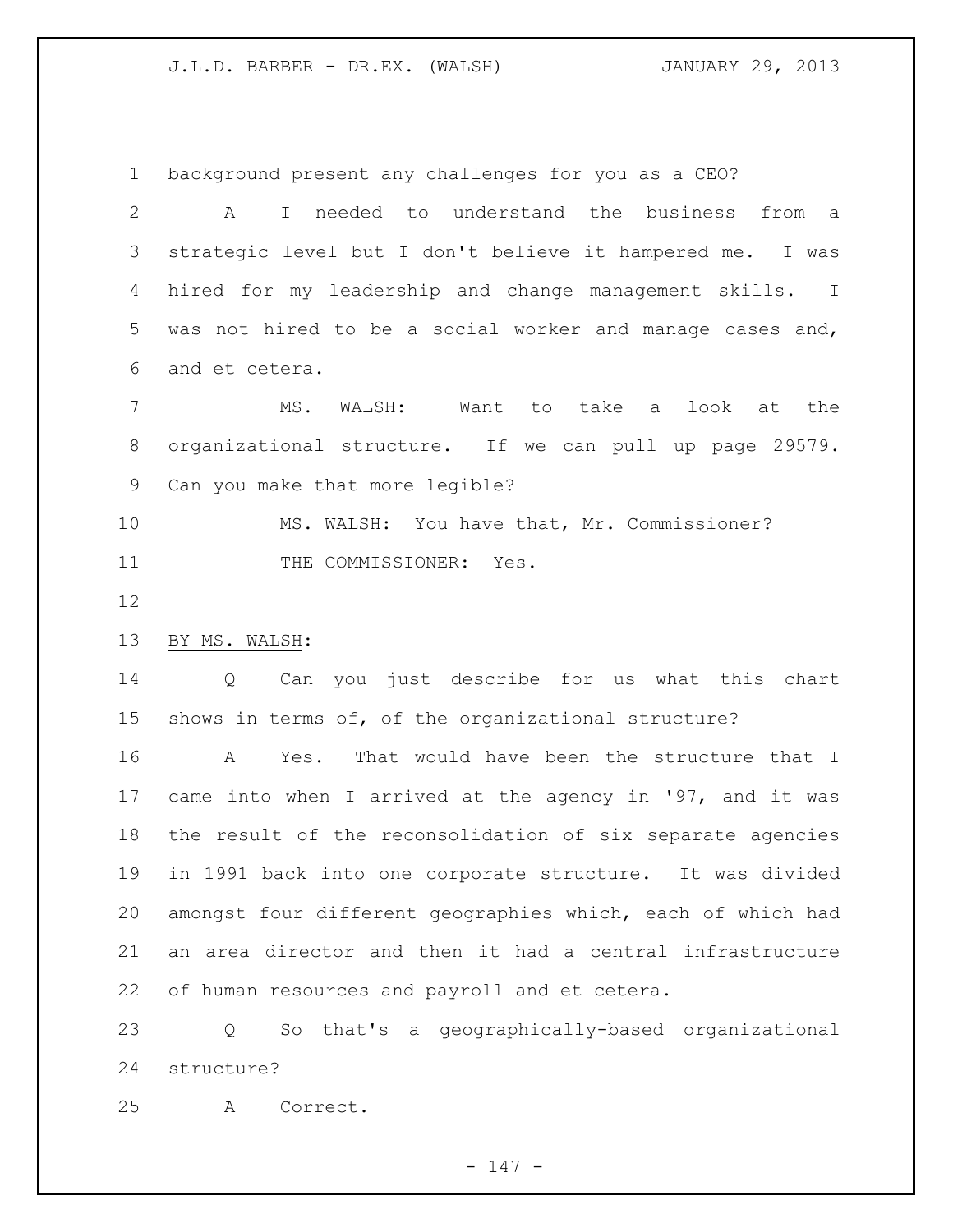Q Then if we go to the next page. You'll have to shrink this, please.

 Now, the previous page was dated 1998. This one is dated 1999. Does this show a different organizational structure, the document in front of you?

 A Correct. This would show the structure after we 7 had completed the -- or I wouldn't say completed -- after we had initiated the reorganization and it would represent a organization that was based on, on programs or structured around the programs and services that were delivered rather than the geography.

 Q So we've got a variety of, of programs: alternative care/permanency planning, quality assurance, research and planning; services to family and children; resources in support of services; community outreach/early intervention; and aboriginal liaison.

A Correct.

 Q Now, was this something that you initiated, this change, or was it something you were hired to implement?

 A I was hired to implement but how it was going to turn out, the structure, how we were going to organize ourselves, the different functions that we were going to create, that was a component of, of my leadership and the leadership of the team around me. What we did was, using the basis of the Prairie Research report, which was good at

- 148 -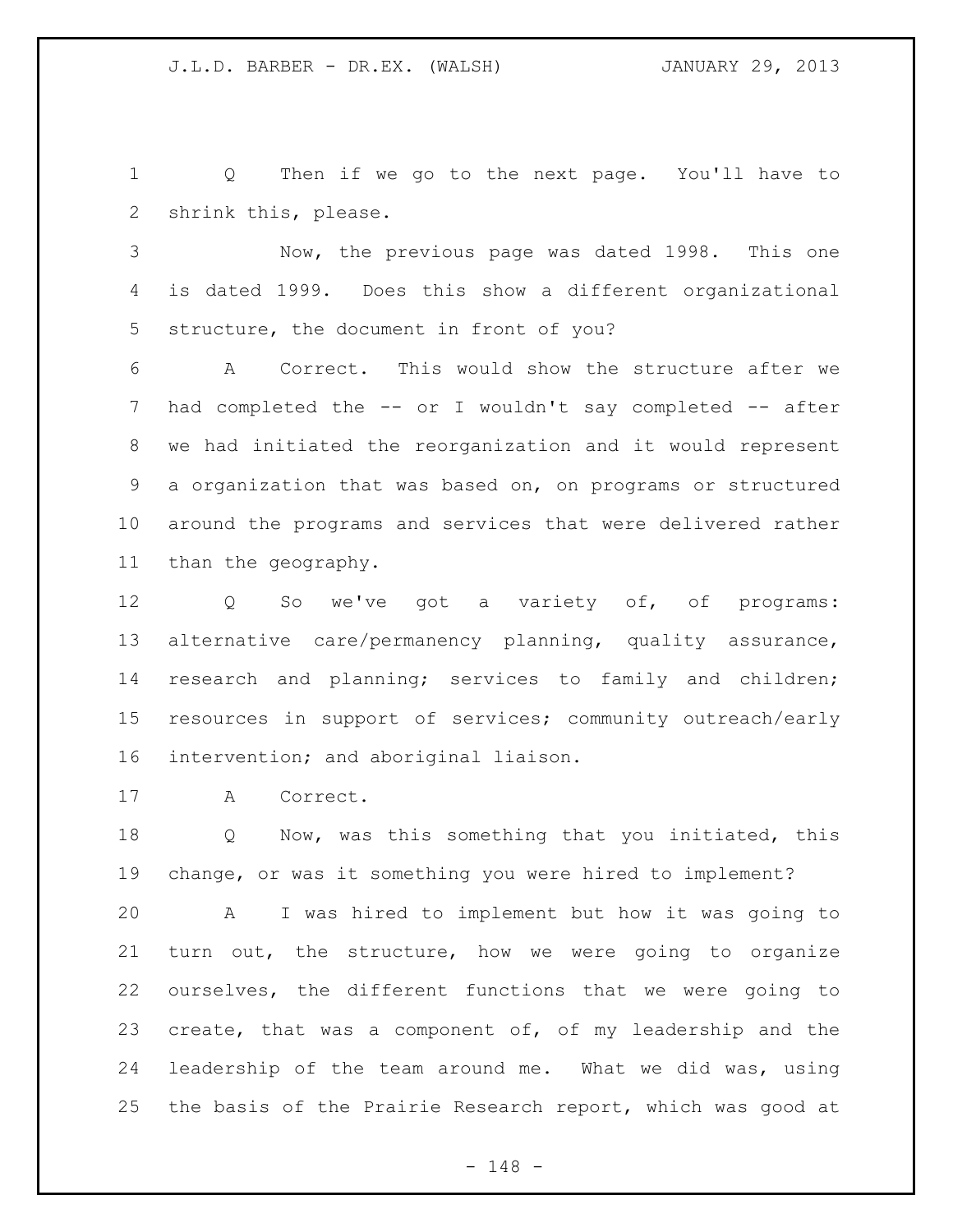identifying symptoms of a number of problems but required a, a little deeper level of analysis and, and understanding to, to decide how we were going to organize ourselves, we took the first 12 or 18 months to work through that.

 We first engaged an external facilitator to take us through a strategic planning exercise around what we 7 wanted to have from, from a new organizational -- what were we trying to accomplish. We weren't restructuring for the sake of restructuring, we were structuring to deal with a number of issues that had been, been raised in, in that report.

 Coming out of that, when we had some strategic directions that have been endorsed by the board, we created 13, I believe it was 13 -- time erodes the memory somewhat, but I believe it was 13 different working groups that involved a large number of staff across the agency because this needed to be an organization that was being restricted with input from the people that did the work. Lot of these people had tremendous career content knowledge; they'd been through a number of reorganizations in the child welfare system starting back in 1985. Many of those were, shall we say, top down type of reorganizations with little input from, from the front line.

 In order to have an organization that I believed would be more sensitive to, to providing the best

- 149 -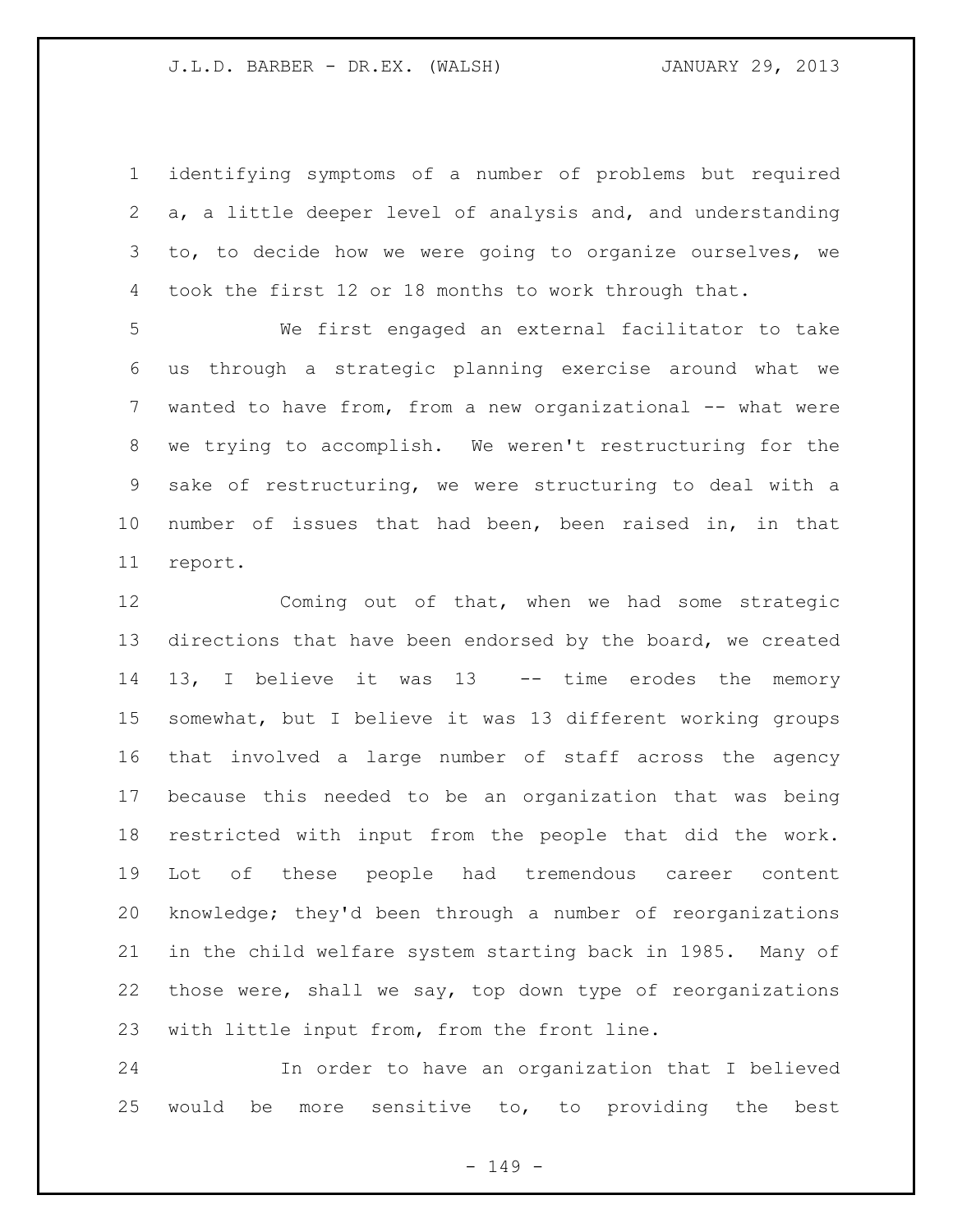opportunities going forward, we involved the input of staff in helping to work through some of the issues and barriers that had been identified in the Prairie Research report. That helped us to formulate different options. Those options were vetted by a steering team and ultimately approved, the direction would be approved by the board. This culminated in the structure that you see before you.

 Q Can you give us some examples of the issues that led to this reorganization?

 A Yes. Prairie Research did a fairly good job of identify -- doing an environmental scan, identifying a number of issues that existed in the world in which Winnipeg Child and Family Services needed to provide service. The child poverty rate in Manitoba was above the national average. The number of teenage, the teenage pregnancy rate in Manitoba was above the national average with many of those teens wanting to parent.

18 I remember, I was always struck, it's, it's funny how certain passages will stick with you, but there was a passage in that Prairie Research report that commented on, after talking with a number of law enforcement, educators, social workers, community outreach workers, et cetera, that they were unanimous in identify that children were coming into the child welfare system at younger and younger ages 25 with greater degrees of, of, of issues and, and, and

 $- 150 -$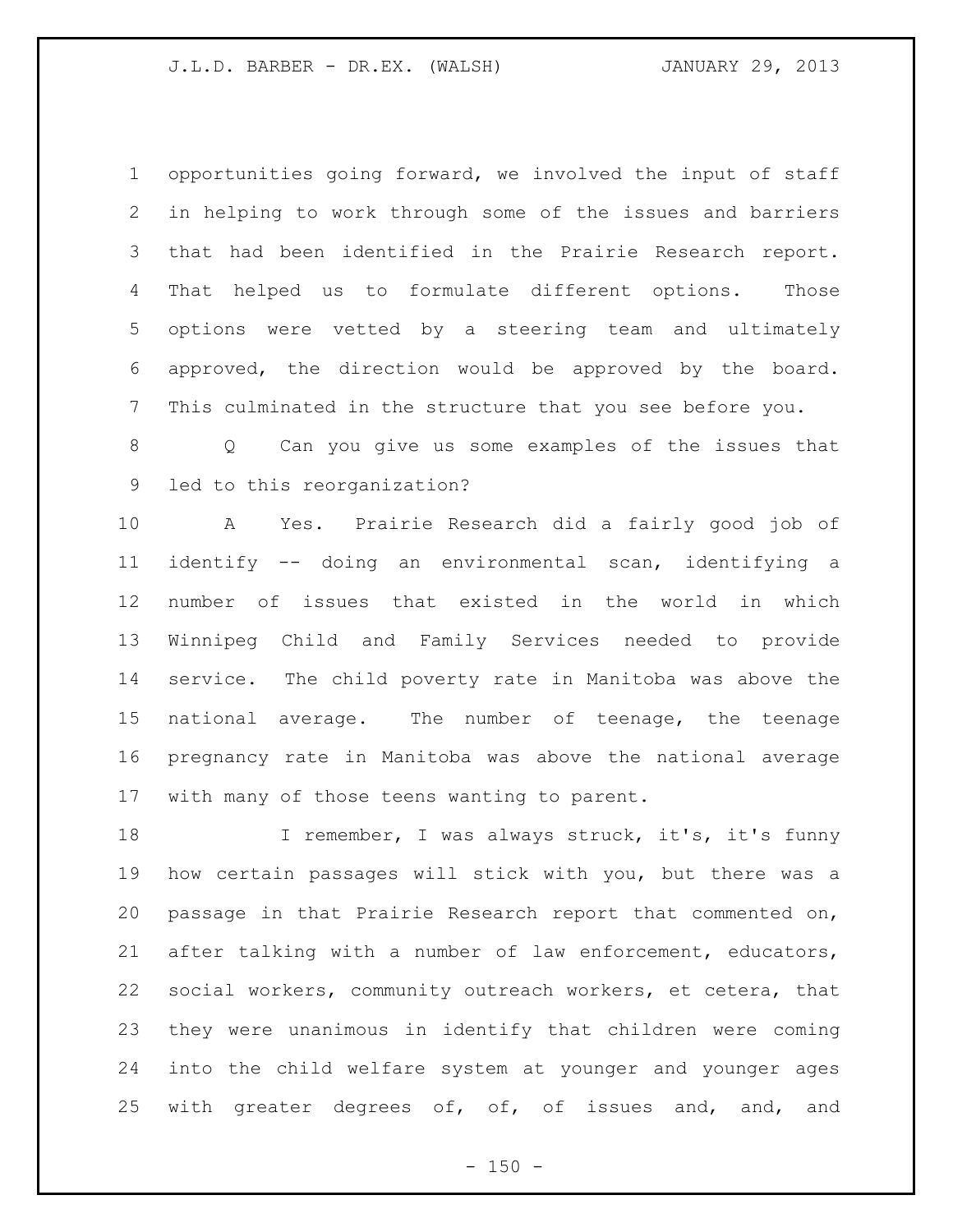damage. And that environmental scan along with some research and analysis that we did to support some of the decisions in, in creating a structure helped us to, you know, get more focused in, in what we wanted to accomplish.

 One example would be we provided service across, you know, City of Winnipeg and rural eastern Manitoba. What was important is, was there a way that we could define intense pockets of, of service that we could better engage the agency with that community. Part of the reason, the rationale for the creation of the quality insurance function was so we could better understand information that was available out there that would help to inform us, not just in the service we provided but in the way we would organize Winnipeg CFS.

 We looked at census data from 1986, 1991 and 1996 to identify some indicators that were fairly good predictors of whether or not you were going to be involved in the child welfare system.

 Q Now, when you say you looked at census data, I just want to interrupt you. Was that separate from the Prairie Research --

A Correct.

Q -- that you did?

A That was separate.

Q Okay. So we'll come back to that.

 $- 151 -$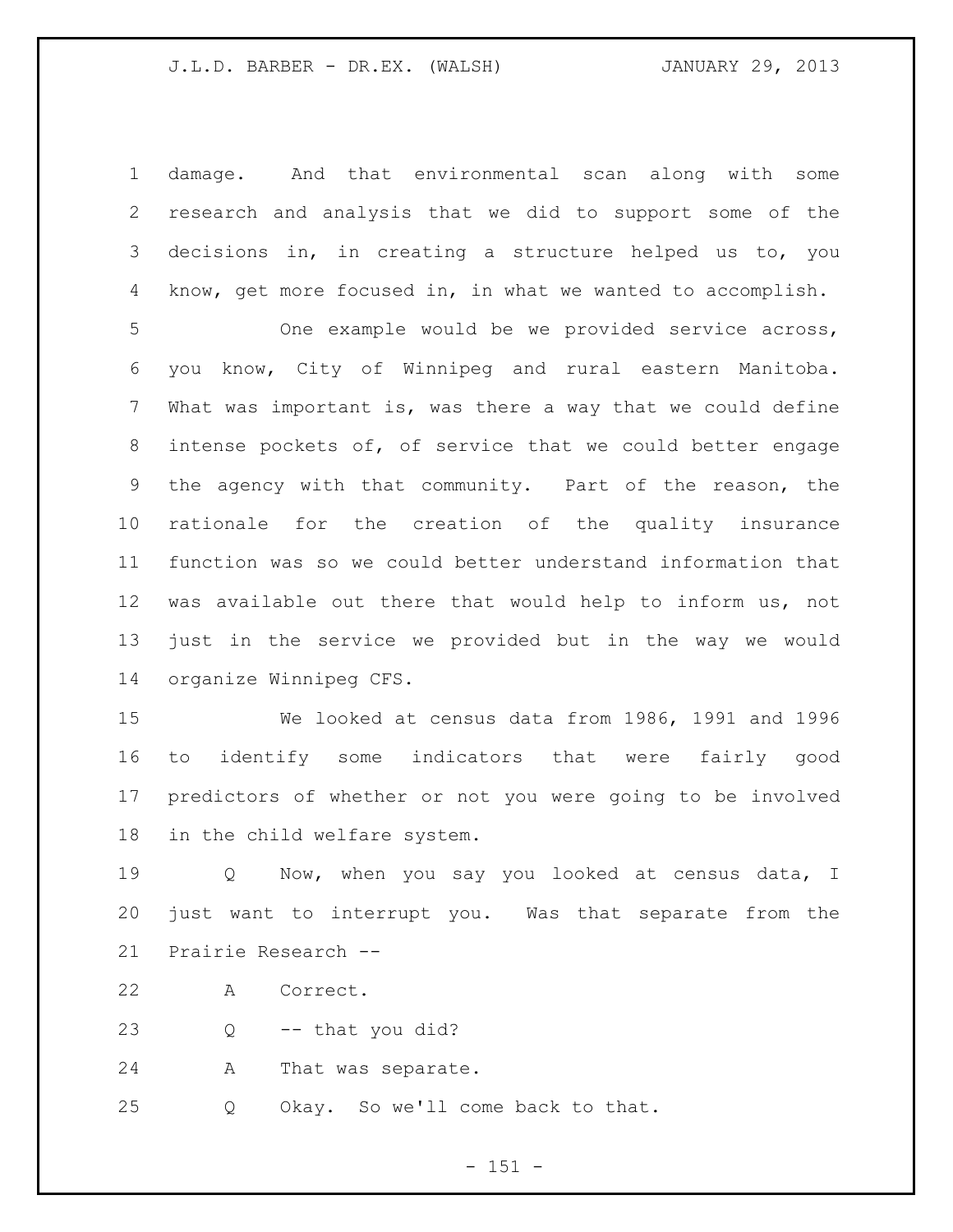1 A Okay. Q So in terms of the, the Prairie Research report, that report you said identified rates of poverty, high rates of child poverty? A Correct. Q And what year was that report? A I believe that report, its final version was either '96 or '97. Q So those were some of the issues that led to -- or that prompted the reorganization into a program base rather than a geographic base? A There were, there were, there were more issues than just that. That -- Q Sure. A -- that, that's the environmental scan. With, within that report it very clearly identified a number of organization dysfunctions that were the outgrowth of being a geographically-based organization. That was the outgrowth of the reconsolidation of five Winnipeg community-based child welfare agencies and a rural agency. Q So can you give us an example or two of the organizational issues? A Yes. There -- it was my opinion upon my arrival in the agency that there could be a greater level of cooperation between the area directors. There was a

 $- 152 -$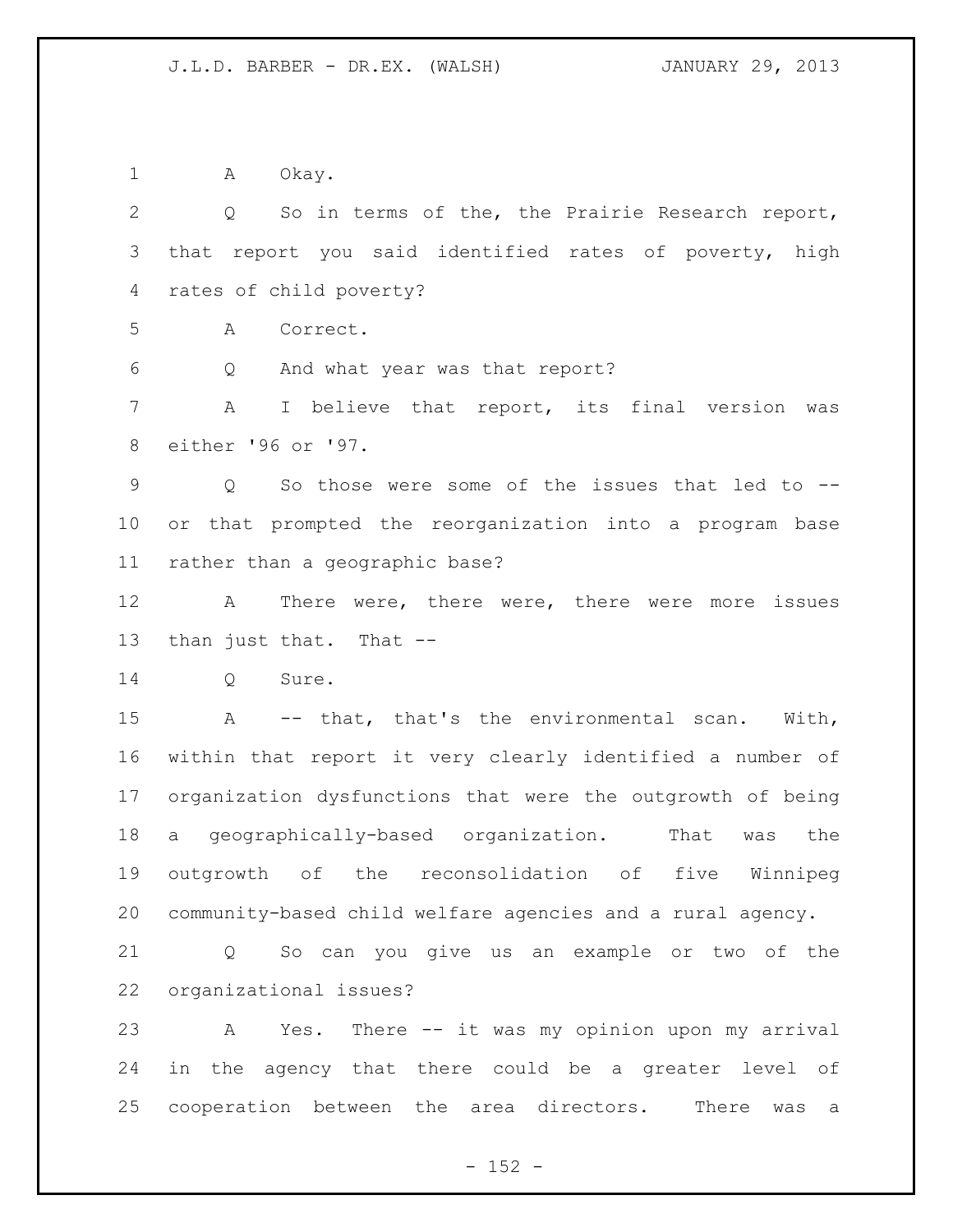significant imbalance in workloads between the areas. There were significant differences in programming, depending upon which area in which you resided, meaning certain services to families may be available in one area but that program may not exist in another area, but those areas were both under the corporate umbrella of Winnipeg Child and Family Services.

 Q So part of the reorganization was to effect more consistency in delivery of services across the city or across the agency's jurisdiction?

A Correct.

 Q How would you describe the work environment or culture when you arrived at the agency in '97?

14 A It was, it was a system in which staff engagement would have been low and the competitiveness between the areas would have been, would have been noticeable.

 Q Did you see a change in that environment over the four years you were there?

 A Correct. I believe there's a significant change in that environment, yes.

Q Meaning?

 A Meaning we, by basing our services based on the needs of the families and children that we served, by cooperating with collaterals and First Nation mandated agencies in a, in a manner that hadn't been the habit of

 $- 153 -$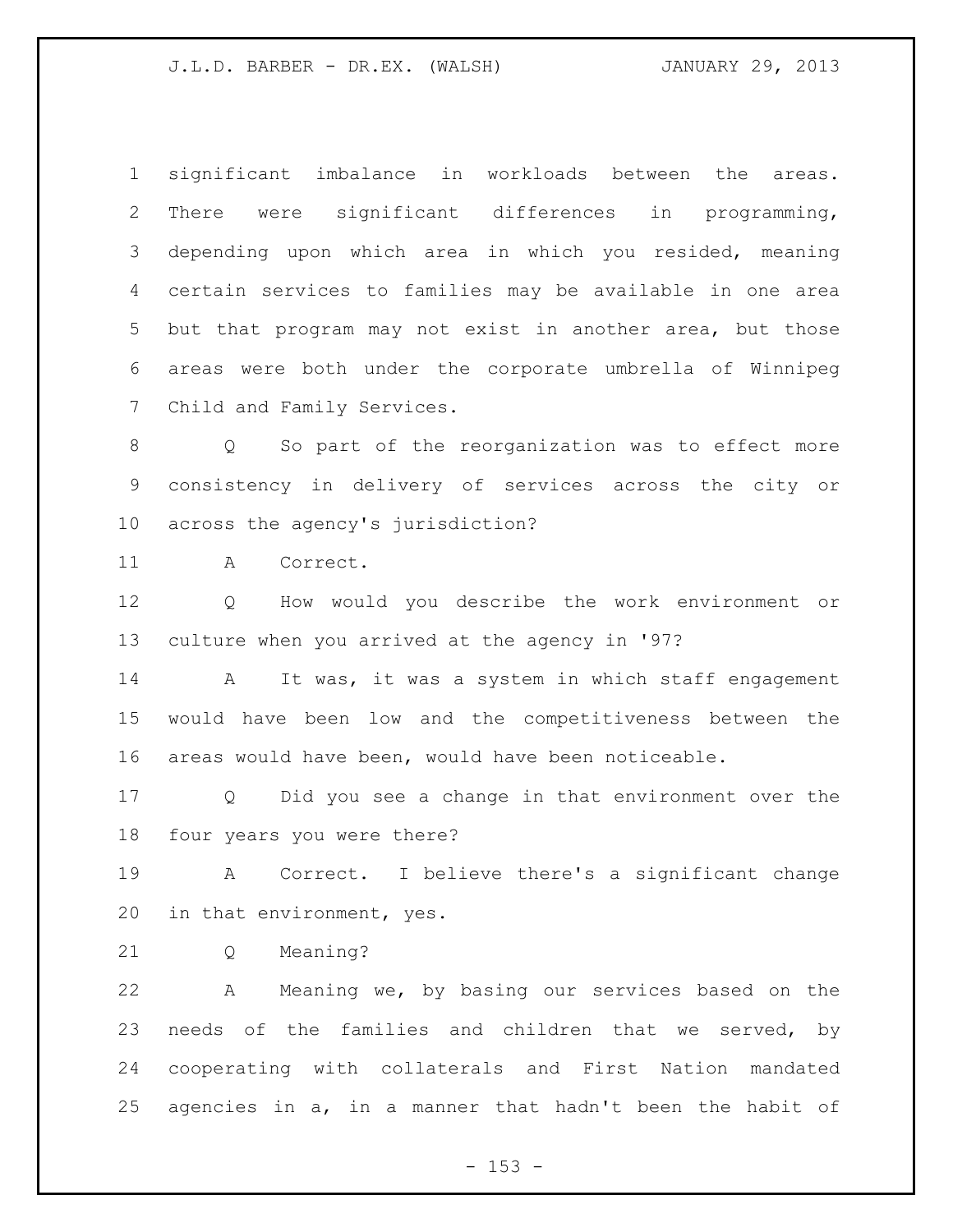the agency when I arrived, in particularly focusing on certain activities that improved staff engagement.

 What I felt would be important upon my arrival, in this type of an environment was ensuring that the, the staff of the agency very quickly felt that we were entering -- reorganization was not something to be feared but, rather, we are going to enter an area of stability where we all had a common vision of where the organization was going; that we had an organization where the CEO had an open door policy. I regularly visited each of the 40 offices, sometimes at least once a year and many times twice. I, at the invitation of, of a unit would attend a staff meeting. We held general staff meetings at different times to communicate to, to the organization. We -- I felt it was important to repair the public image of the organization because at times we were only seen in the newspaper when something was going on around a particular case. We wanted to create a, a different environment where the organization was seen for all of the other work that it did. And we also created different ways of communicating within the organization so that staff knew what was going on and they also had the ability, if they thought something was happening, they could go to their manager or they could come, you know, have a conversation with the CEO at one of the staff meetings. We tried to create an open and

 $- 154 -$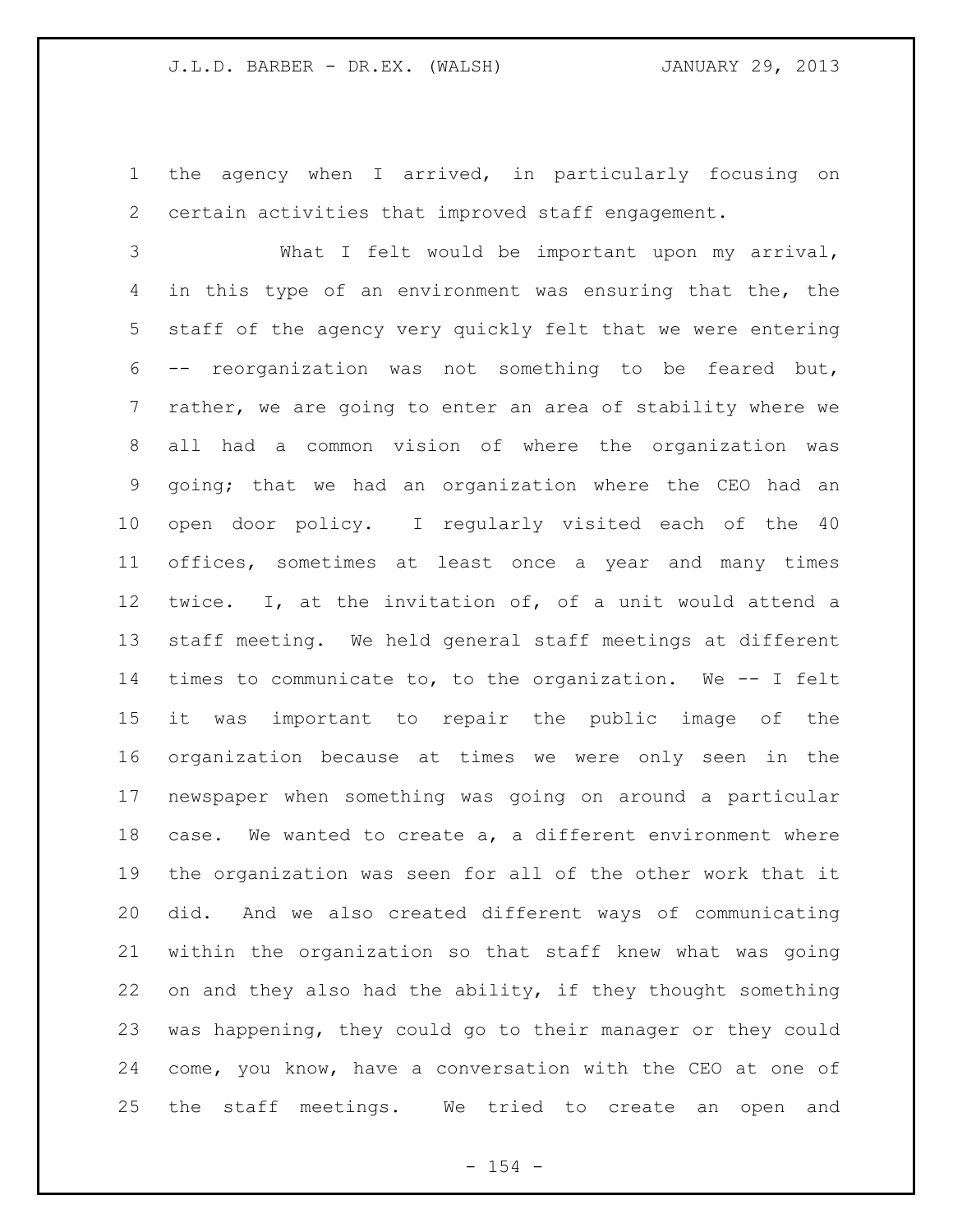transparent environment, which I believe is very key to improving staff engagement and creating a more calm platform in which, you know, services could be delivered. If -- Q Sorry, you said you, you worked with mandated First Nation agencies. Did you have any involvement with devolution while you were CEO? A I had very little. The meetings were just starting towards the very end of, of my, of my time at Winnipeg CFS and my involvement would have been restricted to some meetings and conversations with the other non- profit private agencies. Q You did hire a director of aboriginal services? A Correct. Q And was that a first for the agency? A Yes, it was. Q What was that individual charged with doing? A That individual was charged to, as part of the re-organization -- let me, let me just back up, create a bit of a context. 21 These number -- any numbers I, I'm going to give over the course of my testimony are going to be approximations because ... Q Understood. A But let's say there were roughly 2700 children in

 $- 155 -$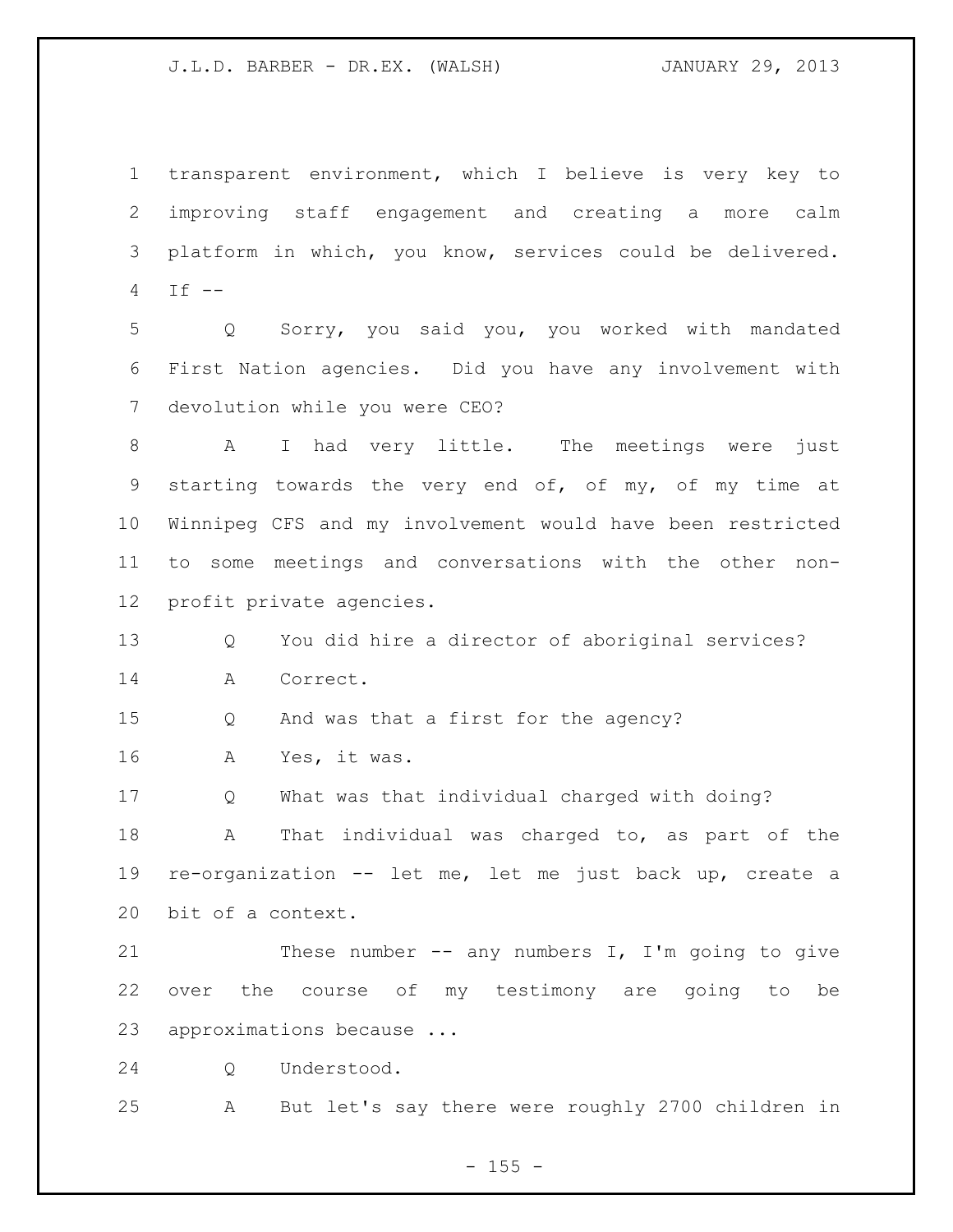care when, you know, on average during my time with the agency. I'm going to say maybe 1300, you know, 40 percent, 45 percent, would have been permanent wards. Of the children in care, I believe 60 to 70 percent of those children were status/non-status or Métis in, in heritage. It was tremendously important as part of the agency's restructuring, that the units that were dealing with, with those children and those families, develop some cultural competency and understanding of, of the people that they were dealing with.

 The aboriginal liaison position organized a, a program where each of the units, as a unit, went to Red Willow Lodge out on Brokenhead River and spent, I believe it was five days, learning about the impact of European settlement and residential schools and the child welfare system and its, what its impacts were on, on First Nation people. And the reason a unit went is this wasn't an optional activity. This was a required activity, and the executive of the agency and each of the units, over a 20 period of time that  $I$  -- you know, may have been a year or 18 months, attended that. That was a very significant role of, of, of that individual.

 The involvement with First Nation mandated agencies I took upon myself, upon arrival in the agency, because for it to have meaning the CEO of the agency needed

 $- 156 -$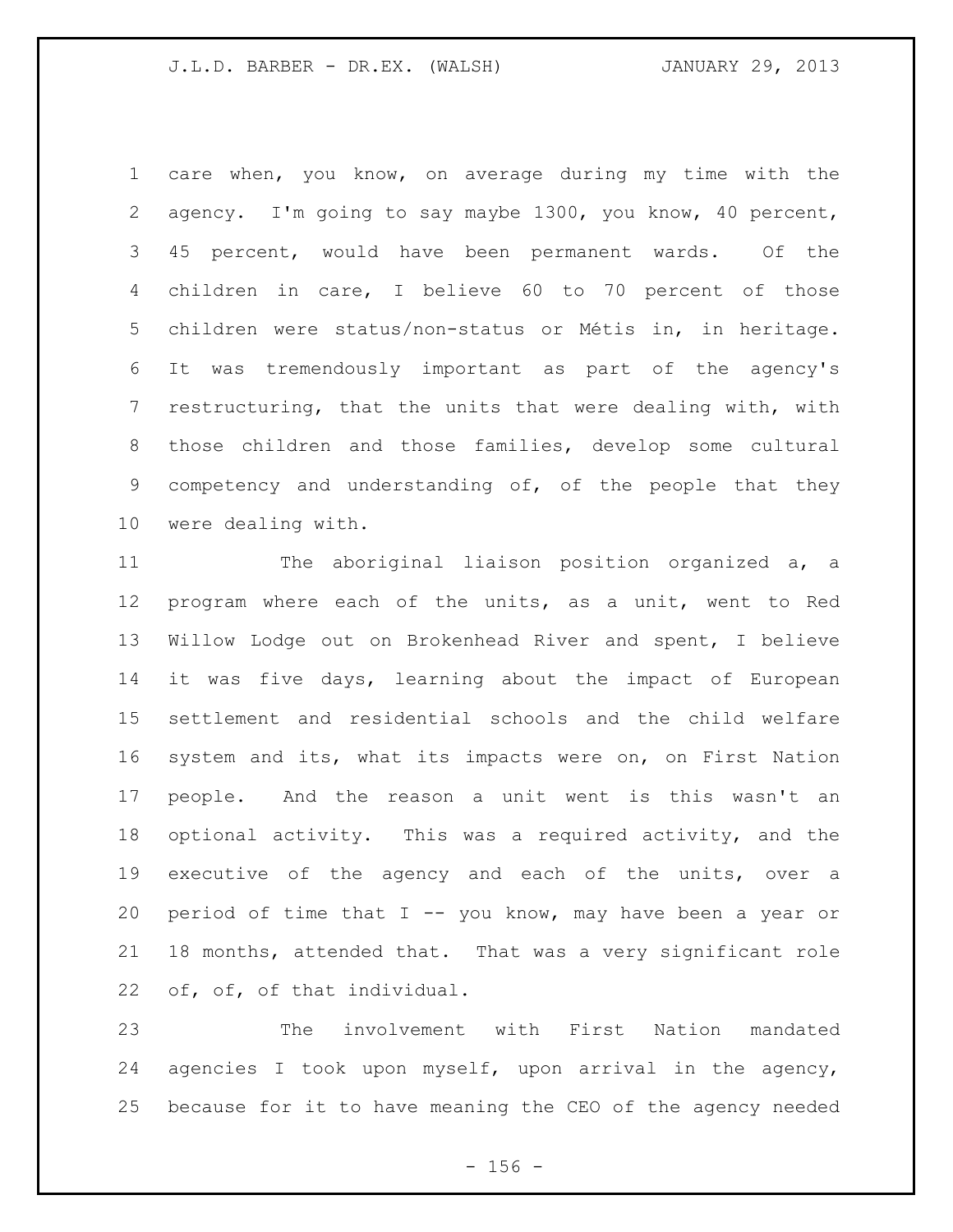to be the one that was developing those relationships, and once those relationships were developed then others in the agency could pick up with their appropriate counterpart and, you know, relationships could develop from there. Q Now, you say you reported to the board. Did you receive directions from the board? A Correct. Q How often did you meet with the board or the executive of the board? 10 A There were monthly meetings. Q Who reported to you? A Directly would -- the people reporting to me would have been the five boxes immediately below me plus some clerical staff, et cetera. Q How often did you meet with those five boxes, those heads of the, the various programs? A I would meet with each of those individuals 18 monthly, you know, on -- as individuals. We would have met as a, a management team monthly. And we also would have met as need be if there was something that required our attention, all of us or a sub-set of that group. Q What about the workers and supervisors who reported to the individuals that you've just identified? Did you have any contact with them? A I would have contact with them if I went to visit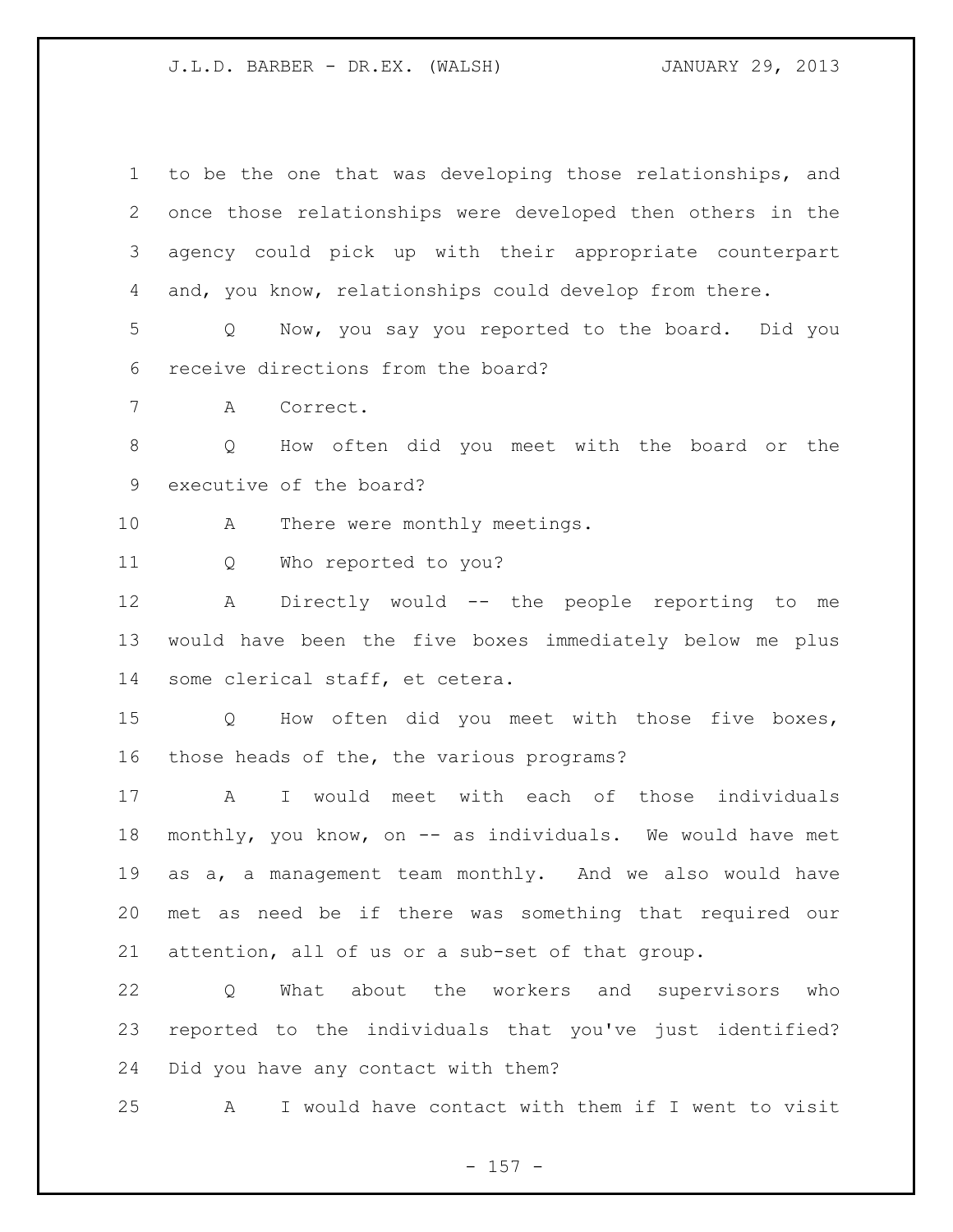an office to, you know, provide two-way feedback, you know, between the, this -- you know, the various offices and myself. But I did not, you know, have monthly meetings with each of the --

Q Right.

 A -- units that, that, you know, worked for the agency.

 Q During your, your tenure as CEO, who in the agency was responsible for ensuring that work was being performed in compliance with the mandate of the agency?

 A There would have been an expectation that the supervisor, their manager and the chief operating officer or the, you know, director of program services, Elaine Gelmon would have -- they, those are the people that I would have expected to be responsible for that.

16 0 Were files ever audited?

 A I believe as part of the quality assurance function we did start to have file audits but I wouldn't be able to tell you how frequently and under what circumstances. I don't recall.

 Q Did compliance issues come to your attention? A They would more often come to the attention of the supervisor or the manager and they would be dealt with at that level or through the director of program services. Q What was the process if it was determined that a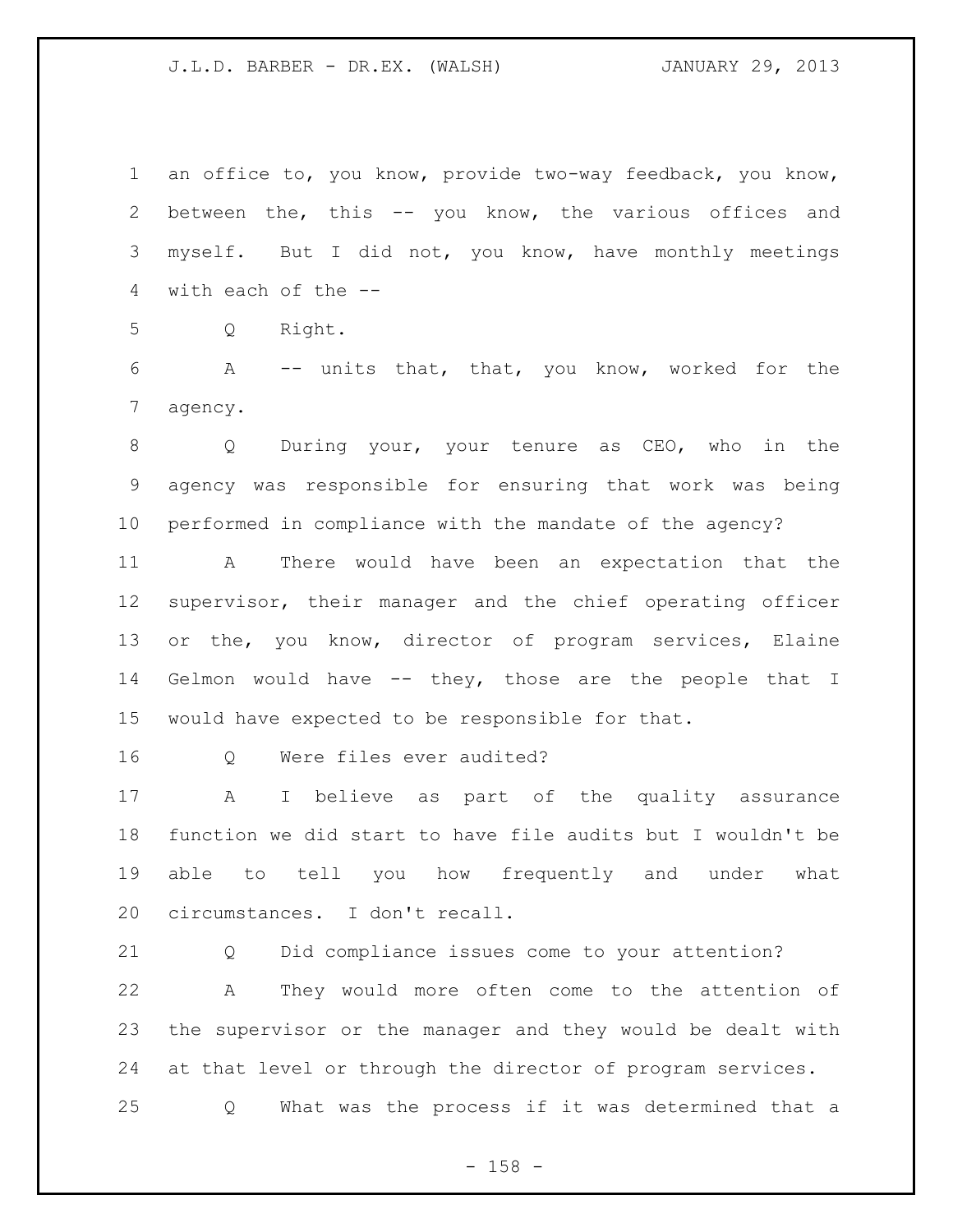worker or a supervisor was not performing in compliance with fulfilling the mandate of the agency?

 A Then their immediate supervisor would have a performance conversation with them as would be expected in any organization.

 Q What were the options for dealing with an employee who was not performing adequately?

 A I can't recall one so this would, you'd be asking me for a hypothetical response.

 Q Fair enough. There were, however, I would assume, consequences of some sort to address issues of performance?

 A Correct. One of the things, though, that I wanted to bring from -- I'd come to the agency from St. Boniface Hospital but in a different role than I currently hold. In the health care system we have a, created an environment where we try to learn from, from errors or mistakes and circumstances, and I tried to inculcate that type of culture so that there was a, a learning experience around errors or omissions that might occur. That's about as far as I can go.

Q So for --

23 A And then there's a human resource structure, obviously, around performance.

Q In order for a, a worker to be able to learn from

- 159 -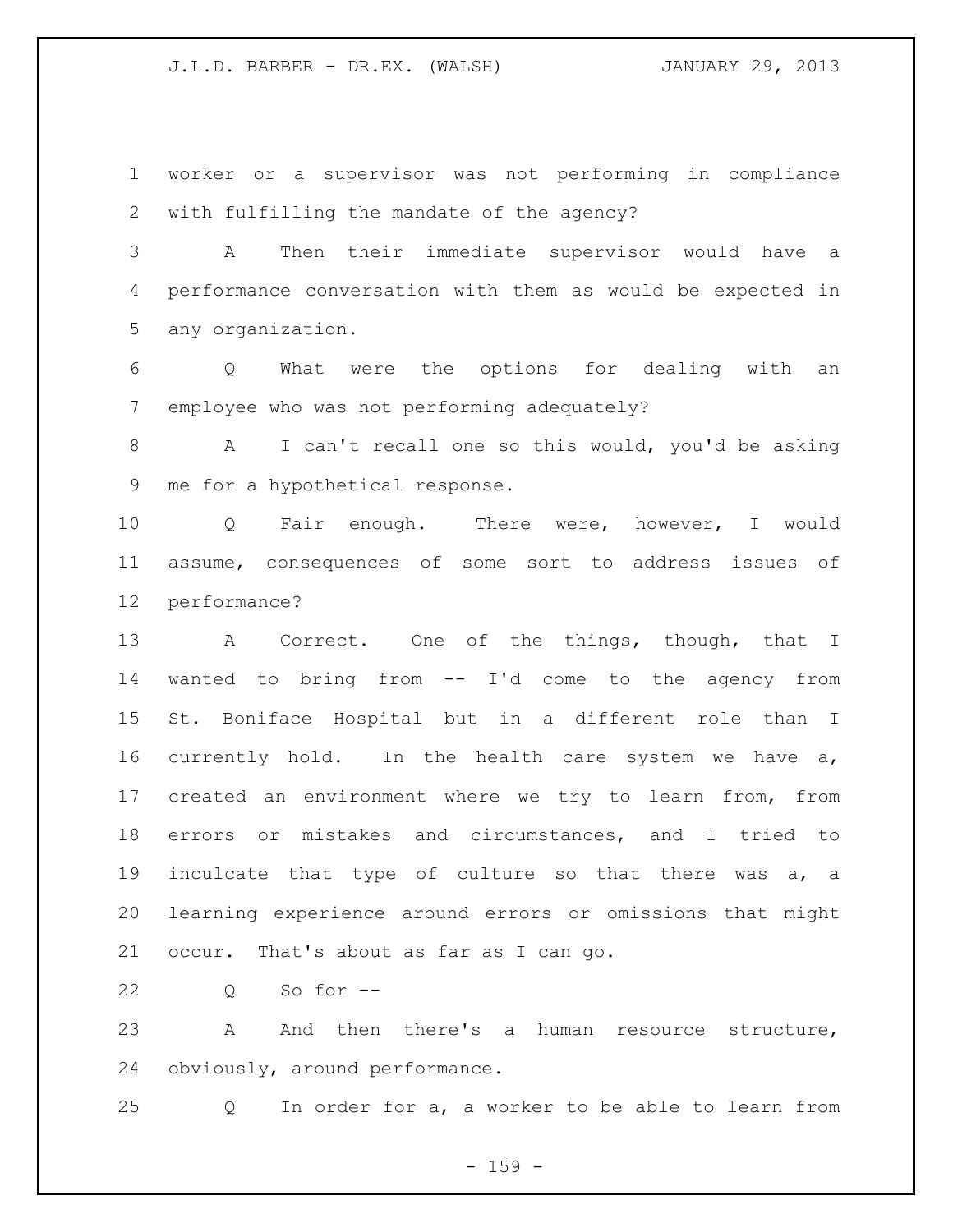their errors, the errors would have to be discussed with them?

 A Correct. Or they needed to identify the errors themselves.

 Q Right. When you were at the agency, did you formulate an understanding as to the underlying reasons why families came into contact with the child welfare system?

8 A Yes. Part of -- I, I've come to some conclusions. Some of those are rooted in some of the environment scan information that was provided in the Prairie Research report and some of it was provided through the dialogue we had with the agency staff as part of the strategic planning and then the reorganization, and then some of it came through some of the analysis we did around the census data and some other information that helped us to drill down to better understand our, our constituency.

17 Q So in terms of -- now, this is what you were telling us earlier -- an analysis of the census data. So what exactly did that involve?

 A What that involved was Winnipeg -- I'll explain to you as it was explained to me because it was a bit of a learning experience for me at the time. Winnipeg, as far as the, the census goes, is divided into around a hundred and fifty-five or so, they're called small neighbourhoods, and that allows you then to have a different lens on what

 $- 160 -$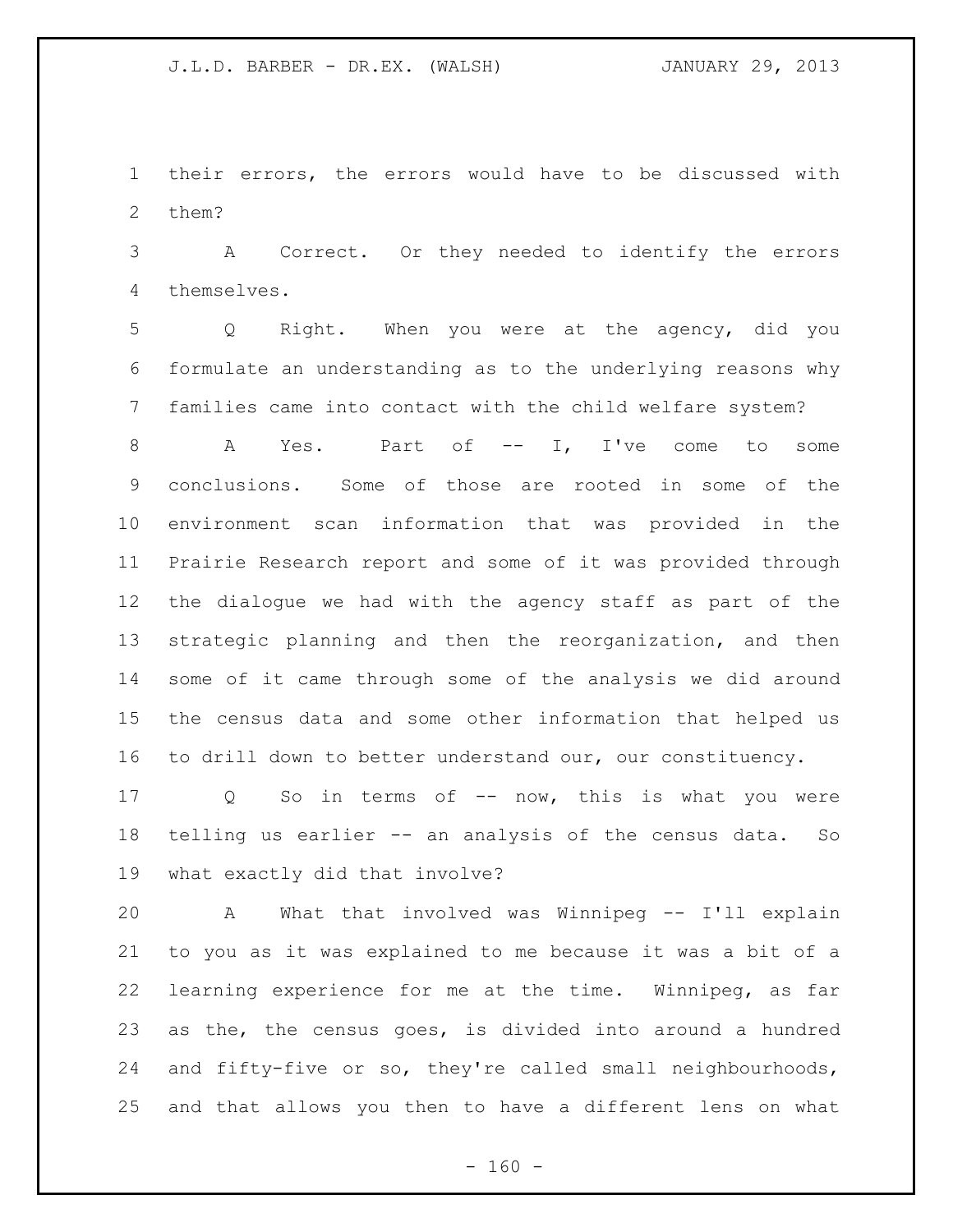may be occurring in, you know, in a smaller area as opposed to the whole city. The research and planning function identified that, was each for me to recall about some of 4 this is there, some of the percentages were, were, you know, one-quarters or two-thirds, so they were kind of easy to remember. So what we -- at a high level what we identified were that about a quarter of, a quarter of families were living in poverty and about half the families that had a single parent head were living in poverty, and two-thirds of single parent families living in poverty were aboriginal, usually with a female head of household.

 What we did was, when we looked at those three indicators, what we did was look for those part -- those small neighbourhoods where each of those three indicates was above the city average, and the exercise identified, I'm going to say, approximately 30 small neighbourhoods. And looking longitudinally between '86 and '96 they identified that about half of those neighbourhoods, let's say, increased in their intensity, meaning if they were above the average in '86 they were even further above the average by '96. We then overlaid our caseload, our open protection cases based on postal code across those small neighbourhoods and identified that about 40 percent of our open protection cases could be identified from those, those, those 30 neighbourhoods.

- 161 -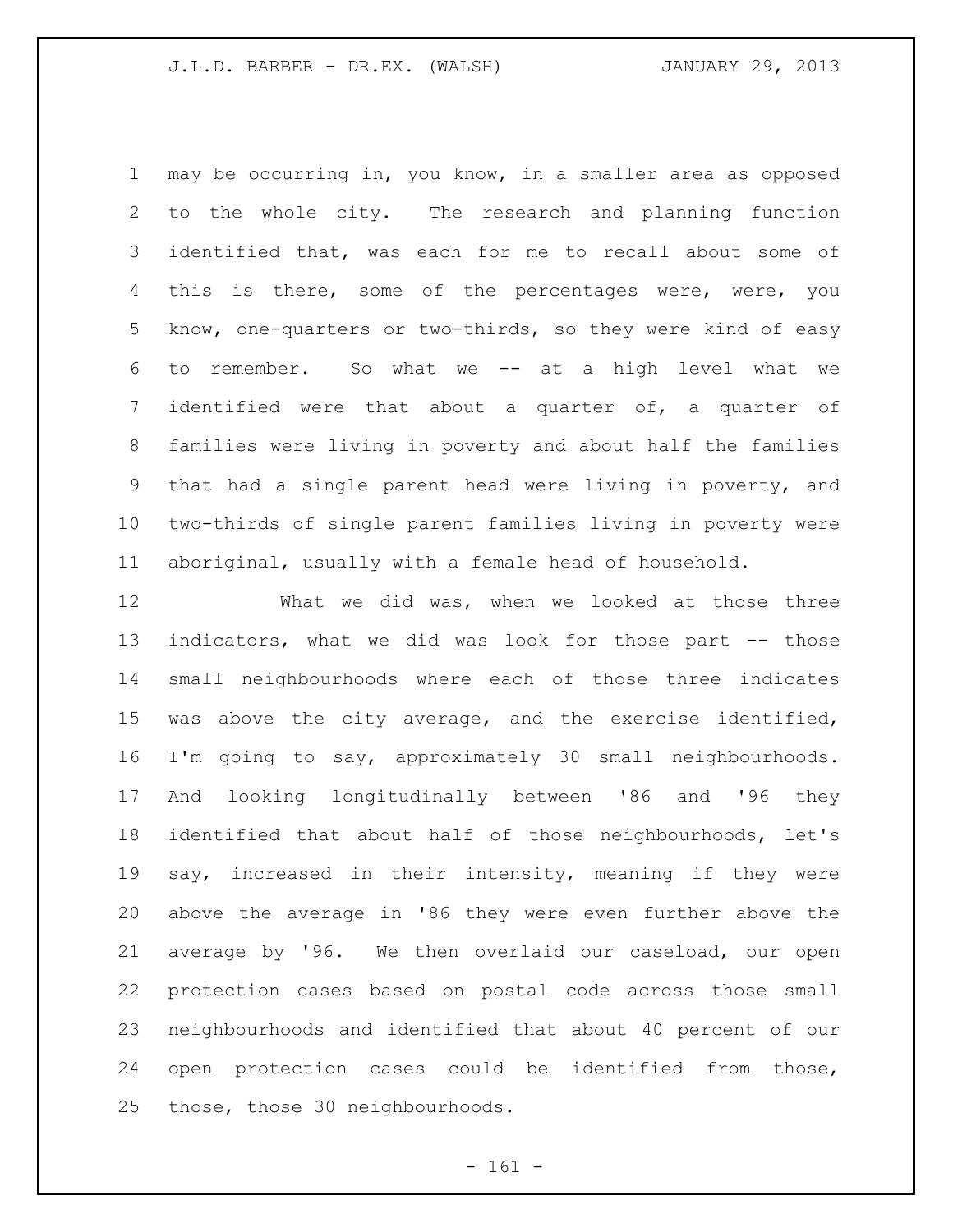We then looked at the neighbourhoods where any two of those three indicators were above the city average, and identified in '86, I believe, 18 or 20 additional neighbourhoods. By '96 those 18 or 20 had grown by about 25 percent, so there might be around 25 or 24 of those neighbourhoods.

 When we combined the 30 neighbourhoods where all three of those factors were above the average with the rest of the areas that had two of those three, we came up with about 50 or 55 small neighbourhoods that were at extreme risk and represented about 60 percent of our open protection cases.

 Rather than taking a shotgun approach, what we were doing was coming down the funnel to try to see where we could concentrate some, some preventive services in a different fashion.

 The last level of analysis that we did was to overlay the public housing areas on top of that.

 Q Just before we get to that, so in terms of the issues that you identified as being risk factors, those were, if you could just outline those again for us.

 A They were living in poverty as a aboriginal single parent.

Q Okay.

A Particularly, usually female-led household.

 $- 162 -$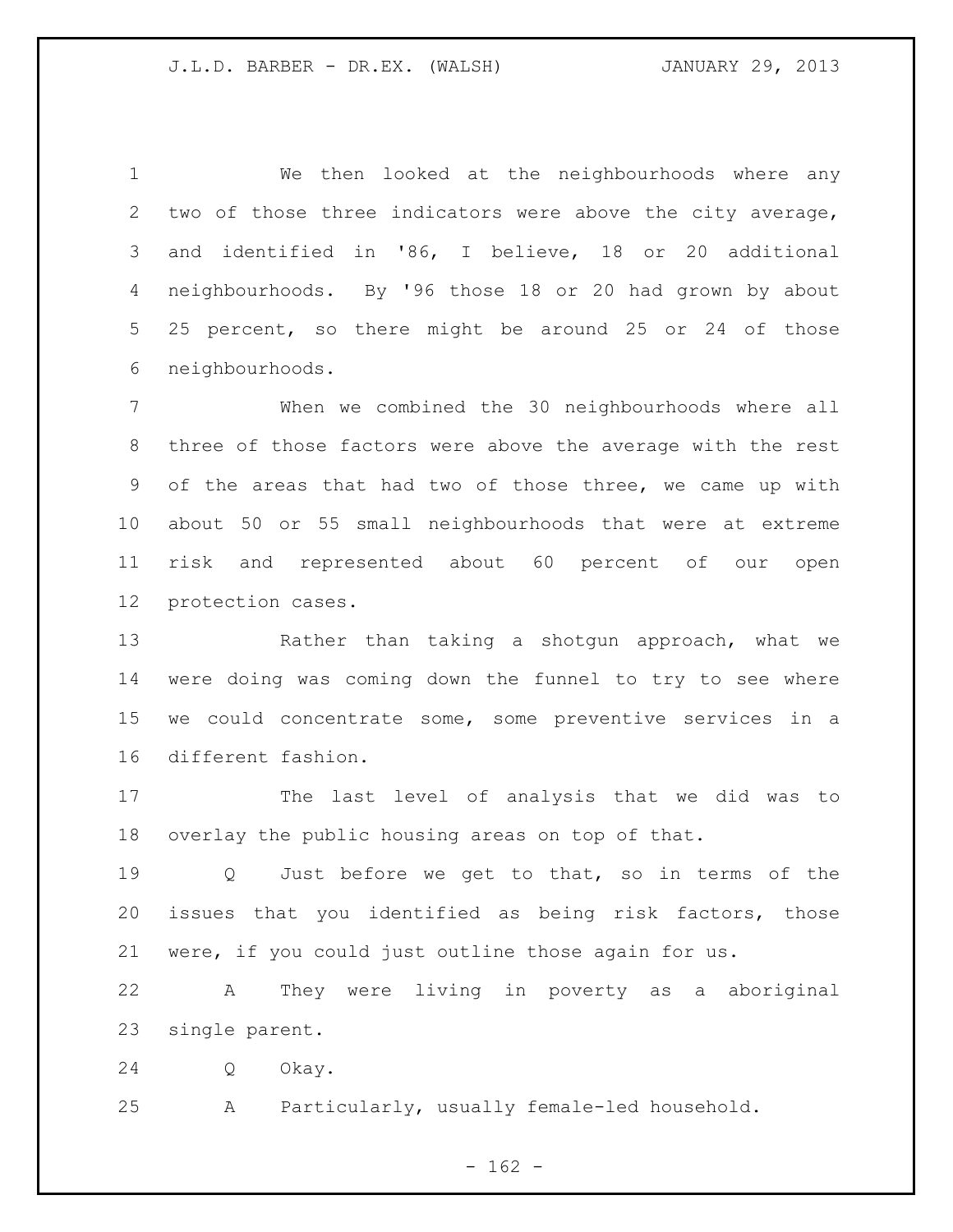Q Now, you were coming to, to strategies that you developed to address these risk factors, so --

- A Correct.
- Q -- carry on.

 A What we did, when we overlaid the public housing locations, what we identified was, I believe it was between 40 and 50 percent of our open cases in those 55 small neighbourhoods were concentrated in public housing. What was important about that was there was a large level of population that was in crisis, that was requiring service, and why this was important is it ties back -- I mean, it, it's, it's hard in a synopsis to try to take all the different pieces that were going on over the, over the couple of years that we were developing our strategies of reorganization, how every piece plugged together. But what was important is, and I used a -- I remember using a medical analogy because just was more familiar to me.

 If you didn't have the campaigns we've had for the last 40 or 50 years around smoking, if the habits around smoking, access, advertising, et cetera, had not remained -- had remained the same and nothing had changed, we would have been hard-pressed to invest in all of the operating rooms in-patient beds and oncology beds required 24 to service the outcome of, of, of, of smoking.

Q Okay.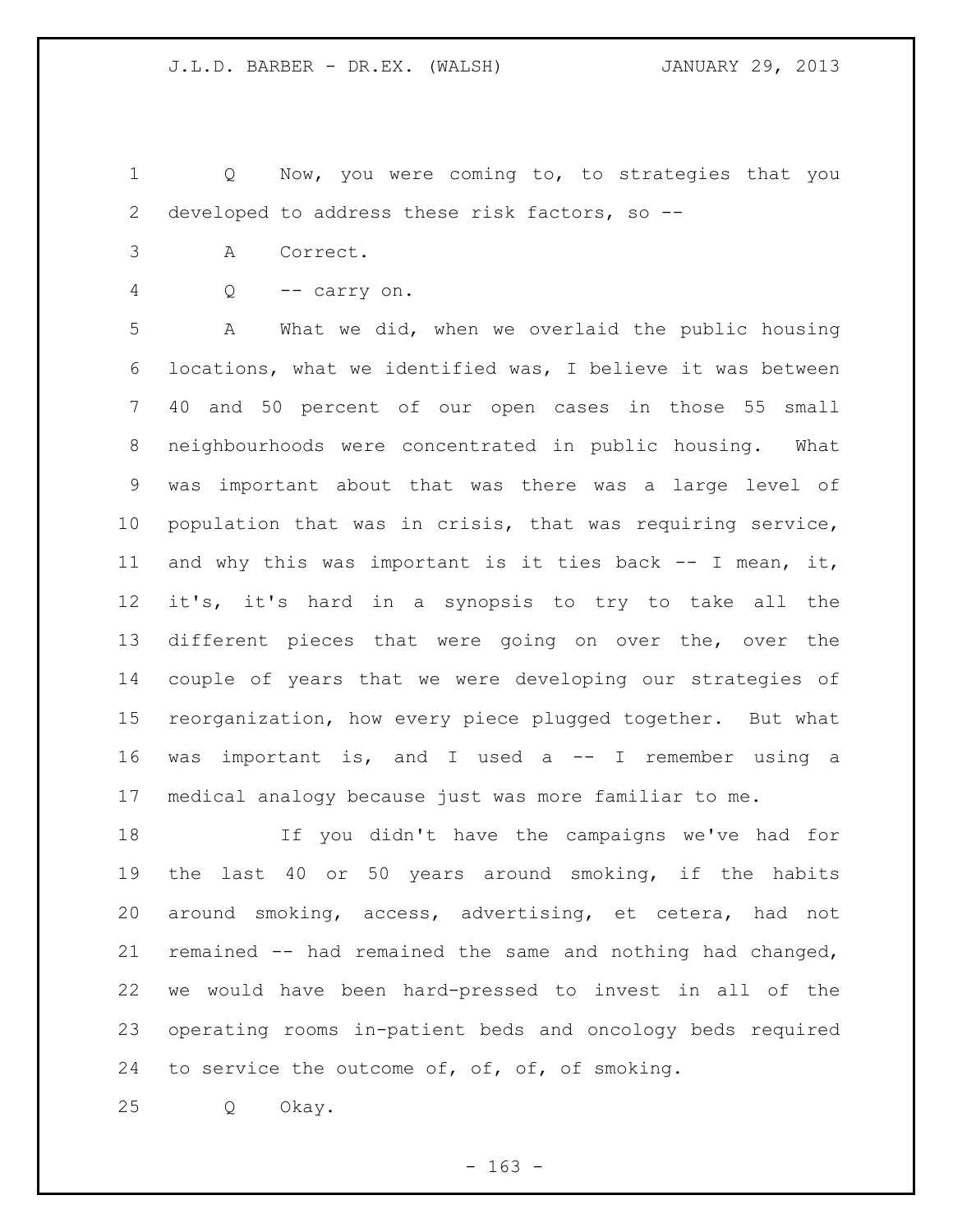A Well, it wasn't different with this. If we could, by identifying where we had concentrations of families requiring service, if we could approach that service in a different fashion and invest in the community through community capacity building -- and I can explain what we did, if you like, later, but not to lose the point, we felt that dollar invested in preventive services in these areas of risk was a way of ameliorating future workload because maybe the families wouldn't come into crisis and maybe the children wouldn't need to come into care. It doesn't mean they may not have still had involvement with the agency or collaterals but it might have been a different level of involvement than what we 14 were facing at this time, and I ...

 Q Can you give us an example, then, of prevention initiatives that you developed?

 A Yes. Upon my arrival at the agency we had just recently opened a community resource centre in, on Mayfair in a public housing unit near Fort Rouge school, and we were seeing some very good interactions with the community and, and with the local elementary school. What we did was expand that network as part of this exercise into Marlene Street in St. Vital, into Dale Boulevard out in far Charleswood and into Lord Selkirk just off Main Street north of the rail yards.

- 164 -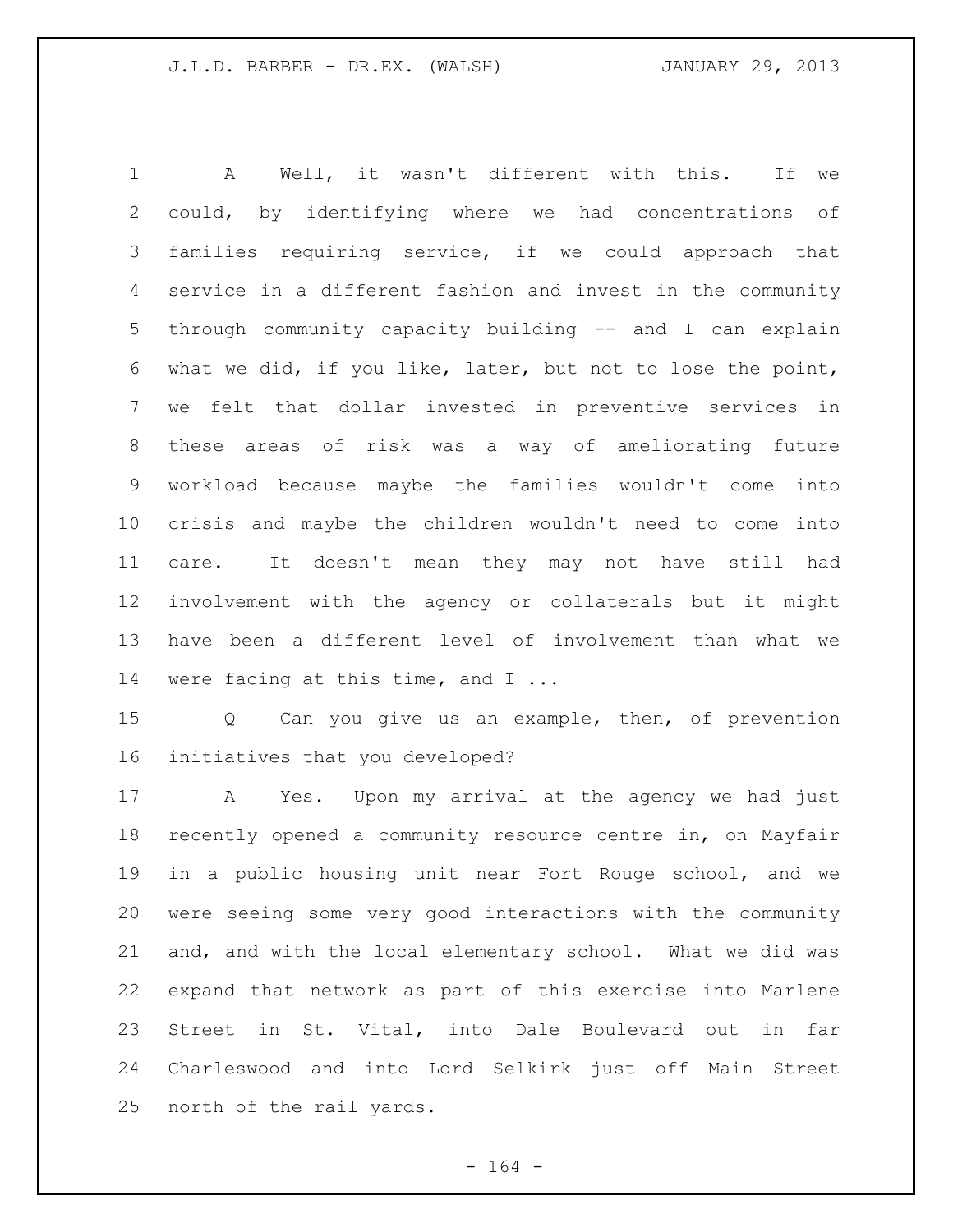Q And what did the program involve?

 A Program involved putting a community resource worker into a, a vacated housing unit within those developments and working with the community around -- and working with collaterals around issues of, maybe nutrition, parenting, creating a network amongst the individuals. Because a large part of the issues, as we got, got into these communities was people felt isolated from each other. They did not have a network to rely upon. And if the neighbourhoods in which they were living they felt were unsafe, then they would move from project to project. And what that did was it kept moving children from school to school; and if they're not in school, then they're not learning. And one part of breaking the cycle is the ability to have an education, to be literate, to be able to get a job, and we felt that, although we certainly couldn't cure all, all the ills of society, we could have a positive impact because of the kind of programming that we could put into these, these, into these resource centres.

 Q Were you able to evaluate the impact that this programming had, in fact?

22 A Yes. I, I -- once again --

Q Just briefly.

 A -- erosion of memory, but I do remember seeing analysis done by our research and planning quality group,

 $- 165 -$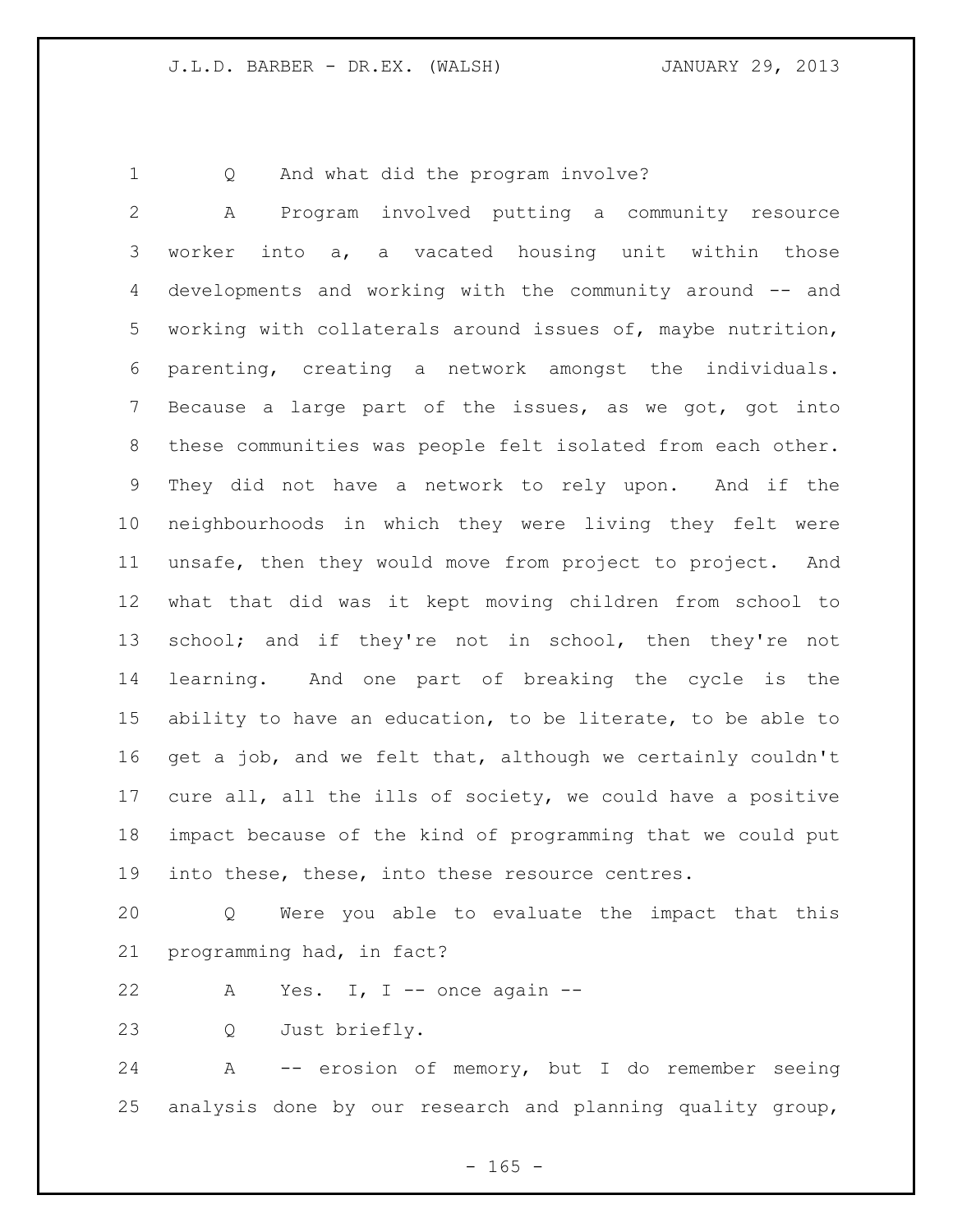that identified that, I'm going to say, around 2000 or 2001 we had information to show that the number of children in care from the areas where we had our resource centres was less than it had been and the number of calls into those communities from our after-hours service were, were also at a minimum.

7 and by creating capacity in those, in those communities, we also were able to identify people in each of those communities that were, were, (inaudible) say they were, you know, they were rocks, they were pillars of the community; they were people you could rely on. And many of them we approached to become places of safety, and that contributed towards dealing with one component of our children in hotels issue.

 All of these things are, it's like a web and every part of a web touches and is, and is interactive, so you identify, by having a resource centre, people that you could approach to become a place of safety. Why that --

 Q Sorry, did you -- were you able to keep those resources in the community? Were they still there by the time you left the agency?

 A All of that was fully functioning when I left. I think, I know personally and I, I'm sure many people in the agency felt a great level of satisfaction because of what we'd accomplished in putting this type of a focus. And it

 $- 166 -$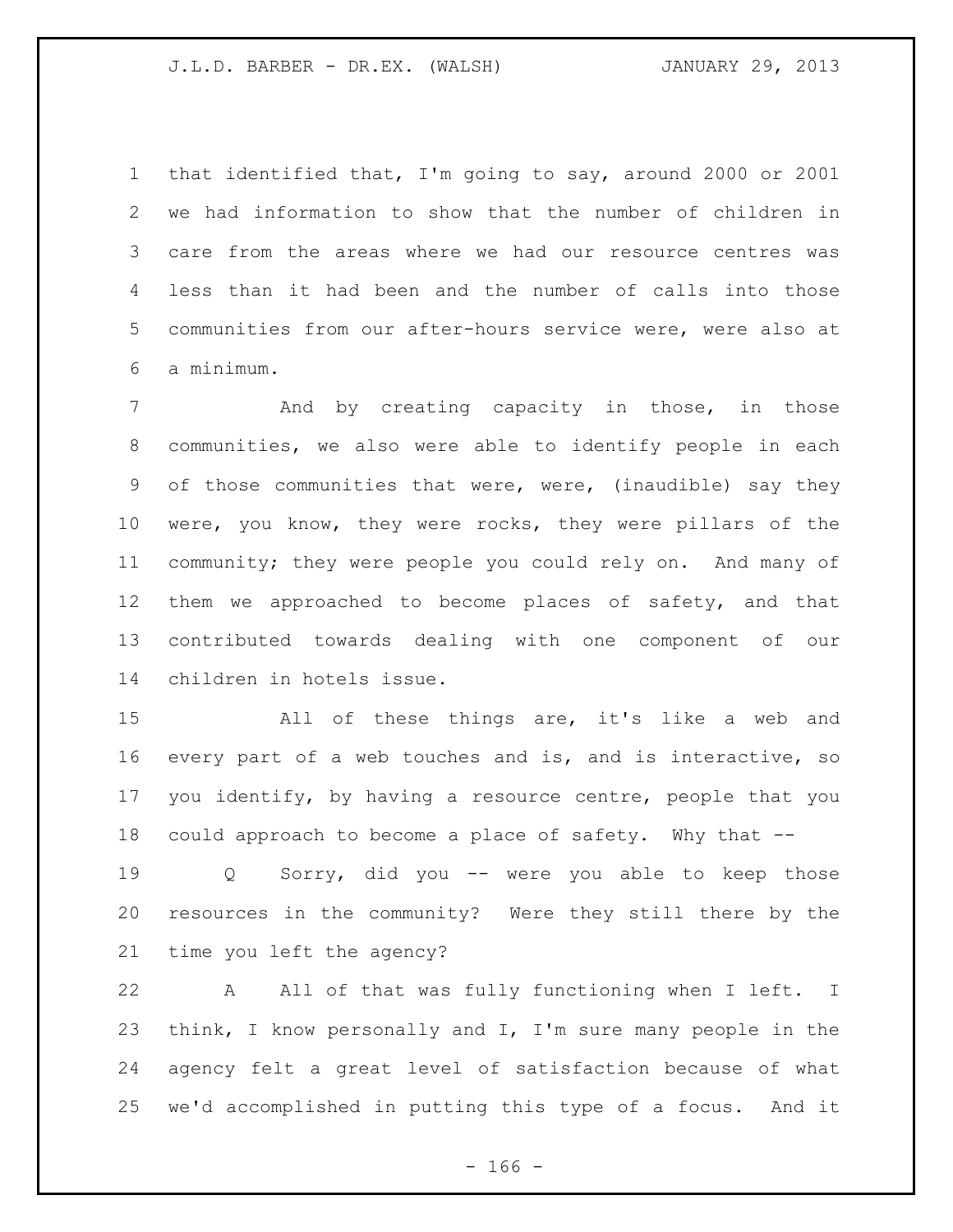was, it existed when I left in July of 2001.

 Q What was it called? Where would it have fallen in the organizational structure?

 A It would have fallen under Sue Hudson, under community outreach and early intervention.

 Q Okay. Now, was funding an issue while you were with the agency?

8 A It always was an issue.

 Q Were you -- did you feel that you were impeded in the work you did by funding issues?

 A No, I didn't let, I didn't let the funding issue hamper us. That doesn't mean I had a blank cheque, but we had a mandate to provide a service. We were like an emergency department. If people came in at that end, we had a level of service we're, we needed to provide. We also had a large number of children for which the state had become the guardian and we had a responsibility for those children and we made investments in those children and we tried to be good financial stewards of the money that the people of Manitoba provided to us through, through the province but we needed also to get business done.

 Q So you said you had a mandate to fulfill. Did you run a deficit?

24 A Correct. I came it, it ran -- the agency had a 25 deficit and we ran a deficit each of the, the years that I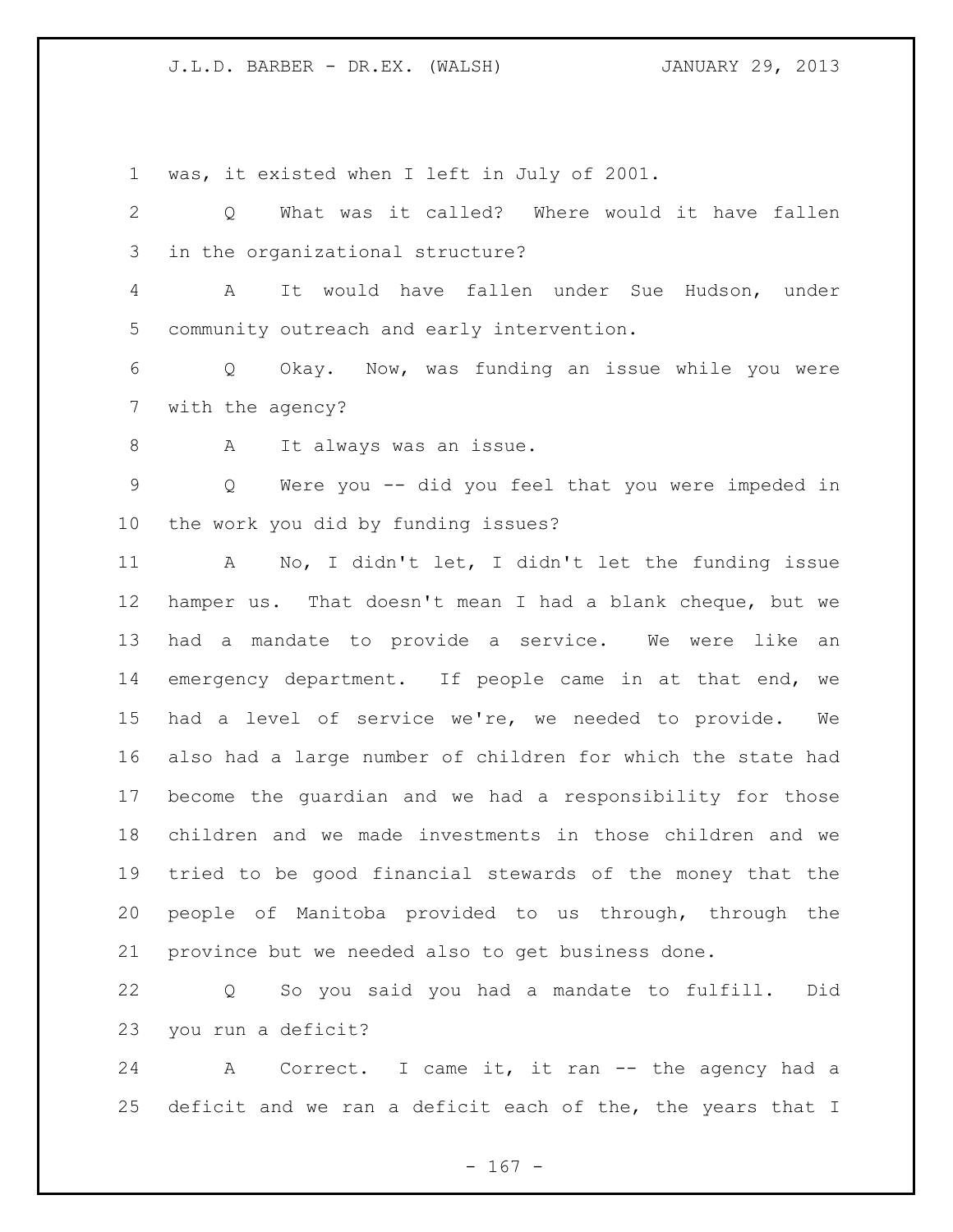was there. I believe the year I left expenditures for the previous fiscal year had topped ninety million dollars.

 Q But that didn't stop you from doing what you felt needed to be done?

 A We needed to provide our service. A lot of those expenditures came from the mandated component of, of, of our service. We couldn't stop providing that.

 Q We've heard a great deal of evidence in this inquiry about workload. Do you recall what the workload was like when you came into the agency in 1997 and what it was like during the time you were there until you left in 2001?

 A When I came into the organization there were imbalances in workload between the different, between the four areas. Part of the restructuring was not only to create the, the programs that we've discussed but to also rebalance the front line staff into this new structure and ensure that some of the imbalances that had existed were, 19 were, were dealt with. So there -- I -- some things, as I've wracked my memory over the last, you know, few months, I have been able to have memory epiphanies. One that I'm not able to, to completely pull up is exactly what the number is, but it was a significant number. By significant number I mean I believe it's in excess of 15 or 20 EFTs, it may even be greater than that, of, of staff that we were

- 168 -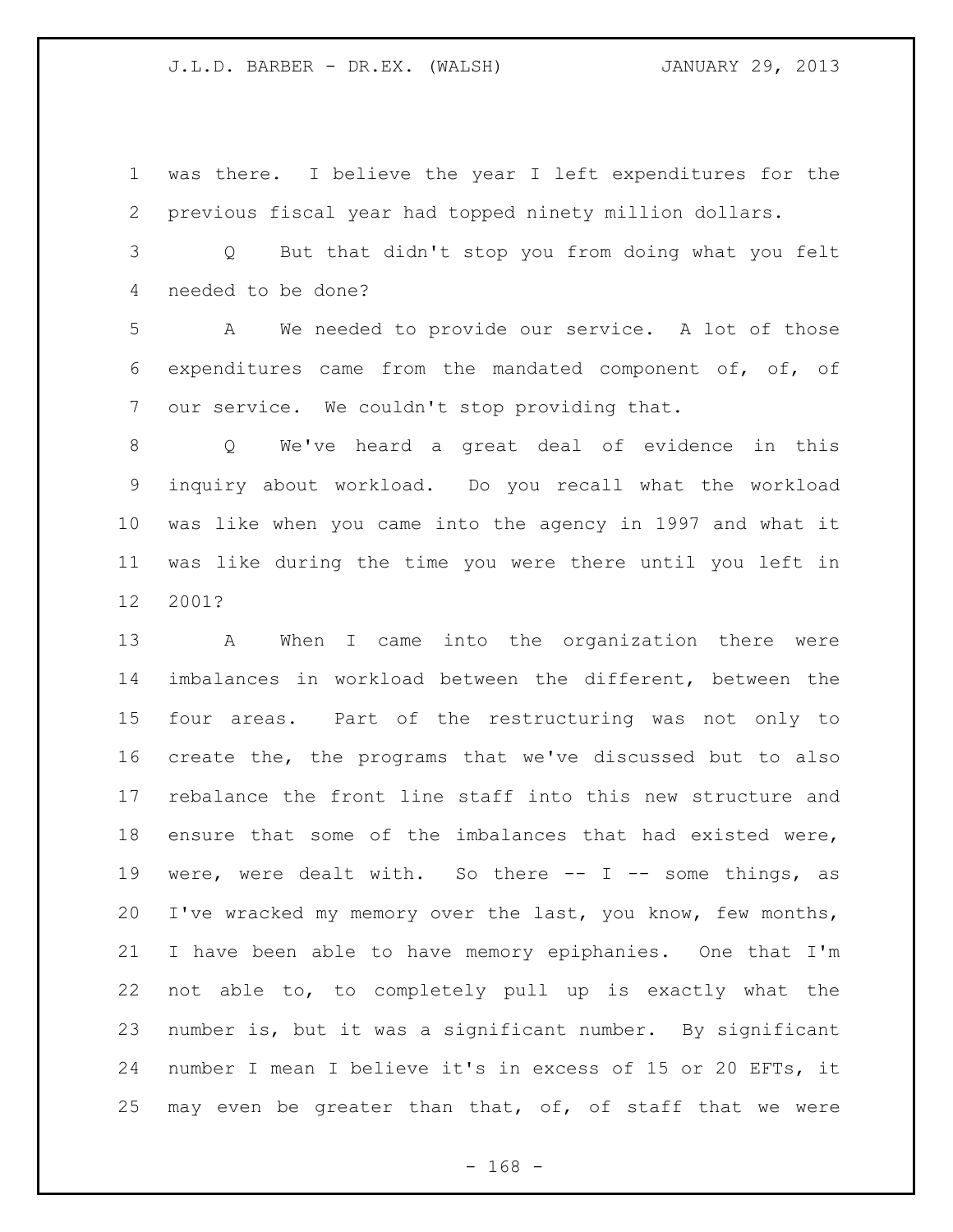able to redistribute from within the existing structure to a front, to a front line function.

 Q So that was one way you responded to workload issues?

 A That was one way. The second way was putting the emphasis on the early intervention and community programs, because if we could prevent work from coming in that was 8 another way of dealing with workload. It was an -- it was not just an investment in preventing workload, it was an investment in the community and it was an investment in children and families.

 MS. WALSH: Mr. Commissioner, would this be a good time to take the afternoon break?

14 THE COMMISSIONER: Yes. Are we likely to finish this witness today?

 MS. WALSH: I hope so. I have probably another 10, 15 minutes.

18 THE COMMISSIONER: Well, you don't know what your colleagues will be, but we may well -- we'll, we'll target that if it's possible. All right. We'll break for 15 minutes.

MS. WALSH: Thank you.

(BRIEF RECESS)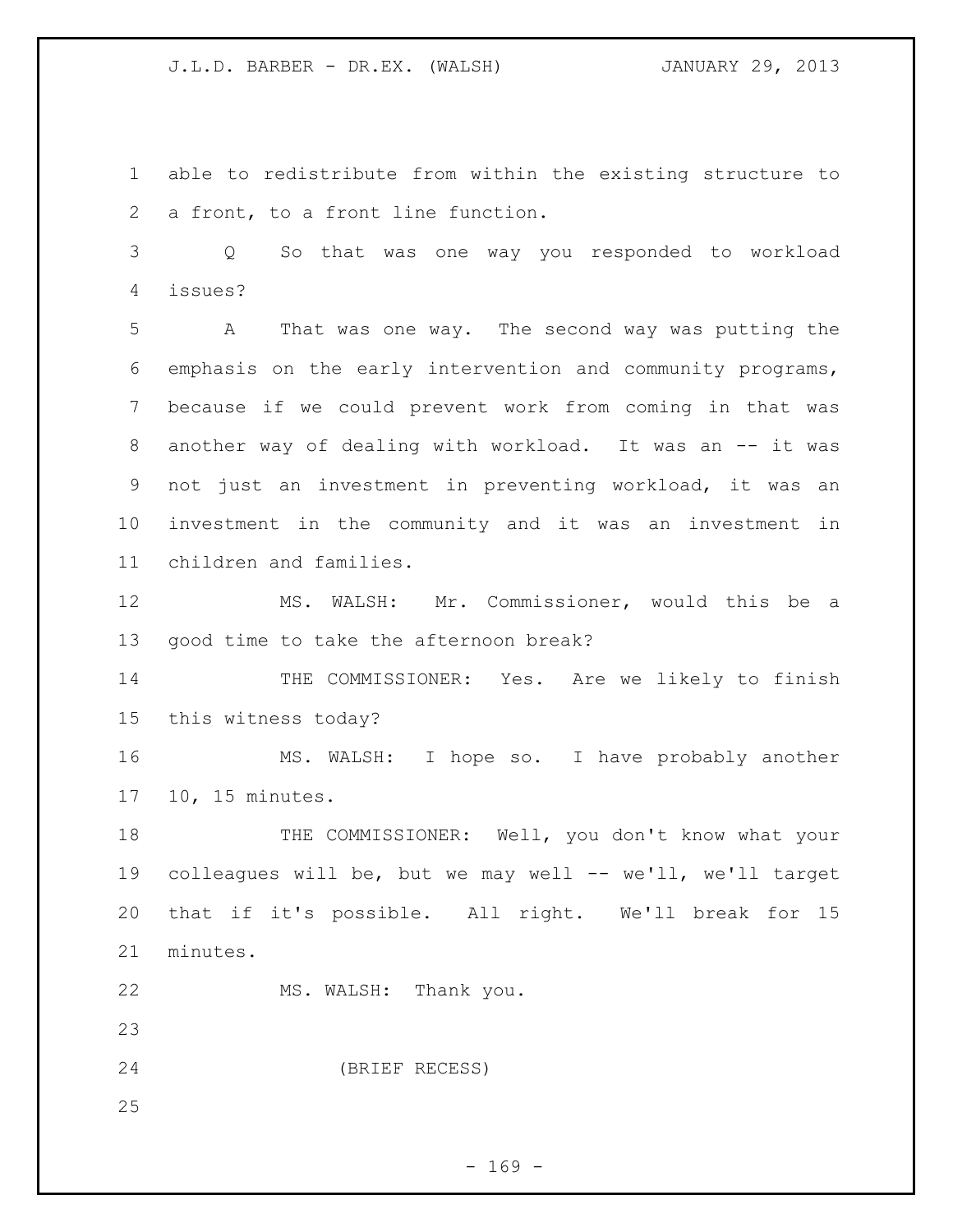BY MS. WALSH:

| $\overline{2}$ | Mr. Barber, we were talking about workload just<br>Q        |
|----------------|-------------------------------------------------------------|
| 3              | before the break and you told us that you had<br>some       |
| 4              | initiatives to address workload. Did you see<br>any         |
| 5              | differences in workload issues between '97 and 2001?        |
| 6              | Yes, I, I did.<br>A                                         |
| 7              | Q<br>Can you --                                             |
| $\,8\,$        | Α<br>You want me --                                         |
| $\mathsf 9$    | -- tell us what those were?<br>Q                            |
| 10             | -- to elaborate?<br>A                                       |
| 11             | Yes, please.<br>Q                                           |
| 12             | As I mentioned, there were imbalances between the<br>A      |
| 13             | four geographic areas and the reorganization directed the   |
| 14             | various front line resources into the different program     |
| 15             | structure that we created and ensured that under the -- let |
| 16             | me back up a little bit.                                    |
| 17             | Under the geographic structure, a similar type              |
| 18             | of, of service delivering unit might have one level of      |
| 19             | caseload in one part of Winnipeg and they might have a very |
| 20             | different caseload -- and when I say "very different" I'm   |
| 21             | not talking about, you know, one or two case different,     |
| 22             | they -- there could be significant differences.<br>We       |
| 23             | addressed that through the new structure that we put in     |
| 24             | place.                                                      |

Q So are you telling us that your understanding was

- 170 -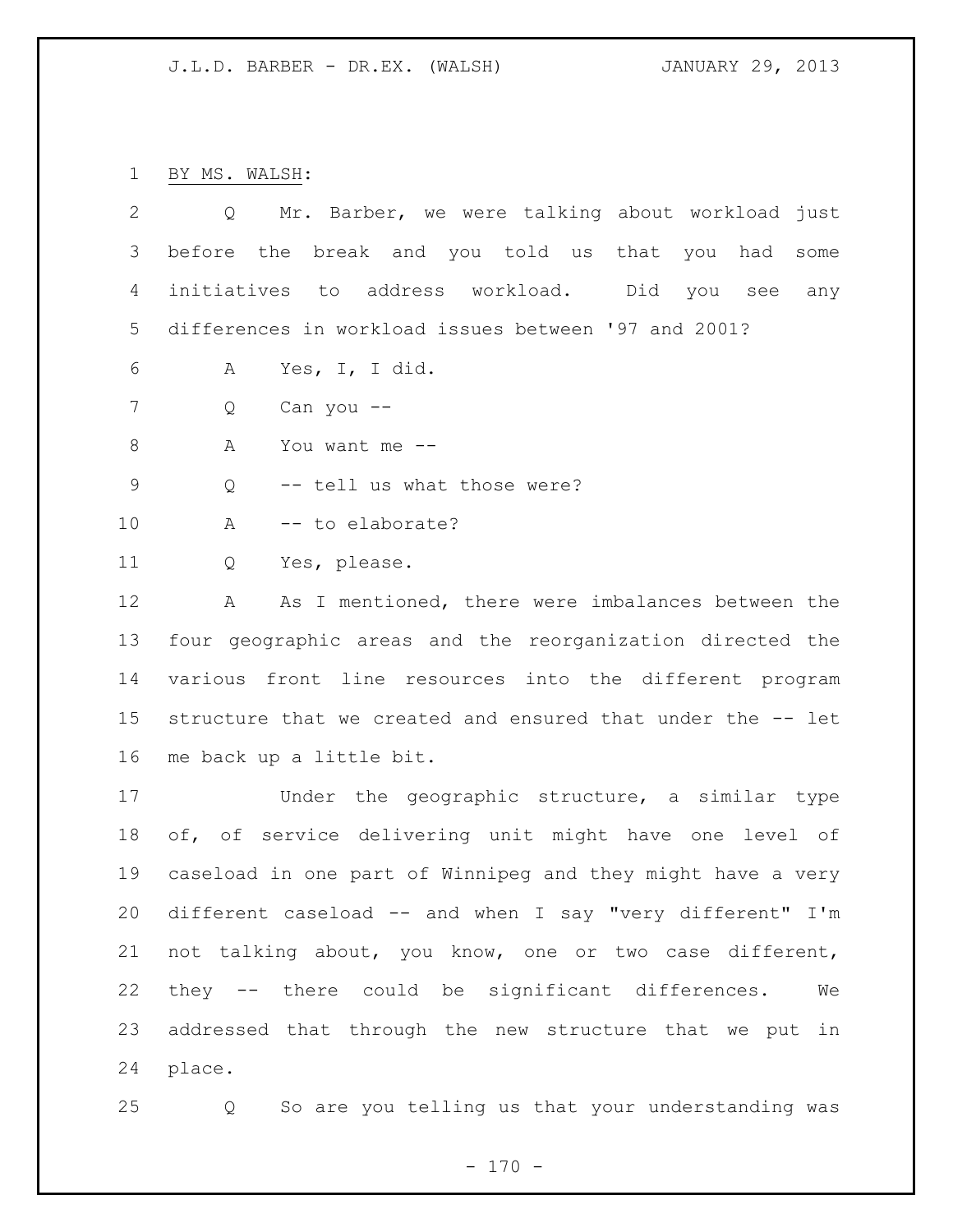that workload issues improved by the time you left?

 A I wouldn't, I wouldn't say they'd gone away. They had improved over what they were under the geographic structure but we were still challenged.

 One thing that I was remiss in mentioning, remember I talked about the environmental scan, I talked about the census data, one of the other components of our analysis that I should have mentioned, and it was also contained in the Prairie Research report, was the increasing acuity that was occurring in the interaction between the agency and the families and children in, in which they were providing service to. I remember that somewhere in the Prairie Research document it talked about how the school divisions were noticing the, the same intensity of service that they were needing to, to provide.

 What compounds that, where it makes it difficult to say that we had, you know, solved or, you know, we had levelled the workload, to say we had solved or improved it might be a bit of a stretch because you had increasing acuity. And the way child, the child welfare -- the way I came to understand how the child welfare system worked at a, at a high level, there's lots of different services that are provided to families and children, if some component of the larger system retracts or stops providing service, the needs don't go away. The needs then search for another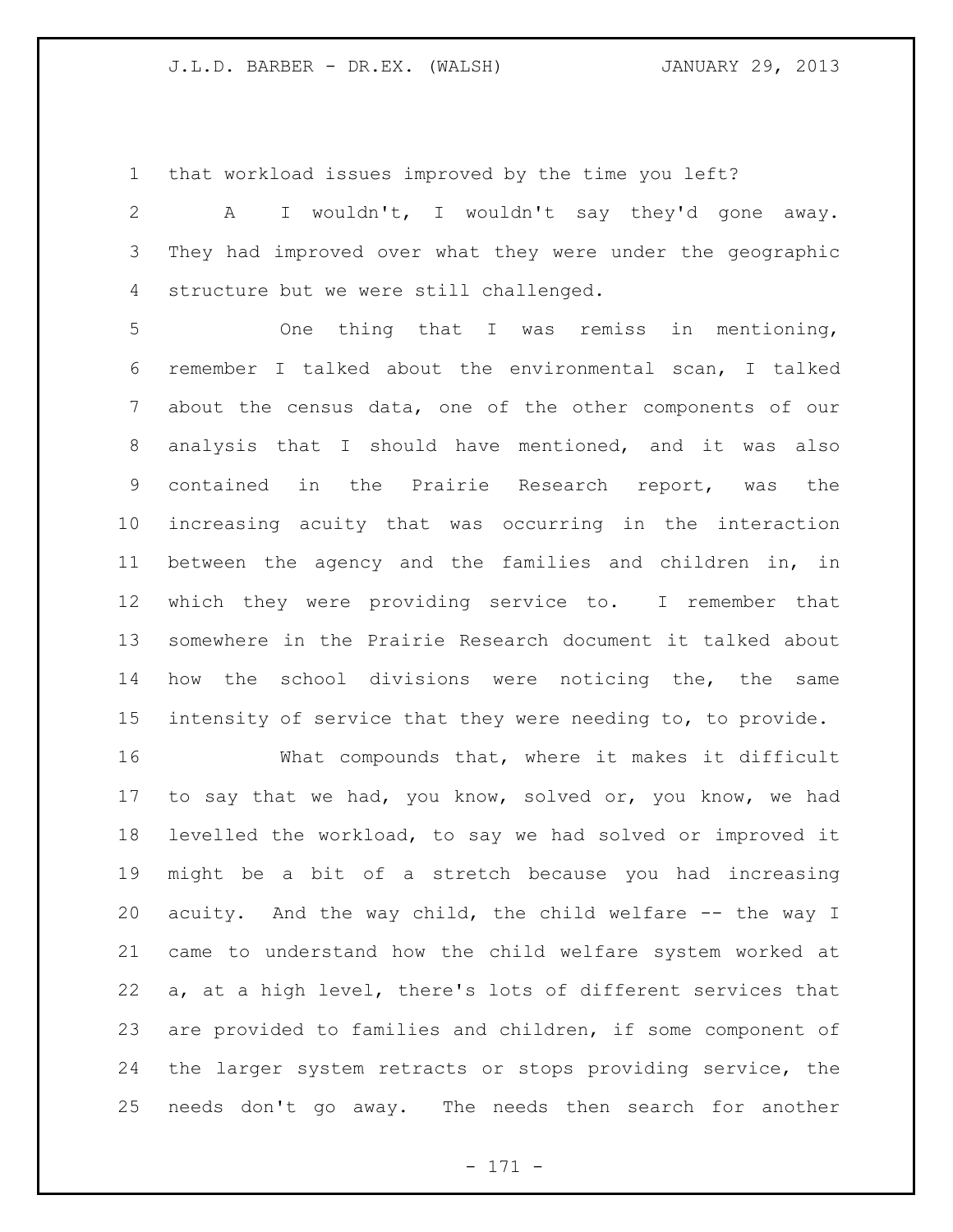vehicle in which to receive service, and many times the child welfare system becomes the, the default service provider for, for retraction or changes in services by other systems. So when you put all of those pieces together, at that point in time we were able to ensure that we had balanced the workload amongst the service delivering units, we had tried to put something in place to stem the same level of influx at the front, front end. We were not able to control our destiny as we fit into the larger system that was creating children -- as I also referenced Prairie Research had identified children were coming into the system at earlier age in -- with more damage and needs being required. So it's within that mix that we were 14 trying to reorganize our services and, and, and move forward. So it was a tremendously complex problem.

 Q When you talk about not being able to control your destiny, you mean in terms of, of systems outside the child welfare system?

A Correct.

 Q During your tenure, were you ever made aware that workload was an impediment to services being delivered?

 A Yes, I was, and it would have been part of the, you know, certainly it was identified in the Prairie Research report but would also have come out as part of our strategic planning exercise and as part of those 13 working

- 172 -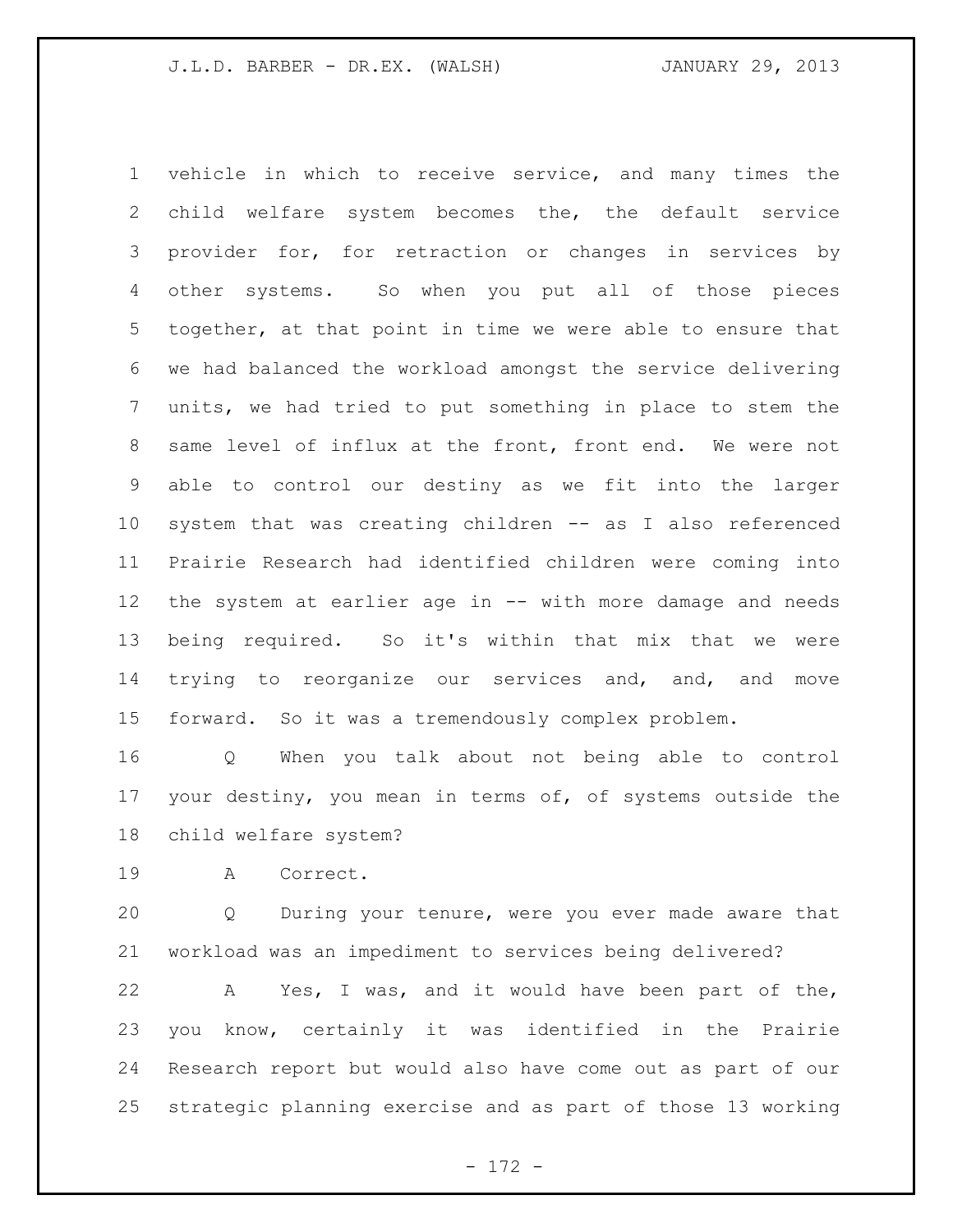groups and the dialogue that I would receive from the front line staff as I attended the various staff meetings. Q Did you take steps to address that? A We -- well, yes, as part of the reorganization. Q Were you ever aware of a specific instance where something was not able to be done for a family because of a workload impediment? A Not that I can recall off the top of my head. Q And if that were the case on a given file, would you expect that fact to be documented? 11 A I would expect it to be documented, yes. Q Couple of documents that I wanted to turn your 13 attention to, and I appreciate that you may not have full recall but perhaps you can explain them to us. MS. WALSH: If we can go to page 30775. This is -- if we just scroll down, please, so we can see the witness' name. BY MS. WALSH: Q This is dated, it's signed April 23, 2001 under your signature. A Correct. Q If we go to the top, would we identify this as, as described as a policy? A Correct.

- 173 -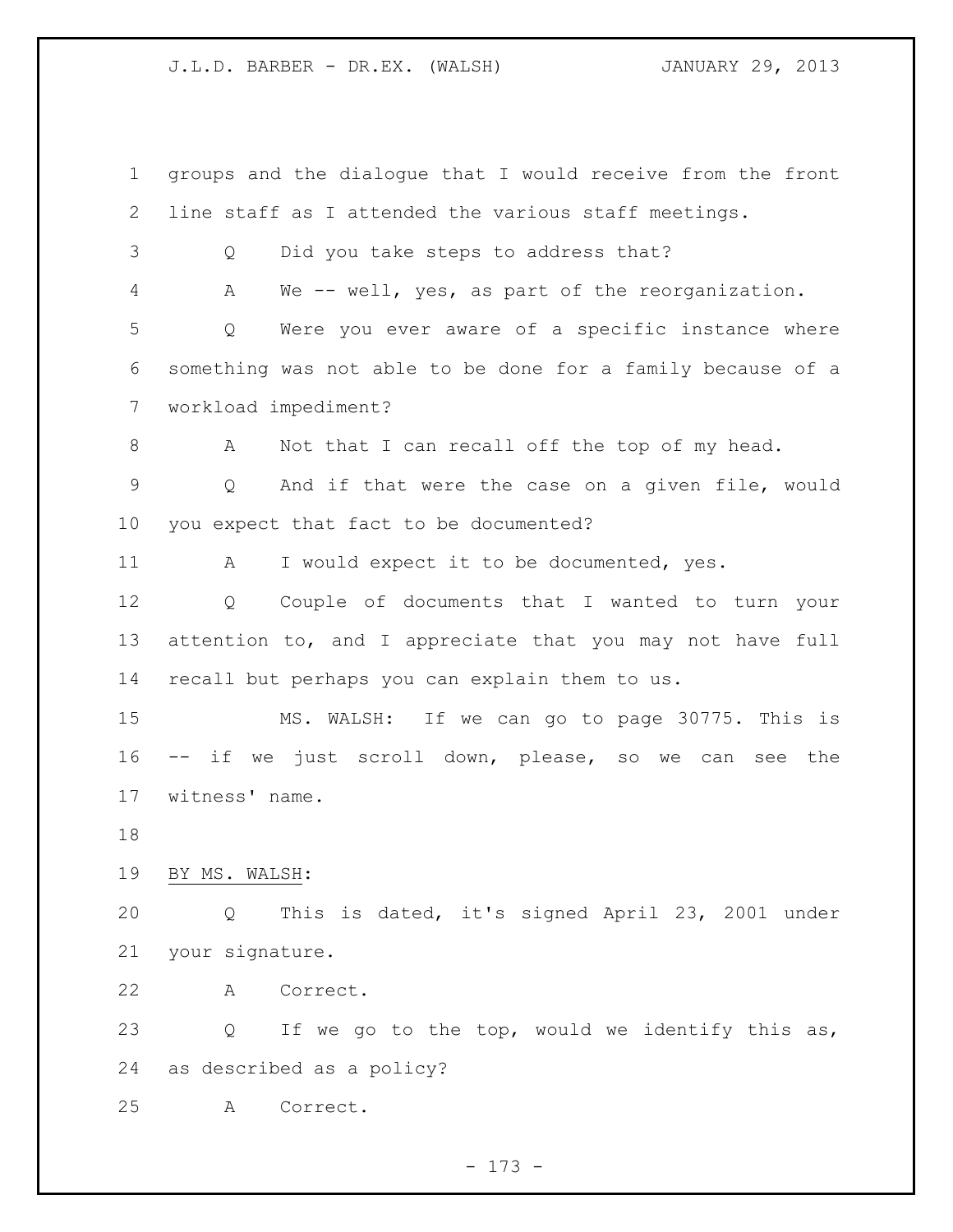Q So the heading is, "Case Closures on CFSIS - Policy April 2001". It relates to an issue that we've heard some evidence on. MS. WALSH: Do you have this document, Mr. Commissioner -- THE COMMISSIONER: Yes. 7 MS. WALSH: -- 30775? 8 THE COMMISSIONER: Yes, I have. MS. WALSH: Good. BY MS. WALSH: Q The background is as follows: "Since the last Agency **reorganization**, it has become **apparent** that the CFSIS terms 17 Waiting Closure' and 'Closed', 18 and the application of those terms have been interpreted in a variety of ways. These interpretations vary from cases going directly to 22 'Closed' status; closed when service is complete whether the paperwork of closing is completed or not; closed once the supervisor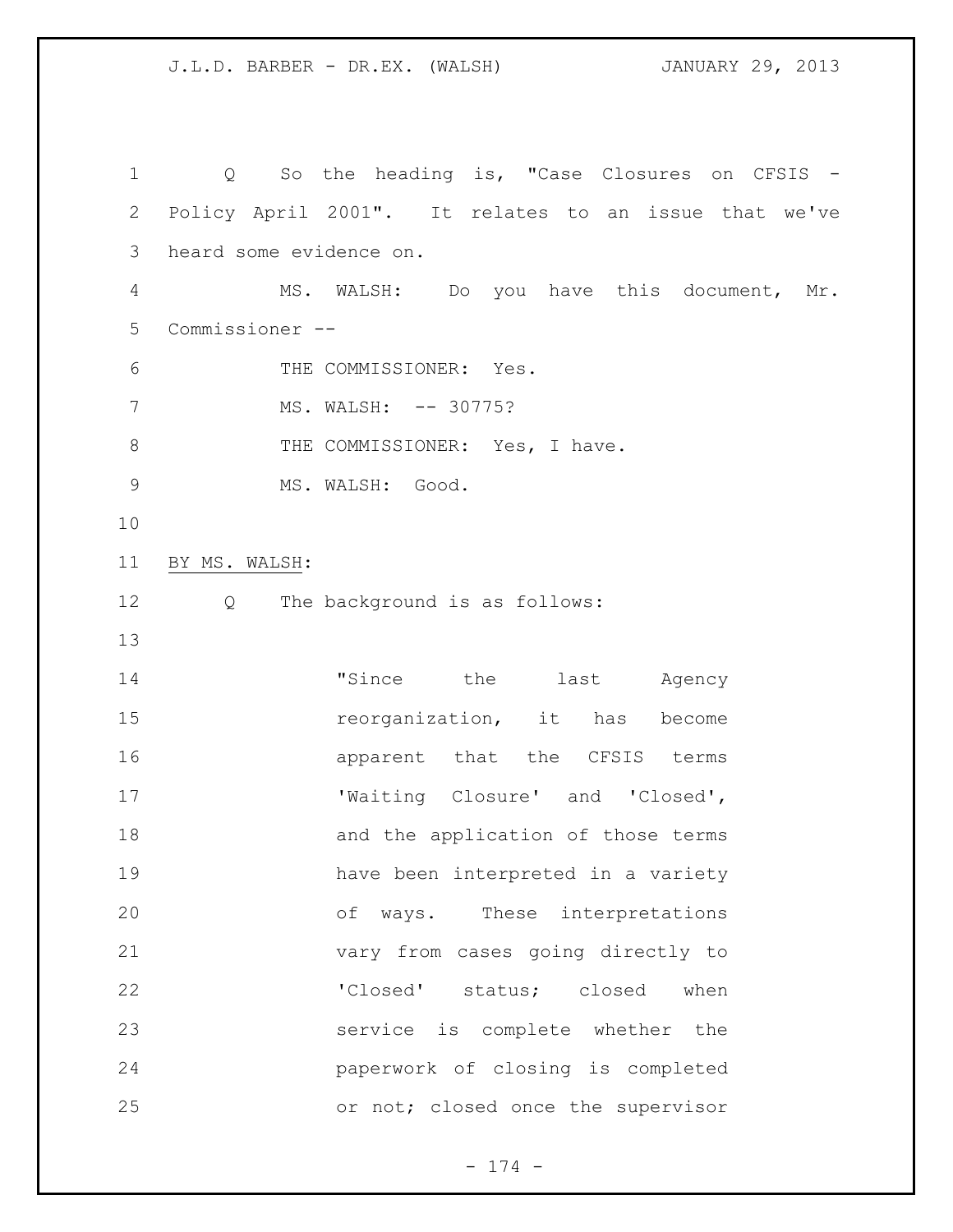| 1             | has signed off. Some Admin.        |
|---------------|------------------------------------|
| $\mathbf{2}$  | Support staff never use the        |
| 3             | 'Waiting Closure' status while     |
| 4             | others go back into the CFSIS case |
| 5             | and delete this status once the    |
| 6             | case is 'Closed'.                  |
| 7             | In an effort to be consistent      |
| 8             | across all Agency programs, the    |
| $\mathcal{G}$ | following Policy has been          |
| 10            | developed. This Policy is in       |
| 11            | keeping with the original material |
| 12            | received from the CFSIS trainers." |
| 13            |                                    |
| 14            | You can scroll up, please.         |
| 15            |                                    |
|               |                                    |
| 16            | "Policy Guidelines":               |
| 17            | "Waiting Closure: Cases are set    |
| 18            | 'Waiting Closure' when<br>at<br>a  |
| 19            | worker's involvement with the      |
| 20            | client has ended. Specifically     |
| 21            | related to [children in care]      |
| 22            | cases, the 'Waiting Closure' date  |
| 23            | is the date the Agency no longer   |
| 24            | has a legal status regarding a     |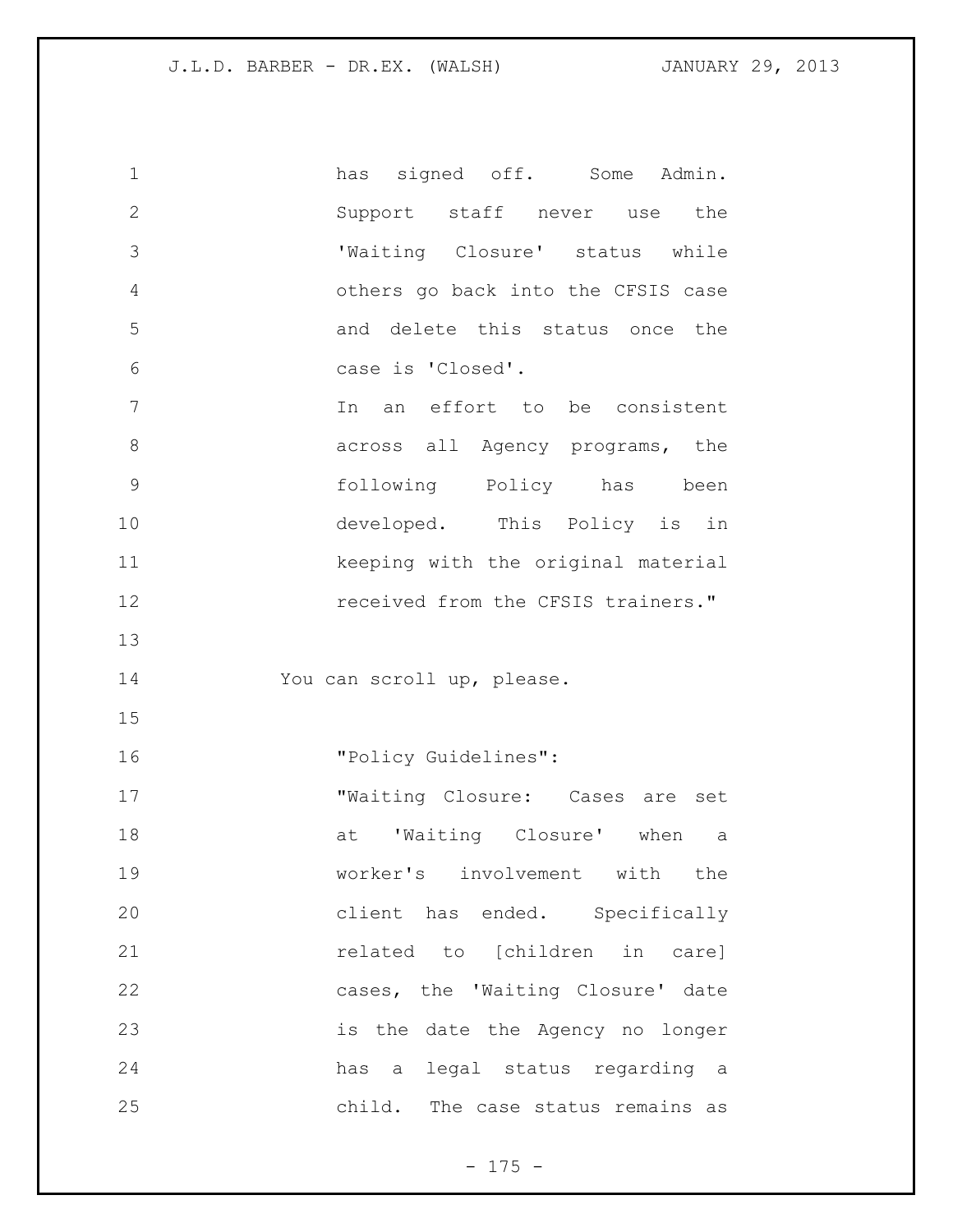'Waiting Closure' until the file dictation is completed. This system enables the Supervisor or Program Manager to identify how many cases a worker or unit has where direct Agency involvement 7 has ended, but where file dictation hasn't been completed. Closed: Cases are set at 'Closed' when the file dictation has been 11 typed, attached to CFSIS and 12 signed off by the supervisor. 13 [Note]: There is to be no more 14 than a five day turnaround time from typing to the supervisor 16 signing off. If a case reopens within 30 days of Closed status, it remains the previous worker's case." Are you able to tell us anything about what led to this policy? A I wouldn't have prepared the policy. This would have been -- this issue would have been identified by the social workers and, and the leadership structure. They

 $- 176 -$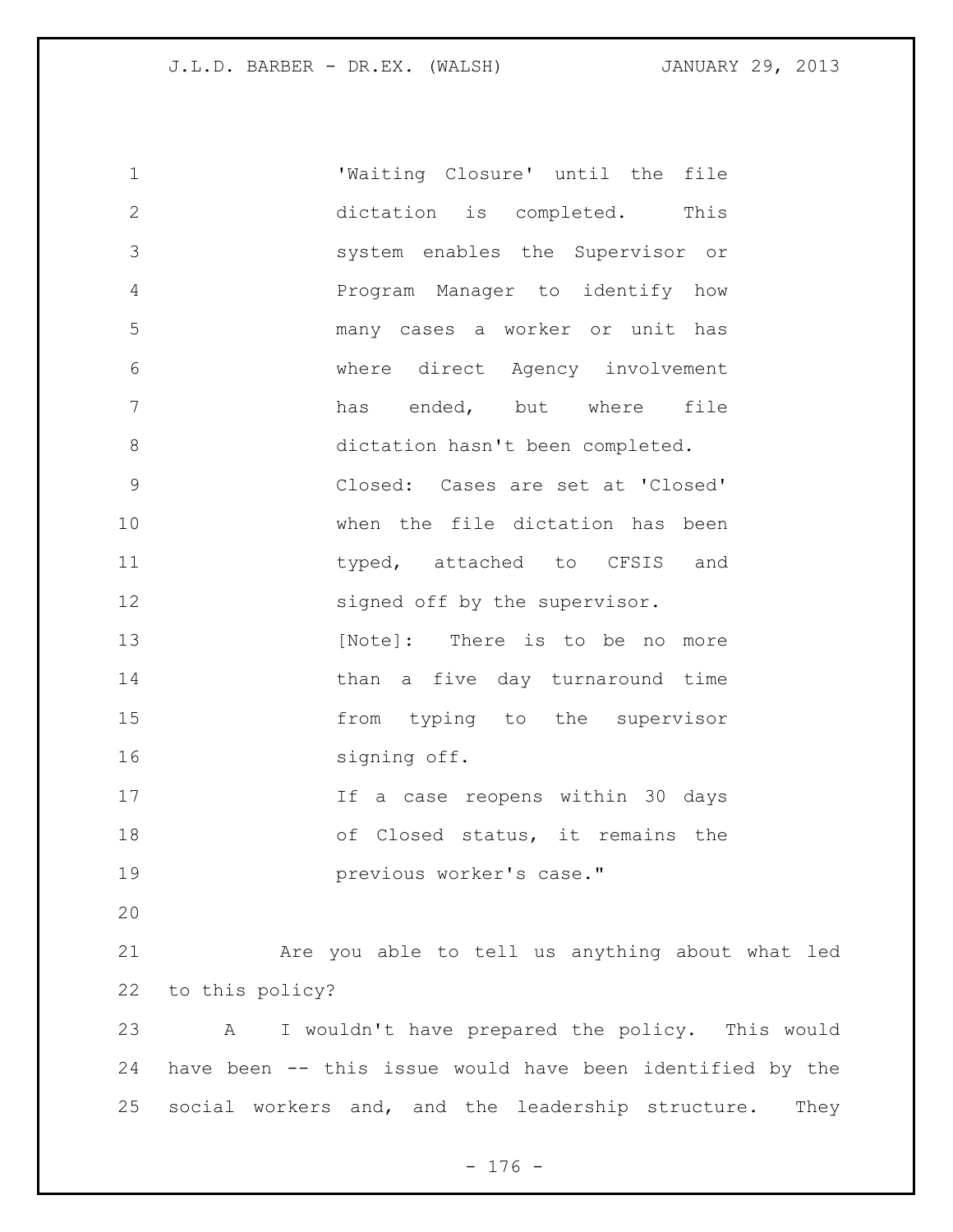would have identified a consistency issue. They would have created a draft policy. There would have been discussion, and I would have been, at the time that this document was presented to me, I would have been briefed on the background of the issue, the importance of putting this policy in place, why it was important to put in place and what it was intended to deal with. And as the CEO, policies were signed off by myself and ultimately the buck stopped with me, but I would have been, I would have been briefed on this issue and my interpretation, as you read through it, is this is to ensure that similar situations are dealt with in the same fashion.

 And the last bold component is to ensure case continuity if a case re-opens within 30 days.

 Q How would the policy have been distributed amongst staff at the agency?

 A I, I can't recall exactly but we had a structure within the organization that policies and procedures would be distributed through each, each appropriate program and would make their way into each of the, the appropriate offices where the policy had, you know, was relevant, and it would most likely have been the responsibility of the 23 clerical staff in that area to update the, the policy manual in that office. This is the era before on-line policy manuals, et cetera.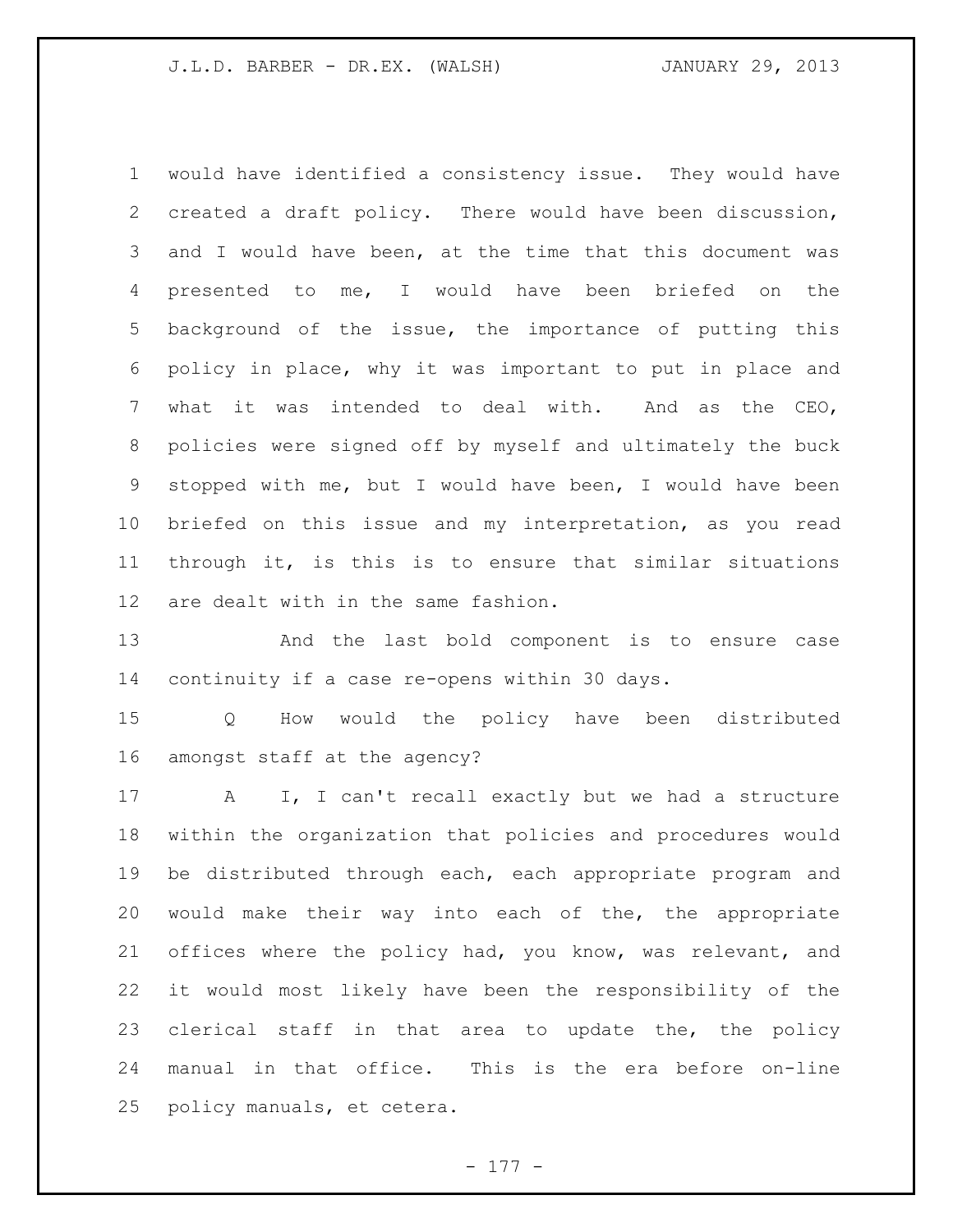Q Okay. A Everything was paper. Q Turn to page 31224. And I note that this is marked as draft, but this is a memo to agency management from Margaret Paterson dated November 16, 2000 regarding educational equivalency policy. Margaret Paterson was who? 8 A She was the head of the human resources. Q The memo indicates: 11 This you are probably aware, since 12 the Agency reorganization in September 1999, we have had difficulty filling our vacant social work positions. As at November 7, 2000 we had a total of 14.5 vacancies in permanent positions and 9.5 vacancies in 19 term positions. 20 One of the major factors contributing to the problem is that there are an insufficient number of applicants with the required Bachelor of Social Work degree. This has created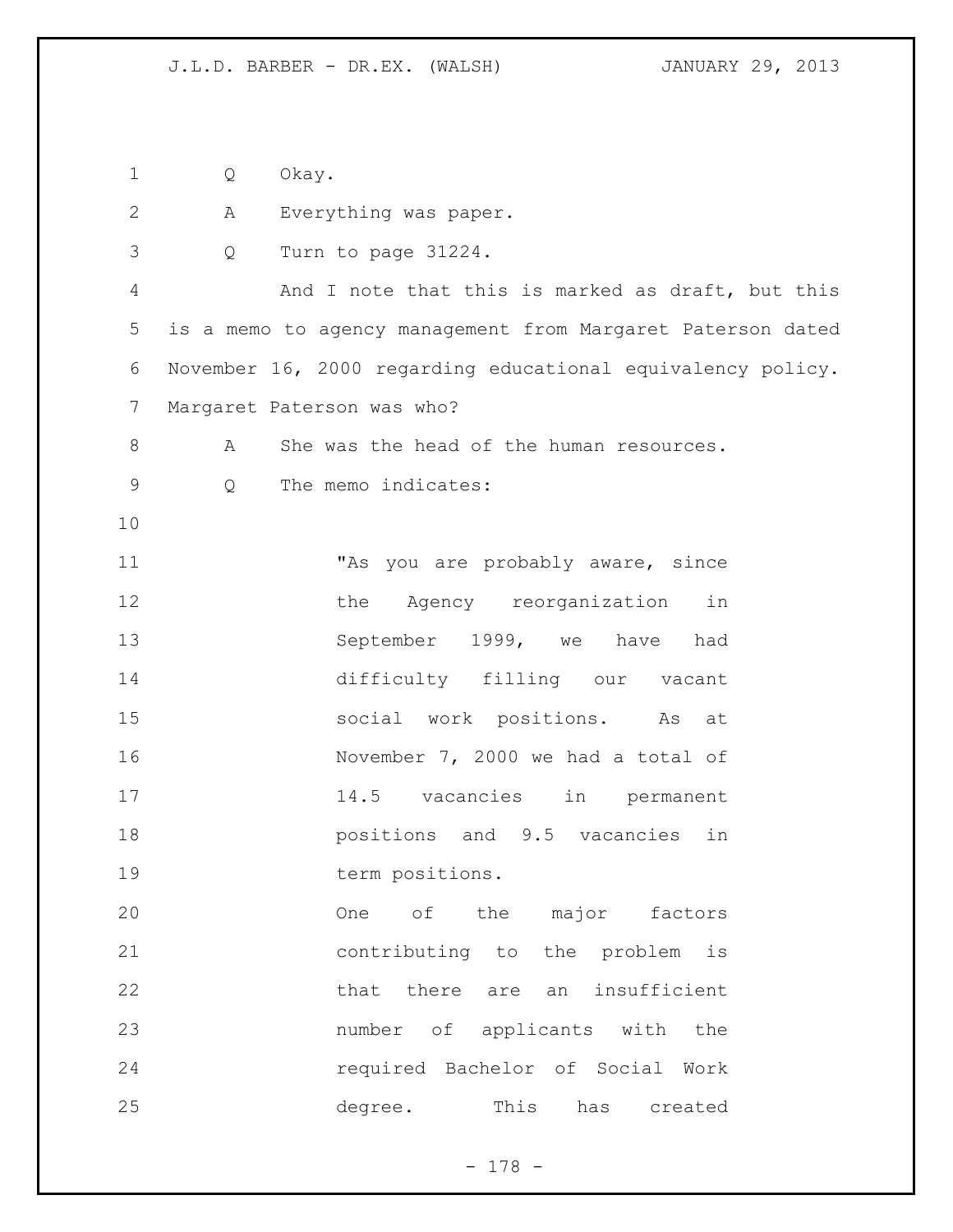particular concern for the Family Service and Intake program functions where workload and continuity of client services are significant issues. In order to address the acute 7 shortage of B.S.W. applicants, 8 Management has reviewed the educational equivalency policy and decided, as a short term interim strategy, to extend the existing educational equivalency policy to external applicants for an interim period as set out in the policy 15 addendum which is attached. In addition to expanding the current educational equivalency **policy** to external applicants, Management is also considering selection criteria and a process to provide opportunity to current employees who wish to pursue social work careers within the 24 Agency but do not have the necessary education or directly

- 179 -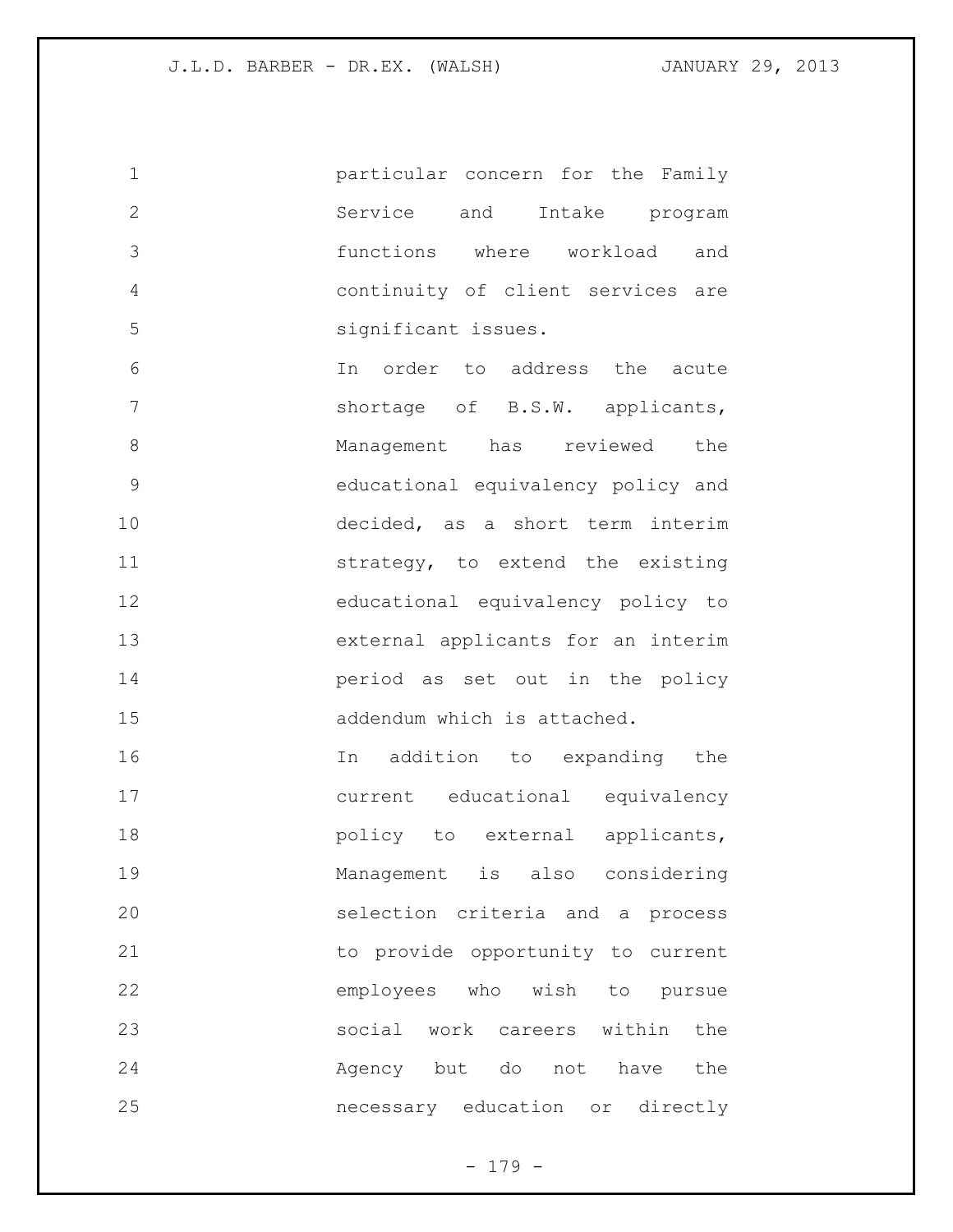| $\mathbf 1$    | related social work experience.                             |
|----------------|-------------------------------------------------------------|
| $\mathbf{2}$   | a draft policy is<br>soon as<br>As                          |
| 3              | developed on this subject it will                           |
| 4              | be shared with staff."                                      |
| 5              |                                                             |
| 6              | Now, what do you recall about this issue in terms           |
| $\overline{7}$ | of, of hiring and, and expending criteria?                  |
| 8              | What I recall, and I can't say that it directly<br>A        |
| 9              | relates to this document and I can't recall the timeline    |
| 10             | of, of the, of the information I'm going to share, whether  |
| 11             | -- how it fits in with this 2000, but there was             |
| 12             | conversation, and the conversation would have been between  |
| 13             | the directorate of, that resided within family services and |
| 14             | ourselves and, and the board in regards to, to the fact     |
| 15             | that bachelor of social work requirement provided an        |
| 16             | exclusion for the ability of a number of aboriginal and     |
| 17             | Métis individuals to be able to work at, in non-First       |
| 18             | Nation mandated agencies. There had been some discussion    |
| 19             | about extending the, the equivalency. As you can see from   |
| 20             | reading the document, and I don't recall, but the wording   |
| 21             | suggests there was already an educational equivalency       |
| 22             | policy that existed within the organization because it's    |
| 23             | being extended to external applicants, the extension of     |
| 24             | this to external applicants would not have happened in      |
| 25             | isolation of a conversation with governance and with the    |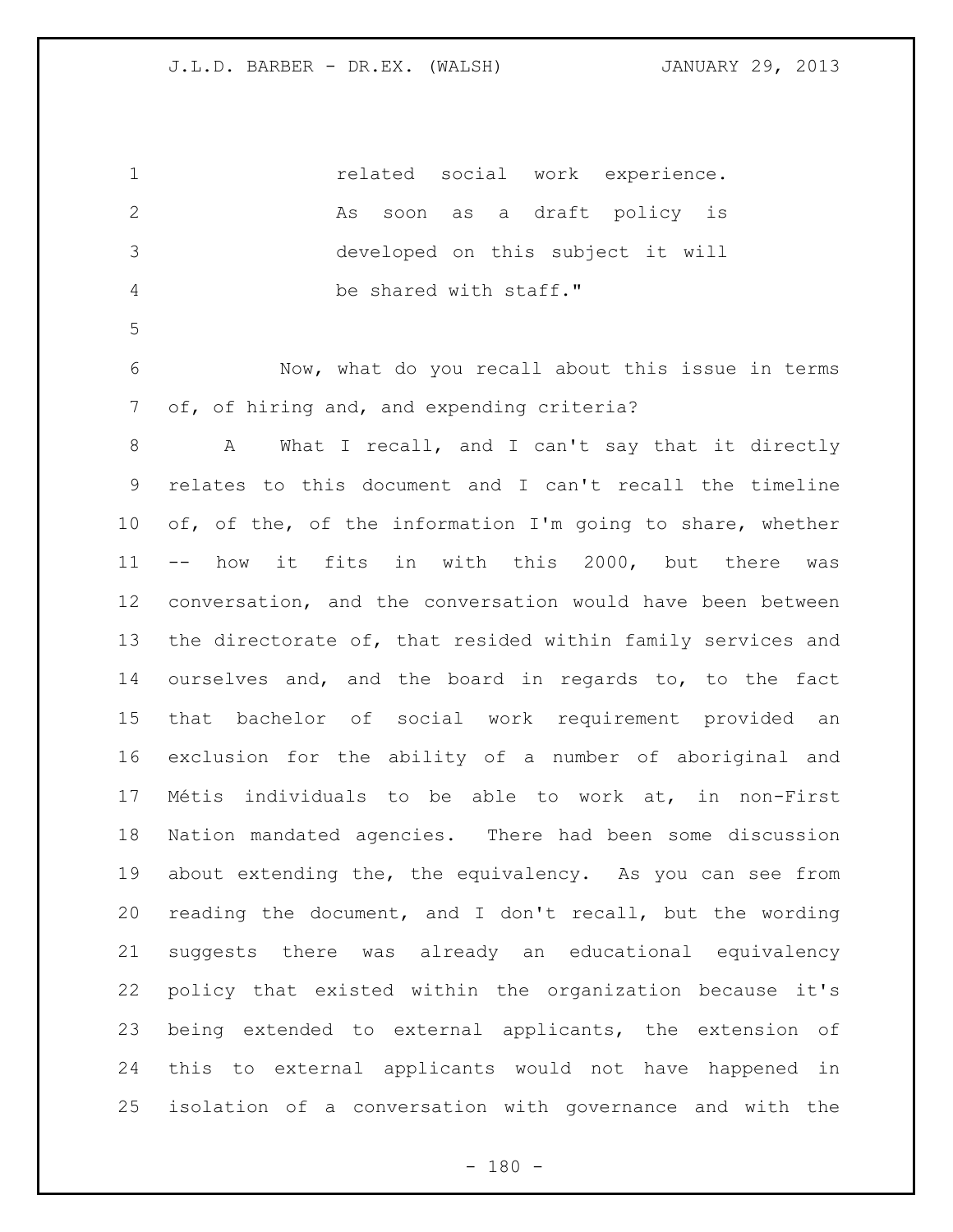child directorate. And as I recall, it has to do with the issue that I referenced. Q This policy is in draft. Do you recall what happened -- or the memo is in draft. A I, I, I do believe it was, it was implemented in some form, to the extent of which I don't recall. Q Just briefly if we go to page 31225, the next page, this was also in draft but it's "Personnel Policy Social Work Education Equivalency - Addendum" of the same date, and it says: "As an interim strategy to address 13 the acute shortage of B.S.W. applicants for vacant front line social work positions, Agency Management has agreed to broaden and extend the current educational equivalency policy to external applicants." And then it goes on to describe: "... applicants without a social work degree will be considered for vacant Band 5 social work

- 181 -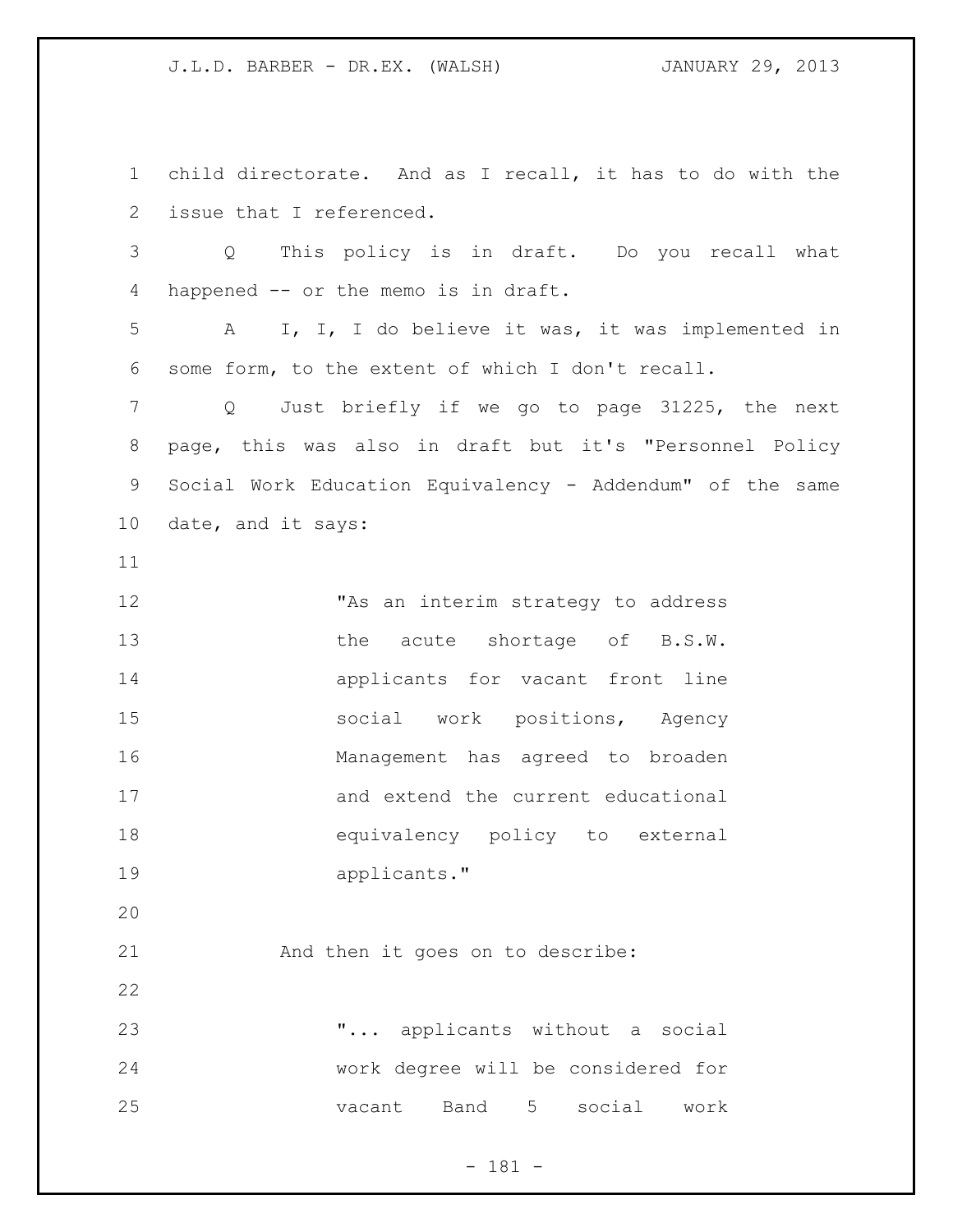| $\mathbf 1$   | positions provided the applicant                       |
|---------------|--------------------------------------------------------|
| $\mathbf 2$   | has an equivalent combination of                       |
| 3             | education and social work                              |
| $\sqrt{4}$    | experience as follows:"                                |
| 5             |                                                        |
| 6             | And then it sets out:                                  |
| 7             |                                                        |
| $\,8\,$       | "i) Grade 12 education plus 10                         |
| $\mathcal{G}$ | (10) years experience;                                 |
| 10            | ii) Community College Social                           |
| 11            | Service Certificate/New Careers                        |
| 12            | plus six (6) years experience;                         |
| 13            | iii) Bachelor of Arts Degree (3                        |
| 14            | years) plus four (4) years                             |
| 15            | experience; [or a]                                     |
| 16            | iv) Four (4) year University                           |
| 17            | degree in another human service                        |
| 18            | discipline  plus three (3)                             |
| 19            | years of experience."                                  |
| 20            |                                                        |
| 21            | Yes.<br>A                                              |
| 22            | So that's just to complete what you were telling<br>Q  |
| 23            | us about.                                              |
| 24            | Was, was that something that, that you can recall      |
| 25            | being a challenge that faced the agency, finding<br>as |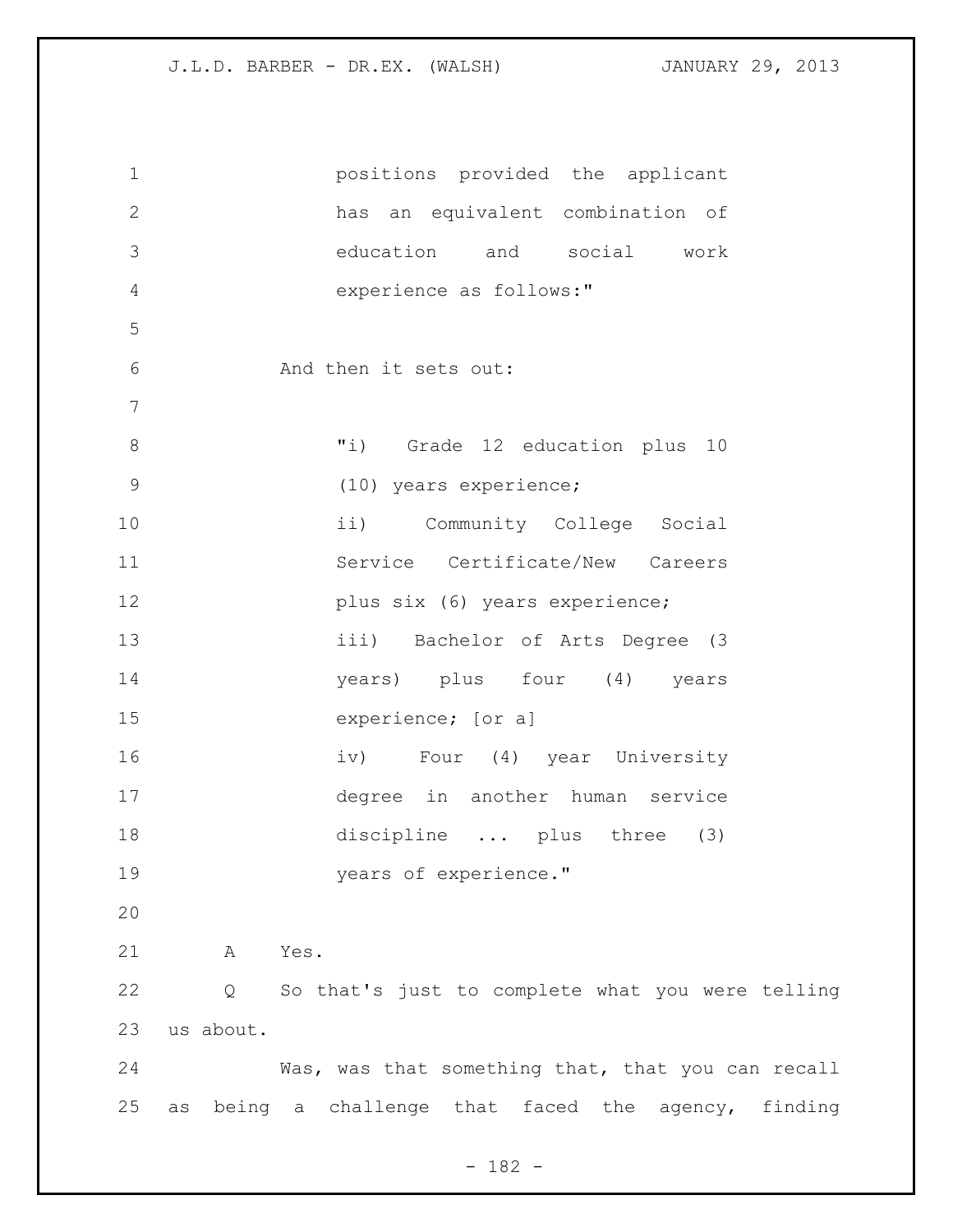qualified workers to hire?

 A Without having seen this document, I would not have recalled that on my own.

 Q Okay. That doesn't stand out in your mind as one of the challenges that you faced?

 A No. I had, I had many challenges, so in the hierarchy of challenges I don't recall this one over others. That's not to say it's less important, it's just been crowded out of my memory over time.

 Q Fair enough. You left the agency in July of 2001 and Phoenix's death was discovered in March of 2006. When her death was discovered, a number of reports were commissioned to look at the services that were delivered to Phoenix and her family. We've heard evidence from the various social workers and supervisors who provided services to Phoenix and her family that those reports were never shared with them until they participated in this inquiry, the findings and conclusions were not shared with them. Would you have expected, as a CEO, to share if not the reports then the information in the reports with the workers who, about whom the reports are written?

 A I can, I can only speak in, in, in parallels to how we shared information under my tenure. If it was not privileged information, if it wasn't strategic information, a cabinet document or something that we weren't able to, to

- 183 -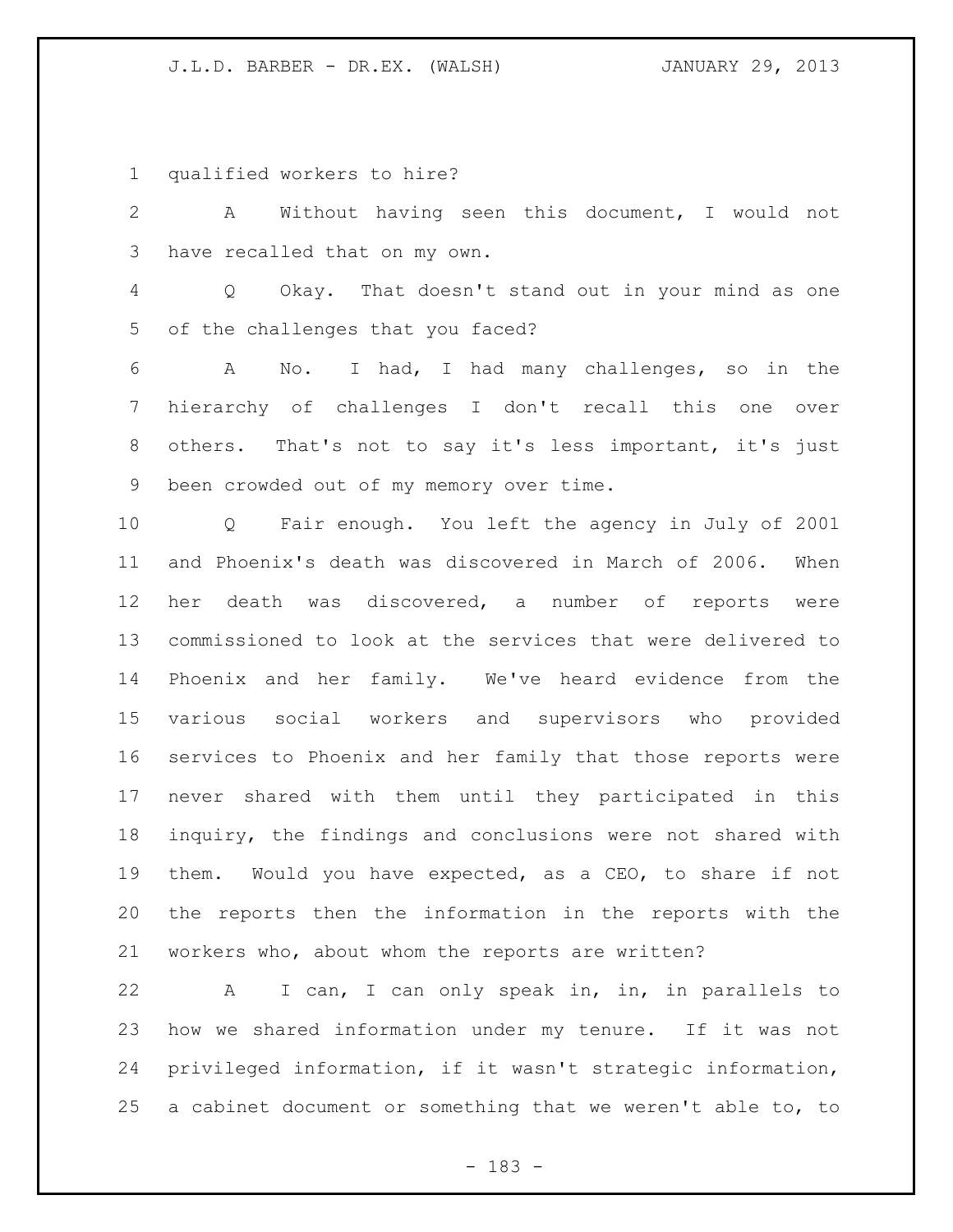share, Winnipeg Child and Family Services was a non-profit public organization. Our board meetings, except for, you know, in-camera sessions related to personnel, were open to the public. The minutes of the board meeting were open to the public. Doesn't mean public could wander into any area of the agency and demand information but we tried to inculcate a culture of, of, of openness. I talked about transparency, two-way communication, being visible, and if I had information that was relevant to creating a learning environment -- remember I talked about trying to bring that health care learning-from-our-mistakes environment into Winnipeg CFS, I would, under my tenure, have shared information as a learning experience for the organization and for the staff directly involved.

 Q There's just one conclusion from one of the reports that I wanted to draw to your attention. If we can pull up page 71, please, from CD1, from Mr. Koster's report.

 Now, this report was produced or delivered in September of 2006 and it looked at services delivered to Phoenix and her family for the period 2000 to 2005. And I appreciate that you were only at the agency in that period from 2000 to 2001. The conclusion C7 --

 MS. WALSH: Page 71, Mr. Commissioner. 25 THE COMMISSIONER: Yes, I have it.

- 184 -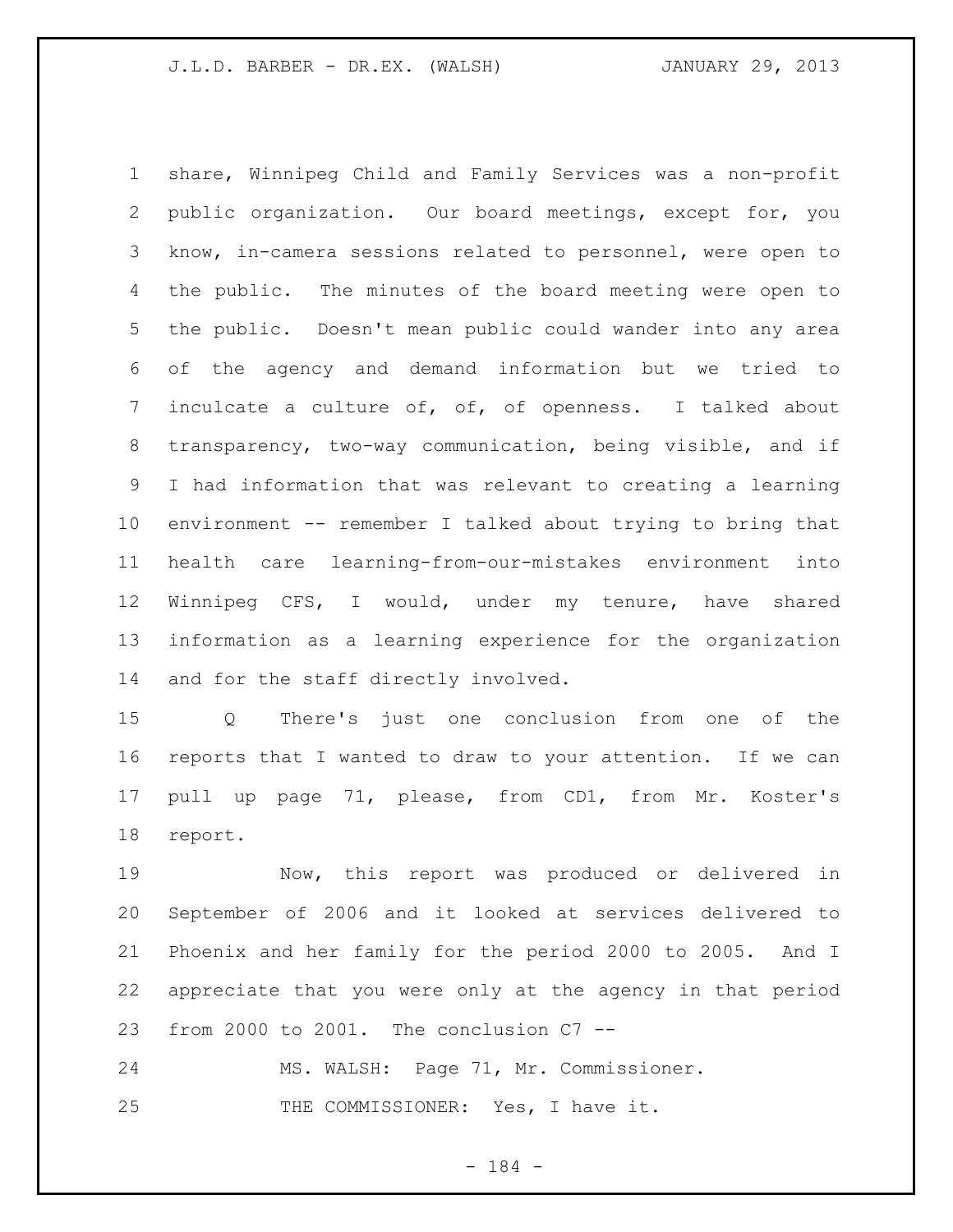BY MS. WALSH: Q Says that: "Based on the Review Findings, Winnipeg Child and Family Services presently lacks the staffing and resources to adequately protect 8 children under its care." Now, as I said, this was written in 2006, looking at services delivered over a period of five years. But would that conclusion have been an accurate reflection of what was happening in the agency for the period 2000 to 2001? A It, it may have been on any given day, depending

 on the circumstances. One of the, one component of our analysis as we try to determine how we would deploy our resources in the reorganization was also looking at the -- there were cycles, cycles of intake and after-hours intervention. The cycles occurred around the child tax credit and around the provincial social assistance payment. We correlated, I mean this was rather common-sense, but we, we needed -- we put it in, on grass and correlated the impact of those payments and the level of activity that occurred for both the intake function and for the after-

 $- 185 -$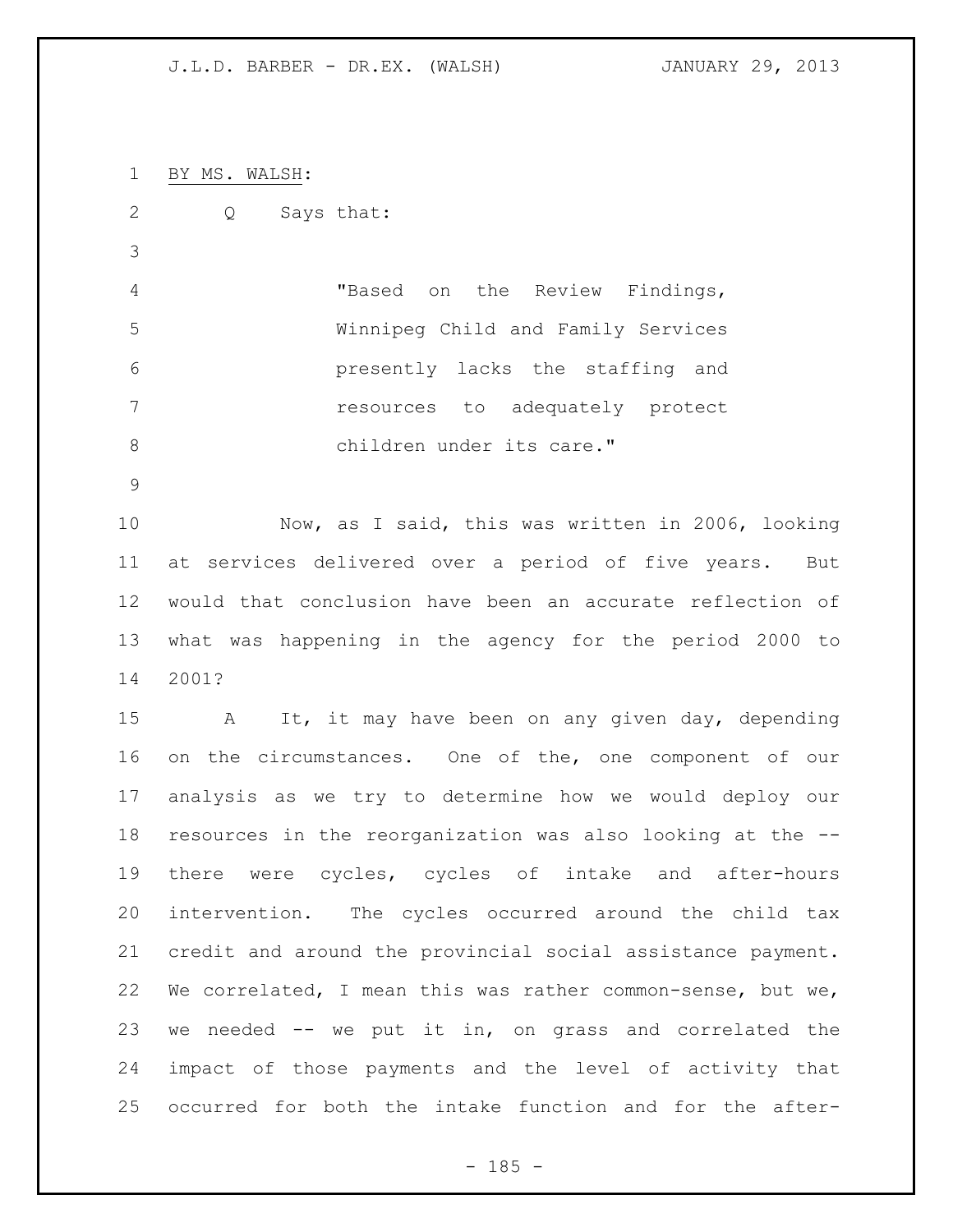| $\mathbf 1$     | hours service. There were correlations each month around               |
|-----------------|------------------------------------------------------------------------|
| 2               | that, so this statement, around one of those peaks of                  |
| 3               | service, would be as relevant in 2000 and 2001 as it would             |
| 4               | have been then in May. So it's, it's contextual.                       |
| 5               | So is it your evidence that there were periods of<br>$Q \qquad \qquad$ |
| 6               | time in that period, 2000 to 2001 when the agency was not              |
| 7               | able to adequately protect children?                                   |
| 8               | I, I can't affirm that. I $-$<br>A                                     |
| 9               | That's not what you're saying?<br>Q                                    |
| 10              | -- not to my knowledge, no. I'm saying on any<br>A                     |
| 11              | given day this may or may not have been relevant in                    |
| 12 <sup>°</sup> | 2000/2001 but I don't have specific information to validate            |
| 13              | that.                                                                  |
| 14              | Q Did you ever have occasion to tell your board                        |
| 15              | that the agency, under your tenure, was not able to fulfill            |
| 16              | the mandate and, and adequately protect children?                      |
| 17              | No, I never told that to my governance.<br>A                           |
| 18              | Would you have advised the board of that if you<br>Q                   |
| 19              | had believed it to be true?                                            |
| 20              | Yes.<br>Α                                                              |
| 21              | And you left in 2001?<br>Q                                             |
|                 |                                                                        |
| 22              | Correct.<br>Α                                                          |
| 23              | You went --<br>Q                                                       |
| 24              | In July.<br>A                                                          |

- 186 -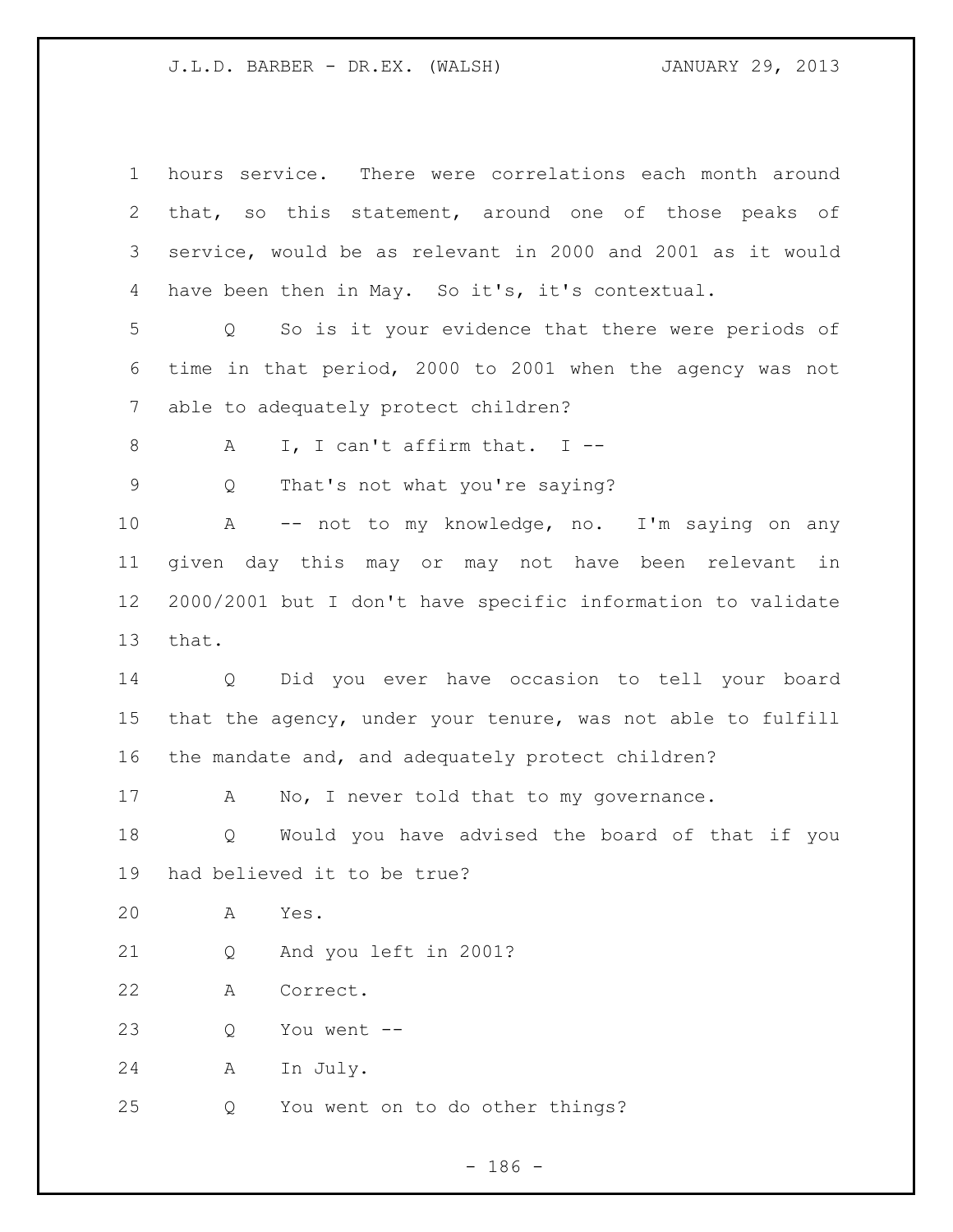J.L.D. BARBER - CR-EX. (GINDIN) JANUARY 29, 2013 J.L.D. BARBER - CR-EX. (RAY)

A Correct.

 MS. WALSH: Thank you. Those are my questions. THE COMMISSIONER: Thank you, Ms. Walsh. All right. Mr. Gindin? CROSS-EXAMINATION BY MR. GINDIN: Q My name is Jeff Gindin. I represent Kim Edwards and Steve Sinclair. I just have one area that I wanted to ask you about. You had said earlier that when you came in you tried to create an environment where we could learn from our mistakes. I think that's what you had said. A Correct. Q I take it when you said "we", were you referring to social workers, supervisors, everyone involved? 17 A I'm talking about the organization, yes. Q And what was your plan, how, how did you plan to do that? A By making people aware that there were other systems in the social network that approached misadventures and, and mix-ups in, in a, in a learning fashion. And part of the reason that that was important was I came into the agency shortly after the Sophia Schmidt incident, and the inquest that occurred after that occurred, the evidence was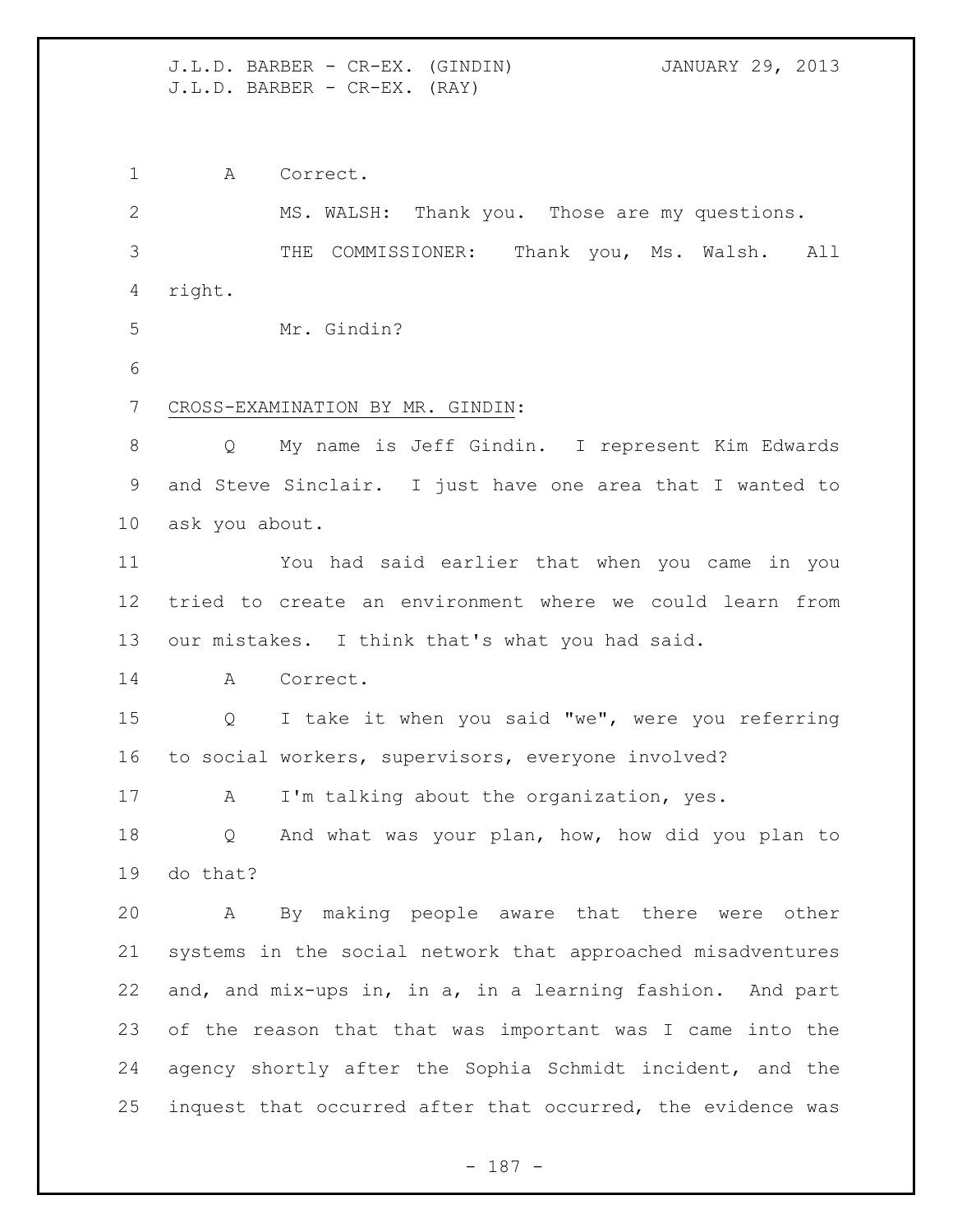J.L.D. BARBER - CR-EX. (GINDIN) JANUARY 29, 2013 J.L.D. BARBER - CR-EX. (RAY)

| $\mathbf 1$ | given during my, my tenure but the results didn't come out  |
|-------------|-------------------------------------------------------------|
| 2           | till many years after I had left. I -- it was part of my    |
| 3           | intention was to show that there were ways that we could    |
| 4           | learn from, from that and from other instances to create a  |
| 5           | learning environment within the organization where people   |
| 6           | could --                                                    |
| 7           | And $--$<br>Q                                               |
| $8\,$       | -- learn from these issues.<br>A                            |
| 9           | The idea of learning from one's own mistakes I<br>Q         |
| 10          | presume begins with realizing you've made them<br>and       |
| 11          | admitting that a mistake has been made?                     |
| 12          | Α<br>Correct.                                               |
| 13          | MR. GINDIN: Thank you.                                      |
| 14          | THE COMMISSIONER: Thank you, Mr. Gindin.                    |
| 15          | Gentlemen at the back? Mr. Ray.                             |
| 16          | MR. RAY: Yes, thank you, Mr. Commissioner.                  |
| 17          |                                                             |
| 18          | CROSS-EXAMINATION BY MR. RAY:                               |
| 19          | Mr. Barber, my name's Trevor Ray. I represent<br>Q          |
| 20          | the Manitoba Government Employees Union as well as several  |
| 21          | social workers that were involved in providing care to      |
| 22          | Phoenix Sinclair. And I appreciate much of your             |
| 23          | involvement as CEO predated Phoenix's case and when it      |
| 24          | started to be taken over by social workers, but I just want |
| 25          | to ask you, you -- as CEO, I assume that your primary       |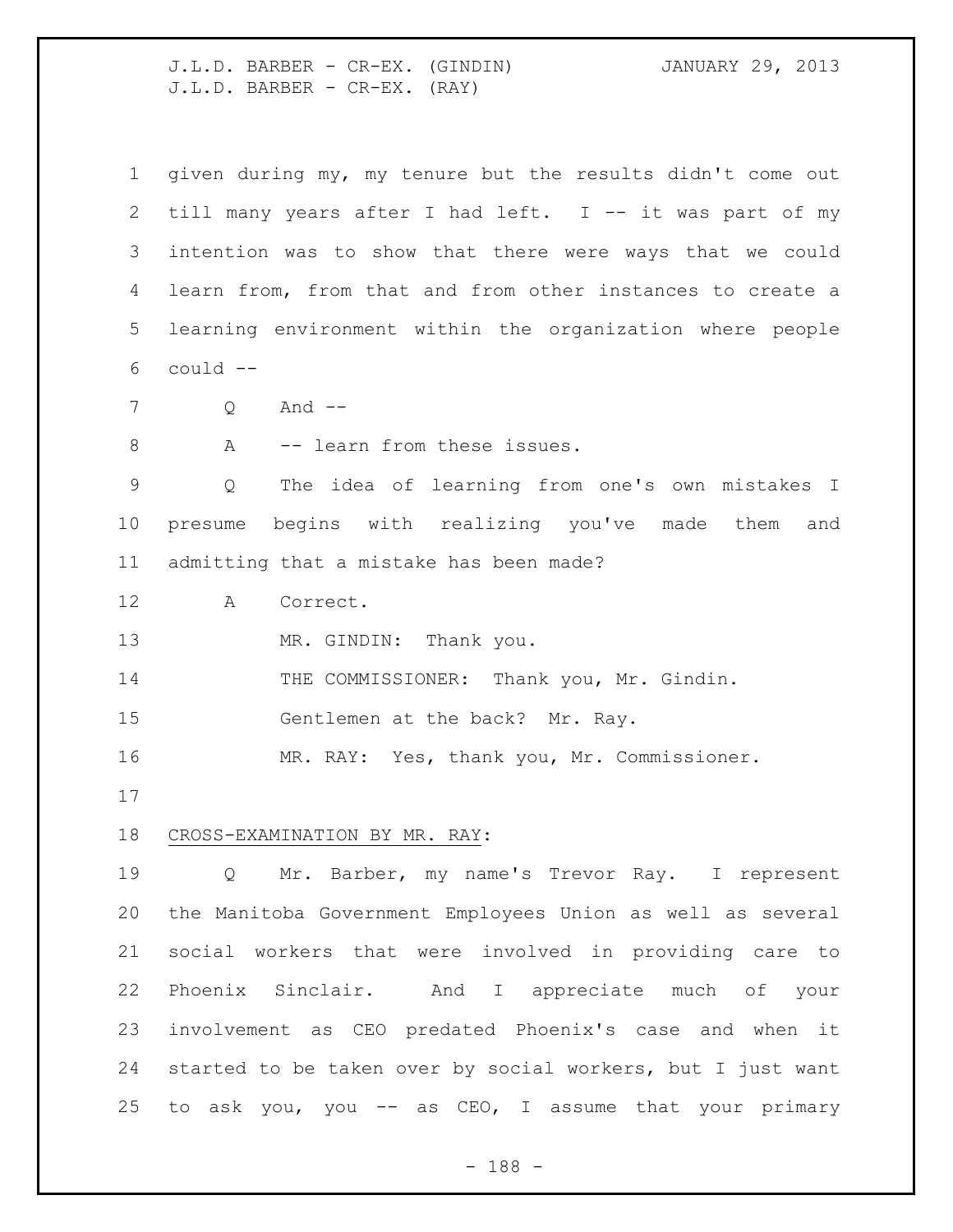function was to oversee the operation of CFS and you were not involved kind of in the day to day oversight of cases that would be discussed between, say, a social worker and a supervisor?

A Correct.

 Q And I assume -- we've heard evidence from other senior management and another CEO that says they typically would not become involved in case management other than if it was a very high profile case or something particularly unusual. Would that be the same for your ...

 A No. I had a competent staff of social worker supervisors and managers including a director of program services who was a social worker. I would expect extraordinary or difficult cases to be managed by those professionals.

 Q Okay. And so your, your evidence is you would not necessarily even become involved in those difficult or extraordinary unusual cases?

A No.

 Q I understand. Thank you. You were asked a question about -- by Ms. Walsh: were you ever aware of specific time something was not able to be done on a, on a file. And I think your evidence was it was not ever brought to your attention. And then Ms. Walsh asked you a question, would you expect, if that did occur would you

- 189 -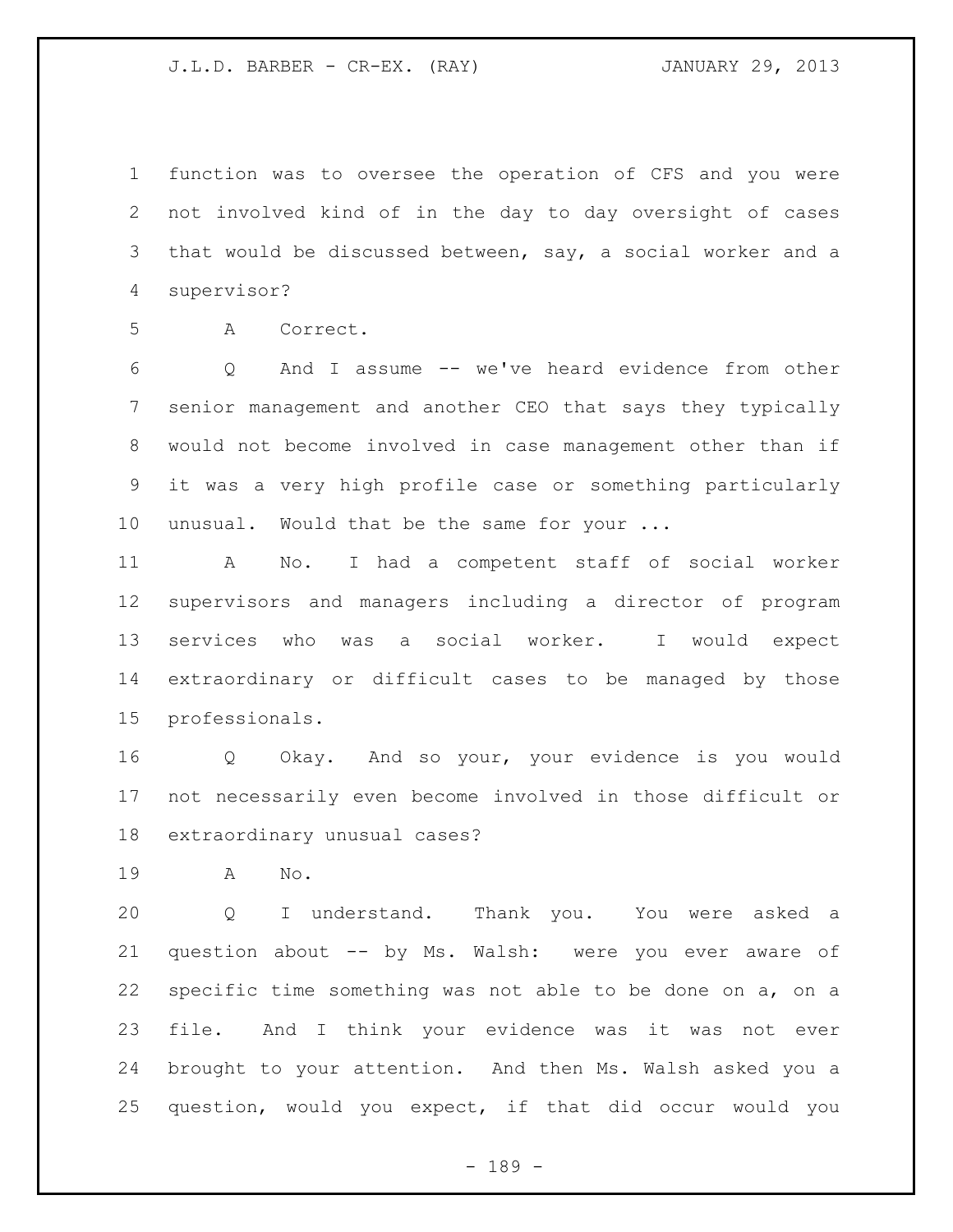J.L.D. BARBER - CR-EX. (RAY) JANUARY 29, 2013 J.L.D. BARBER - RE-EX. (WALSH)

| $\mathbf 1$  | expect that to be documented, and you said it, if I                   |
|--------------|-----------------------------------------------------------------------|
| $\mathbf{2}$ | understood, you would expect that to be documented. But               |
| 3            | just because it was not documented or -- and just because             |
| 4            | it was not necessarily brought to your attention does not             |
| 5            | mean that there were not instances where social workers               |
| 6            | were not able to do everything on a particular case that              |
| 7            | they wanted to do, correct?                                           |
| 8            | Yeah. That would be correct.<br>A                                     |
| 9            | You wouldn't necessarily have specific knowledge<br>$Q \qquad \qquad$ |
| 10           | of those types of issues, correct?                                    |
| 11           | Not necessarily.<br>$\mathbb A$                                       |
| 12           | MR. RAY: Thank you. Those are my questions, Mr.                       |
| 13           | Barber.                                                               |
| 14           | THE WITNESS: Thank you.                                               |
| 15           | THE COMMISSIONER: Thanks, Mr. Ray.                                    |
| 16           | Anyone else before Mr. McKinnon? I guess not.                         |
| 17           | MR. MCKINNON: I have nothing on re-examination,                       |
| 18           | Mr. Commissioner, thank you.                                          |
| 19           | THE COMMISSIONER: Thank you.                                          |
| 20           | MS. WALSH: Just one area, Mr. Commissioner.                           |
| 21           |                                                                       |
| 22           | RE-EXAMINATION BY MS. WALSH:                                          |
| 23           | Mr. Barber, you referred to the Sophia Schmidt<br>Q                   |
| 24           | inquest. That's an inquest where the report didn't come               |
| 25           | out until 2003 but I believe the inquest itself took place            |
|              |                                                                       |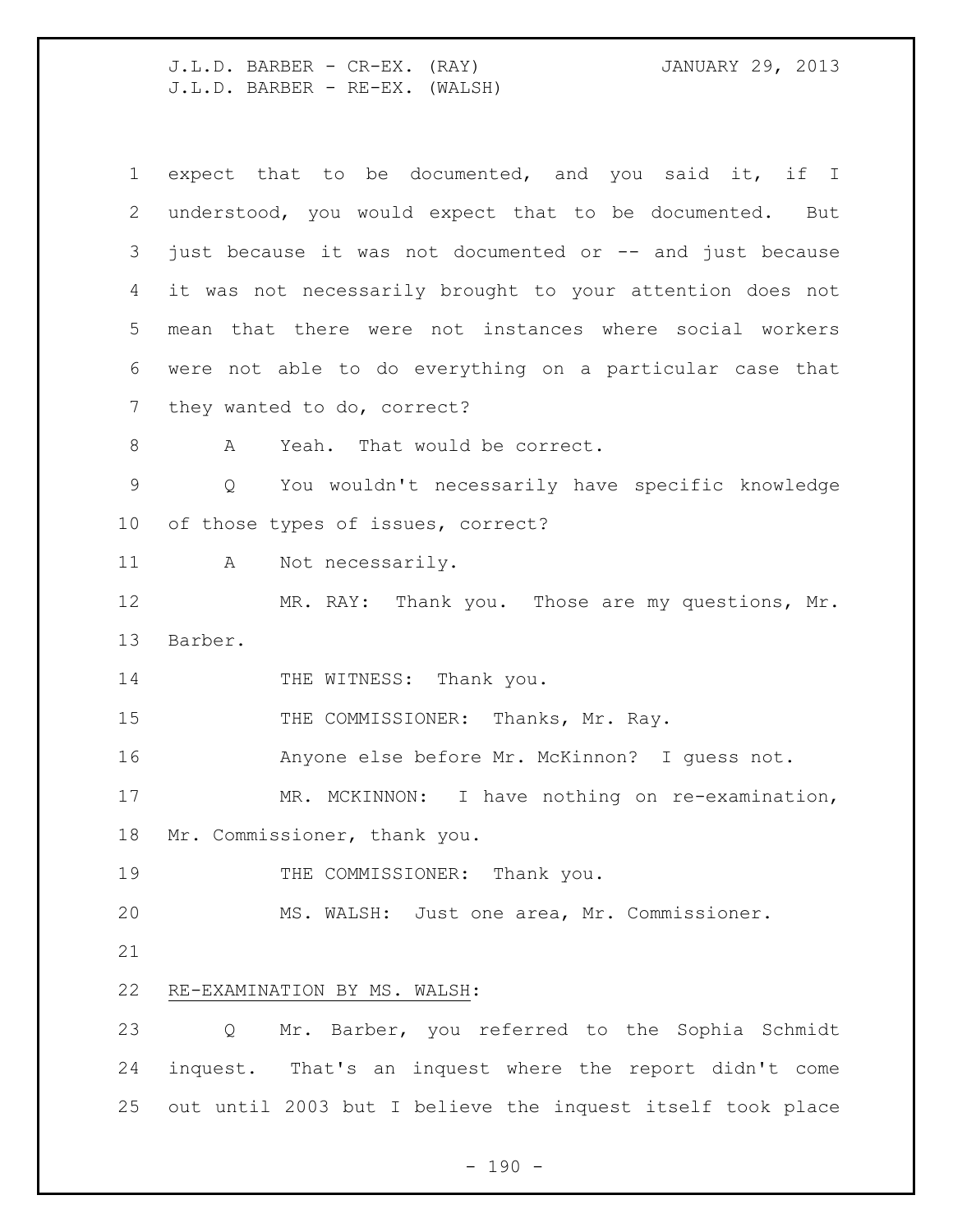in 1999 related to a death that occurred I think in '96. You testified at that inquest?

A Correct.

 Q What was this -- and for the record, that's -- the report from that inquest is at Commission disclosure 225, pages 8584 to 8764. What was the significance of, if any, of that inquest to you in your role as CEO?

 A The, the difference in service between different regions within Winnipeg CFS, the lack of consistent case management communication between different geographies in the old structure and the differences in workload between different geographies within the former structure of Winnipeg CFS, and then finally the lack of enough CFSIS work stations to allow workers in that period to document their work in a timely fashion. There was some lengthy discussion with me on the stand by, I believe it was the government lawyer, on that point. And what was important about that is there were certain expectations of going into the system and completing certain work. We did not have enough work stations to allow each worker, at whatever moment in time they were ready to access the system and get information or put information in, so rather than waiting around an office they would be out doing work in the field and they would keep notes and they would catch up. The way I characterized it -- it's funny things that you remember

- 191 -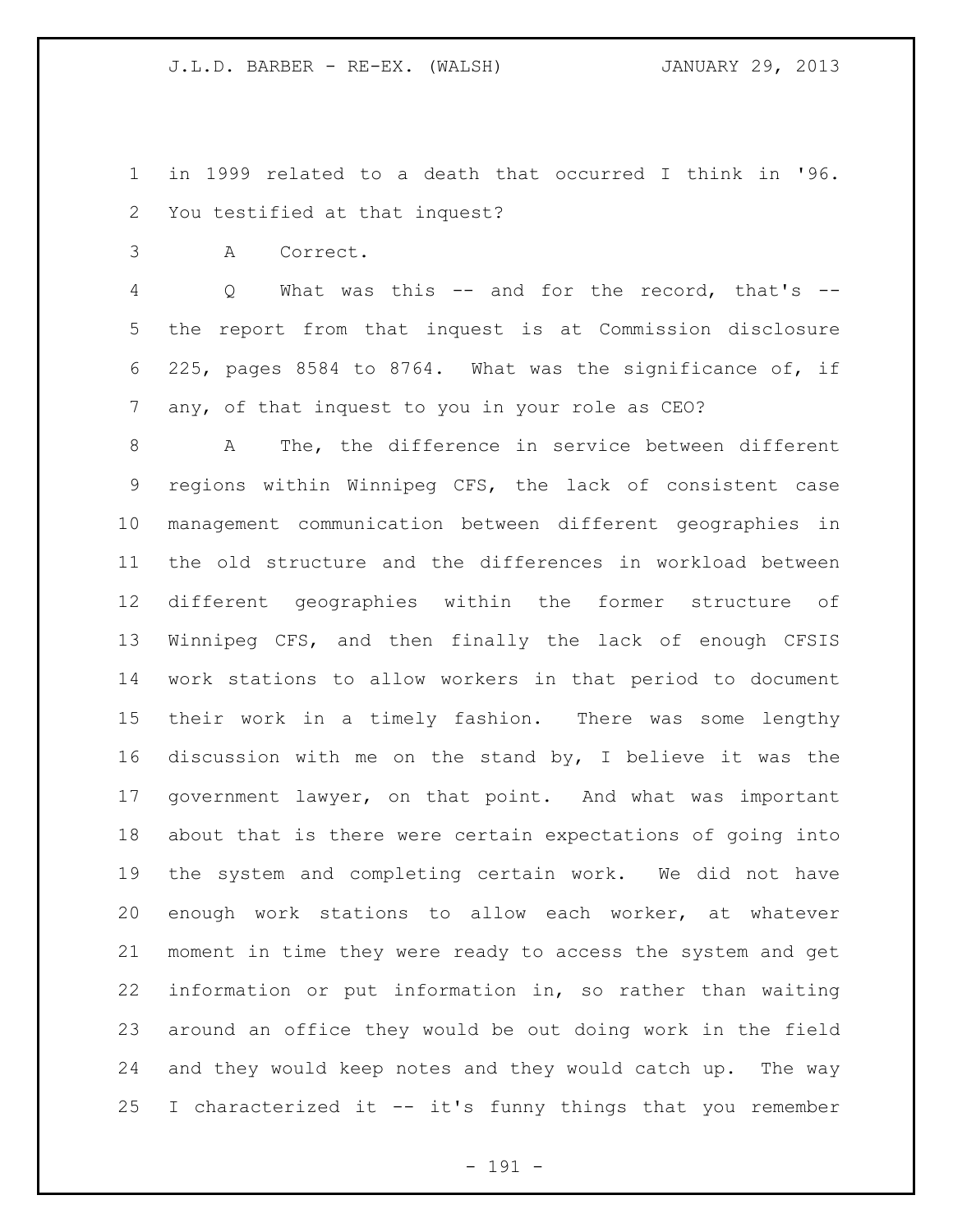-- I characterized it as, at that moment, as trying to run a baseball team with one glove in the outfield. You could probably do it but it would be real hard to be successful if the left fielder had to run over and throw the glove to the right fielder so they could make the play. Q Is it, is it fair to say, then, that although the report did not come out until 2003, you were aware of the issues that were raised during the course of that inquest? A Correct. In some measure, such as having sufficient CFSIS work stations were remediated long before the report came out in 2003. Q Based on, on your -- A Based on -- Q -- addressing some of those issues? A Correct. 16 MS. WALSH: Thank you. 17 THE COMMISSIONER: All right. Thank you, Ms. Walsh. Everyone else has had their questions put? Yeah. Witness, you're finished. Thank you very much for your attendance. 21 THE WITNESS: Thank you. (WITNESS EXCUSED) MS. WALSH: So we're finished for today, Mr.